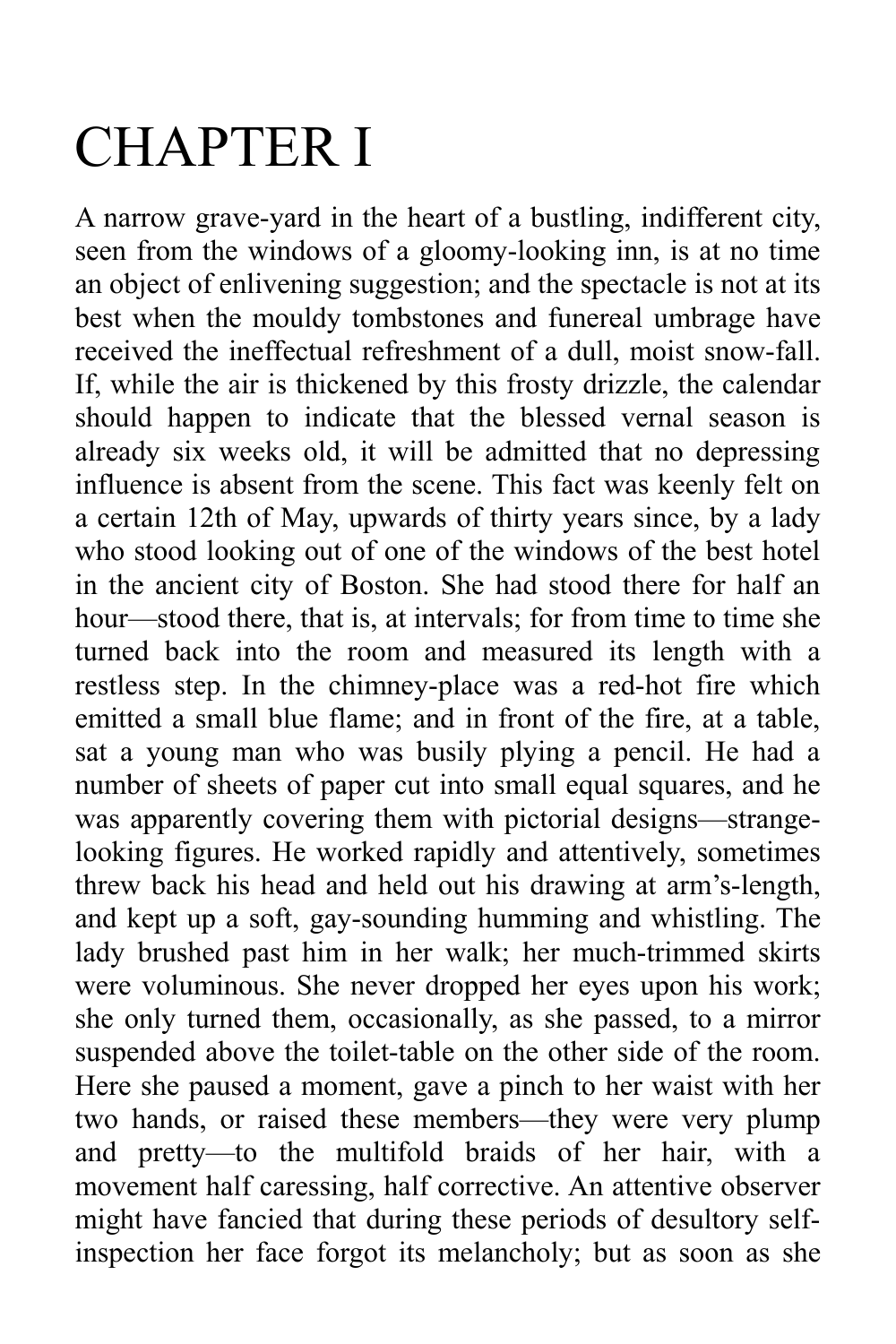neared the window again it began to proclaim that she was a very ill-pleased woman. And indeed, in what met her eyes there was little to be pleased with. The window-panes were battered by the sleet; the head-stones in the grave-yard beneath seemed to be holding themselves askance to keep it out of their faces. A tall iron railing protected them from the street, and on the other side of the railing an assemblage of Bostonians were trampling about in the liquid snow. Many of them were looking up and down; they appeared to be waiting for something. From time to time a strange vehicle drew near to the place where they stood, —such a vehicle as the lady at the window, in spite of a considerable acquaintance with human inventions, had never seen before: a huge, low omnibus, painted in brilliant colors, and decorated apparently with jangling bells, attached to a species of groove in the pavement, through which it was dragged, with a great deal of rumbling, bouncing and scratching, by a couple of remarkably small horses. When it reached a certain point the people in front of the grave-yard, of whom much the greater number were women, carrying satchels and parcels, projected themselves upon it in a compact body—a movement suggesting the scramble for places in a life-boat at sea—and were engulfed in its large interior. Then the life-boat —or the life-car, as the lady at the window of the hotel vaguely designated it—went bumping and jingling away upon its invisible wheels, with the helmsman (the man at the wheel) guiding its course incongruously from the prow. This phenomenon was repeated every three minutes, and the supply of eagerly-moving women in cloaks, bearing reticules and bundles, renewed itself in the most liberal manner. On the other side of the grave-yard was a row of small red brick houses, showing a series of homely, domestic-looking backs; at the end opposite the hotel a tall wooden church-spire, painted white, rose high into the vagueness of the snow-flakes. The lady at the window looked at it for some time; for reasons of her own she thought it the ugliest thing she had ever seen. She hated it, she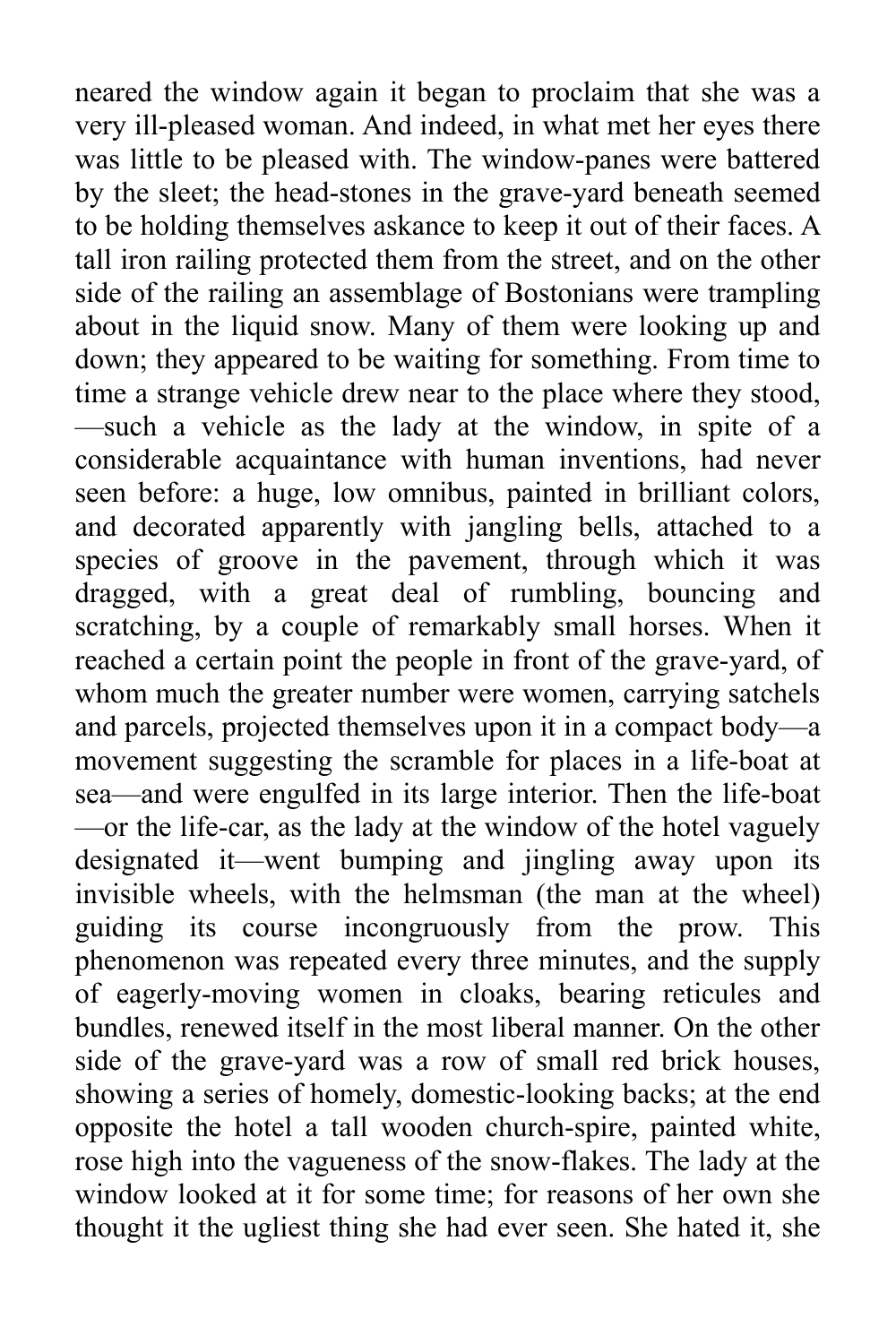despised it; it threw her into a state of irritation that was quite out of proportion to any sensible motive. She had never known herself to care so much about church-spires.

She was not pretty; but even when it expressed perplexed irritation her face was most interesting and agreeable. Neither was she in her first youth; yet, though slender, with a great deal of extremely well-fashioned roundness of contour—a suggestion both of maturity and flexibility—she carried her three and thirty years as a light-wristed Hebe might have carried a brimming wine-cup. Her complexion was fatigued, as the French say; her mouth was large, her lips too full, her teeth uneven, her chin rather commonly modeled; she had a thick nose, and when she smiled—she was constantly smiling—the lines beside it rose too high, toward her eyes. But these eyes were charming: gray in color, brilliant, quickly glancing, gently resting, full of intelligence. Her forehead was very low—it was her only handsome feature; and she had a great abundance of crisp dark hair, finely frizzled, which was always braided in a manner that suggested some Southern or Eastern, some remotely foreign, woman. She had a large collection of earrings, and wore them in alternation; and they seemed to give a point to her Oriental or exotic aspect. A compliment had once been paid her, which, being repeated to her, gave her greater pleasure than anything she had ever heard. "A pretty woman?" someone had said. "Why, her features are very bad." "I don't know about her features," a very discerning observer had answered; "but she carries her head like a pretty woman." You may imagine whether, after this, she carried her head less becomingly.

She turned away from the window at last, pressing her hands to her eyes. "It's too horrible!" she exclaimed. "I shall go back—I shall go back!" And she flung herself into a chair before the fire.

"Wait a little, dear child," said the young man softly, sketching away at his little scraps of paper.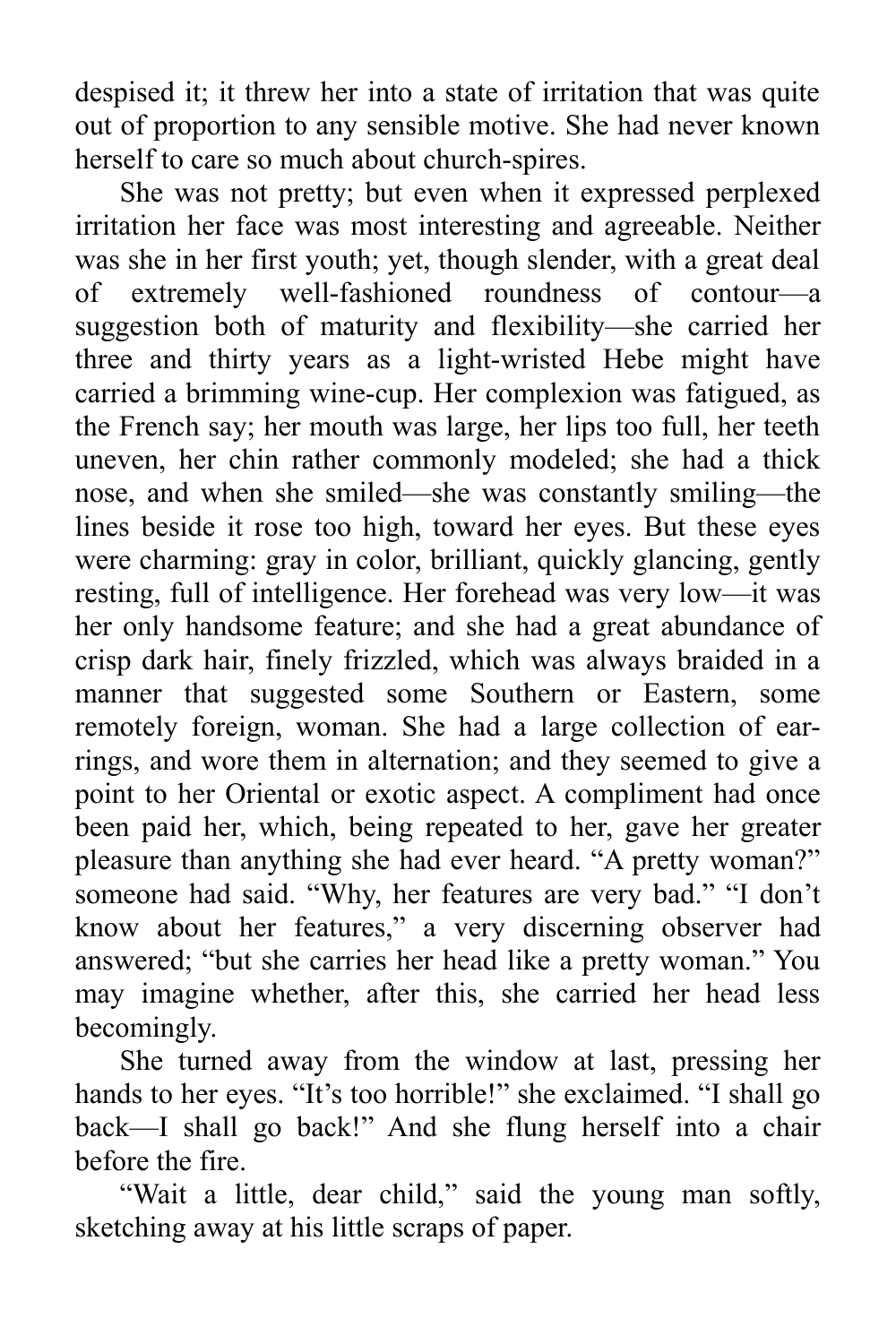The lady put out her foot; it was very small, and there was an immense rosette on her slipper. She fixed her eyes for a while on this ornament, and then she looked at the glowing bed of anthracite coal in the grate. "Did you ever see anything so hideous as that fire?" she demanded. "Did you ever see anything so—so *affreux* as—as everything?" She spoke English with perfect purity; but she brought out this French epithet in a manner that indicated that she was accustomed to using French epithets.

"I think the fire is very pretty," said the young man, glancing at it a moment. "Those little blue tongues, dancing on top of the crimson embers, are extremely picturesque. They are like a fire in an alchemist's laboratory."

"You are too good-natured, my dear," his companion declared.

The young man held out one of his drawings, with his head on one side. His tongue was gently moving along his under-lip. "Good-natured—yes. Too good-natured—no."

"You are irritating," said the lady, looking at her slipper.

He began to retouch his sketch. "I think you mean simply that you are irritated."

"Ah, for that, yes!" said his companion, with a little bitter laugh. "It's the darkest day of my life—and you know what that means."

"Wait till tomorrow," rejoined the young man.

"Yes, we have made a great mistake. If there is any doubt about it today, there certainly will be none tomorrow. *Ce sera clair, au moins!*"

The young man was silent a few moments, driving his pencil. Then at last, "There are no such things as mistakes," he affirmed.

"Very true—for those who are not clever enough to perceive them. Not to recognize one's mistakes—that would be happiness in life," the lady went on, still looking at her pretty foot.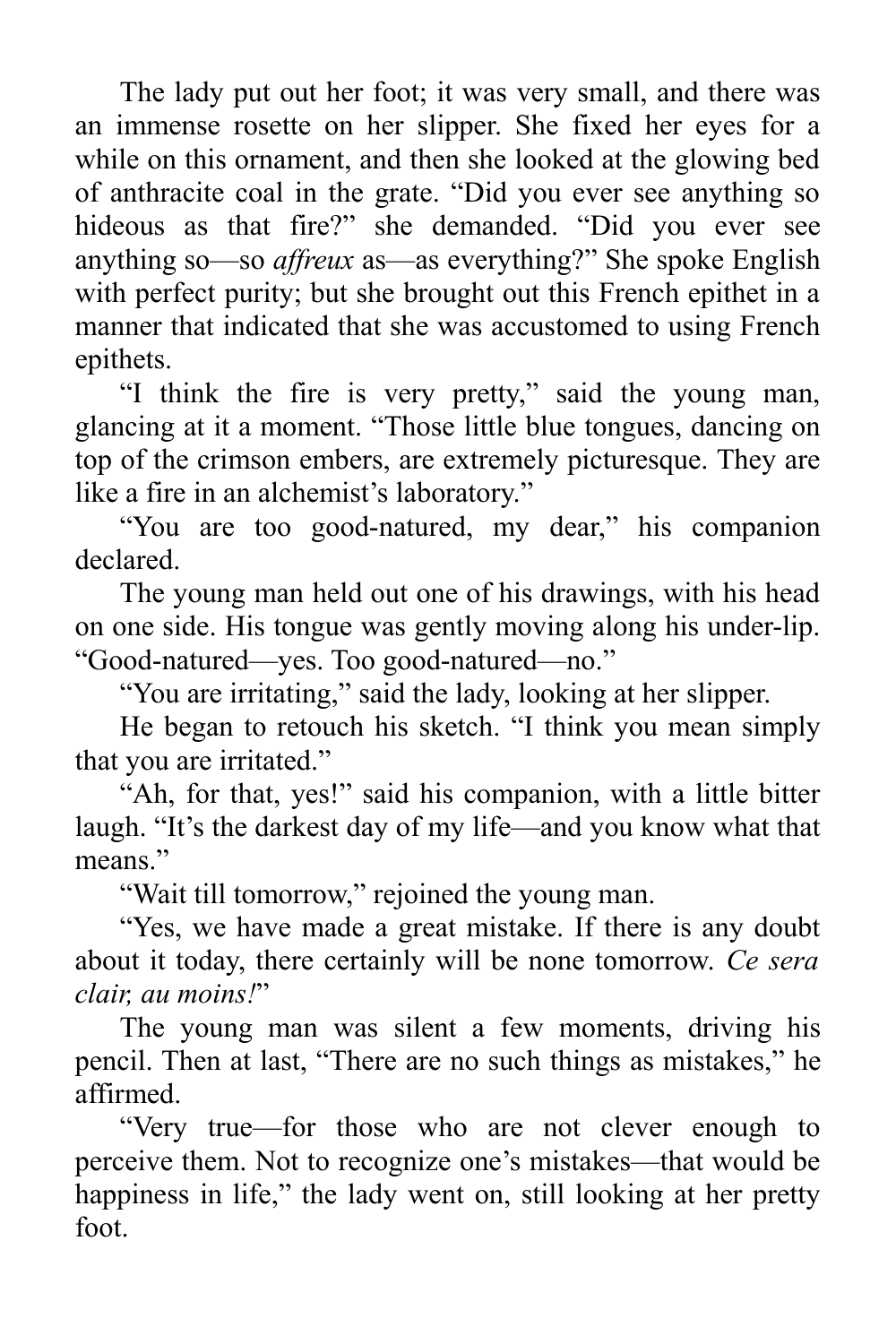"My dearest sister," said the young man, always intent upon his drawing, "it's the first time you have told me I am not clever."

"Well, by your own theory I can't call it a mistake," answered his sister, pertinently enough.

The young man gave a clear, fresh laugh. "You, at least, are clever enough, dearest sister," he said.

"I was not so when I proposed this."

"Was it you who proposed it?" asked her brother.

She turned her head and gave him a little stare. "Do you desire the credit of it?"

"If you like, I will take the blame," he said, looking up with a smile.

"Yes," she rejoined in a moment, "you make no difference in these things. You have no sense of property."

The young man gave his joyous laugh again. "If that means I have no property, you are right!"

"Don't joke about your poverty," said his sister. "That is quite as vulgar as to boast about it."

"My poverty! I have just finished a drawing that will bring me fifty francs!"

*"Voyons,"* said the lady, putting out her hand.

He added a touch or two, and then gave her his sketch. She looked at it, but she went on with her idea of a moment before. "If a woman were to ask you to marry her you would say, 'Certainly, my dear, with pleasure!' And you would marry her and be ridiculously happy. Then at the end of three months you would say to her, 'You know that blissful day when I begged you to be mine!"

The young man had risen from the table, stretching his arms a little; he walked to the window. "That is a description of a charming nature," he said.

"Oh, yes, you have a charming nature; I regard that as our capital. If I had not been convinced of that I should never have taken the risk of bringing you to this dreadful country."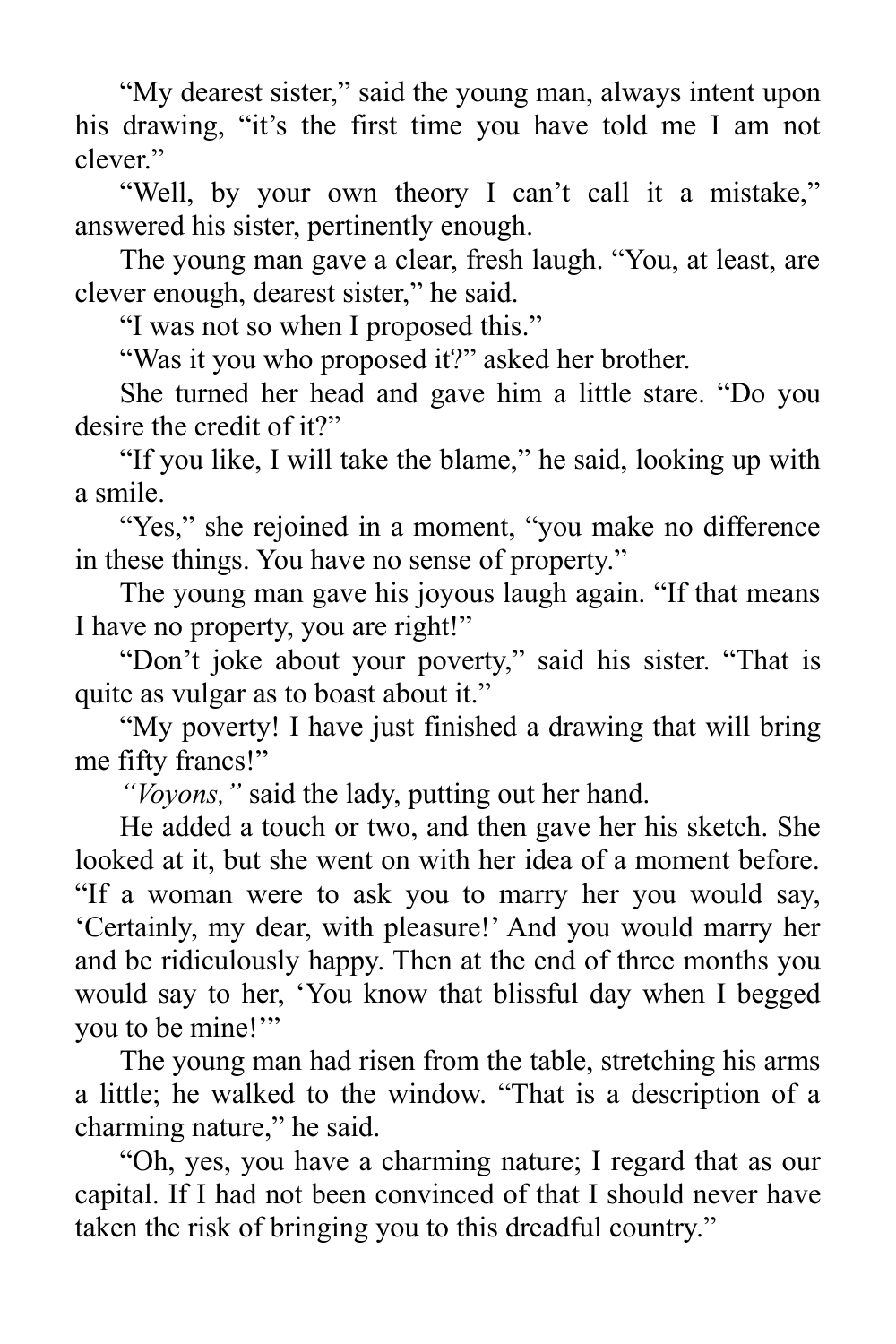"This comical country, this delightful country!" exclaimed the young man, and he broke into the most animated laughter.

"Is it those women scrambling into the omnibus?" asked his companion. "What do you suppose is the attraction?"

"I suppose there is a very good-looking man inside," said the young man.

"In each of them? They come along in hundreds, and the men in this country don't seem at all handsome. As for the women—I have never seen so many at once since I left the convent."

"The women are very pretty," her brother declared, "and the whole affair is very amusing. I must make a sketch of it." And he came back to the table quickly, and picked up his utensils—a small sketching-board, a sheet of paper, and three or four crayons. He took his place at the window with these things, and stood there glancing out, plying his pencil with an air of easy skill. While he worked he wore a brilliant smile. Brilliant is indeed the word at this moment for his strongly-lighted face. He was eight and twenty years old; he had a short, slight, wellmade figure. Though he bore a noticeable resemblance to his sister, he was a better favored person: fair-haired, clear-faced, witty-looking, with a delicate finish of feature and an expression at once urbane and not at all serious, a warm blue eye, an eyebrow finely drawn and excessively arched—an eyebrow which, if ladies wrote sonnets to those of their lovers, might have been made the subject of such a piece of verse—and a light moustache that flourished upwards as if blown that way by the breath of a constant smile. There was something in his physiognomy at once benevolent and picturesque. But, as I have hinted, it was not at all serious. The young man's face was, in this respect, singular; it was not at all serious, and yet it inspired the liveliest confidence.

"Be sure you put in plenty of snow," said his sister. "*Bonté divine*, what a climate!"

"I shall leave the sketch all white, and I shall put in the little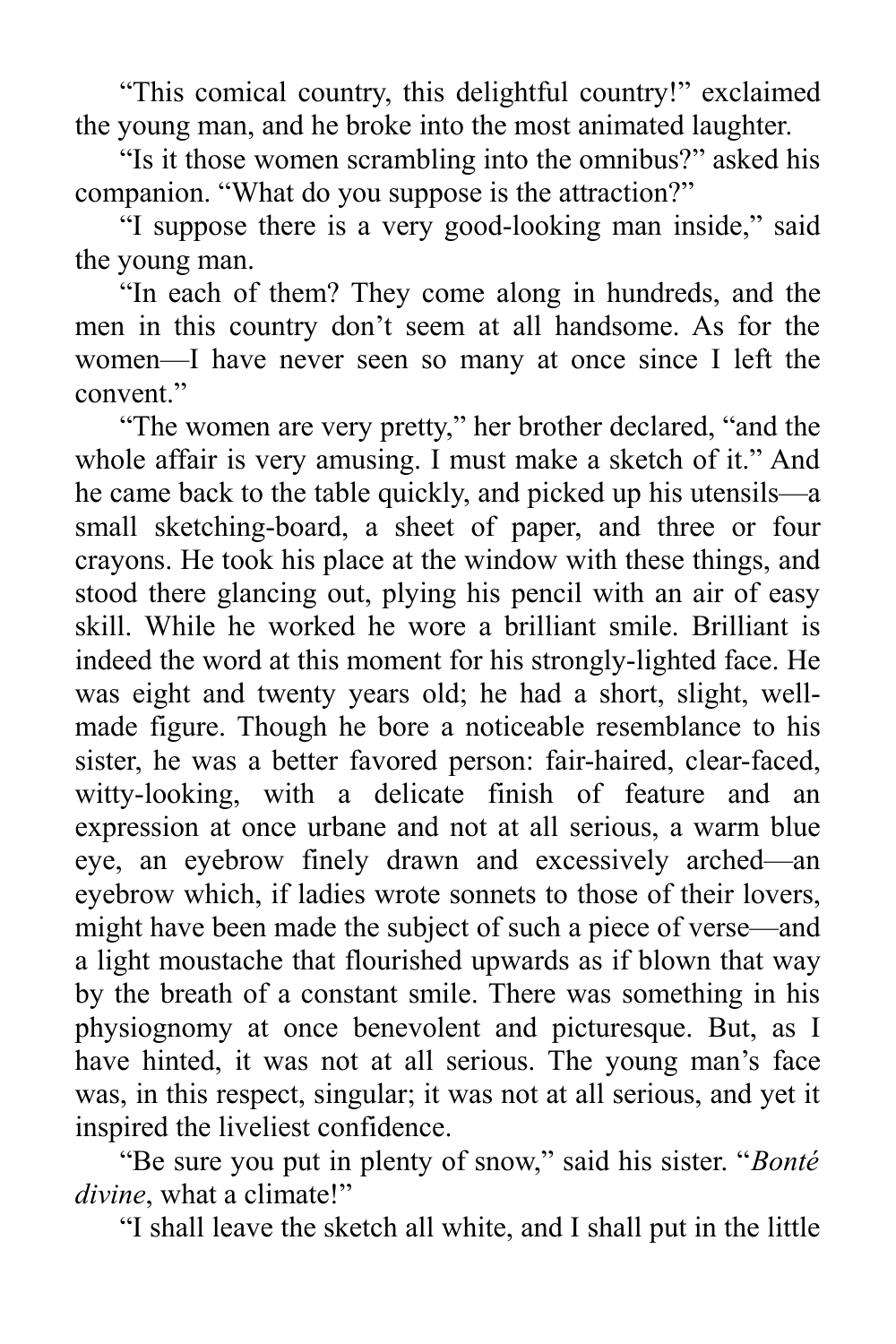figures in black," the young man answered, laughing. "And I shall call it—what is that line in Keats?—Mid-May's Eldest Child!"

"I don't remember," said the lady, "that mamma ever told me it was like this."

"Mamma never told you anything disagreeable. And it's not like this—every day. You will see that tomorrow we shall have a splendid day."

"*Qu'en savez-vous?* Tomorrow I shall go away."

"Where shall you go?"

"Anywhere away from here. Back to Silberstadt. I shall write to the Reigning Prince."

The young man turned a little and looked at her, with his crayon poised. "My dear Eugenia," he murmured, "were you so happy at sea?"

Eugenia got up; she still held in her hand the drawing her brother had given her. It was a bold, expressive sketch of a group of miserable people on the deck of a steamer, clinging together and clutching at each other, while the vessel lurched downward, at a terrific angle, into the hollow of a wave. It was extremely clever, and full of a sort of tragi-comical power. Eugenia dropped her eyes upon it and made a sad grimace. "How can you draw such odious scenes?" she asked. "I should like to throw it into the fire!" And she tossed the paper away. Her brother watched, quietly, to see where it went. It fluttered down to the floor, where he let it lie. She came toward the window, pinching in her waist. "Why don't you reproach me abuse me?" she asked. "I think I should feel better then. Why don't you tell me that you hate me for bringing you here?"

"Because you would not believe it. I adore you, dear sister! I am delighted to be here, and I am charmed with the prospect."

"I don't know what had taken possession of me. I had lost my head," Eugenia went on.

The young man, on his side, went on plying his pencil. "It is evidently a most curious and interesting country. Here we are,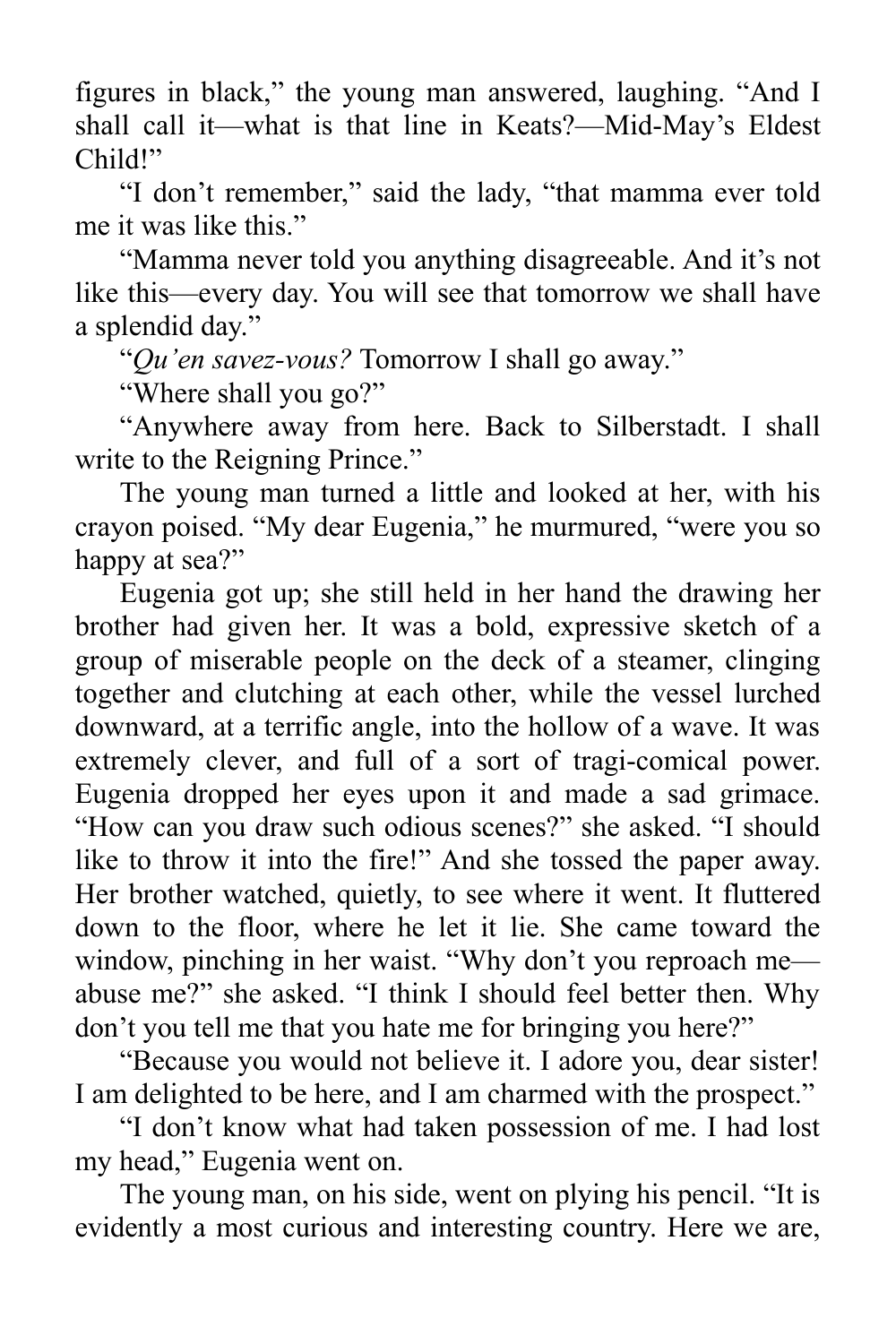and I mean to enjoy it."

His companion turned away with an impatient step, but presently came back. "High spirits are doubtless an excellent thing," she said; "but you give one too much of them, and I can't see that they have done you any good."

The young man stared, with lifted eyebrows, smiling; he tapped his handsome nose with his pencil. "They have made me happy!"

"That was the least they could do; they have made you nothing else. You have gone through life thanking fortune for such very small favors that she has never put herself to any trouble for you."

"She must have put herself to a little, I think, to present me with so admirable a sister."

"Be serious, Felix. You forget that I am your elder."

"With a sister, then, so elderly!" rejoined Felix, laughing. "I hoped we had left seriousness in Europe."

"I fancy you will find it here. Remember that you are nearly thirty years old, and that you are nothing but an obscure Bohemian—a penniless correspondent of an illustrated newspaper."

"Obscure as much as you please, but not so much of a Bohemian as you think. And not at all penniless! I have a hundred pounds in my pocket. I have an engagement to make fifty sketches, and I mean to paint the portraits of all our cousins, and of all *their* cousins, at a hundred dollars a head."

"You are not ambitious," said Eugenia.

"You are, dear Baroness," the young man replied.

The Baroness was silent a moment, looking out at the sleetdarkened grave-yard and the bumping horse-cars. "Yes, I am ambitious," she said at last. "And my ambition has brought me to this dreadful place!" She glanced about her—the room had a certain vulgar nudity; the bed and the window were curtainless —and she gave a little passionate sigh. "Poor old ambition!" she exclaimed. Then she flung herself down upon a sofa which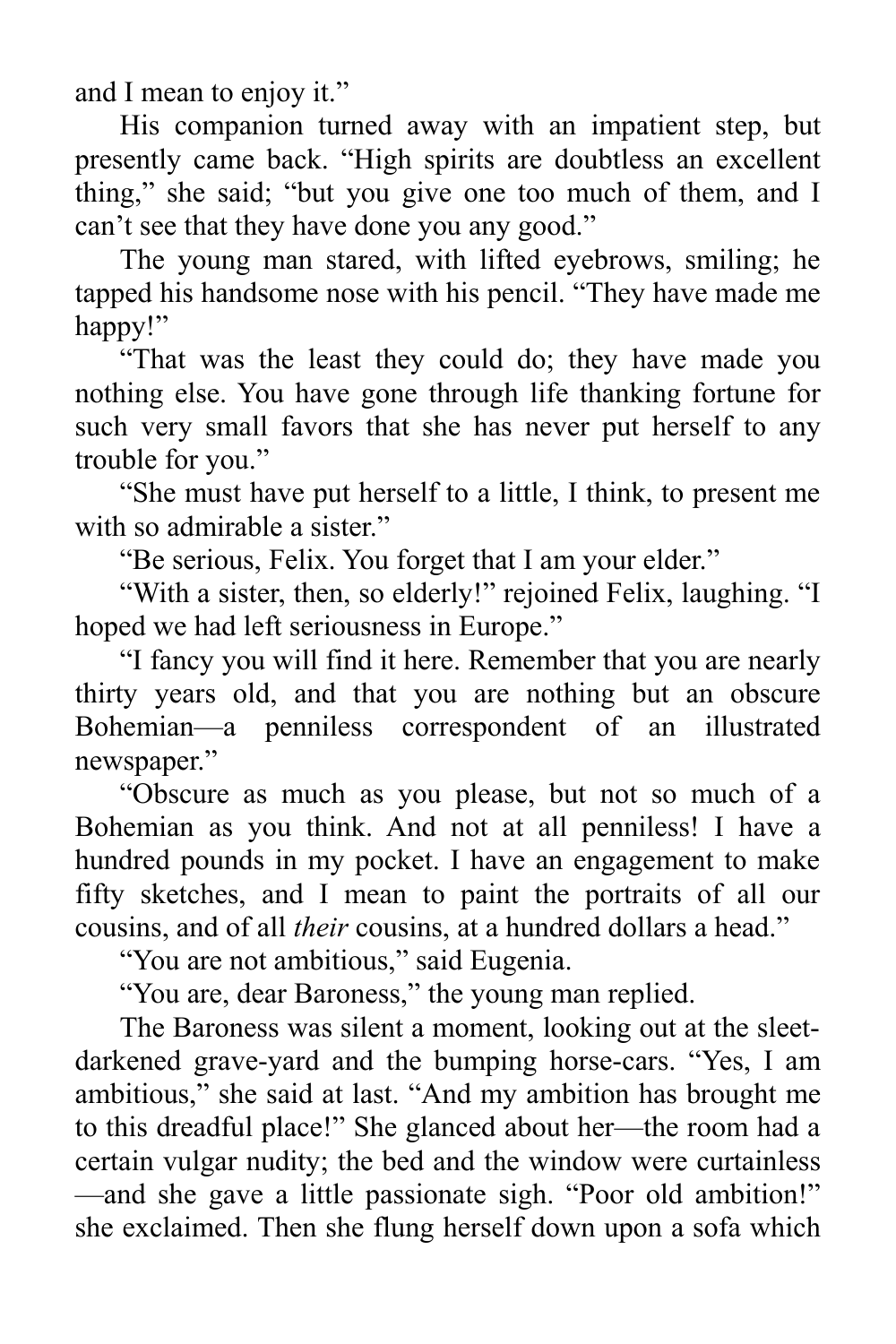stood near against the wall, and covered her face with her hands.

Her brother went on with his drawing, rapidly and skillfully; after some moments he sat down beside her and showed her his sketch. "Now, don't you think that's pretty good for an obscure Bohemian?" he asked. "I have knocked off another fifty francs."

Eugenia glanced at the little picture as he laid it on her lap. "Yes, it is very clever," she said. And in a moment she added, "Do you suppose our cousins do that?"

"Do what?"

"Get into those things, and look like that."

Felix meditated awhile. "I really can't say. It will be interesting to discover."

"Oh, the rich people can't!" said the Baroness.

"Are you very sure they are rich?" asked Felix, lightly.

His sister slowly turned in her place, looking at him. "Heavenly powers!" she murmured. "You have a way of bringing out things!"

"It will certainly be much pleasanter if they are rich," Felix declared.

"Do you suppose if I had not known they were rich I would ever have come?"

The young man met his sister's somewhat peremptory eye with his bright, contented glance. "Yes, it certainly will be pleasanter," he repeated.

"That is all I expect of them," said the Baroness. "I don't count upon their being clever or friendly—at first—or elegant or interesting. But I assure you I insist upon their being rich."

Felix leaned his head upon the back of the sofa and looked awhile at the oblong patch of sky to which the window served as frame. The snow was ceasing; it seemed to him that the sky had begun to brighten. "I count upon their being rich," he said at last, "and powerful, and clever, and friendly, and elegant, and interesting, and generally delightful! *Tu vas voir*." And he bent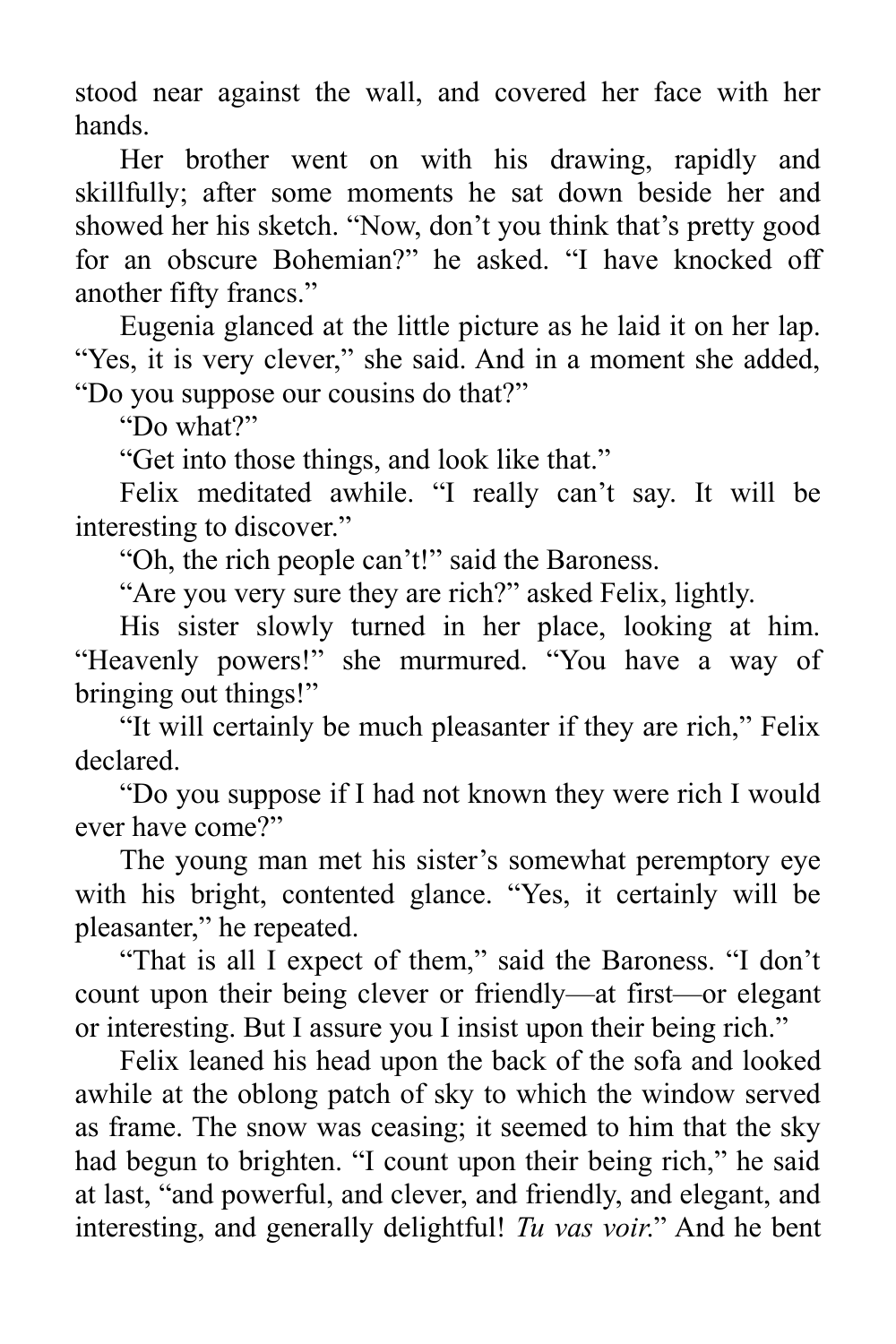forward and kissed his sister. "Look there!" he went on. "As a portent, even while I speak, the sky is turning the color of gold; the day is going to be splendid."

And indeed, within five minutes the weather had changed. The sun broke out through the snow-clouds and jumped into the Baroness's room. "*Bonté divine*," exclaimed this lady, "what a climate!"

"We will go out and see the world," said Felix.

And after a while they went out. The air had grown warm as well as brilliant; the sunshine had dried the pavements. They walked about the streets at hazard, looking at the people and the houses, the shops and the vehicles, the blazing blue sky and the muddy crossings, the hurrying men and the slow-strolling maidens, the fresh red bricks and the bright green trees, the extraordinary mixture of smartness and shabbiness. From one hour to another the day had grown vernal; even in the bustling streets there was an odor of earth and blossom. Felix was immensely entertained. He had called it a comical country, and he went about laughing at everything he saw. You would have said that American civilization expressed itself to his sense in a tissue of capital jokes. The jokes were certainly excellent, and the young man's merriment was joyous and genial. He possessed what is called the pictorial sense; and this first glimpse of democratic manners stirred the same sort of attention that he would have given to the movements of a lively young person with a bright complexion. Such attention would have been demonstrative and complimentary; and in the present case Felix might have passed for an undispirited young exile revisiting the haunts of his childhood. He kept looking at the violent blue of the sky, at the scintillating air, at the scattered and multiplied patches of color.

"*Comme c'est bariolé*, eh?" he said to his sister in that foreign tongue which they both appeared to feel a mysterious prompting occasionally to use.

"Yes, it is *bariolé* indeed," the Baroness answered. "I don't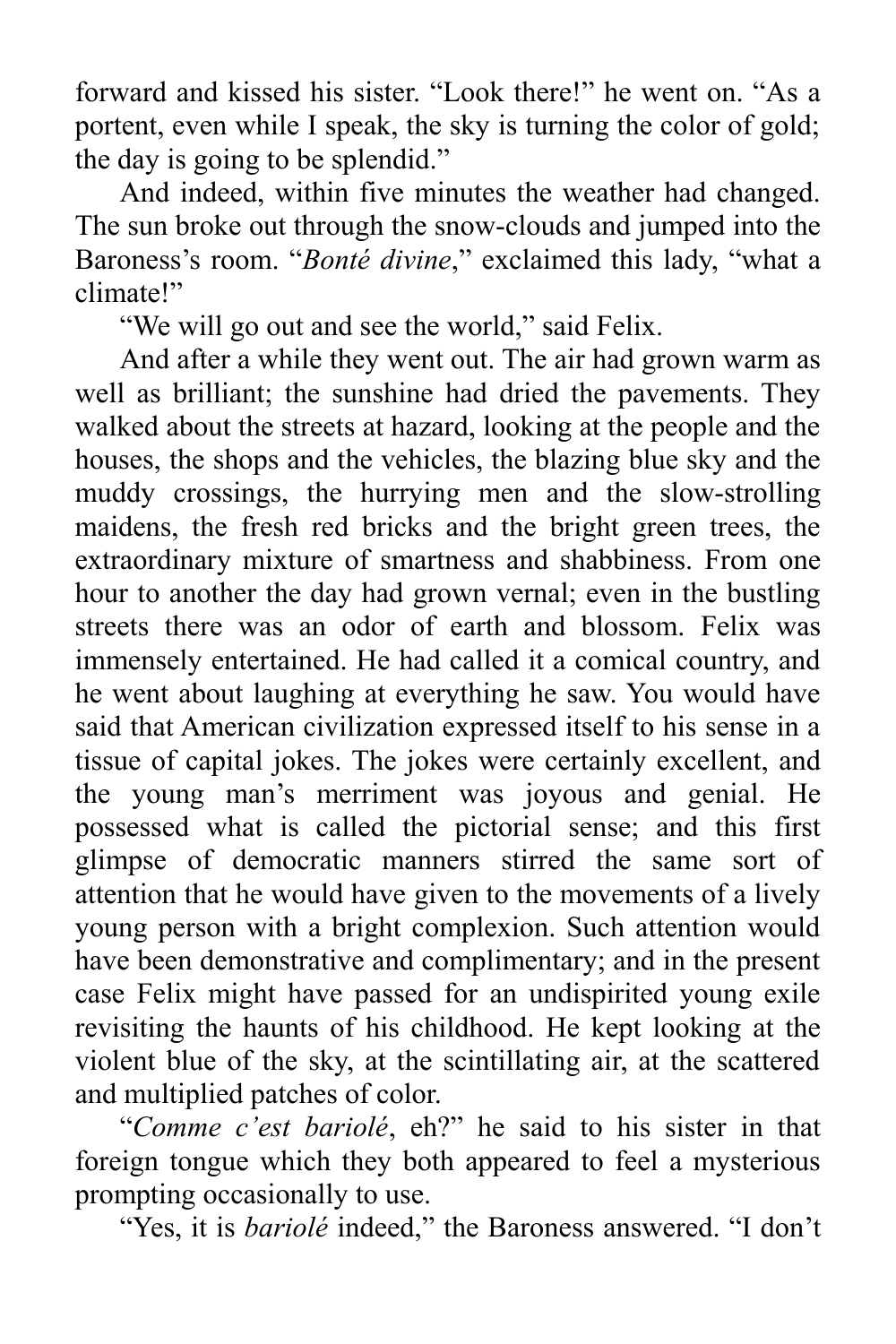like the coloring; it hurts my eyes."

"It shows how extremes meet," the young man rejoined. "Instead of coming to the West we seem to have gone to the East. The way the sky touches the house-tops is just like Cairo; and the red and blue sign-boards patched over the face of everything remind one of Mahometan decorations."

"The young women are not Mahometan," said his companion. "They can't be said to hide their faces. I never saw anything so bold."

"Thank Heaven they don't hide their faces!" cried Felix. "Their faces are uncommonly pretty."

"Yes, their faces are often very pretty," said the Baroness, who was a very clever woman. She was too clever a woman not to be capable of a great deal of just and fine observation. She clung more closely than usual to her brother's arm; she was not exhilarated, as he was; she said very little, but she noted a great many things and made her reflections. She was a little excited; she felt that she had indeed come to a strange country, to make her fortune. Superficially, she was conscious of a good deal of irritation and displeasure; the Baroness was a very delicate and fastidious person. Of old, more than once, she had gone, for entertainment's sake and in brilliant company, to a fair in a provincial town. It seemed to her now that she was at an enormous fair—that the entertainment and the *désagréments* were very much the same. She found herself alternately smiling and shrinking; the show was very curious, but it was probable, from moment to moment, that one would be jostled. The Baroness had never seen so many people walking about before; she had never been so mixed up with people she did not know. But little by little she felt that this fair was a more serious undertaking. She went with her brother into a large public garden, which seemed very pretty, but where she was surprised at seeing no carriages. The afternoon was drawing to a close; the coarse, vivid grass and the slender tree-boles were gilded by the level sunbeams—gilded as with gold that was fresh from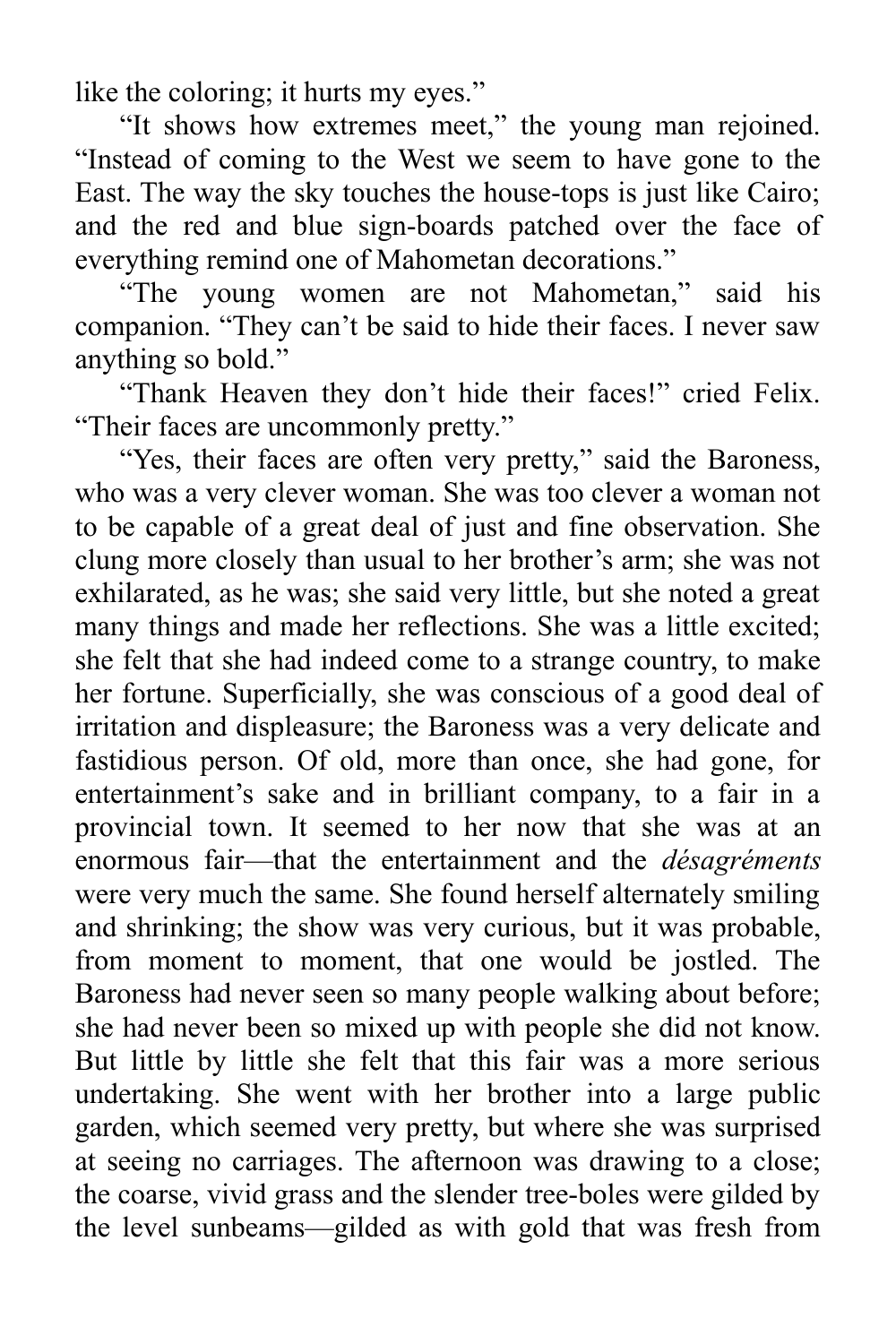the mine. It was the hour at which ladies should come out for an airing and roll past a hedge of pedestrians, holding their parasols askance. Here, however, Eugenia observed no indications of this custom, the absence of which was more anomalous as there was a charming avenue of remarkably graceful, arching elms in the most convenient contiguity to a large, cheerful street, in which, evidently, among the more prosperous members of the *bourgeoisie*, a great deal of pedestrianism went forward. Our friends passed out into this well lighted promenade, and Felix noticed a great many more pretty girls and called his sister's attention to them. This latter measure, however, was superfluous; for the Baroness had inspected, narrowly, these charming young ladies.

"I feel an intimate conviction that our cousins are like that," said Felix.

The Baroness hoped so, but this is not what she said. "They are very pretty," she said, "but they are mere little girls. Where are the women—the women of thirty?"

"Of thirty-three, do you mean?" her brother was going to ask; for he understood often both what she said and what she did not say. But he only exclaimed upon the beauty of the sunset, while the Baroness, who had come to seek her fortune, reflected that it would certainly be well for her if the persons against whom she might need to measure herself should all be mere little girls. The sunset was superb; they stopped to look at it; Felix declared that he had never seen such a gorgeous mixture of colors. The Baroness also thought it splendid; and she was perhaps the more easily pleased from the fact that while she stood there she was conscious of much admiring observation on the part of various nice-looking people who passed that way, and to whom a distinguished, strikinglydressed woman with a foreign air, exclaiming upon the beauties of nature on a Boston street corner in the French tongue, could not be an object of indifference. Eugenia's spirits rose. She surrendered herself to a certain tranquil gaiety. If she had come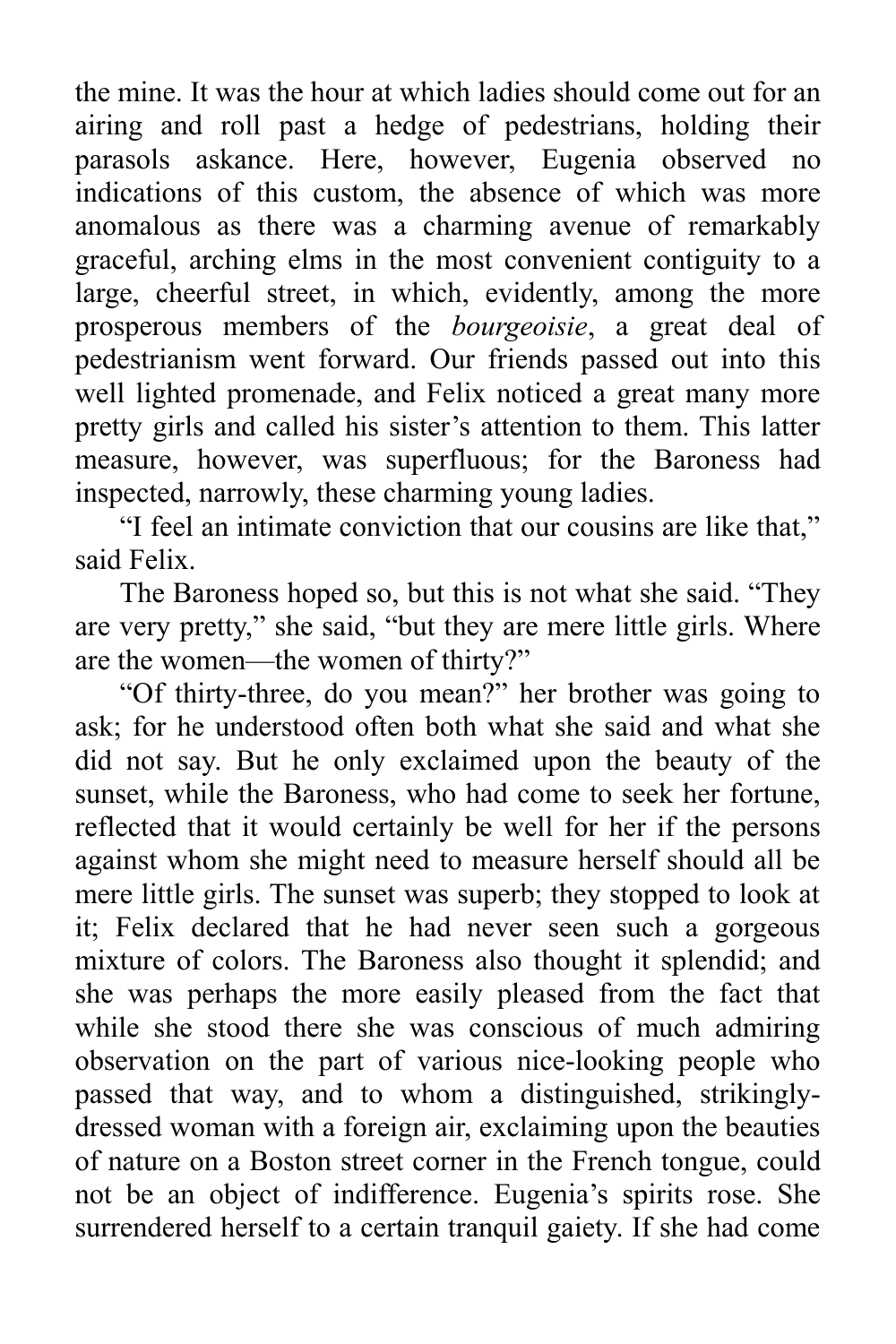to seek her fortune, it seemed to her that her fortune would be easy to find. There was a promise of it in the gorgeous purity of the western sky; there was an intimation in the mild, unimpertinent gaze of the passers of a certain natural facility in things.

"You will not go back to Silberstadt, eh?" asked Felix.

"Not tomorrow," said the Baroness.

"Nor write to the Reigning Prince?"

"I shall write to him that they evidently know nothing about him over here."

"He will not believe you," said the young man. "I advise you to let him alone."

Felix himself continued to be in high good humor. Brought up among ancient customs and in picturesque cities, he yet found plenty of local color in the little Puritan metropolis. That evening, after dinner, he told his sister that he should go forth early on the morrow to look up their cousins.

"You are very impatient," said Eugenia.

"What can be more natural," he asked, "after seeing all those pretty girls today? If one's cousins are of that pattern, the sooner one knows them the better."

"Perhaps they are not," said Eugenia. "We ought to have brought some letters—to some other people."

"The other people would not be our kinsfolk."

"Possibly they would be none the worse for that," the Baroness replied.

Her brother looked at her with his eyebrows lifted. "That was not what you said when you first proposed to me that we should come out here and fraternize with our relatives. You said that it was the prompting of natural affection; and when I suggested some reasons against it you declared that the *voix du sang* should go before everything."

"You remember all that?" asked the Baroness.

"Vividly! I was greatly moved by it."

She was walking up and down the room, as she had done in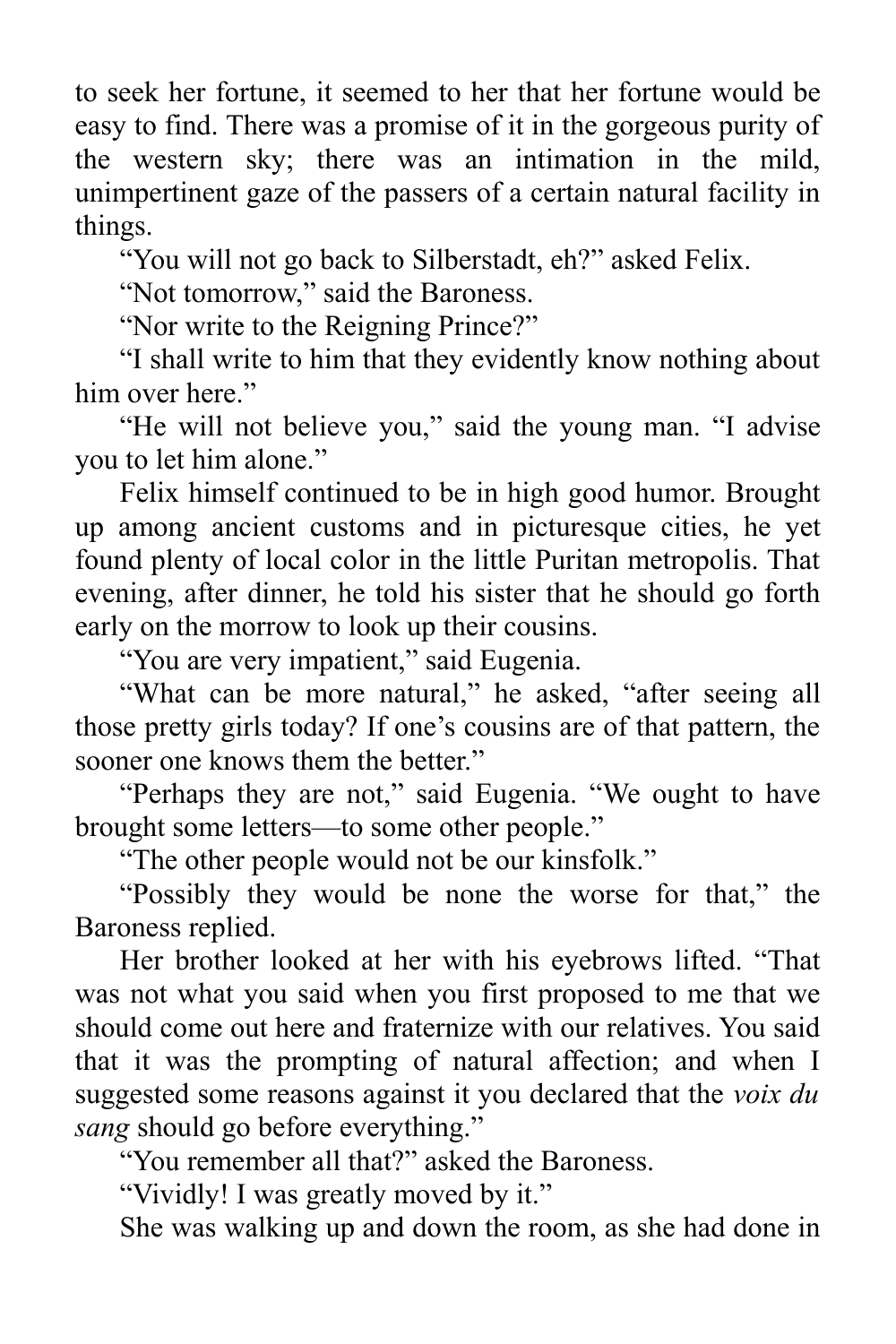the morning; she stopped in her walk and looked at her brother. She apparently was going to say something, but she checked herself and resumed her walk. Then, in a few moments, she said something different, which had the effect of an explanation of the suppression of her earlier thought. "You will never be anything but a child, dear brother."

"One would suppose that you, madam," answered Felix, laughing, "were a thousand years old."

"I am—sometimes," said the Baroness.

"I will go, then, and announce to our cousins the arrival of a personage so extraordinary. They will immediately come and pay you their respects."

Eugenia paced the length of the room again, and then she stopped before her brother, laying her hand upon his arm. "They are not to come and see me," she said. "You are not to allow that. That is not the way I shall meet them first." And in answer to his interrogative glance she went on. "You will go and examine, and report. You will come back and tell me who they are and what they are; their number, gender, their respective ages—all about them. Be sure you observe everything; be ready to describe to me the locality, the accessories—how shall I say it?—the *mise en scène*. Then, at my own time, at my own hour, under circumstances of my own choosing, I will go to them. I will present myself—I will appear before them!" said the Baroness, this time phrasing her idea with a certain frankness.

"And what message am I to take to them?" asked Felix, who had a lively faith in the justness of his sister's arrangements.

She looked at him a moment—at his expression of agreeable veracity; and, with that justness that he admired, she replied, "Say what you please. Tell my story in the way that seems to you most—natural." And she bent her forehead for him to kiss.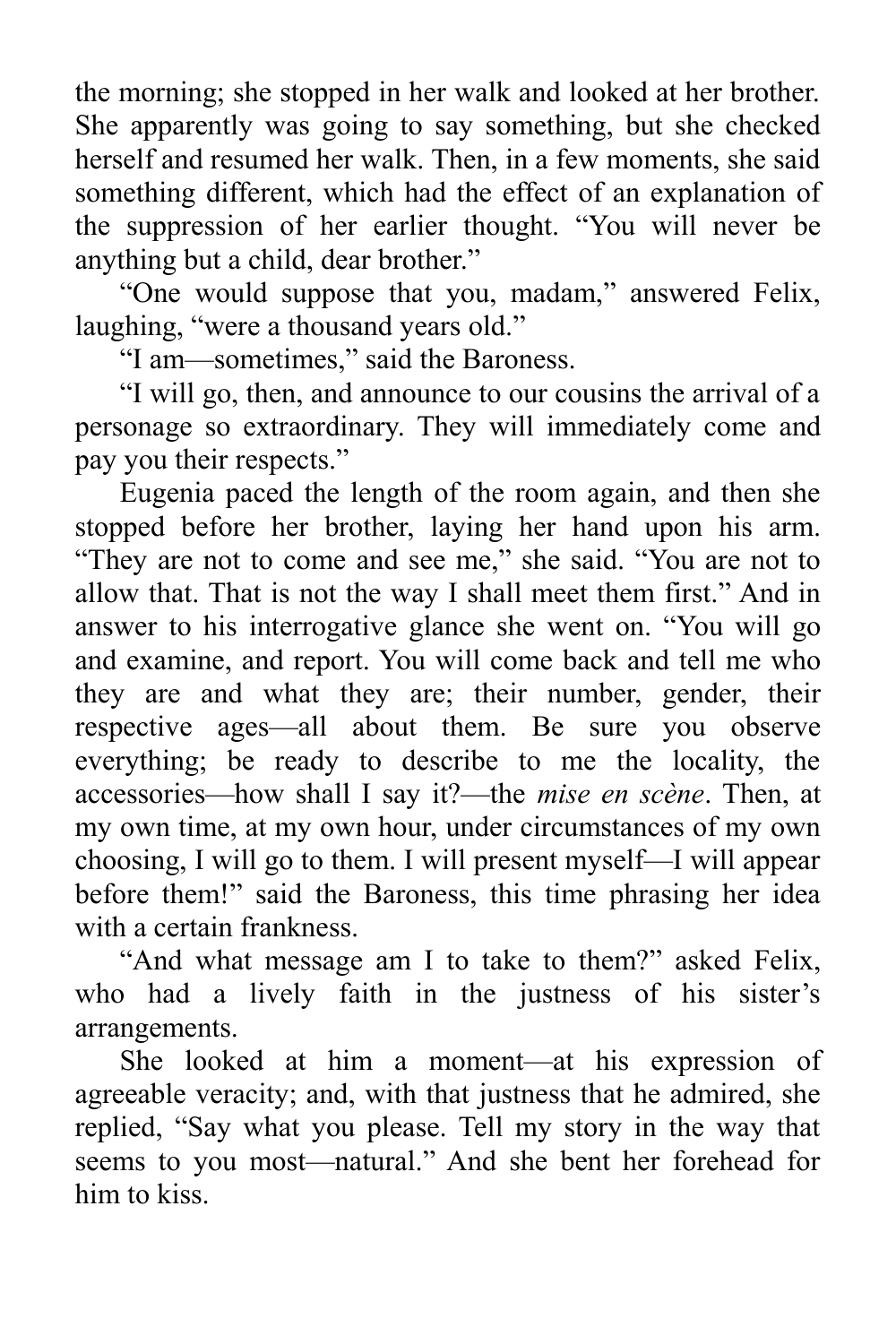## CHAPTER II

The next day was splendid, as Felix had prophesied; if the winter had suddenly leaped into spring, the spring had for the moment as quickly leaped into summer. This was an observation made by a young girl who came out of a large square house in the country, and strolled about in the spacious garden which separated it from a muddy road. The flowering shrubs and the neatly-disposed plants were basking in the abundant light and warmth; the transparent shade of the great elms—they were magnificent trees—seemed to thicken by the hour; and the intensely habitual stillness offered a submissive medium to the sound of a distant church-bell. The young girl listened to the church-bell; but she was not dressed for church. She was bare-headed; she wore a white muslin waist, with an embroidered border, and the skirt of her dress was of colored muslin. She was a young lady of some two or three and twenty years of age, and though a young person of her sex walking bare-headed in a garden, of a Sunday morning in spring-time, can, in the nature of things, never be a displeasing object, you would not have pronounced this innocent Sabbath-breaker especially pretty. She was tall and pale, thin and a little awkward; her hair was fair and perfectly straight; her eyes were dark, and they had the singularity of seeming at once dull and restless—differing herein, as you see, fatally from the ideal "fine eyes," which we always imagine to be both brilliant and tranquil. The doors and windows of the large square house were all wide open, to admit the purifying sunshine, which lay in generous patches upon the floor of a wide, high, covered piazza adjusted to two sides of the mansion—a piazza on which several straw-bottomed rocking-chairs and half a dozen of those small cylindrical stools in green and blue porcelain, which suggest an affiliation between the residents and the Eastern trade, were symmetrically disposed. It was an ancient house ancient in the sense of being eighty years old; it was built of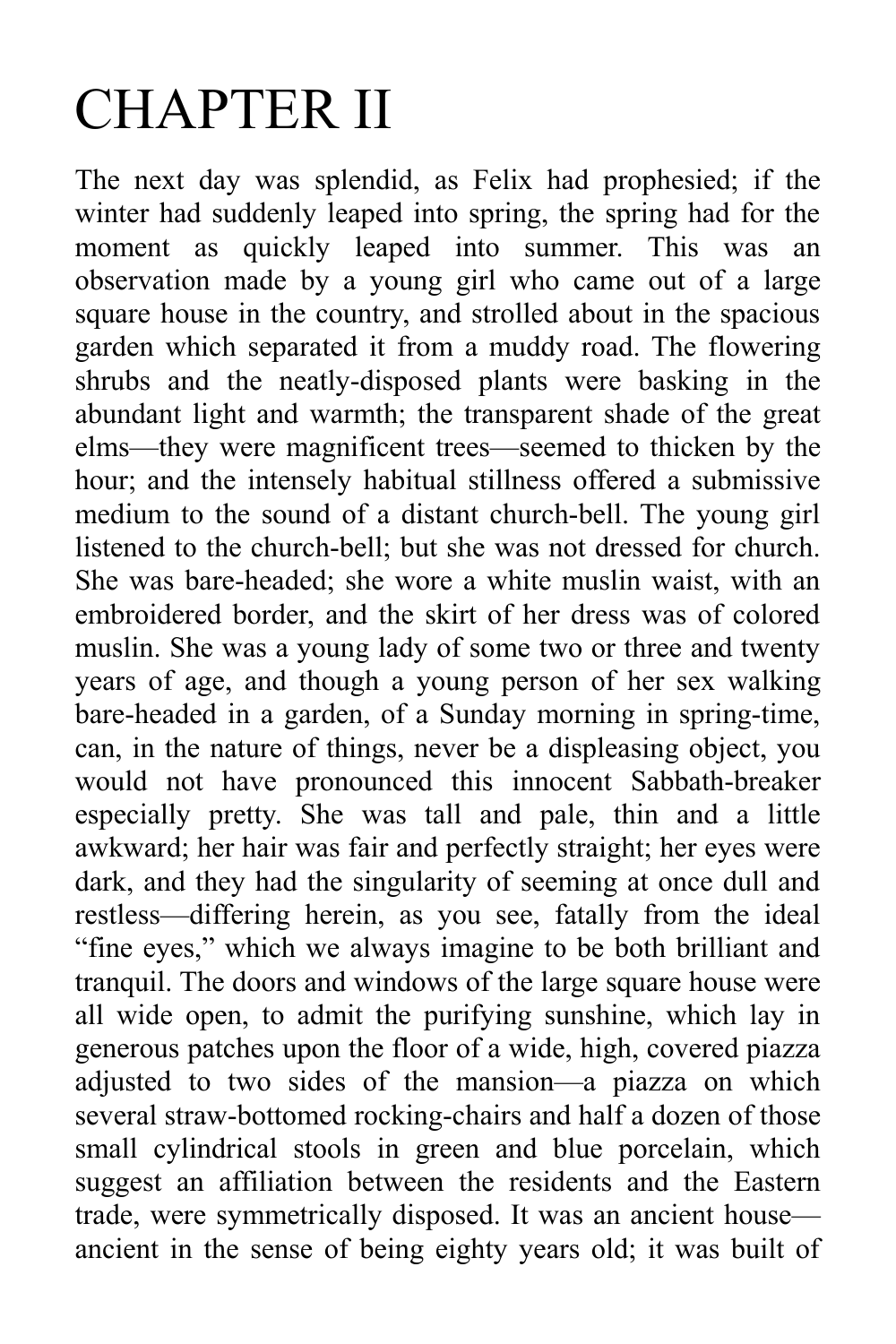wood, painted a clean, clear, faded gray, and adorned along the front, at intervals, with flat wooden pilasters, painted white. These pilasters appeared to support a kind of classic pediment, which was decorated in the middle by a large triple window in a boldly carved frame, and in each of its smaller angles by a glazed circular aperture. A large white door, furnished with a highly-polished brass knocker, presented itself to the rurallooking road, with which it was connected by a spacious pathway, paved with worn and cracked, but very clean, bricks. Behind it there were meadows and orchards, a barn and a pond; and facing it, a short distance along the road, on the opposite side, stood a smaller house, painted white, with external shutters painted green, a little garden on one hand and an orchard on the other. All this was shining in the morning air, through which the simple details of the picture addressed themselves to the eye as distinctly as the items of a "sum" in addition.

A second young lady presently came out of the house, across the piazza, descended into the garden and approached the young girl of whom I have spoken. This second young lady was also thin and pale; but she was older than the other; she was shorter; she had dark, smooth hair. Her eyes, unlike the other's, were quick and bright; but they were not at all restless. She wore a straw bonnet with white ribbons, and a long, red, India scarf, which, on the front of her dress, reached to her feet. In her hand she carried a little key.

"Gertrude," she said, "are you very sure you had better not go to church?"

Gertrude looked at her a moment, plucked a small sprig from a lilac-bush, smelled it and threw it away. "I am not very sure of anything!" she answered.

The other young lady looked straight past her, at the distant pond, which lay shining between the long banks of fir trees. Then she said in a very soft voice, "This is the key of the dining-room closet. I think you had better have it, if anyone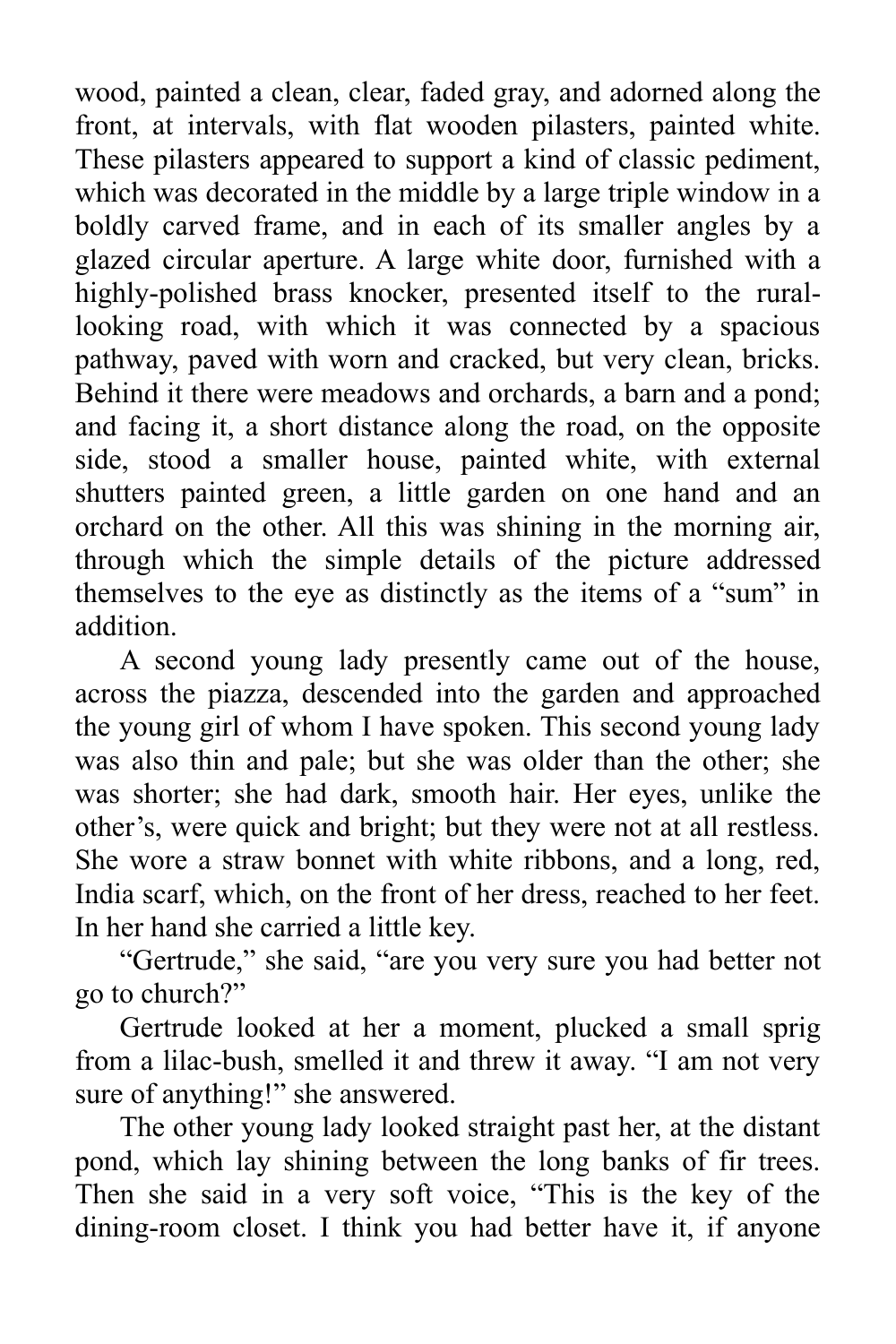should want anything."

"Who is there to want anything?" Gertrude demanded. "I shall be all alone in the house."

"Someone may come," said her companion.

"Do you mean Mr. Brand?"

"Yes, Gertrude. He may like a piece of cake."

"I don't like men that are always eating cake!" Gertrude declared, giving a pull at the lilac-bush.

Her companion glanced at her, and then looked down on the ground. "I think father expected you would come to church," she said. "What shall I say to him?"

"Say I have a bad headache."

"Would that be true?" asked the elder lady, looking straight at the pond again.

"No, Charlotte," said the younger one simply.

Charlotte transferred her quiet eyes to her companion's face. "I am afraid you are feeling restless."

"I am feeling as I always feel," Gertrude replied, in the same tone.

Charlotte turned away; but she stood there a moment. Presently she looked down at the front of her dress. "Doesn't it seem to you, somehow, as if my scarf were too long?" she asked.

Gertrude walked half round her, looking at the scarf. "I don't think you wear it right," she said.

"How should I wear it, dear?"

"I don't know; differently from that. You should draw it differently over your shoulders, round your elbows; you should look differently behind."

"How should I look?" Charlotte inquired.

"I don't think I can tell you," said Gertrude, plucking out the scarf a little behind. "I could do it myself, but I don't think I can explain it."

Charlotte, by a movement of her elbows, corrected the laxity that had come from her companion's touch. "Well, some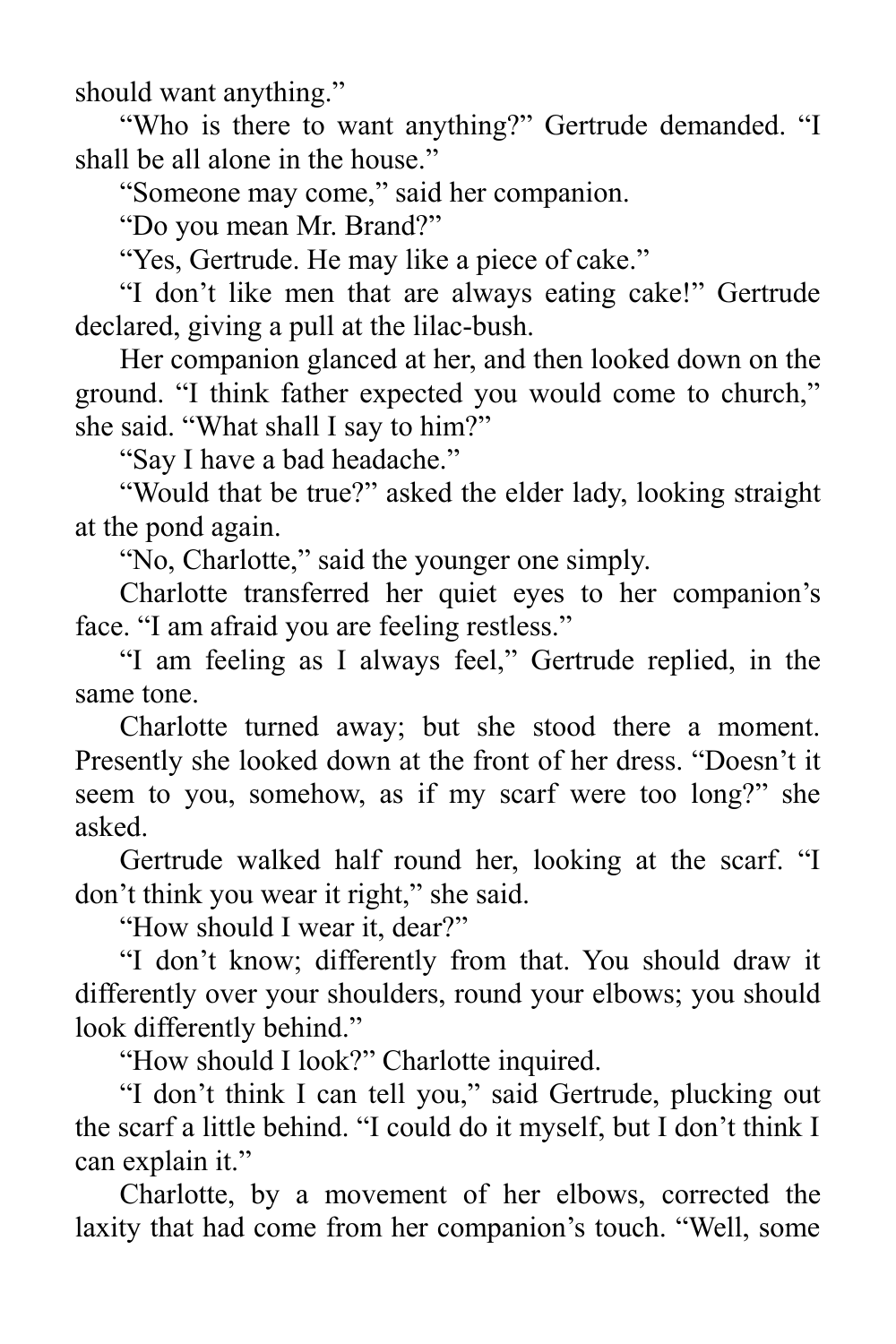day you must do it for me. It doesn't matter now. Indeed, I don't think it matters," she added, "how one looks behind."

"I should say it mattered more," said Gertrude. "Then you don't know who may be observing you. You are not on your guard. You can't try to look pretty."

Charlotte received this declaration with extreme gravity. "I don't think one should ever try to look pretty," she rejoined, earnestly.

Her companion was silent. Then she said, "Well, perhaps it's not of much use."

Charlotte looked at her a little, and then kissed her. "I hope you will be better when we come back."

"My dear sister, I am very well!" said Gertrude.

Charlotte went down the large brick walk to the garden gate; her companion strolled slowly toward the house. At the gate Charlotte met a young man, who was coming in—a tall, fair young man, wearing a high hat and a pair of thread gloves. He was handsome, but rather too stout. He had a pleasant smile. "Oh, Mr. Brand!" exclaimed the young lady.

"I came to see whether your sister was not going to church," said the young man.

"She says she is not going; but I am very glad you have come. I think if you were to talk to her a little".... And Charlotte lowered her voice. "It seems as if she were restless."

Mr. Brand smiled down on the young lady from his great height. "I shall be very glad to talk to her. For that I should be willing to absent myself from almost any occasion of worship, however attractive."

"Well, I suppose you know," said Charlotte, softly, as if positive acceptance of this proposition might be dangerous. "But I am afraid I shall be late."

"I hope you will have a pleasant sermon," said the young man.

"Oh, Mr. Gilman is always pleasant," Charlotte answered. And she went on her way.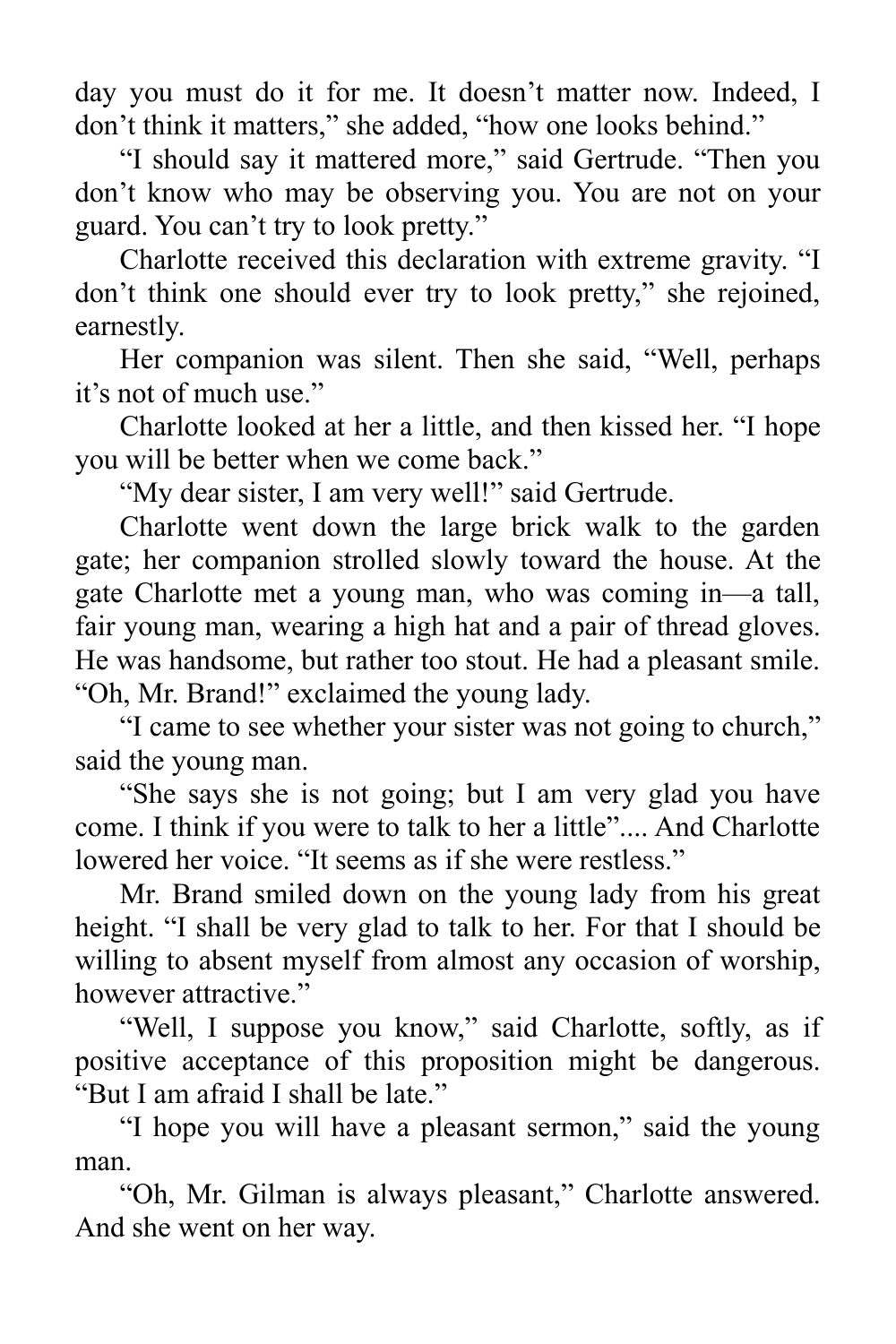Mr. Brand went into the garden, where Gertrude, hearing the gate close behind him, turned and looked at him. For a moment she watched him coming; then she turned away. But almost immediately she corrected this movement, and stood still, facing him. He took off his hat and wiped his forehead as he approached. Then he put on his hat again and held out his hand. His hat being removed, you would have perceived that his forehead was very large and smooth, and his hair abundant but rather colorless. His nose was too large, and his mouth and eyes were too small; but for all this he was, as I have said, a young man of striking appearance. The expression of his little clean-colored blue eyes was irresistibly gentle and serious; he looked, as the phrase is, as good as gold. The young girl, standing in the garden path, glanced, as he came up, at his thread gloves.

"I hoped you were going to church," he said. "I wanted to walk with you."

"I am very much obliged to you," Gertrude answered. "I am not going to church."

She had shaken hands with him; he held her hand a moment. "Have you any special reason for not going?"

"Yes, Mr. Brand," said the young girl.

"May I ask what it is?"

She looked at him smiling; and in her smile, as I have intimated, there was a certain dullness. But mingled with this dullness was something sweet and suggestive. "Because the sky is so blue!" she said.

He looked at the sky, which was magnificent, and then said, smiling too, "I have heard of young ladies staying at home for bad weather, but never for good. Your sister, whom I met at the gate, tells me you are depressed," he added.

"Depressed? I am never depressed."

"Oh, surely, sometimes," replied Mr. Brand, as if he thought this a regrettable account of one's self.

"I am never depressed," Gertrude repeated. "But I am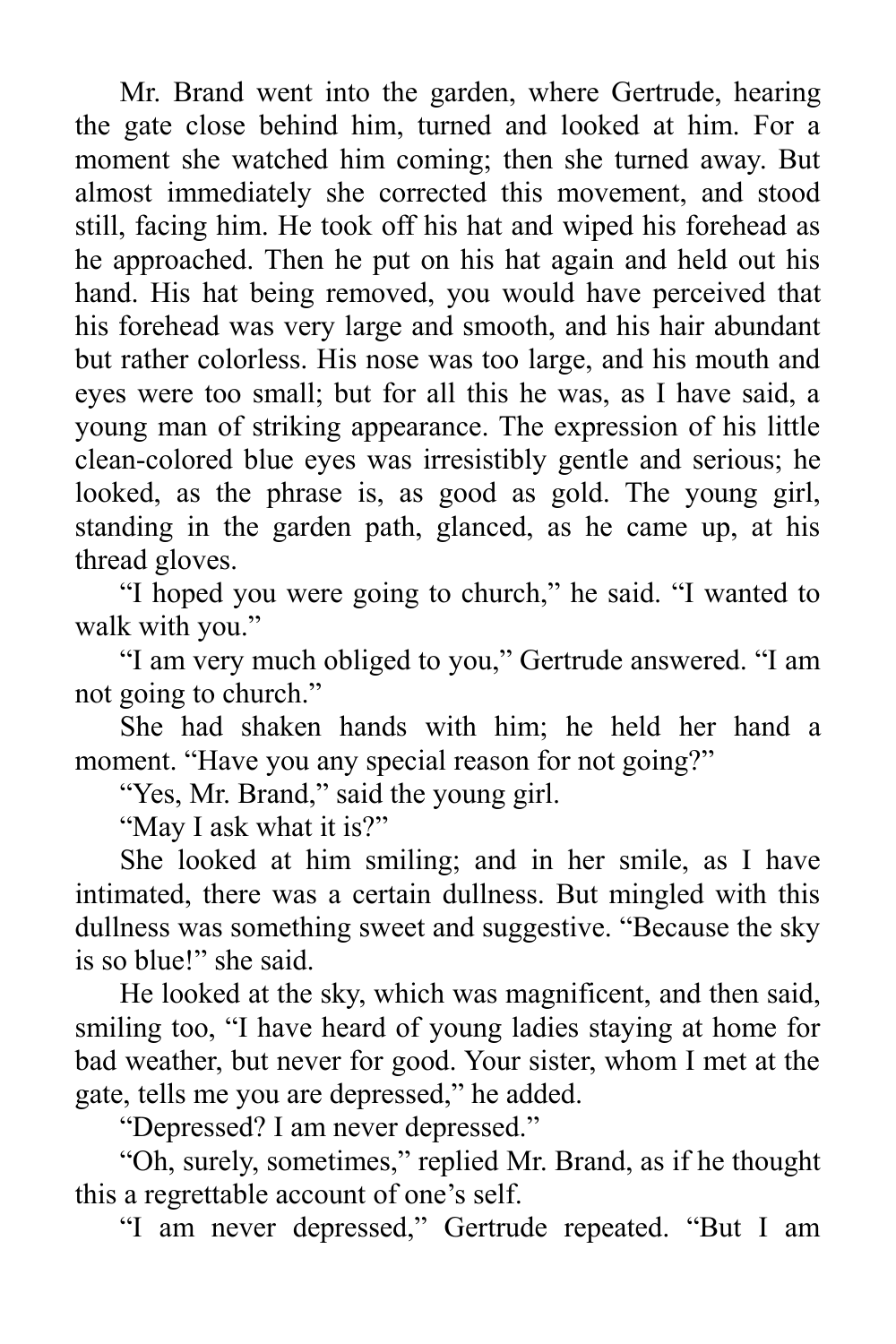sometimes wicked. When I am wicked I am in high spirits. I was wicked just now to my sister."

"What did you do to her?"

"I said things that puzzled her—on purpose."

"Why did you do that, Miss Gertrude?" asked the young man.

She began to smile again. "Because the sky is so blue!"

"You say things that puzzle *me*," Mr. Brand declared.

"I always know when I do it," proceeded Gertrude. "But people puzzle me more, I think. And they don't seem to know!"

"This is very interesting," Mr. Brand observed, smiling.

"You told me to tell you about my—my struggles," the young girl went on.

"Let us talk about them. I have so many things to say."

Gertrude turned away a moment; and then, turning back, "You had better go to church," she said.

"You know," the young man urged, "that I have always one thing to say."

Gertrude looked at him a moment. "Please don't say it now!"

"We are all alone," he continued, taking off his hat; "all alone in this beautiful Sunday stillness."

Gertrude looked around her, at the breaking buds, the shining distance, the blue sky to which she had referred as a pretext for her irregularities. "That's the reason," she said, "why I don't want you to speak. Do me a favor; go to church."

"May I speak when I come back?" asked Mr. Brand.

"If you are still disposed," she answered.

"I don't know whether you are wicked," he said, "but you are certainly puzzling."

She had turned away; she raised her hands to her ears. He looked at her a moment, and then he slowly walked to church.

She wandered for a while about the garden, vaguely and without purpose. The church-bell had stopped ringing; the stillness was complete. This young lady relished highly, on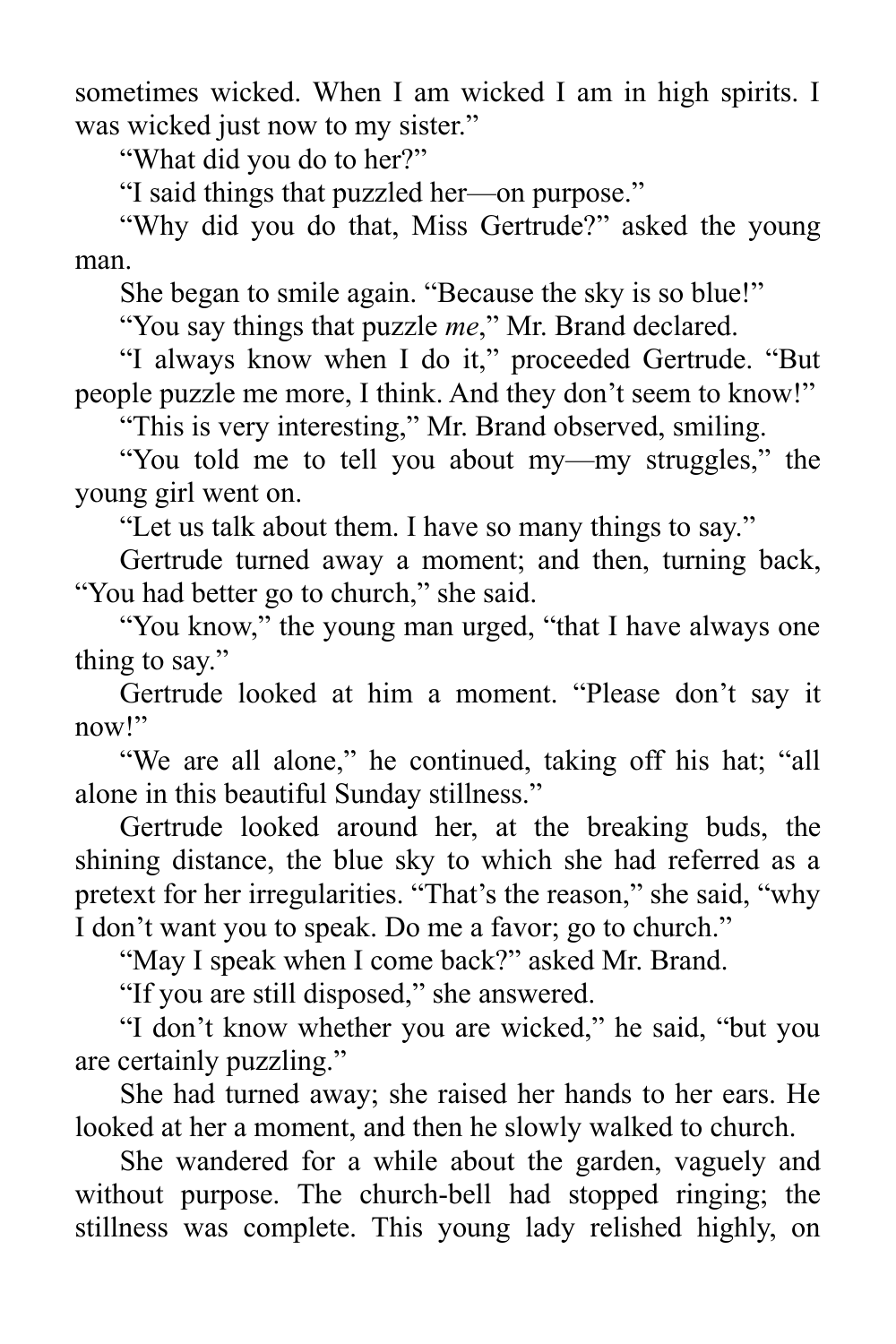occasions, the sense of being alone—the absence of the whole family and the emptiness of the house. Today, apparently, the servants had also gone to church; there was never a figure at the open windows; behind the house there was no stout negress in a red turban, lowering the bucket into the great shingle-hooded well. And the front door of the big, unguarded home stood open, with the trustfulness of the golden age; or what is more to the purpose, with that of New England's silvery prime. Gertrude slowly passed through it, and went from one of the empty rooms to the other—large, clear-colored rooms, with white wainscots, ornamented with thin-legged mahogany furniture, and, on the walls, with old-fashioned engravings, chiefly of scriptural subjects, hung very high. This agreeable sense of solitude, of having the house to herself, of which I have spoken, always excited Gertrude's imagination; she could not have told you why, and neither can her humble historian. It always seemed to her that she must do something particular that she must honor the occasion; and while she roamed about, wondering what she could do, the occasion usually came to an end. Today she wondered more than ever. At last she took down a book; there was no library in the house, but there were books in all the rooms. None of them were forbidden books, and Gertrude had not stopped at home for the sake of a chance to climb to the inaccessible shelves. She possessed herself of a very obvious volume—one of the series of the *Arabian Nights* —and she brought it out into the portico and sat down with it in her lap. There, for a quarter of an hour, she read the history of the loves of the Prince Camaralzaman and the Princess Badoura. At last, looking up, she beheld, as it seemed to her, the Prince Camaralzaman standing before her. A beautiful young man was making her a very low bow—a magnificent bow, such as she had never seen before. He appeared to have dropped from the clouds; he was wonderfully handsome; he smiled smiled as if he were smiling on purpose. Extreme surprise, for a moment, kept Gertrude sitting still; then she rose, without even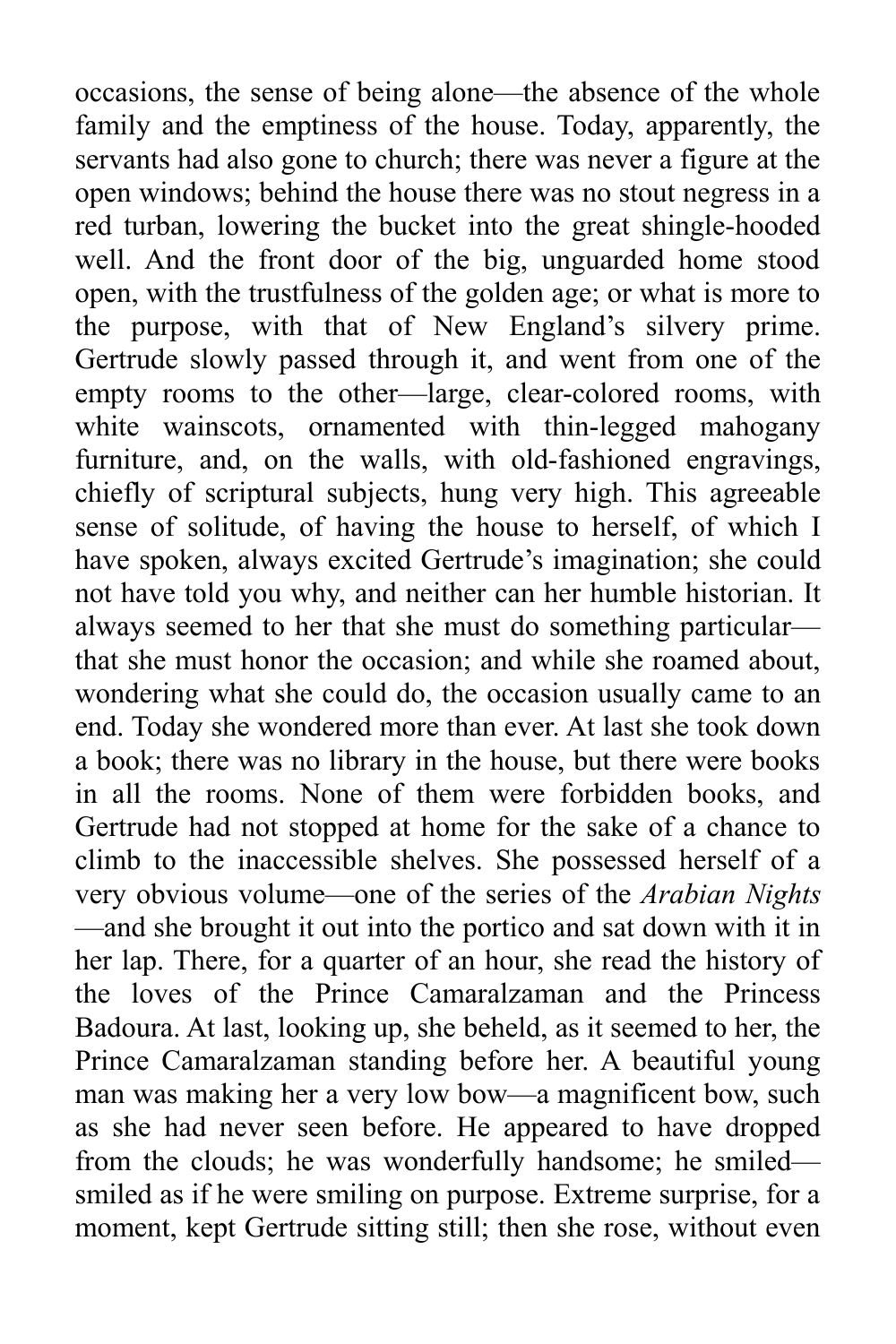keeping her finger in her book. The young man, with his hat in his hand, still looked at her, smiling and smiling. It was very strange.

"Will you kindly tell me," said the mysterious visitor, at last, "whether I have the honor of speaking to Miss Wentworth?"

"My name is Gertrude Wentworth," murmured the young woman.

"Then—then—I have the honor—the pleasure—of being your cousin."

The young man had so much the character of an apparition that this announcement seemed to complete his unreality. "What cousin? Who are you?" said Gertrude.

He stepped back a few paces and looked up at the house; then glanced round him at the garden and the distant view. After this he burst out laughing. "I see it must seem to you very strange," he said. There was, after all, something substantial in his laughter. Gertrude looked at him from head to foot. Yes, he was remarkably handsome; but his smile was almost a grimace. "It is very still," he went on, coming nearer again. And as she only looked at him, for reply, he added, "Are you all alone?"

"Everyone has gone to church," said Gertrude.

"I was afraid of that!" the young man exclaimed. "But I hope you are not afraid of me."

"You ought to tell me who you are," Gertrude answered.

"I am afraid of you!" said the young man. "I had a different plan. I expected the servant would take in my card, and that you would put your heads together, before admitting me, and make out my identity."

Gertrude had been wondering with a quick intensity which brought its result; and the result seemed an answer—a wondrous, delightful answer—to her vague wish that something would befall her. "I know—I know," she said. "You come from Europe."

"We came two days ago. You have heard of us, then—you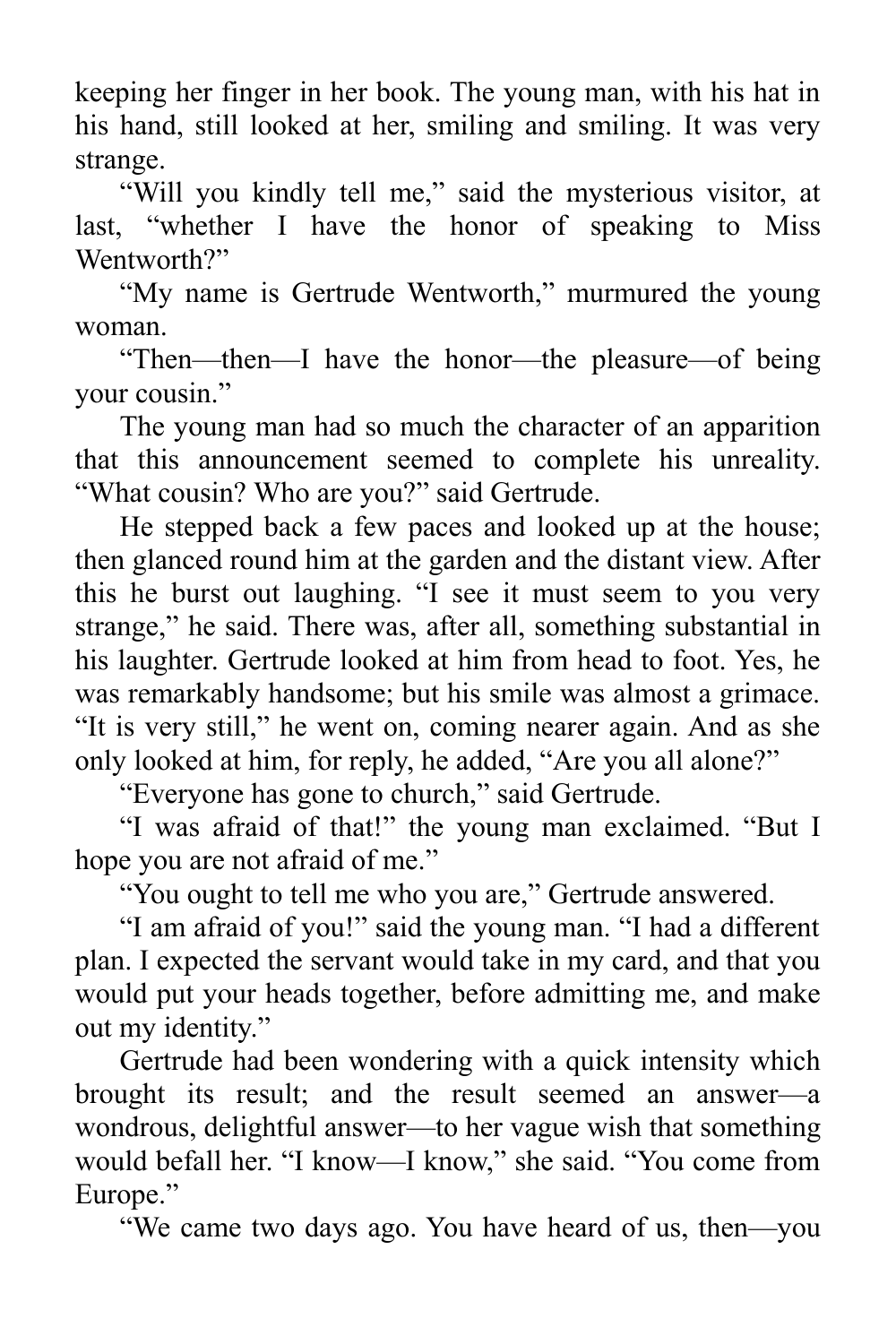believe in us?"

"We have known, vaguely," said Gertrude, "that we had relations in France."

"And have you ever wanted to see us?" asked the young man.

Gertrude was silent a moment. "I have wanted to see you."

"I am glad, then, it is you I have found. We wanted to see you, so we came."

"On purpose?" asked Gertrude.

The young man looked round him, smiling still. "Well, yes; on purpose. Does that sound as if we should bore you?" he added. "I don't think we shall—I really don't think we shall. We are rather fond of wandering, too; and we were glad of a pretext."

"And you have just arrived?"

"In Boston, two days ago. At the inn I asked for Mr. Wentworth. He must be your father. They found out for me where he lived; they seemed often to have heard of him. I determined to come, without ceremony. So, this lovely morning, they set my face in the right direction, and told me to walk straight before me, out of town. I came on foot because I wanted to see the country. I walked and walked, and here I am! It's a good many miles."

"It is seven miles and a half," said Gertrude, softly. Now that this handsome young man was proving himself a reality she found herself vaguely trembling; she was deeply excited. She had never in her life spoken to a foreigner, and she had often thought it would be delightful to do so. Here was one who had suddenly been engendered by the Sabbath stillness for her private use; and such a brilliant, polite, smiling one! She found time and means to compose herself, however: to remind herself that she must exercise a sort of official hospitality. "We are very —very glad to see you," she said. "Won't you come into the house?" And she moved toward the open door.

"You are not afraid of me, then?" asked the young man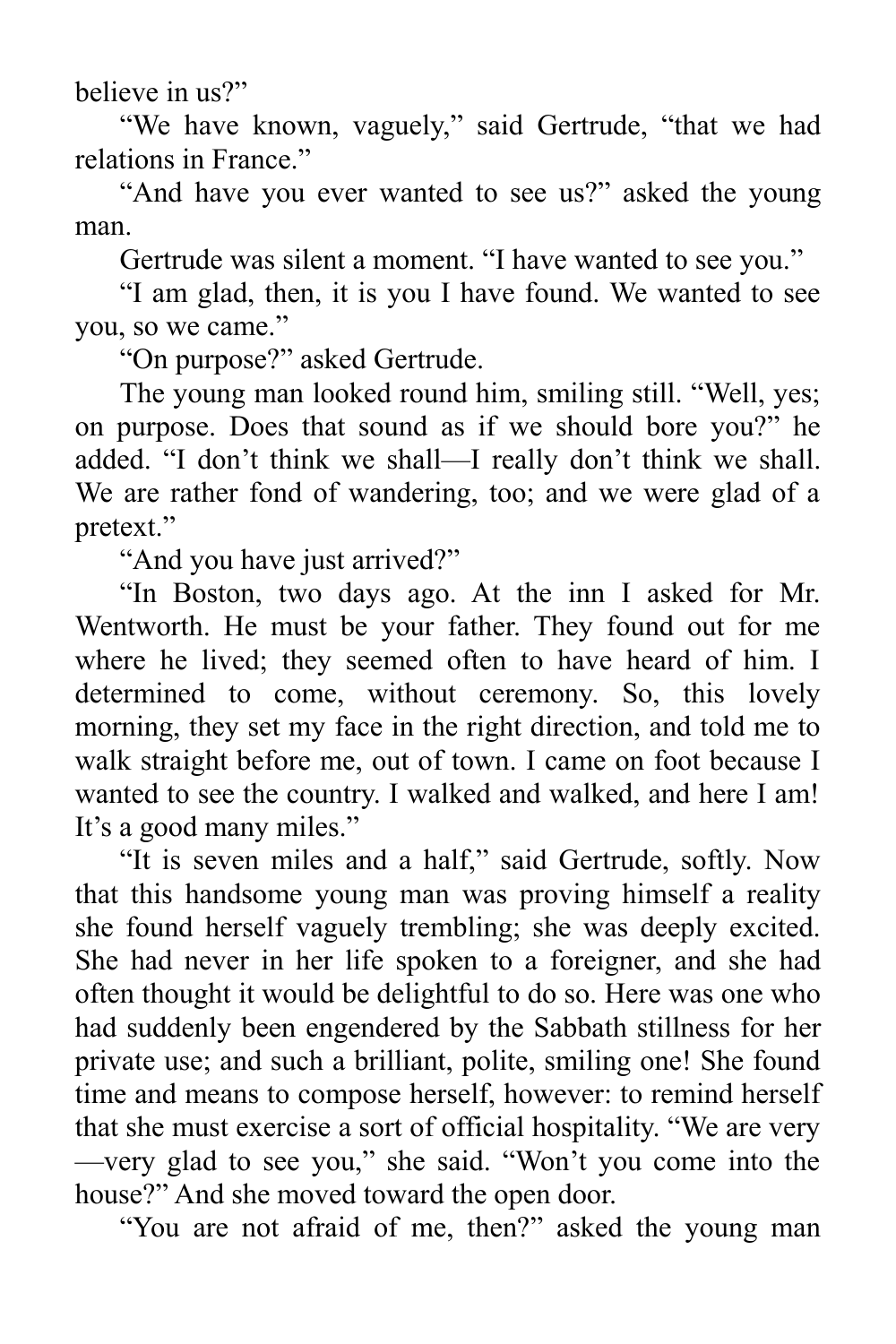again, with his light laugh.

She wondered a moment, and then, "We are not afraid here." she said.

*"Ah, comme vous devez avoir raison!"* cried the young man, looking all round him, appreciatively. It was the first time that Gertrude had heard so many words of French spoken. They gave her something of a sensation. Her companion followed her, watching, with a certain excitement of his own, this tall, interesting-looking girl, dressed in her clear, crisp muslin. He paused in the hall, where there was a broad white staircase with a white balustrade. "What a pleasant house!" he said. "It's lighter inside than it is out."

"It's pleasanter here," said Gertrude, and she led the way into the parlor,—a high, clean, rather empty-looking room. Here they stood looking at each other,—the young man smiling more than ever; Gertrude, very serious, trying to smile.

"I don't believe you know my name," he said. "I am called Felix Young. Your father is my uncle. My mother was his half sister, and older than he."

"Yes," said Gertrude, "and she turned Roman Catholic and married in Europe."

"I see you know," said the young man. "She married and she died. Your father's family didn't like her husband. They called him a foreigner; but he was not. My poor father was born in Sicily, but his parents were American."

"In Sicily?" Gertrude murmured.

"It is true," said Felix Young, "that they had spent their lives in Europe. But they were very patriotic. And so are we."

"And you are Sicilian," said Gertrude.

"Sicilian, no! Let's see. I was born at a little place—a dear little place—in France. My sister was born at Vienna."

"So you are French," said Gertrude.

"Heaven forbid!" cried the young man. Gertrude's eyes were fixed upon him almost insistently. He began to laugh again. "I can easily be French, if that will please you."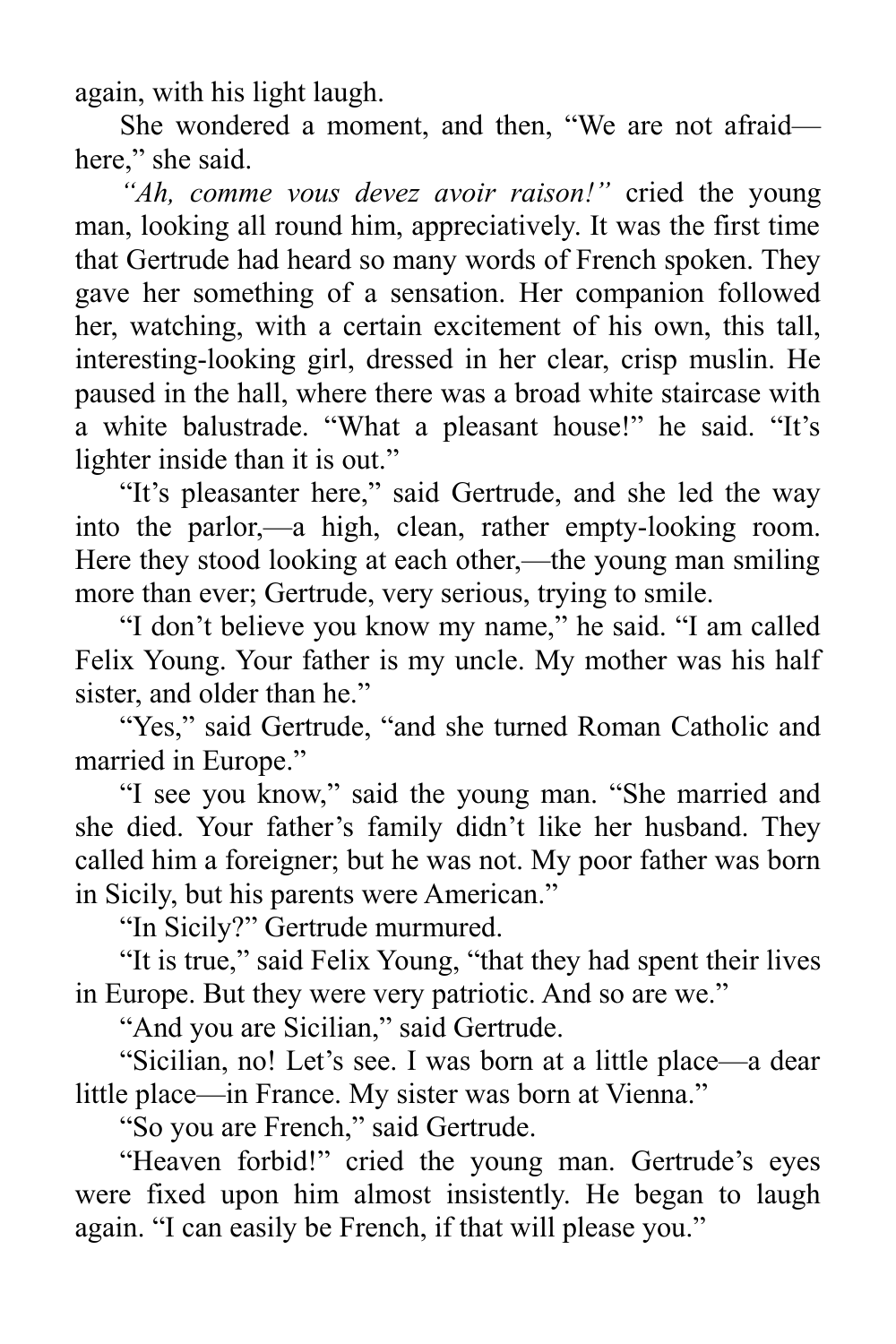"You are a foreigner of some sort," said Gertrude.

"Of some sort—yes; I suppose so. But who can say of what sort? I don't think we have ever had occasion to settle the question. You know there are people like that. About their country, their religion, their profession, they can't tell."

Gertrude stood there gazing; she had not asked him to sit down. She had never heard of people like that; she wanted to hear. "Where do you live?" she asked.

"They can't tell that, either!" said Felix. "I am afraid you will think they are little better than vagabonds. I have lived anywhere—everywhere. I really think I have lived in every city in Europe." Gertrude gave a little long soft exhalation. It made the young man smile at her again; and his smile made her blush a little. To take refuge from blushing she asked him if, after his long walk, he was not hungry or thirsty. Her hand was in her pocket; she was fumbling with the little key that her sister had given her. "Ah, my dear young lady," he said, clasping his hands a little, "if you could give me, in charity, a glass of wine!"

Gertrude gave a smile and a little nod, and went quickly out of the room. Presently she came back with a very large decanter in one hand and a plate in the other, on which was placed a big, round cake with a frosted top. Gertrude, in taking the cake from the closet, had had a moment of acute consciousness that it composed the refection of which her sister had thought that Mr. Brand would like to partake. Her kinsman from across the seas was looking at the pale, high-hung engravings. When she came in he turned and smiled at her, as if they had been old friends meeting after a separation. "You wait upon me yourself?" he asked. "I am served like the gods!" She had waited upon a great many people, but none of them had ever told her that. The observation added a certain lightness to the step with which she went to a little table where there were some curious red glasses —glasses covered with little gold sprigs, which Charlotte used to dust every morning with her own hands. Gertrude thought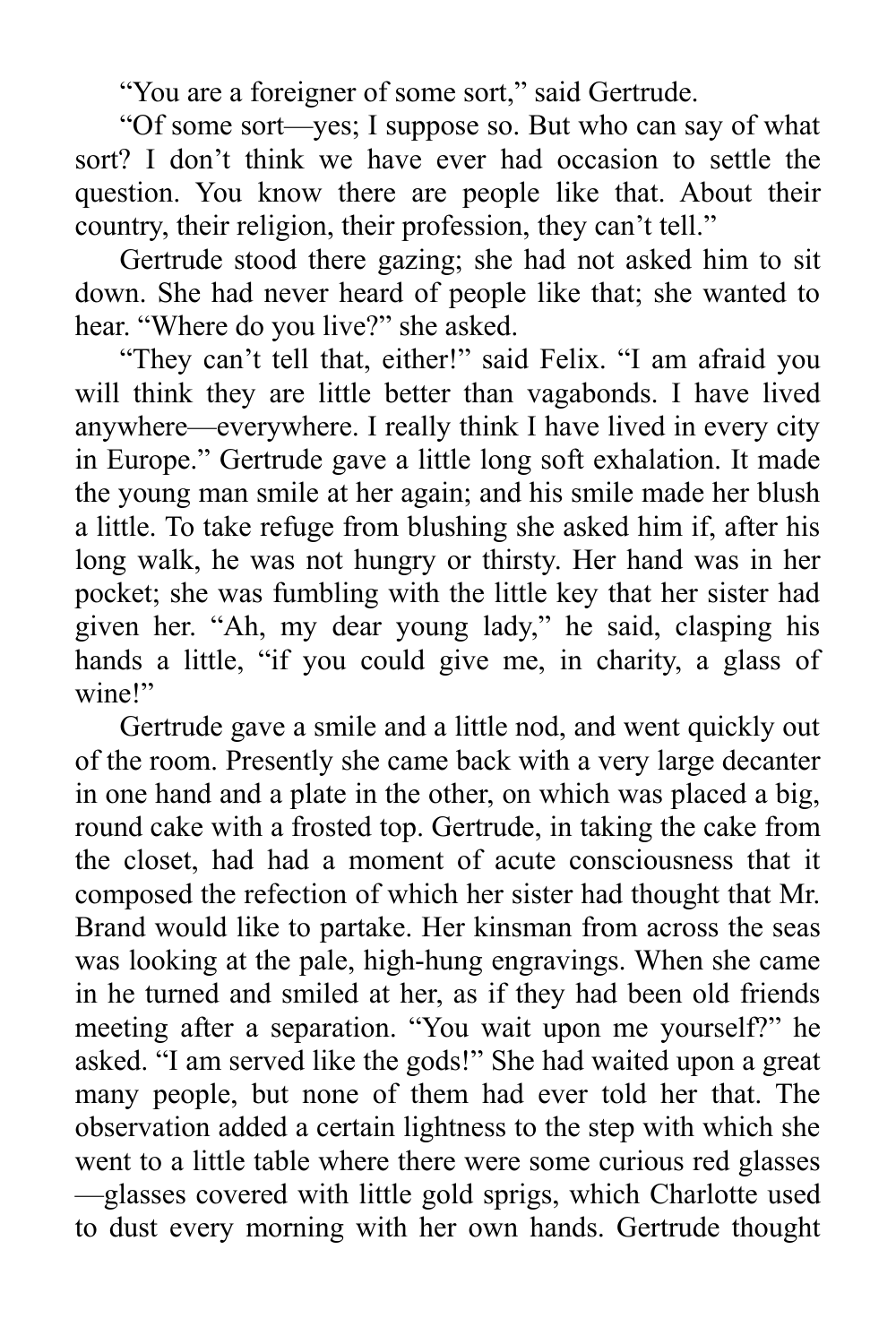the glasses very handsome, and it was a pleasure to her to know that the wine was good; it was her father's famous madeira. Felix Young thought it excellent; he wondered why he had been told that there was no wine in America. She cut him an immense triangle out of the cake, and again she thought of Mr. Brand. Felix sat there, with his glass in one hand and his huge morsel of cake in the other—eating, drinking, smiling, talking. "I am very hungry," he said. "I am not at all tired; I am never tired. But I am very hungry."

"You must stay to dinner," said Gertrude. "At two o'clock. They will all have come back from church; you will see the others."

"Who are the others?" asked the young man. "Describe them all."

"You will see for yourself. It is you that must tell me; now, about your sister."

"My sister is the Baroness Münster," said Felix.

On hearing that his sister was a Baroness, Gertrude got up and walked about slowly, in front of him. She was silent a moment. She was thinking of it. "Why didn't she come, too?" she asked.

"She did come; she is in Boston, at the hotel."

"We will go and see her," said Gertrude, looking at him.

"She begs you will not!" the young man replied. "She sends you her love; she sent me to announce her. She will come and pay her respects to your father."

Gertrude felt herself trembling again. A Baroness Münster, who sent a brilliant young man to "announce" her; who was coming, as the Queen of Sheba came to Solomon, to pay her "respects" to quiet Mr. Wentworth—such a personage presented herself to Gertrude's vision with a most effective unexpectedness. For a moment she hardly knew what to say. "When will she come?" she asked at last.

"As soon as you will allow her—tomorrow. She is very impatient," answered Felix, who wished to be agreeable.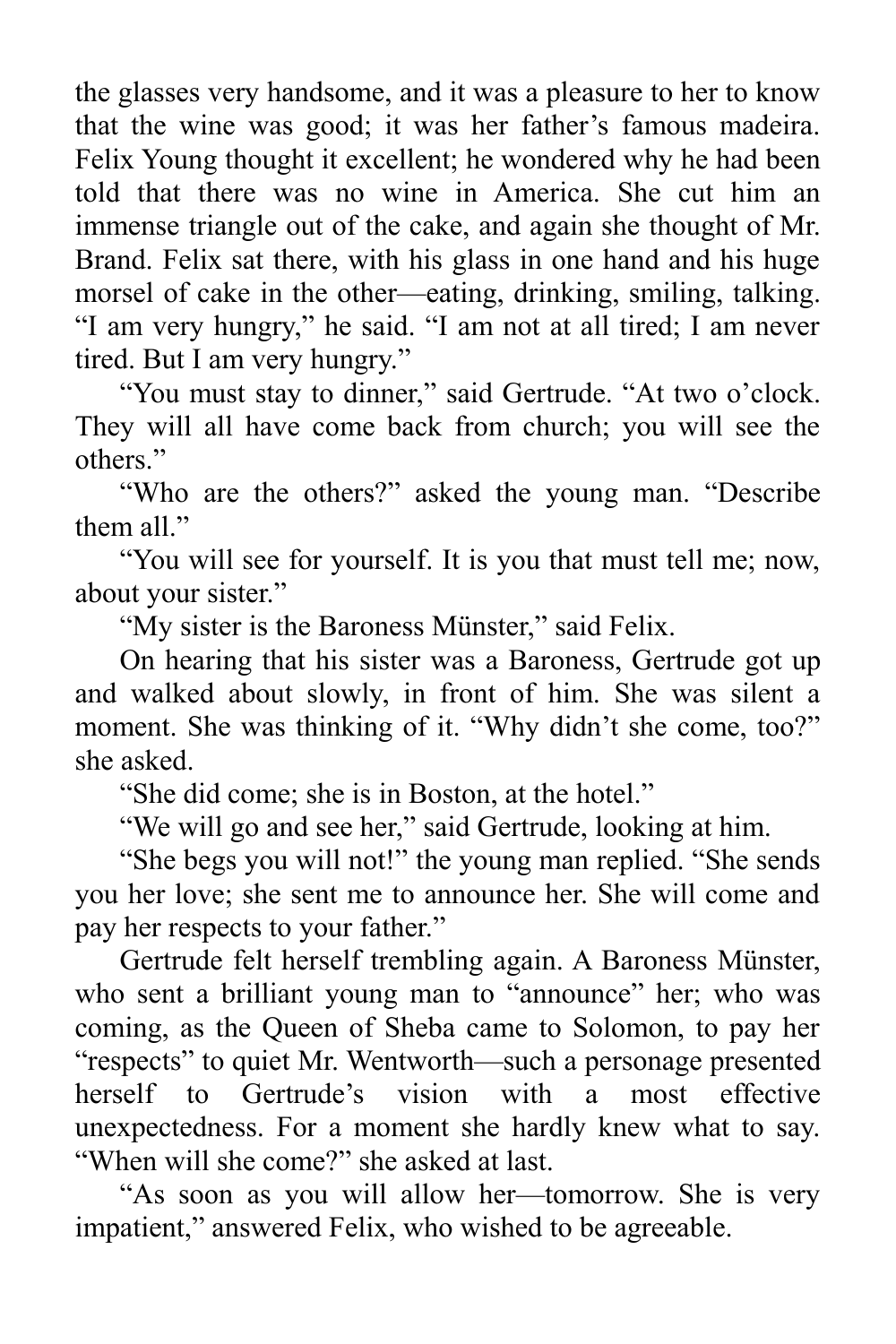"Tomorrow, yes," said Gertrude. She wished to ask more about her; but she hardly knew what could be predicated of a Baroness Münster. "Is she—is she—married?"

Felix had finished his cake and wine; he got up, fixing upon the young girl his bright, expressive eyes. "She is married to a German prince—Prince Adolf, of Silberstadt-Schreckenstein. He is not the reigning prince; he is a younger brother."

Gertrude gazed at her informant; her lips were slightly parted. "Is she a—a *Princess*?" she asked at last.

"Oh, no," said the young man; "her position is rather a singular one. It's a morganatic marriage."

"Morganatic?" These were new names and new words to poor Gertrude.

"That's what they call a marriage, you know, contracted between a scion of a ruling house and—and a common mortal. They made Eugenia a Baroness, poor woman; but that was all they could do. Now they want to dissolve the marriage. Prince Adolf, between ourselves, is a ninny; but his brother, who is a clever man, has plans for him. Eugenia, naturally enough, makes difficulties; not, however, that I think she cares much she's a very clever woman; I'm sure you'll like her—but she wants to bother them. Just now everything is *en l'air*."

The cheerful, off-hand tone in which her visitor related this darkly romantic tale seemed to Gertrude very strange; but it seemed also to convey a certain flattery to herself, a recognition of her wisdom and dignity. She felt a dozen impressions stirring within her, and presently the one that was uppermost found words. "They want to dissolve her marriage?" she asked.

"So it appears."

"And against her will?"

"Against her right."

"She must be very unhappy!" said Gertrude.

Her visitor looked at her, smiling; he raised his hand to the back of his head and held it there a moment. "So she says," he answered. "That's her story. She told me to tell it you."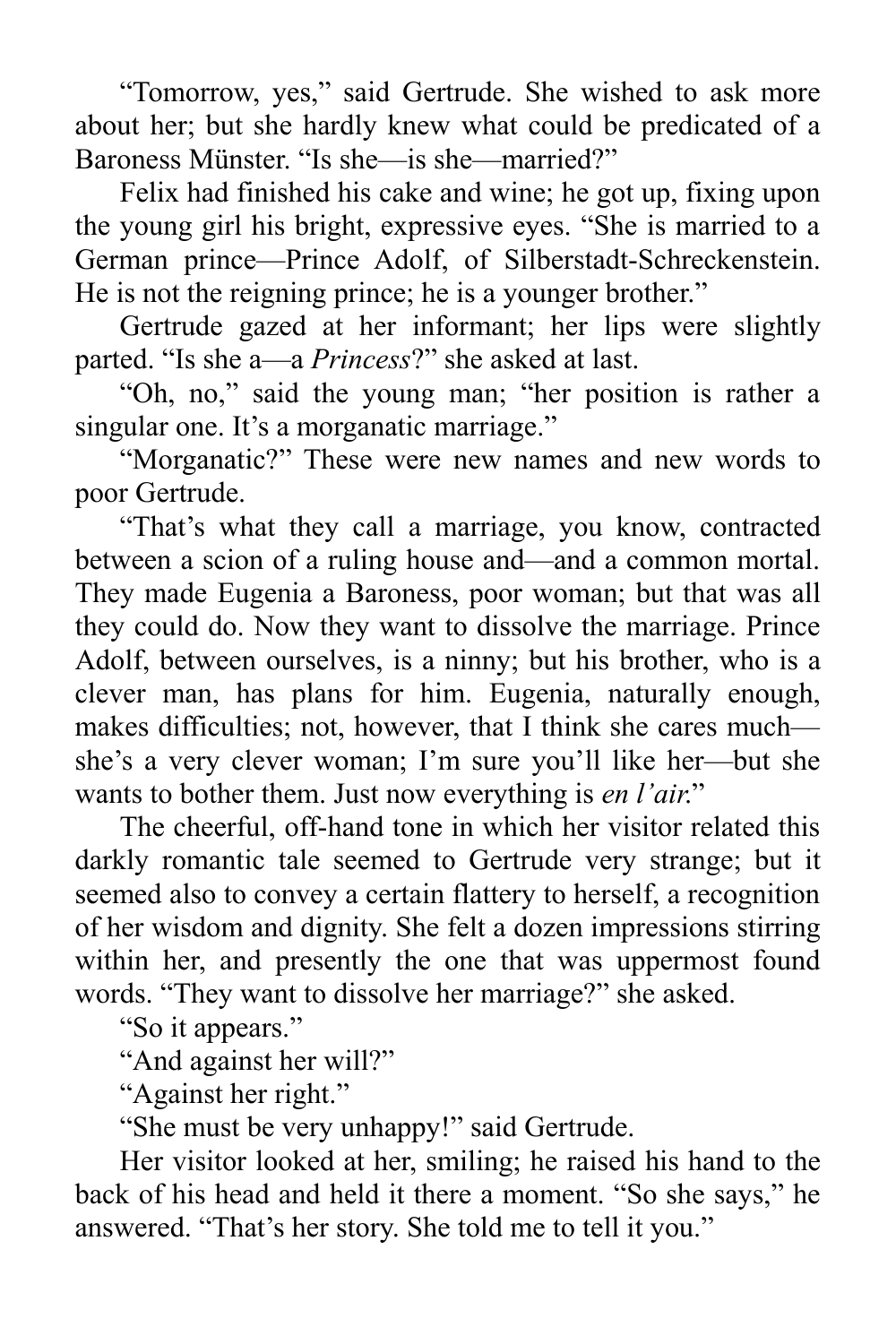"Tell me more," said Gertrude.

"No, I will leave that to her; she does it better."

Gertrude gave her little excited sigh again. "Well, if she is unhappy," she said, "I am glad she has come to us."

She had been so interested that she failed to notice the sound of a footstep in the portico; and yet it was a footstep that she always recognized. She heard it in the hall, and then she looked out of the window. They were all coming back from church—her father, her sister and brother, and their cousins, who always came to dinner on Sunday. Mr. Brand had come in first; he was in advance of the others, because, apparently, he was still disposed to say what she had not wished him to say an hour before. He came into the parlor, looking for Gertrude. He had two little books in his hand. On seeing Gertrude's companion he slowly stopped, looking at him.

"Is this a cousin?" asked Felix.

Then Gertrude saw that she must introduce him; but her ears, and, by sympathy, her lips, were full of all that he had been telling her. "This is the Prince," she said, "the Prince of Silberstadt-Schreckenstein!"

Felix burst out laughing, and Mr. Brand stood staring, while the others, who had passed into the house, appeared behind him in the open doorway.

## CHAPTER III

That evening at dinner Felix Young gave his sister, the Baroness Münster, an account of his impressions. She saw that he had come back in the highest possible spirits; but this fact, to her own mind, was not a reason for rejoicing. She had but a limited confidence in her brother's judgment; his capacity for taking rose-colored views was such as to vulgarize one of the prettiest of tints. Still, she supposed he could be trusted to give her the mere facts; and she invited him with some eagerness to communicate them. "I suppose, at least, they didn't turn you out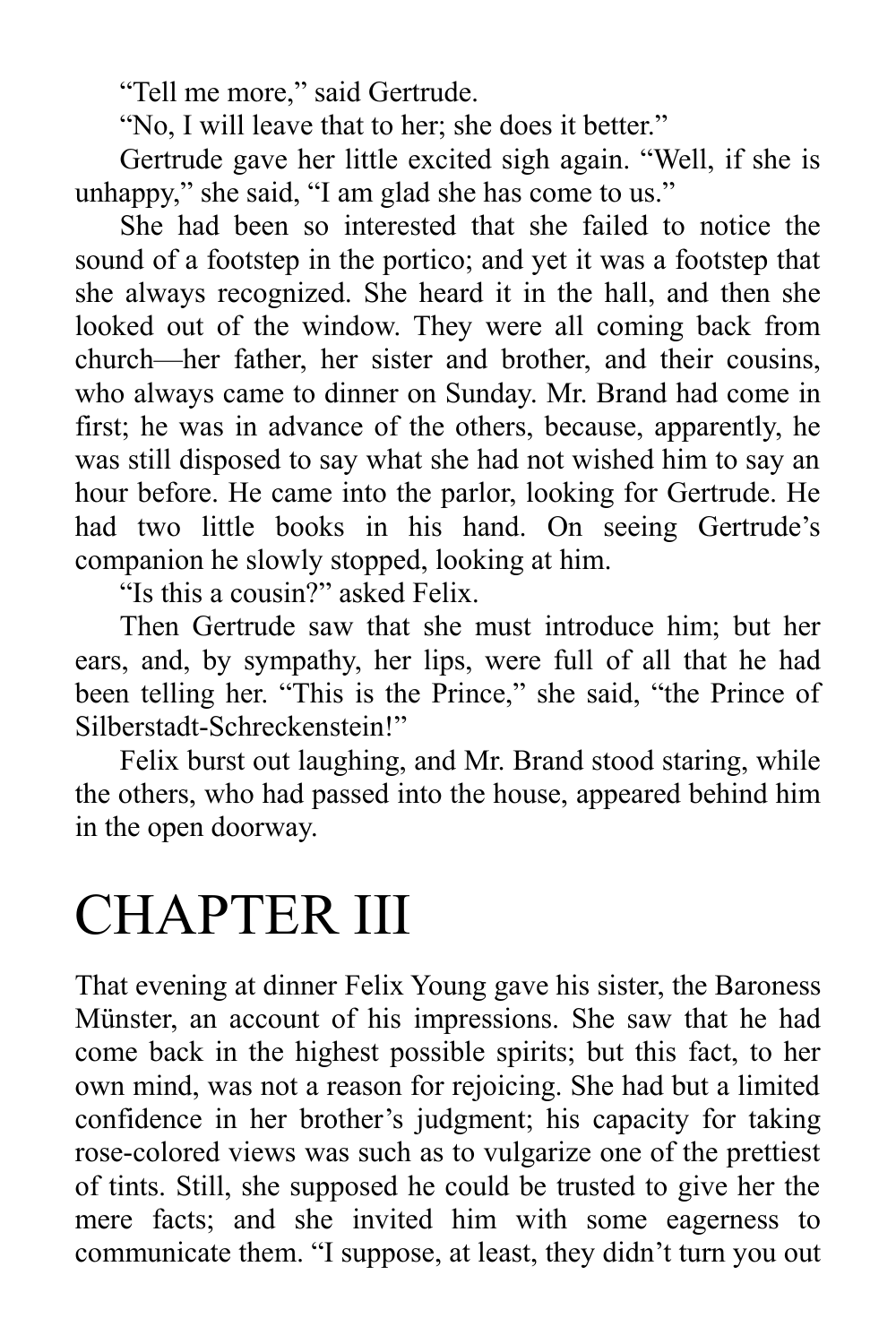from the door;" she said. "You have been away some ten hours"

"Turn me from the door!" Felix exclaimed. "They took me to their hearts; they killed the fatted calf."

"I know what you want to say: they are a collection of angels."

"Exactly," said Felix. "They are a collection of angels simply."

"*C'est bien vague*," remarked the Baroness. "What are they like?"

"Like nothing you ever saw."

"I am sure I am much obliged; but that is hardly more definite. Seriously, they were glad to see you?"

"Enchanted. It has been the proudest day of my life. Never, never have I been so lionized! I assure you, I was cock of the walk. My dear sister," said the young man, "*nous n'avons qu'à nous tenir*; we shall be great swells!"

Madame Münster looked at him, and her eye exhibited a slight responsive spark. She touched her lips to a glass of wine, and then she said, "Describe them. Give me a picture."

Felix drained his own glass. "Well, it's in the country, among the meadows and woods; a wild sort of place, and yet not far from here. Only, such a road, my dear! Imagine one of the Alpine glaciers reproduced in mud. But you will not spend much time on it, for they want you to come and stay, once for all."

"Ah," said the Baroness, "they want me to come and stay, once for all? *Bon*."

"It's intensely rural, tremendously natural; and all overhung with this strange white light, this far-away blue sky. There's a big wooden house—a kind of three-story bungalow; it looks like a magnified Nuremberg toy. There was a gentleman there that made a speech to me about it and called it a 'venerable mansion;' but it looks as if it had been built last night."

"Is it handsome—is it elegant?" asked the Baroness.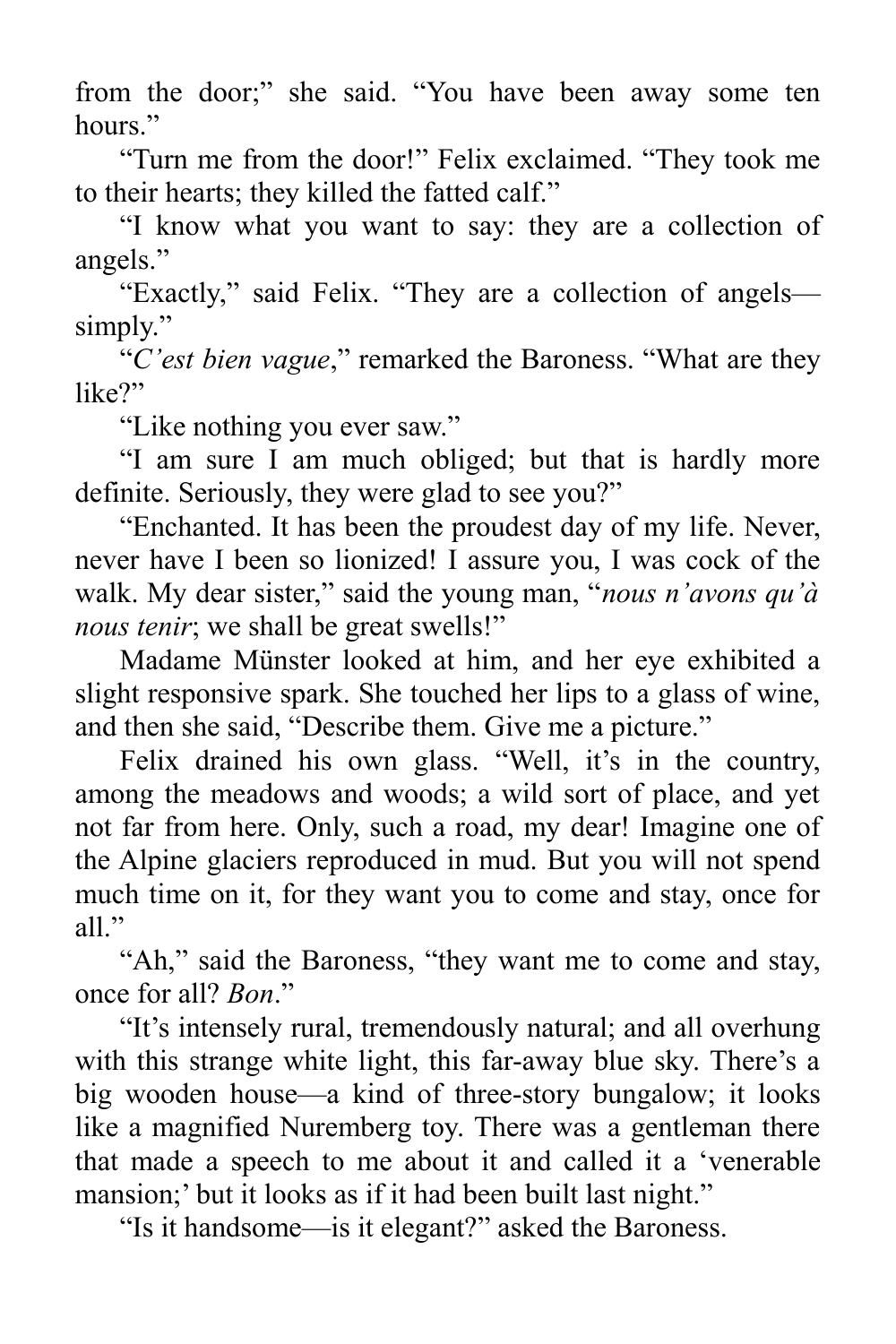Felix looked at her a moment, smiling. "It's very clean! No splendors, no gilding, no troops of servants; rather straightbacked chairs. But you might eat off the floors, and you can sit down on the stairs."

"That must be a privilege. And the inhabitants are straightbacked too, of course."

"My dear sister," said Felix, "the inhabitants are charming." "In what style?"

"In a style of their own. How shall I describe it? It's primitive; it's patriarchal; it's the *ton* of the golden age."

"And have they nothing golden but their *ton*? Are there no symptoms of wealth?"

"I should say there was wealth without symptoms. A plain, homely way of life: nothing for show, and very little for—what shall I call it?—for the senses; but a great *aisance*, and a lot of money, out of sight, that comes forward very quietly for subscriptions to institutions, for repairing tenements, for paying doctor's bills; perhaps even for portioning daughters."

"And the daughters?" Madame Münster demanded. "How many are there?"

"There are two, Charlotte and Gertrude."

"Are they pretty?"

"One of them," said Felix.

"Which is that?"

The young man was silent, looking at his sister. "Charlotte," he said at last.

She looked at him in return. "I see. You are in love with Gertrude. They must be Puritans to their finger-tips; anything but gay!"

"No, they are not gay," Felix admitted. "They are sober; they are even severe. They are of a pensive cast; they take things hard. I think there is something the matter with them; they have some melancholy memory or some depressing expectation. It's not the epicurean temperament. My uncle, Mr. Wentworth, is a tremendously high-toned old fellow; he looks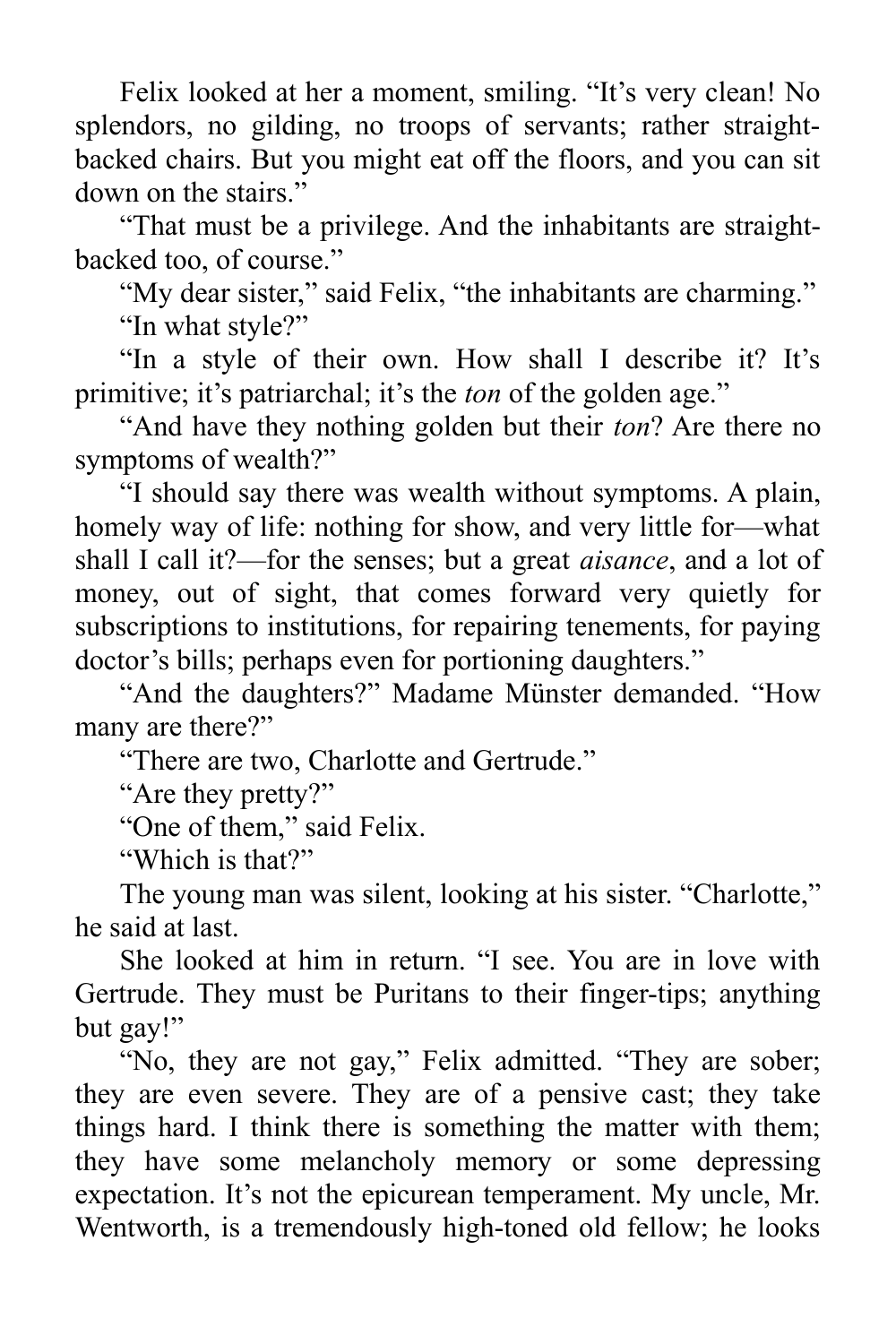as if he were undergoing martyrdom, not by fire, but by freezing. But we shall cheer them up; we shall do them good. They will take a good deal of stirring up; but they are wonderfully kind and gentle. And they are appreciative. They think one clever; they think one remarkable!"

"That is very fine, so far as it goes," said the Baroness. "But are we to be shut up to these three people, Mr. Wentworth and the two young women—what did you say their names were— Deborah and Hephzibah?"

"Oh, no; there is another little girl, a cousin of theirs, a very pretty creature; a thorough little American. And then there is the son of the house."

"Good!" said the Baroness. "We are coming to the gentlemen. What of the son of the house?"

"I am afraid he gets tipsy."

"He, then, has the epicurean temperament! How old is he?"

"He is a boy of twenty; a pretty young fellow, but I am afraid he has vulgar tastes. And then there is Mr. Brand—a very tall young man, a sort of lay-priest. They seem to think a good deal of him, but I don't exactly make him out."

"And is there nothing," asked the Baroness, "between these extremes—this mysterious ecclesiastic and that intemperate youth?"

"Oh, yes, there is Mr. Acton. I think," said the young man, with a nod at his sister, "that you will like Mr. Acton."

"Remember that I am very fastidious," said the Baroness. "Has he very good manners?"

"He will have them with you. He is a man of the world; he has been to China."

Madame Münster gave a little laugh. "A man of the Chinese world! He must be very interesting."

"I have an idea that he brought home a fortune," said Felix.

"That is always interesting. Is he young, good-looking, clever?"

"He is less than forty; he has a baldish head; he says witty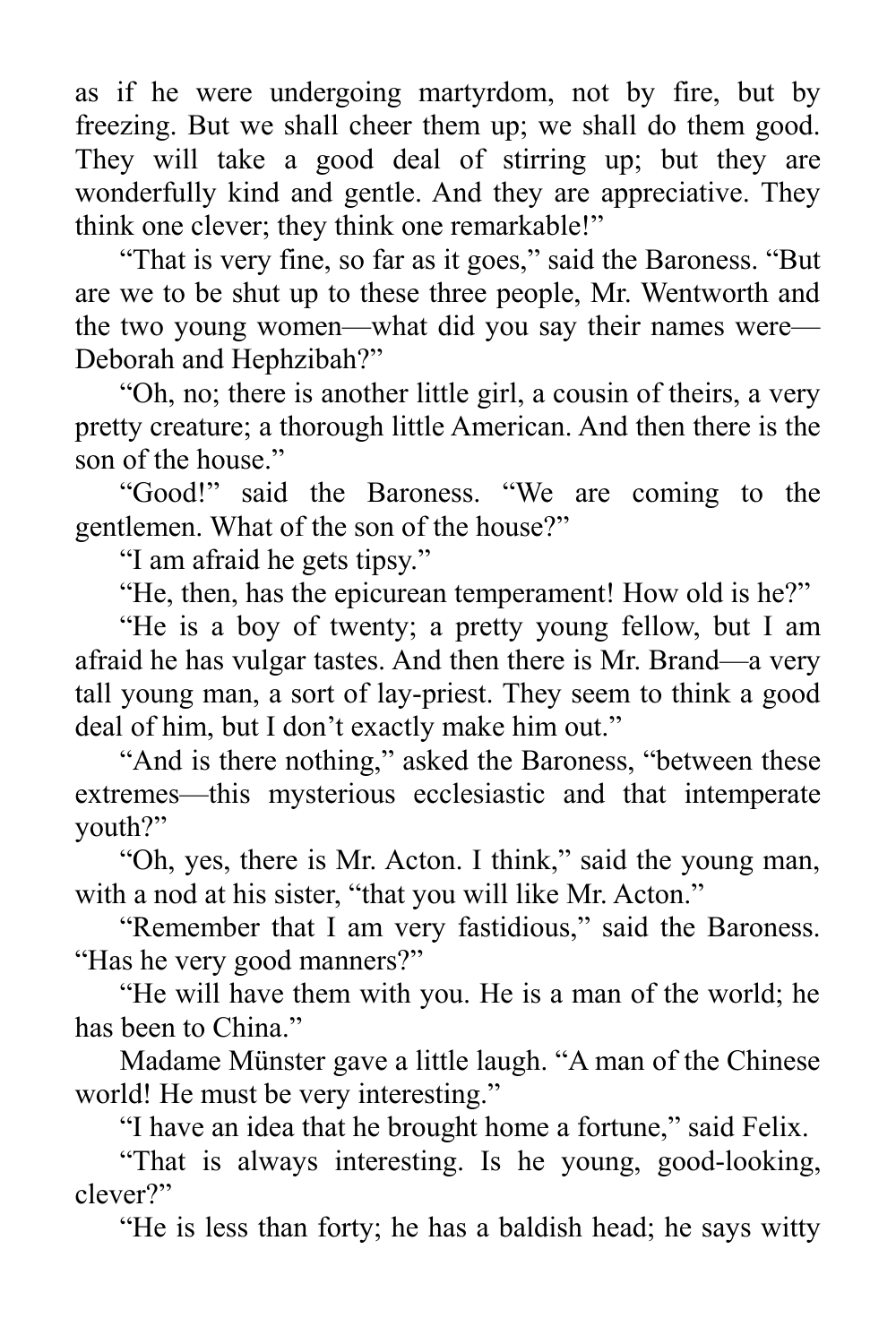things. I rather think," added the young man, "that he will admire the Baroness Münster."

"It is very possible," said this lady. Her brother never knew how she would take things; but shortly afterwards she declared that he had made a very pretty description and that on the morrow she would go and see for herself.

They mounted, accordingly, into a great barouche—a vehicle as to which the Baroness found nothing to criticise but the price that was asked for it and the fact that the coachman wore a straw hat. (At Silberstadt Madame Münster had had liveries of yellow and crimson.) They drove into the country, and the Baroness, leaning far back and swaying her lace-fringed parasol, looked to right and to left and surveyed the way-side objects. After a while she pronounced them *affreux*. Her brother remarked that it was apparently a country in which the foreground was inferior to the *plans reculés*; and the Baroness rejoined that the landscape seemed to be all foreground. Felix had fixed with his new friends the hour at which he should bring his sister; it was four o'clock in the afternoon. The large, clean-faced house wore, to his eyes, as the barouche drove up to it, a very friendly aspect; the high, slender elms made lengthening shadows in front of it. The Baroness descended; her American kinsfolk were stationed in the portico. Felix waved his hat to them, and a tall, lean gentleman, with a high forehead and a clean shaven face, came forward toward the garden gate. Charlotte Wentworth walked at his side. Gertrude came behind, more slowly. Both of these young ladies wore rustling silk dresses. Felix ushered his sister into the gate. "Be very gracious," he said to her. But he saw the admonition was superfluous. Eugenia was prepared to be gracious as only Eugenia could be. Felix knew no keener pleasure than to be able to admire his sister unrestrictedly; for if the opportunity was frequent, it was not inveterate. When she desired to please she was to him, as to everyone else, the most charming woman in the world. Then he forgot that she was ever anything else;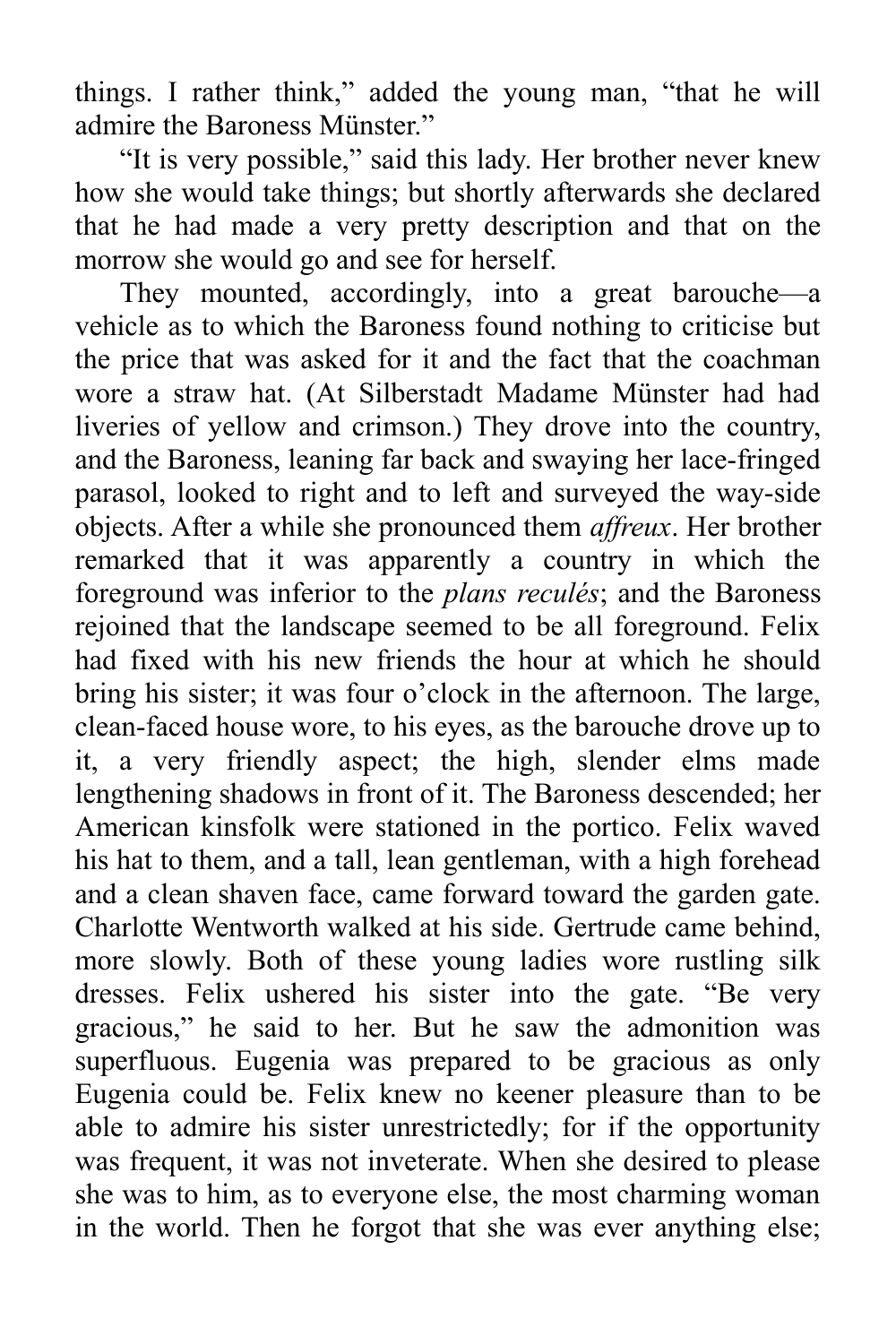that she was sometimes hard and perverse; that he was occasionally afraid of her. Now, as she took his arm to pass into the garden, he felt that she desired, that she proposed, to please, and this situation made him very happy. Eugenia would please.

The tall gentleman came to meet her, looking very rigid and grave. But it was a rigidity that had no illiberal meaning. Mr. Wentworth's manner was pregnant, on the contrary, with a sense of grand responsibility, of the solemnity of the occasion, of its being difficult to show sufficient deference to a lady at once so distinguished and so unhappy. Felix had observed on the day before his characteristic pallor; and now he perceived that there was something almost cadaverous in his uncle's highfeatured white face. But so clever were this young man's quick sympathies and perceptions that he already learned that in these semi-mortuary manifestations there was no cause for alarm. His light imagination had gained a glimpse of Mr. Wentworth's spiritual mechanism, and taught him that, the old man being infinitely conscientious, the special operation of conscience within him announced itself by several of the indications of physical faintness.

The Baroness took her uncle's hand, and stood looking at him with her ugly face and her beautiful smile. "Have I done right to come?" she asked.

"Very right, very right," said Mr. Wentworth, solemnly. He had arranged in his mind a little speech; but now it quite faded away. He felt almost frightened. He had never been looked at in just that way—with just that fixed, intense smile—by any woman; and it perplexed and weighed upon him, now, that the woman who was smiling so and who had instantly given him a vivid sense of her possessing other unprecedented attributes, was his own niece, the child of his own father's daughter. The idea that his niece should be a German Baroness, married "morganatically" to a Prince, had already given him much to think about. Was it right, was it just, was it acceptable? He always slept badly, and the night before he had lain awake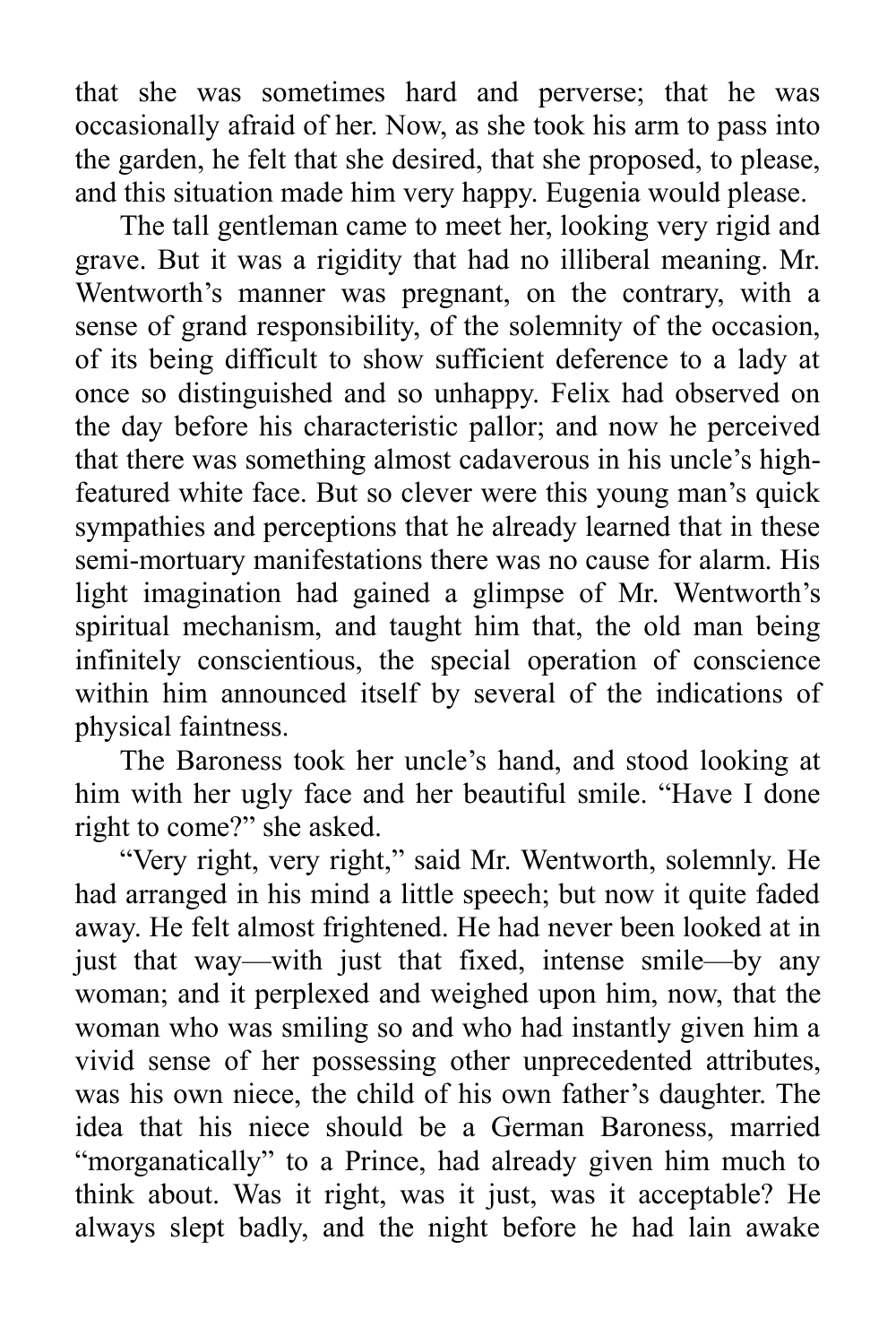much more even than usual, asking himself these questions. The strange word "morganatic" was constantly in his ears; it reminded him of a certain Mrs. Morgan whom he had once known and who had been a bold, unpleasant woman. He had a feeling that it was his duty, so long as the Baroness looked at him, smiling in that way, to meet her glance with his own scrupulously adjusted, consciously frigid organs of vision; but on this occasion he failed to perform his duty to the last. He looked away toward his daughters. "We are very glad to see you," he had said. "Allow me to introduce my daughters—Miss Charlotte Wentworth, Miss Gertrude Wentworth."

The Baroness thought she had never seen people less demonstrative. But Charlotte kissed her and took her hand, looking at her sweetly and solemnly. Gertrude seemed to her almost funereal, though Gertrude might have found a source of gaiety in the fact that Felix, with his magnificent smile, had been talking to her; he had greeted her as a very old friend. When she kissed the Baroness she had tears in her eyes. Madame Münster took each of these young women by the hand, and looked at them all over. Charlotte thought her very strangelooking and singularly dressed; she could not have said whether it was well or ill. She was glad, at any rate, that they had put on their silk gowns—especially Gertrude. "My cousins are very pretty," said the Baroness, turning her eyes from one to the other. "Your daughters are very handsome, sir."

Charlotte blushed quickly; she had never yet heard her personal appearance alluded to in a loud, expressive voice. Gertrude looked away—not at Felix; she was extremely pleased. It was not the compliment that pleased her; she did not believe it; she thought herself very plain. She could hardly have told you the source of her satisfaction; it came from something in the way the Baroness spoke, and it was not diminished—it was rather deepened, oddly enough—by the young girl's disbelief. Mr. Wentworth was silent; and then he asked, formally, "Won't you come into the house?"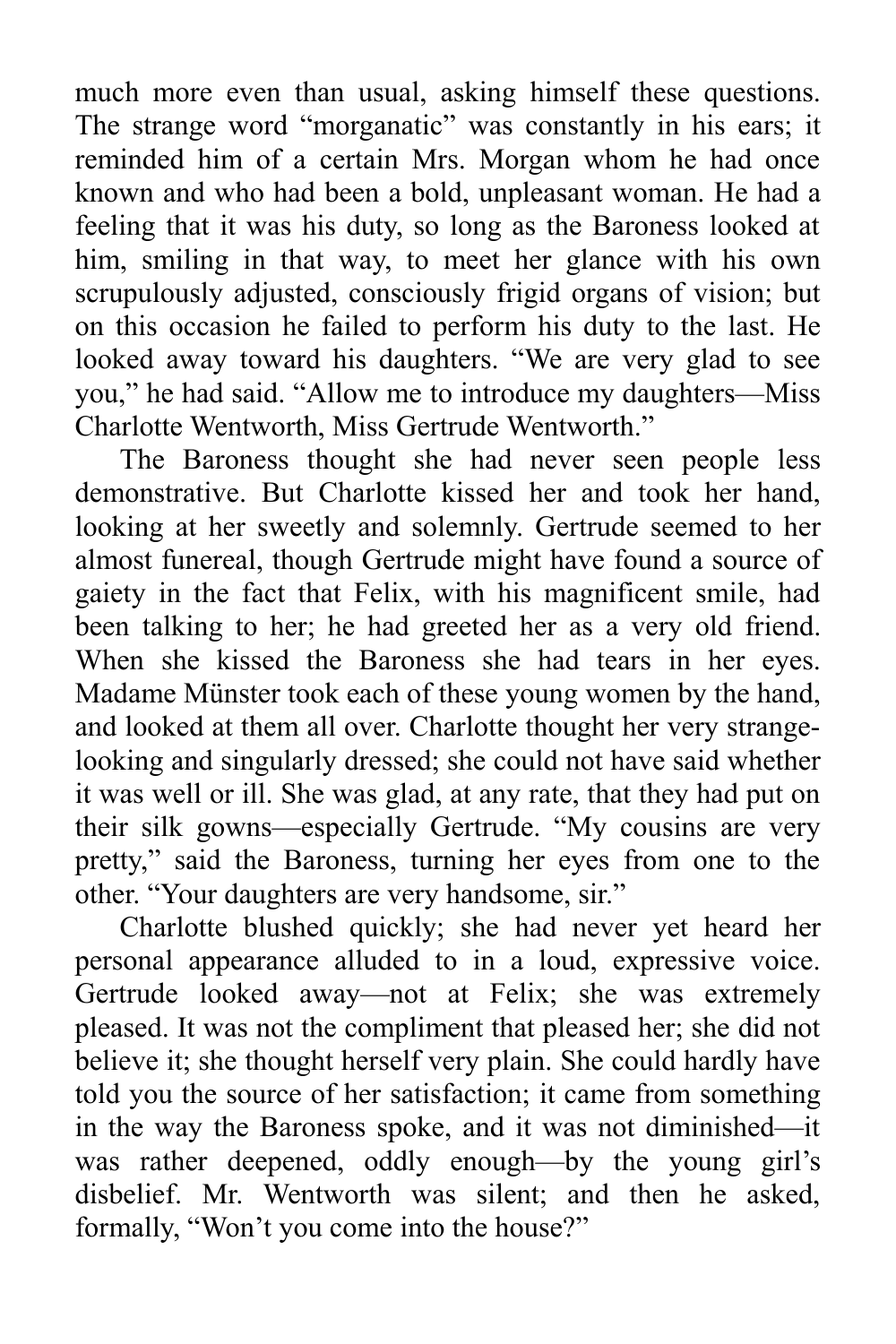"These are not all; you have some other children," said the Baroness.

"I have a son," Mr. Wentworth answered.

"And why doesn't he come to meet me?" Eugenia cried. "I am afraid he is not so charming as his sisters."

"I don't know; I will see about it," the old man declared.

"He is rather afraid of ladies," Charlotte said, softly.

"He is very handsome," said Gertrude, as loud as she could.

"We will go in and find him. We will draw him out of his *cachette*." And the Baroness took Mr. Wentworth's arm, who was not aware that he had offered it to her, and who, as they walked toward the house, wondered whether he ought to have offered it and whether it was proper for her to take it if it had not been offered. "I want to know you well," said the Baroness, interrupting these meditations, "and I want you to know me."

"It seems natural that we should know each other," Mr. Wentworth rejoined. "We are near relatives."

"Ah, there comes a moment in life when one reverts, irresistibly, to one's natural ties—to one's natural affections. You must have found that!" said Eugenia.

Mr. Wentworth had been told the day before by Felix that Eugenia was very clever, very brilliant, and the information had held him in some suspense. This was the cleverness, he supposed; the brilliancy was beginning. "Yes, the natural affections are very strong," he murmured.

"In some people," the Baroness declared. "Not in all." Charlotte was walking beside her; she took hold of her hand again, smiling always. "And you, *cousine*, where did you get that enchanting complexion?" she went on; "such lilies and roses?" The roses in poor Charlotte's countenance began speedily to predominate over the lilies, and she quickened her step and reached the portico. "This is the country of complexions," the Baroness continued, addressing herself to Mr. Wentworth. "I am convinced they are more delicate. There are very good ones in England—in Holland; but they are very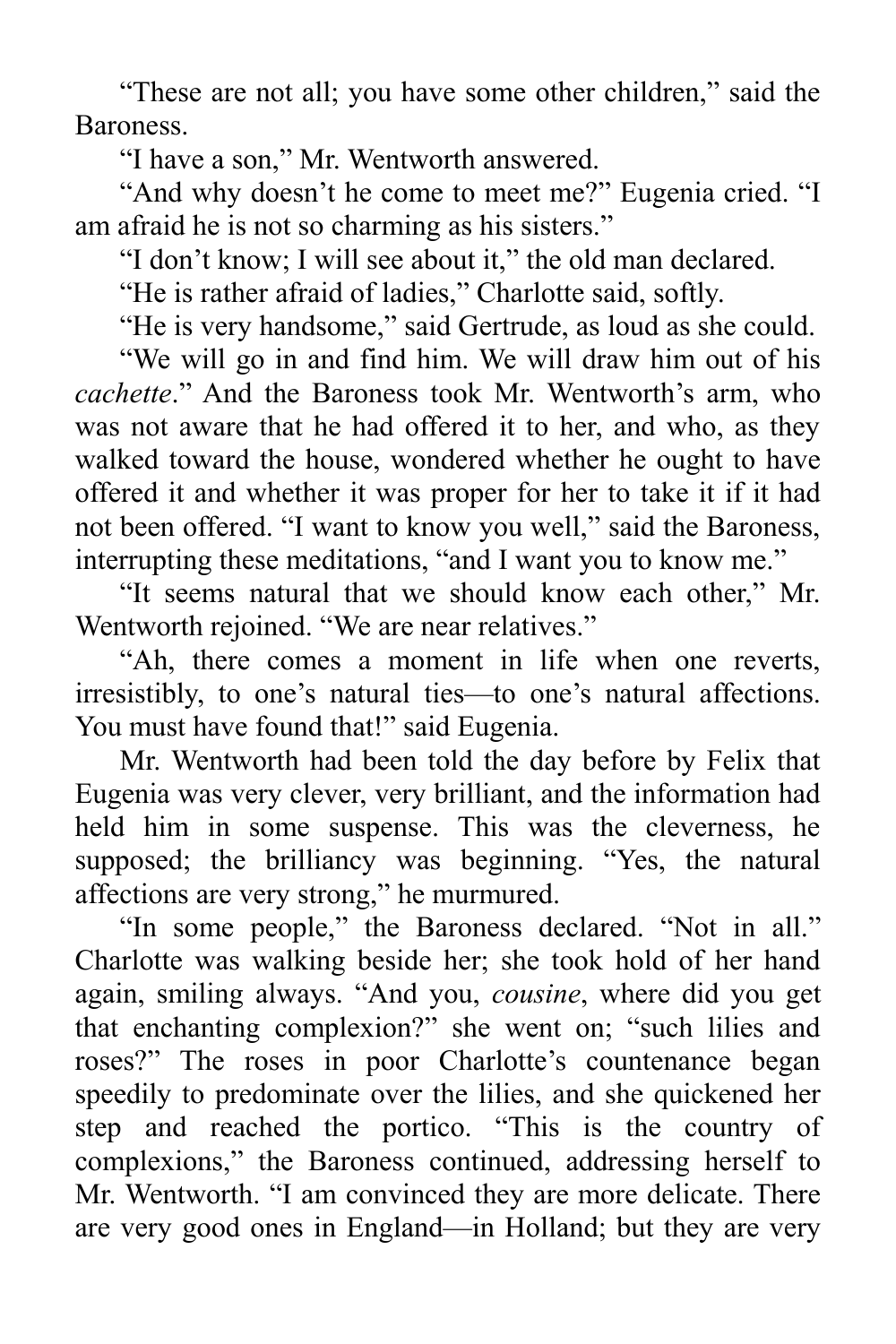apt to be coarse. There is too much red."

"I think you will find," said Mr. Wentworth, "that this country is superior in many respects to those you mention. I have been to England and Holland."

"Ah, you have been to Europe?" cried the Baroness. "Why didn't you come and see me? But it's better, after all, this way," she said. They were entering the house; she paused and looked round her. "I see you have arranged your house—your beautiful house—in the—in the Dutch taste!"

"The house is very old," remarked Mr. Wentworth. "General Washington once spent a week here."

"Oh, I have heard of Washington," cried the Baroness. "My father used to tell me of him."

Mr. Wentworth was silent a moment, and then, "I found he was very well known in Europe," he said.

Felix had lingered in the garden with Gertrude; he was standing before her and smiling, as he had done the day before. What had happened the day before seemed to her a kind of dream. He had been there and he had changed everything; the others had seen him, they had talked with him; but that he should come again, that he should be part of the future, part of her small, familiar, much-meditating life—this needed, afresh, the evidence of her senses. The evidence had come to her senses now; and her senses seemed to rejoice in it. "What do you think of Eugenia?" Felix asked. "Isn't she charming?"

"She is very brilliant," said Gertrude. "But I can't tell yet. She seems to me like a singer singing an air. You can't tell till the song is done."

"Ah, the song will never be done!" exclaimed the young man, laughing. "Don't you think her handsome?"

Gertrude had been disappointed in the beauty of the Baroness Münster; she had expected her, for mysterious reasons, to resemble a very pretty portrait of the Empress Josephine, of which there hung an engraving in one of the parlors, and which the younger Miss Wentworth had always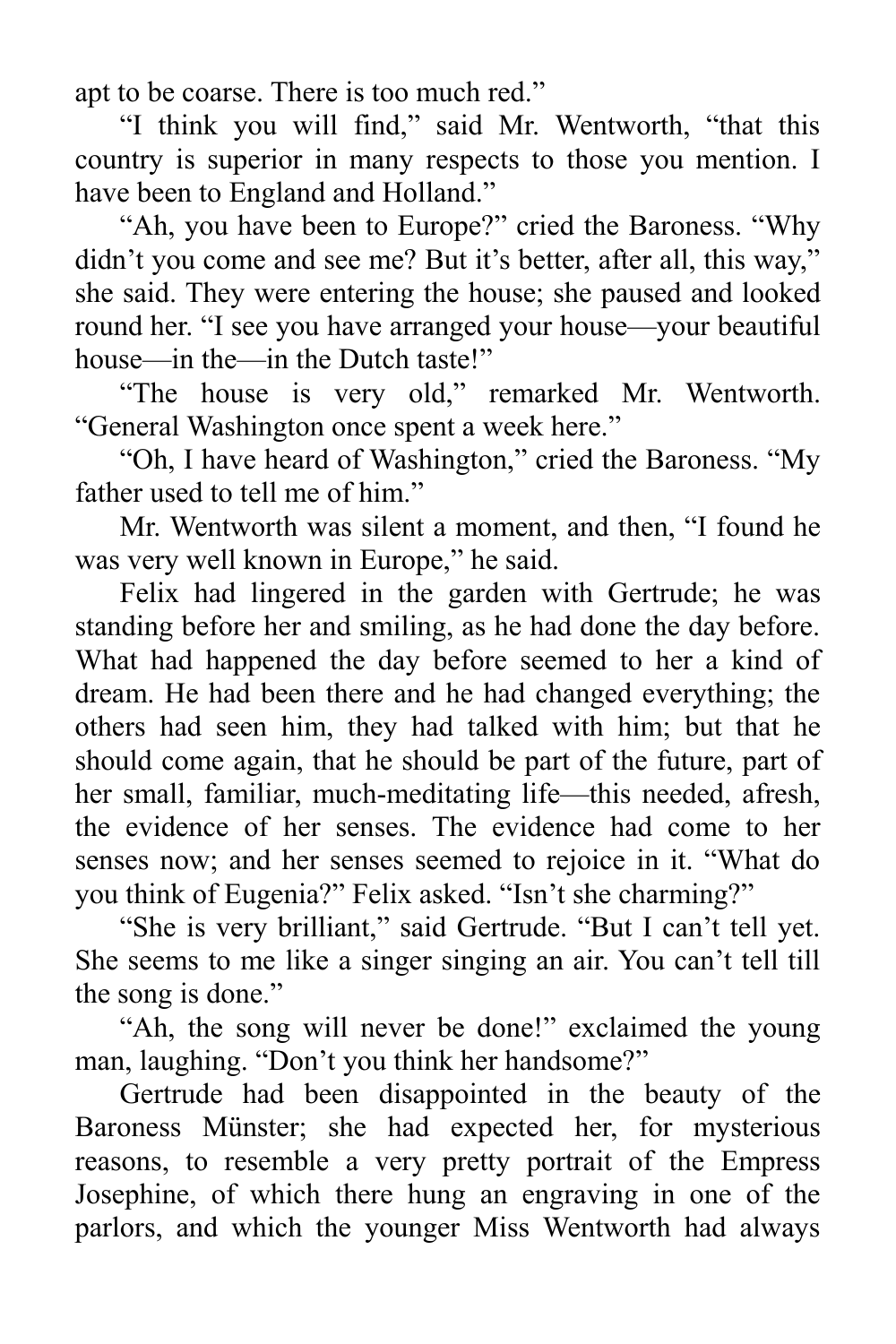greatly admired. But the Baroness was not at all like that—not at all. Though different, however, she was very wonderful, and Gertrude felt herself most suggestively corrected. It was strange, nevertheless, that Felix should speak in that positive way about his sister's beauty. "I think I *shall* think her handsome," Gertrude said. "It must be very interesting to know her. I don't feel as if I ever could."

"Ah, you will know her well; you will become great friends," Felix declared, as if this were the easiest thing in the world.

"She is very graceful," said Gertrude, looking after the Baroness, suspended to her father's arm. It was a pleasure to her to say that anyone was graceful.

Felix had been looking about him. "And your little cousin, of yesterday," he said, "who was so wonderfully pretty—what has become of her?"

"She is in the parlor," Gertrude answered. "Yes, she is very pretty." She felt as if it were her duty to take him straight into the house, to where he might be near her cousin. But after hesitating a moment she lingered still. "I didn't believe you would come back," she said.

"Not come back!" cried Felix, laughing. "You didn't know, then, the impression made upon this susceptible heart of mine."

She wondered whether he meant the impression her cousin Lizzie had made. "Well," she said, "I didn't think we should ever see you again."

"And pray what did you think would become of me?"

"I don't know. I thought you would melt away."

"That's a compliment to my solidity! I melt very often," said Felix, "but there is always something left of me."

"I came and waited for you by the door, because the others did," Gertrude went on. "But if you had never appeared I should not have been surprised."

"I hope," declared Felix, looking at her, "that you would have been disappointed."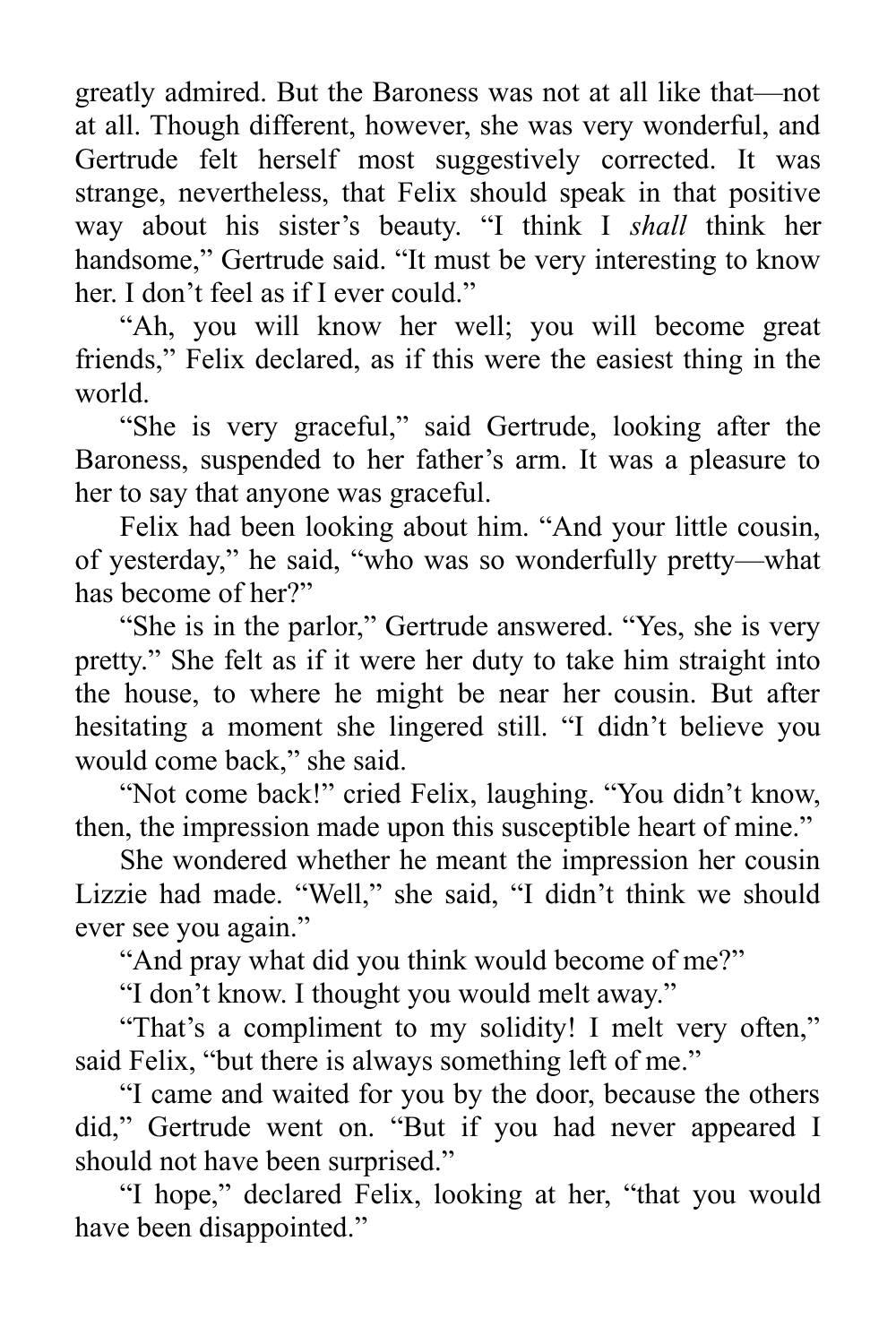She looked at him a little, and shook her head. "No—no!"

*"Ah, par exemple!"* cried the young man. "You deserve that I should never leave you."

Going into the parlor they found Mr. Wentworth performing introductions. A young man was standing before the Baroness, blushing a good deal, laughing a little, and shifting his weight from one foot to the other—a slim, mild-faced young man, with neatly-arranged features, like those of Mr. Wentworth. Two other gentlemen, behind him, had risen from their seats, and a little apart, near one of the windows, stood a remarkably pretty young girl. The young girl was knitting a stocking; but, while her fingers quickly moved, she looked with wide, brilliant eyes at the Baroness.

"And what is your son's name?" said Eugenia, smiling at the young man.

"My name is Clifford Wentworth, ma'am," he said in a tremulous voice.

"Why didn't you come out to meet me, Mr. Clifford Wentworth?" the Baroness demanded, with her beautiful smile.

"I didn't think you would want me," said the young man, slowly sidling about.

"One always wants a *beau cousin*,—if one has one! But if you are very nice to me in future I won't remember it against you." And Madame Münster transferred her smile to the other persons present. It rested first upon the candid countenance and long-skirted figure of Mr. Brand, whose eyes were intently fixed upon Mr. Wentworth, as if to beg him not to prolong an anomalous situation. Mr. Wentworth pronounced his name. Eugenia gave him a very charming glance, and then looked at the other gentleman.

This latter personage was a man of rather less than the usual stature and the usual weight, with a quick, observant, agreeable dark eye, a small quantity of thin dark hair, and a small moustache. He had been standing with his hands in his pockets; and when Eugenia looked at him he took them out. But he did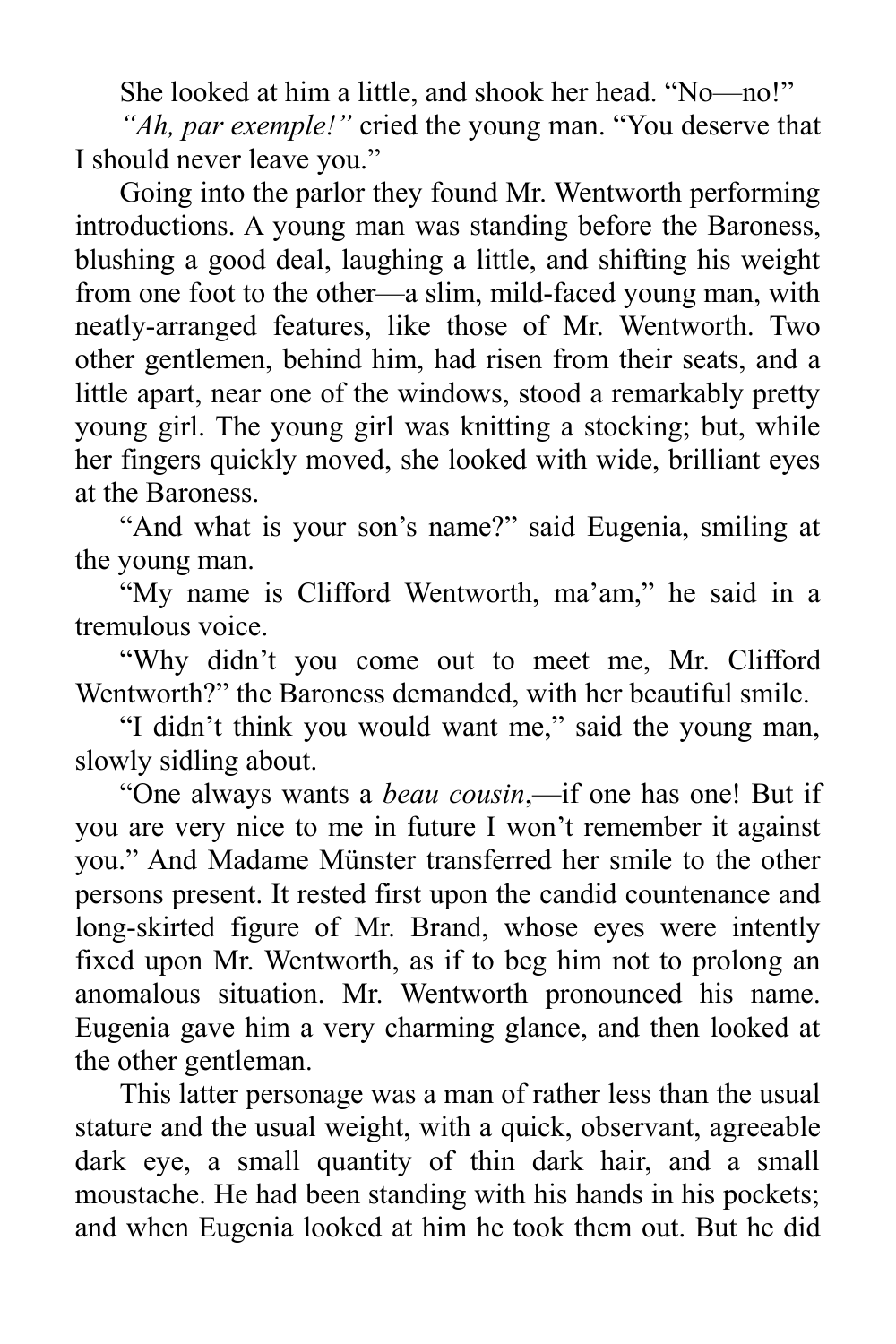not, like Mr. Brand, look evasively and urgently at their host. He met Eugenia's eyes; he appeared to appreciate the privilege of meeting them. Madame Münster instantly felt that he was, intrinsically, the most important person present. She was not unconscious that this impression was in some degree manifested in the little sympathetic nod with which she acknowledged Mr. Wentworth's announcement, "My cousin, Mr. Acton!"

"Your cousin—not mine?" said the Baroness.

"It only depends upon you," Mr. Acton declared, laughing.

The Baroness looked at him a moment, and noticed that he had very white teeth. "Let it depend upon your behavior," she said. "I think I had better wait. I have cousins enough. Unless I can also claim relationship," she added, "with that charming young lady," and she pointed to the young girl at the window.

"That's my sister," said Mr. Acton. And Gertrude Wentworth put her arm round the young girl and led her forward. It was not, apparently, that she needed much leading. She came toward the Baroness with a light, quick step, and with perfect self-possession, rolling her stocking round its needles. She had dark blue eyes and dark brown hair; she was wonderfully pretty.

Eugenia kissed her, as she had kissed the other young women, and then held her off a little, looking at her. "Now this is quite another *type*," she said; she pronounced the word in the French manner. "This is a different outline, my uncle, a different character, from that of your own daughters. This, Felix," she went on, "is very much more what we have always thought of as the American type."

The young girl, during this exposition, was smiling askance at everyone in turn, and at Felix out of turn. "I find only one type here!" cried Felix, laughing. "The type adorable!"

This sally was received in perfect silence, but Felix, who learned all things quickly, had already learned that the silences frequently observed among his new acquaintances were not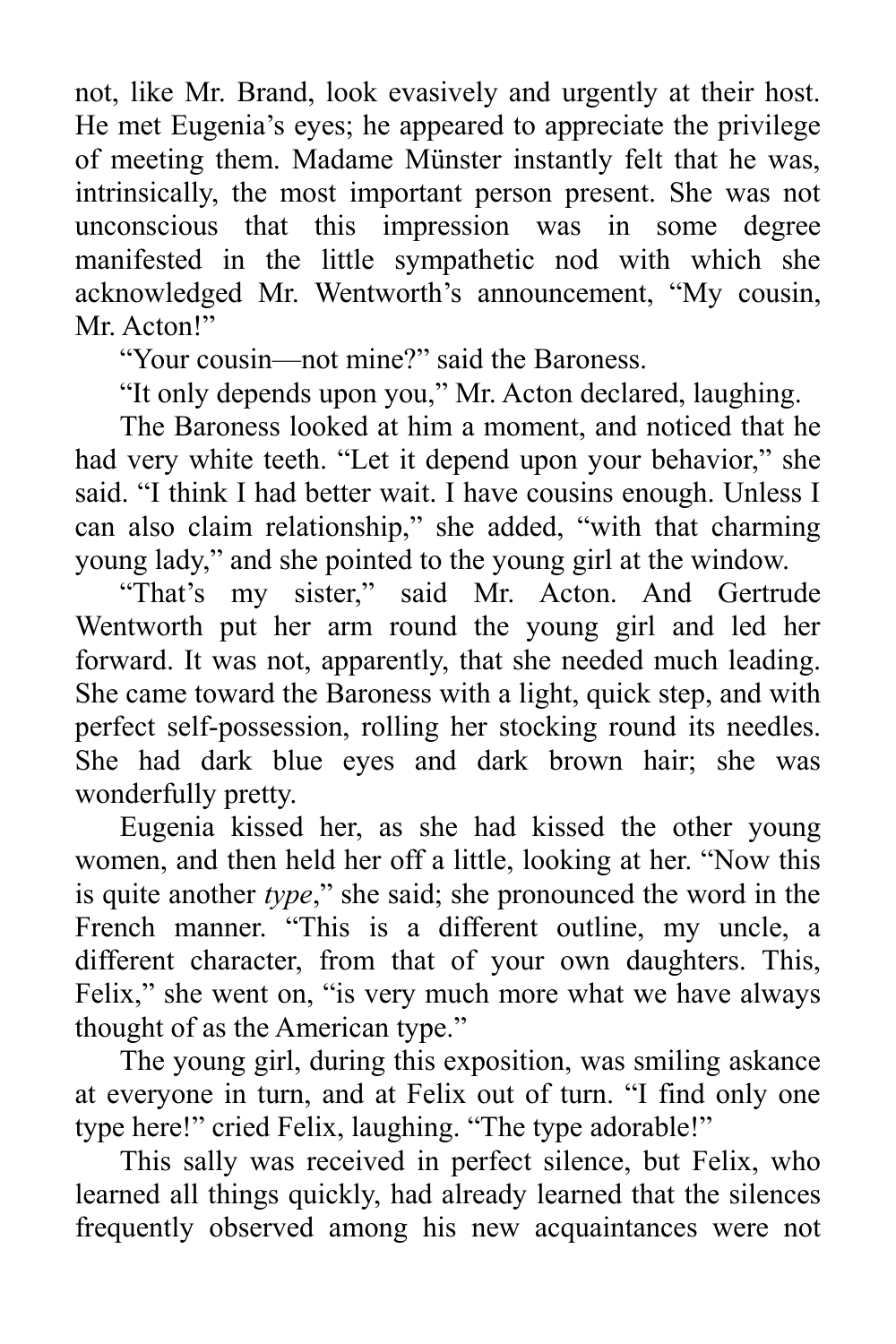necessarily restrictive or resentful. It was, as one might say, the silence of expectation, of modesty. They were all standing round his sister, as if they were expecting her to acquit herself of the exhibition of some peculiar faculty, some brilliant talent. Their attitude seemed to imply that she was a kind of conversational mountebank, attired, intellectually, in gauze and spangles. This attitude gave a certain ironical force to Madame Münster's next words. "Now this is your circle," she said to her uncle. "This is your *salon*. These are your regular *habitués*, eh? I am so glad to see you all together."

"Oh," said Mr. Wentworth, "they are always dropping in and out. You must do the same."

"Father," interposed Charlotte Wentworth, "they must do something more." And she turned her sweet, serious face, that seemed at once timid and placid, upon their interesting visitor. "What is your name?" she asked.

"Eugenia-Camilla-Dolores," said the Baroness, smiling. "But you needn't say all that."

"I will say Eugenia, if you will let me. You must come and stay with us."

The Baroness laid her hand upon Charlotte's arm very tenderly; but she reserved herself. She was wondering whether it would be possible to "stay" with these people. "It would be very charming—very charming," she said; and her eyes wandered over the company, over the room. She wished to gain time before committing herself. Her glance fell upon young Mr. Brand, who stood there, with his arms folded and his hand on his chin, looking at her. "The gentleman, I suppose, is a sort of ecclesiastic," she said to Mr. Wentworth, lowering her voice a little.

"He is a minister," answered Mr. Wentworth.

"A Protestant?" asked Eugenia.

"I am a Unitarian, madam," replied Mr. Brand, impressively.

"Ah, I see," said Eugenia. "Something new." She had never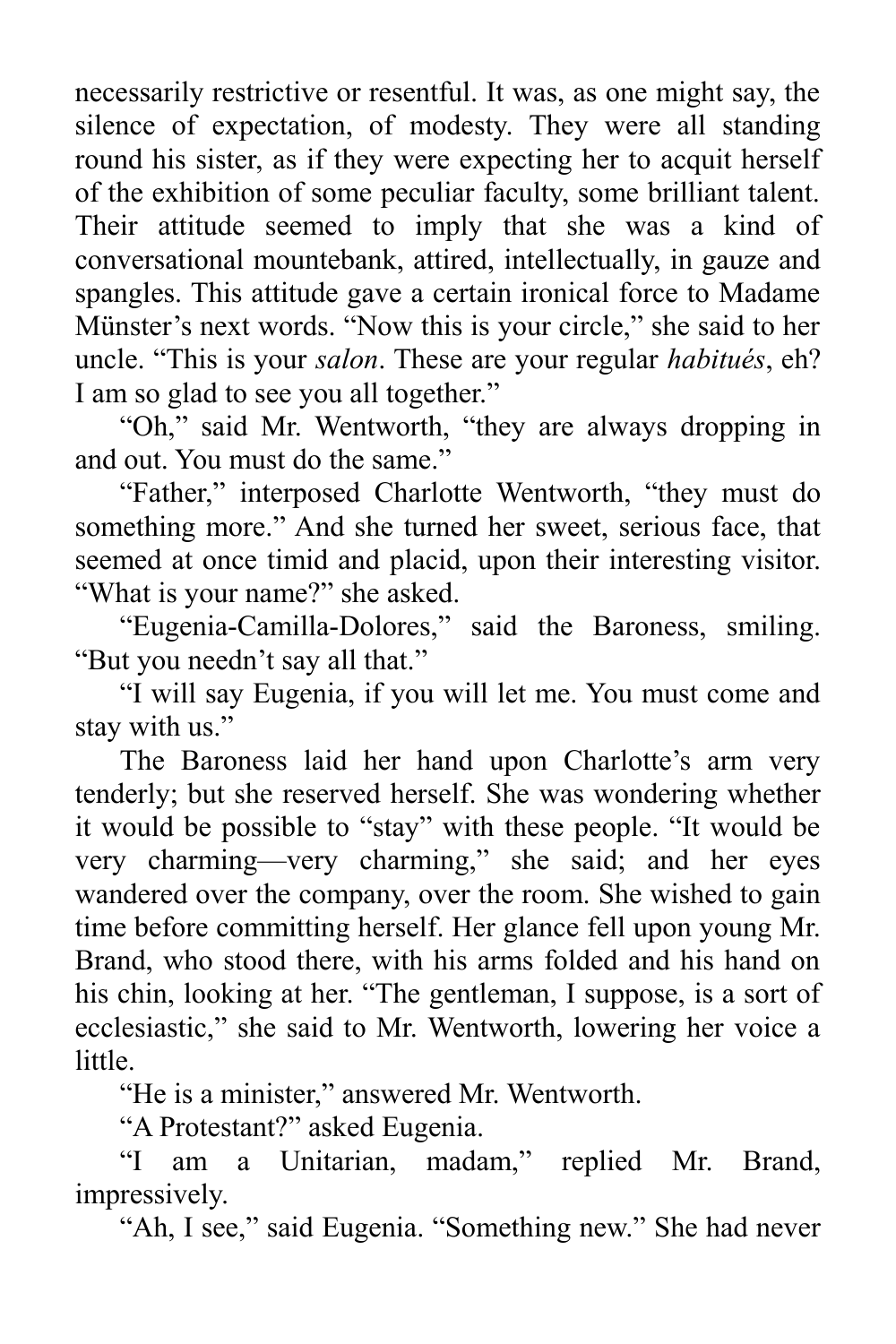heard of this form of worship.

Mr. Acton began to laugh, and Gertrude looked anxiously at Mr. Brand.

"You have come very far," said Mr. Wentworth.

"Very far—very far," the Baroness replied, with a graceful shake of her head—a shake that might have meant many different things.

"That's a reason why you ought to settle down with us," said Mr. Wentworth, with that dryness of utterance which, as Eugenia was too intelligent not to feel, took nothing from the delicacy of his meaning.

She looked at him, and for an instant, in his cold, still face, she seemed to see a far-away likeness to the vaguely remembered image of her mother. Eugenia was a woman of sudden emotions, and now, unexpectedly, she felt one rising in her heart. She kept looking round the circle; she knew that there was admiration in all the eyes that were fixed upon her. She smiled at them all.

"I came to look—to try—to ask," she said. "It seems to me I have done well. I am very tired; I want to rest." There were tears in her eyes. The luminous interior, the gentle, tranquil people, the simple, serious life—the sense of these things pressed upon her with an overmastering force, and she felt herself yielding to one of the most genuine emotions she had ever known. "I should like to stay here," she said. "Pray take me in "

Though she was smiling, there were tears in her voice as well as in her eyes. "My dear niece," said Mr. Wentworth, softly. And Charlotte put out her arms and drew the Baroness toward her; while Robert Acton turned away, with his hands stealing into his pockets.

## CHAPTER IV

A few days after the Baroness Münster had presented herself to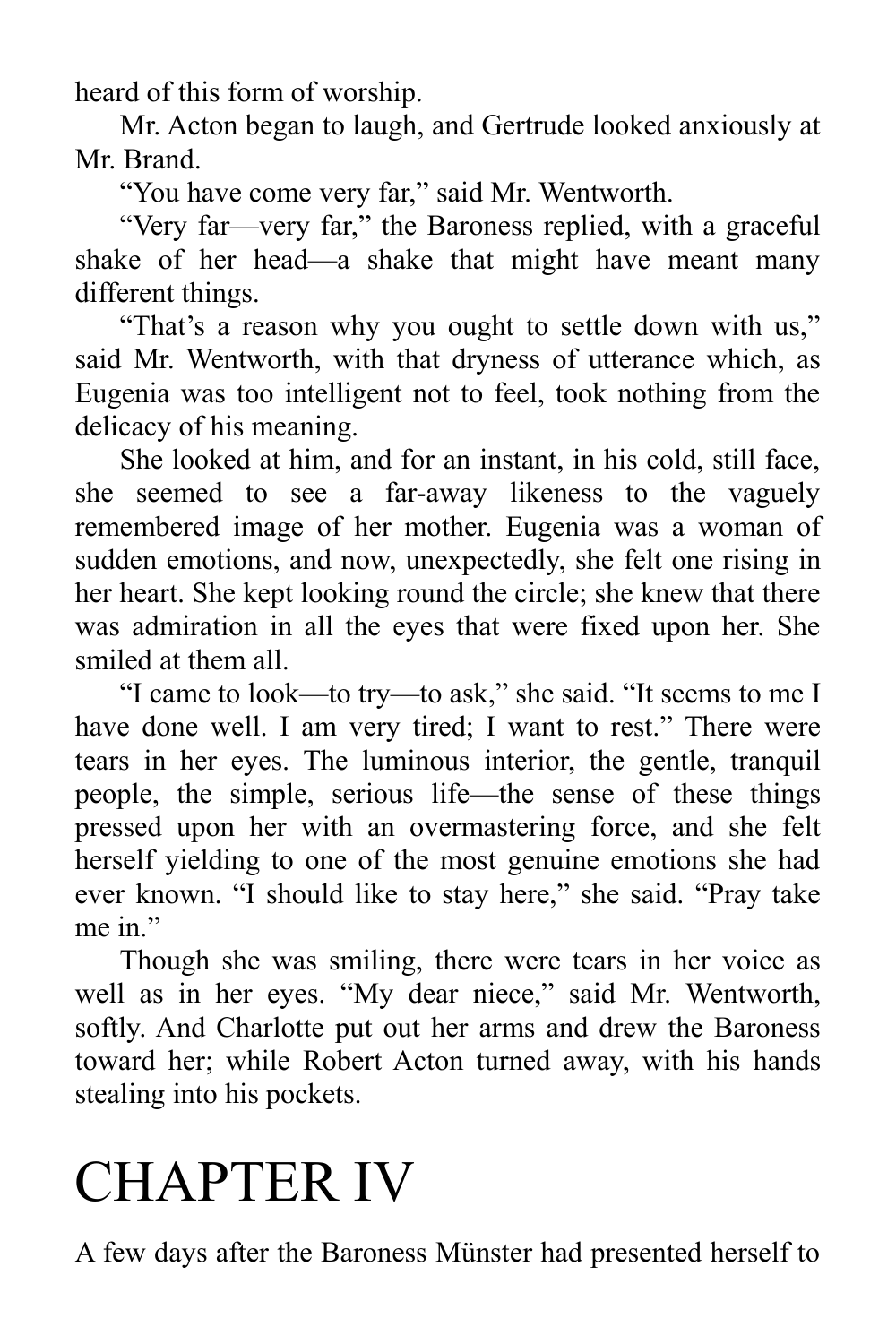her American kinsfolk she came, with her brother, and took up her abode in that small white house adjacent to Mr. Wentworth's own dwelling of which mention has already been made. It was on going with his daughters to return her visit that Mr. Wentworth placed this comfortable cottage at her service; the offer being the result of a domestic colloquy, diffused through the ensuing twenty-four hours, in the course of which the two foreign visitors were discussed and analyzed with a great deal of earnestness and subtlety. The discussion went forward, as I say, in the family circle; but that circle on the evening following Madame Münster's return to town, as on many other occasions, included Robert Acton and his pretty sister. If you had been present, it would probably not have seemed to you that the advent of these brilliant strangers was treated as an exhilarating occurrence, a pleasure the more in this tranquil household, a prospective source of entertainment. This was not Mr. Wentworth's way of treating any human occurrence. The sudden irruption into the well-ordered consciousness of the Wentworths of an element not allowed for in its scheme of usual obligations required a readjustment of that sense of responsibility which constituted its principal furniture. To consider an event, crudely and baldly, in the light of the pleasure it might bring them was an intellectual exercise with which Felix Young's American cousins were almost wholly unacquainted, and which they scarcely supposed to be largely pursued in any section of human society. The arrival of Felix and his sister was a satisfaction, but it was a singularly joyless and inelastic satisfaction. It was an extension of duty, of the exercise of the more recondite virtues; but neither Mr. Wentworth, nor Charlotte, nor Mr. Brand, who, among these excellent people, was a great promoter of reflection and aspiration, frankly adverted to it as an extension of enjoyment. This function was ultimately assumed by Gertrude Wentworth, who was a peculiar girl, but the full compass of whose peculiarities had not been exhibited before they very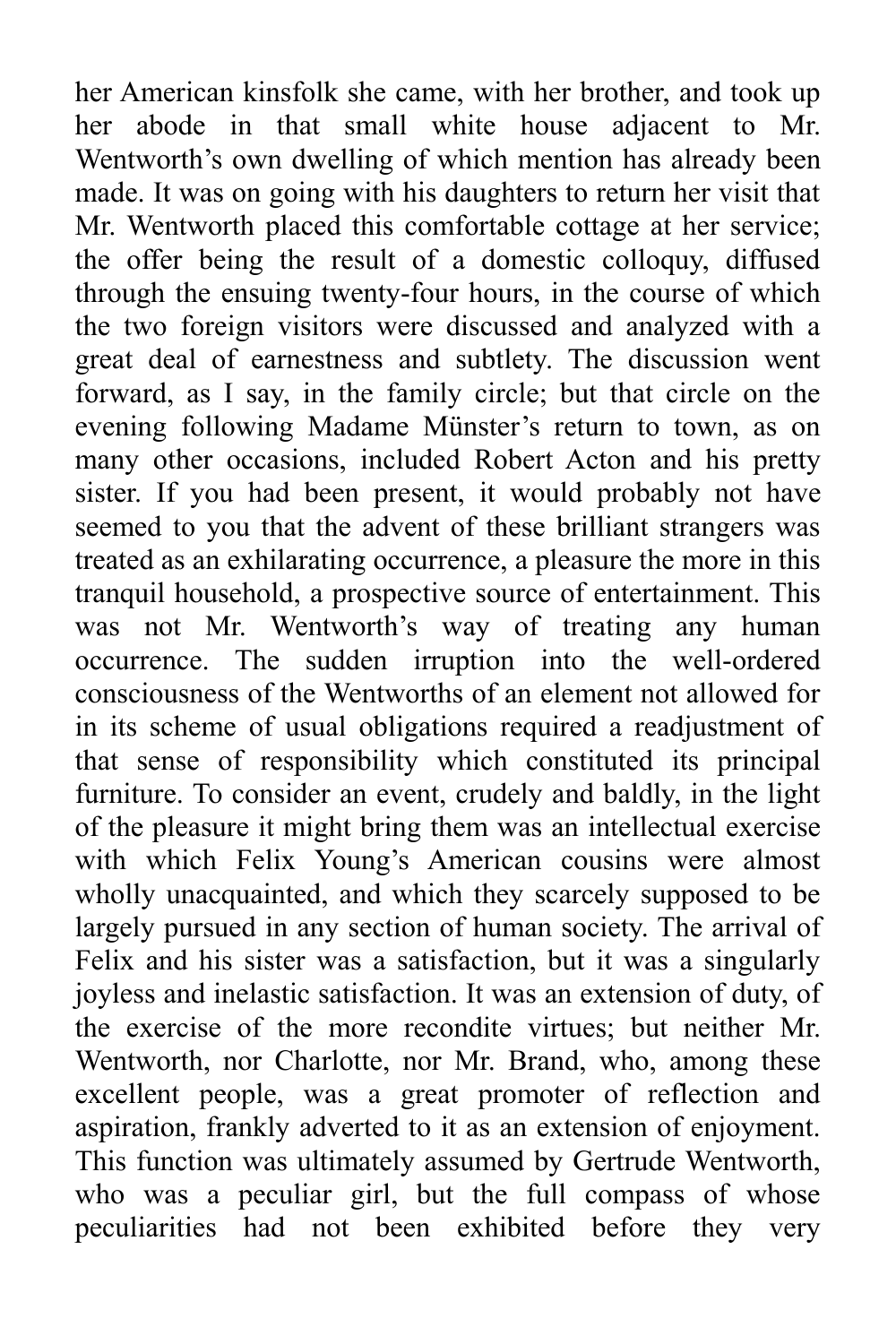ingeniously found their pretext in the presence of these possibly too agreeable foreigners. Gertrude, however, had to struggle with a great accumulation of obstructions, both of the subjective, as the metaphysicians say, and of the objective, order; and indeed it is no small part of the purpose of this little history to set forth her struggle. What seemed paramount in this abrupt enlargement of Mr. Wentworth's sympathies and those of his daughters was an extension of the field of possible mistakes; and the doctrine, as it may almost be called, of the oppressive gravity of mistakes was one of the most cherished traditions of the Wentworth family.

"I don't believe she wants to come and stay in this house," said Gertrude; Madame Münster, from this time forward, receiving no other designation than the personal pronoun. Charlotte and Gertrude acquired considerable facility in addressing her, directly, as "Eugenia;" but in speaking of her to each other they rarely called her anything but "she."

"Doesn't she think it good enough for her?" cried little Lizzie Acton, who was always asking unpractical questions that required, in strictness, no answer, and to which indeed she expected no other answer than such as she herself invariably furnished in a small, innocently-satirical laugh.

"She certainly expressed a willingness to come," said Mr. Wentworth.

"That was only politeness," Gertrude rejoined.

"Yes, she is very polite—very polite," said Mr. Wentworth.

"She is too polite," his son declared, in a softly growling tone which was habitual to him, but which was an indication of nothing worse than a vaguely humorous intention. "It is very embarrassing."

"That is more than can be said of you, sir," said Lizzie Acton, with her little laugh.

"Well, I don't mean to encourage her," Clifford went on.

"I'm sure I don't care if you do!" cried Lizzie.

"She will not think of you, Clifford," said Gertrude, gravely.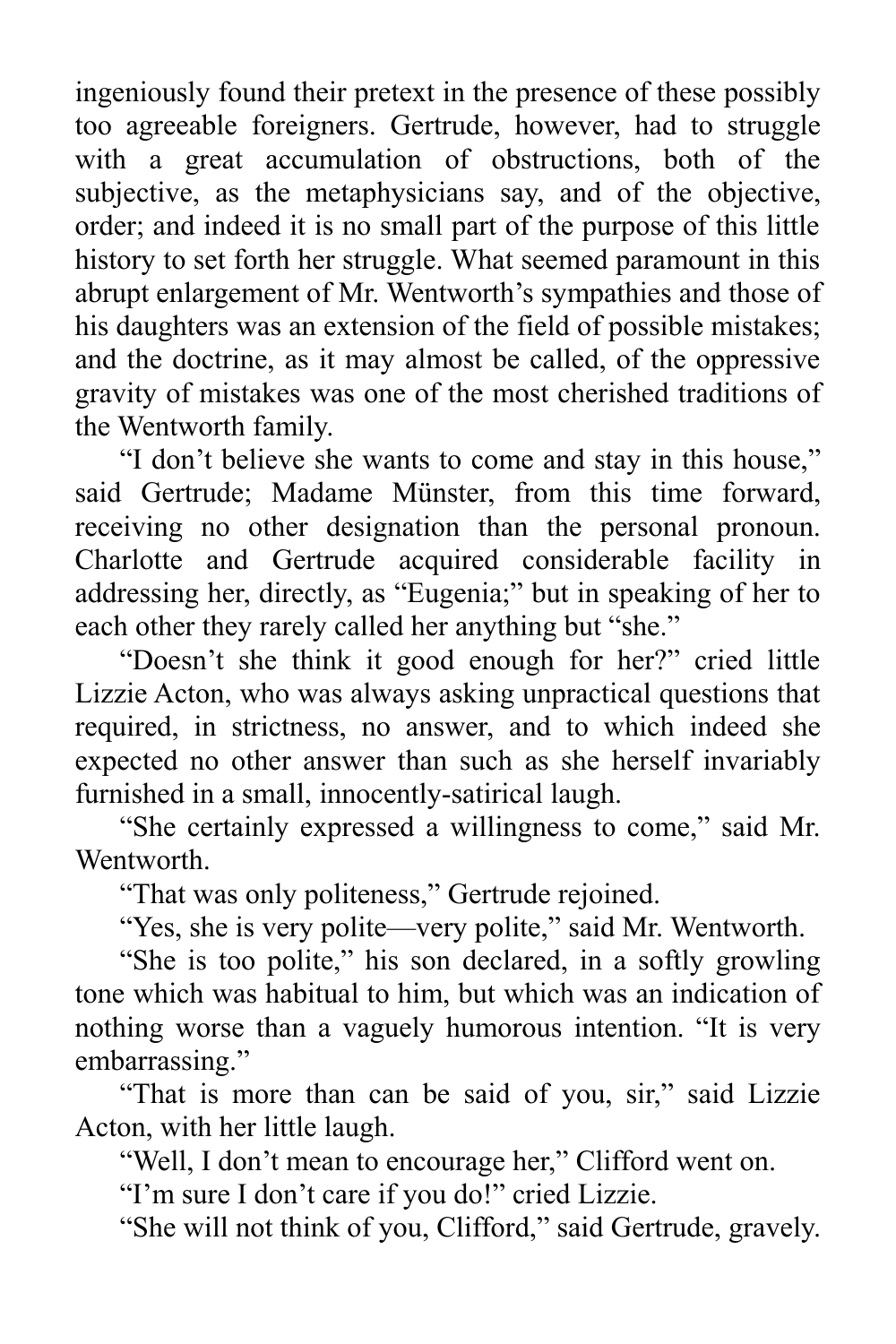"I hope not!" Clifford exclaimed.

"She will think of Robert," Gertrude continued, in the same tone.

Robert Acton began to blush; but there was no occasion for it, for everyone was looking at Gertrude—everyone, at least, save Lizzie, who, with her pretty head on one side, contemplated her brother.

"Why do you attribute motives, Gertrude?" asked Mr. Wentworth.

"I don't attribute motives, father," said Gertrude. "I only say she will think of Robert; and she will!"

"Gertrude judges by herself!" Acton exclaimed, laughing. "Don't you, Gertrude? Of course the Baroness will think of me. She will think of me from morning till night."

"She will be very comfortable here," said Charlotte, with something of a housewife's pride. "She can have the large northeast room. And the French bedstead," Charlotte added, with a constant sense of the lady's foreignness.

"She will not like it," said Gertrude; "not even if you pin little tidies all over the chairs."

"Why not, dear?" asked Charlotte, perceiving a touch of irony here, but not resenting it.

Gertrude had left her chair; she was walking about the room; her stiff silk dress, which she had put on in honor of the Baroness, made a sound upon the carpet. "I don't know," she replied. "She will want something more—more private."

"If she wants to be private she can stay in her room," Lizzie Acton remarked.

Gertrude paused in her walk, looking at her. "That would not be pleasant," she answered. "She wants privacy and pleasure together."

Robert Acton began to laugh again. "My dear cousin, what a picture!"

Charlotte had fixed her serious eyes upon her sister; she wondered whence she had suddenly derived these strange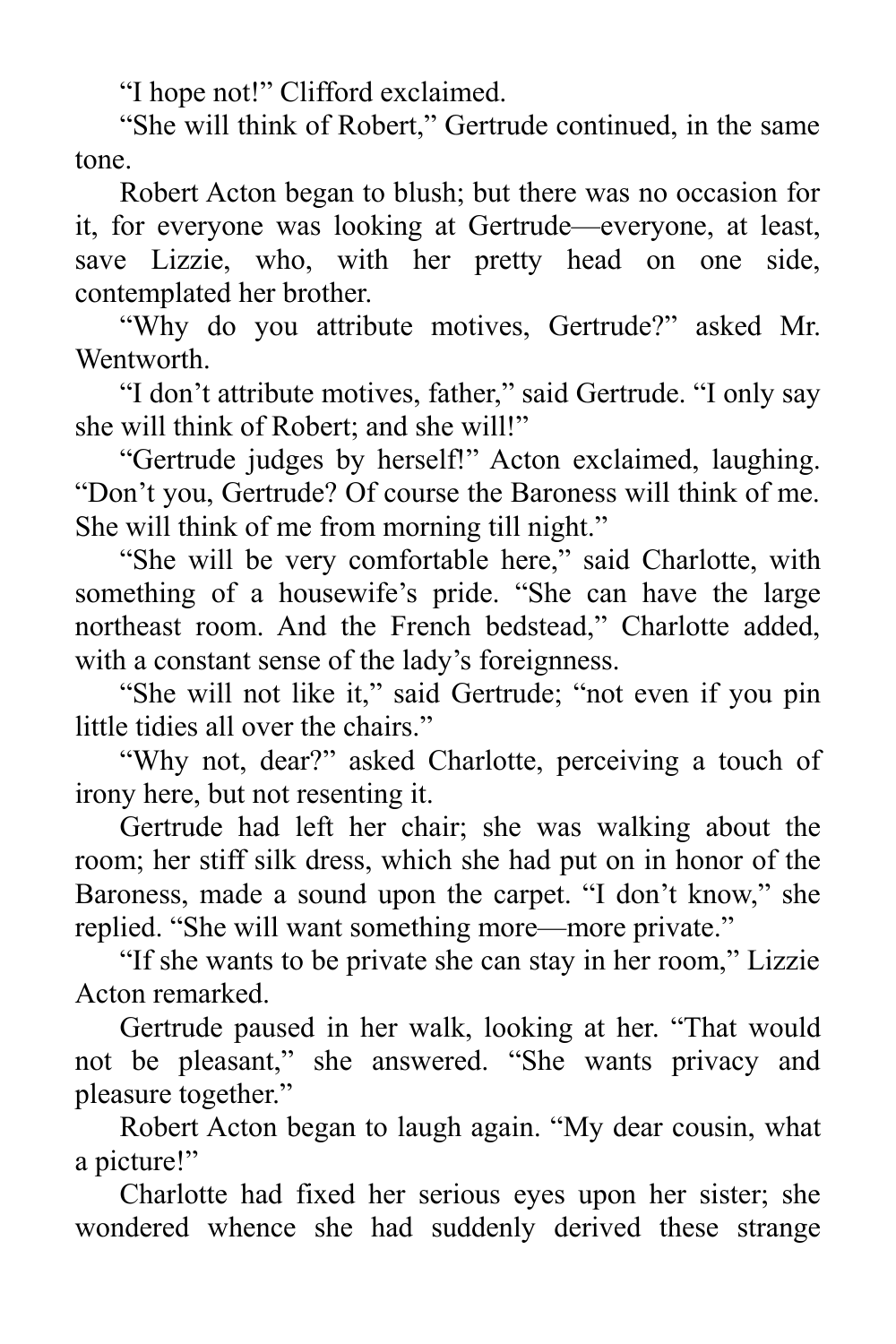notions. Mr. Wentworth also observed his younger daughter.

"I don't know what her manner of life may have been," he said; "but she certainly never can have enjoyed a more refined and salubrious home."

Gertrude stood there looking at them all. "She is the wife of a Prince," she said.

"We are all princes here," said Mr. Wentworth; "and I don't know of any palace in this neighborhood that is to let."

"Cousin William," Robert Acton interposed, "do you want to do something handsome? Make them a present, for three months, of the little house over the way."

"You are very generous with other people's things!" cried his sister.

"Robert is very generous with his own things," Mr. Wentworth observed dispassionately, and looking, in cold meditation, at his kinsman.

"Gertrude," Lizzie went on, "I had an idea you were so fond of your new cousin."

"Which new cousin?" asked Gertrude.

"I don't mean the Baroness!" the young girl rejoined, with her laugh. "I thought you expected to see so much of him."

"Of Felix? I hope to see a great deal of him," said Gertrude, simply.

"Then why do you want to keep him out of the house?"

Gertrude looked at Lizzie Acton, and then looked away.

"Should you want me to live in the house with you, Lizzie?" asked Clifford.

"I hope you never will. I hate you!" Such was this young lady's reply.

"Father," said Gertrude, stopping before Mr. Wentworth and smiling, with a smile the sweeter, as her smile always was, for its rarity; "do let them live in the little house over the way. It will be lovely!"

Robert Acton had been watching her. "Gertrude is right," he said. "Gertrude is the cleverest girl in the world. If I might take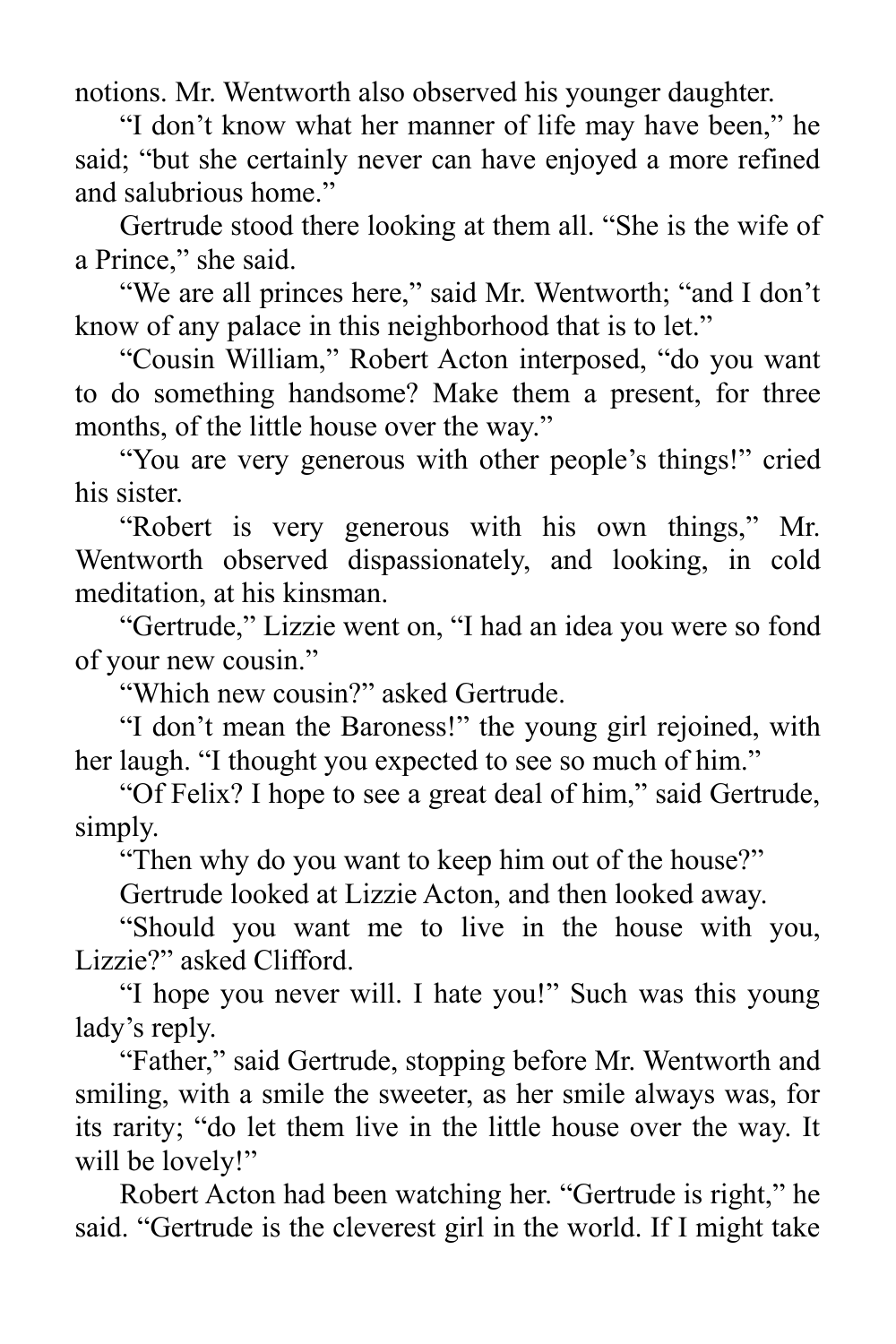the liberty, I should strongly recommend their living there."

"There is nothing there so pretty as the northeast room," Charlotte urged.

"She will make it pretty. Leave her alone!" Acton exclaimed.

Gertrude, at his compliment, had blushed and looked at him: it was as if someone less familiar had complimented her. "I am sure she will make it pretty. It will be very interesting. It will be a place to go to. It will be a foreign house."

"Are we very sure that we need a foreign house?" Mr. Wentworth inquired. "Do you think it desirable to establish a foreign house—in this quiet place?"

"You speak," said Acton, laughing, "as if it were a question of the poor Baroness opening a wine-shop or a gaming-table."

"It would be too lovely!" Gertrude declared again, laying her hand on the back of her father's chair.

"That she should open a gaming-table?" Charlotte asked, with great gravity.

Gertrude looked at her a moment, and then, "Yes, Charlotte," she said, simply.

"Gertrude is growing pert," Clifford Wentworth observed, with his humorous young growl. "That comes of associating with foreigners."

Mr. Wentworth looked up at his daughter, who was standing beside him; he drew her gently forward. "You must be careful," he said. "You must keep watch. Indeed, we must all be careful. This is a great change; we are to be exposed to peculiar influences. I don't say they are bad. I don't judge them in advance. But they may perhaps make it necessary that we should exercise a great deal of wisdom and self-control. It will be a different tone."

Gertrude was silent a moment, in deference to her father's speech; then she spoke in a manner that was not in the least an answer to it. "I want to see how they will live. I am sure they will have different hours. She will do all kinds of little things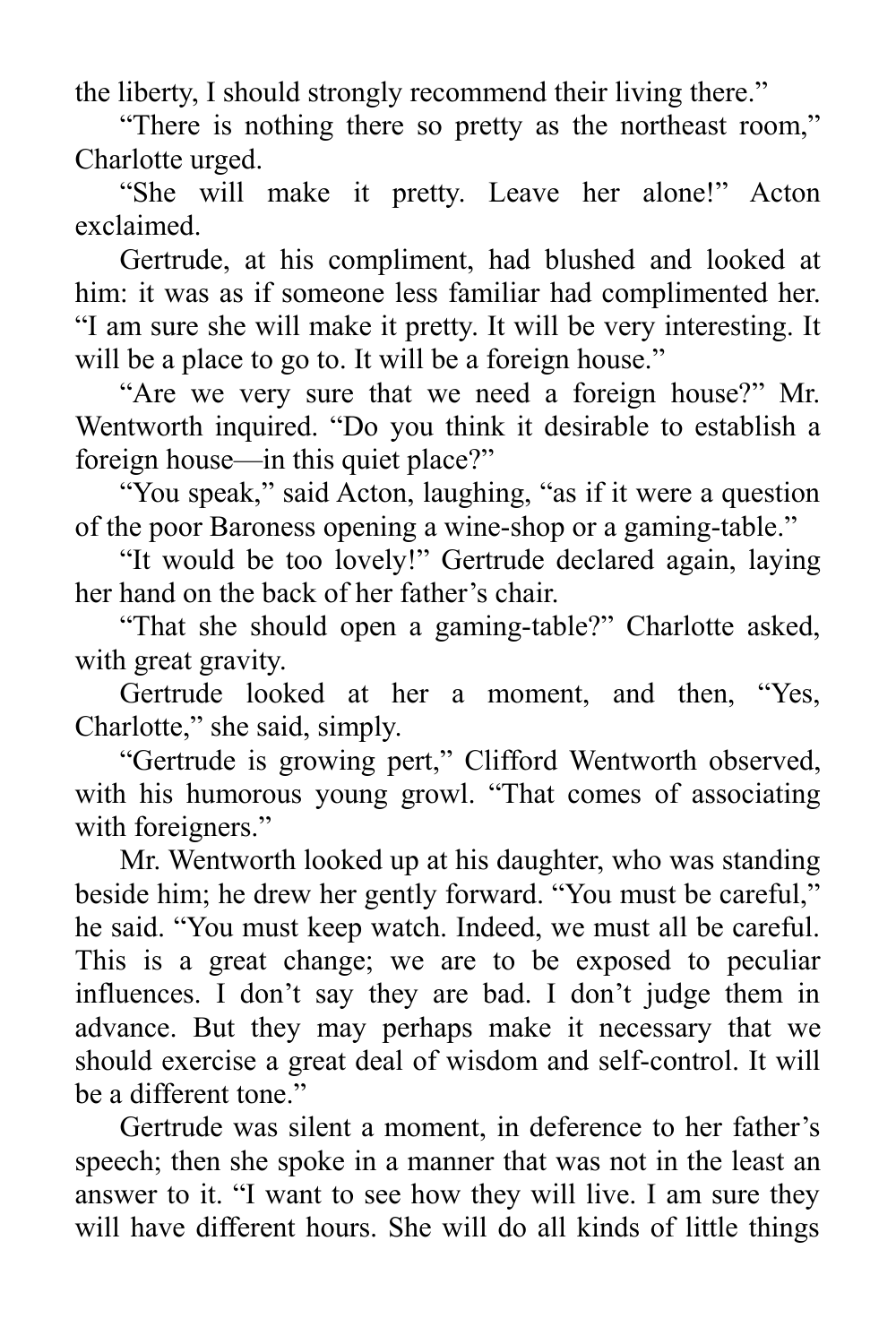differently. When we go over there it will be like going to Europe. She will have a boudoir. She will invite us to dinner very late. She will breakfast in her room."

Charlotte gazed at her sister again. Gertrude's imagination seemed to her to be fairly running riot. She had always known that Gertrude had a great deal of imagination—she had been very proud of it. But at the same time she had always felt that it was a dangerous and irresponsible faculty; and now, to her sense, for the moment, it seemed to threaten to make her sister a strange person who should come in suddenly, as from a journey, talking of the peculiar and possibly unpleasant things she had observed. Charlotte's imagination took no journeys whatever; she kept it, as it were, in her pocket, with the other furniture of this receptacle—a thimble, a little box of peppermint, and a morsel of court-plaster. "I don't believe she would have any dinner—or any breakfast," said Miss Wentworth. "I don't believe she knows how to do anything herself. I should have to get her ever so many servants, and she wouldn't like them."

"She has a maid," said Gertrude; "a French maid. She mentioned her."

"I wonder if the maid has a little fluted cap and red slippers," said Lizzie Acton. "There was a French maid in that play that Robert took me to see. She had pink stockings; she was very wicked."

"She was a *soubrette*," Gertrude announced, who had never seen a play in her life. "They call that a soubrette. It will be a great chance to learn French." Charlotte gave a little soft, helpless groan. She had a vision of a wicked, theatrical person, clad in pink stockings and red shoes, and speaking, with confounding volubility, an incomprehensible tongue, flitting through the sacred penetralia of that large, clean house. "That is one reason in favor of their coming here," Gertrude went on. "But we can make Eugenia speak French to us, and Felix. I mean to begin—the next time."

Mr. Wentworth had kept her standing near him, and he gave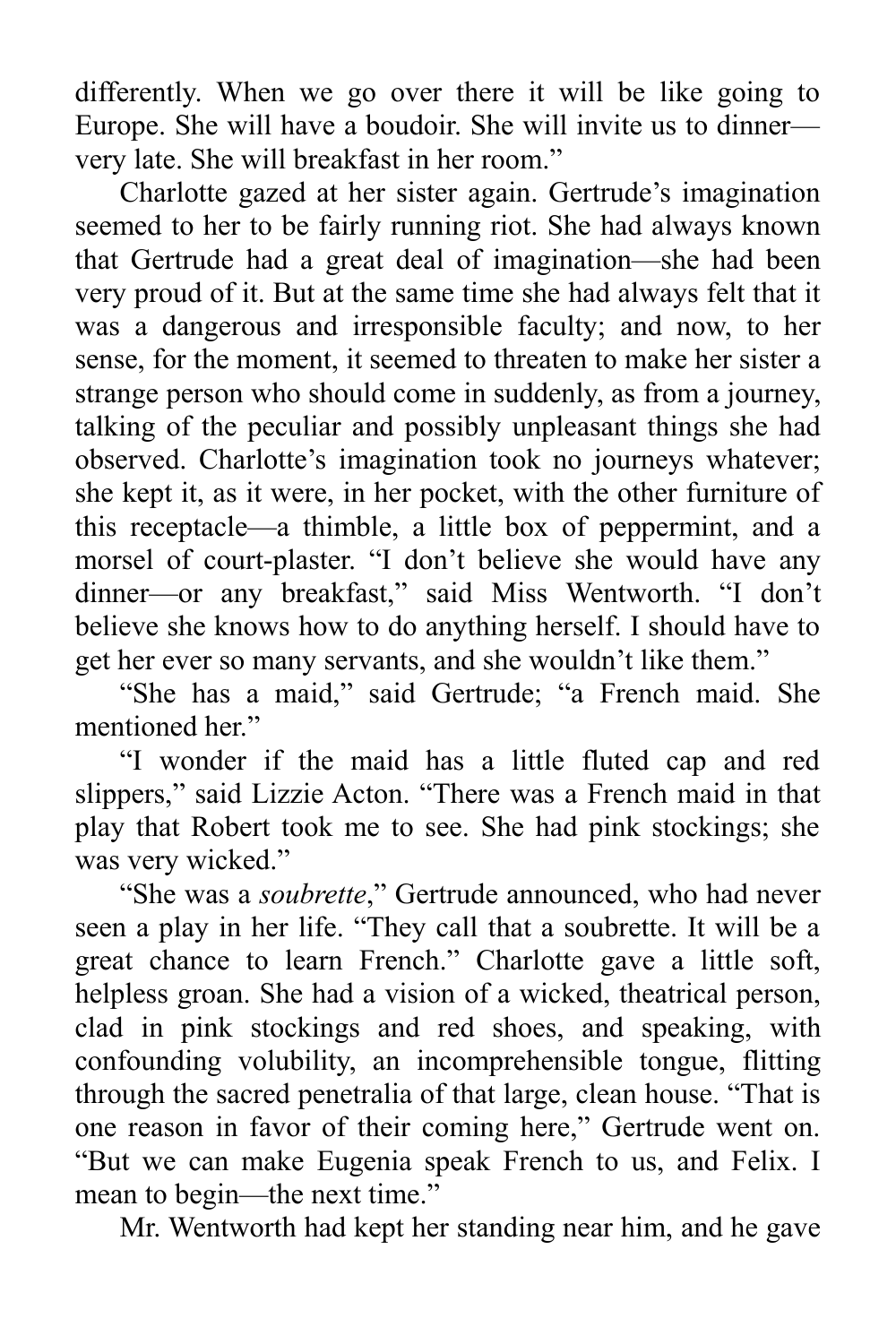her his earnest, thin, unresponsive glance again. "I want you to make me a promise, Gertrude," he said.

"What is it?" she asked, smiling.

"Not to get excited. Not to allow these—these occurrences to be an occasion for excitement."

She looked down at him a moment, and then she shook her head. "I don't think I can promise that, father. I am excited already."

Mr. Wentworth was silent a while; they all were silent, as if in recognition of something audacious and portentous.

"I think they had better go to the other house," said Charlotte, quietly.

"I shall keep them in the other house," Mr. Wentworth subjoined, more pregnantly.

Gertrude turned away; then she looked across at Robert Acton. Her cousin Robert was a great friend of hers; she often looked at him this way instead of saying things. Her glance on this occasion, however, struck him as a substitute for a larger volume of diffident utterance than usual, inviting him to observe, among other things, the inefficiency of her father's design—if design it was—for diminishing, in the interest of quiet nerves, their occasions of contact with their foreign relatives. But Acton immediately complimented Mr. Wentworth upon his liberality. "That's a very nice thing to do," he said, "giving them the little house. You will have treated them handsomely, and, whatever happens, you will be glad of it." Mr. Wentworth was liberal, and he knew he was liberal. It gave him pleasure to know it, to feel it, to see it recorded; and this pleasure is the only palpable form of self-indulgence with which the narrator of these incidents will be able to charge him.

"A three days' visit at most, over there, is all I should have found possible," Madame Münster remarked to her brother, after they had taken possession of the little white house. "It would have been too *intime*—decidedly too *intime*. Breakfast, dinner, and tea *en famille*—it would have been the end of the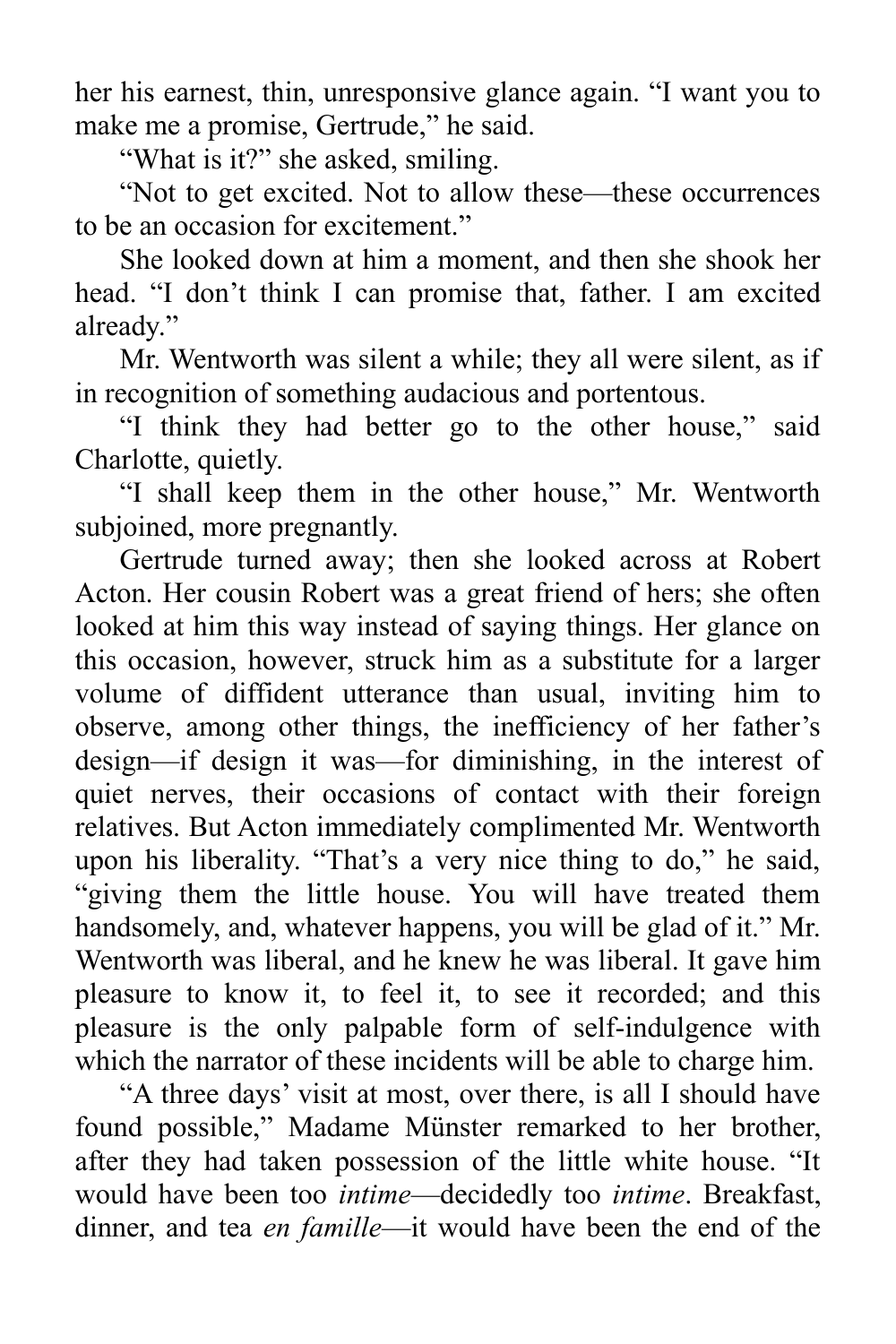world if I could have reached the third day." And she made the same observation to her maid Augustine, an intelligent person, who enjoyed a liberal share of her confidence. Felix declared that he would willingly spend his life in the bosom of the Wentworth family; that they were the kindest, simplest, most amiable people in the world, and that he had taken a prodigious fancy to them all. The Baroness quite agreed with him that they were simple and kind; they were thoroughly nice people, and she liked them extremely. The girls were perfect ladies; it was impossible to be more of a lady than Charlotte Wentworth, in spite of her little village air. "But as for thinking them the best company in the world," said the Baroness, "that is another thing; and as for wishing to live *porte à porte* with them, I should as soon think of wishing myself back in the convent again, to wear a bombazine apron and sleep in a dormitory." And yet the Baroness was in high good humor; she had been very much pleased. With her lively perception and her refined imagination, she was capable of enjoying anything that was characteristic, anything that was good of its kind. The Wentworth household seemed to her very perfect in its kind wonderfully peaceful and unspotted; pervaded by a sort of dove-colored freshness that had all the quietude and benevolence of what she deemed to be Quakerism, and yet seemed to be founded upon a degree of material abundance for which, in certain matters of detail, one might have looked in vain at the frugal little court of Silberstadt-Schreckenstein. She perceived immediately that her American relatives thought and talked very little about money; and this of itself made an impression upon Eugenia's imagination. She perceived at the same time that if Charlotte or Gertrude should ask their father for a very considerable sum he would at once place it in their hands; and this made a still greater impression. The greatest impression of all, perhaps, was made by another rapid induction. The Baroness had an immediate conviction that Robert Acton would put his hand into his pocket every day in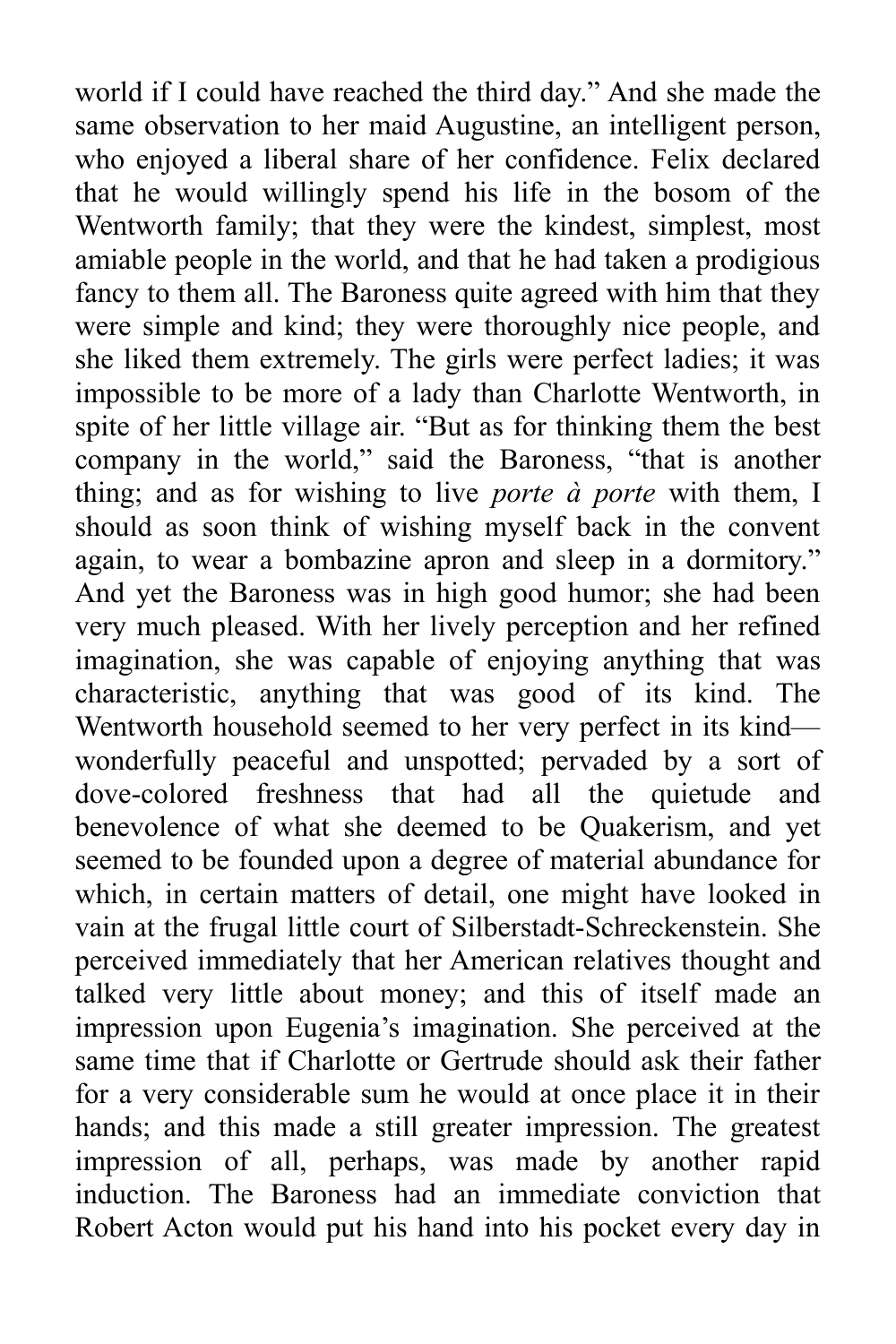the week if that rattle-pated little sister of his should bid him. The men in this country, said the Baroness, are evidently very obliging. Her declaration that she was looking for rest and retirement had been by no means wholly untrue; nothing that the Baroness said was wholly untrue. It is but fair to add, perhaps, that nothing that she said was wholly true. She wrote to a friend in Germany that it was a return to nature; it was like drinking new milk, and she was very fond of new milk. She said to herself, of course, that it would be a little dull; but there can be no better proof of her good spirits than the fact that she thought she should not mind its being a little dull. It seemed to her, when from the piazza of her eleemosynary cottage she looked out over the soundless fields, the stony pastures, the clear-faced ponds, the rugged little orchards, that she had never been in the midst of so peculiarly intense a stillness; it was almost a delicate sensual pleasure. It was all very good, very innocent and safe, and out of it something good must come. Augustine, indeed, who had an unbounded faith in her mistress's wisdom and far-sightedness, was a great deal perplexed and depressed. She was always ready to take her cue when she understood it; but she liked to understand it, and on this occasion comprehension failed. What, indeed, was the Baroness doing *dans cette galère*? what fish did she expect to land out of these very stagnant waters? The game was evidently a deep one. Augustine could trust her; but the sense of walking in the dark betrayed itself in the physiognomy of this spare, sober, sallow, middle-aged person, who had nothing in common with Gertrude Wentworth's conception of a soubrette, by the most ironical scowl that had ever rested upon the unpretending tokens of the peace and plenty of the Wentworths. Fortunately, Augustine could quench skepticism in action. She quite agreed with her mistress—or rather she quite out-stripped her mistress —in thinking that the little white house was pitifully bare. *"Il faudra,"* said Augustine, *"lui faire un peu de toilette."* And she began to hang up *portières* in the doorways; to place wax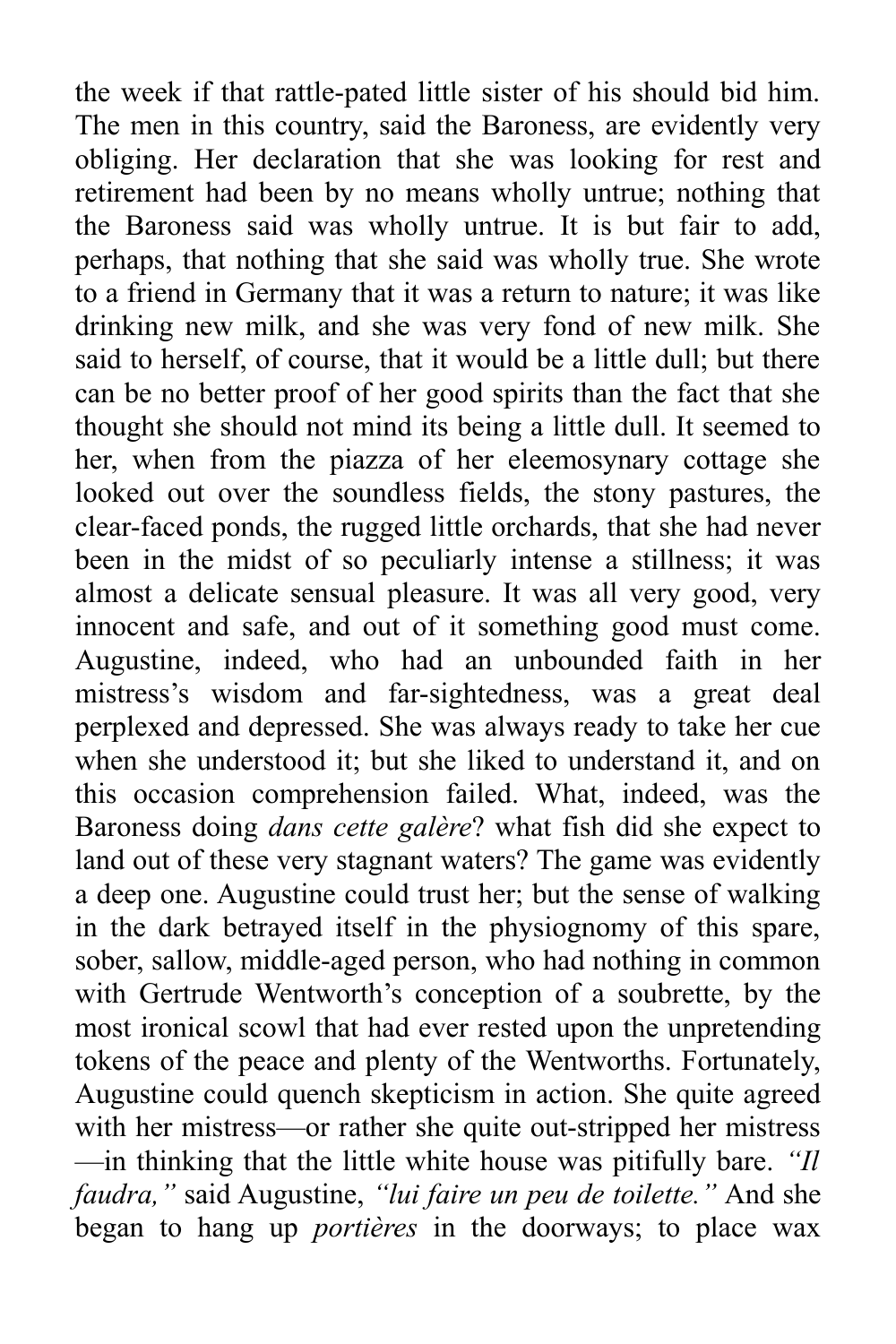candles, procured after some research, in unexpected situations; to dispose anomalous draperies over the arms of sofas and the backs of chairs. The Baroness had brought with her to the New World a copious provision of the element of costume; and the two Miss Wentworths, when they came over to see her, were somewhat bewildered by the obtrusive distribution of her wardrobe. There were India shawls suspended, curtain-wise, in the parlor door, and curious fabrics, corresponding to Gertrude's metaphysical vision of an opera-cloak, tumbled about in the sitting-places. There were pink silk blinds in the windows, by which the room was strangely bedimmed; and along the chimney-piece was disposed a remarkable band of velvet, covered with coarse, dirty-looking lace. "I have been making myself a little comfortable," said the Baroness, much to the confusion of Charlotte, who had been on the point of proposing to come and help her put her superfluous draperies away. But what Charlotte mistook for an almost culpably delayed subsidence Gertrude very presently perceived to be the most ingenious, the most interesting, the most romantic intention. "What is life, indeed, without curtains?" she secretly asked herself; and she appeared to herself to have been leading hitherto an existence singularly garish and totally devoid of festoons.

Felix was not a young man who troubled himself greatly about anything—least of all about the conditions of enjoyment. His faculty of enjoyment was so large, so unconsciously eager, that it may be said of it that it had a permanent advance upon embarrassment and sorrow. His sentient faculty was intrinsically joyous, and novelty and change were in themselves a delight to him. As they had come to him with a great deal of frequency, his life had been more agreeable than appeared. Never was a nature more perfectly fortunate. It was not a restless, apprehensive, ambitious spirit, running a race with the tyranny of fate, but a temper so unsuspicious as to put Adversity off her guard, dodging and evading her with the easy,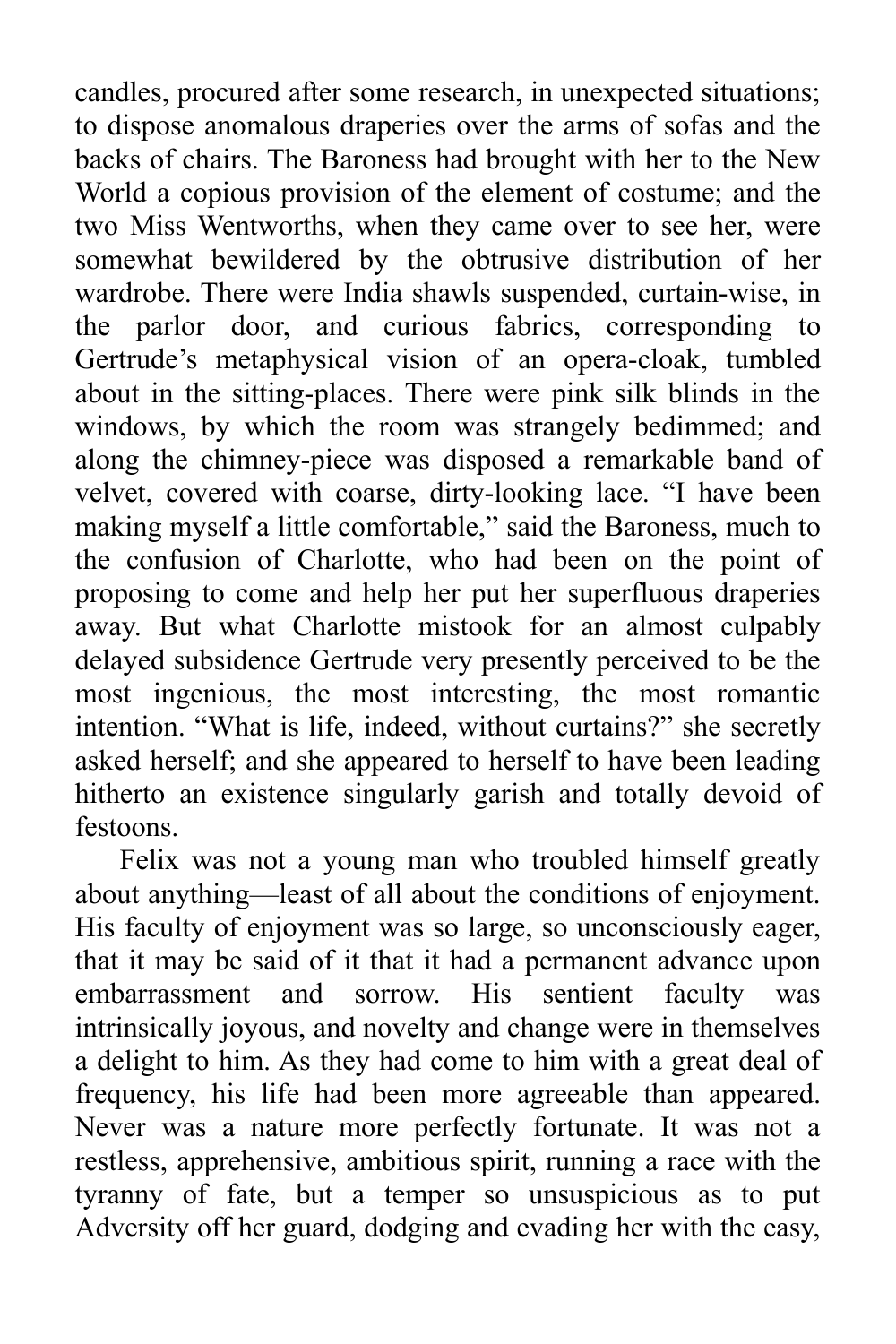natural motion of a wind-shifted flower. Felix extracted entertainment from all things, and all his faculties—his imagination, his intelligence, his affections, his senses—had a hand in the game. It seemed to him that Eugenia and he had been very well treated; there was something absolutely touching in that combination of paternal liberality and social considerateness which marked Mr. Wentworth's deportment. It was most uncommonly kind of him, for instance, to have given them a house. Felix was positively amused at having a house of his own; for the little white cottage among the apple trees—the chalet, as Madame Münster always called it—was much more sensibly his own than any domiciliary *quatrième*, looking upon a court, with the rent overdue. Felix had spent a good deal of his life in looking into courts, with a perhaps slightly tattered pair of elbows resting upon the ledge of a high-perched window, and the thin smoke of a cigarette rising into an atmosphere in which street-cries died away and the vibration of chimes from ancient belfries became sensible. He had never known anything so infinitely rural as these New England fields; and he took a great fancy to all their pastoral roughnesses. He had never had a greater sense of luxurious security; and at the risk of making him seem a rather sordid adventurer I must declare that he found an irresistible charm in the fact that he might dine every day at his uncle's. The charm was irresistible, however, because his fancy flung a rosy light over this homely privilege. He appreciated highly the fare that was set before him. There was a kind of fresh-looking abundance about it which made him think that people must have lived so in the mythological era, when they spread their tables upon the grass, replenished them from cornucopias, and had no particular need of kitchen stoves. But the great thing that Felix enjoyed was having found a family—sitting in the midst of gentle, generous people whom he might call by their first names. He had never known anything more charming than the attention they paid to what he said. It was like a large sheet of clean, fine-grained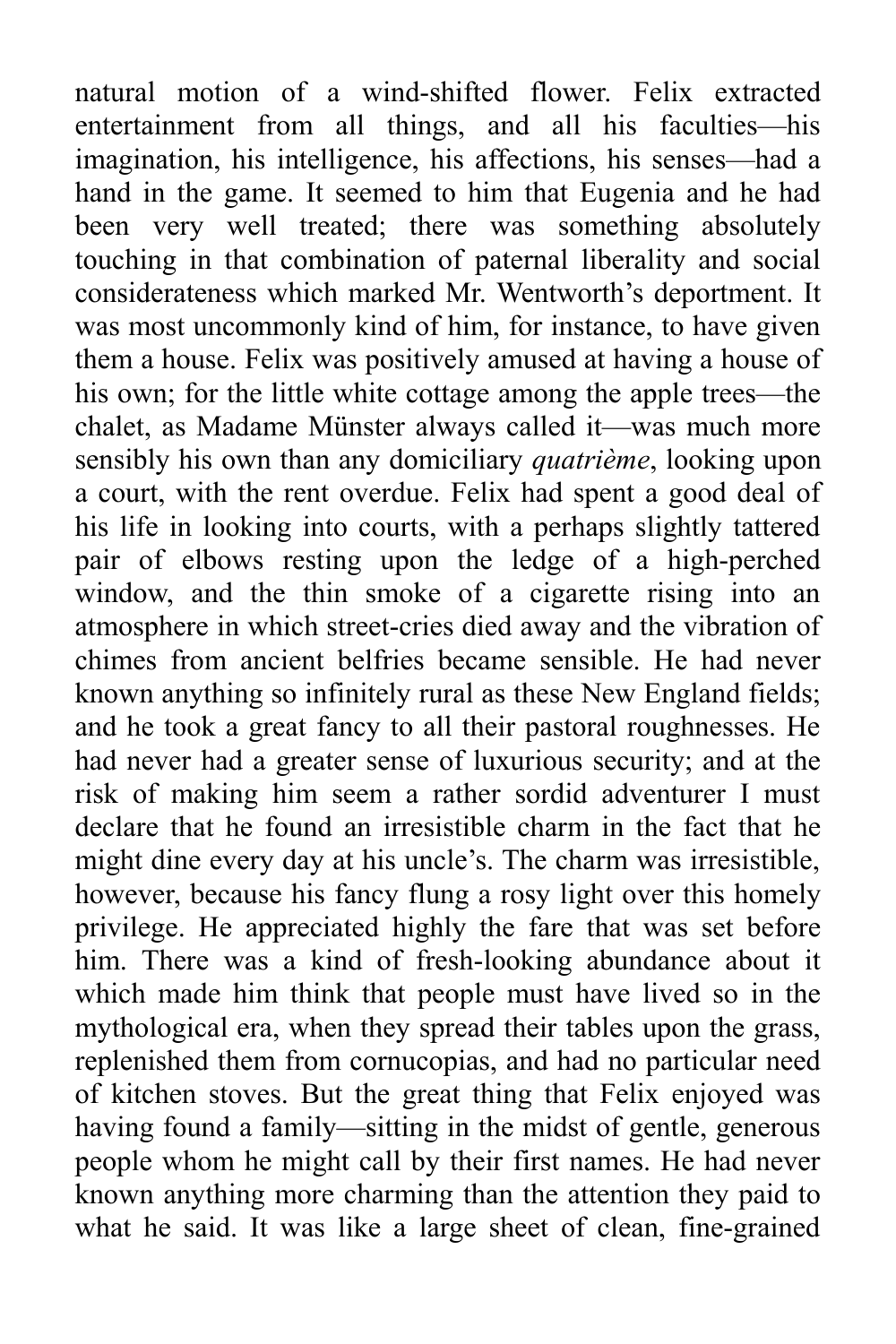drawing-paper, all ready to be washed over with effective splashes of water-color. He had never had any cousins, and he had never before found himself in contact so unrestricted with young unmarried ladies. He was extremely fond of the society of ladies, and it was new to him that it might be enjoyed in just this manner. At first he hardly knew what to make of his state of mind. It seemed to him that he was in love, indiscriminately, with three girls at once. He saw that Lizzie Acton was more brilliantly pretty than Charlotte and Gertrude; but this was scarcely a superiority. His pleasure came from something they had in common—a part of which was, indeed, that physical delicacy which seemed to make it proper that they should always dress in thin materials and clear colors. But they were delicate in other ways, and it was most agreeable to him to feel that these latter delicacies were appreciable by contact, as it were. He had known, fortunately, many virtuous gentlewomen, but it now appeared to him that in his relations with them (especially when they were unmarried) he had been looking at pictures under glass. He perceived at present what a nuisance the glass had been—how it perverted and interfered, how it caught the reflection of other objects and kept you walking from side to side. He had no need to ask himself whether Charlotte and Gertrude, and Lizzie Acton, were in the right light; they were always in the right light. He liked everything about them: he was, for instance, not at all above liking the fact that they had very slender feet and high insteps. He liked their pretty noses; he liked their surprised eyes and their hesitating, not at all positive way of speaking; he liked so much knowing that he was perfectly at liberty to be alone for hours, anywhere, with either of them; that preference for one to the other, as a companion of solitude, remained a minor affair. Charlotte Wentworth's sweetly severe features were as agreeable as Lizzie Acton's wonderfully expressive blue eyes; and Gertrude's air of being always ready to walk about and listen was as charming as anything else, especially as she walked very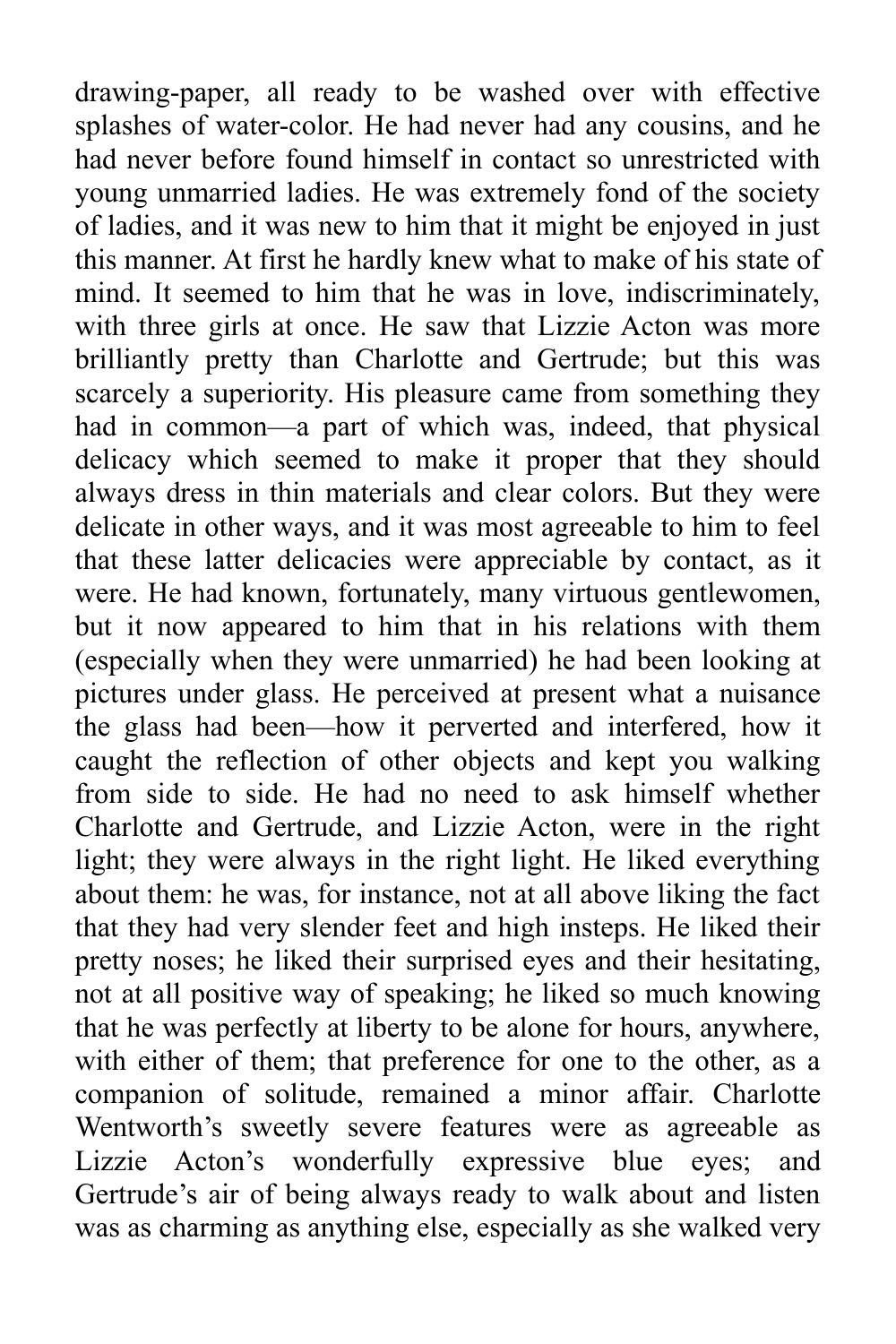gracefully. After a while Felix began to distinguish; but even then he would often wish, suddenly, that they were not all so sad. Even Lizzie Acton, in spite of her fine little chatter and laughter, appeared sad. Even Clifford Wentworth, who had extreme youth in his favor, and kept a buggy with enormous wheels and a little sorrel mare with the prettiest legs in the world—even this fortunate lad was apt to have an averted, uncomfortable glance, and to edge away from you at times, in the manner of a person with a bad conscience. The only person in the circle with no sense of oppression of any kind was, to Felix's perception, Robert Acton.

It might perhaps have been feared that after the completion of those graceful domiciliary embellishments which have been mentioned Madame Münster would have found herself confronted with alarming possibilities of *ennui*. But as yet she had not taken the alarm. The Baroness was a restless soul, and she projected her restlessness, as it may be said, into any situation that lay before her. Up to a certain point her restlessness might be counted upon to entertain her. She was always expecting something to happen, and, until it was disappointed, expectancy itself was a delicate pleasure. What the Baroness expected just now it would take some ingenuity to set forth; it is enough that while she looked about her she found something to occupy her imagination. She assured herself that she was enchanted with her new relatives; she professed to herself that, like her brother, she felt it a sacred satisfaction to have found a family. It is certain that she enjoyed to the utmost the gentleness of her kinsfolk's deference. She had, first and last, received a great deal of admiration, and her experience of well-turned compliments was very considerable; but she knew that she had never been so real a power, never counted for so much, as now when, for the first time, the standard of comparison of her little circle was a prey to vagueness. The sense, indeed, that the good people about her had, as regards her remarkable self, no standard of comparison at all gave her a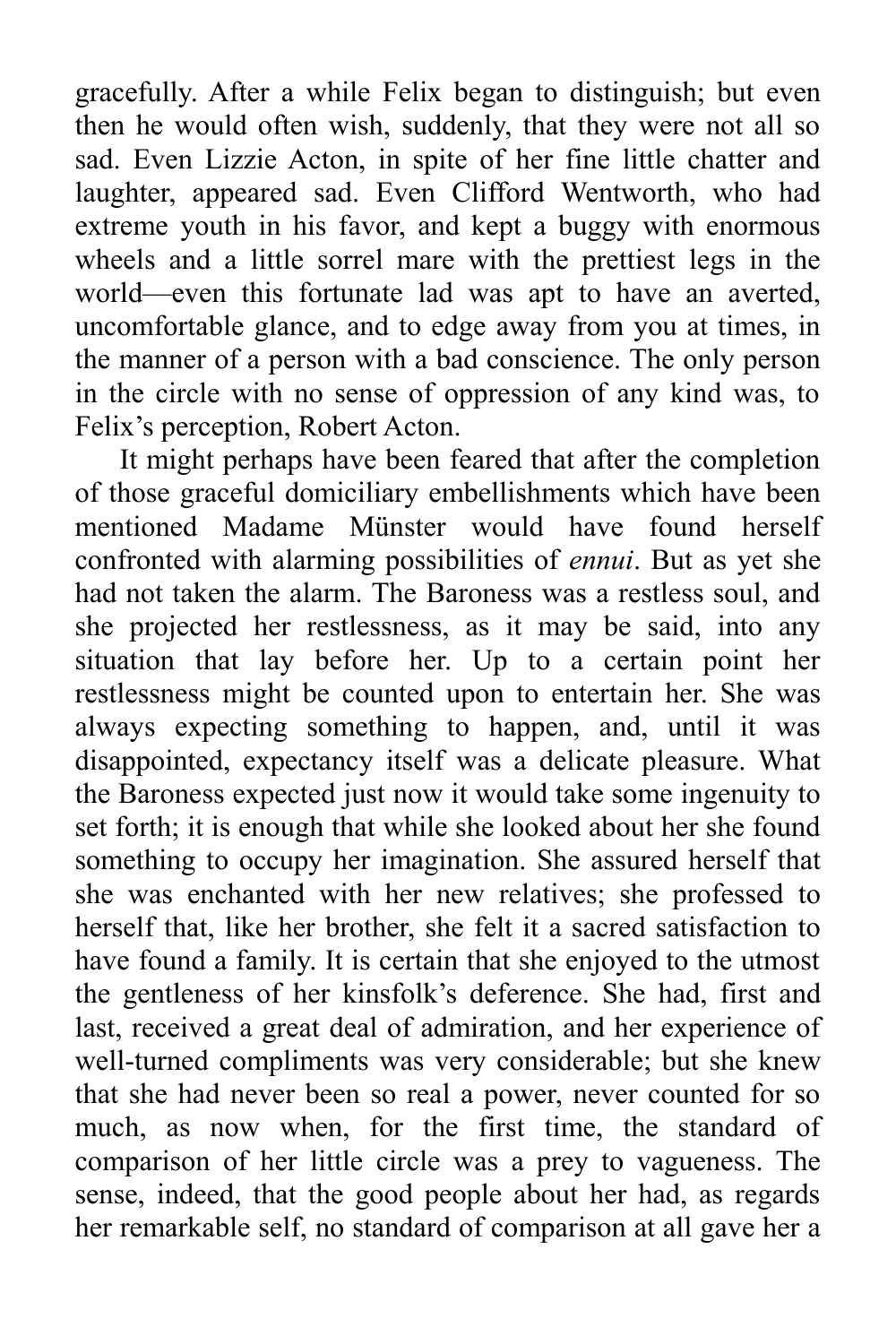feeling of almost illimitable power. It was true, as she said to herself, that if for this reason they would be able to discover nothing against her, so they would perhaps neglect to perceive some of her superior points; but she always wound up her reflections by declaring that she would take care of that.

Charlotte and Gertrude were in some perplexity between their desire to show all proper attention to Madame Münster and their fear of being importunate. The little house in the orchard had hitherto been occupied during the summer months by intimate friends of the family, or by poor relations who found in Mr. Wentworth a landlord attentive to repairs and oblivious of quarter-day. Under these circumstances the open door of the small house and that of the large one, facing each other across their homely gardens, levied no tax upon hourly visits. But the Misses Wentworth received an impression that Eugenia was no friend to the primitive custom of "dropping in;" she evidently had no idea of living without a door-keeper. "One goes into your house as into an inn—except that there are no servants rushing forward," she said to Charlotte. And she added that that was very charming. Gertrude explained to her sister that she meant just the reverse; she didn't like it at all. Charlotte inquired why she should tell an untruth, and Gertrude answered that there was probably some very good reason for it which they should discover when they knew her better. "There can surely be no good reason for telling an untruth," said Charlotte. "I hope she does not think so."

They had of course desired, from the first, to do everything in the way of helping her to arrange herself. It had seemed to Charlotte that there would be a great many things to talk about; but the Baroness was apparently inclined to talk about nothing.

"Write her a note, asking her leave to come and see her. I think that is what she will like," said Gertrude.

"Why should I give her the trouble of answering me?" Charlotte asked. "She will have to write a note and send it over."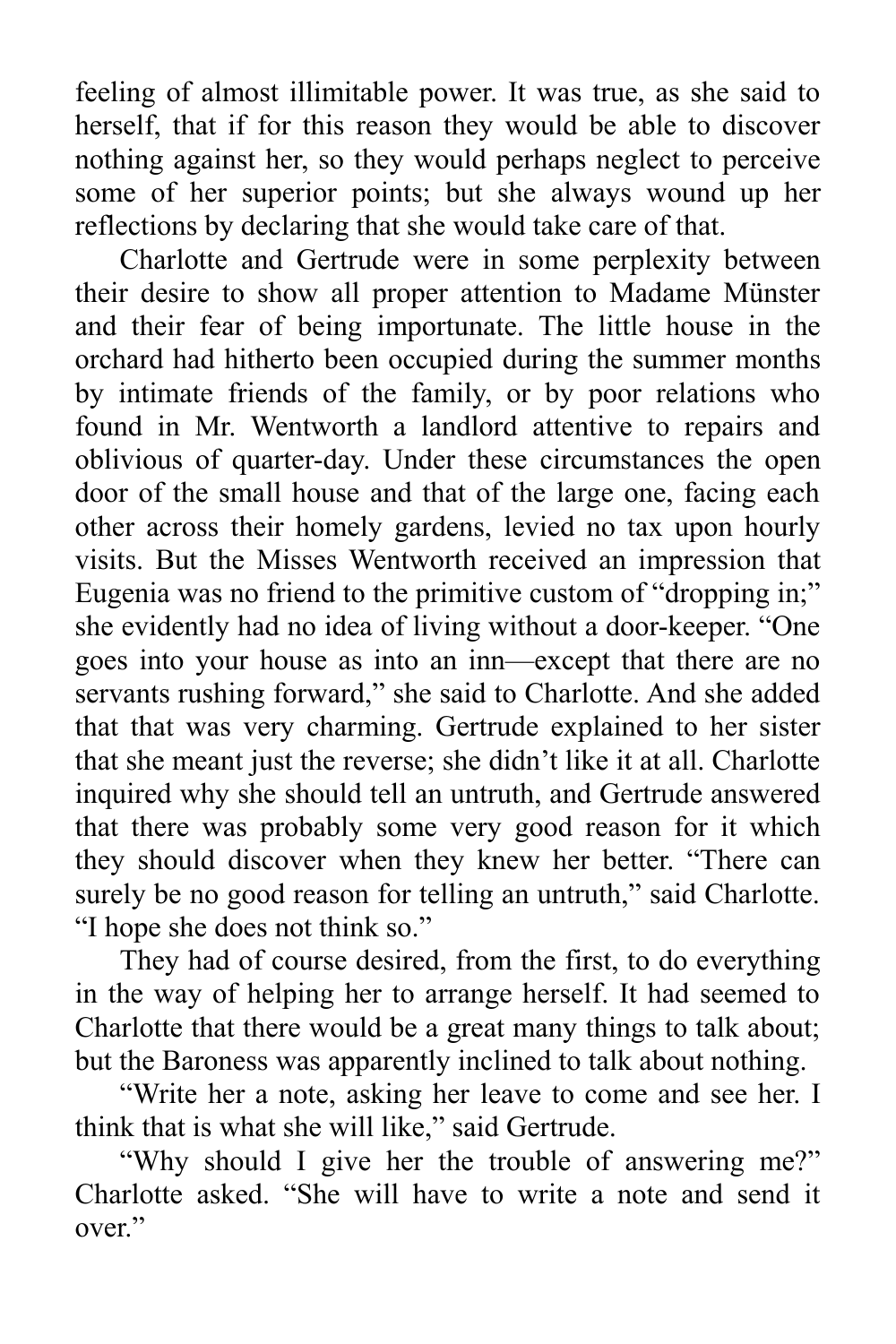"I don't think she will take any trouble," said Gertrude, profoundly.

"What then will she do?"

"That is what I am curious to see," said Gertrude, leaving her sister with an impression that her curiosity was morbid.

They went to see the Baroness without preliminary correspondence; and in the little salon which she had already created, with its becoming light and its festoons, they found Robert Acton.

Eugenia was intensely gracious, but she accused them of neglecting her cruelly. "You see Mr. Acton has had to take pity upon me," she said. "My brother goes off sketching, for hours; I can never depend upon him. So I was to send Mr. Acton to beg you to come and give me the benefit of your wisdom."

Gertrude looked at her sister. She wanted to say, "*That* is what she would have done." Charlotte said that they hoped the Baroness would always come and dine with them; it would give them so much pleasure; and, in that case, she would spare herself the trouble of having a cook.

"Ah, but I must have a cook!" cried the Baroness. "An old negress in a yellow turban. I have set my heart upon that. I want to look out of my window and see her sitting there on the grass, against the background of those crooked, dusky little apple trees, pulling the husks off a lapful of Indian corn. That will be local color, you know. There isn't much of it here—you don't mind my saying that, do you?—so one must make the most of what one can get. I shall be most happy to dine with you whenever you will let me; but I want to be able to ask you sometimes. And I want to be able to ask Mr. Acton," added the Baroness.

"You must come and ask me at home," said Acton. "You must come and see me; you must dine with me first. I want to show you my place; I want to introduce you to my mother." He called again upon Madame Münster, two days later. He was constantly at the other house; he used to walk across the fields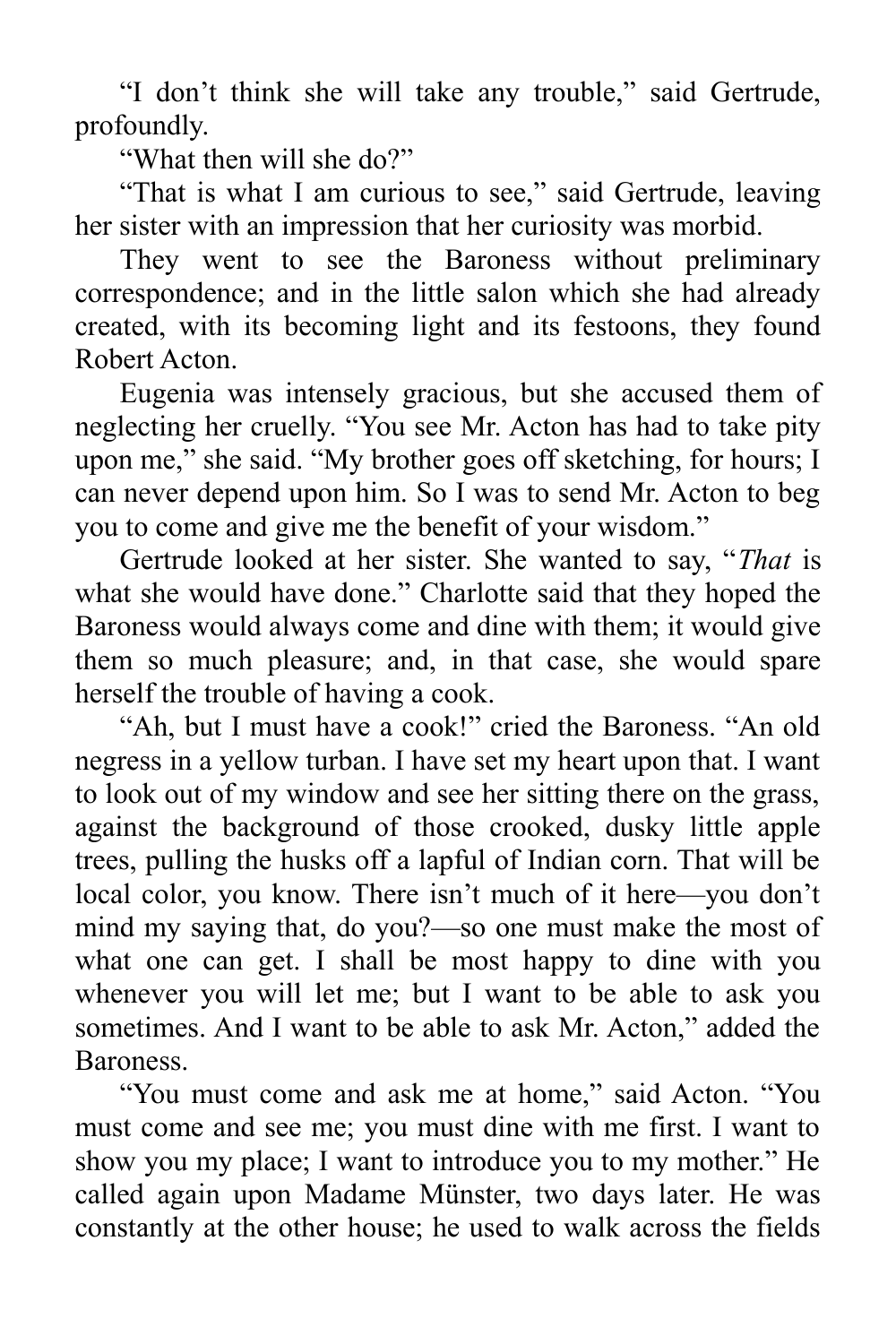from his own place, and he appeared to have fewer scruples than his cousins with regard to dropping in. On this occasion he found that Mr. Brand had come to pay his respects to the charming stranger; but after Acton's arrival the young theologian said nothing. He sat in his chair with his two hands clasped, fixing upon his hostess a grave, fascinated stare. The Baroness talked to Robert Acton, but, as she talked, she turned and smiled at Mr. Brand, who never took his eyes off her. The two men walked away together; they were going to Mr. Wentworth's. Mr. Brand still said nothing; but after they had passed into Mr. Wentworth's garden he stopped and looked back for some time at the little white house. Then, looking at his companion, with his head bent a little to one side and his eyes somewhat contracted, "Now I suppose that's what is called conversation," he said; "real conversation."

"It's what I call a very clever woman," said Acton, laughing.

"It is most interesting," Mr. Brand continued. "I only wish she would speak French; it would seem more in keeping. It must be quite the style that we have heard about, that we have read about—the style of conversation of Madame de Staël, of Madame Récamier"

Acton also looked at Madame Münster's residence among its hollyhocks and apple trees. "What I should like to know," he said, smiling, "is just what has brought Madame Récamier to live in that place!"

## CHAPTER V

Mr. Wentworth, with his cane and his gloves in his hand, went every afternoon to call upon his niece. A couple of hours later she came over to the great house to tea. She had let the proposal that she should regularly dine there fall to the ground; she was in the enjoyment of whatever satisfaction was to be derived from the spectacle of an old negress in a crimson turban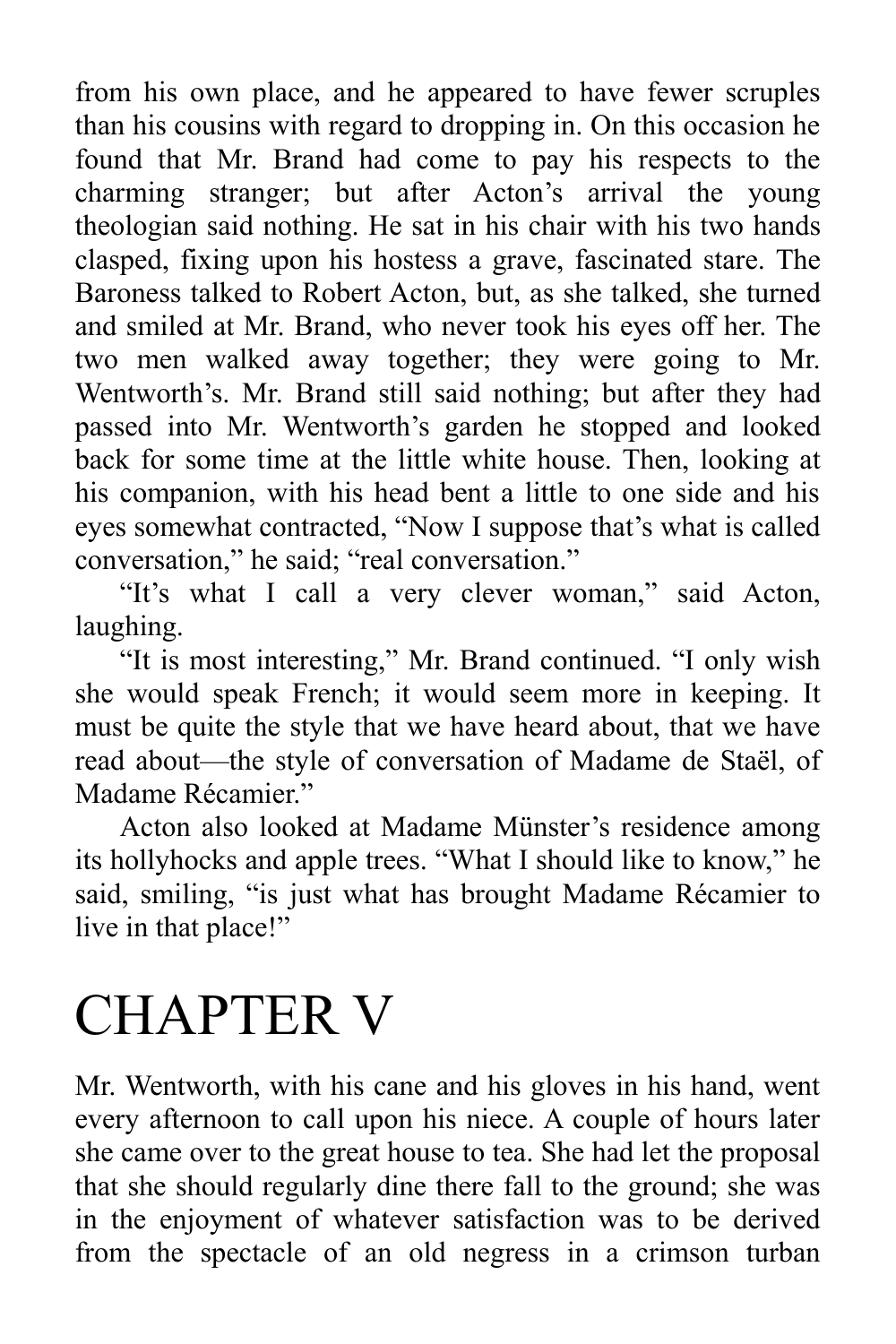shelling peas under the apple trees. Charlotte, who had provided the ancient negress, thought it must be a strange household, Eugenia having told her that Augustine managed everything, the ancient negress included—Augustine who was naturally devoid of all acquaintance with the expurgatory English tongue. By far the most immoral sentiment which I shall have occasion to attribute to Charlotte Wentworth was a certain emotion of disappointment at finding that, in spite of these irregular conditions, the domestic arrangements at the small house were apparently not—from Eugenia's peculiar point of view strikingly offensive. The Baroness found it amusing to go to tea; she dressed as if for dinner. The tea-table offered an anomalous and picturesque repast; and on leaving it they all sat and talked in the large piazza, or wandered about the garden in the starlight, with their ears full of those sounds of strange insects which, though they are supposed to be, all over the world, a part of the magic of summer nights, seemed to the Baroness to have beneath these western skies an incomparable resonance.

Mr. Wentworth, though, as I say, he went punctiliously to call upon her, was not able to feel that he was getting used to his niece. It taxed his imagination to believe that she was really his half-sister's child. His sister was a figure of his early years; she had been only twenty when she went abroad, never to return, making in foreign parts a willful and undesirable marriage. His aunt, Mrs. Whiteside, who had taken her to Europe for the benefit of the tour, gave, on her return, so lamentable an account of Mr. Adolphus Young, to whom the headstrong girl had united her destiny, that it operated as a chill upon family feeling—especially in the case of the half-brothers. Catherine had done nothing subsequently to propitiate her family; she had not even written to them in a way that indicated a lucid appreciation of their suspended sympathy; so that it had become a tradition in Boston circles that the highest charity, as regards this young lady, was to think it well to forget her, and to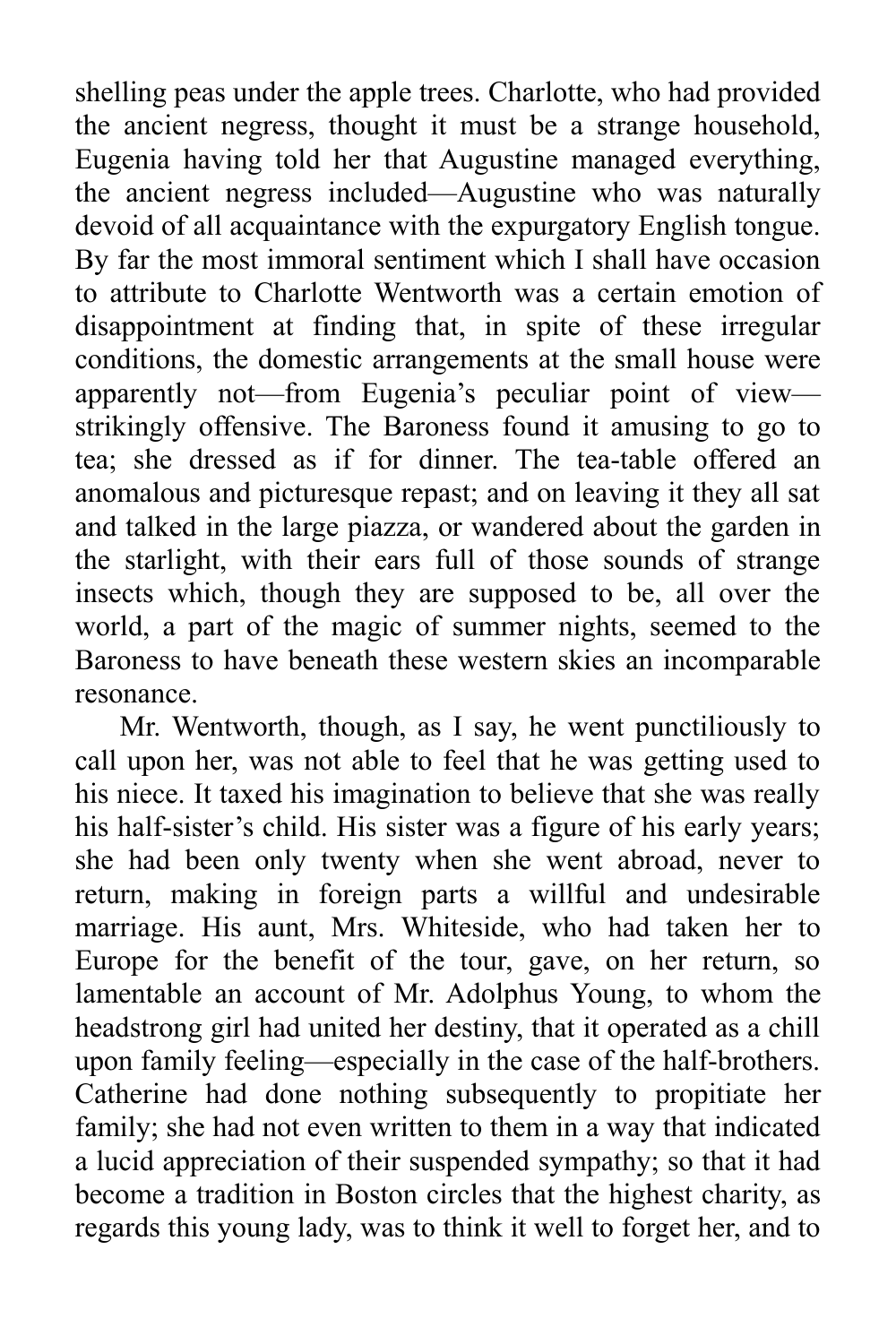abstain from conjecture as to the extent to which her aberrations were reproduced in her descendants. Over these young people —a vague report of their existence had come to his ears—Mr. Wentworth had not, in the course of years, allowed his imagination to hover. It had plenty of occupation nearer home, and though he had many cares upon his conscience the idea that he had been an unnatural uncle was, very properly, never among the number. Now that his nephew and niece had come before him, he perceived that they were the fruit of influences and circumstances very different from those under which his own familiar progeny had reached a vaguely-qualified maturity. He felt no provocation to say that these influences had been exerted for evil; but he was sometimes afraid that he should not be able to like his distinguished, delicate, lady-like niece. He was paralyzed and bewildered by her foreignness. She spoke, somehow, a different language. There was something strange in her words. He had a feeling that another man, in his place, would accommodate himself to her tone; would ask her questions and joke with her, reply to those pleasantries of her own which sometimes seemed startling as addressed to an uncle. But Mr. Wentworth could not do these things. He could not even bring himself to attempt to measure her position in the world. She was the wife of a foreign nobleman who desired to repudiate her. This had a singular sound, but the old man felt himself destitute of the materials for a judgment. It seemed to him that he ought to find them in his own experience, as a man of the world and an almost public character; but they were not there, and he was ashamed to confess to himself—much more to reveal to Eugenia by interrogations possibly too innocent the unfurnished condition of this repository.

It appeared to him that he could get much nearer, as he would have said, to his nephew; though he was not sure that Felix was altogether safe. He was so bright and handsome and talkative that it was impossible not to think well of him; and yet it seemed as if there were something almost impudent, almost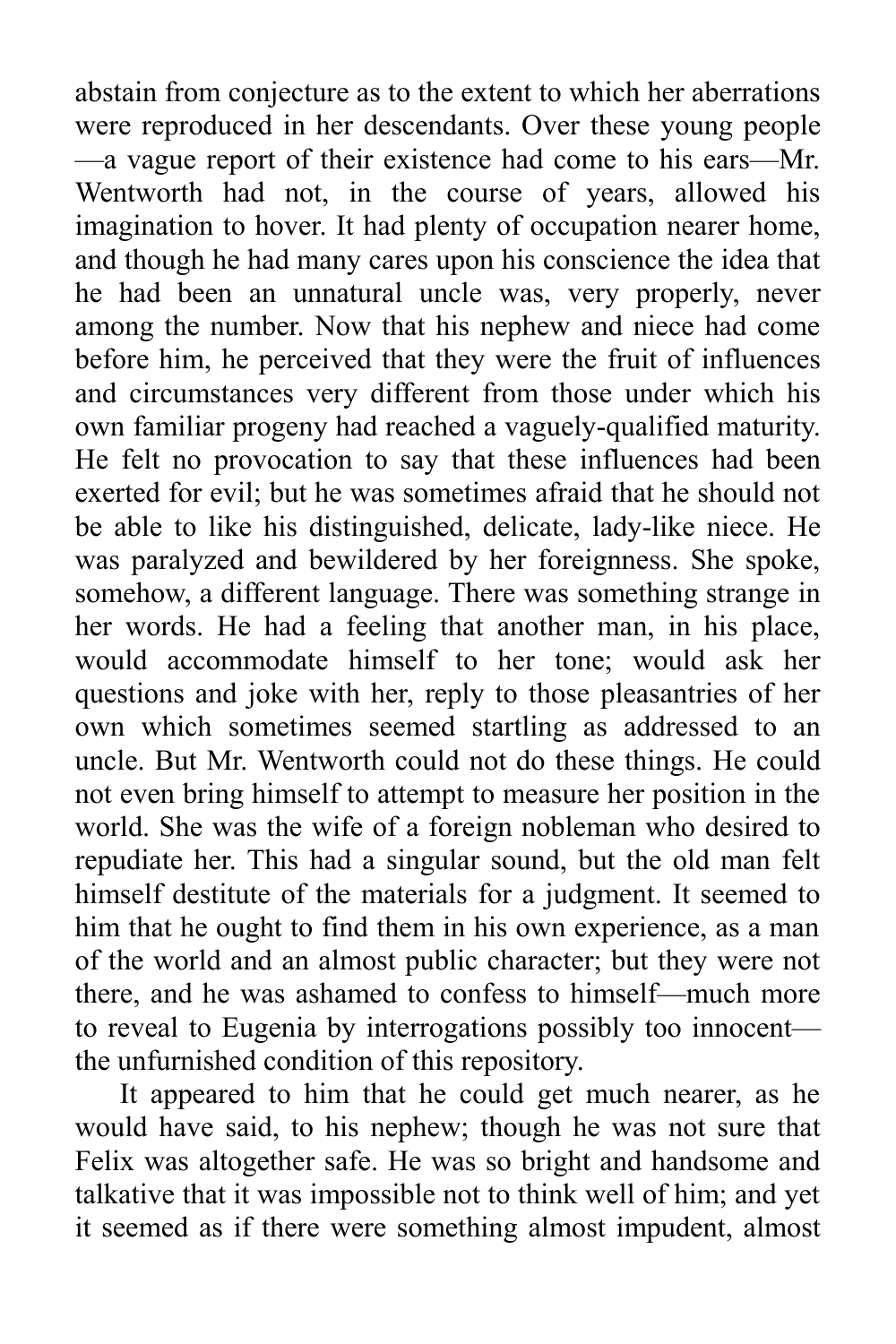vicious—or as if there ought to be—in a young man being at once so joyous and so positive. It was to be observed that while Felix was not at all a serious young man there was somehow more of him—he had more weight and volume and resonance —than a number of young men who were distinctly serious. While Mr. Wentworth meditated upon this anomaly his nephew was admiring him unrestrictedly. He thought him a most delicate, generous, high-toned old gentleman, with a very handsome head, of the ascetic type, which he promised himself the profit of sketching. Felix was far from having made a secret of the fact that he wielded the paint-brush, and it was not his own fault if it failed to be generally understood that he was prepared to execute the most striking likenesses on the most reasonable terms. "He is an artist—my cousin is an artist," said Gertrude; and she offered this information to everyone who would receive it. She offered it to herself, as it were, by way of admonition and reminder; she repeated to herself at odd moments, in lonely places, that Felix was invested with this sacred character. Gertrude had never seen an artist before; she had only read about such people. They seemed to her a romantic and mysterious class, whose life was made up of those agreeable accidents that never happened to other persons. And it merely quickened her meditations on this point that Felix should declare, as he repeatedly did, that he was really not an artist. "I have never gone into the thing seriously," he said. "I have never studied; I have had no training. I do a little of everything, and nothing well. I am only an amateur."

It pleased Gertrude even more to think that he was an amateur than to think that he was an artist; the former word, to her fancy, had an even subtler connotation. She knew, however, that it was a word to use more soberly. Mr. Wentworth used it freely; for though he had not been exactly familiar with it, he found it convenient as a help toward classifying Felix, who, as a young man extremely clever and active and apparently respectable and yet not engaged in any recognized business,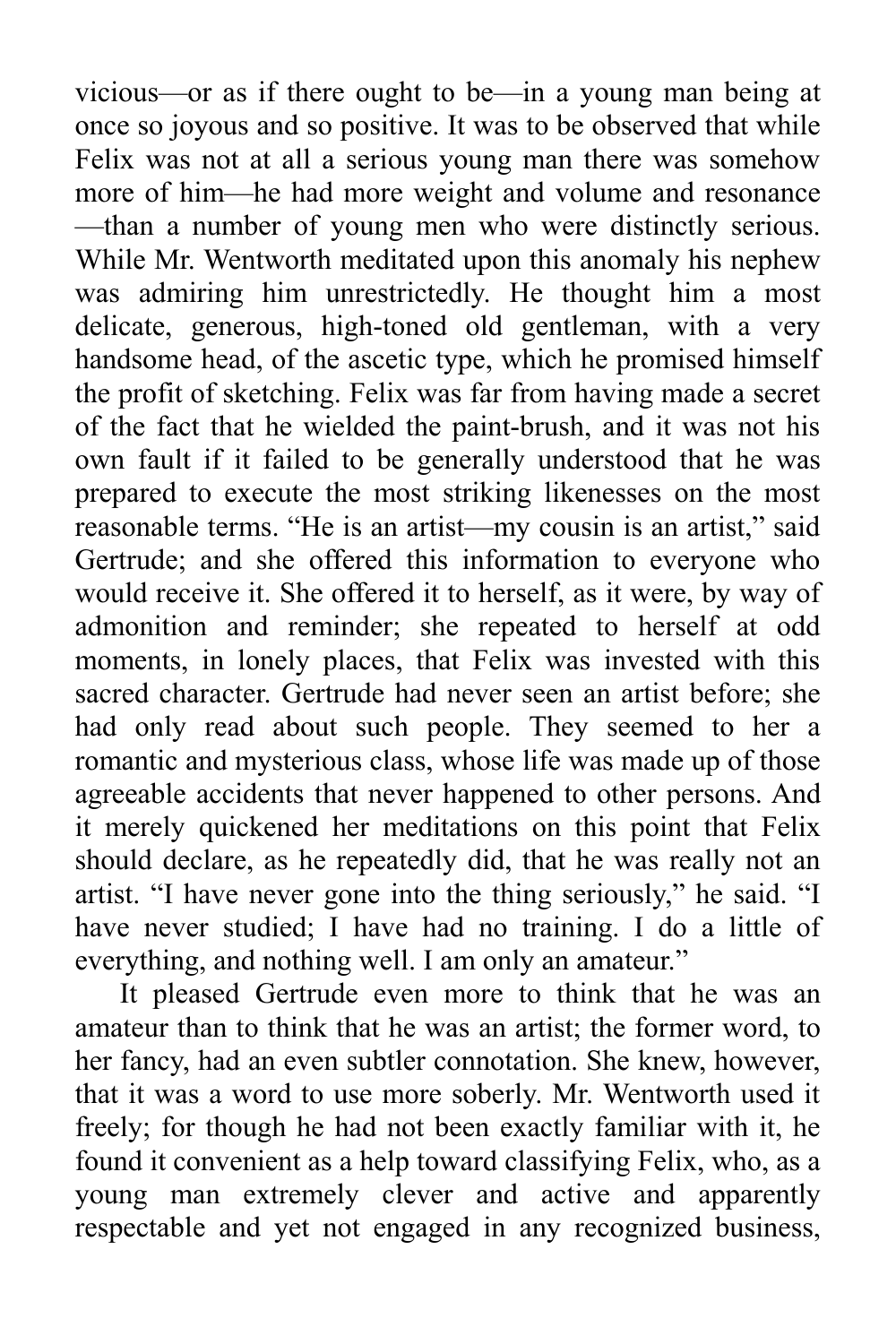was an importunate anomaly. Of course the Baroness and her brother—she was always spoken of first—were a welcome topic of conversation between Mr. Wentworth and his daughters and their occasional visitors.

"And the young man, your nephew, what is his profession?" asked an old gentleman—Mr. Broderip, of Salem—who had been Mr. Wentworth's classmate at Harvard College in the year 1809, and who came into his office in Devonshire Street. (Mr. Wentworth, in his later years, used to go but three times a week to his office, where he had a large amount of highly confidential trust-business to transact.)

"Well, he's an amateur," said Felix's uncle, with folded hands, and with a certain satisfaction in being able to say it. And Mr. Broderip had gone back to Salem with a feeling that this was probably a "European" expression for a broker or a grain exporter.

"I should like to do your head, sir," said Felix to his uncle one evening, before them all—Mr. Brand and Robert Acton being also present. "I think I should make a very fine thing of it. It's an interesting head; it's very mediaeval."

Mr. Wentworth looked grave; he felt awkwardly, as if all the company had come in and found him standing before the looking-glass. "The Lord made it," he said. "I don't think it is for man to make it over again."

"Certainly the Lord made it," replied Felix, laughing, "and he made it very well. But life has been touching up the work. It is a very interesting type of head. It's delightfully wasted and emaciated. The complexion is wonderfully bleached." And Felix looked round at the circle, as if to call their attention to these interesting points. Mr. Wentworth grew visibly paler. "I should like to do you as an old prelate, an old cardinal, or the prior of an order."

"A prelate, a cardinal?" murmured Mr. Wentworth. "Do you refer to the Roman Catholic priesthood?"

"I mean an old ecclesiastic who should have led a very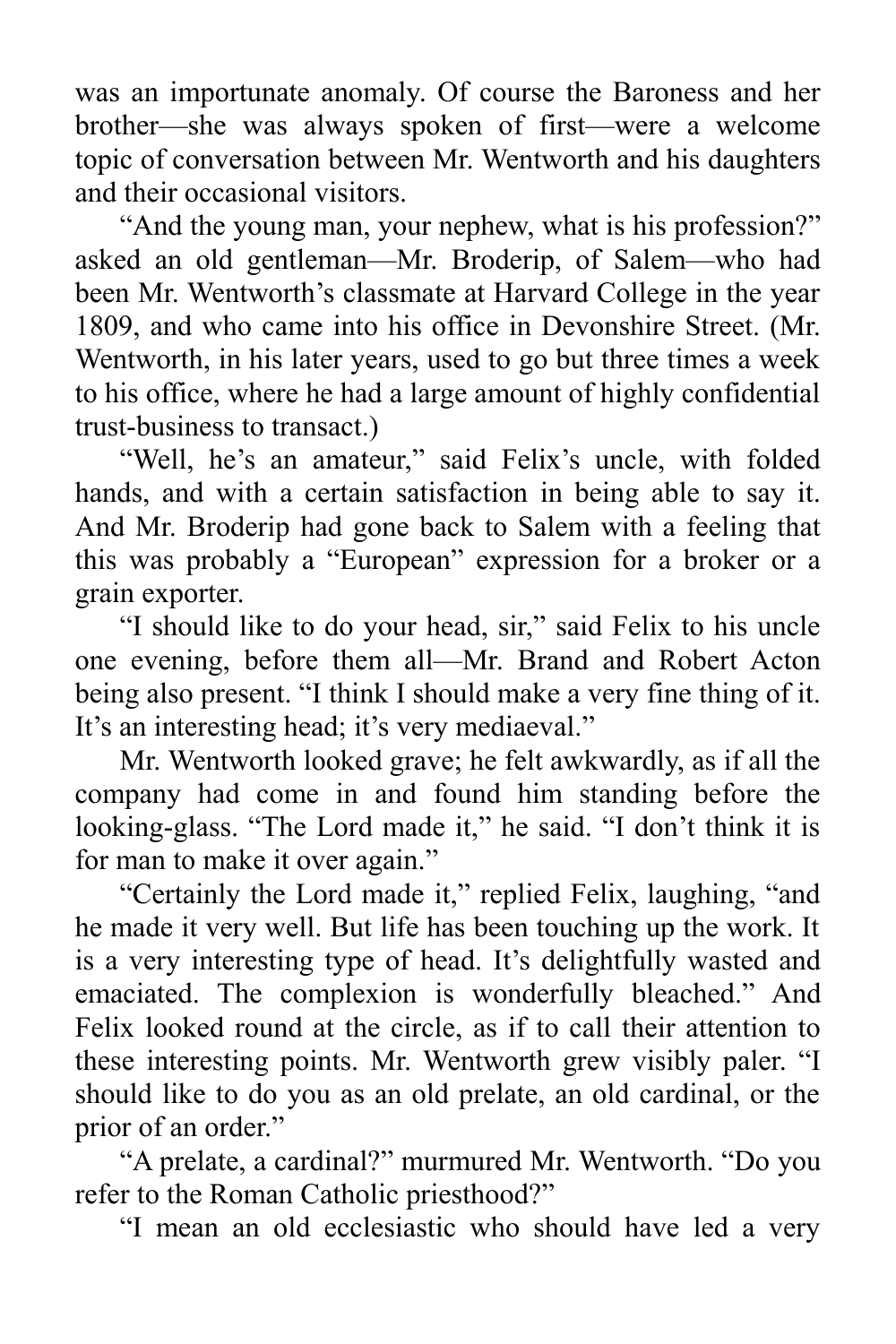pure, abstinent life. Now I take it that has been the case with you, sir; one sees it in your face," Felix proceeded. "You have been very—a very moderate. Don't you think one always sees that in a man's face?"

"You see more in a man's face than I should think of looking for," said Mr. Wentworth coldly.

The Baroness rattled her fan, and gave her brilliant laugh. "It is a risk to look so close!" she exclaimed. "My uncle has some peccadilloes on his conscience." Mr. Wentworth looked at her, painfully at a loss; and in so far as the signs of a pure and abstinent life were visible in his face they were then probably peculiarly manifest. "You are a *beau vieillard*, dear uncle," said Madame Münster, smiling with her foreign eyes.

"I think you are paying me a compliment," said the old man.

"Surely, I am not the first woman that ever did so!" cried the Baroness.

"I think you are," said Mr. Wentworth gravely. And turning to Felix he added, in the same tone, "Please don't take my likeness. My children have my daguerreotype. That is quite satisfactory."

"I won't promise," said Felix, "not to work your head into something!"

Mr. Wentworth looked at him and then at all the others; then he got up and slowly walked away.

"Felix," said Gertrude, in the silence that followed, "I wish you would paint my portrait."

Charlotte wondered whether Gertrude was right in wishing this; and she looked at Mr. Brand as the most legitimate way of ascertaining. Whatever Gertrude did or said, Charlotte always looked at Mr. Brand. It was a standing pretext for looking at Mr. Brand—always, as Charlotte thought, in the interest of Gertrude's welfare. It is true that she felt a tremulous interest in Gertrude being right; for Charlotte, in her small, still way, was an heroic sister.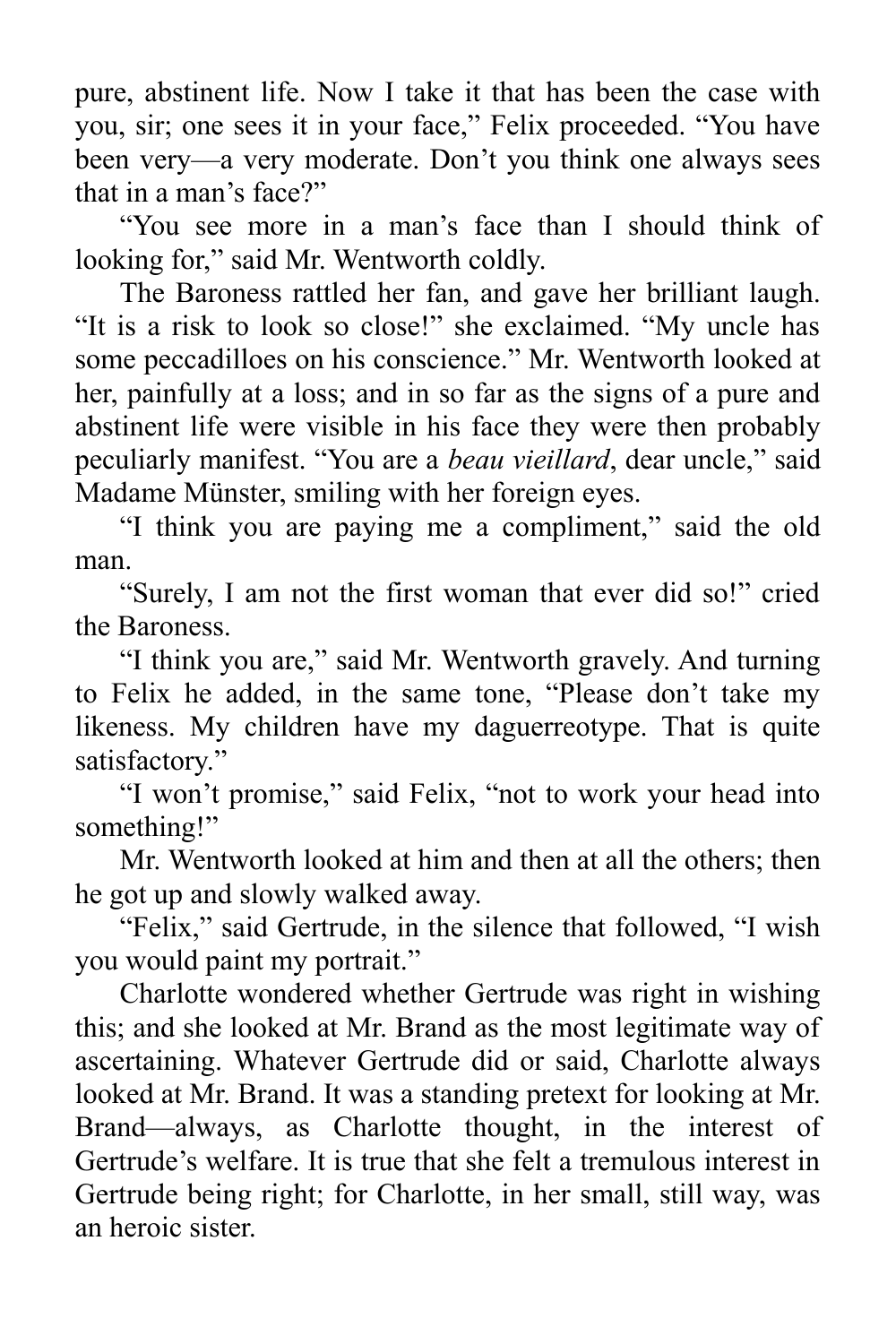"We should be glad to have your portrait, Miss Gertrude," said Mr. Brand.

"I should be delighted to paint so charming a model," Felix declared.

"Do you think you are so lovely, my dear?" asked Lizzie Acton, with her little inoffensive pertness, biting off a knot in her knitting.

"It is not because I think I am beautiful," said Gertrude, looking all round. "I don't think I am beautiful, at all." She spoke with a sort of conscious deliberateness; and it seemed very strange to Charlotte to hear her discussing this question so publicly. "It is because I think it would be amusing to sit and be painted. I have always thought that."

"I am sorry you have not had better things to think about, my daughter," said Mr. Wentworth.

"You are very beautiful, cousin Gertrude," Felix declared.

"That's a compliment," said Gertrude. "I put all the compliments I receive into a little money-jug that has a slit in the side. I shake them up and down, and they rattle. There are not many yet—only two or three."

"No, it's not a compliment," Felix rejoined. "See; I am careful not to give it the form of a compliment. I didn't think you were beautiful at first. But you have come to seem so little by little."

"Take care, now, your jug doesn't burst!" exclaimed Lizzie.

"I think sitting for one's portrait is only one of the various forms of idleness," said Mr. Wentworth. "Their name is legion."

"My dear sir," cried Felix, "you can't be said to be idle when you are making a man work so!"

"One might be painted while one is asleep," suggested Mr. Brand, as a contribution to the discussion.

"Ah, do paint me while I am asleep," said Gertrude to Felix, smiling. And she closed her eyes a little. It had by this time become a matter of almost exciting anxiety to Charlotte what Gertrude would say or would do next.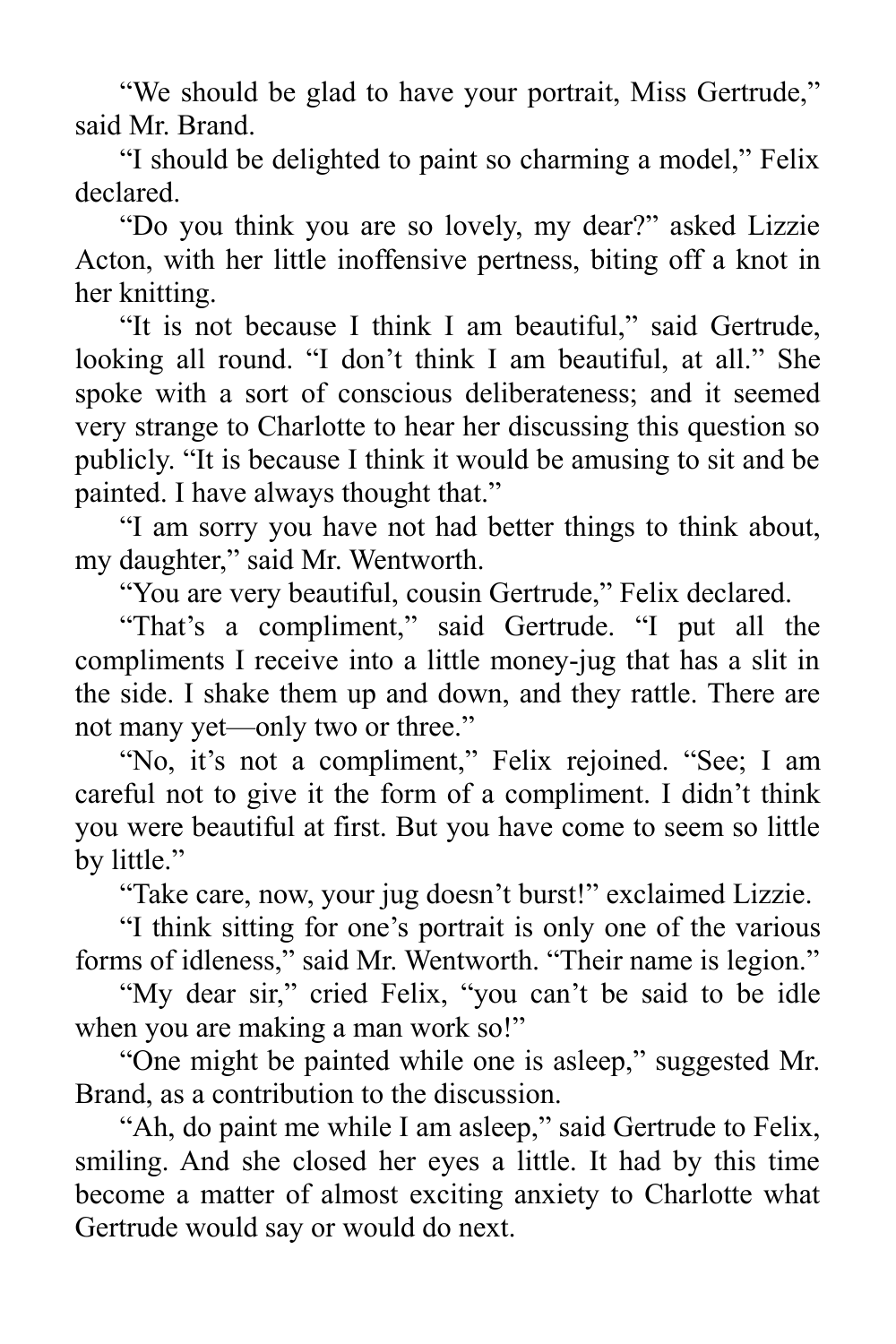She began to sit for her portrait on the following day—in the open air, on the north side of the piazza. "I wish you would tell me what you think of us—how we seem to you," she said to Felix, as he sat before his easel.

"You seem to me the best people in the world," said Felix.

"You say that," Gertrude resumed, "because it saves you the trouble of saying anything else."

The young man glanced at her over the top of his canvas. "What else should I say? It would certainly be a great deal of trouble to say anything different."

"Well," said Gertrude, "you have seen people before that you have liked, have you not?"

"Indeed I have, thank Heaven!"

"And they have been very different from us," Gertrude went on.

"That only proves," said Felix, "that there are a thousand different ways of being good company."

"Do you think us good company?" asked Gertrude.

"Company for a king!"

Gertrude was silent a moment; and then, "There must be a thousand different ways of being dreary," she said; "and sometimes I think we make use of them all."

Felix stood up quickly, holding up his hand. "If you could only keep that look on your face for half an hour—while I catch it!" he said. "It is uncommonly handsome."

"To look handsome for half an hour—that is a great deal to ask of me," she answered.

"It would be the portrait of a young woman who has taken some vow, some pledge, that she repents of," said Felix, "and who is thinking it over at leisure."

"I have taken no vow, no pledge," said Gertrude, very gravely; "I have nothing to repent of."

"My dear cousin, that was only a figure of speech. I am very sure that no one in your excellent family has anything to repent of."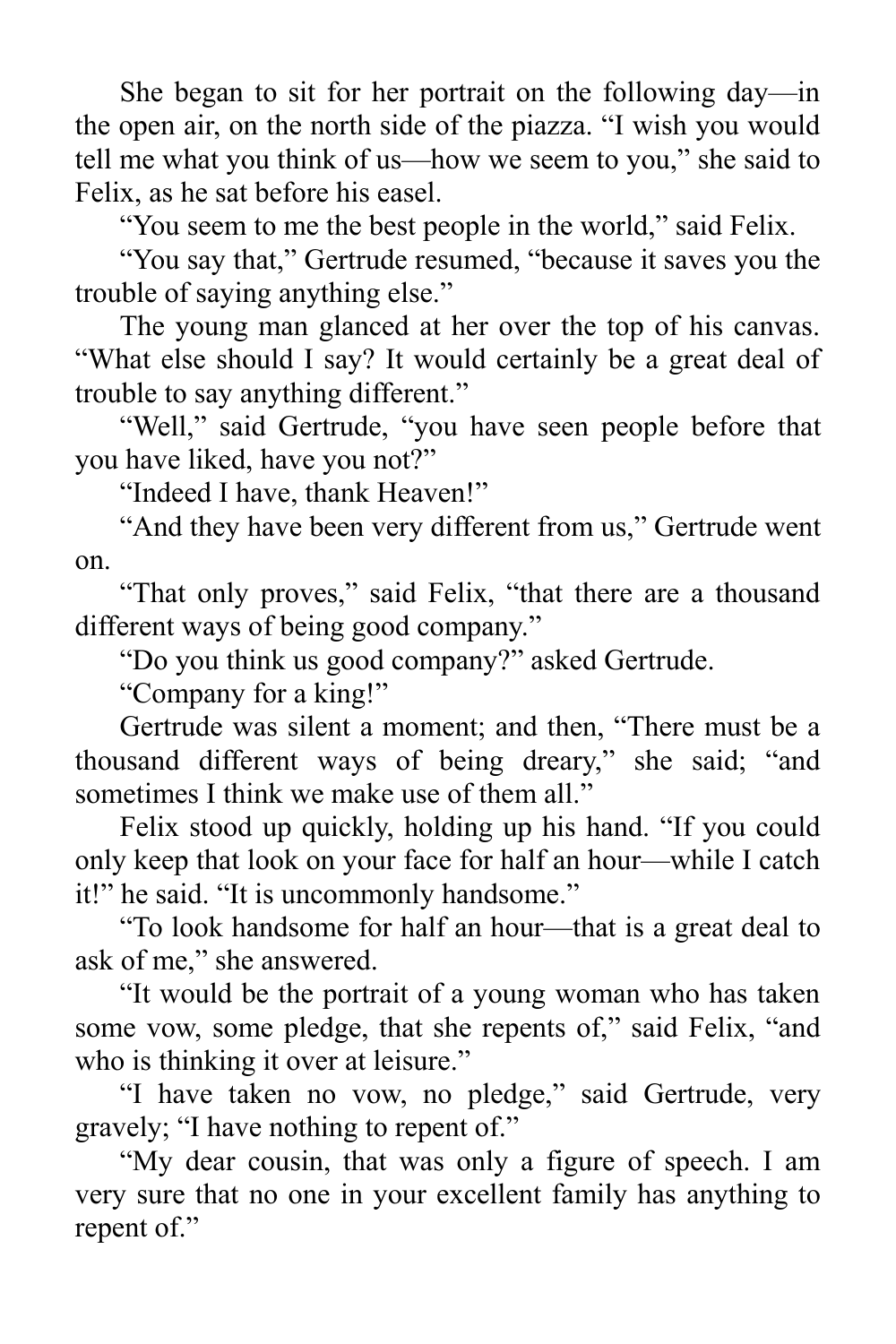"And yet we are always repenting!" Gertrude exclaimed. "That is what I mean by our being dreary. You know it perfectly well; you only pretend that you don't."

Felix gave a quick laugh. "The half hour is going on, and yet you are handsomer than ever. One must be careful what one says, you see."

"To me," said Gertrude, "you can say anything."

Felix looked at her, as an artist might, and painted for some time in silence.

"Yes, you seem to me different from your father and sister —from most of the people you have lived with," he observed.

"To say that one's self," Gertrude went on, "is like saying by implication, at least—that one is better. I am not better; I am much worse. But they say themselves that I am different. It makes them unhappy."

"Since you accuse me of concealing my real impressions, I may admit that I think the tendency—among you generally—is to be made unhappy too easily."

"I wish you would tell that to my father," said Gertrude.

"It might make him more unhappy!" Felix exclaimed, laughing.

"It certainly would. I don't believe you have seen people like that."

"Ah, my dear cousin, how do you know what I have seen?" Felix demanded. "How can I tell you?"

"You might tell me a great many things, if you only would. You have seen people like yourself—people who are bright and gay and fond of amusement. We are not fond of amusement."

"Yes," said Felix, "I confess that rather strikes me. You don't seem to me to get all the pleasure out of life that you might. You don't seem to me to enjoy..... Do you mind my saying this?" he asked, pausing.

"Please go on," said the girl, earnestly.

"You seem to me very well placed for enjoying. You have money and liberty and what is called in Europe a 'position.' But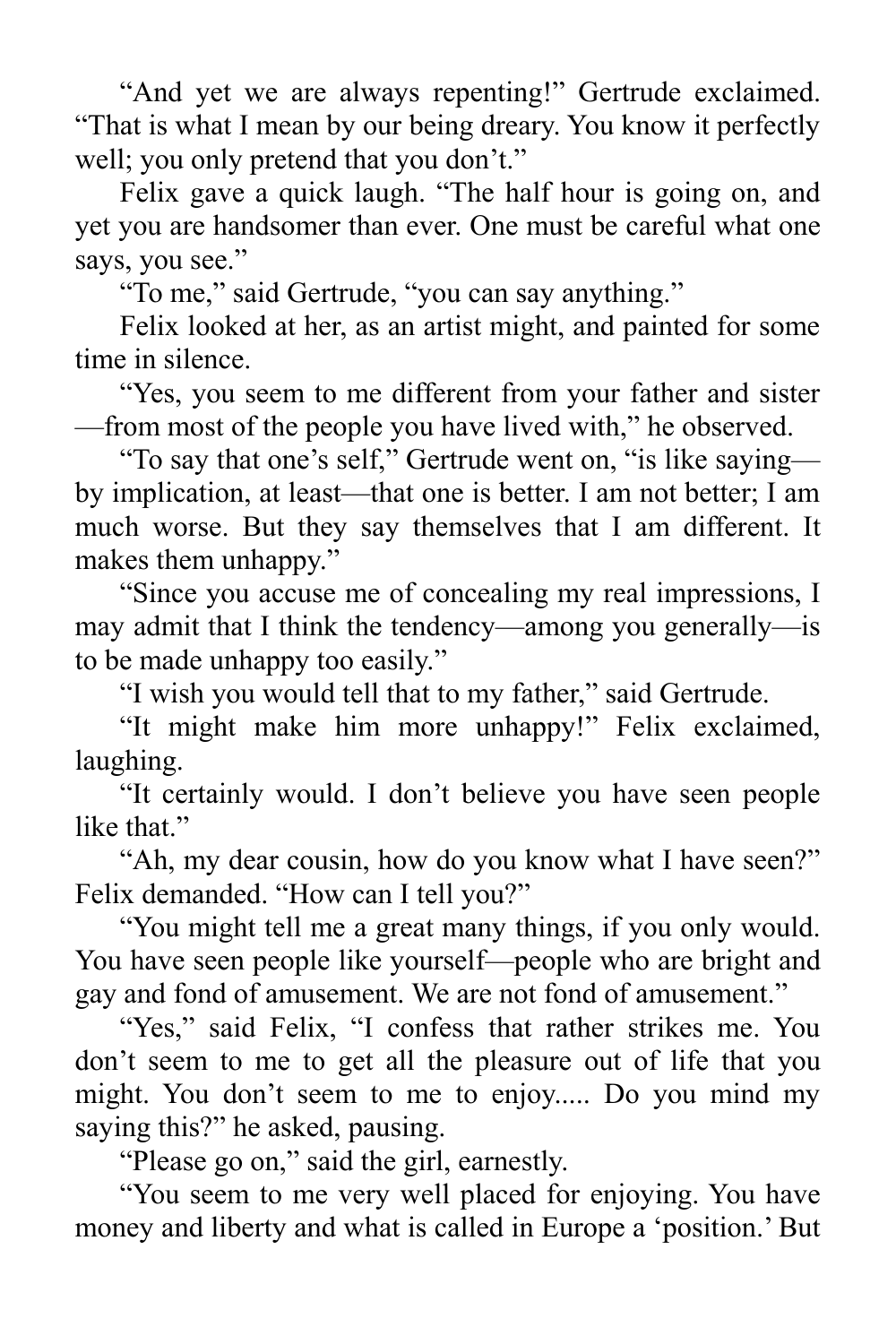you take a painful view of life, as one may say."

"One ought to think it bright and charming and delightful, eh?" asked Gertrude.

"I should say so—if one can. It is true it all depends upon that," Felix added.

"You know there is a great deal of misery in the world," said his model.

"I have seen a little of it," the young man rejoined. "But it was all over there—beyond the sea. I don't see any here. This is a paradise."

Gertrude said nothing; she sat looking at the dahlias and the currant-bushes in the garden, while Felix went on with his work. "To 'enjoy,'" she began at last, "to take life—not painfully, must one do something wrong?"

Felix gave his long, light laugh again. "Seriously, I think not. And for this reason, among others: you strike me as very capable of enjoying, if the chance were given you, and yet at the same time as incapable of wrong-doing."

"I am sure," said Gertrude, "that you are very wrong in telling a person that she is incapable of that. We are never nearer to evil than when we believe that."

"You are handsomer than ever," observed Felix, irrelevantly.

Gertrude had got used to hearing him say this. There was not so much excitement in it as at first. "What ought one to do?" she continued. "To give parties, to go to the theatre, to read novels, to keep late hours?"

"I don't think it's what one does or one doesn't do that promotes enjoyment," her companion answered. "It is the general way of looking at life."

"They look at it as a discipline—that's what they do here. I have often been told that."

"Well, that's very good. But there is another way," added Felix, smiling: "to look at it as an opportunity."

"An opportunity—yes," said Gertrude. "One would get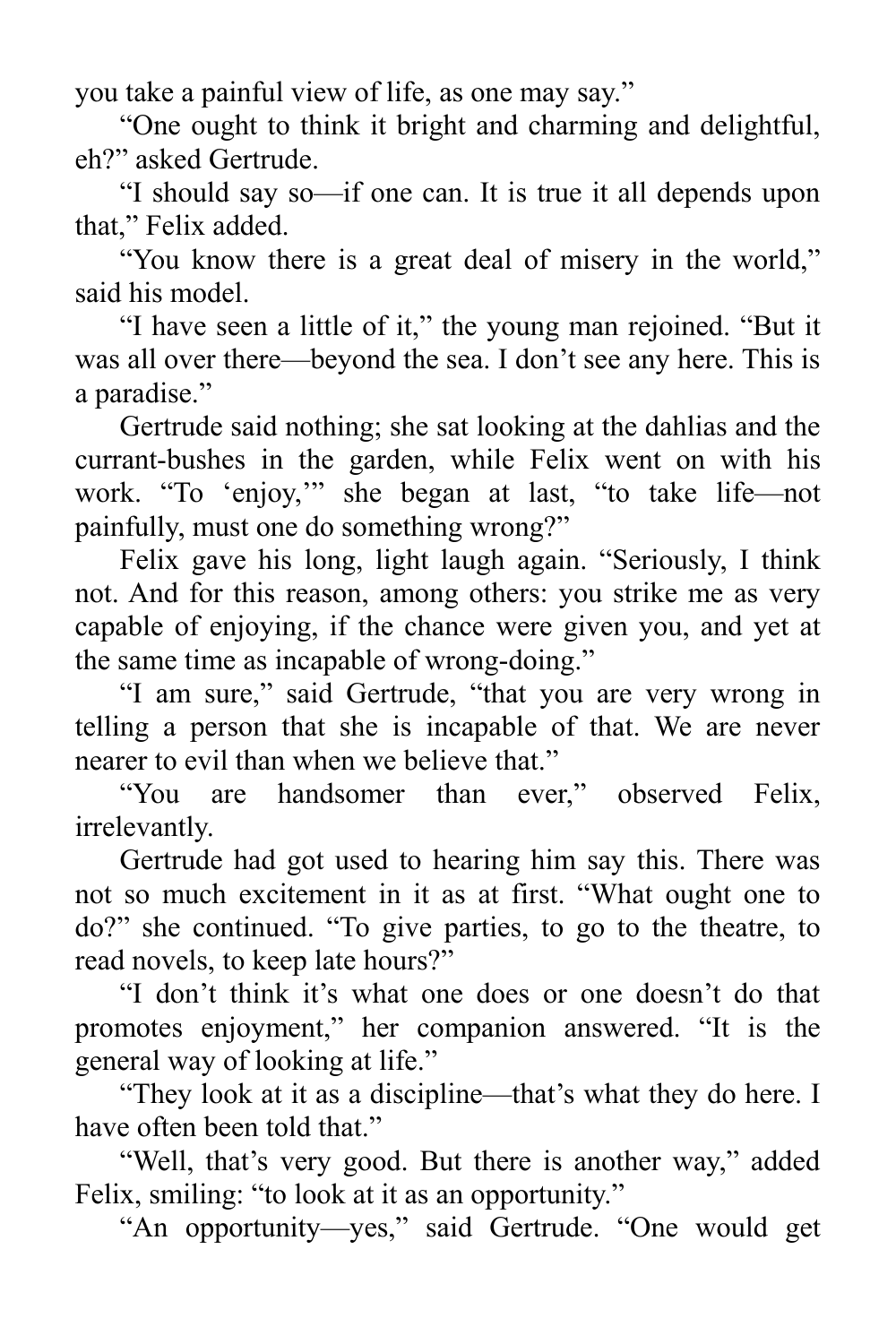more pleasure that way."

"I don't attempt to say anything better for it than that it has been my own way—and that is not saying much!" Felix had laid down his palette and brushes; he was leaning back, with his arms folded, to judge the effect of his work. "And you know," he said, "I am a very petty personage."

"You have a great deal of talent," said Gertrude.

"No—no," the young man rejoined, in a tone of cheerful impartiality, "I have not a great deal of talent. It is nothing at all remarkable. I assure you I should know if it were. I shall always be obscure. The world will never hear of me." Gertrude looked at him with a strange feeling. She was thinking of the great world which he knew and which she did not, and how full of brilliant talents it must be, since it could afford to make light of his abilities. "You needn't in general attach much importance to anything I tell you," he pursued; "but you may believe me when I say this,—that I am little better than a good-natured featherhead."

"A feather-head?" she repeated.

"I am a species of Bohemian."

"A Bohemian?" Gertrude had never heard this term before, save as a geographical denomination; and she quite failed to understand the figurative meaning which her companion appeared to attach to it. But it gave her pleasure.

Felix had pushed back his chair and risen to his feet; he slowly came toward her, smiling. "I am a sort of adventurer," he said, looking down at her.

She got up, meeting his smile. "An adventurer?" she repeated. "I should like to hear your adventures."

For an instant she believed that he was going to take her hand; but he dropped his own hands suddenly into the pockets of his painting-jacket. "There is no reason why you shouldn't," he said. "I have been an adventurer, but my adventures have been very innocent. They have all been happy ones; I don't think there are any I shouldn't tell. They were very pleasant and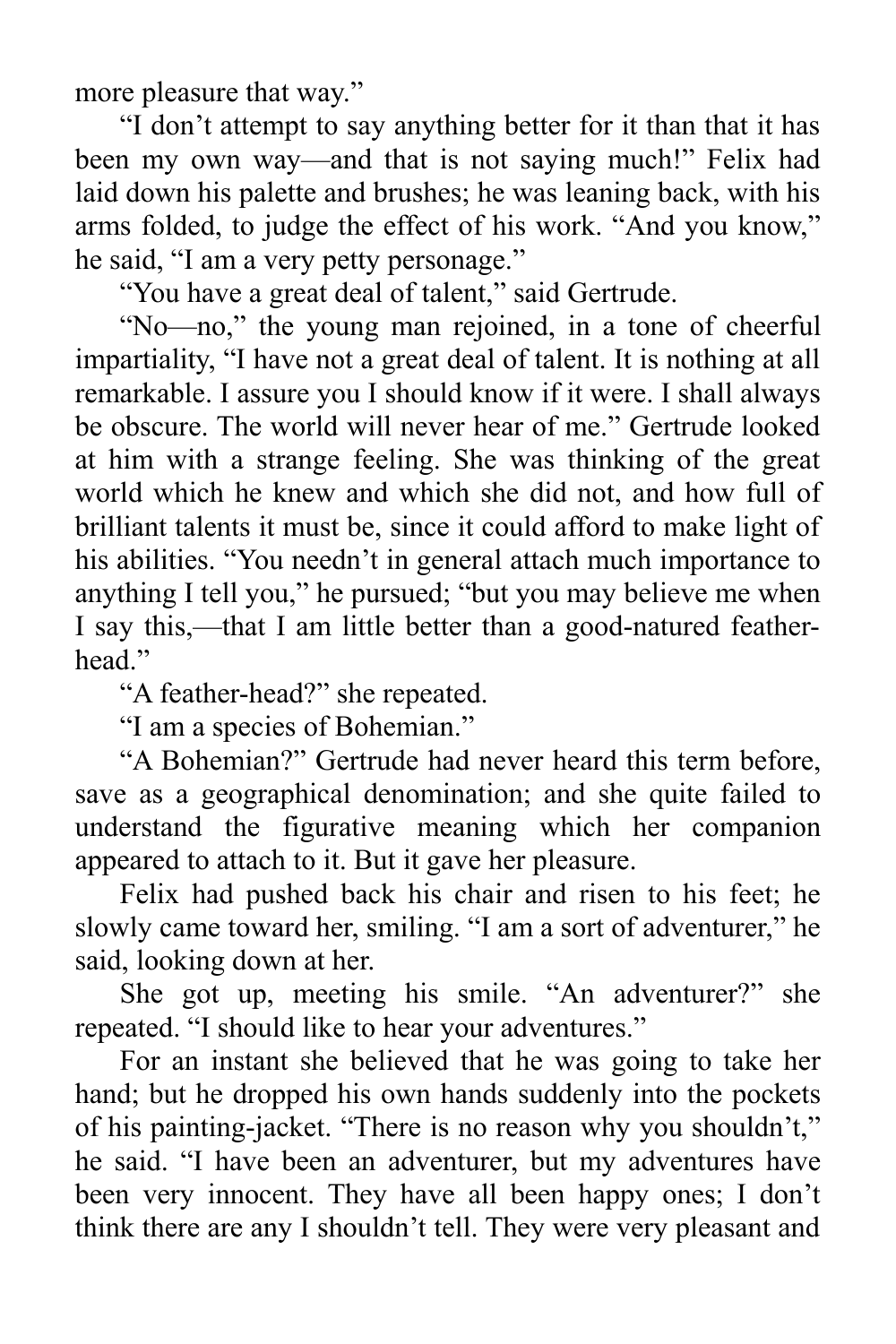very pretty; I should like to go over them in memory. Sit down again, and I will begin," he added in a moment, with his naturally persuasive smile.

Gertrude sat down again on that day, and she sat down on several other days. Felix, while he plied his brush, told her a great many stories, and she listened with charmed avidity. Her eyes rested upon his lips; she was very serious; sometimes, from her air of wondering gravity, he thought she was displeased. But Felix never believed for more than a single moment in any displeasure of his own producing. This would have been fatuity if the optimism it expressed had not been much more a hope than a prejudice. It is beside the matter to say that he had a good conscience; for the best conscience is a sort of self-reproach, and this young man's brilliantly healthy nature spent itself in objective good intentions which were ignorant of any test save exactness in hitting their mark. He told Gertrude how he had walked over France and Italy with a painter's knapsack on his back, paying his way often by knocking off a flattering portrait of his host or hostess. He told her how he had played the violin in a little band of musicians not of high celebrity—who traveled through foreign lands giving provincial concerts. He told her also how he had been a momentary ornament of a troupe of strolling actors, engaged in the arduous task of interpreting Shakespeare to French and German, Polish and Hungarian audiences.

While this periodical recital was going on, Gertrude lived in a fantastic world; she seemed to herself to be reading a romance that came out in daily numbers. She had known nothing so delightful since the perusal of *Nicholas Nickleby*. One afternoon she went to see her cousin, Mrs. Acton, Robert's mother, who was a great invalid, never leaving the house. She came back alone, on foot, across the fields—this being a short way which they often used. Felix had gone to Boston with her father, who desired to take the young man to call upon some of his friends, old gentlemen who remembered his mother—remembered her,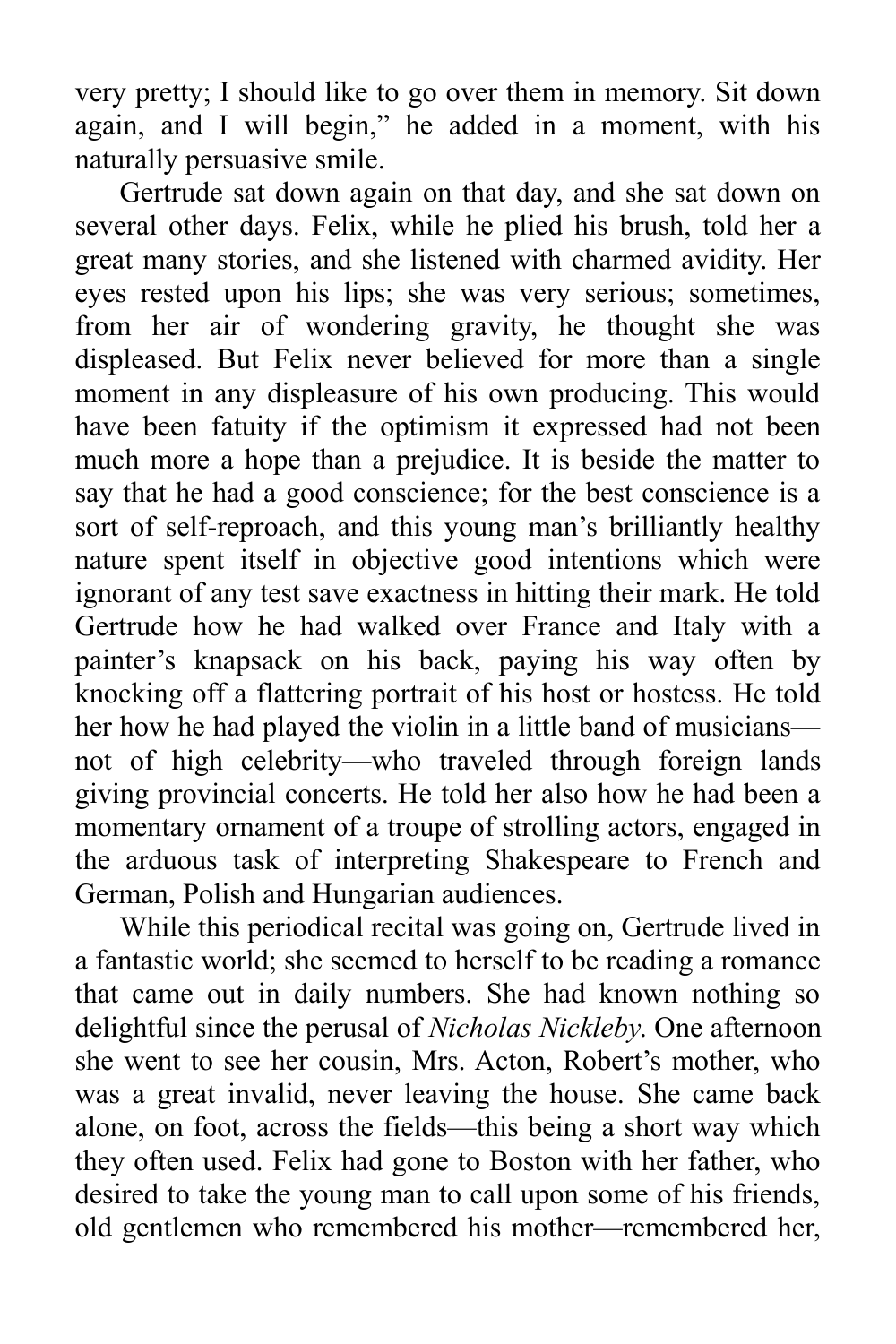but said nothing about her—and several of whom, with the gentle ladies their wives, had driven out from town to pay their respects at the little house among the apple trees, in vehicles which reminded the Baroness, who received her visitors with discriminating civility, of the large, light, rattling barouche in which she herself had made her journey to this neighborhood. The afternoon was waning; in the western sky the great picture of a New England sunset, painted in crimson and silver, was suspended from the zenith; and the stony pastures, as Gertrude traversed them, thinking intently to herself, were covered with a light, clear glow. At the open gate of one of the fields she saw from the distance a man's figure; he stood there as if he were waiting for her, and as she came nearer she recognized Mr. Brand. She had a feeling as of not having seen him for some time; she could not have said for how long, for it yet seemed to her that he had been very lately at the house.

"May I walk back with you?" he asked. And when she had said that he might if he wanted, he observed that he had seen her and recognized her half a mile away.

"You must have very good eyes," said Gertrude.

"Yes, I have very good eyes, Miss Gertrude," said Mr. Brand. She perceived that he meant something; but for a long time past Mr. Brand had constantly meant something, and she had almost got used to it. She felt, however, that what he meant had now a renewed power to disturb her, to perplex and agitate her. He walked beside her in silence for a moment, and then he added, "I have had no trouble in seeing that you are beginning to avoid me. But perhaps," he went on, "one needn't have had very good eyes to see that."

"I have not avoided you," said Gertrude, without looking at him.

"I think you have been unconscious that you were avoiding me," Mr. Brand replied. "You have not even known that I was there."

"Well, you are here now, Mr. Brand!" said Gertrude, with a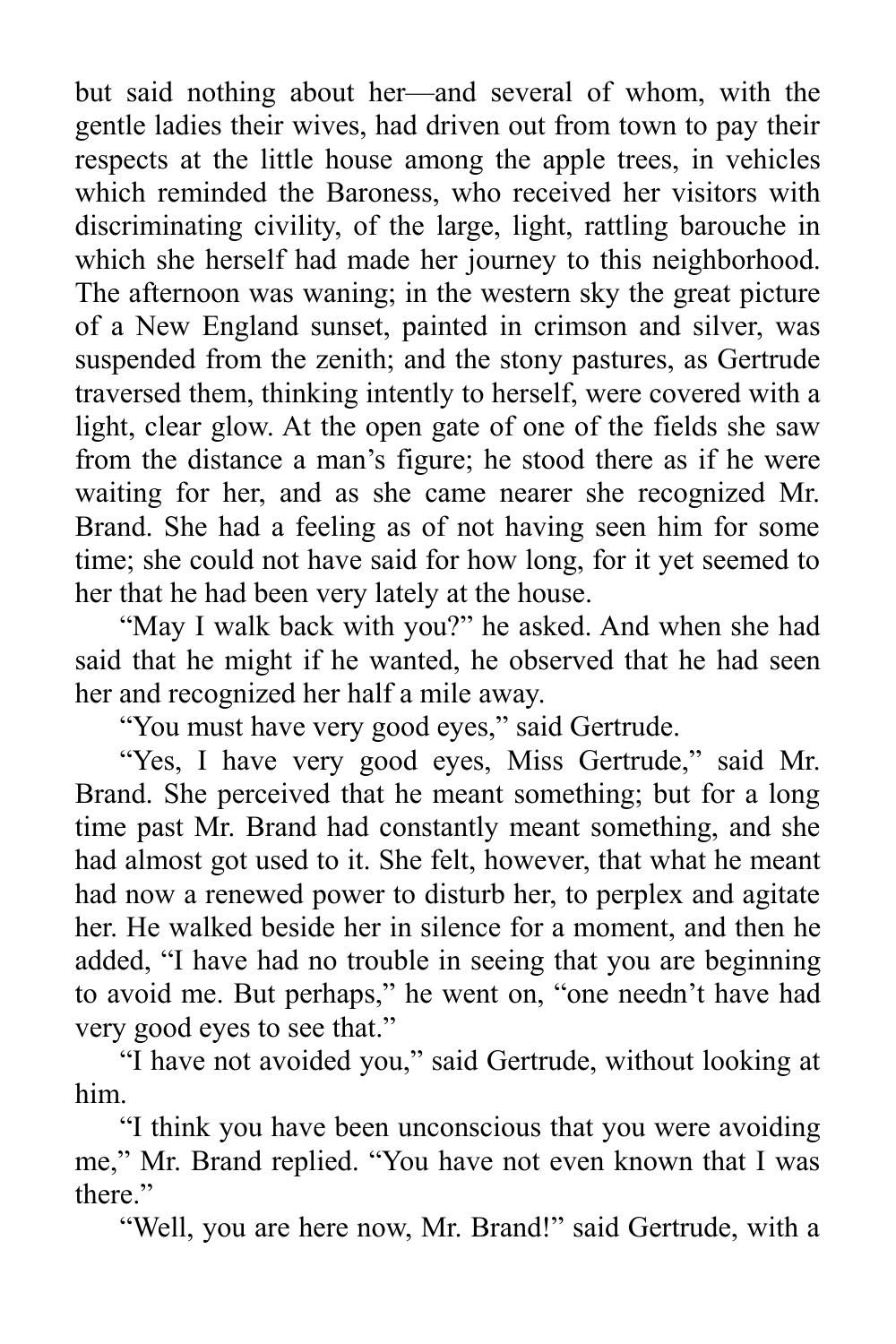little laugh. "I know that very well."

He made no rejoinder. He simply walked beside her slowly, as they were obliged to walk over the soft grass. Presently they came to another gate, which was closed. Mr. Brand laid his hand upon it, but he made no movement to open it; he stood and looked at his companion. "You are very much interested very much absorbed," he said.

Gertrude glanced at him; she saw that he was pale and that he looked excited. She had never seen Mr. Brand excited before, and she felt that the spectacle, if fully carried out, would be impressive, almost painful. "Absorbed in what?" she asked. Then she looked away at the illuminated sky. She felt guilty and uncomfortable, and yet she was vexed with herself for feeling so. But Mr. Brand, as he stood there looking at her with his small, kind, persistent eyes, represented an immense body of half-obliterated obligations, that were rising again into a certain distinctness.

"You have new interests, new occupations," he went on. "I don't know that I can say that you have new duties. We have always old ones, Gertrude," he added.

"Please open the gate, Mr. Brand," she said; and she felt as if, in saying so, she were cowardly and petulant. But he opened the gate, and allowed her to pass; then he closed it behind himself. Before she had time to turn away he put out his hand and held her an instant by the wrist.

"I want to say something to you," he said.

"I know what you want to say," she answered. And she was on the point of adding, "And I know just how you will say it;" but these words she kept back.

"I love you, Gertrude," he said. "I love you very much; I love you more than ever."

He said the words just as she had known he would; she had heard them before. They had no charm for her; she had said to herself before that it was very strange. It was supposed to be delightful for a woman to listen to such words; but these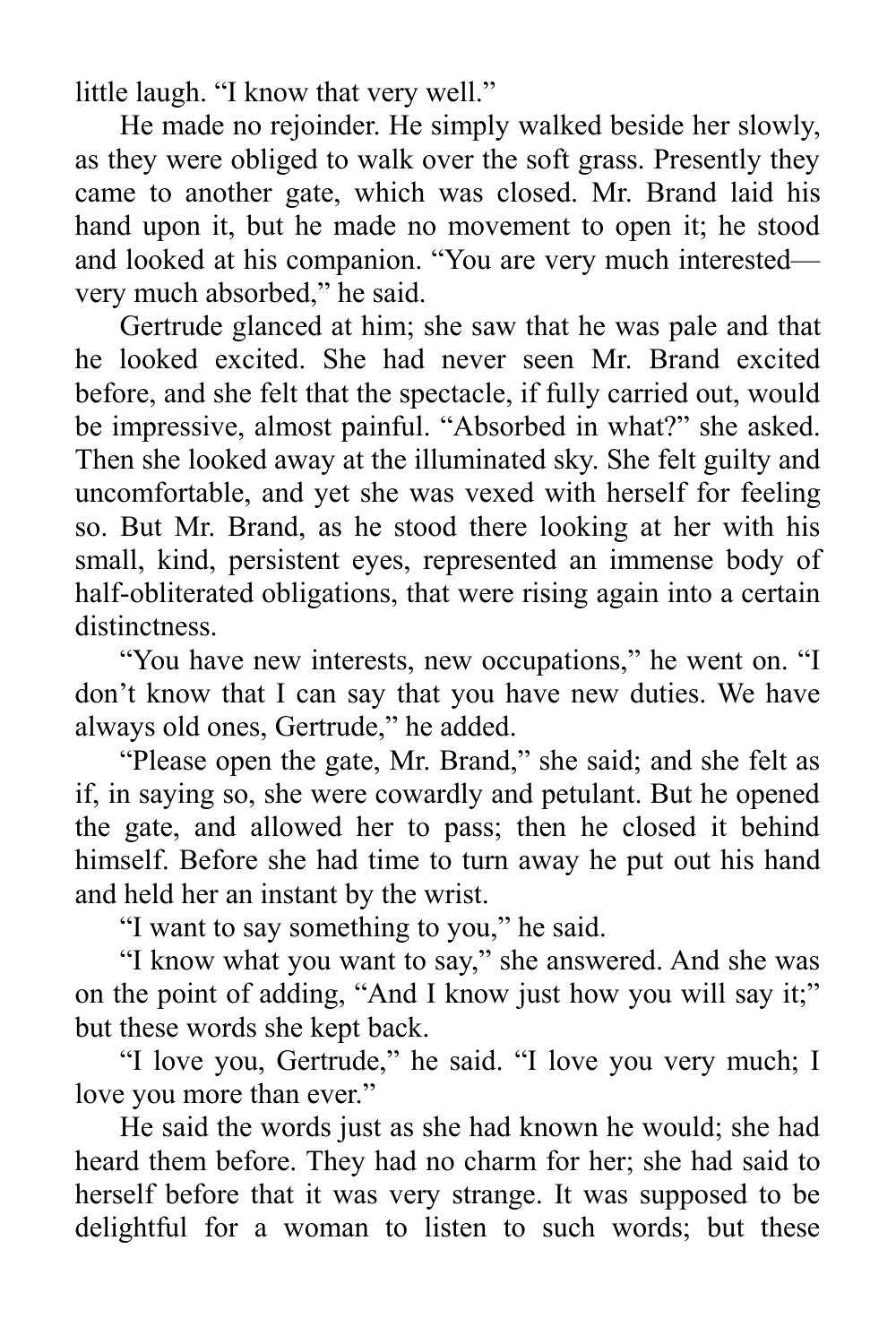seemed to her flat and mechanical. "I wish you would forget that," she declared.

"How can I—why should I?" he asked.

"I have made you no promise—given you no pledge," she said, looking at him, with her voice trembling a little.

"You have let me feel that I have an influence over you. You have opened your mind to me."

"I never opened my mind to you, Mr. Brand!" Gertrude cried, with some vehemence.

"Then you were not so frank as I thought—as we all thought."

"I don't see what anyone else had to do with it!" cried the girl.

"I mean your father and your sister. You know it makes them happy to think you will listen to me."

She gave a little laugh. "It doesn't make them happy," she said. "Nothing makes them happy. No one is happy here."

"I think your cousin is very happy—Mr. Young," rejoined Mr. Brand, in a soft, almost timid tone.

"So much the better for him!" And Gertrude gave her little laugh again.

The young man looked at her a moment. "You are very much changed," he said.

"I am glad to hear it," Gertrude declared.

"I am not. I have known you a long time, and I have loved you as you were."

"I am much obliged to you," said Gertrude. "I must be going home."

He on his side, gave a little laugh.

"You certainly do avoid me—you see!"

"Avoid me, then," said the girl.

He looked at her again; and then, very gently, "No I will not avoid you," he replied; "but I will leave you, for the present, to yourself. I think you will remember—after a while—some of the things you have forgotten. I think you will come back to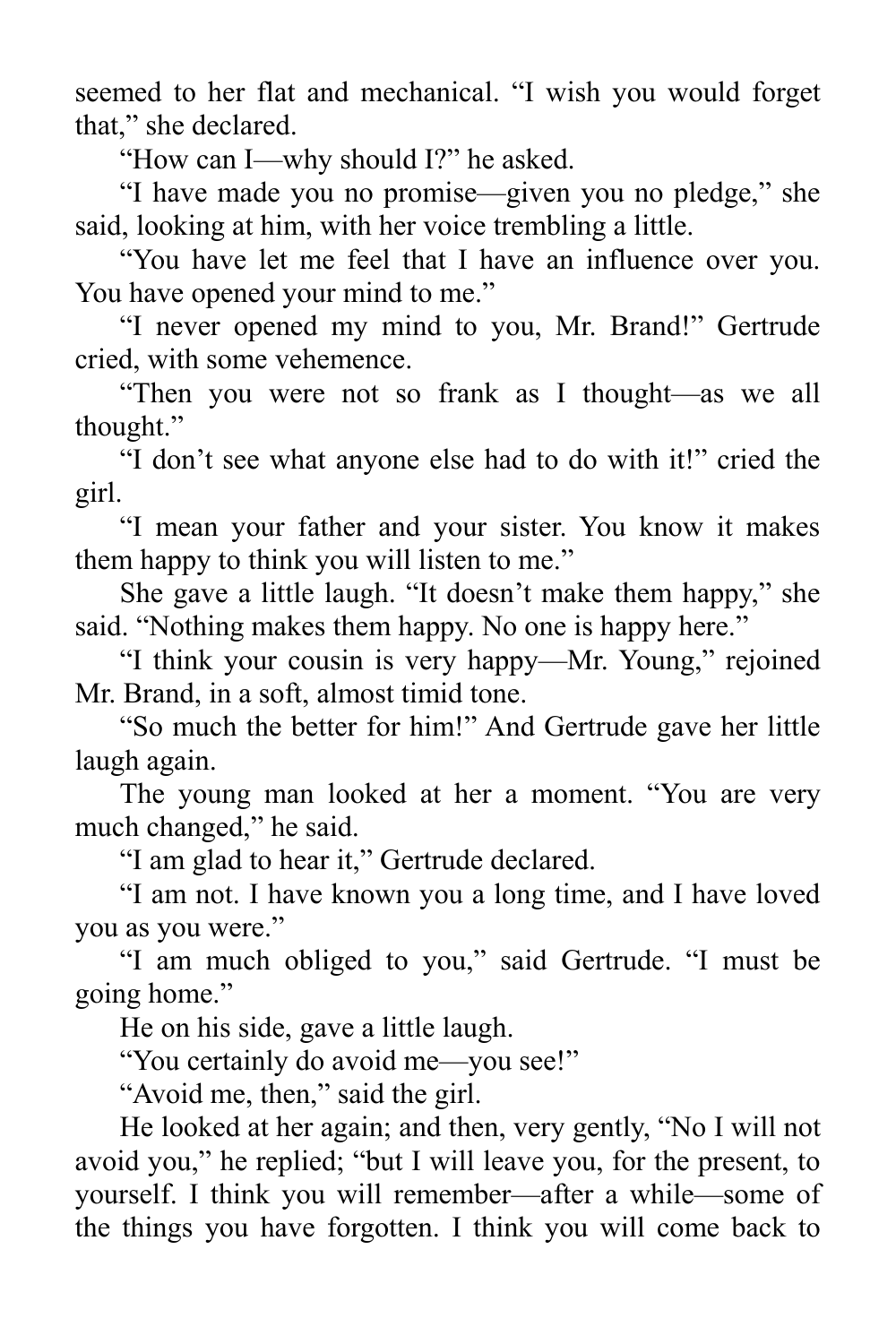me; I have great faith in that."

This time his voice was very touching; there was a strong, reproachful force in what he said, and Gertrude could answer nothing. He turned away and stood there, leaning his elbows on the gate and looking at the beautiful sunset. Gertrude left him and took her way home again; but when she reached the middle of the next field she suddenly burst into tears. Her tears seemed to her to have been a long time gathering, and for some moments it was a kind of glee to shed them. But they presently passed away. There was something a little hard about Gertrude; and she never wept again.

## CHAPTER VI

Going of an afternoon to call upon his niece, Mr. Wentworth more than once found Robert Acton sitting in her little drawingroom. This was in no degree, to Mr. Wentworth, a perturbing fact, for he had no sense of competing with his young kinsman for Eugenia's good graces. Madame Münster's uncle had the highest opinion of Robert Acton, who, indeed, in the family at large, was the object of a great deal of undemonstrative appreciation. They were all proud of him, in so far as the charge of being proud may be brought against people who were, habitually, distinctly guiltless of the misdemeanor known as "taking credit." They never boasted of Robert Acton, nor indulged in vainglorious reference to him; they never quoted the clever things he had said, nor mentioned the generous things he had done. But a sort of frigidly-tender faith in his unlimited goodness was a part of their personal sense of right; and there can, perhaps, be no better proof of the high esteem in which he was held than the fact that no explicit judgment was ever passed upon his actions. He was no more praised than he was blamed; but he was tacitly felt to be an ornament to his circle. He was the man of the world of the family. He had been to China and brought home a collection of curiosities; he had made a fortune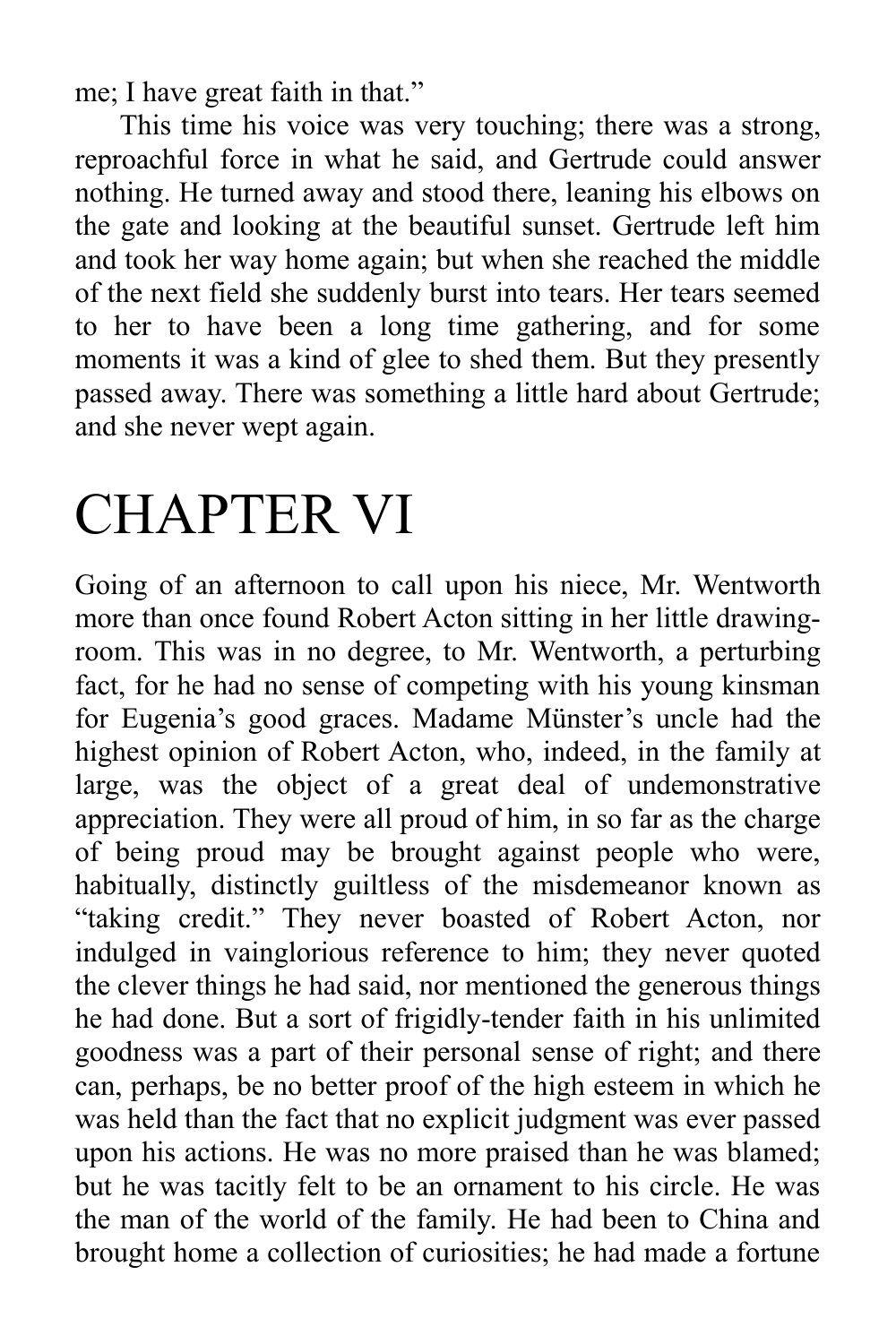—or rather he had quintupled a fortune already considerable; he was distinguished by that combination of celibacy, "property," and good humor which appeals to even the most subdued imaginations; and it was taken for granted that he would presently place these advantages at the disposal of some wellregulated young woman of his own "set." Mr. Wentworth was not a man to admit to himself that—his paternal duties apart he liked any individual much better than all other individuals; but he thought Robert Acton extremely judicious; and this was perhaps as near an approach as he was capable of to the eagerness of preference, which his temperament repudiated as it would have disengaged itself from something slightly unchaste. Acton was, in fact, very judicious—and something more beside; and indeed it must be claimed for Mr. Wentworth that in the more illicit parts of his preference there hovered the vague adumbration of a belief that his cousin's final merit was a certain enviable capacity for whistling, rather gallantly, at the sanctions of mere judgment—for showing a larger courage, a finer quality of pluck, than common occasion demanded. Mr. Wentworth would never have risked the intimation that Acton was made, in the smallest degree, of the stuff of a hero; but this is small blame to him, for Robert would certainly never have risked it himself. Acton certainly exercised great discretion in all things—beginning with his estimate of himself. He knew that he was by no means so much of a man of the world as he was supposed to be in local circles; but it must be added that he knew also that his natural shrewdness had a reach of which he had never quite given local circles the measure. He was addicted to taking the humorous view of things, and he had discovered that even in the narrowest circles such a disposition may find frequent opportunities. Such opportunities had formed for some time—that is, since his return from China, a year and a half before—the most active element in this gentleman's life, which had just now a rather indolent air. He was perfectly willing to get married. He was very fond of books, and he had a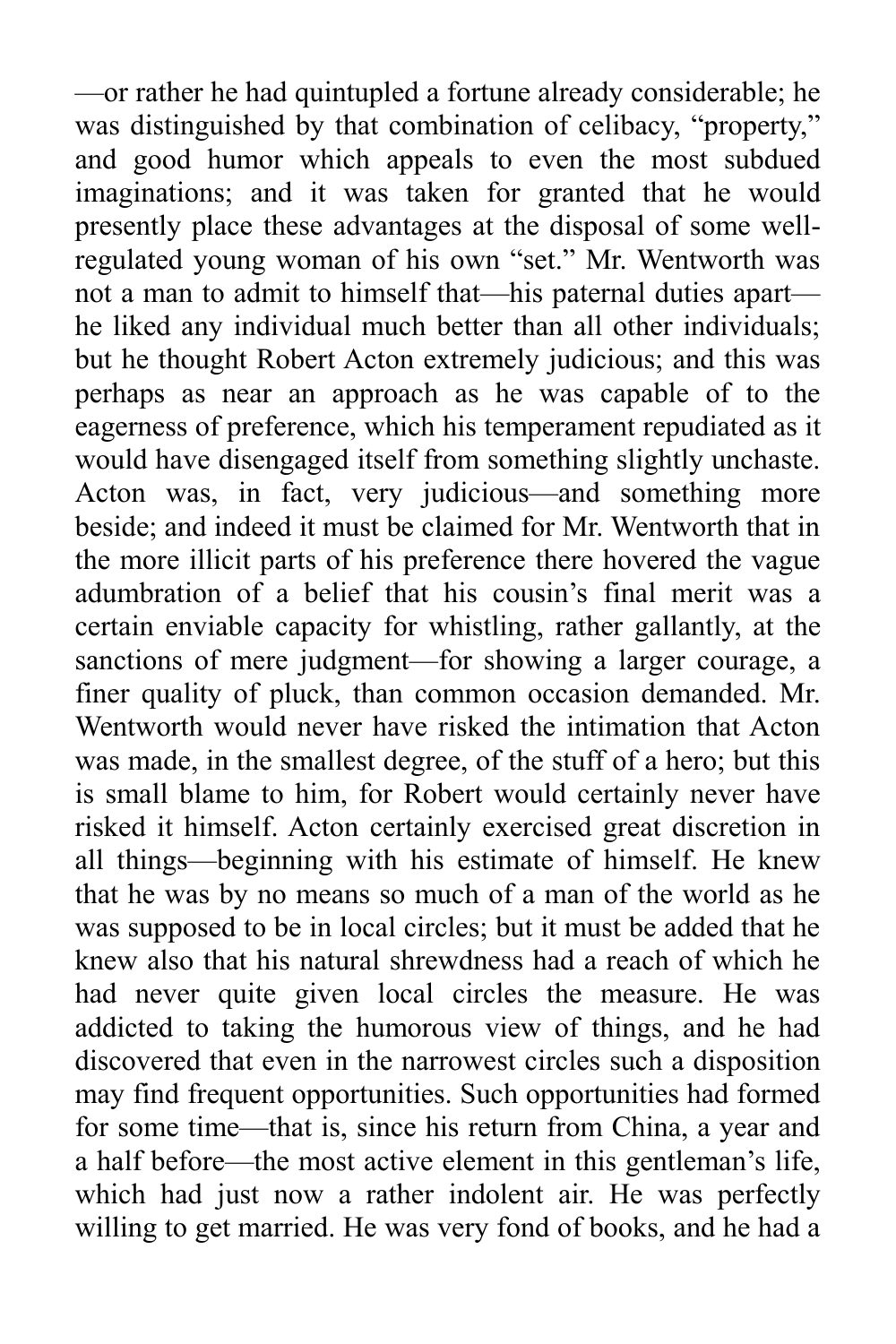handsome library; that is, his books were much more numerous than Mr. Wentworth's. He was also very fond of pictures; but it must be confessed, in the fierce light of contemporary criticism, that his walls were adorned with several rather abortive masterpieces. He had got his learning—and there was more of it than commonly appeared—at Harvard College; and he took a pleasure in old associations, which made it a part of his daily contentment to live so near this institution that he often passed it in driving to Boston. He was extremely interested in the Baroness Münster.

She was very frank with him; or at least she intended to be. "I am sure you find it very strange that I should have settled down in this out-of-the-way part of the world!" she said to him three or four weeks after she had installed herself. "I am certain you are wondering about my motives. They are very pure." The Baroness by this time was an old inhabitant; the best society in Boston had called upon her, and Clifford Wentworth had taken her several times to drive in his buggy.

Robert Acton was seated near her, playing with a fan; there were always several fans lying about her drawing-room, with long ribbons of different colors attached to them, and Acton was always playing with one. "No, I don't find it at all strange," he said slowly, smiling. "That a clever woman should turn up in Boston, or its suburbs—that does not require so much explanation. Boston is a very nice place."

"If you wish to make me contradict you," said the Baroness, "*vous vous y prenez mal*. In certain moods there is nothing I am not capable of agreeing to. Boston is a paradise, and we are in the suburbs of Paradise."

"Just now I am not at all in the suburbs; I am in the place itself," rejoined Acton, who was lounging a little in his chair. He was, however, not always lounging; and when he was he was not quite so relaxed as he pretended. To a certain extent, he sought refuge from shyness in this appearance of relaxation; and like many persons in the same circumstances he somewhat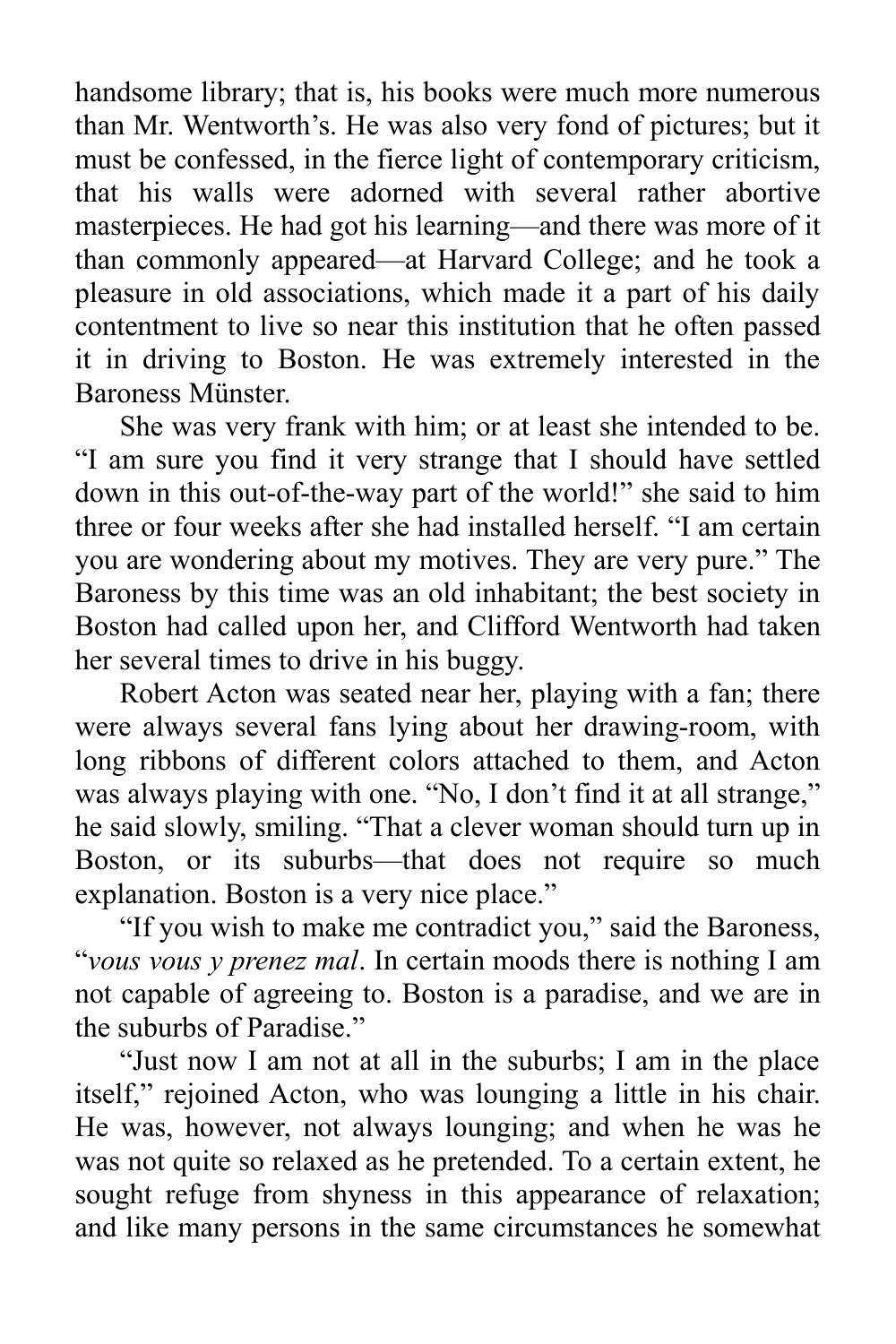exaggerated the appearance. Beyond this, the air of being much at his ease was a cover for vigilant observation. He was more than interested in this clever woman, who, whatever he might say, was clever not at all after the Boston fashion; she plunged him into a kind of excitement, held him in vague suspense. He was obliged to admit to himself that he had never yet seen a woman just like this—not even in China. He was ashamed, for inscrutable reasons, of the vivacity of his emotion, and he carried it off, superficially, by taking, still superficially, the humorous view of Madame Münster. It was not at all true that he thought it very natural of her to have made this pious pilgrimage. It might have been said of him in advance that he was too good a Bostonian to regard in the light of an eccentricity the desire of even the remotest alien to visit the New England metropolis. This was an impulse for which, surely, no apology was needed; and Madame Münster was the fortunate possessor of several New England cousins. In fact, however, Madame Münster struck him as out of keeping with her little circle; she was at the best a very agreeable, a gracefully mystifying anomaly. He knew very well that it would not do to address these reflections too crudely to Mr. Wentworth; he would never have remarked to the old gentleman that he wondered what the Baroness was up to. And indeed he had no great desire to share his vague mistrust with anyone. There was a personal pleasure in it; the greatest pleasure he had known at least since he had come from China. He would keep the Baroness, for better or worse, to himself; he had a feeling that he deserved to enjoy a monopoly of her, for he was certainly the person who had most adequately gauged her capacity for social intercourse. Before long it became apparent to him that the Baroness was disposed to lay no tax upon such a monopoly.

One day (he was sitting there again and playing with a fan) she asked him to apologize, should the occasion present itself, to certain people in Boston for her not having returned their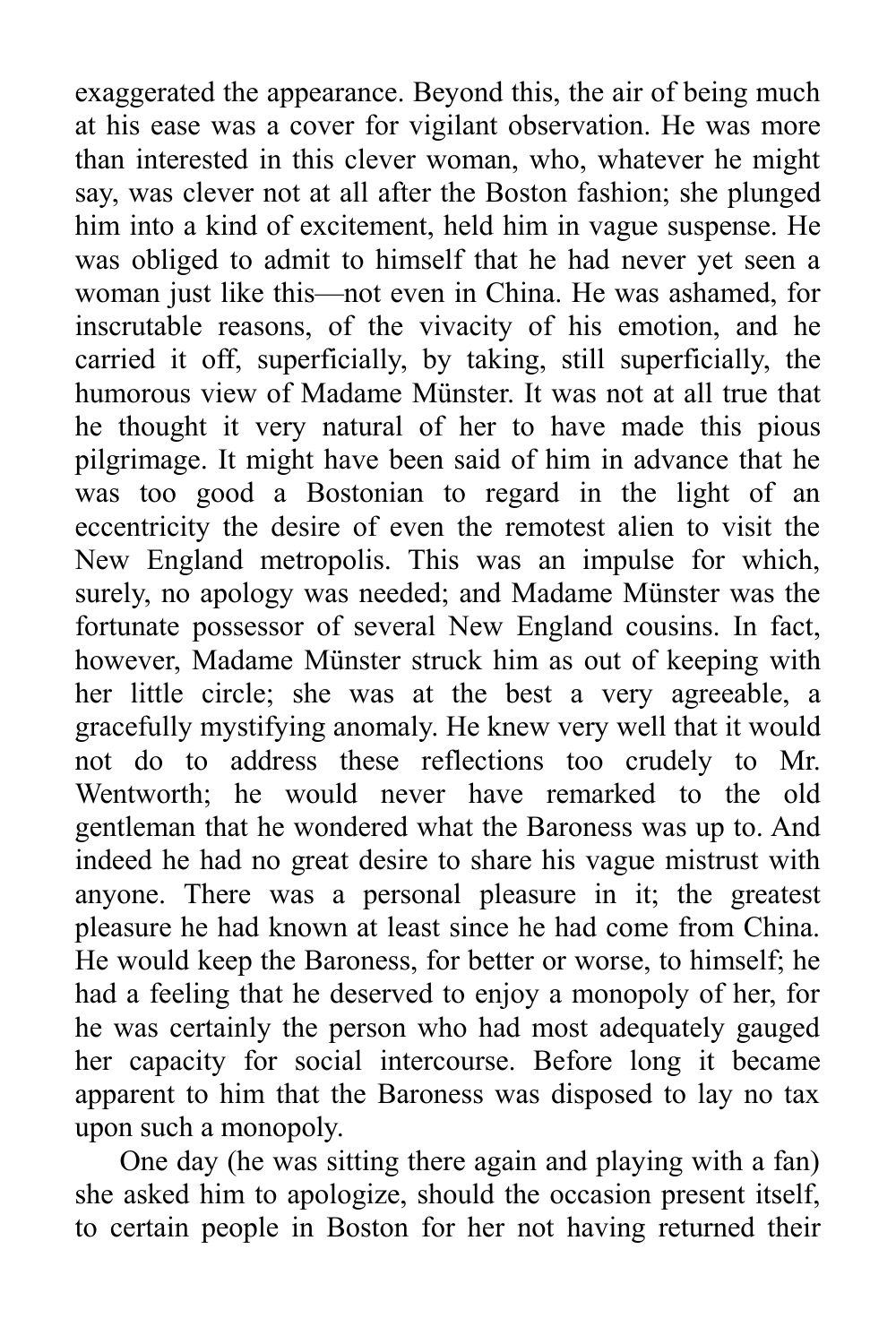calls. "There are half a dozen places," she said; "a formidable list. Charlotte Wentworth has written it out for me, in a terrifically distinct hand. There is no ambiguity on the subject; I know perfectly where I must go. Mr. Wentworth informs me that the carriage is always at my disposal, and Charlotte offers to go with me, in a pair of tight gloves and a very stiff petticoat. And yet for three days I have been putting it off. They must think me horribly vicious."

"You ask me to apologize," said Acton, "but you don't tell me what excuse I can offer."

"That is more," the Baroness declared, "than I am held to. It would be like my asking you to buy me a bouquet and giving you the money. I have no reason except that—somehow—it's too violent an effort. It is not inspiring. Wouldn't that serve as an excuse, in Boston? I am told they are very sincere; they don't tell fibs. And then Felix ought to go with me, and he is never in readiness. I don't see him. He is always roaming about the fields and sketching old barns, or taking ten-mile walks, or painting someone's portrait, or rowing on the pond, or flirting with Gertrude Wentworth."

"I should think it would amuse you to go and see a few people," said Acton. "You are having a very quiet time of it here. It's a dull life for you."

"Ah, the quiet,—the quiet!" the Baroness exclaimed. "That's what I like. It's rest. That's what I came here for. Amusement? I have had amusement. And as for seeing people —I have already seen a great many in my life. If it didn't sound ungracious I should say that I wish very humbly your people here would leave me alone!"

Acton looked at her a moment, and she looked at him. She was a woman who took being looked at remarkably well. "So you have come here for rest?" he asked.

"So I may say. I came for many of those reasons that are no reasons—don't you know?—and yet that are really the best: to come away, to change, to break with everything. When once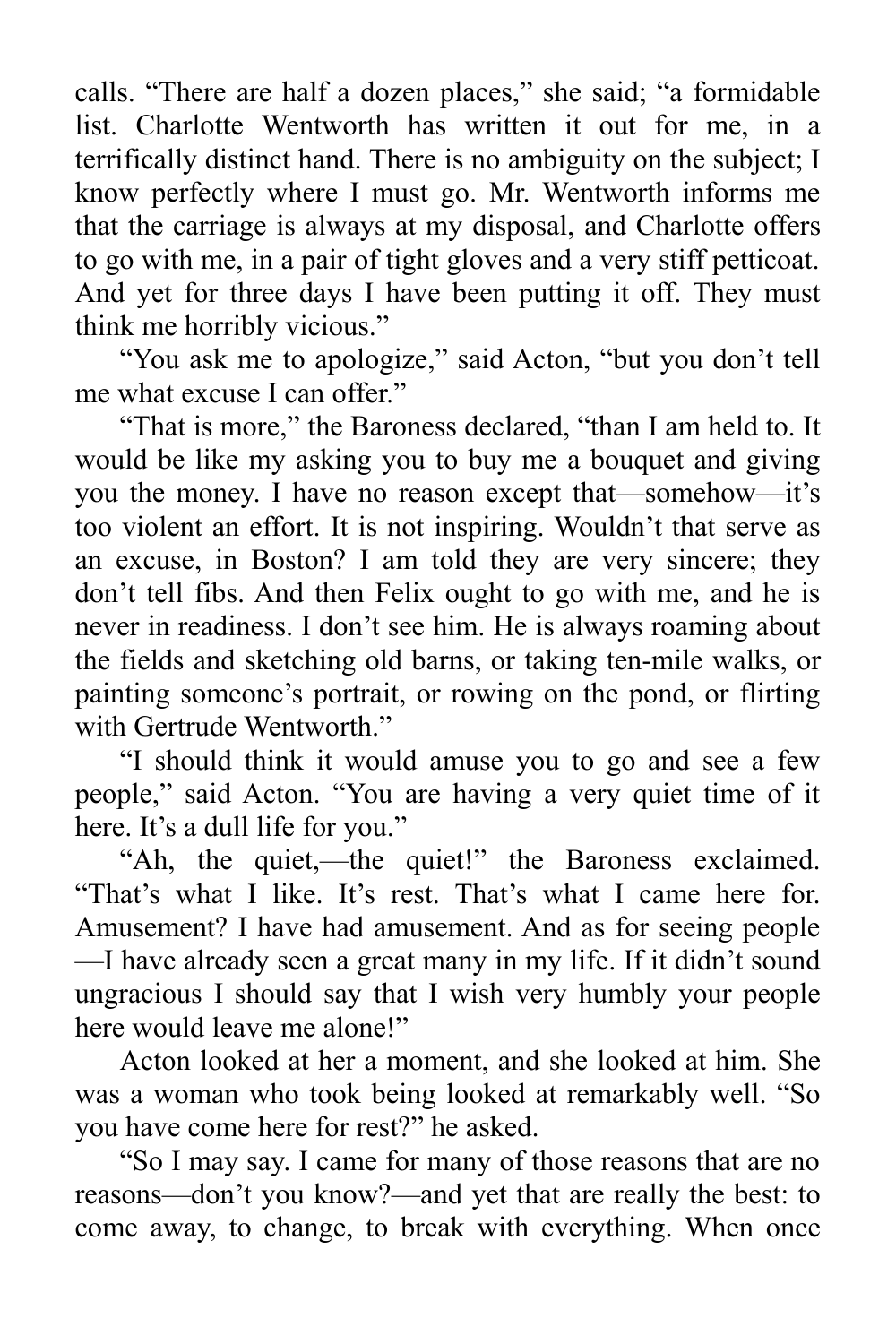one comes away one must arrive somewhere, and I asked myself why I shouldn't arrive here."

"You certainly had time on the way!" said Acton, laughing.

Madame Münster looked at him again; and then, smiling: "And I have certainly had time, since I got here, to ask myself why I came. However, I never ask myself idle questions. Here I am, and it seems to me you ought only to thank me."

"When you go away you will see the difficulties I shall put in your path."

"You mean to put difficulties in my path?" she asked, rearranging the rosebud in her corsage.

"The greatest of all—that of having been so agreeable——"

"That I shall be unable to depart? Don't be too sure. I have left some very agreeable people over there."

"Ah," said Acton, "but it was to come here, where I am!"

"I didn't know of your existence. Excuse me for saying anything so rude; but, honestly speaking, I did not. No," the Baroness pursued, "it was precisely not to see you—such people as you—that I came."

"Such people as me?" cried Acton.

"I had a sort of longing to come into those natural relations which I knew I should find here. Over there I had only, as I may say, artificial relations. Don't you see the difference?"

"The difference tells against me," said Acton. "I suppose I am an artificial relation."

"Conventional," declared the Baroness; "very conventional."

"Well, there is one way in which the relation of a lady and a gentleman may always become natural," said Acton.

"You mean by their becoming lovers? That may be natural or not. And at any rate," rejoined Eugenia, *"nous n'en sommes pas là!"*

They were not, as yet; but a little later, when she began to go with him to drive, it might almost have seemed that they were. He came for her several times, alone, in his high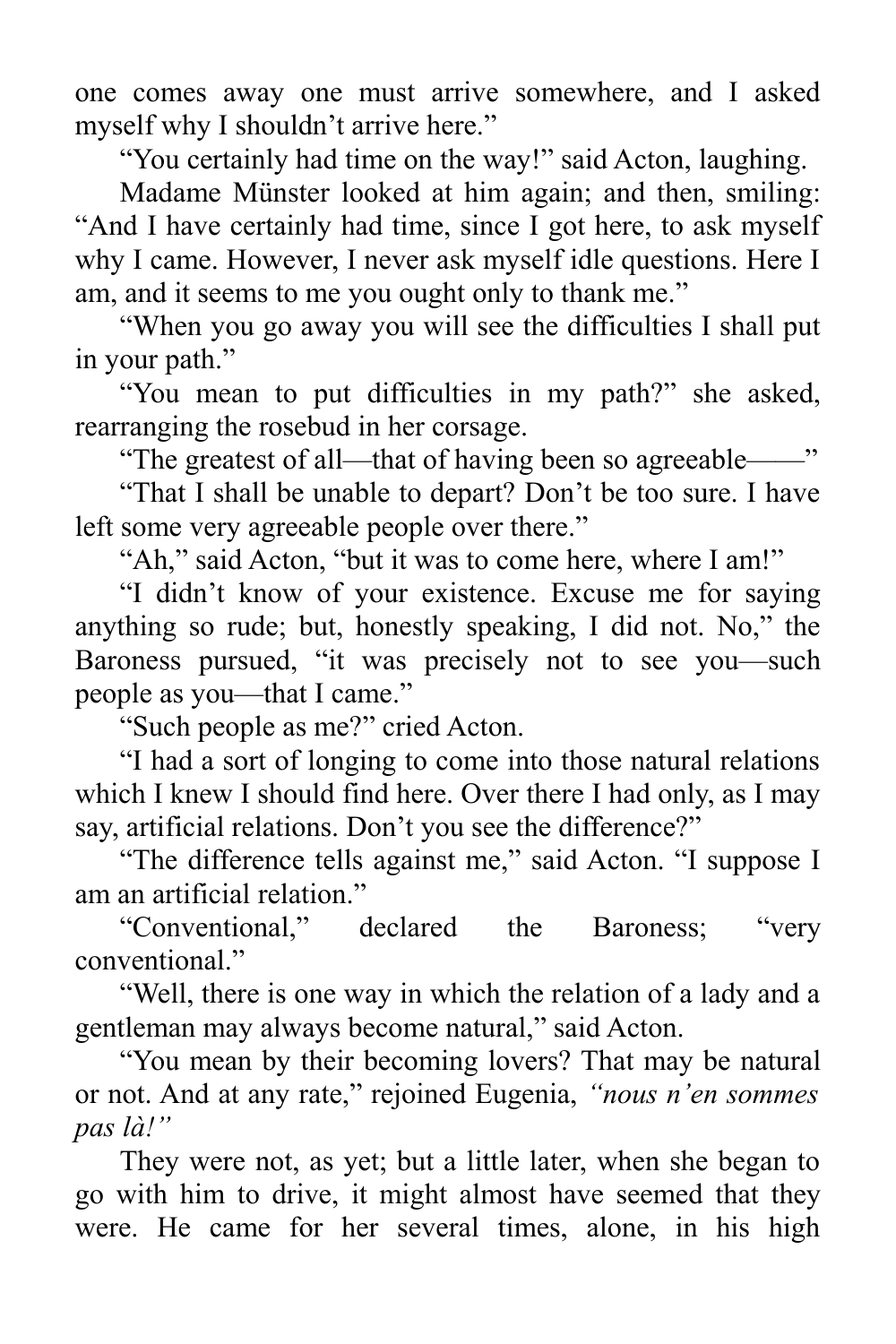"wagon," drawn by a pair of charming light-limbed horses. It was different, her having gone with Clifford Wentworth, who was her cousin, and so much younger. It was not to be imagined that she should have a flirtation with Clifford, who was a mere shame-faced boy, and whom a large section of Boston society supposed to be "engaged" to Lizzie Acton. Not, indeed, that it was to be conceived that the Baroness was a possible party to any flirtation whatever; for she was undoubtedly a married lady. It was generally known that her matrimonial condition was of the "morganatic" order; but in its natural aversion to suppose that this meant anything less than absolute wedlock, the conscience of the community took refuge in the belief that it implied something even more.

Acton wished her to think highly of American scenery, and he drove her to great distances, picking out the prettiest roads and the largest points of view. If we are good when we are contented, Eugenia's virtues should now certainly have been uppermost; for she found a charm in the rapid movement through a wild country, and in a companion who from time to time made the vehicle dip, with a motion like a swallow's flight, over roads of primitive construction, and who, as she felt, would do a great many things that she might ask him. Sometimes, for a couple of hours together, there were almost no houses; there were nothing but woods and rivers and lakes and horizons adorned with bright-looking mountains. It seemed to the Baroness very wild, as I have said, and lovely; but the impression added something to that sense of the enlargement of opportunity which had been born of her arrival in the New World.

One day—it was late in the afternoon—Acton pulled up his horses on the crest of a hill which commanded a beautiful prospect. He let them stand a long time to rest, while he sat there and talked with Madame Münster. The prospect was beautiful in spite of there being nothing human within sight. There was a wilderness of woods, and the gleam of a distant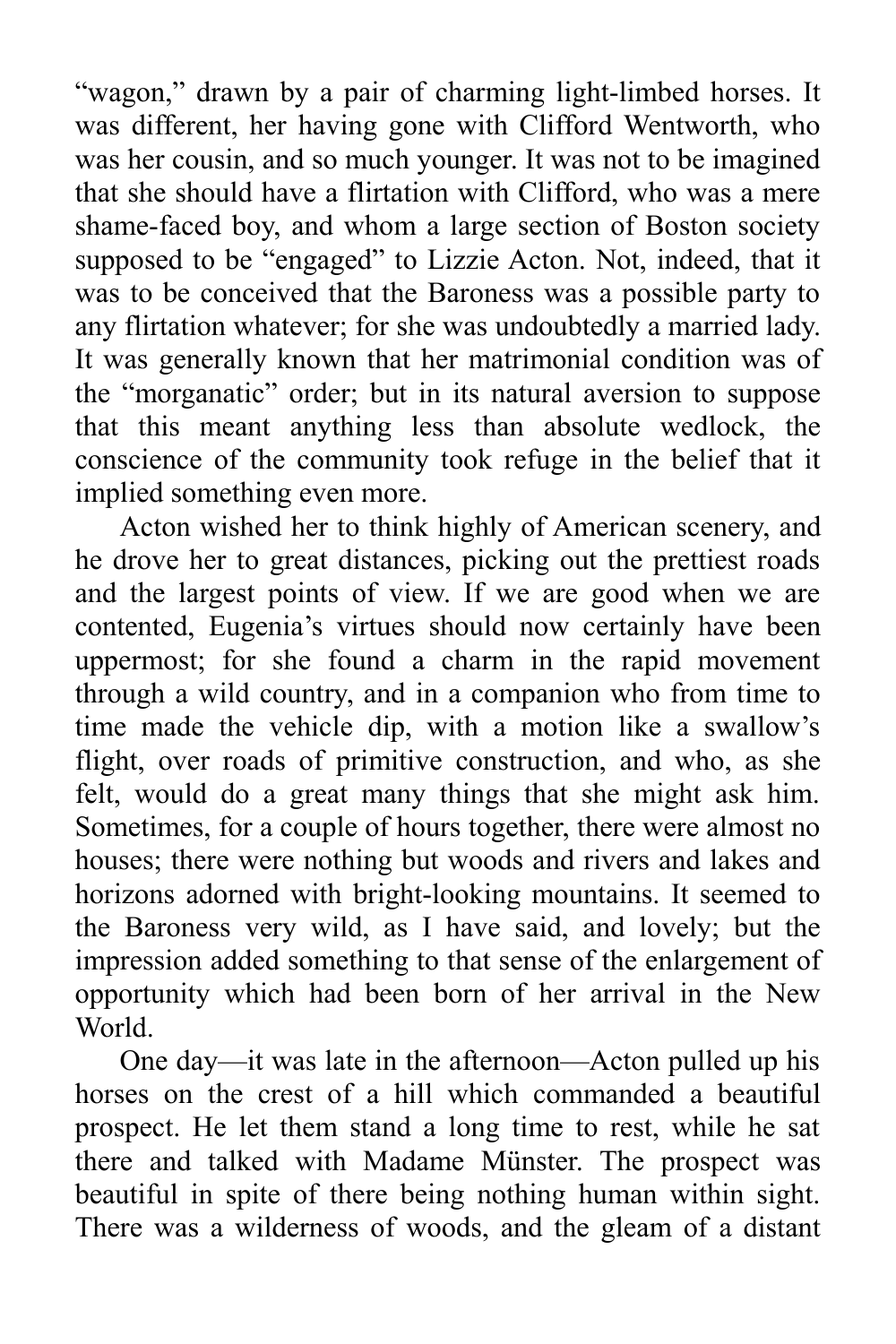river, and a glimpse of half the hill-tops in Massachusetts. The road had a wide, grassy margin, on the further side of which there flowed a deep, clear brook; there were wild flowers in the grass, and beside the brook lay the trunk of a fallen tree. Acton waited a while; at last a rustic wayfarer came trudging along the road. Acton asked him to hold the horses—a service he consented to render, as a friendly turn to a fellow-citizen. Then he invited the Baroness to descend, and the two wandered away, across the grass, and sat down on the log beside the brook.

"I imagine it doesn't remind you of Silberstadt," said Acton. It was the first time that he had mentioned Silberstadt to her, for particular reasons. He knew she had a husband there, and this was disagreeable to him; and, furthermore, it had been repeated to him that this husband wished to put her away—a state of affairs to which even indirect reference was to be deprecated. It was true, nevertheless, that the Baroness herself had often alluded to Silberstadt; and Acton had often wondered why her husband wished to get rid of her. It was a curious position for a lady—this being known as a repudiated wife; and it is worthy of observation that the Baroness carried it off with exceeding grace and dignity. She had made it felt, from the first, that there were two sides to the question, and that her own side, when she should choose to present it, would be replete with touching interest.

"It does not remind me of the town, of course," she said, "of the sculptured gables and the Gothic churches, of the wonderful Schloss, with its moat and its clustering towers. But it has a little look of some other parts of the principality. One might fancy one's self among those grand old German forests, those legendary mountains; the sort of country one sees from the windows at Schreckenstein."

"What is Schreckenstein?" asked Acton.

"It is a great castle,—the summer residence of the Reigning Prince."

"Have you ever lived there?"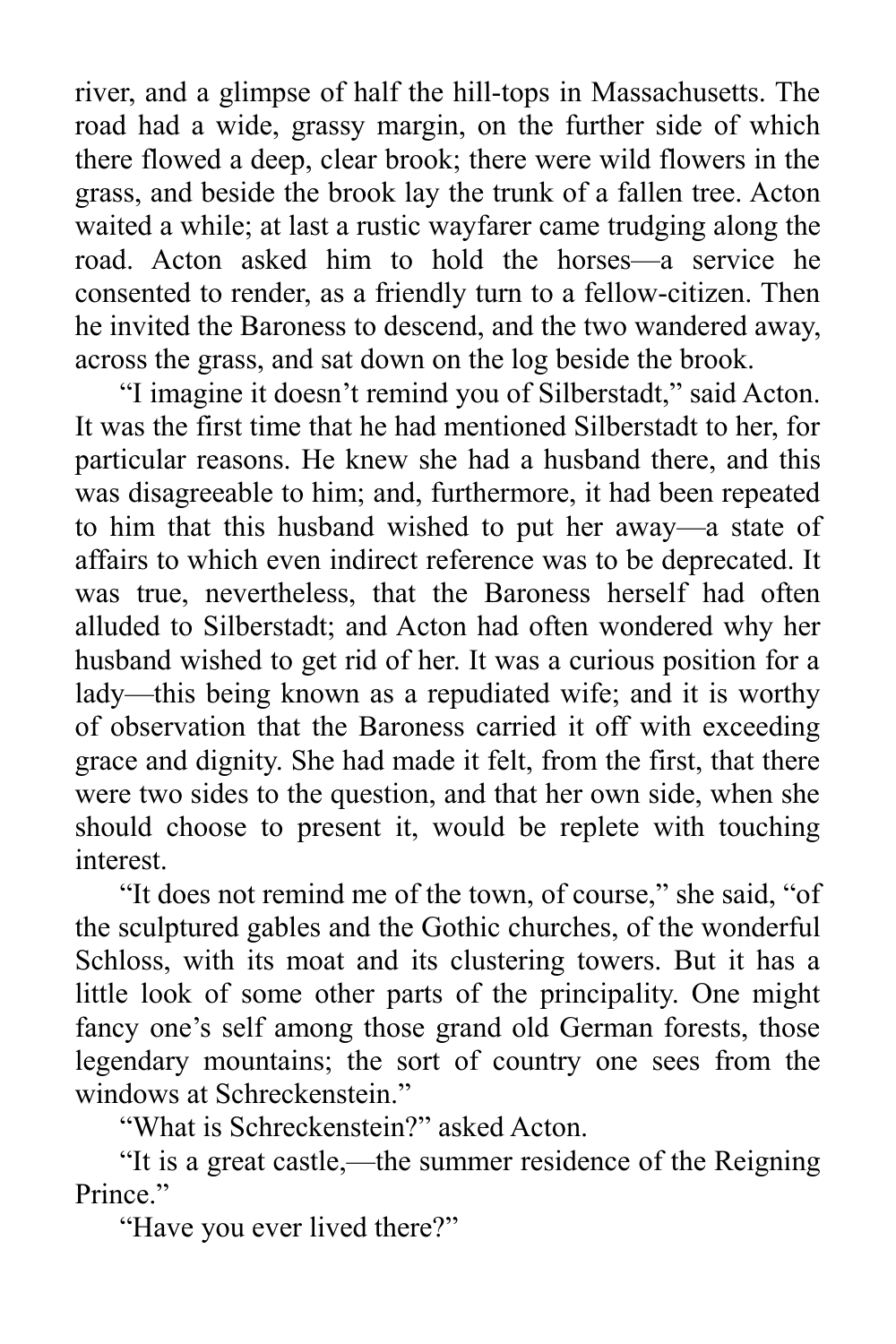"I have stayed there," said the Baroness. Acton was silent; he looked a while at the uncastled landscape before him. "It is the first time you have ever asked me about Silberstadt," she said. "I should think you would want to know about my marriage; it must seem to you very strange."

Acton looked at her a moment. "Now you wouldn't like me to say that!"

"You Americans have such odd ways!" the Baroness declared. "You never ask anything outright; there seem to be so many things you can't talk about."

"We Americans are very polite," said Acton, whose national consciousness had been complicated by a residence in foreign lands, and who yet disliked to hear Americans abused. "We don't like to tread upon people's toes," he said. "But I should like very much to hear about your marriage. Now tell me how it came about."

"The Prince fell in love with me," replied the Baroness simply. "He pressed his suit very hard. At first he didn't wish me to marry him; on the contrary. But on that basis I refused to listen to him. So he offered me marriage—in so far as he might. I was young, and I confess I was rather flattered. But if it were to be done again now, I certainly should not accept him."

"How long ago was this?" asked Acton.

"Oh—several years," said Eugenia. "You should never ask a woman for dates."

"Why, I should think that when a woman was relating history " Acton answered. "And now he wants to break it off?"

"They want him to make a political marriage. It is his brother's idea. His brother is very clever."

"They must be a precious pair!" cried Robert Acton.

The Baroness gave a little philosophic shrug. "*Que voulezvous?* They are princes. They think they are treating me very well. Silberstadt is a perfectly despotic little state, and the Reigning Prince may annul the marriage by a stroke of his pen. But he has promised me, nevertheless, not to do so without my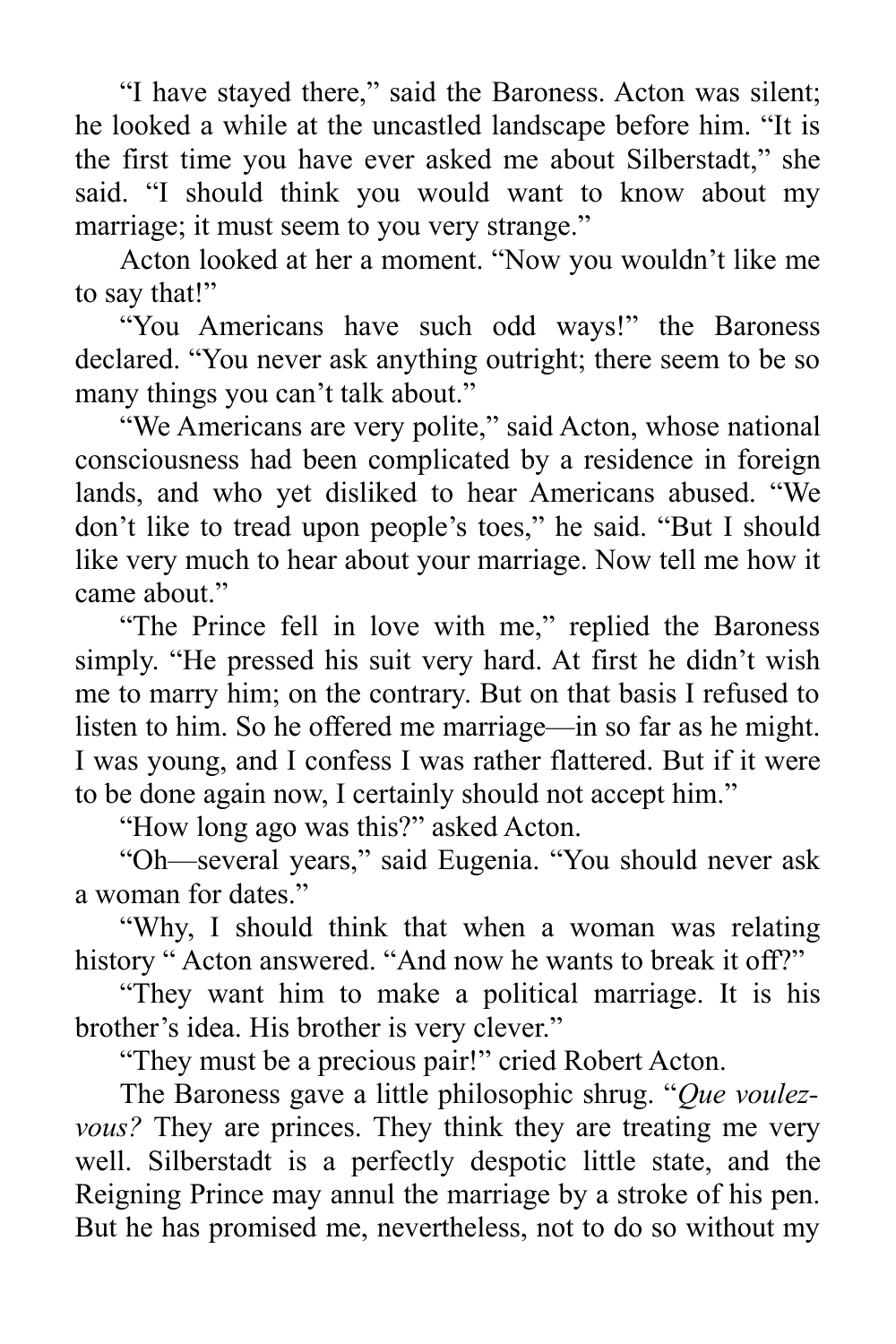formal consent."

"And this you have refused?"

"Hitherto. It is an indignity, and I have wished at least to make it difficult for them. But I have a little document in my writing-desk which I have only to sign and send back to the Prince."

"Then it will be all over?"

The Baroness lifted her hand, and dropped it again. "Of course I shall keep my title; at least, I shall be at liberty to keep it if I choose. And I suppose I shall keep it. One must have a name. And I shall keep my pension. It is very small—it is wretchedly small; but it is what I live on."

"And you have only to sign that paper?" Acton asked.

The Baroness looked at him a moment. "Do you urge it?"

He got up slowly, and stood with his hands in his pockets. "What do you gain by not doing it?"

"I am supposed to gain this advantage—that if I delay, or temporize, the Prince may come back to me, may make a stand against his brother. He is very fond of me, and his brother has pushed him only little by little."

"If he were to come back to you," said Acton, "would you —would you take him back?"

The Baroness met his eyes; she colored just a little. Then she rose. "I should have the satisfaction of saying, 'Now it is my turn. I break with your Serene Highness!'"

They began to walk toward the carriage. "Well," said Robert Acton, "it's a curious story! How did you make his acquaintance?"

"I was staying with an old lady—an old Countess—in Dresden. She had been a friend of my father's. My father was dead; I was very much alone. My brother was wandering about the world in a theatrical troupe."

"Your brother ought to have stayed with you," Acton observed, "and kept you from putting your trust in princes."

The Baroness was silent a moment, and then, "He did what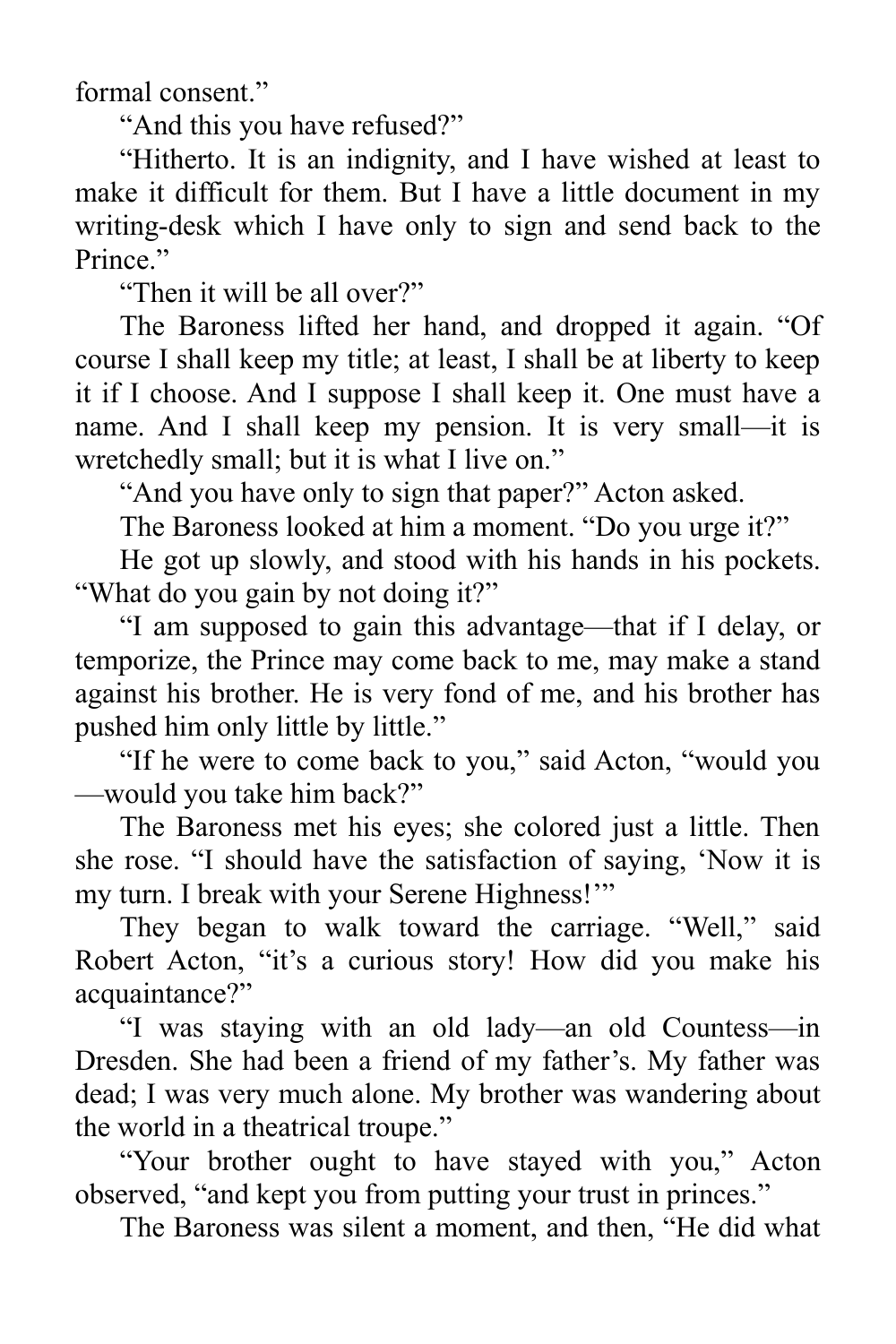he could," she said. "He sent me money. The old Countess encouraged the Prince; she was even pressing. It seems to me," Madame Münster added, gently, "that—under the circumstances—I behaved very well."

Acton glanced at her, and made the observation—he had made it before—that a woman looks the prettier for having unfolded her wrongs or her sufferings. "Well," he reflected, audibly, "I should like to see you send his Serene Highness somewhere!"

Madame Münster stooped and plucked a daisy from the grass. "And not sign my renunciation?"

"Well, I don't know—I don't know," said Acton.

"In one case I should have my revenge; in another case I should have my liberty."

Acton gave a little laugh as he helped her into the carriage. "At any rate," he said, "take good care of that paper."

A couple of days afterward he asked her to come and see his house. The visit had already been proposed, but it had been put off in consequence of his mother's illness. She was a constant invalid, and she had passed these recent years, very patiently, in a great flowered arm-chair at her bedroom window. Lately, for some days, she had been unable to see anyone; but now she was better, and she sent the Baroness a very civil message. Acton had wished their visitor to come to dinner; but Madame Münster preferred to begin with a simple call. She had reflected that if she should go to dinner Mr. Wentworth and his daughters would also be asked, and it had seemed to her that the peculiar character of the occasion would be best preserved in a *tête-àtête* with her host. Why the occasion should have a peculiar character she explained to no one. As far as anyone could see, it was simply very pleasant. Acton came for her and drove her to his door, an operation which was rapidly performed. His house the Baroness mentally pronounced a very good one; more articulately, she declared that it was enchanting. It was large and square and painted brown; it stood in a well-kept shrubbery,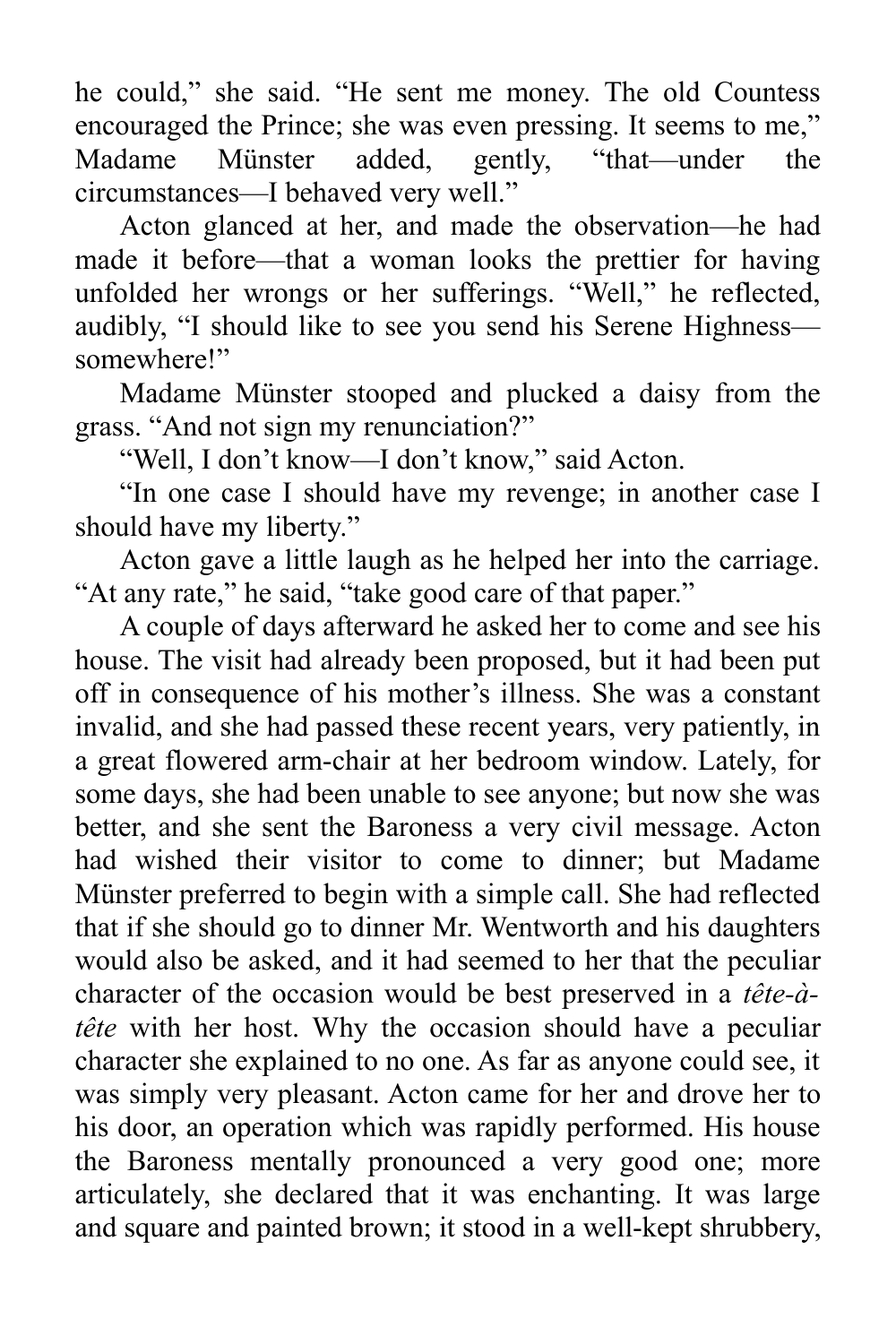and was approached, from the gate, by a short drive. It was, moreover, a much more modern dwelling than Mr. Wentworth's, and was more redundantly upholstered and expensively ornamented. The Baroness perceived that her entertainer had analyzed material comfort to a sufficiently fine point. And then he possessed the most delightful *chinoiseries* trophies of his sojourn in the Celestial Empire: pagodas of ebony and cabinets of ivory; sculptured monsters, grinning and leering on chimney-pieces, in front of beautifully figured handscreens; porcelain dinner-sets, gleaming behind the glass doors of mahogany buffets; large screens, in corners, covered with tense silk and embroidered with mandarins and dragons. These things were scattered all over the house, and they gave Eugenia a pretext for a complete domiciliary visit. She liked it, she enjoyed it; she thought it a very nice place. It had a mixture of the homely and the liberal, and though it was almost a museum, the large, little-used rooms were as fresh and clean as a wellkept dairy. Lizzie Acton told her that she dusted all the pagodas and other curiosities every day with her own hands; and the Baroness answered that she was evidently a household fairy. Lizzie had not at all the look of a young lady who dusted things; she wore such pretty dresses and had such delicate fingers that it was difficult to imagine her immersed in sordid cares. She came to meet Madame Münster on her arrival, but she said nothing, or almost nothing, and the Baroness again reflected—she had had occasion to do so before—that American girls had no manners. She disliked this little American girl, and she was quite prepared to learn that she had failed to commend herself to Miss Acton. Lizzie struck her as positive and explicit almost to pertness; and the idea of her combining the apparent incongruities of a taste for housework and the wearing of fresh, Parisian-looking dresses suggested the possession of a dangerous energy. It was a source of irritation to the Baroness that in this country it should seem to matter whether a little girl were a trifle less or a trifle more of a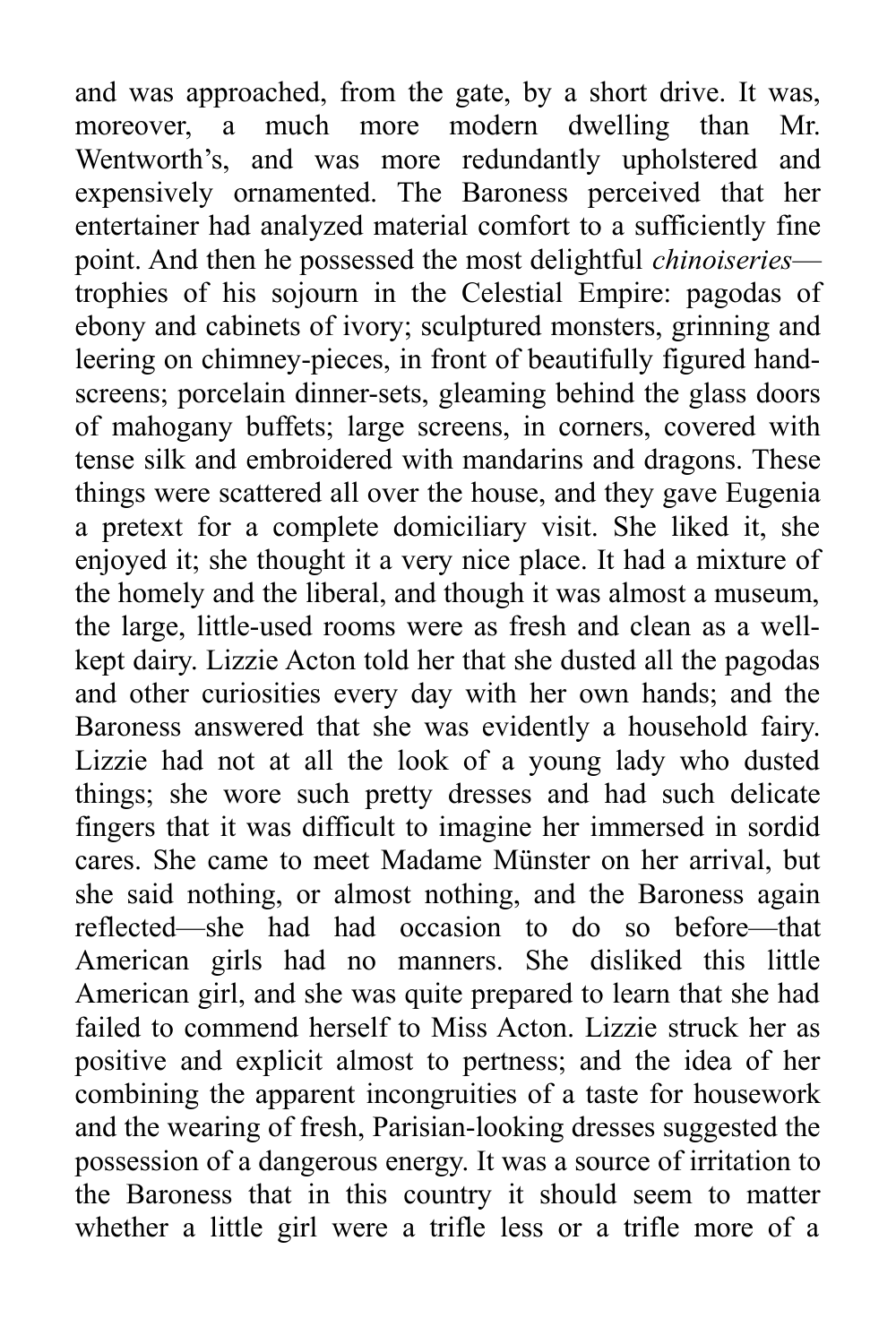nonentity; for Eugenia had hitherto been conscious of no moral pressure as regards the appreciation of diminutive virgins. It was perhaps an indication of Lizzie's pertness that she very soon retired and left the Baroness on her brother's hands. Acton talked a great deal about his *chinoiseries*; he knew a good deal about porcelain and bric-à-brac. The Baroness, in her progress through the house, made, as it were, a great many stations. She sat down everywhere, confessed to being a little tired, and asked about the various objects with a curious mixture of alertness and inattention. If there had been anyone to say it to she would have declared that she was positively in love with her host; but she could hardly make this declaration—even in the strictest confidence—to Acton himself. It gave her, nevertheless, a pleasure that had some of the charm of unwontedness to feel, with that admirable keenness with which she was capable of feeling things, that he had a disposition without any edges; that even his humorous irony always expanded toward the point. One's impression of his honesty was almost like carrying a bunch of flowers; the perfume was most agreeable, but they were occasionally an inconvenience. One could trust him, at any rate, round all the corners of the world; and, withal, he was not absolutely simple, which would have been excess; he was only relatively simple, which was quite enough for the Baroness.

Lizzie reappeared to say that her mother would now be happy to receive Madame Münster; and the Baroness followed her to Mrs. Acton's apartment. Eugenia reflected, as she went, that it was not the affectation of impertinence that made her dislike this young lady, for on that ground she could easily have beaten her. It was not an aspiration on the girl's part to rivalry, but a kind of laughing, childishly-mocking indifference to the results of comparison. Mrs. Acton was an emaciated, sweetfaced woman of five and fifty, sitting with pillows behind her, and looking out on a clump of hemlocks. She was very modest, very timid, and very ill; she made Eugenia feel grateful that she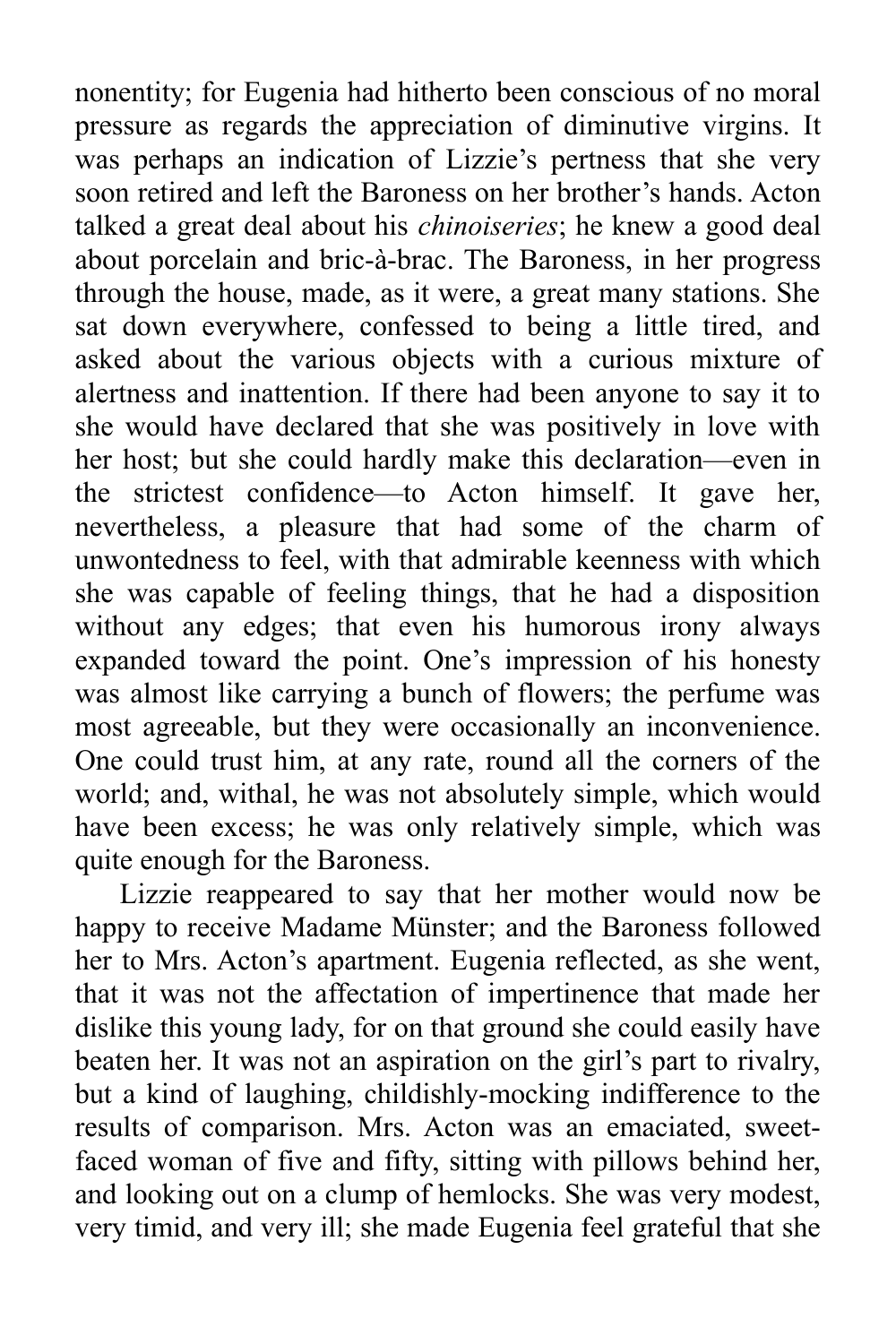herself was not like that—neither so ill, nor, possibly, so modest. On a chair, beside her, lay a volume of Emerson's Essays. It was a great occasion for poor Mrs. Acton, in her helpless condition, to be confronted with a clever foreign lady, who had more manner than any lady—any dozen ladies—that she had ever seen.

"I have heard a great deal about you," she said, softly, to the Baroness.

"From your son, eh?" Eugenia asked. "He has talked to me immensely of you. Oh, he talks of you as you would like," the Baroness declared; "as such a son *must* talk of such a mother!"

Mrs. Acton sat gazing; this was part of Madame Münster's "manner." But Robert Acton was gazing too, in vivid consciousness that he had barely mentioned his mother to their brilliant guest. He never talked of this still maternal presence, a presence refined to such delicacy that it had almost resolved itself, with him, simply into the subjective emotion of gratitude. And Acton rarely talked of his emotions. The Baroness turned her smile toward him, and she instantly felt that she had been observed to be fibbing. She had struck a false note. But who were these people to whom such fibbing was not pleasing? If they were annoyed, the Baroness was equally so; and after the exchange of a few civil inquiries and low-voiced responses she took leave of Mrs. Acton. She begged Robert not to come home with her; she would get into the carriage alone; she preferred that. This was imperious, and she thought he looked disappointed. While she stood before the door with him—the carriage was turning in the gravel-walk—this thought restored her serenity.

When she had given him her hand in farewell she looked at him a moment. "I have almost decided to dispatch that paper," she said.

He knew that she alluded to the document that she had called her renunciation; and he assisted her into the carriage without saying anything. But just before the vehicle began to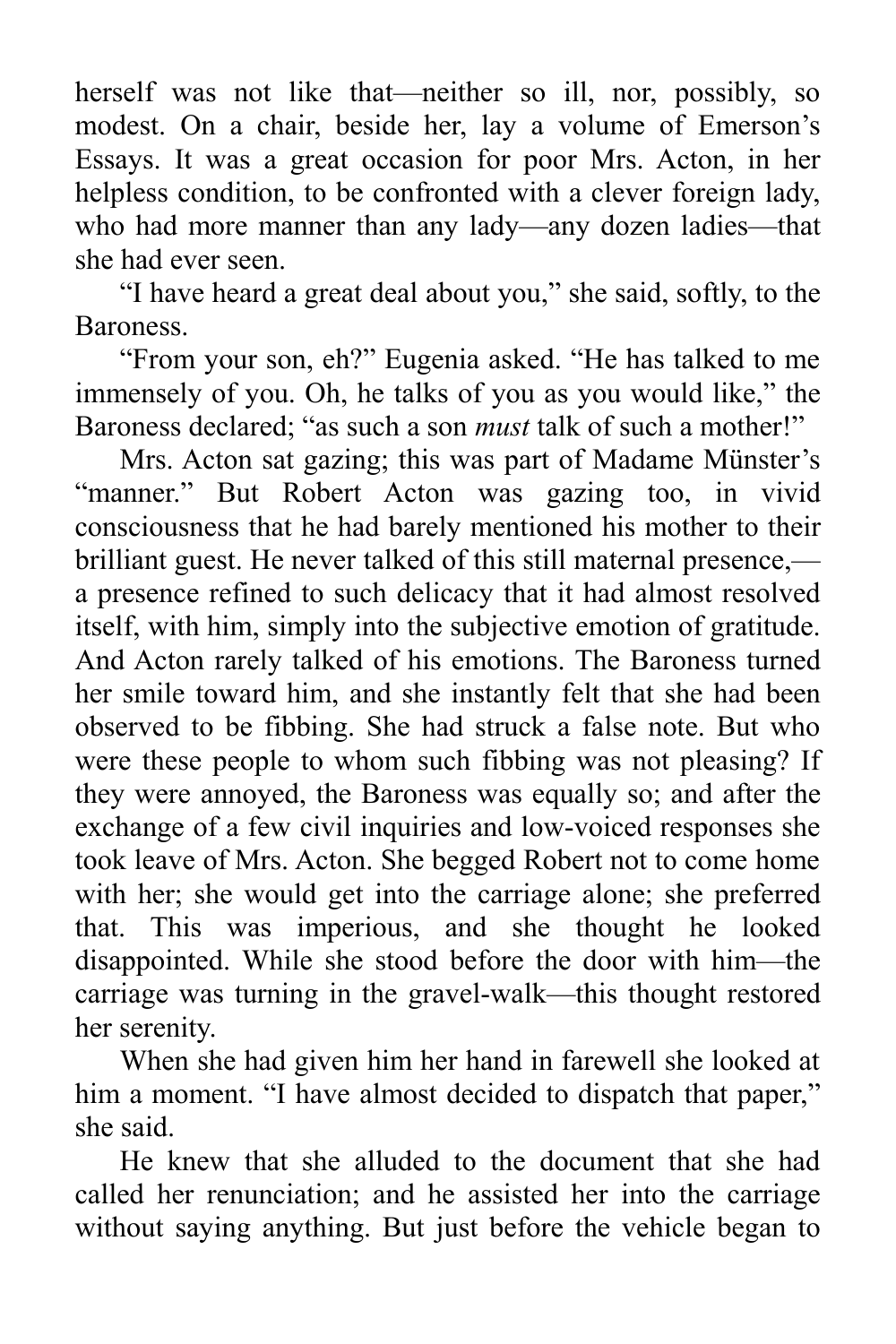move he said, "Well, when you have in fact dispatched it, I hope you will let me know!"

## CHAPTER VII

Felix Young finished Gertrude's portrait, and he afterwards transferred to canvas the features of many members of that circle of which it may be said that he had become for the time the pivot and the centre. I am afraid it must be confessed that he was a decidedly flattering painter, and that he imparted to his models a romantic grace which seemed easily and cheaply acquired by the payment of a hundred dollars to a young man who made "sitting" so entertaining. For Felix was paid for his pictures, making, as he did, no secret of the fact that in guiding his steps to the Western world affectionate curiosity had gone hand in hand with a desire to better his condition. He took his uncle's portrait quite as if Mr. Wentworth had never averted himself from the experiment; and as he compassed his end only by the exercise of gentle violence, it is but fair to add that he allowed the old man to give him nothing but his time. He passed his arm into Mr. Wentworth's one summer morning very few arms indeed had ever passed into Mr. Wentworth's and led him across the garden and along the road into the studio which he had extemporized in the little house among the apple trees. The grave gentleman felt himself more and more fascinated by his clever nephew, whose fresh, demonstrative youth seemed a compendium of experiences so strangely numerous. It appeared to him that Felix must know a great deal; he would like to learn what he thought about some of those things as regards which his own conversation had always been formal, but his knowledge vague. Felix had a confident, gayly trenchant way of judging human actions which Mr. Wentworth grew little by little to envy; it seemed like criticism made easy. Forming an opinion—say on a person's conduct—was, with Mr. Wentworth, a good deal like fumbling in a lock with a key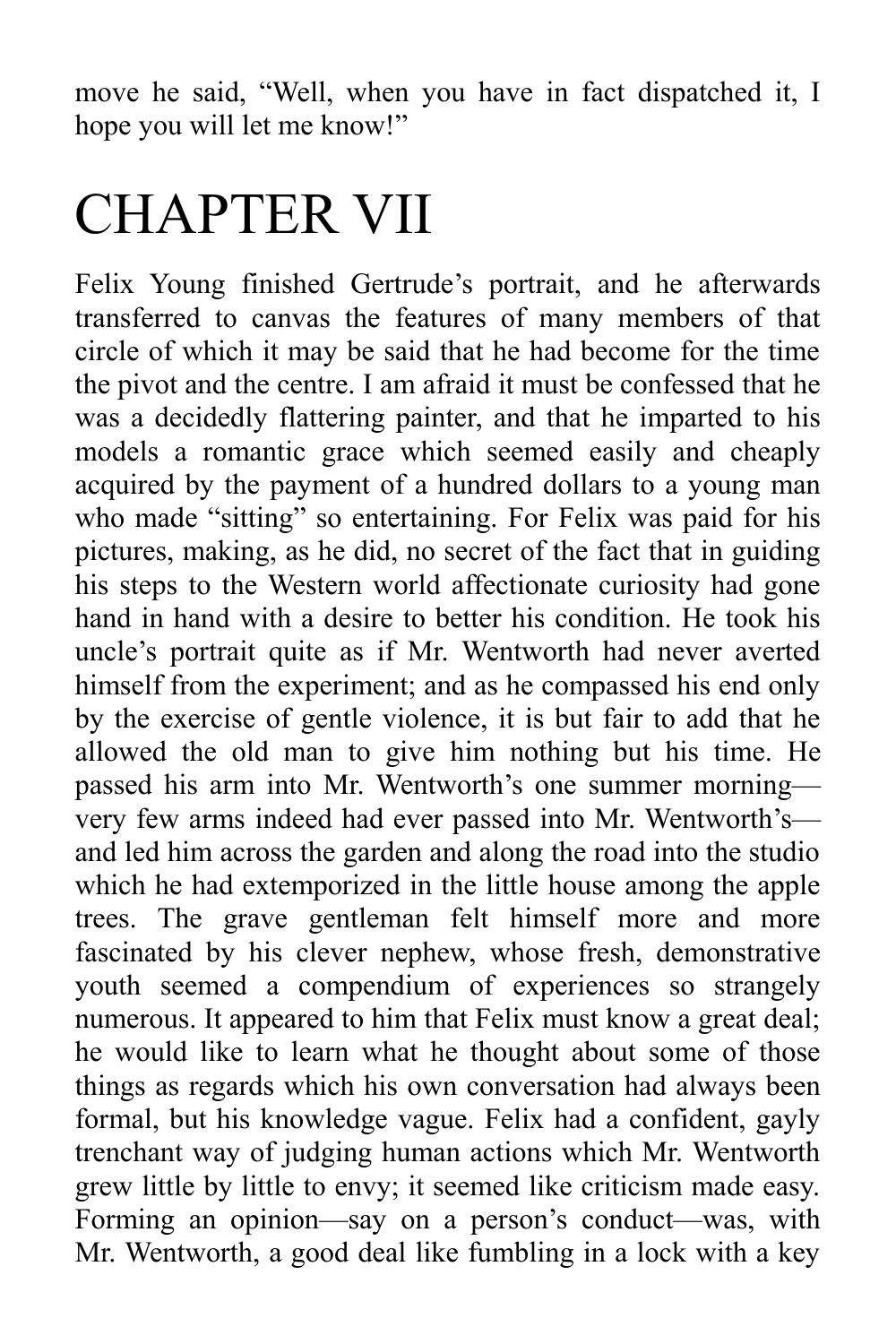chosen at hazard. He seemed to himself to go about the world with a big bunch of these ineffectual instruments at his girdle. His nephew, on the other hand, with a single turn of the wrist, opened any door as adroitly as a horse-thief. He felt obliged to keep up the convention that an uncle is always wiser than a nephew, even if he could keep it up no otherwise than by listening in serious silence to Felix's quick, light, constant discourse. But there came a day when he lapsed from consistency and almost asked his nephew's advice.

"Have you ever entertained the idea of settling in the United States?" he asked one morning, while Felix brilliantly plied his brush.

"My dear uncle," said Felix, "excuse me if your question makes me smile a little. To begin with, I have never entertained an idea. Ideas often entertain *me*; but I am afraid I have never seriously made a plan. I know what you are going to say; or rather, I know what you think, for I don't think you will say it that this is very frivolous and loose-minded on my part. So it is; but I am made like that; I take things as they come, and somehow there is always some new thing to follow the last. In the second place, I should never propose to *settle*. I can't settle, my dear uncle; I'm not a settler. I know that is what strangers are supposed to do here; they always settle. But I haven't—to answer your question—entertained that idea."

"You intend to return to Europe and resume your irregular manner of life?" Mr. Wentworth inquired.

"I can't say I intend. But it's very likely I shall go back to Europe. After all, I am a European. I feel that, you know. It will depend a good deal upon my sister. She's even more of a European than I; here, you know, she's a picture out of her setting. And as for 'resuming,' dear uncle, I really have never given up my irregular manner of life. What, for me, could be more irregular than this?"

"Than what?" asked Mr. Wentworth, with his pale gravity.

"Well, than everything! Living in the midst of you, this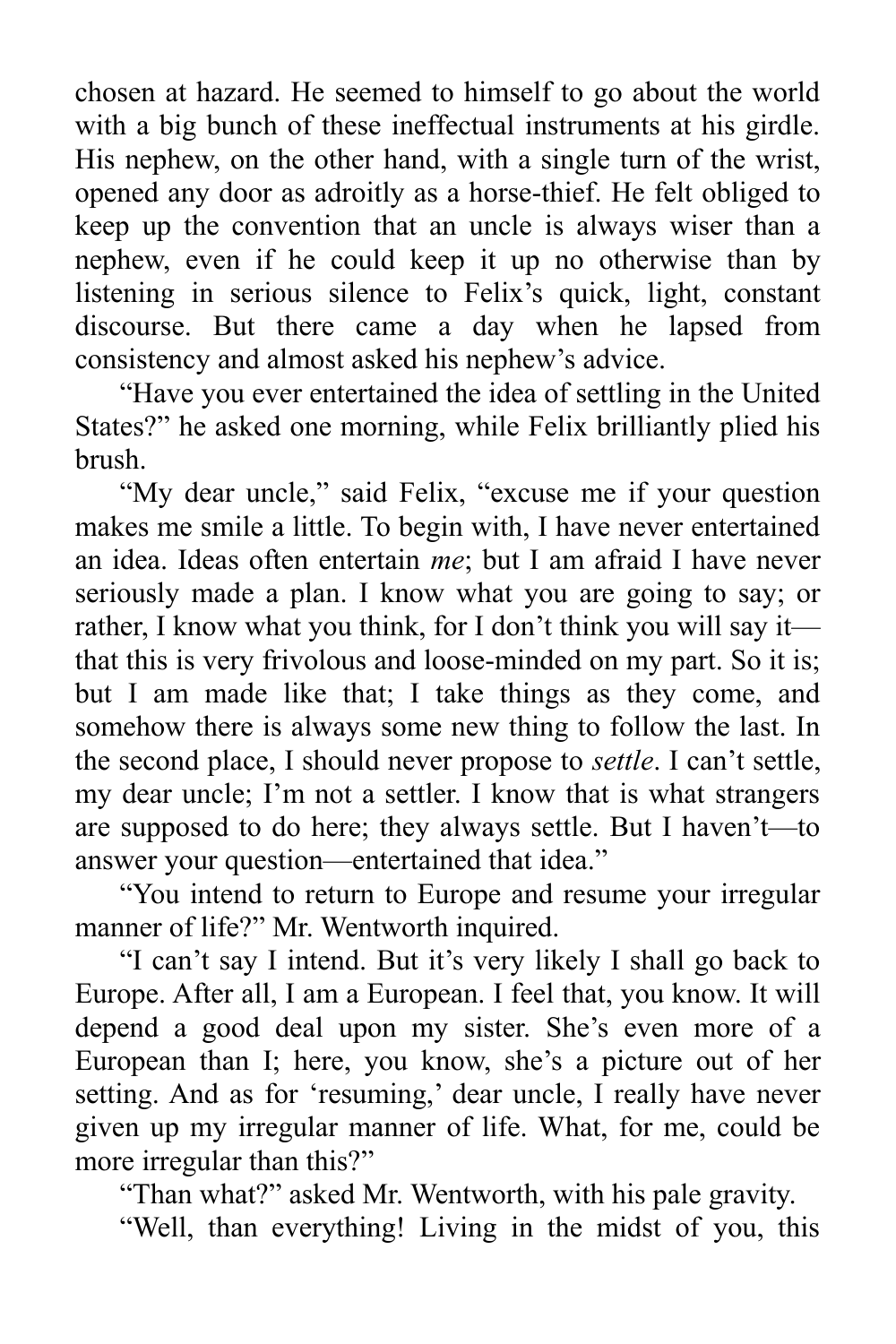way; this charming, quiet, serious family life; fraternizing with Charlotte and Gertrude; calling upon twenty young ladies and going out to walk with them; sitting with you in the evening on the piazza and listening to the crickets, and going to bed at ten o'clock."

"Your description is very animated," said Mr. Wentworth; "but I see nothing improper in what you describe."

"Neither do I, dear uncle. It is extremely delightful; I shouldn't like it if it were improper. I assure you I don't like improper things; though I dare say you think I do," Felix went on, painting away.

"I have never accused you of that."

"Pray don't," said Felix, "because, you see, at bottom I am a terrible Philistine."

"A Philistine?" repeated Mr. Wentworth.

"I mean, as one may say, a plain, God-fearing man." Mr. Wentworth looked at him reservedly, like a mystified sage, and Felix continued, "I trust I shall enjoy a venerable and venerated old age. I mean to live long. I can hardly call that a plan, perhaps; but it's a keen desire—a rosy vision. I shall be a lively, perhaps even a frivolous old man!"

"It is natural," said his uncle, sententiously, "that one should desire to prolong an agreeable life. We have perhaps a selfish indisposition to bring our pleasure to a close. But I presume," he added, "that you expect to marry."

"That too, dear uncle, is a hope, a desire, a vision," said Felix. It occurred to him for an instant that this was possibly a preface to the offer of the hand of one of Mr. Wentworth's admirable daughters. But in the name of decent modesty and a proper sense of the hard realities of this world, Felix banished the thought. His uncle was the incarnation of benevolence, certainly; but from that to accepting—much more postulating the idea of a union between a young lady with a dowry presumptively brilliant and a penniless artist with no prospect of fame, there was a very long way. Felix had lately become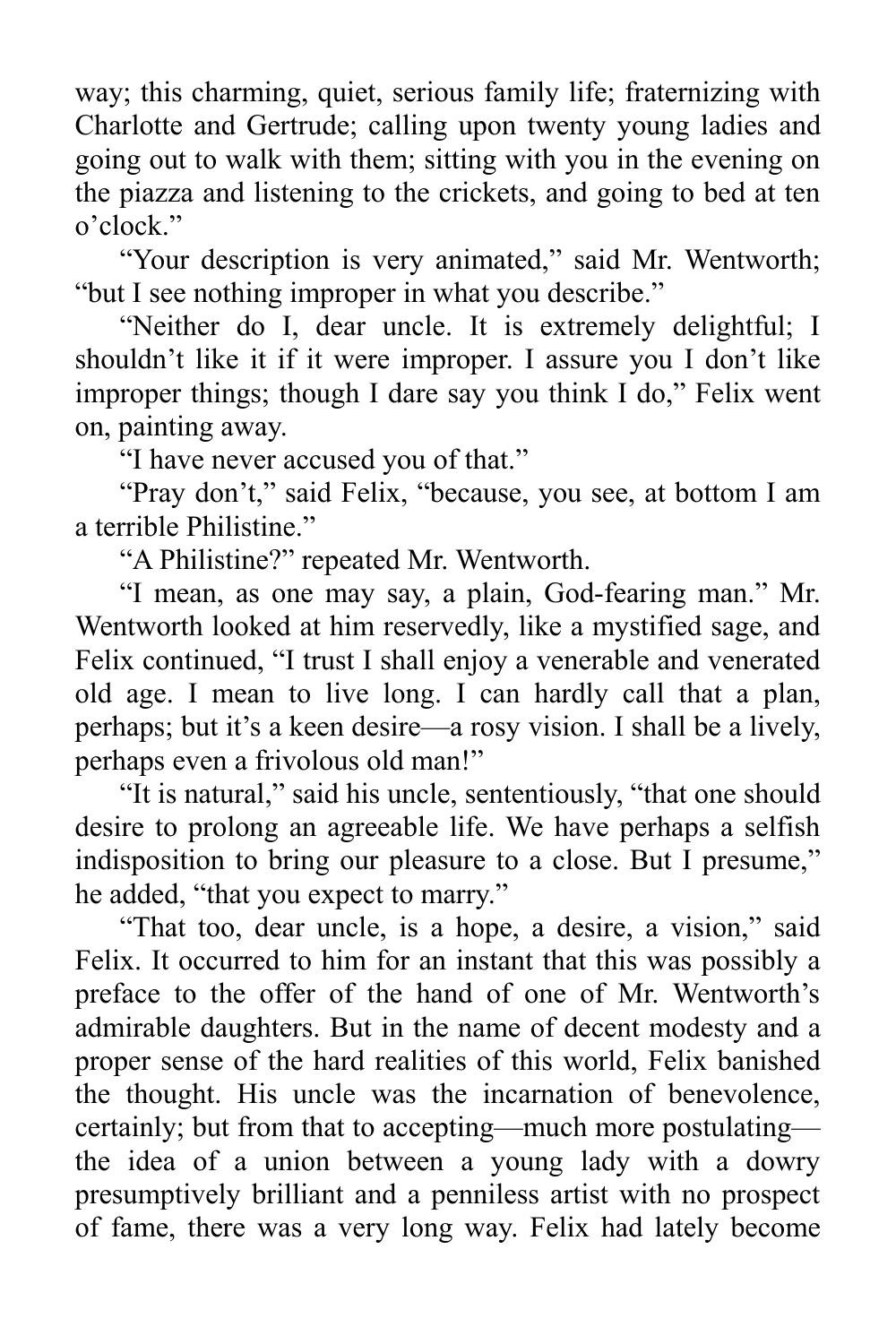conscious of a luxurious preference for the society—if possible unshared with others—of Gertrude Wentworth; but he had relegated this young lady, for the moment, to the coldly brilliant category of unattainable possessions. She was not the first woman for whom he had entertained an unpractical admiration. He had been in love with duchesses and countesses, and he had made, once or twice, a perilously near approach to cynicism in declaring that the disinterestedness of women had been overrated. On the whole, he had tempered audacity with modesty; and it is but fair to him now to say explicitly that he would have been incapable of taking advantage of his present large allowance of familiarity to make love to the younger of his handsome cousins. Felix had grown up among traditions in the light of which such a proceeding looked like a grievous breach of hospitality. I have said that he was always happy, and it may be counted among the present sources of his happiness that he had as regards this matter of his relations with Gertrude a deliciously good conscience. His own deportment seemed to him suffused with the beauty of virtue—a form of beauty that he admired with the same vivacity with which he admired all other forms.

"I think that if you marry," said Mr. Wentworth presently, "it will conduce to your happiness."

*"Sicurissimo!"* Felix exclaimed; and then, arresting his brush, he looked at his uncle with a smile. "There is something I feel tempted to say to you. May I risk it?"

Mr. Wentworth drew himself up a little. "I am very safe; I don't repeat things." But he hoped Felix would not risk too much.

Felix was laughing at his answer.

"It's odd to hear you telling me how to be happy. I don't think you know yourself, dear uncle. Now, does that sound brutal?"

The old man was silent a moment, and then, with a dry dignity that suddenly touched his nephew: "We may sometimes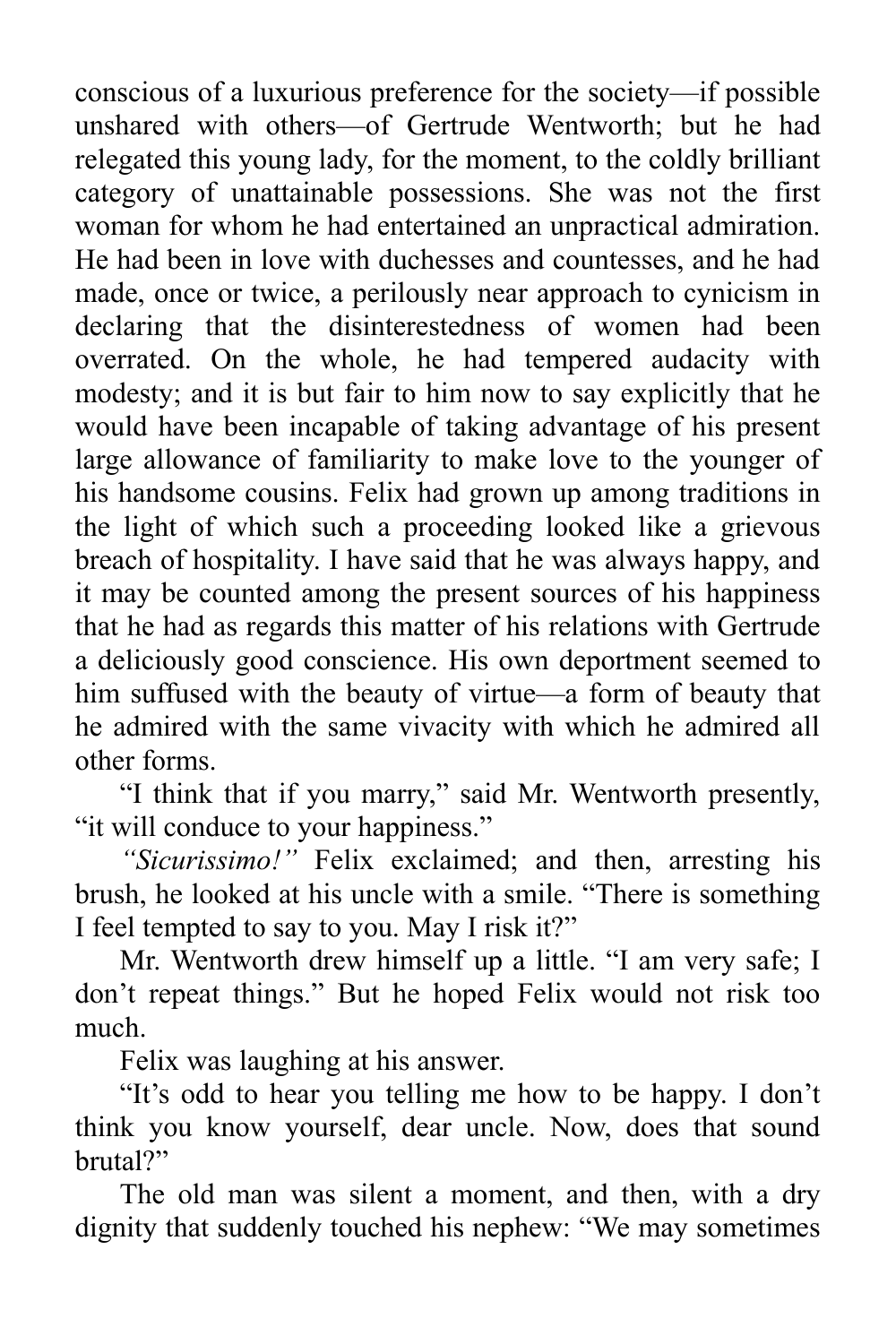point out a road we are unable to follow."

"Ah, don't tell me you have had any sorrows," Felix rejoined. "I didn't suppose it, and I didn't mean to allude to them. I simply meant that you all don't amuse yourselves."

"Amuse ourselves? We are not children."

"Precisely not! You have reached the proper age. I was saying that the other day to Gertrude," Felix added. "I hope it was not indiscreet."

"If it was," said Mr. Wentworth, with a keener irony than Felix would have thought him capable of, "it was but your way of amusing yourself. I am afraid you have never had a trouble."

"Oh, yes, I have!" Felix declared, with some spirit; "before I knew better. But you don't catch me at it again."

Mr. Wentworth maintained for a while a silence more expressive than a deep-drawn sigh. "You have no children," he said at last.

"Don't tell me," Felix exclaimed, "that your charming young people are a source of grief to you!"

"I don't speak of Charlotte." And then, after a pause, Mr. Wentworth continued, "I don't speak of Gertrude. But I feel considerable anxiety about Clifford. I will tell you another time"

The next time he gave Felix a sitting his nephew reminded him that he had taken him into his confidence. "How is Clifford today?" Felix asked. "He has always seemed to me a young man of remarkable discretion. Indeed, he is only too discreet; he seems on his guard against me—as if he thought me rather light company. The other day he told his sister—Gertrude repeated it to me—that I was always laughing at him. If I laugh it is simply from the impulse to try and inspire him with confidence. That is the only way I have."

"Clifford's situation is no laughing matter," said Mr. Wentworth. "It is very peculiar, as I suppose you have guessed."

"Ah, you mean his love affair with his cousin?"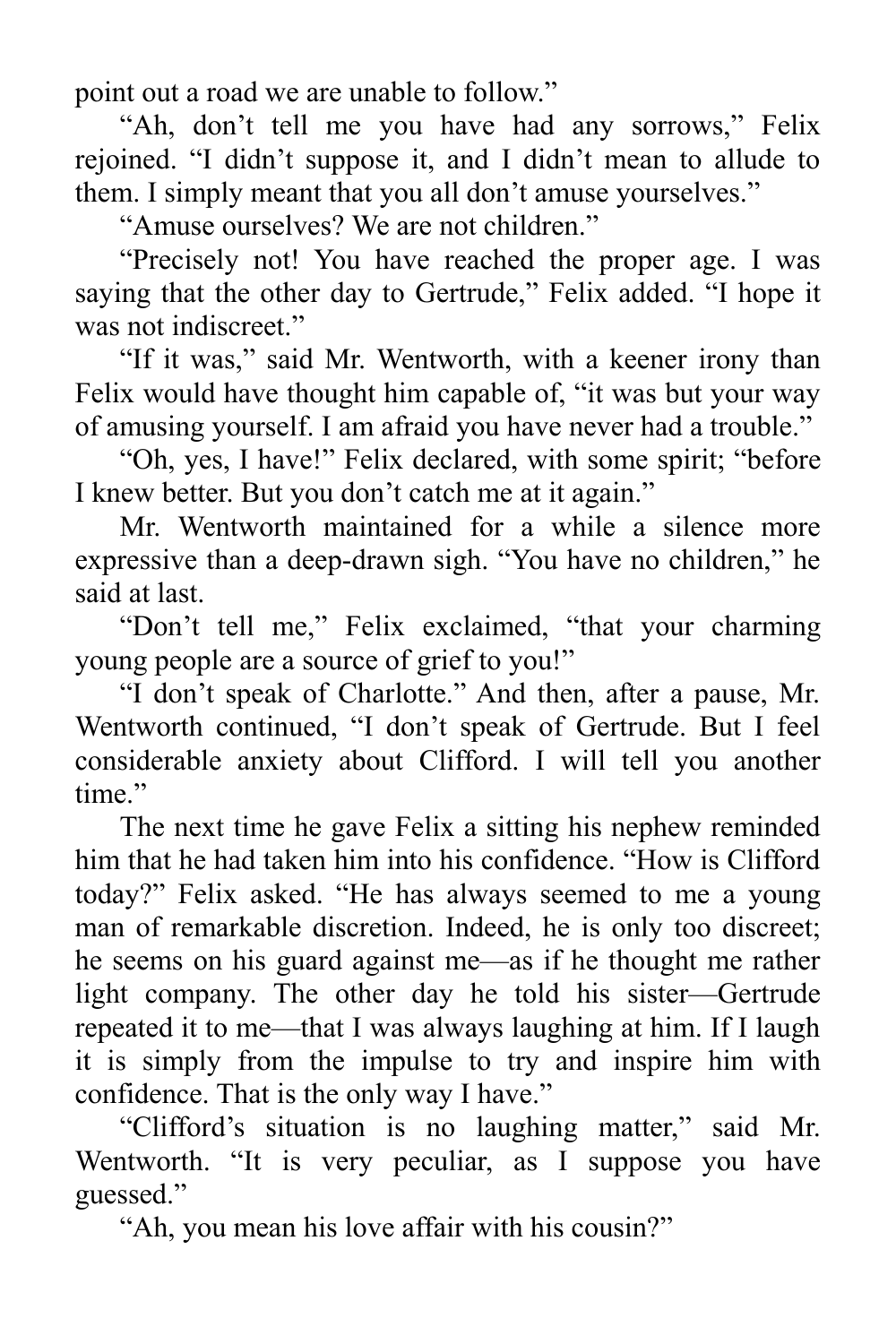Mr. Wentworth stared, blushing a little. "I mean his absence from college. He has been suspended. We have decided not to speak of it unless we are asked."

"Suspended?" Felix repeated.

"He has been requested by the Harvard authorities to absent himself for six months. Meanwhile he is studying with Mr. Brand. We think Mr. Brand will help him; at least we hope so."

"What befell him at college?" Felix asked. "He was too fond of pleasure? Mr. Brand certainly will not teach him any of those secrets!"

"He was too fond of something of which he should not have been fond. I suppose it is considered a pleasure."

Felix gave his light laugh. "My dear uncle, is there any doubt about its being a pleasure? *C'est de son âge*, as they say in France."

"I should have said rather it was a vice of later life—of disappointed old age."

Felix glanced at his uncle, with his lifted eyebrows, and then, "Of what are you speaking?" he demanded, smiling.

"Of the situation in which Clifford was found."

"Ah, he was found—he was caught?"

"Necessarily, he was caught. He couldn't walk; he staggered."

"Oh," said Felix, "he drinks! I rather suspected that, from something I observed the first day I came here. I quite agree with you that it is a low taste. It's not a vice for a gentleman. He ought to give it up."

"We hope for a good deal from Mr. Brand's influence," Mr. Wentworth went on. "He has talked to him from the first. And he never touches anything himself."

"I will talk to him—I will talk to him!" Felix declared, gayly.

"What will you say to him?" asked his uncle, with some apprehension.

Felix for some moments answered nothing. "Do you mean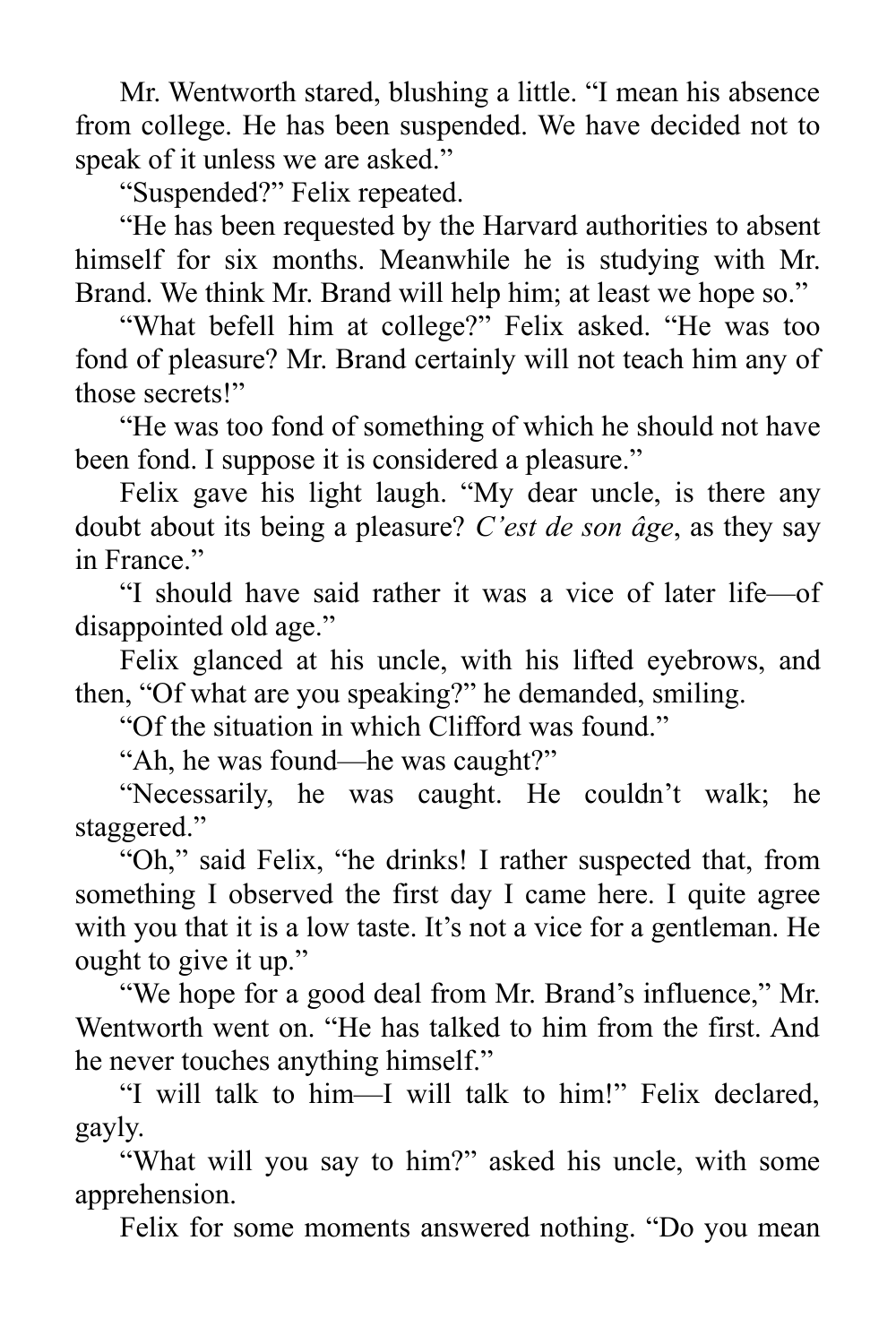to marry him to his cousin?" he asked at last.

"Marry him?" echoed Mr. Wentworth. "I shouldn't think his cousin would want to marry him."

"You have no understanding, then, with Mrs. Acton?"

Mr. Wentworth stared, almost blankly. "I have never discussed such subjects with her."

"I should think it might be time," said Felix. "Lizzie Acton is admirably pretty, and if Clifford is dangerous...."

"They are not engaged," said Mr. Wentworth. "I have no reason to suppose they are engaged."

*"Par exemple!"* cried Felix. "A clandestine engagement? Trust me, Clifford, as I say, is a charming boy. He is incapable of that. Lizzie Acton, then, would not be jealous of another woman."

"I certainly hope not," said the old man, with a vague sense of jealousy being an even lower vice than a love of liquor.

"The best thing for Clifford, then," Felix propounded, "is to become interested in some clever, charming woman." And he paused in his painting, and, with his elbows on his knees, looked with bright communicativeness at his uncle. "You see, I believe greatly in the influence of women. Living with women helps to make a man a gentleman. It is very true Clifford has his sisters, who are so charming. But there should be a different sentiment in play from the fraternal, you know. He has Lizzie Acton; but she, perhaps, is rather immature."

"I suspect Lizzie has talked to him, reasoned with him," said Mr. Wentworth.

"On the impropriety of getting tipsy—on the beauty of temperance? That is dreary work for a pretty young girl. No," Felix continued; "Clifford ought to frequent some agreeable woman, who, without ever mentioning such unsavory subjects, would give him a sense of its being very ridiculous to be fuddled. If he could fall in love with her a little, so much the better. The thing would operate as a cure."

"Well, now, what lady should you suggest?" asked Mr.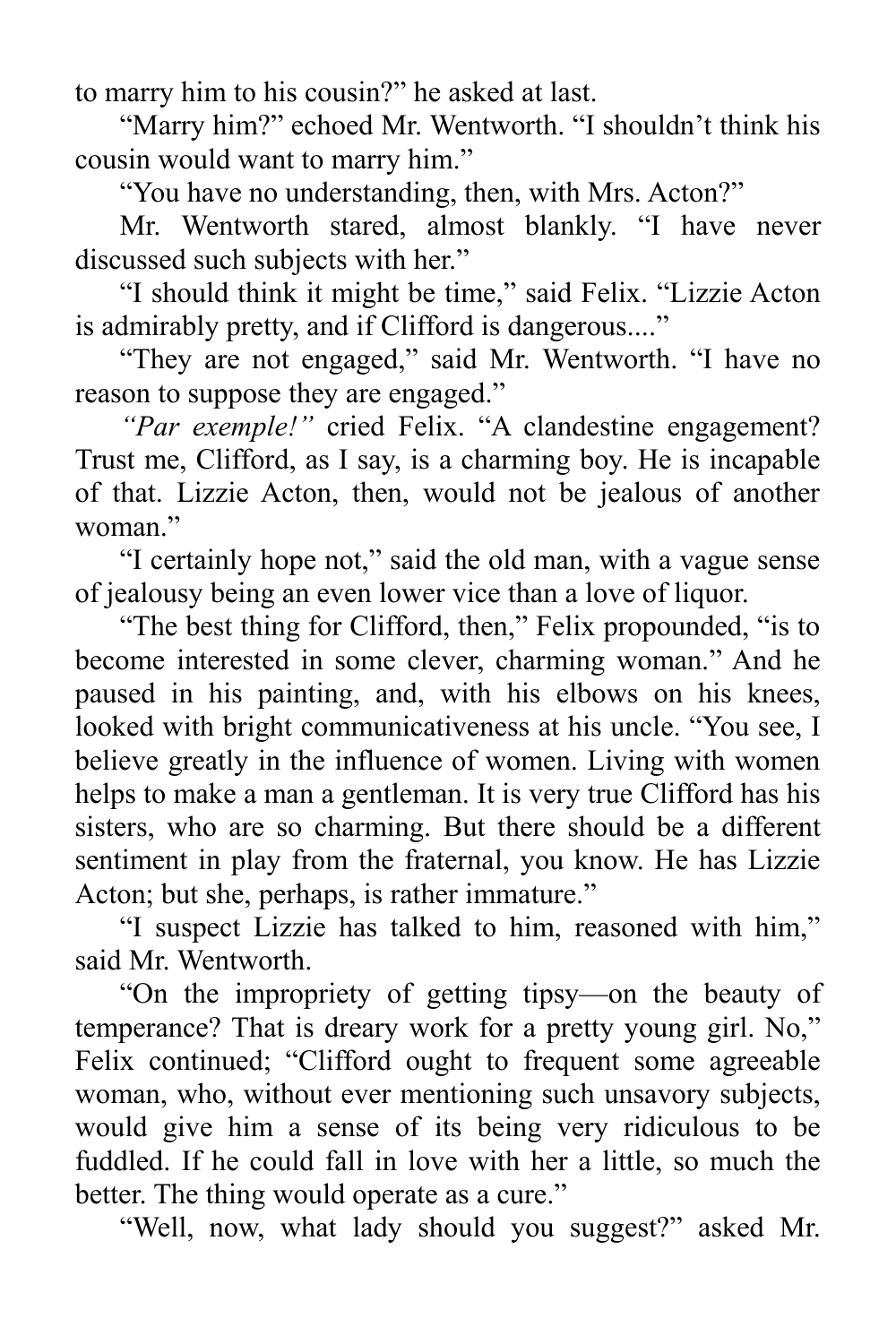Wentworth.

"There is a clever woman under your hand. My sister."

"Your sister—under my hand?" Mr. Wentworth repeated.

"Say a word to Clifford. Tell him to be bold. He is well disposed already; he has invited her two or three times to drive. But I don't think he comes to see her. Give him a hint to come —to come often. He will sit there of an afternoon, and they will talk. It will do him good."

Mr. Wentworth meditated. "You think she will exercise a helpful influence?"

"She will exercise a civilizing—I may call it a sobering influence. A charming, clever, witty woman always does especially if she is a little of a coquette. My dear uncle, the society of such women has been half my education. If Clifford is suspended, as you say, from college, let Eugenia be his preceptress."

Mr. Wentworth continued thoughtful. "You think Eugenia is a coquette?" he asked.

"What pretty woman is not?" Felix demanded in turn. But this, for Mr. Wentworth, could at the best have been no answer, for he did not think his niece pretty. "With Clifford," the young man pursued, "Eugenia will simply be enough of a coquette to be a little ironical. That's what he needs. So you recommend him to be nice with her, you know. The suggestion will come best from you."

"Do I understand," asked the old man, "that I am to suggest to my son to make a—a profession of—of affection to Madame Münster?"

"Yes, yes—a profession!" cried Felix sympathetically.

"But, as I understand it, Madame Münster is a married woman."

"Ah," said Felix, smiling, "of course she can't marry him. But she will do what she can."

Mr. Wentworth sat for some time with his eyes on the floor; at last he got up. "I don't think," he said, "that I can undertake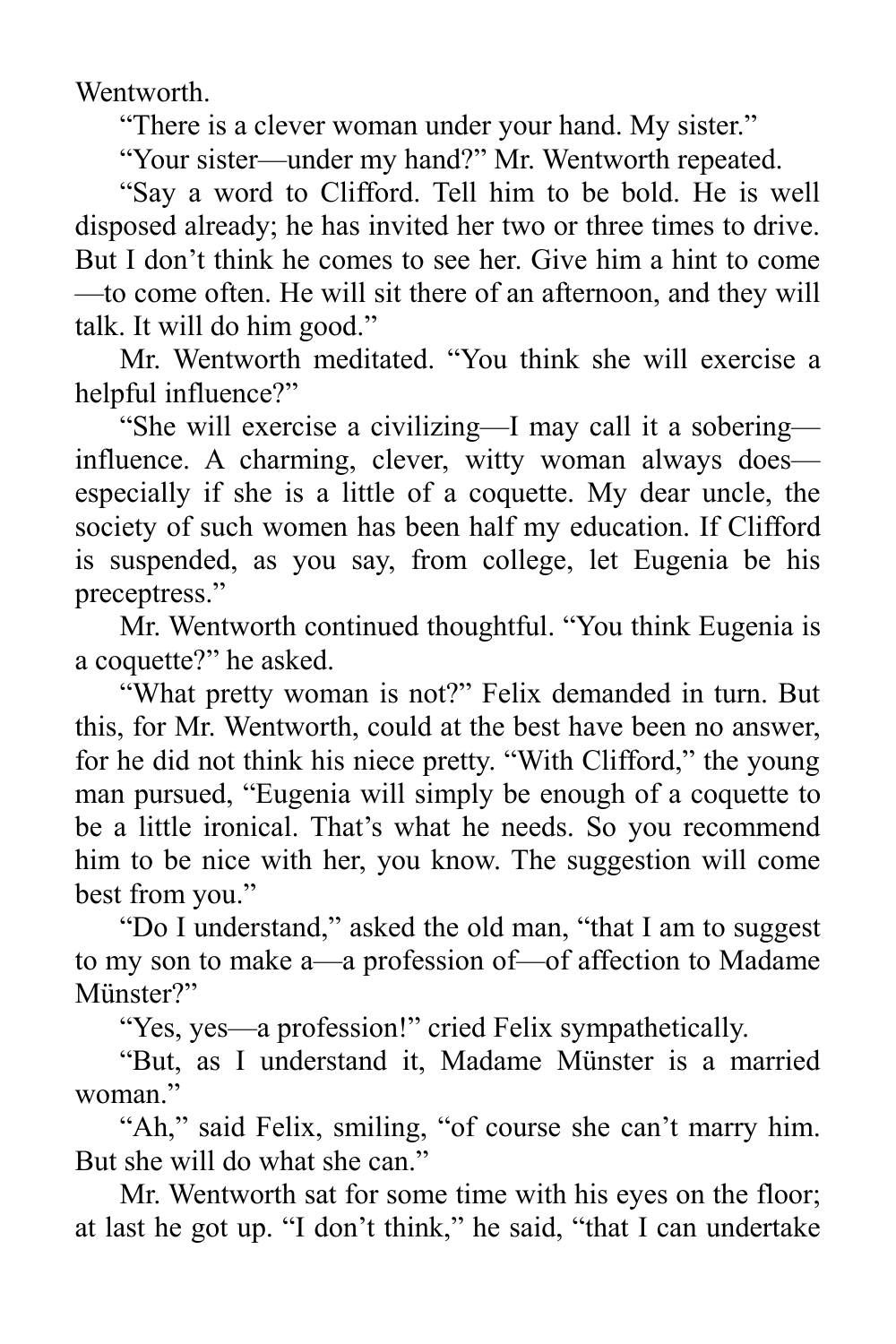to recommend my son any such course." And without meeting Felix's surprised glance he broke off his sitting, which was not resumed for a fortnight.

Felix was very fond of the little lake which occupied so many of Mr. Wentworth's numerous acres, and of a remarkable pine grove which lay upon the further side of it, planted upon a steep embankment and haunted by the summer breeze. The murmur of the air in the far off tree-tops had a strange distinctness; it was almost articulate. One afternoon the young man came out of his painting-room and passed the open door of Eugenia's little salon. Within, in the cool dimness, he saw his sister, dressed in white, buried in her arm-chair, and holding to her face an immense bouquet. Opposite to her sat Clifford Wentworth, twirling his hat. He had evidently just presented the bouquet to the Baroness, whose fine eyes, as she glanced at him over the big roses and geraniums, wore a conversational smile. Felix, standing on the threshold of the cottage, hesitated for a moment as to whether he should retrace his steps and enter the parlor. Then he went his way and passed into Mr. Wentworth's garden. That civilizing process to which he had suggested that Clifford should be subjected appeared to have come on of itself. Felix was very sure, at least, that Mr. Wentworth had not adopted his ingenious device for stimulating the young man's aesthetic consciousness. "Doubtless he supposes," he said to himself, after the conversation that has been narrated, "that I desire, out of fraternal benevolence, to procure for Eugenia the amusement of a flirtation—or, as he probably calls it, an intrigue—with the too susceptible Clifford. It must be admitted —and I have noticed it before—that nothing exceeds the license occasionally taken by the imagination of very rigid people." Felix, on his own side, had of course said nothing to Clifford; but he had observed to Eugenia that Mr. Wentworth was much mortified at his son's low tastes. "We ought to do something to help them, after all their kindness to us," he had added. "Encourage Clifford to come and see you, and inspire him with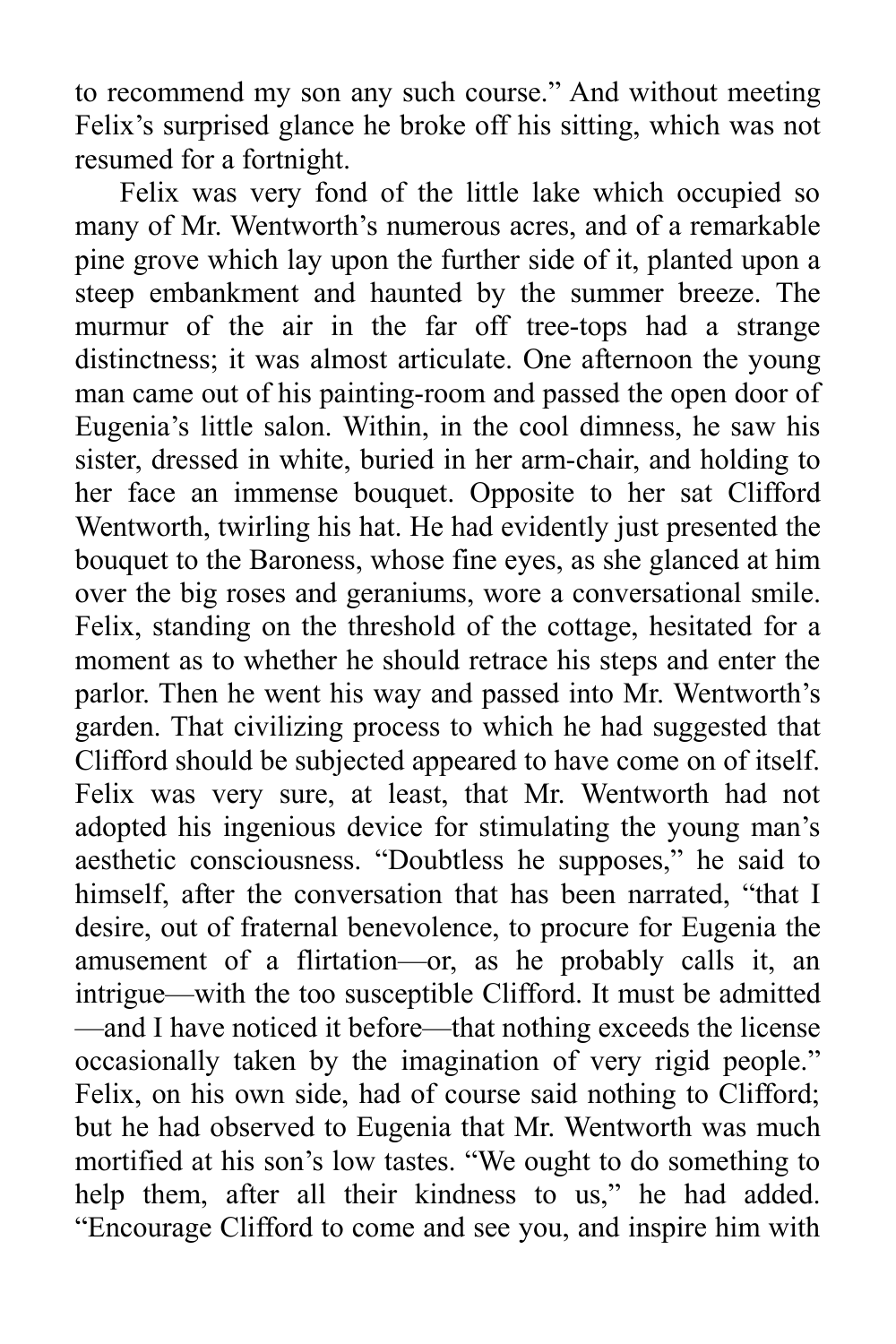a taste for conversation. That will supplant the other, which only comes from his puerility, from his not taking his position in the world—that of a rich young man of ancient stock seriously enough. Make him a little more serious. Even if he makes love to you it is no great matter."

"I am to offer myself as a superior form of intoxication—a substitute for a brandy bottle, eh?" asked the Baroness. "Truly, in this country one comes to strange uses."

But she had not positively declined to undertake Clifford's higher education, and Felix, who had not thought of the matter again, being haunted with visions of more personal profit, now reflected that the work of redemption had fairly begun. The idea in prospect had seemed of the happiest, but in operation it made him a trifle uneasy. "What if Eugenia—what if Eugenia"—he asked himself softly; the question dying away in his sense of Eugenia's undetermined capacity. But before Felix had time either to accept or to reject its admonition, even in this vague form, he saw Robert Acton turn out of Mr. Wentworth's enclosure, by a distant gate, and come toward the cottage in the orchard. Acton had evidently walked from his own house along a shady by-way and was intending to pay a visit to Madame Münster. Felix watched him a moment; then he turned away. Acton could be left to play the part of Providence and interrupt —if interruption were needed—Clifford's entanglement with Eugenia.

Felix passed through the garden toward the house and toward a postern gate which opened upon a path leading across the fields, beside a little wood, to the lake. He stopped and looked up at the house; his eyes rested more particularly upon a certain open window, on the shady side. Presently Gertrude appeared there, looking out into the summer light. He took off his hat to her and bade her good-day; he remarked that he was going to row across the pond, and begged that she would do him the honor to accompany him. She looked at him a moment; then, without saying anything, she turned away. But she soon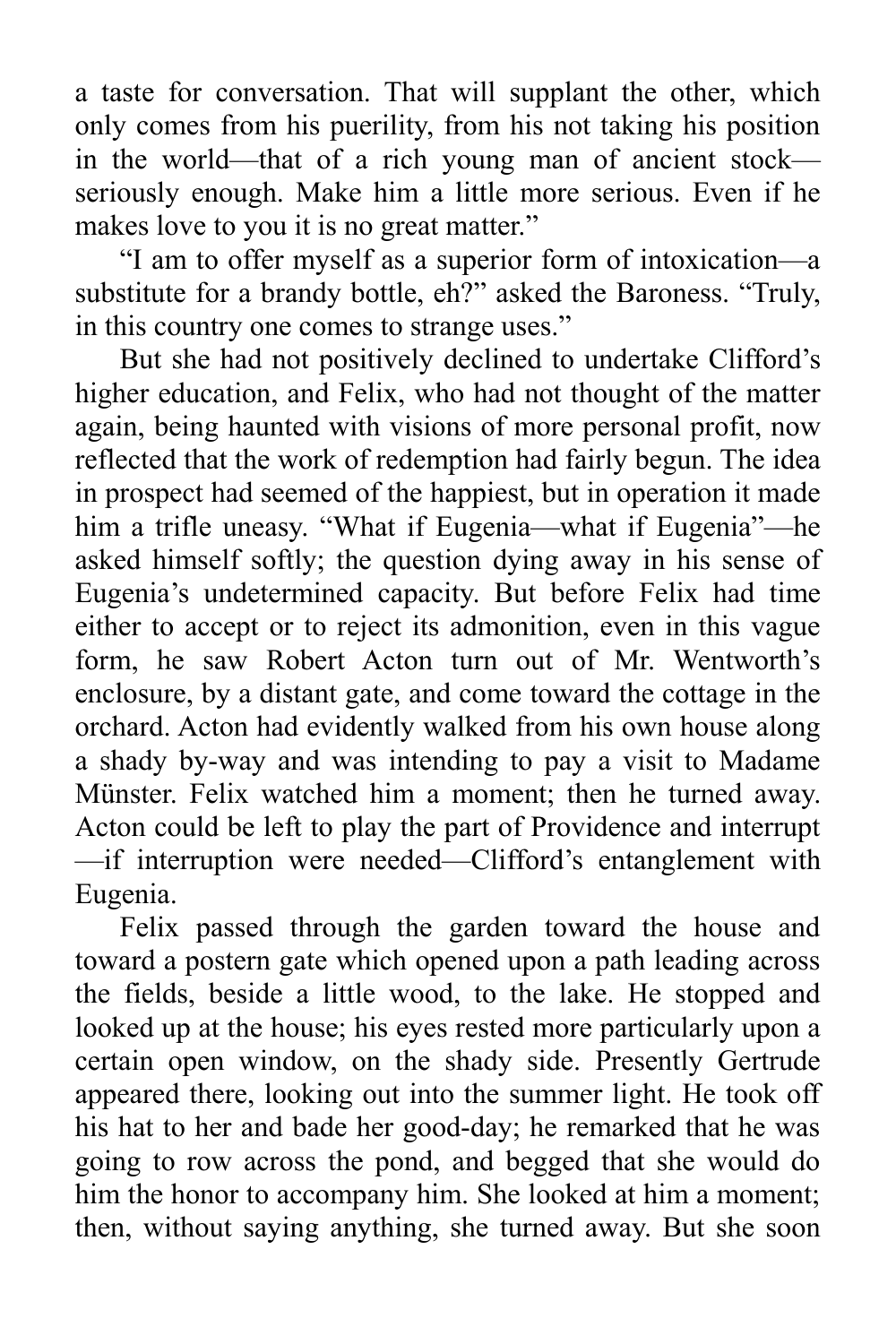reappeared below in one of those quaint and charming Leghorn hats, tied with white satin bows, that were worn at that period; she also carried a green parasol. She went with him to the edge of the lake, where a couple of boats were always moored; they got into one of them, and Felix, with gentle strokes, propelled it to the opposite shore. The day was the perfection of summer weather; the little lake was the color of sunshine; the plash of the oars was the only sound, and they found themselves listening to it. They disembarked, and, by a winding path, ascended the pine-crested mound which overlooked the water, whose white expanse glittered between the trees. The place was delightfully cool, and had the added charm that—in the softly sounding pine boughs—you seemed to hear the coolness as well as feel it. Felix and Gertrude sat down on the rust-colored carpet of pine-needles and talked of many things. Felix spoke at last, in the course of talk, of his going away; it was the first time he had alluded to it.

"You are going away?" said Gertrude, looking at him.

"Some day—when the leaves begin to fall. You know I can't stay forever."

Gertrude transferred her eyes to the outer prospect, and then, after a pause, she said, "I shall never see you again."

"Why not?" asked Felix. "We shall probably both survive my departure."

But Gertrude only repeated, "I shall never see you again. I shall never hear of you," she went on. "I shall know nothing about you. I knew nothing about you before, and it will be the same again."

"I knew nothing about you then, unfortunately," said Felix. "But now I shall write to you."

"Don't write to me. I shall not answer you," Gertrude declared.

"I should of course burn your letters," said Felix.

Gertrude looked at him again. "Burn my letters? You sometimes say strange things."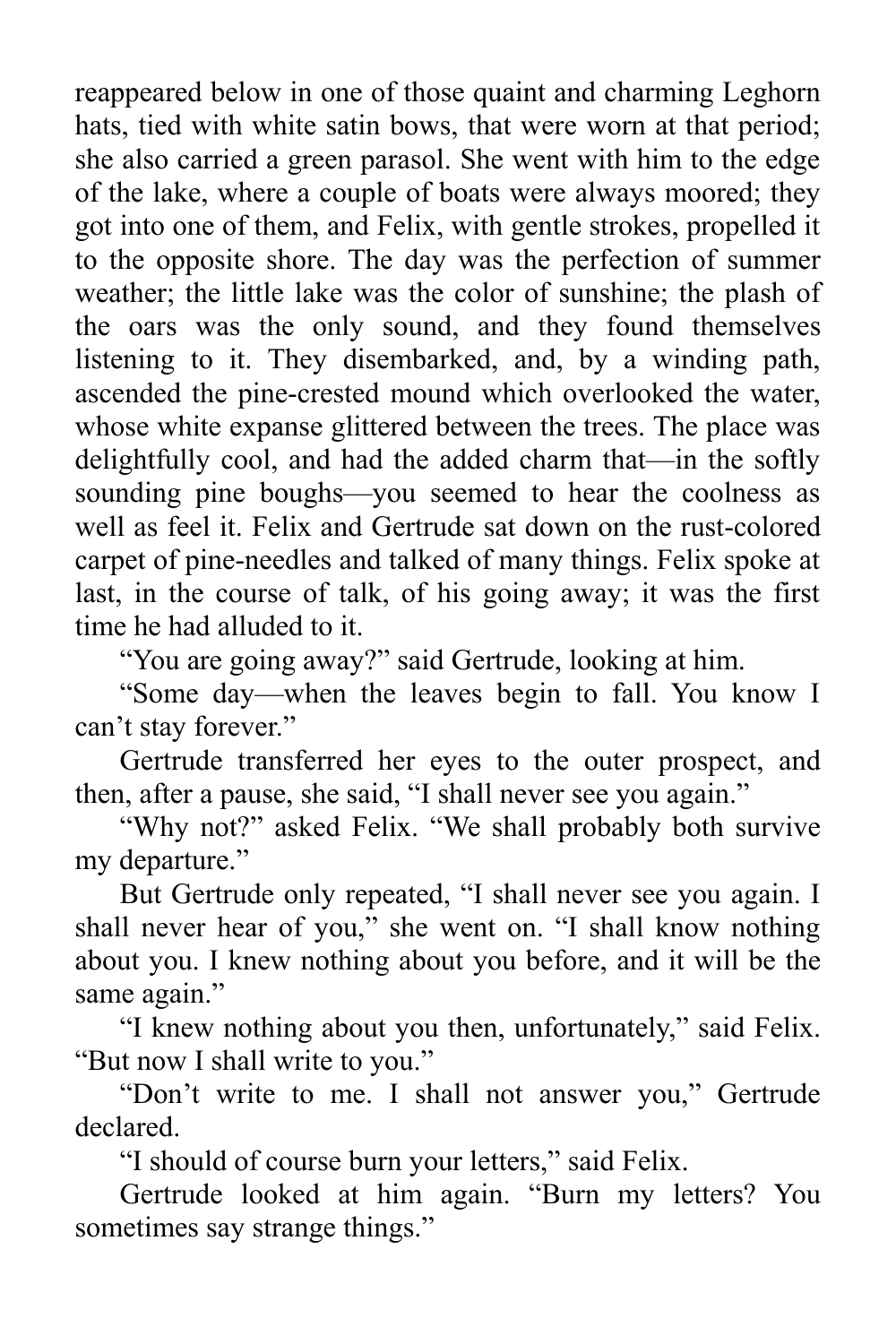"They are not strange in themselves," the young man answered. "They are only strange as said to you. You will come to Europe."

"With whom shall I come?" She asked this question simply; she was very much in earnest. Felix was interested in her earnestness; for some moments he hesitated. "You can't tell me that," she pursued. "You can't say that I shall go with my father and my sister; you don't believe that."

"I shall keep your letters," said Felix, presently, for all answer.

"I never write. I don't know how to write." Gertrude, for some time, said nothing more; and her companion, as he looked at her, wished it had not been "disloyal" to make love to the daughter of an old gentleman who had offered one hospitality. The afternoon waned; the shadows stretched themselves; and the light grew deeper in the western sky. Two persons appeared on the opposite side of the lake, coming from the house and crossing the meadow. "It is Charlotte and Mr. Brand," said Gertrude. "They are coming over here." But Charlotte and Mr. Brand only came down to the edge of the water, and stood there, looking across; they made no motion to enter the boat that Felix had left at the mooring-place. Felix waved his hat to them; it was too far to call. They made no visible response, and they presently turned away and walked along the shore.

"Mr. Brand is not demonstrative," said Felix. "He is never demonstrative to me. He sits silent, with his chin in his hand, looking at me. Sometimes he looks away. Your father tells me he is so eloquent; and I should like to hear him talk. He looks like such a noble young man. But with me he will never talk. And yet I am so fond of listening to brilliant imagery!"

"He is very eloquent," said Gertrude; "but he has no brilliant imagery. I have heard him talk a great deal. I knew that when they saw us they would not come over here."

"Ah, he is making *la cour*, as they say, to your sister? They desire to be alone?"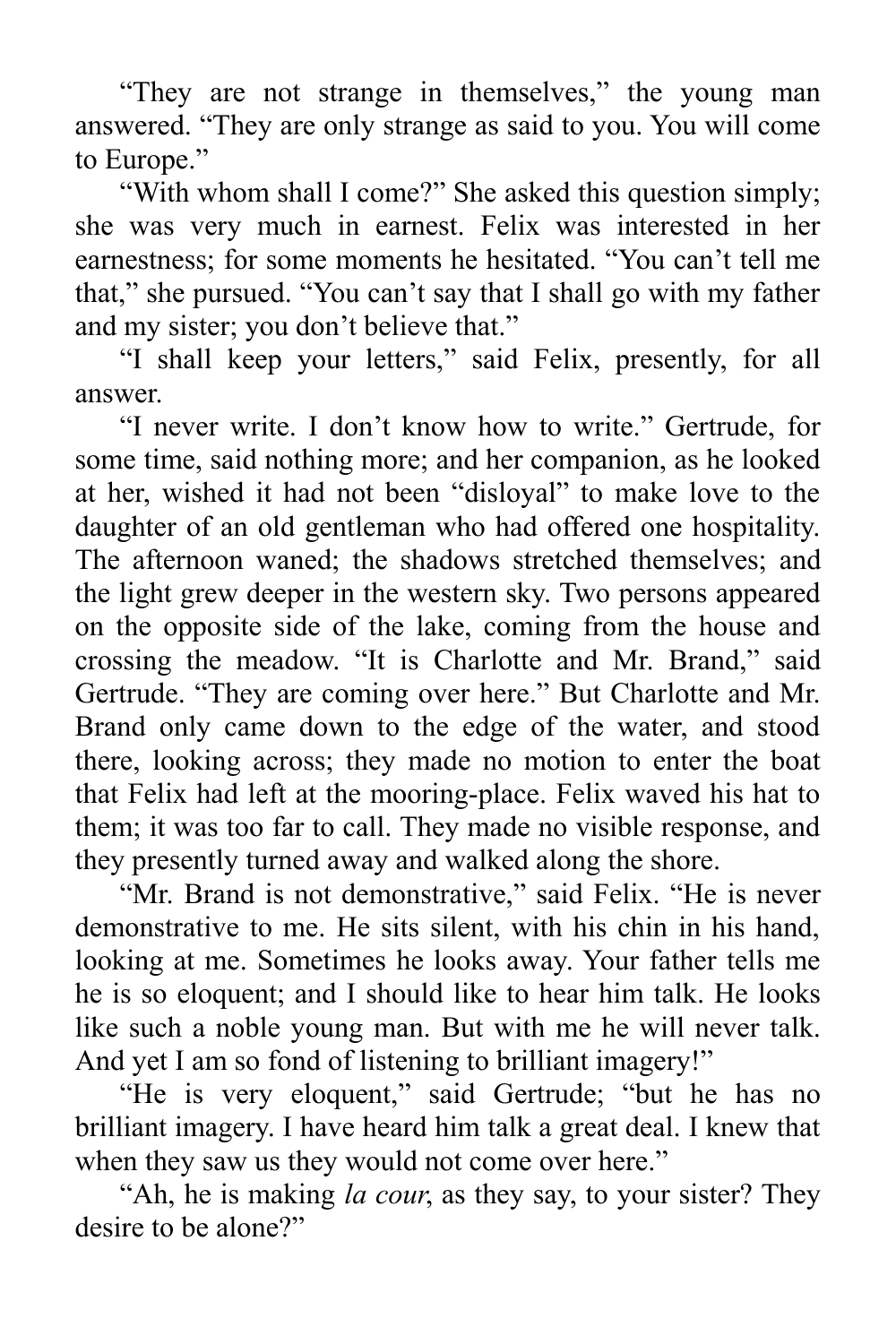"No," said Gertrude, gravely, "they have no such reason as that for being alone."

"But why doesn't he make *la cour* to Charlotte?" Felix inquired. "She is so pretty, so gentle, so good."

Gertrude glanced at him, and then she looked at the distantly-seen couple they were discussing. Mr. Brand and Charlotte were walking side by side. They might have been a pair of lovers, and yet they might not. "They think I should not be here," said Gertrude.

"With me? I thought you didn't have those ideas."

"You don't understand. There are a great many things you don't understand."

"I understand my stupidity. But why, then, do not Charlotte and Mr. Brand, who, as an elder sister and a clergyman, are free to walk about together, come over and make me wiser by breaking up the unlawful interview into which I have lured you?"

"That is the last thing they would do," said Gertrude.

Felix stared at her a moment, with his lifted eyebrows. *"Je n'y comprends rien!"* he exclaimed; then his eyes followed for a while the retreating figures of this critical pair. "You may say what you please," he declared; "it is evident to me that your sister is not indifferent to her clever companion. It is agreeable to her to be walking there with him. I can see that from here." And in the excitement of observation Felix rose to his feet.

Gertrude rose also, but she made no attempt to emulate her companion's discovery; she looked rather in another direction. Felix's words had struck her; but a certain delicacy checked her. "She is certainly not indifferent to Mr. Brand; she has the highest opinion of him."

"One can see it—one can see it," said Felix, in a tone of amused contemplation, with his head on one side. Gertrude turned her back to the opposite shore; it was disagreeable to her to look, but she hoped Felix would say something more. "Ah, they have wandered away into the wood," he added.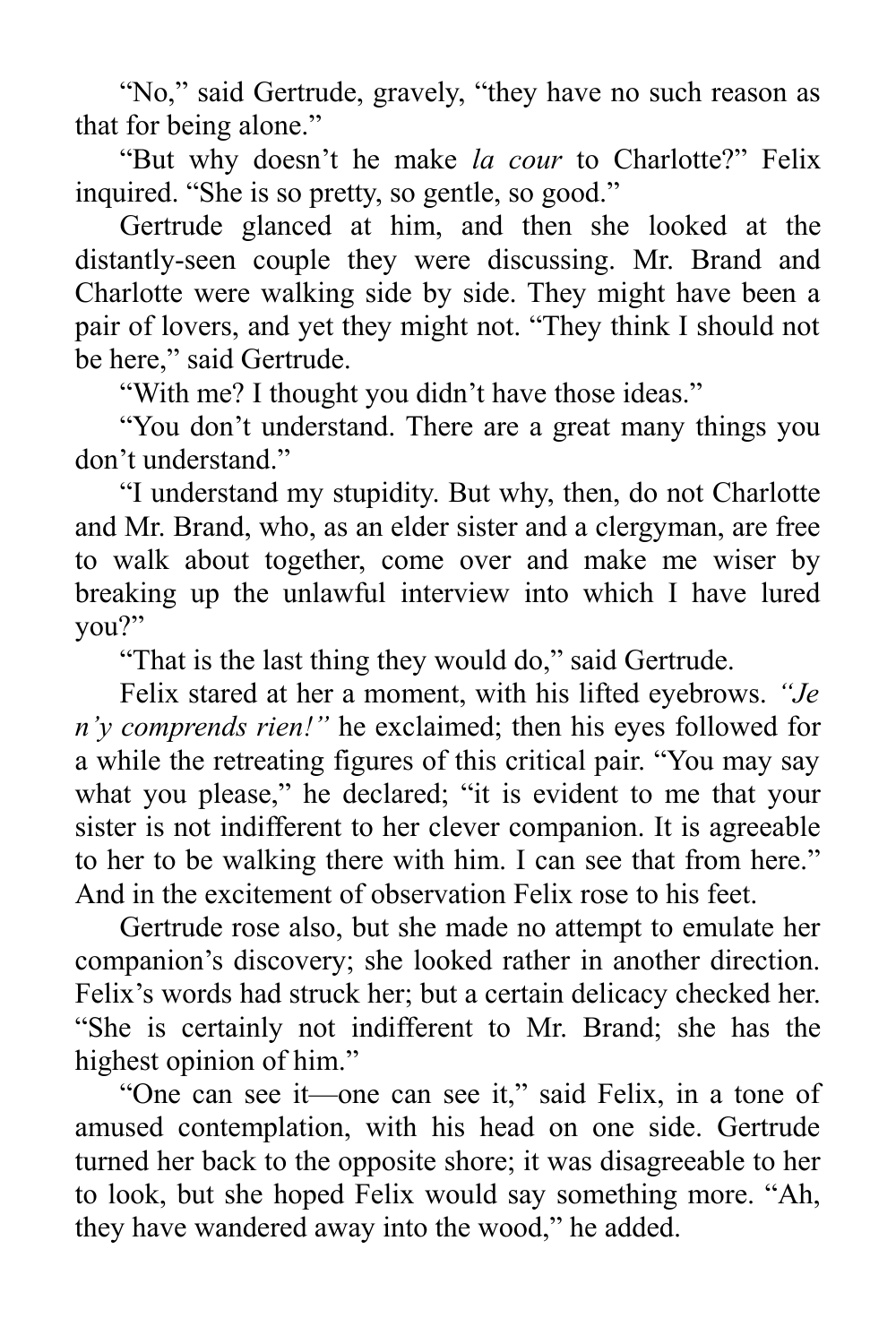Gertrude turned round again. "She is *not* in love with him," she said; it seemed her duty to say that.

"Then he is in love with her; or if he is not, he ought to be. She is such a perfect little woman of her kind. She reminds me of a pair of old-fashioned silver sugar-tongs; you know I am very fond of sugar. And she is very nice with Mr. Brand; I have noticed that; very gentle and gracious."

Gertrude reflected a moment. Then she took a great resolution. "She wants him to marry me," she said. "So of course she is nice."

Felix's eyebrows rose higher than ever. "To marry you! Ah, ah, this is interesting. And you think one must be very nice with a man to induce him to do that?"

Gertrude had turned a little pale, but she went on, "Mr. Brand wants it himself."

Felix folded his arms and stood looking at her. "I see—I see," he said quickly. "Why did you never tell me this before?"

"It is disagreeable to me to speak of it even now. I wished simply to explain to you about Charlotte."

"You don't wish to marry Mr. Brand, then?"

"No," said Gertrude, gravely.

"And does your father wish it?"

"Very much."

"And you don't like him—you have refused him?"

"I don't wish to marry him."

"Your father and sister think you ought to, eh?"

"It is a long story," said Gertrude. "They think there are good reasons. I can't explain it. They think I have obligations, and that I have encouraged him."

Felix smiled at her, as if she had been telling him an amusing story about someone else. "I can't tell you how this interests me," he said. "Now you don't recognize these reasons —these obligations?"

"I am not sure; it is not easy." And she picked up her parasol and turned away, as if to descend the slope.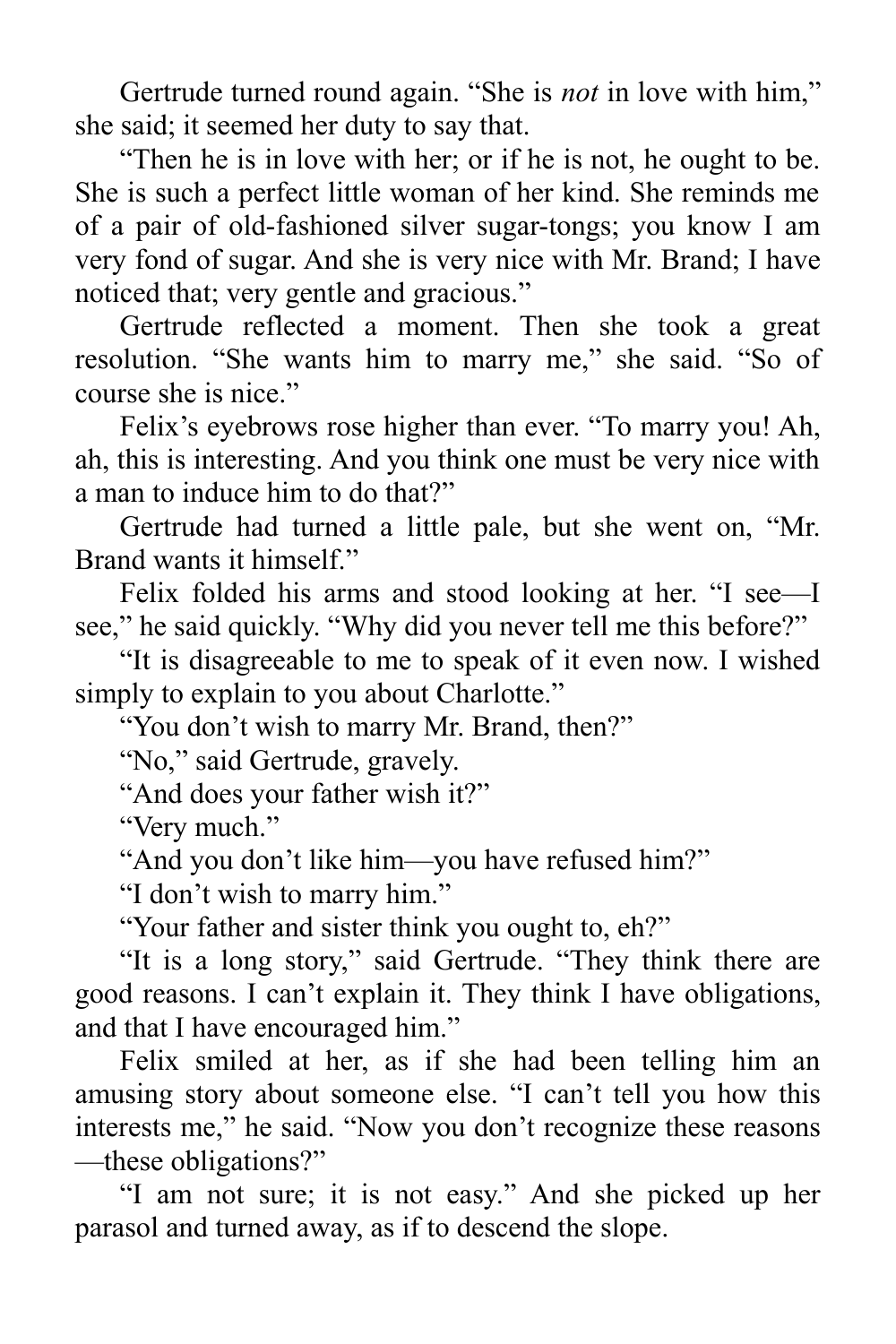"Tell me this," Felix went on, going with her: "are you likely to give in—to let them persuade you?"

Gertrude looked at him with the serious face that she had constantly worn, in opposition to his almost eager smile. "I shall never marry Mr. Brand," she said.

"I see!" Felix rejoined. And they slowly descended the hill together, saying nothing till they reached the margin of the pond. "It is your own affair," he then resumed; "but do you know, I am not altogether glad? If it were settled that you were to marry Mr. Brand I should take a certain comfort in the arrangement. I should feel more free. I have no right to make love to you myself, eh?" And he paused, lightly pressing his argument upon her.

"None whatever," replied Gertrude quickly—too quickly.

"Your father would never hear of it; I haven't a penny. Mr. Brand, of course, has property of his own, eh?"

"I believe he has some property; but that has nothing to do with it."

"With you, of course not; but with your father and sister it must have. So, as I say, if this were settled, I should feel more at liberty."

"More at liberty?" Gertrude repeated. "Please unfasten the boat."

Felix untwisted the rope and stood holding it. "I should be able to say things to you that I can't give myself the pleasure of saying now," he went on. "I could tell you how much I admire you, without seeming to pretend to that which I have no right to pretend to. I should make violent love to you," he added, laughing, "if I thought you were so placed as not to be offended by it."

"You mean if I were engaged to another man? That is strange reasoning!" Gertrude exclaimed.

"In that case you would not take me seriously."

"I take everyone seriously," said Gertrude. And without his help she stepped lightly into the boat.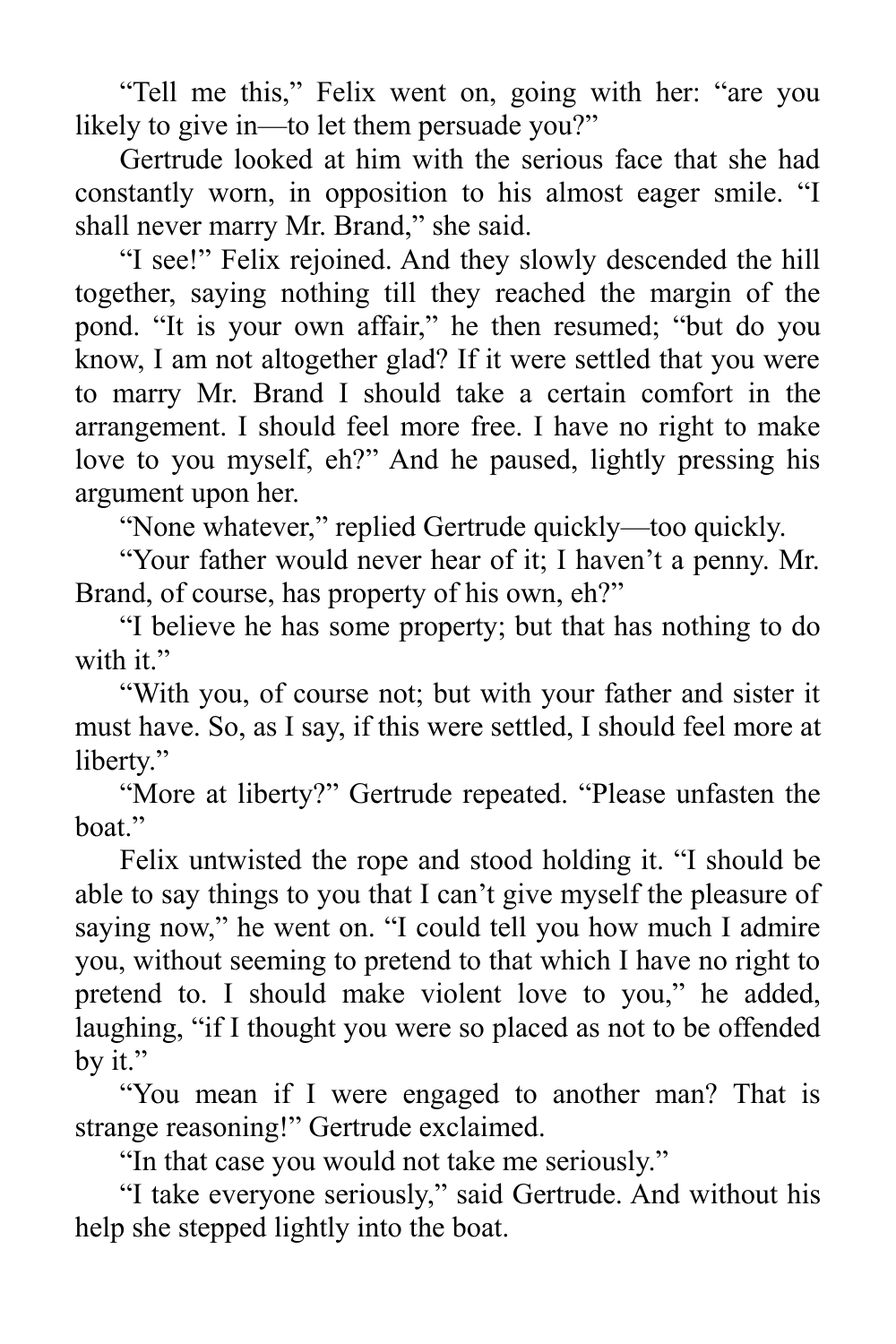Felix took up the oars and sent it forward. "Ah, this is what you have been thinking about? It seemed to me you had something on your mind. I wish very much," he added, "that you would tell me some of these so-called reasons—these obligations."

"They are not real reasons—good reasons," said Gertrude, looking at the pink and yellow gleams in the water.

"I can understand that! Because a handsome girl has had a spark of coquetry, that is no reason."

"If you mean me, it's not that. I have not done that."

"It is something that troubles you, at any rate," said Felix.

"Not so much as it used to," Gertrude rejoined.

He looked at her, smiling always. "That is not saying much, eh?" But she only rested her eyes, very gravely, on the lighted water. She seemed to him to be trying to hide the signs of the trouble of which she had just told him. Felix felt, at all times, much the same impulse to dissipate visible melancholy that a good housewife feels to brush away dust. There was something he wished to brush away now; suddenly he stopped rowing and poised his oars. "Why should Mr. Brand have addressed himself to you, and not to your sister?" he asked. "I am sure she would listen to him."

Gertrude, in her family, was thought capable of a good deal of levity; but her levity had never gone so far as this. It moved her greatly, however, to hear Felix say that he was sure of something; so that, raising her eyes toward him, she tried intently, for some moments, to conjure up this wonderful image of a love-affair between her own sister and her own suitor. We know that Gertrude had an imaginative mind; so that it is not impossible that this effort should have been partially successful. But she only murmured, "Ah, Felix! ah, Felix!"

"Why shouldn't they marry? Try and make them marry!" cried Felix.

"Try and make them?"

"Turn the tables on them. Then they will leave you alone. I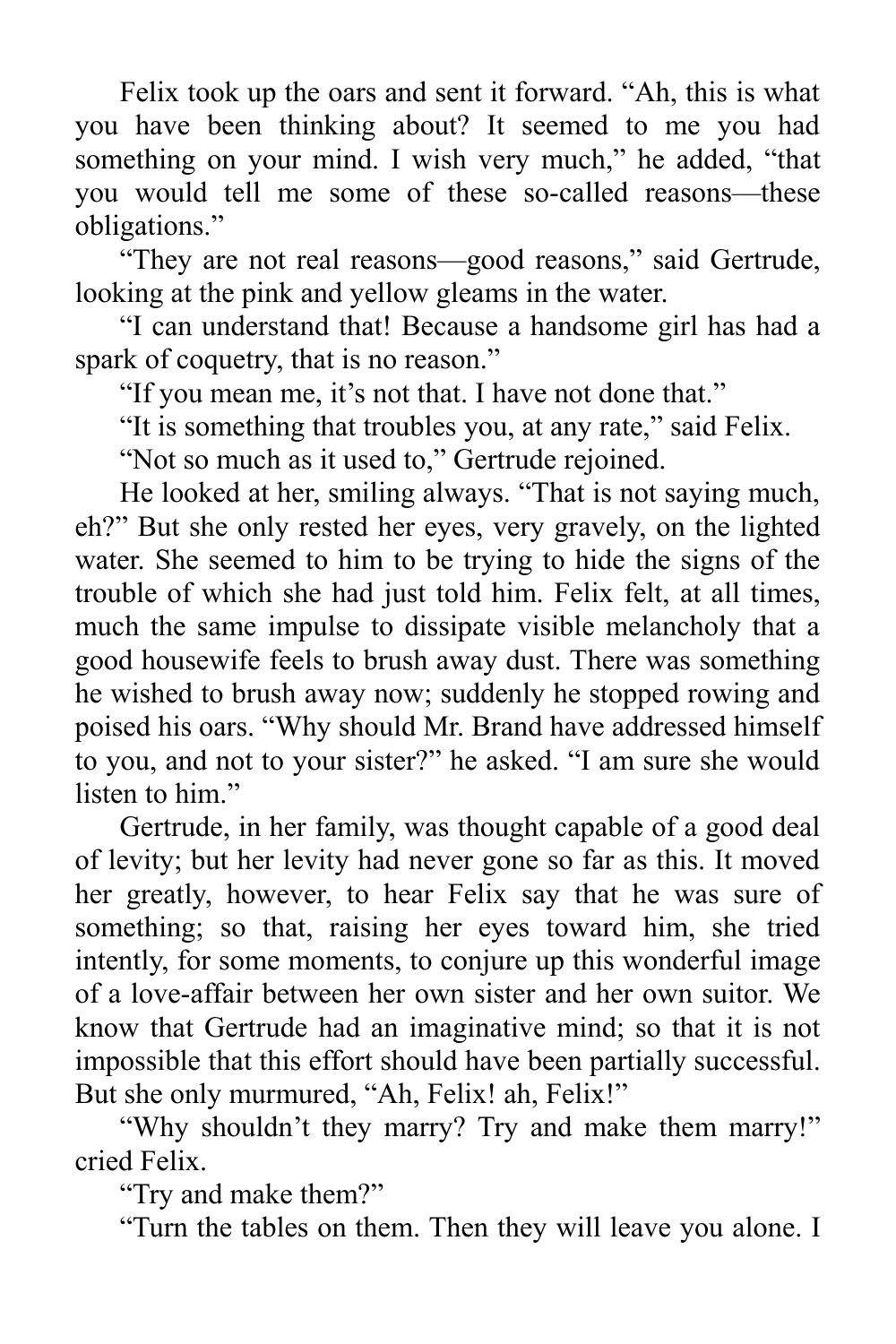will help you as far as I can."

Gertrude's heart began to beat; she was greatly excited; she had never had anything so interesting proposed to her before. Felix had begun to row again, and he now sent the boat home with long strokes. "I believe she *does* care for him!" said Gertrude, after they had disembarked.

"Of course she does, and we will marry them off. It will make them happy; it will make everyone happy. We shall have a wedding and I will write an epithalamium."

"It seems as if it would make *me* happy," said Gertrude.

"To get rid of Mr. Brand, eh? To recover your liberty?"

Gertrude walked on. "To see my sister married to so good a man"

Felix gave his light laugh. "You always put things on those grounds; you will never say anything for yourself. You are all so afraid, here, of being selfish. I don't think you know how," he went on. "Let me show you! It will make me happy for myself, and for just the reverse of what I told you a while ago. After that, when I make love to you, you will have to think I mean it."

"I shall never think you mean anything," said Gertrude. "You are too fantastic."

"Ah," cried Felix, "that's a license to say everything! Gertrude, I adore you!"

## CHAPTER VIII

Charlotte and Mr. Brand had not returned when they reached the house; but the Baroness had come to tea, and Robert Acton also, who now regularly asked for a place at this generous repast or made his appearance later in the evening. Clifford Wentworth, with his juvenile growl, remarked upon it.

"You are always coming to tea nowadays, Robert," he said. "I should think you had drunk enough tea in China."

"Since when is Mr. Acton more frequent?" asked the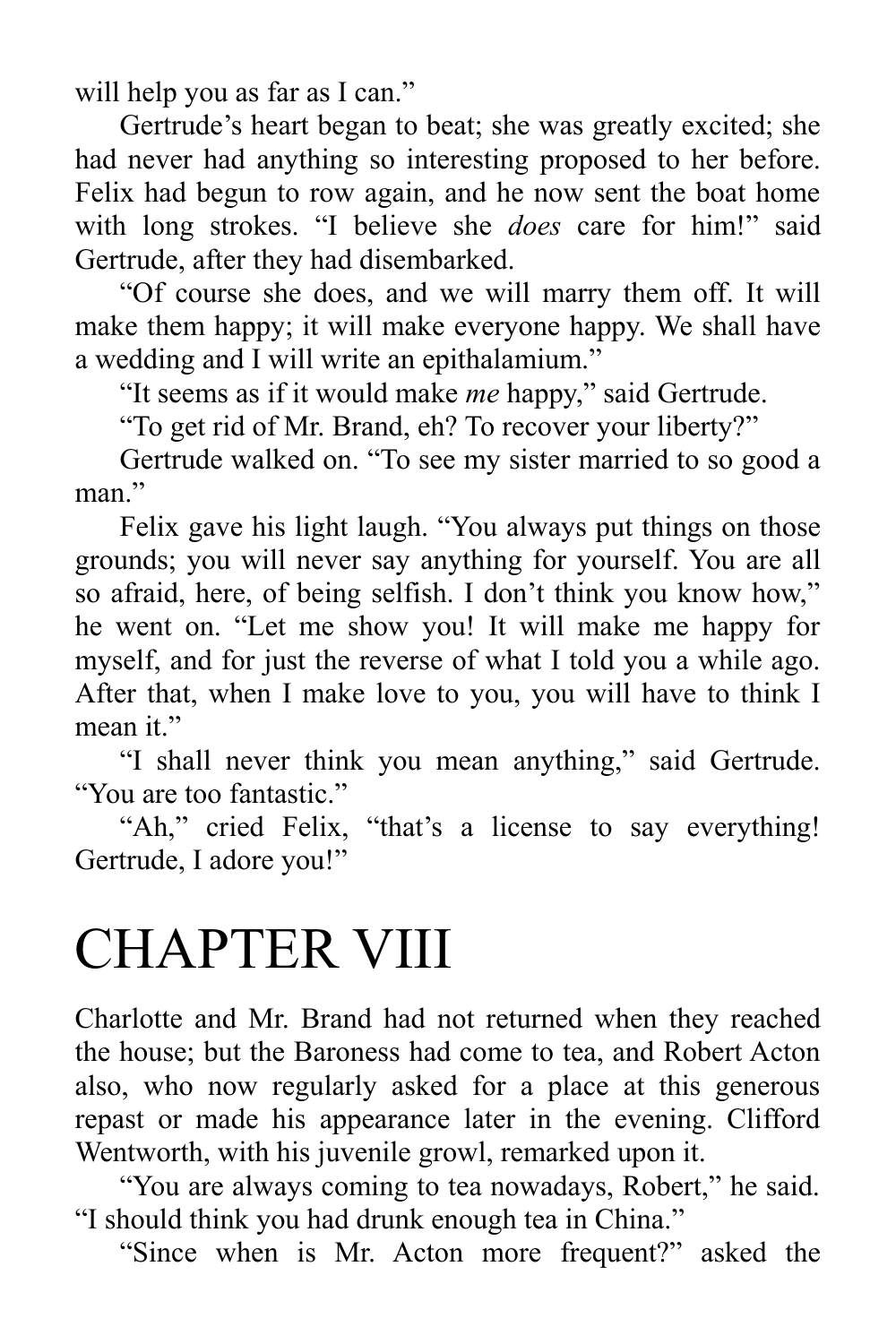Baroness.

"Since you came," said Clifford. "It seems as if you were a kind of attraction."

"I suppose I am a curiosity," said the Baroness. "Give me time and I will make you a salon."

"It would fall to pieces after you go!" exclaimed Acton.

"Don't talk about her going, in that familiar way," Clifford said. "It makes me feel gloomy."

Mr. Wentworth glanced at his son, and taking note of these words, wondered if Felix had been teaching him, according to the programme he had sketched out, to make love to the wife of a German prince.

Charlotte came in late with Mr. Brand; but Gertrude, to whom, at least, Felix had taught something, looked in vain, in her face, for the traces of a guilty passion. Mr. Brand sat down by Gertrude, and she presently asked him why they had not crossed the pond to join Felix and herself.

"It is cruel of you to ask me that," he answered, very softly. He had a large morsel of cake before him; but he fingered it without eating it. "I sometimes think you are growing cruel," he added.

Gertrude said nothing; she was afraid to speak. There was a kind of rage in her heart; she felt as if she could easily persuade herself that she was persecuted. She said to herself that it was quite right that she should not allow him to make her believe she was wrong. She thought of what Felix had said to her; she wished indeed Mr. Brand would marry Charlotte. She looked away from him and spoke no more. Mr. Brand ended by eating his cake, while Felix sat opposite, describing to Mr. Wentworth the students' duels at Heidelberg. After tea they all dispersed themselves, as usual, upon the piazza and in the garden; and Mr. Brand drew near to Gertrude again.

"I didn't come to you this afternoon because you were not alone," he began; "because you were with a newer friend."

"Felix? He is an old friend by this time."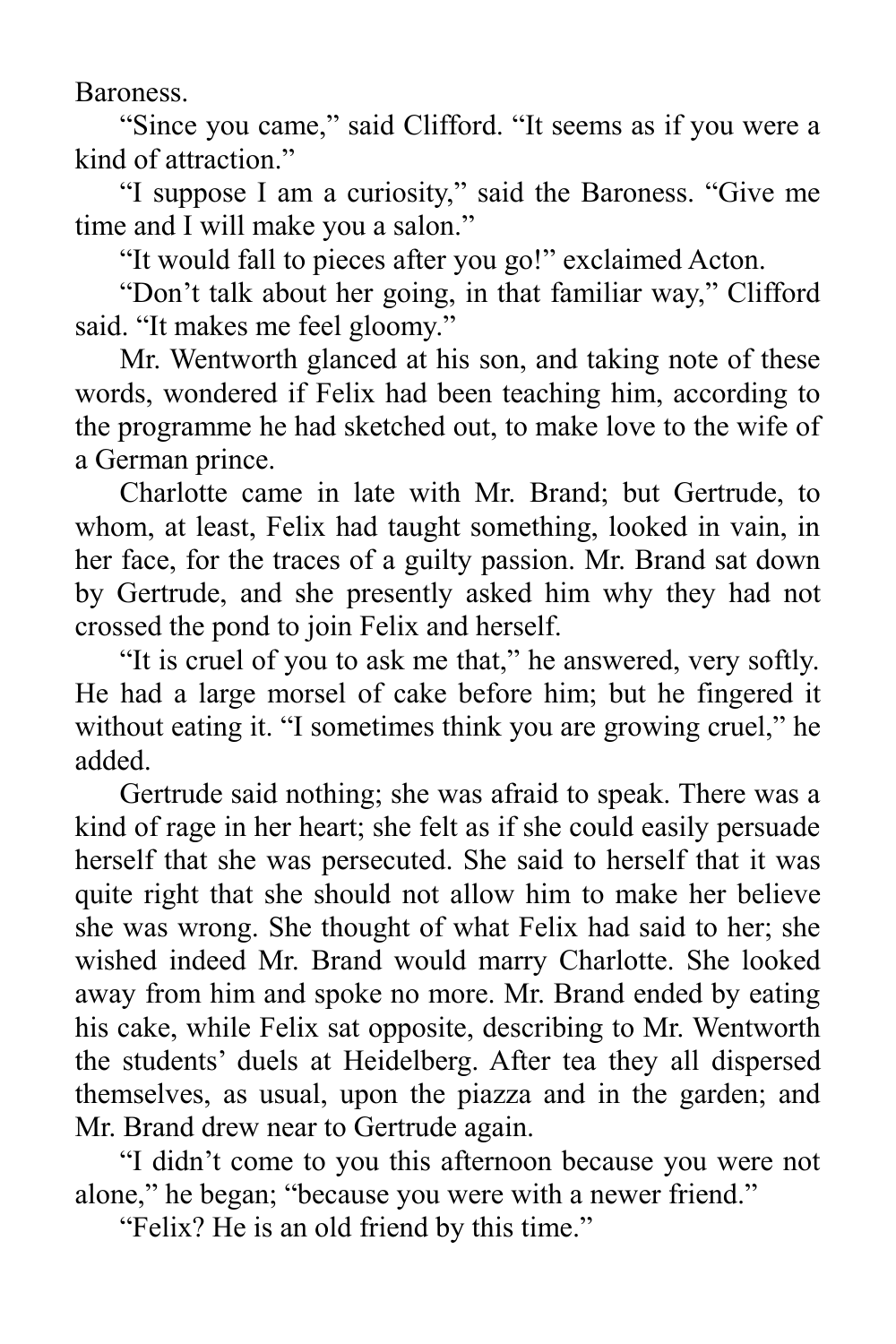Mr. Brand looked at the ground for some moments. "I thought I was prepared to hear you speak in that way," he resumed. "But I find it very painful."

"I don't see what else I can say," said Gertrude.

Mr. Brand walked beside her for a while in silence; Gertrude wished he would go away. "He is certainly very accomplished. But I think I ought to advise you."

"To advise me?"

"I think I know your nature."

"I think you don't," said Gertrude, with a soft laugh.

"You make yourself out worse than you are—to please him," Mr. Brand said, gently.

"Worse—to please him? What do you mean?" asked Gertrude, stopping.

Mr. Brand stopped also, and with the same soft straightforwardness, "He doesn't care for the things you care for—the great questions of life."

Gertrude, with her eyes on his, shook her head. "I don't care for the great questions of life. They are much beyond me."

"There was a time when you didn't say that," said Mr. Brand.

"Oh," rejoined Gertrude, "I think you made me talk a great deal of nonsense. And it depends," she added, "upon what you call the great questions of life. There are some things I care for."

"Are they the things you talk about with your cousin?"

"You should not say things to me against my cousin, Mr. Brand," said Gertrude. "That is dishonorable."

He listened to this respectfully; then he answered, with a little vibration of the voice, "I should be very sorry to do anything dishonorable. But I don't see why it is dishonorable to say that your cousin is frivolous."

"Go and say it to himself!"

"I think he would admit it," said Mr. Brand. "That is the tone he would take. He would not be ashamed of it."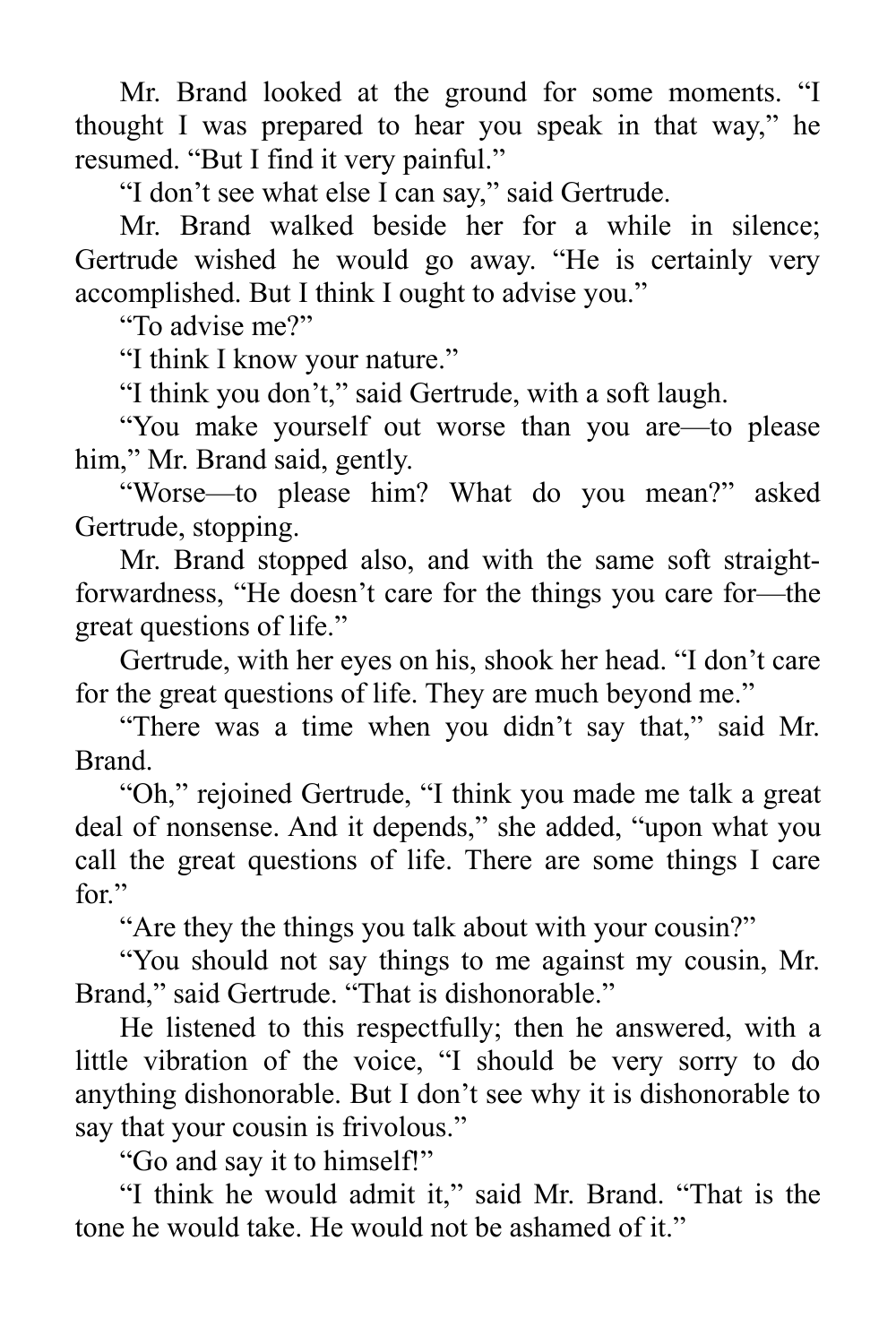"Then I am not ashamed of it!" Gertrude declared. "That is probably what I like him for. I am frivolous myself."

"You are trying, as I said just now, to lower yourself."

"I am trying for once to be natural!" cried Gertrude passionately. "I have been pretending, all my life; I have been dishonest; it is you that have made me so!" Mr. Brand stood gazing at her, and she went on, "Why shouldn't I be frivolous, if I want? One has a right to be frivolous, if it's one's nature. No, I don't care for the great questions. I care for pleasure—for amusement. Perhaps I am fond of wicked things; it is very possible!"

Mr. Brand remained staring; he was even a little pale, as if he had been frightened. "I don't think you know what you are saying!" he exclaimed.

"Perhaps not. Perhaps I am talking nonsense. But it is only with you that I talk nonsense. I never do so with my cousin."

"I will speak to you again, when you are less excited," said Mr. Brand.

"I am always excited when you speak to me. I must tell you that—even if it prevents you altogether, in future. Your speaking to me irritates me. With my cousin it is very different. That seems quiet and natural."

He looked at her, and then he looked away, with a kind of helpless distress, at the dusky garden and the faint summer stars. After which, suddenly turning back, "Gertrude, Gertrude!" he softly groaned. "Am I really losing you?"

She was touched—she was pained; but it had already occurred to her that she might do something better than say so. It would not have alleviated her companion's distress to perceive, just then, whence she had sympathetically borrowed this ingenuity. "I am not sorry for you," Gertrude said; "for in paying so much attention to me you are following a shadow you are wasting something precious. There is something else you might have that you don't look at—something better than I am. That is a reality!" And then, with intention, she looked at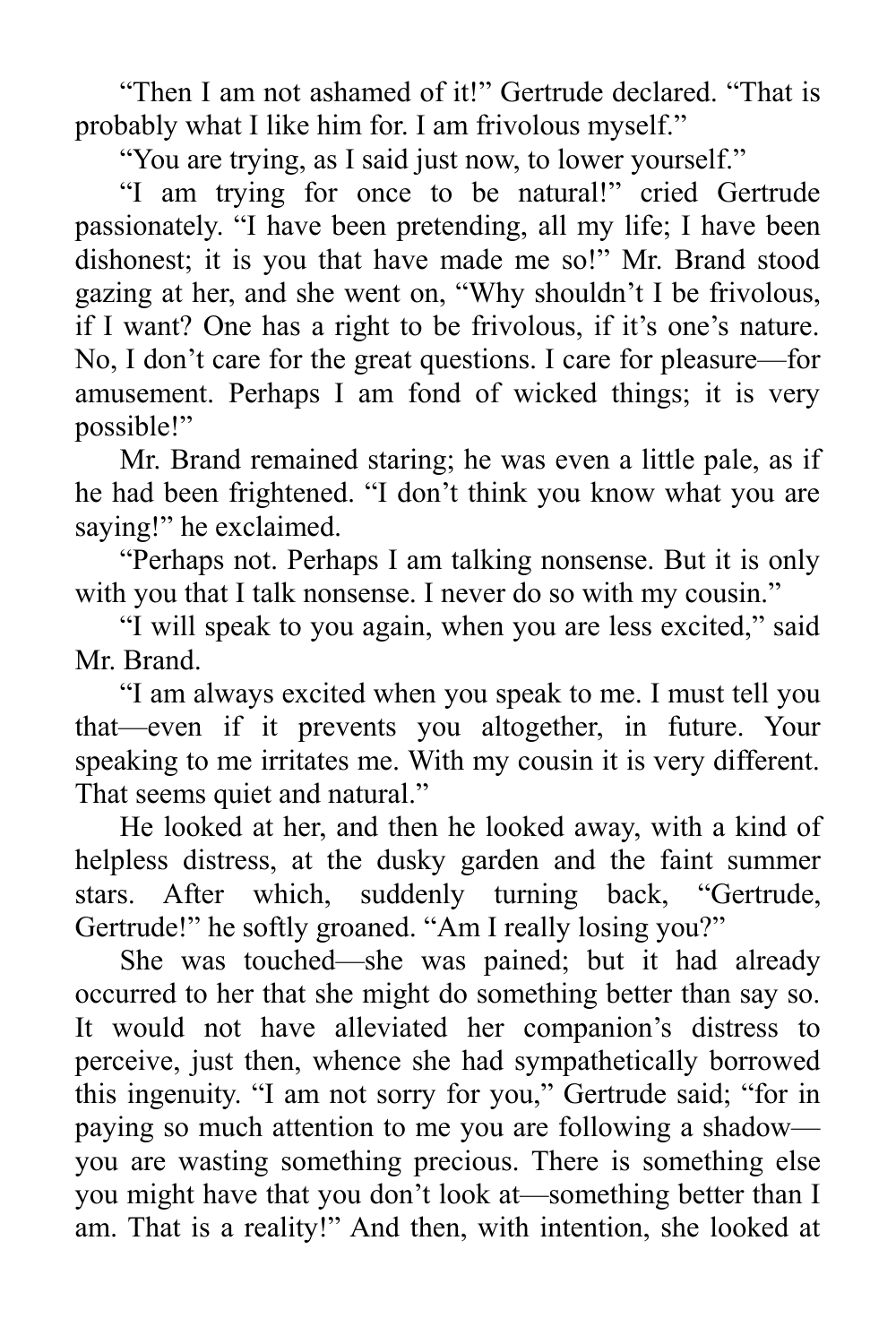him and tried to smile a little. He thought this smile of hers very strange; but she turned away and left him.

She wandered about alone in the garden wondering what Mr. Brand would make of her words, which it had been a singular pleasure for her to utter. Shortly after, passing in front of the house, she saw at a distance two persons standing near the garden gate. It was Mr. Brand going away and bidding good-night to Charlotte, who had walked down with him from the house. Gertrude saw that the parting was prolonged. Then she turned her back upon it. She had not gone very far, however, when she heard her sister slowly following her. She neither turned round nor waited for her; she knew what Charlotte was going to say. Charlotte, who at last overtook her, in fact presently began; she had passed her arm into Gertrude's.

"Will you listen to me, dear, if I say something very particular?"

"I know what you are going to say," said Gertrude. "Mr. Brand feels very badly."

"Oh, Gertrude, how can you treat him so?" Charlotte demanded. And as her sister made no answer she added, "After all he has done for you!"

"What has he done for me?"

"I wonder you can ask, Gertrude. He has helped you so. You told me so yourself, a great many times. You told me that he helped you to struggle with your—your peculiarities. You told me that he had taught you how to govern your temper."

For a moment Gertrude said nothing. Then, "Was my temper very bad?" she asked.

"I am not accusing you, Gertrude," said Charlotte.

"What are you doing, then?" her sister demanded, with a short laugh.

"I am pleading for Mr. Brand—reminding you of all you owe him."

"I have given it all back," said Gertrude, still with her little laugh. "He can take back the virtue he imparted! I want to be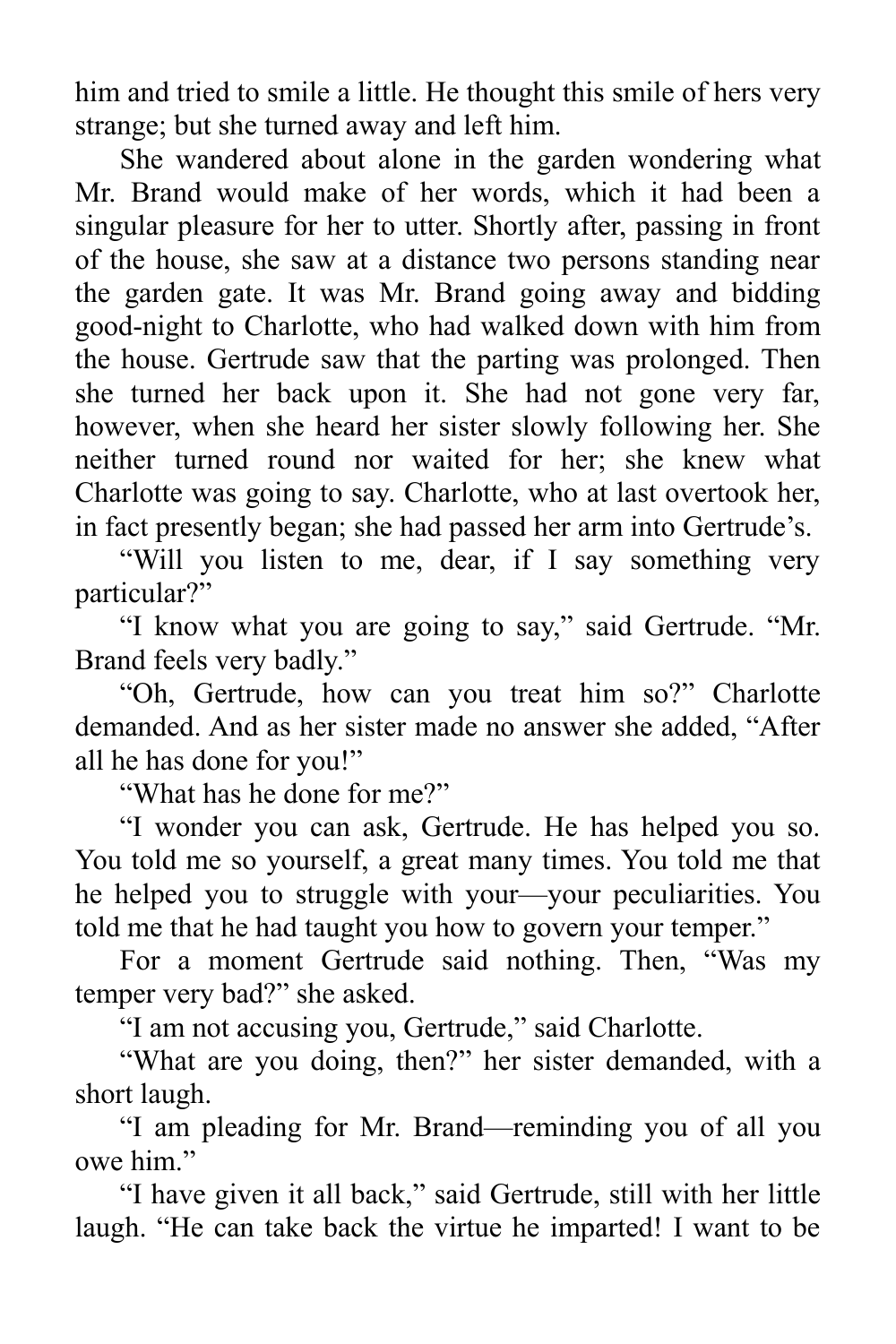wicked again."

Her sister made her stop in the path, and fixed upon her, in the darkness, a sweet, reproachful gaze. "If you talk this way I shall almost believe it. Think of all we owe Mr. Brand. Think of how he has always expected something of you. Think how much he has been to us. Think of his beautiful influence upon Clifford."

"He is very good," said Gertrude, looking at her sister. "I know he is very good. But he shouldn't speak against Felix."

"Felix is good," Charlotte answered, softly but promptly. "Felix is very wonderful. Only he is so different. Mr. Brand is much nearer to us. I should never think of going to Felix with a trouble—with a question. Mr. Brand is much more to us, Gertrude."

"He is very—very good," Gertrude repeated. "He is more to you; yes, much more. Charlotte," she added suddenly, "you are in love with him!"

"Oh, Gertrude!" cried poor Charlotte; and her sister saw her blushing in the darkness.

Gertrude put her arm round her. "I wish he would marry you!" she went on.

Charlotte shook herself free. "You must not say such things!" she exclaimed, beneath her breath.

"You like him more than you say, and he likes you more than he knows."

"This is very cruel of you!" Charlotte Wentworth murmured.

But if it was cruel Gertrude continued pitiless. "Not if it's true," she answered. "I wish he would marry you."

"Please don't say that."

"I mean to tell him so!" said Gertrude.

"Oh, Gertrude, Gertrude!" her sister almost moaned.

"Yes, if he speaks to me again about myself. I will say, 'Why don't you marry Charlotte? She's a thousand times better than I."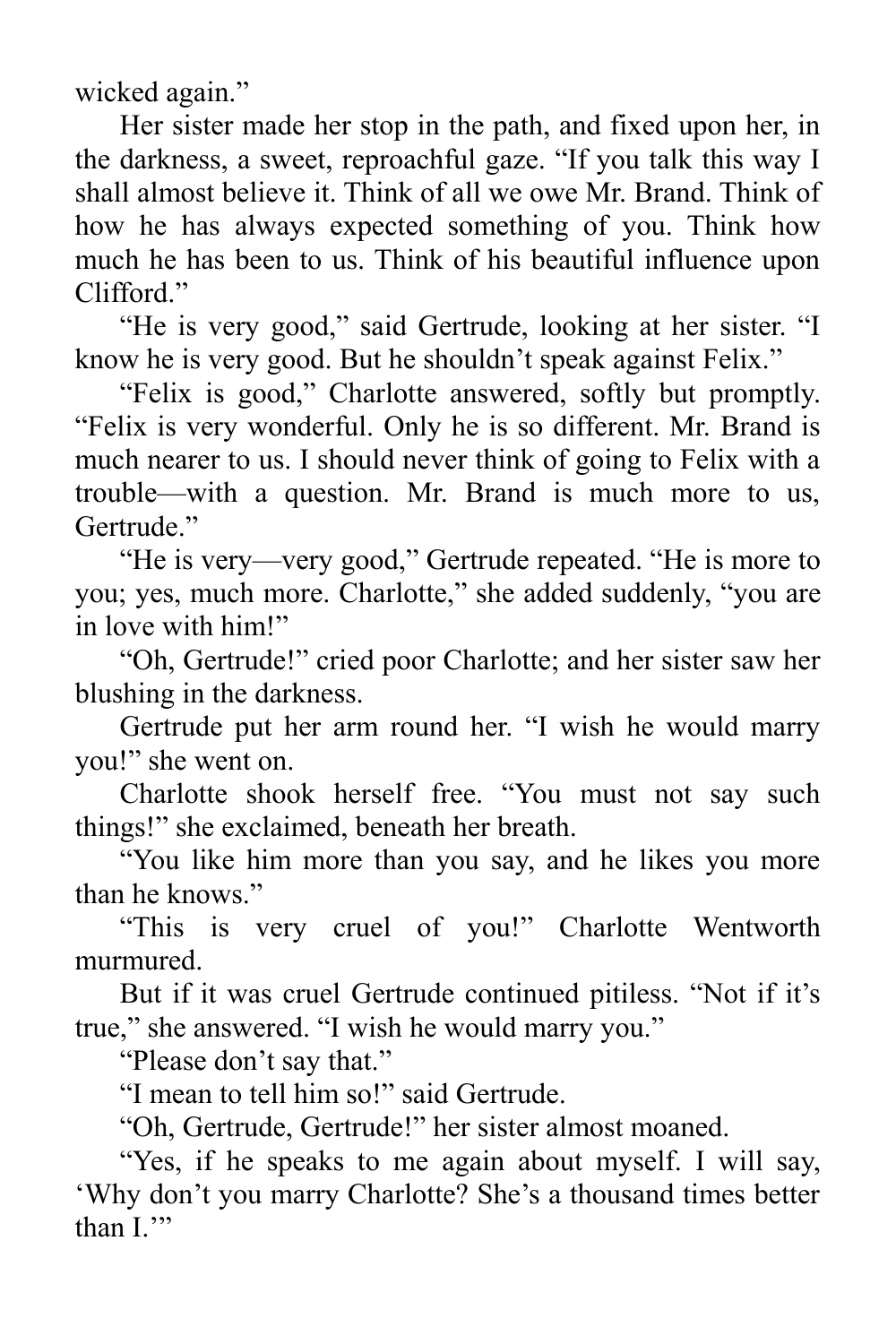"You *are* wicked; you *are* changed!" cried her sister.

"If you don't like it you can prevent it," said Gertrude. "You can prevent it by keeping him from speaking to me!" And with this she walked away, very conscious of what she had done; measuring it and finding a certain joy and a quickened sense of freedom in it.

Mr. Wentworth was rather wide of the mark in suspecting that Clifford had begun to pay unscrupulous compliments to his brilliant cousin; for the young man had really more scruples than he received credit for in his family. He had a certain transparent shamefacedness which was in itself a proof that he was not at his ease in dissipation. His collegiate peccadilloes had aroused a domestic murmur as disagreeable to the young man as the creaking of his boots would have been to a housebreaker. Only, as the house-breaker would have simplified matters by removing his *chaussures*, it had seemed to Clifford that the shortest cut to comfortable relations with people relations which should make him cease to think that when they spoke to him they meant something improving—was to renounce all ambition toward a nefarious development. And, in fact, Clifford's ambition took the most commendable form. He thought of himself in the future as the well-known and muchliked Mr. Wentworth, of Boston, who should, in the natural course of prosperity, have married his pretty cousin, Lizzie Acton; should live in a wide-fronted house, in view of the Common; and should drive, behind a light wagon, over the damp autumn roads, a pair of beautifully matched sorrel horses. Clifford's vision of the coming years was very simple; its most definite features were this element of familiar matrimony and the duplication of his resources for trotting. He had not yet asked his cousin to marry him; but he meant to do so as soon as he had taken his degree. Lizzie was serenely conscious of his intention, and she had made up her mind that he would improve. Her brother, who was very fond of this light, quick, competent little Lizzie, saw on his side no reason to interpose.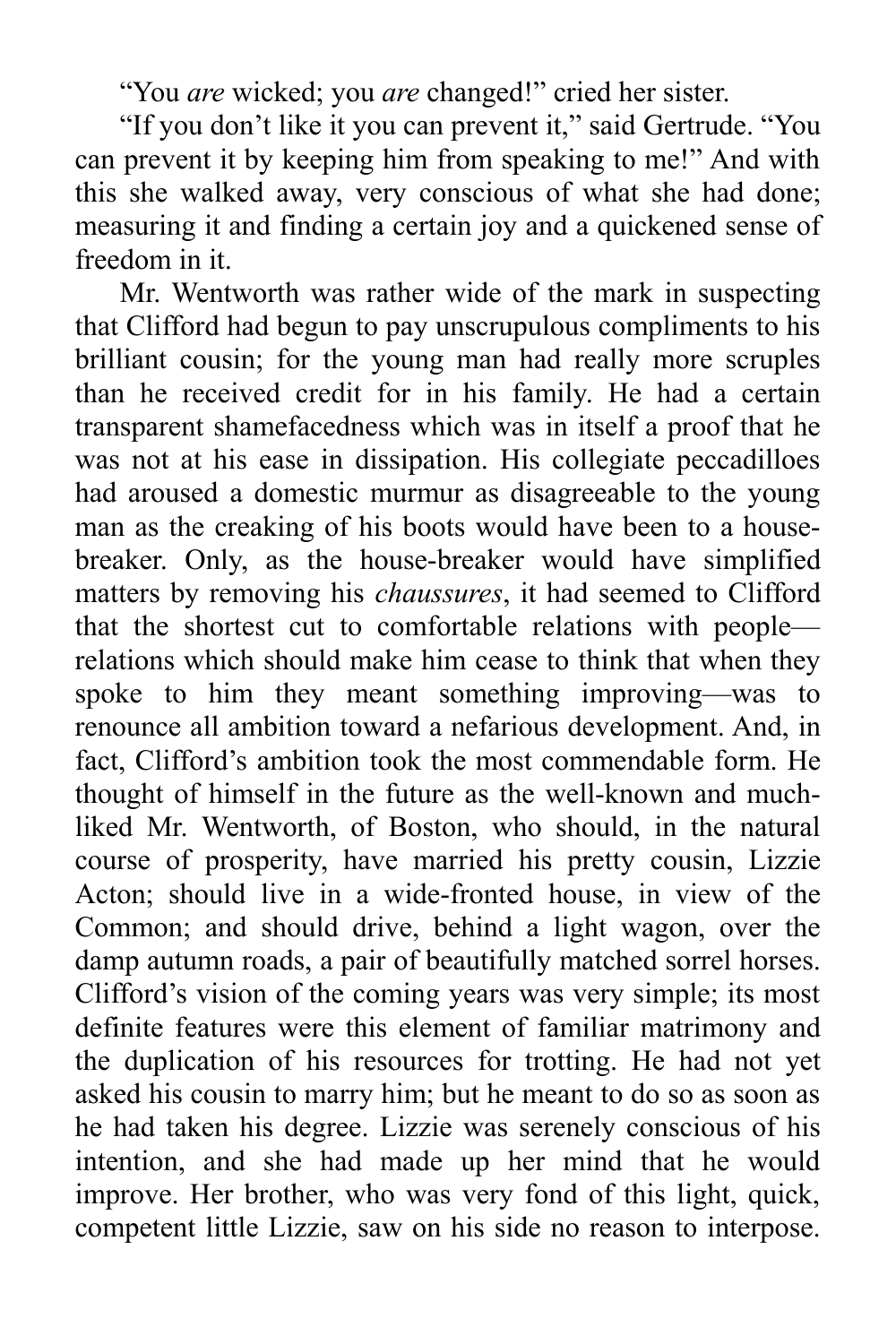It seemed to him a graceful social law that Clifford and his sister should become engaged; he himself was not engaged, but everyone else, fortunately, was not such a fool as he. He was fond of Clifford, as well, and had his own way—of which it must be confessed he was a little ashamed—of looking at those aberrations which had led to the young man's compulsory retirement from the neighboring seat of learning. Acton had seen the world, as he said to himself; he had been to China and had knocked about among men. He had learned the essential difference between a nice young fellow and a mean young fellow, and was satisfied that there was no harm in Clifford. He believed—although it must be added that he had not quite the courage to declare it—in the doctrine of wild oats, and thought it a useful preventive of superfluous fears. If Mr. Wentworth and Charlotte and Mr. Brand would only apply it in Clifford's case, they would be happier; and Acton thought it a pity they should not be happier. They took the boy's misdemeanors too much to heart; they talked to him too solemnly; they frightened and bewildered him. Of course there was the great standard of morality, which forbade that a man should get tipsy, play at billiards for money, or cultivate his sensual consciousness; but what fear was there that poor Clifford was going to run a tilt at any great standard? It had, however, never occurred to Acton to dedicate the Baroness Münster to the redemption of a refractory collegian. The instrument, here, would have seemed to him quite too complex for the operation. Felix, on the other hand, had spoken in obedience to the belief that the more charming a woman is the more numerous, literally, are her definite social uses.

Eugenia herself, as we know, had plenty of leisure to enumerate her uses. As I have had the honor of intimating, she had come four thousand miles to seek her fortune; and it is not to be supposed that after this great effort she could neglect any apparent aid to advancement. It is my misfortune that in attempting to describe in a short compass the deportment of this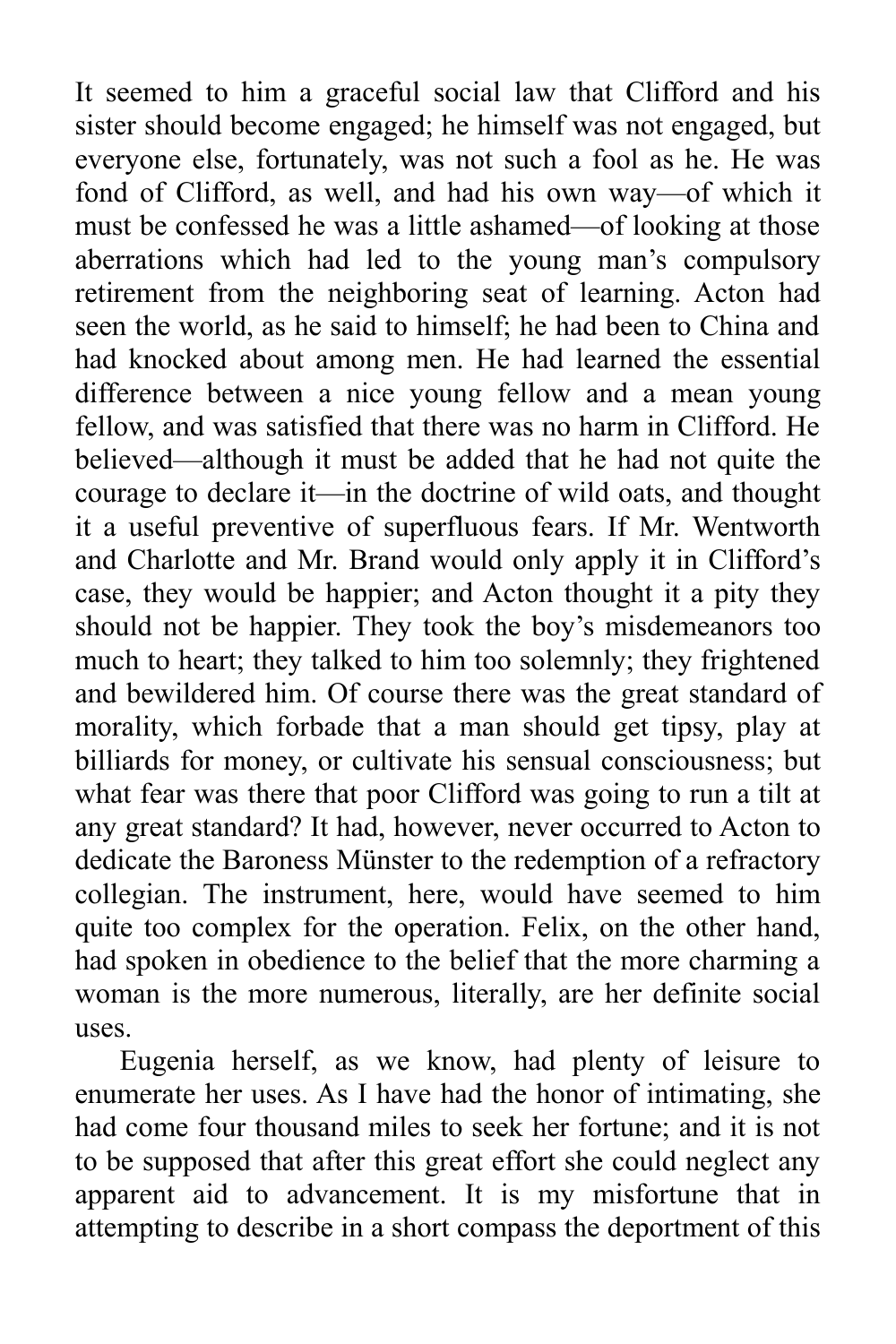remarkable woman I am obliged to express things rather brutally. I feel this to be the case, for instance, when I say that she had primarily detected such an aid to advancement in the person of Robert Acton, but that she had afterwards remembered that a prudent archer has always a second bowstring. Eugenia was a woman of finely-mingled motive, and her intentions were never sensibly gross. She had a sort of aesthetic ideal for Clifford which seemed to her a disinterested reason for taking him in hand. It was very well for a freshcolored young gentleman to be ingenuous; but Clifford, really, was crude. With such a pretty face he ought to have prettier manners. She would teach him that, with a beautiful name, the expectation of a large property, and, as they said in Europe, a social position, an only son should know how to carry himself.

Once Clifford had begun to come and see her by himself and for himself, he came very often. He hardly knew why he should come; he saw her almost every evening at his father's house; he had nothing particular to say to her. She was not a young girl, and fellows of his age called only upon young girls. He exaggerated her age; she seemed to him an old woman; it was happy that the Baroness, with all her intelligence, was incapable of guessing this. But gradually it struck Clifford that visiting old women might be, if not a natural, at least, as they say of some articles of diet, an acquired taste. The Baroness was certainly a very amusing old woman; she talked to him as no lady—and indeed no gentleman—had ever talked to him before.

"You should go to Europe and make the tour," she said to him one afternoon. "Of course, on leaving college you will go."

"I don't want to go," Clifford declared. "I know some fellows who have been to Europe. They say you can have better fun here."

"That depends. It depends upon your idea of fun. Your friends probably were not introduced."

"Introduced?" Clifford demanded.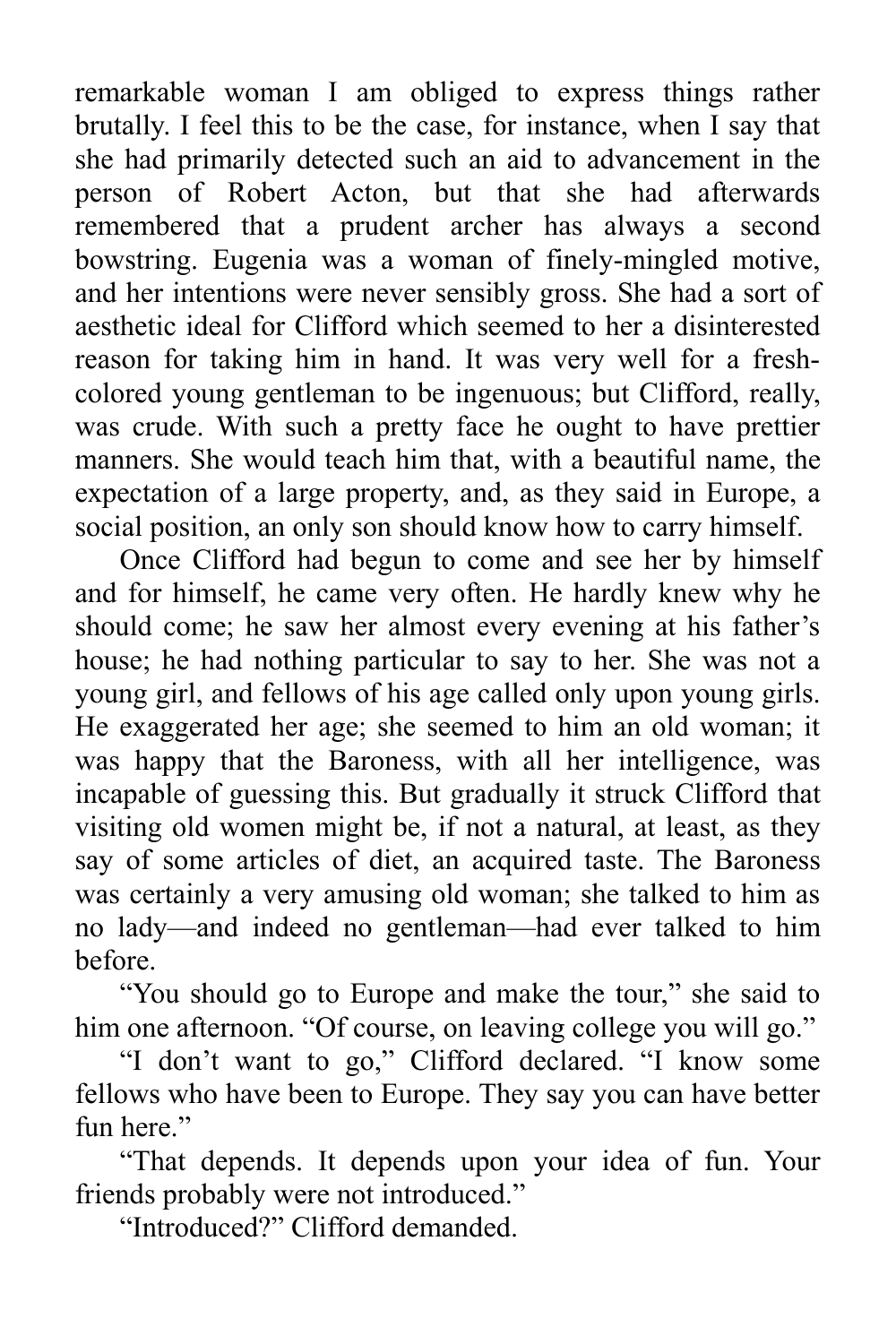"They had no opportunity of going into society; they formed no *relations*." This was one of a certain number of words that the Baroness often pronounced in the French manner.

"They went to a ball, in Paris; I know that," said Clifford.

"Ah, there are balls and balls; especially in Paris. No, you must go, you know; it is not a thing from which you can dispense yourself. You need it."

"Oh, I'm very well," said Clifford. "I'm not sick."

"I don't mean for your health, my poor child. I mean for your manners."

"I haven't got any manners!" growled Clifford.

"Precisely. You don't mind my assenting to that, eh?" asked the Baroness with a smile. "You must go to Europe and get a few. You can get them better there. It is a pity you might not have come while I was living in—in Germany. I would have introduced you; I had a charming little circle. You would perhaps have been rather young; but the younger one begins, I think, the better. Now, at any rate, you have no time to lose, and when I return you must immediately come to me."

All this, to Clifford's apprehension, was a great mixture his beginning young, Eugenia's return to Europe, his being introduced to her charming little circle. What was he to begin, and what was her little circle? His ideas about her marriage had a good deal of vagueness; but they were in so far definite as that he felt it to be a matter not to be freely mentioned. He sat and looked all round the room; he supposed she was alluding in some way to her marriage.

"Oh, I don't want to go to Germany," he said; it seemed to him the most convenient thing to say.

She looked at him a while, smiling with her lips, but not with her eyes.

"You have scruples?" she asked.

"Scruples?" said Clifford.

"You young people, here, are very singular; one doesn't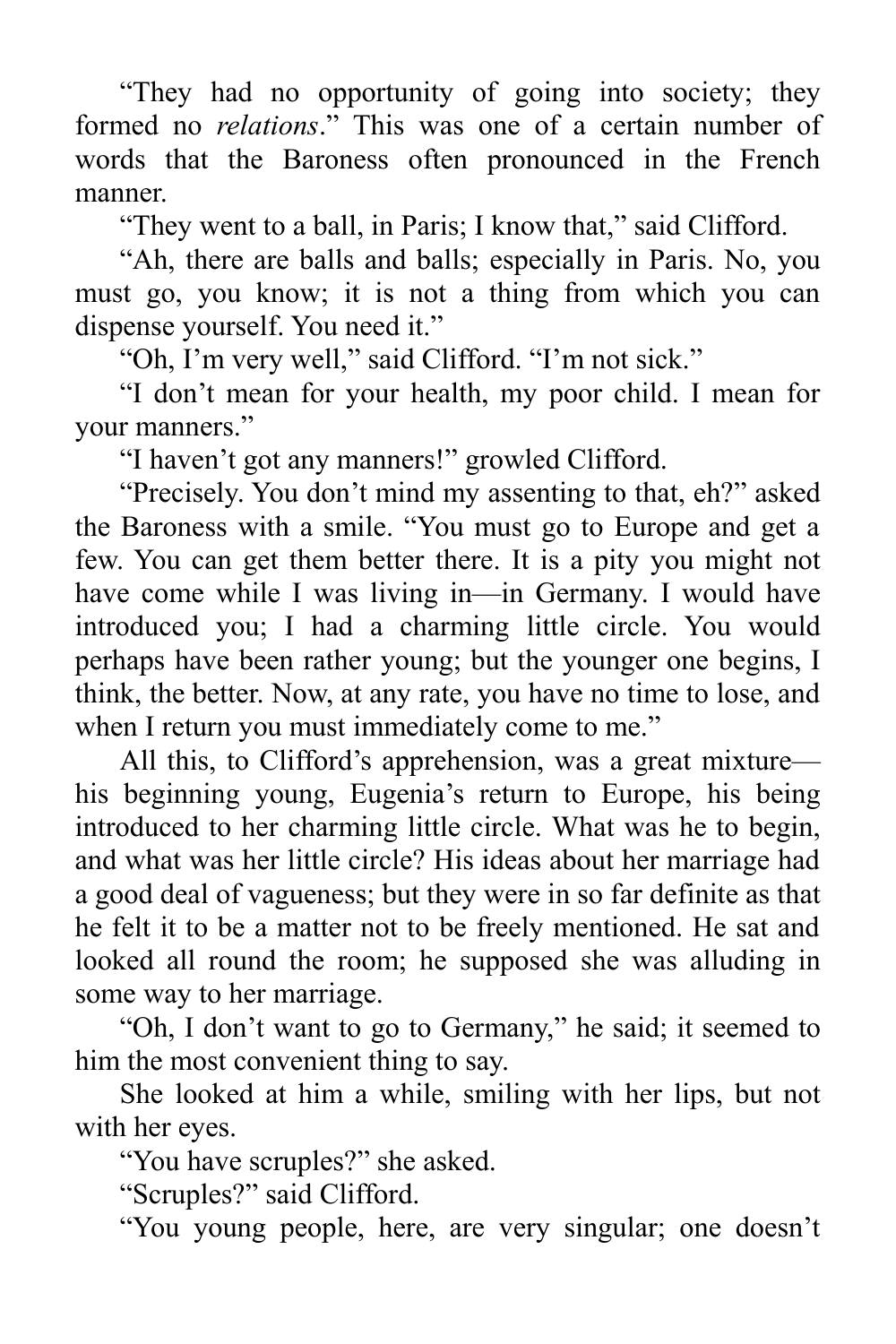know where to expect you. When you are not extremely improper you are so terribly proper. I dare say you think that, owing to my irregular marriage, I live with loose people. You were never more mistaken. I have been all the more particular."

"Oh, no," said Clifford, honestly distressed. "I never thought such a thing as that."

"Are you very sure? I am convinced that your father does, and your sisters. They say to each other that here I am on my good behavior, but that over there—married by the left hand—I associate with light women."

"Oh, no," cried Clifford, energetically, "they don't say such things as that to each other!"

"If they think them they had better say them," the Baroness rejoined. "Then they can be contradicted. Please contradict that whenever you hear it, and don't be afraid of coming to see me on account of the company I keep. I have the honor of knowing more distinguished men, my poor child, than you are likely to see in a life-time. I see very few women; but those are women of rank. So, my dear young Puritan, you needn't be afraid. I am not in the least one of those who think that the society of women who have lost their place in the *vrai monde* is necessary to form a young man. I have never taken that tone. I have kept my place myself, and I think we are a much better school than the others. Trust me, Clifford, and I will prove that to you," the Baroness continued, while she made the agreeable reflection that she could not, at least, be accused of perverting her young kinsman. "So if you ever fall among thieves don't go about saying I sent you to them."

Clifford thought it so comical that he should know—in spite of her figurative language—what she meant, and that she should mean what he knew, that he could hardly help laughing a little, although he tried hard. "Oh, no! oh, no!" he murmured.

"Laugh out, laugh out, if I amuse you!" cried the Baroness. "I am here for that!" And Clifford thought her a very amusing person indeed. "But remember," she said on this occasion, "that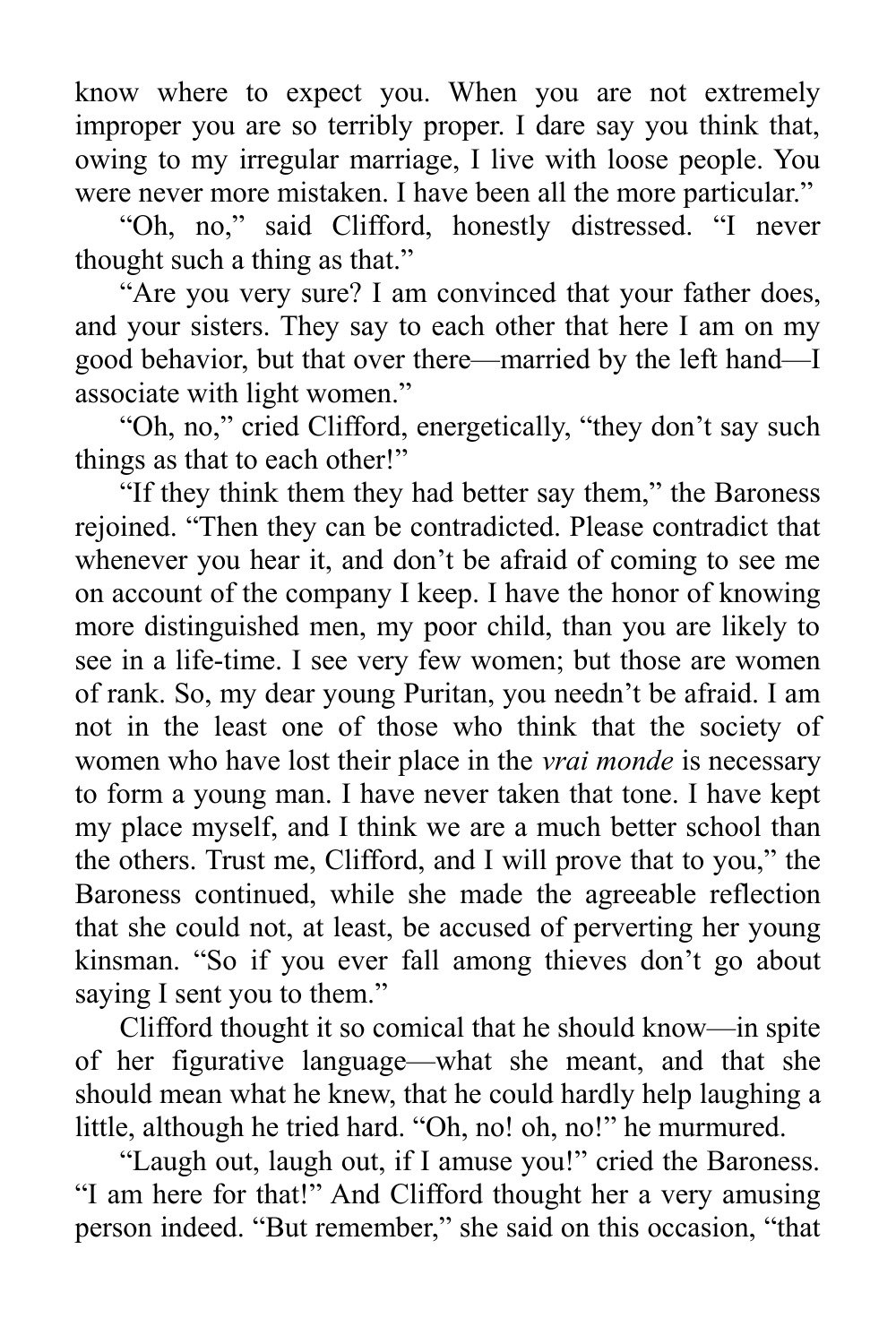you are coming—next year—to pay me a visit over there."

About a week afterwards she said to him, point-blank, "Are you seriously making love to your little cousin?"

"Seriously making love"—these words, on Madame Münster's lips, had to Clifford's sense a portentous and embarrassing sound; he hesitated about assenting, lest he should commit himself to more than he understood. "Well, I shouldn't say it if I was!" he exclaimed.

"Why wouldn't you say it?" the Baroness demanded. "Those things ought to be known."

"I don't care whether it is known or not," Clifford rejoined. "But I don't want people looking at me."

"A young man of your importance ought to learn to bear observation—to carry himself as if he were quite indifferent to it. I won't say, exactly, unconscious," the Baroness explained. "No, he must seem to know he is observed, and to think it natural he should be; but he must appear perfectly used to it. Now you haven't that, Clifford; you haven't that at all. You must have that, you know. Don't tell me you are not a young man of importance," Eugenia added. "Don't say anything so flat as that."

"Oh, no, you don't catch me saying that!" cried Clifford.

"Yes, you must come to Germany," Madame Münster continued. "I will show you how people can be talked about, and yet not seem to know it. You will be talked about, of course, with me; it will be said you are my lover. I will show you how little one may mind that—how little I shall mind it."

Clifford sat staring, blushing and laughing. "I shall mind it a good deal!" he declared.

"Ah, not too much, you know; that would be uncivil. But I give you leave to mind it a little; especially if you have a passion for Miss Acton. *Voyons*; as regards that, you either have or you have not. It is very simple to say it."

"I don't see why you want to know," said Clifford.

"You ought to want me to know. If one is arranging a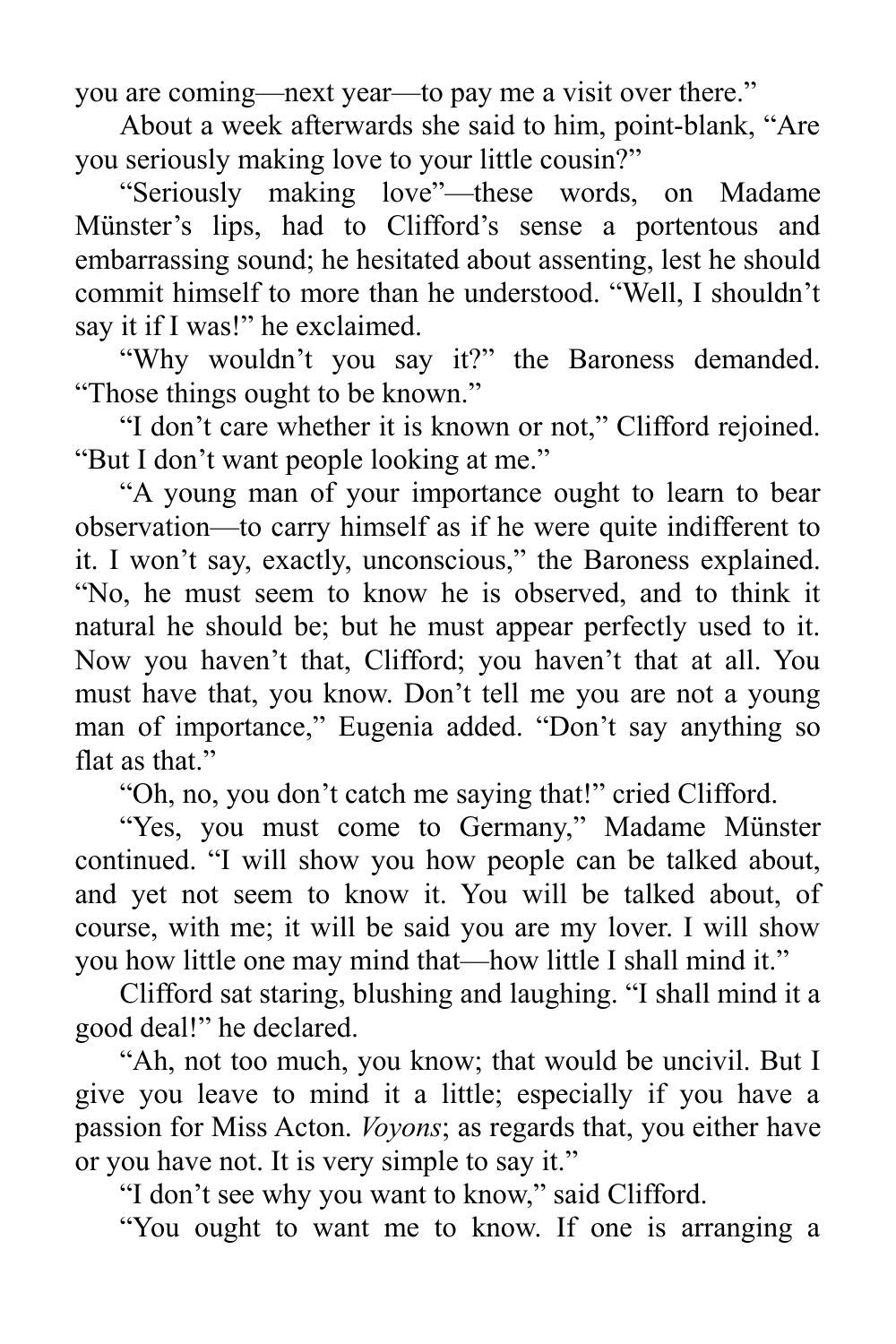marriage, one tells one's friends."

"Oh, I'm not arranging anything," said Clifford.

"You don't intend to marry your cousin?"

"Well, I expect I shall do as I choose!"

The Baroness leaned her head upon the back of her chair and closed her eyes, as if she were tired. Then opening them again, "Your cousin is very charming!" she said.

"She is the prettiest girl in this place," Clifford rejoined.

"In this place' is saying little; she would be charming anywhere. I am afraid you are entangled."

"Oh, no, I'm not entangled."

"Are you engaged? At your age that is the same thing."

Clifford looked at the Baroness with some audacity. "Will you tell no one?"

"If it's as sacred as that—no."

"Well, then—we are not!" said Clifford.

"That's the great secret—that you are not, eh?" asked the Baroness, with a quick laugh. "I am very glad to hear it. You are altogether too young. A young man in your position must choose and compare; he must see the world first. Depend upon it," she added, "you should not settle that matter before you have come abroad and paid me that visit. There are several things I should like to call your attention to first."

"Well, I am rather afraid of that visit," said Clifford. "It seems to me it will be rather like going to school again."

The Baroness looked at him a moment.

"My dear child," she said, "there is no agreeable man who has not, at some moment, been to school to a clever woman probably a little older than himself. And you must be thankful when you get your instructions gratis. With me you would get it gratis."

The next day Clifford told Lizzie Acton that the Baroness thought her the most charming girl she had ever seen.

Lizzie shook her head. "No, she doesn't!" she said.

"Do you think everything she says," asked Clifford, "is to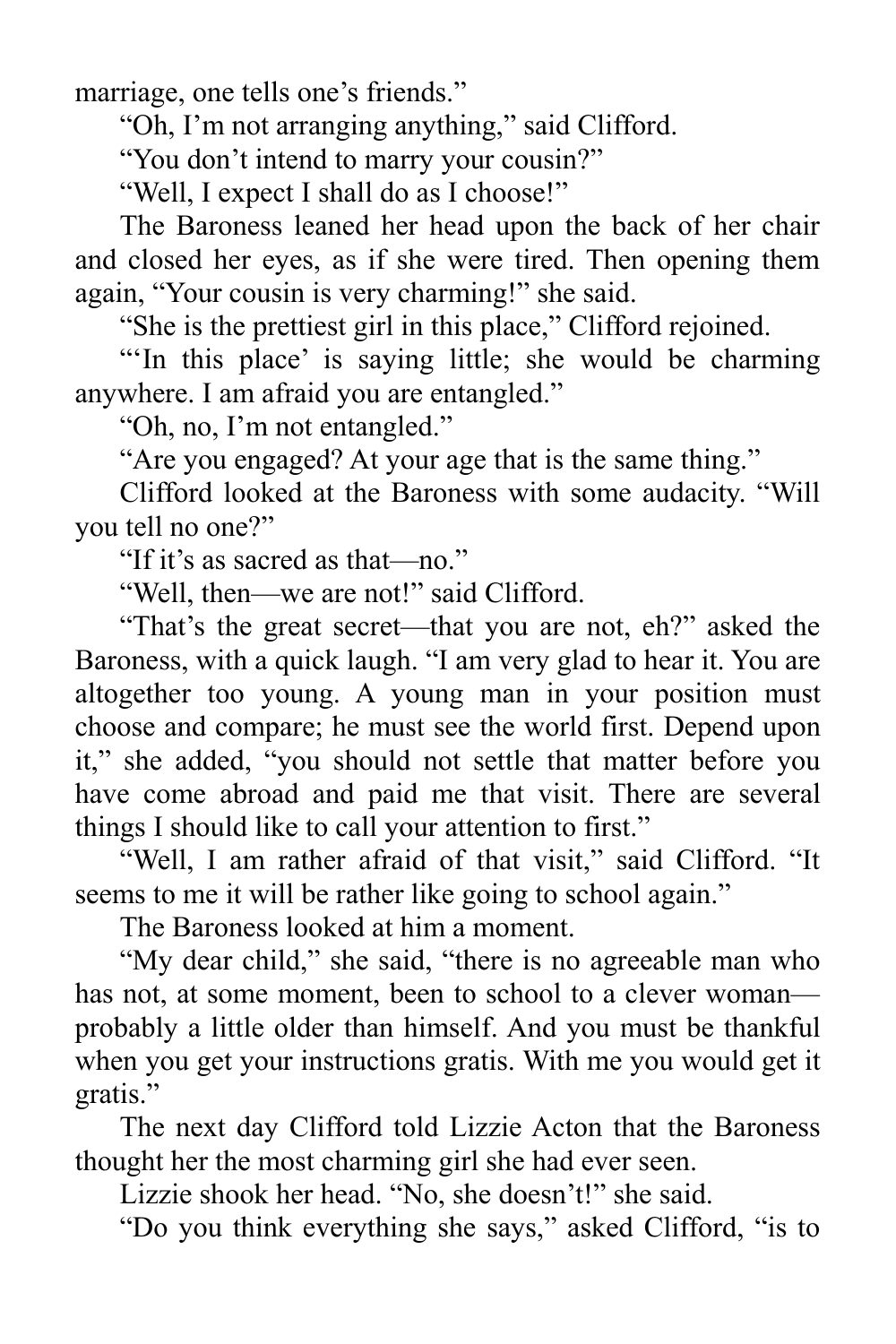be taken the opposite way?"

"I think that is!" said Lizzie.

Clifford was going to remark that in this case the Baroness must desire greatly to bring about a marriage between Mr. Clifford Wentworth and Miss Elizabeth Acton; but he resolved, on the whole, to suppress this observation.

## CHAPTER IX

It seemed to Robert Acton, after Eugenia had come to his house, that something had passed between them which made them a good deal more intimate. It was hard to say exactly what, except her telling him that she had taken her resolution with regard to the Prince Adolf; for Madame Münster's visit had made no difference in their relations. He came to see her very often; but he had come to see her very often before. It was agreeable to him to find himself in her little drawing-room; but this was not a new discovery. There was a change, however, in this sense: that if the Baroness had been a great deal in Acton's thoughts before, she was now never out of them. From the first she had been personally fascinating; but the fascination now had become intellectual as well. He was constantly pondering her words and motions; they were as interesting as the factors in an algebraic problem. This is saying a good deal; for Acton was extremely fond of mathematics. He asked himself whether it could be that he was in love with her, and then hoped he was not; hoped it not so much for his own sake as for that of the amatory passion itself. If this was love, love had been overrated. Love was a poetic impulse, and his own state of feeling with regard to the Baroness was largely characterized by that eminently prosaic sentiment—curiosity. It was true, as Acton with his quietly cogitative habit observed to himself, that curiosity, pushed to a given point, might become a romantic passion; and he certainly thought enough about this charming woman to make him restless and even a little melancholy. It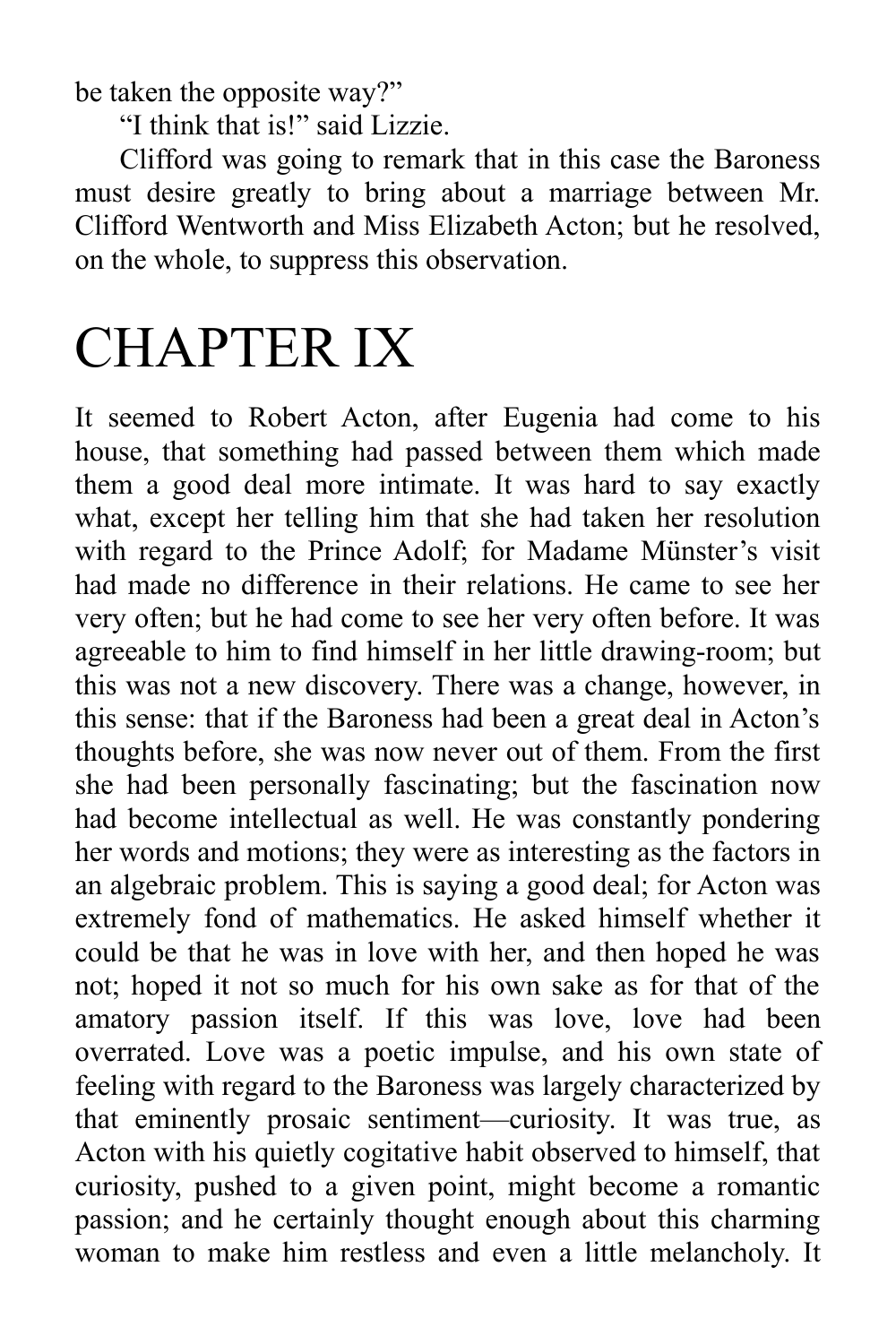puzzled and vexed him at times to feel that he was not more ardent. He was not in the least bent upon remaining a bachelor. In his younger years he had been—or he had tried to be—of the opinion that it would be a good deal "jollier" not to marry, and he had flattered himself that his single condition was something of a citadel. It was a citadel, at all events, of which he had long since leveled the outworks. He had removed the guns from the ramparts; he had lowered the draw-bridge across the moat. The draw-bridge had swayed lightly under Madame Münster's step; why should he not cause it to be raised again, so that she might be kept prisoner? He had an idea that she would become—in time at least, and on learning the conveniences of the place for making a lady comfortable—a tolerably patient captive. But the draw-bridge was never raised, and Acton's brilliant visitor was as free to depart as she had been to come. It was part of his curiosity to know why the deuce so susceptible a man was *not* in love with so charming a woman. If her various graces were, as I have said, the factors in an algebraic problem, the answer to this question was the indispensable unknown quantity. The pursuit of the unknown quantity was extremely absorbing; for the present it taxed all Acton's faculties.

Toward the middle of August he was obliged to leave home for some days; an old friend, with whom he had been associated in China, had begged him to come to Newport, where he lay extremely ill. His friend got better, and at the end of a week Acton was released. I use the word "released" advisedly; for in spite of his attachment to his Chinese comrade he had been but a half-hearted visitor. He felt as if he had been called away from the theatre during the progress of a remarkably interesting drama. The curtain was up all this time, and he was losing the fourth act; that fourth act which would have been so essential to a just appreciation of the fifth. In other words, he was thinking about the Baroness, who, seen at this distance, seemed a truly brilliant figure. He saw at Newport a great many pretty women, who certainly were figures as brilliant as beautiful light dresses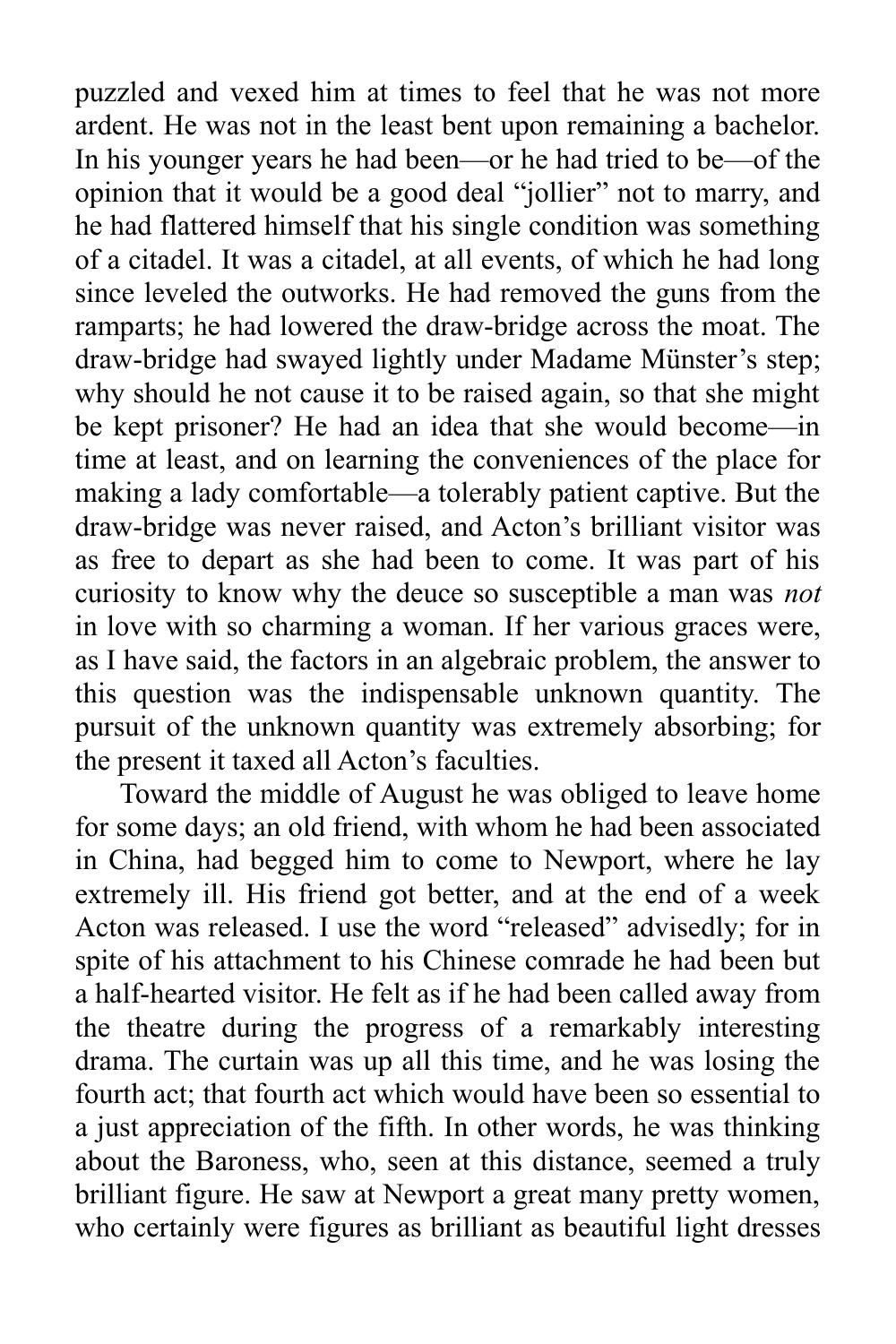could make them; but though they talked a great deal—and the Baroness's strong point was perhaps also her conversation— Madame Münster appeared to lose nothing by the comparison. He wished she had come to Newport too. Would it not be possible to make up, as they said, a party for visiting the famous watering-place and invite Eugenia to join it? It was true that the complete satisfaction would be to spend a fortnight at Newport with Eugenia alone. It would be a great pleasure to see her, in society, carry everything before her, as he was sure she would do. When Acton caught himself thinking these thoughts he began to walk up and down, with his hands in his pockets, frowning a little and looking at the floor. What did it prove—for it certainly proved something—this lively disposition to be "off" somewhere with Madame Münster, away from all the rest of them? Such a vision, certainly, seemed a refined implication of matrimony, after the Baroness should have formally got rid of her informal husband. At any rate, Acton, with his characteristic discretion, forbore to give expression to whatever else it might imply, and the narrator of these incidents is not obliged to be more definite.

He returned home rapidly, and, arriving in the afternoon, lost as little time as possible in joining the familiar circle at Mr. Wentworth's. On reaching the house, however, he found the piazzas empty. The doors and windows were open, and their emptiness was made clear by the shafts of lamp-light from the parlors. Entering the house, he found Mr. Wentworth sitting alone in one of these apartments, engaged in the perusal of the *North American Review*. After they had exchanged greetings and his cousin had made discreet inquiry about his journey, Acton asked what had become of Mr. Wentworth's companions.

"They are scattered about, amusing themselves as usual," said the old man. "I saw Charlotte, a short time since, seated, with Mr. Brand, upon the piazza. They were conversing with their customary animation. I suppose they have joined her sister, who, for the hundredth time, was doing the honors of the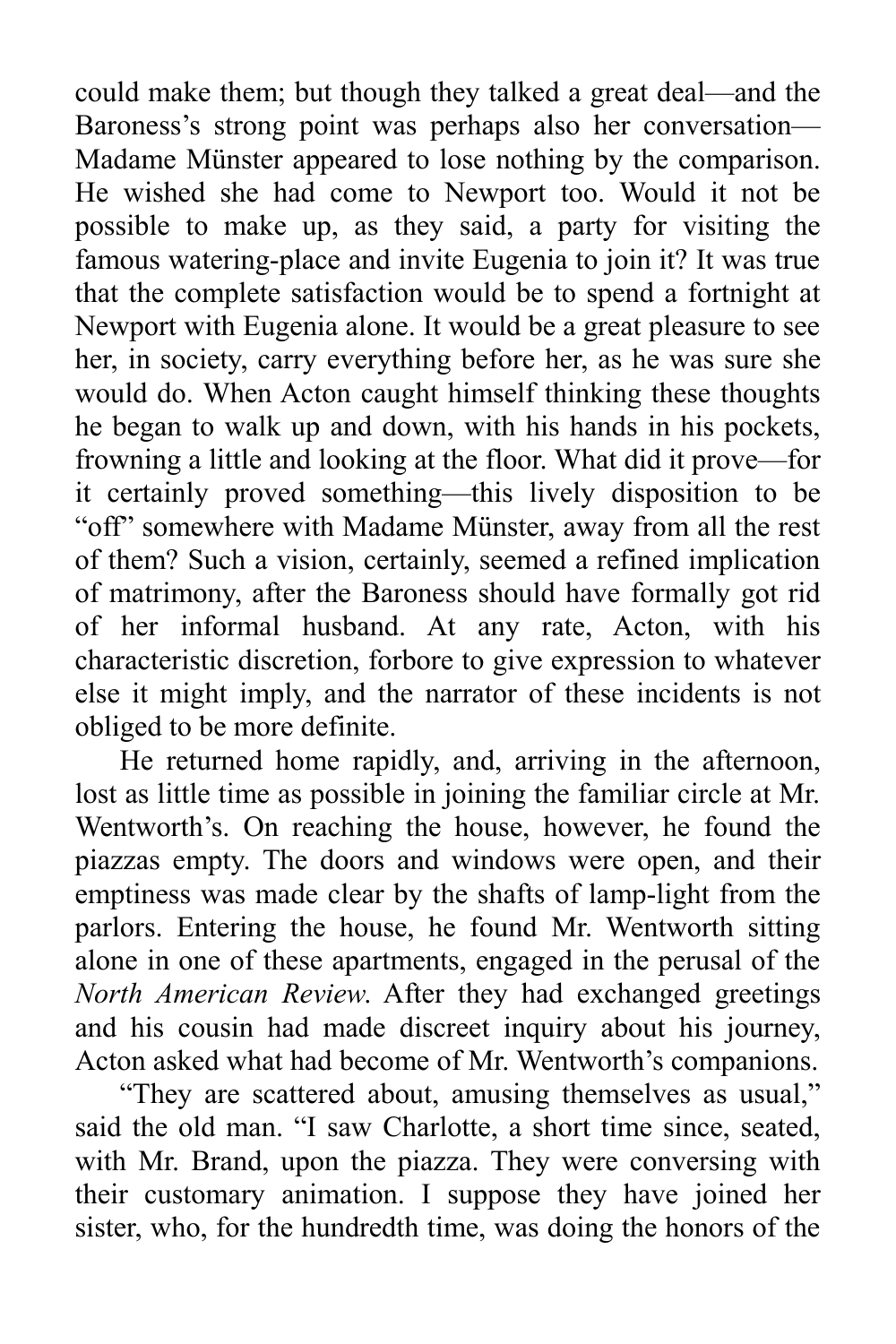garden to her foreign cousin."

"I suppose you mean Felix," said Acton. And on Mr. Wentworth's assenting, he said, "And the others?"

"Your sister has not come this evening. You must have seen her at home," said Mr. Wentworth.

"Yes. I proposed to her to come. She declined."

"Lizzie, I suppose, was expecting a visitor," said the old man, with a kind of solemn slyness.

"If she was expecting Clifford, he had not turned up."

Mr. Wentworth, at this intelligence, closed the *North American Review* and remarked that he had understood Clifford to say that he was going to see his cousin. Privately, he reflected that if Lizzie Acton had had no news of his son, Clifford must have gone to Boston for the evening: an unnatural course of a summer night, especially when accompanied with disingenuous representations.

"You must remember that he has two cousins," said Acton, laughing. And then, coming to the point, "If Lizzie is not here," he added, "neither apparently is the Baroness."

Mr. Wentworth stared a moment, and remembered that queer proposition of Felix's. For a moment he did not know whether it was not to be wished that Clifford, after all, might have gone to Boston. "The Baroness has not honored us tonight," he said. "She has not come over for three days."

"Is she ill?" Acton asked.

"No; I have been to see her."

"What is the matter with her?"

"Well," said Mr. Wentworth, "I infer she has tired of us."

Acton pretended to sit down, but he was restless; he found it impossible to talk with Mr. Wentworth. At the end of ten minutes he took up his hat and said that he thought he would "go off." It was very late; it was ten o'clock.

His quiet-faced kinsman looked at him a moment. "Are you going home?" he asked.

Acton hesitated, and then answered that he had proposed to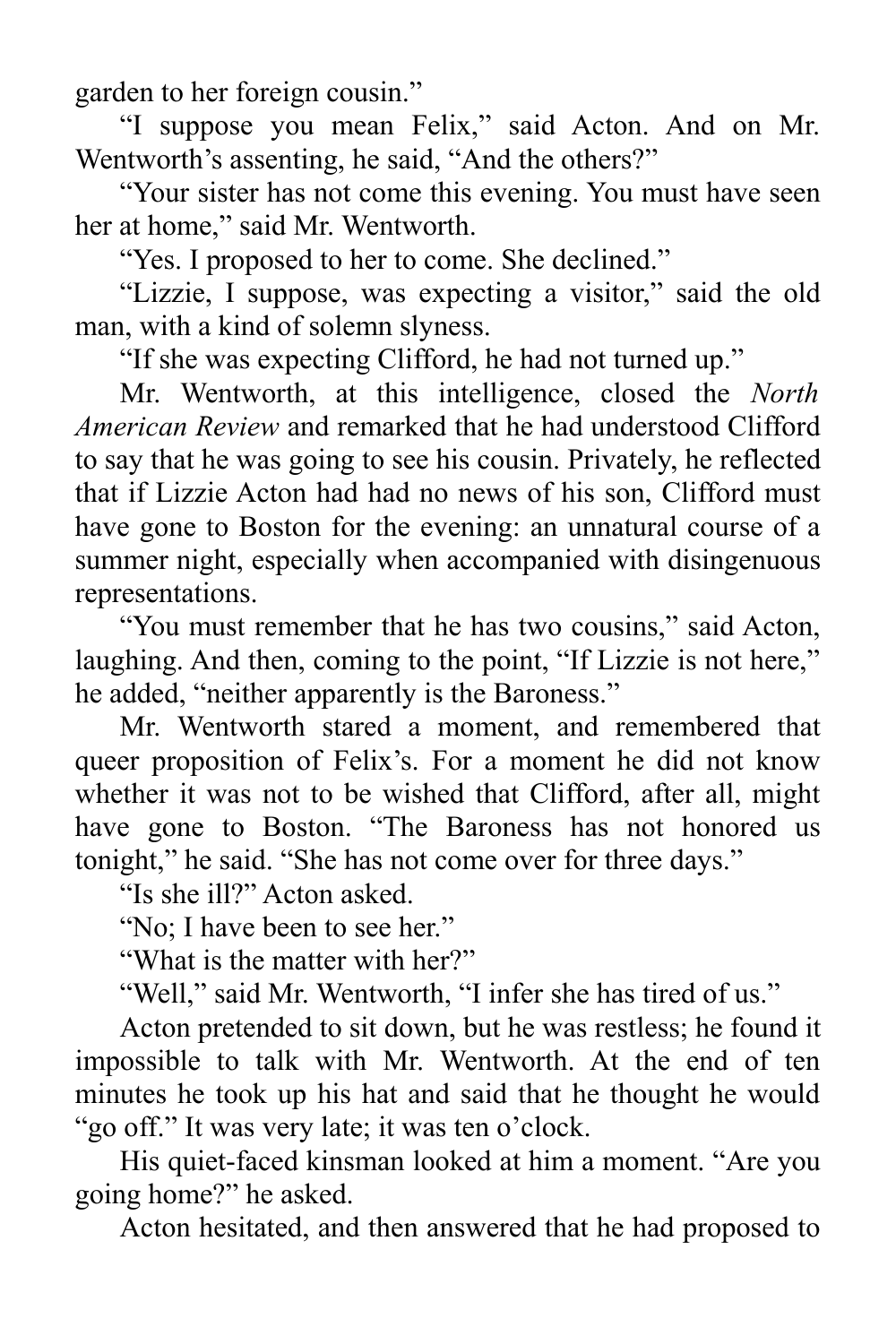go over and take a look at the Baroness.

"Well, you are honest, at least," said Mr. Wentworth, sadly.

"So are you, if you come to that!" cried Acton, laughing. "Why shouldn't I be honest?"

The old man opened the *North American* again, and read a few lines. "If we have ever had any virtue among us, we had better keep hold of it now," he said. He was not quoting.

"We have a Baroness among us," said Acton. "That's what we must keep hold of!" He was too impatient to see Madame Münster again to wonder what Mr. Wentworth was talking about. Nevertheless, after he had passed out of the house and traversed the garden and the little piece of road that separated him from Eugenia's provisional residence, he stopped a moment outside. He stood in her little garden; the long window of her parlor was open, and he could see the white curtains, with the lamp-light shining through them, swaying softly to and fro in the warm night wind. There was a sort of excitement in the idea of seeing Madame Münster again; he became aware that his heart was beating rather faster than usual. It was this that made him stop, with a half-amused surprise. But in a moment he went along the piazza, and, approaching the open window, tapped upon its lintel with his stick. He could see the Baroness within; she was standing in the middle of the room. She came to the window and pulled aside the curtain; then she stood looking at him a moment. She was not smiling; she seemed serious.

*"Mais entrez donc!"* she said at last. Acton passed in across the window-sill; he wondered, for an instant, what was the matter with her. But the next moment she had begun to smile and had put out her hand. "Better late than never," she said. "It is very kind of you to come at this hour."

"I have just returned from my journey," said Acton.

"Ah, very kind, very kind," she repeated, looking about her where to sit.

"I went first to the other house," Acton continued. "I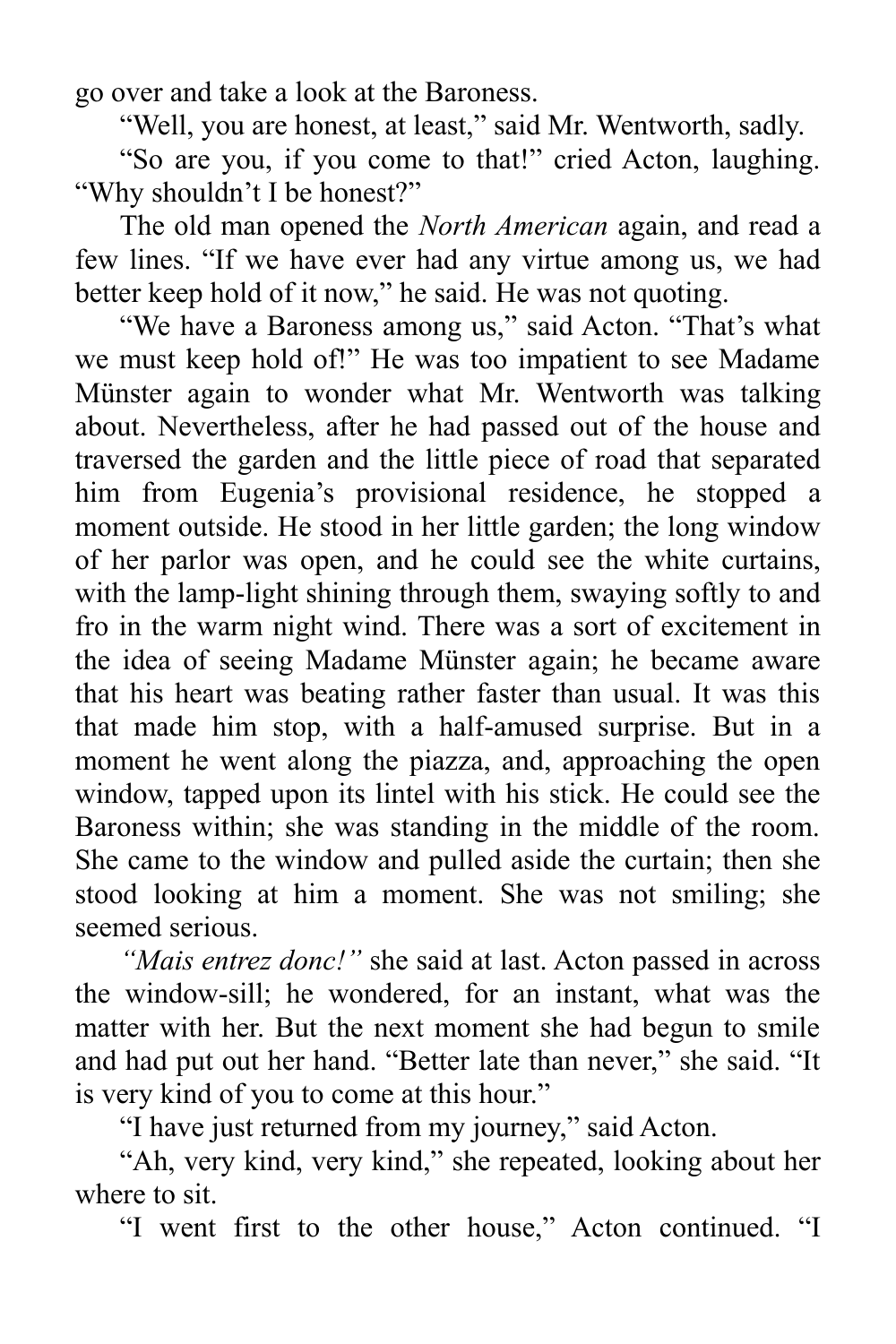expected to find you there."

She had sunk into her usual chair; but she got up again, and began to move about the room. Acton had laid down his hat and stick; he was looking at her, conscious that there was in fact a great charm in seeing her again. "I don't know whether I ought to tell you to sit down," she said. "It is too late to begin a visit."

"It's too early to end one," Acton declared; "and we needn't mind the beginning."

She looked at him again, and, after a moment, dropped once more into her low chair, while he took a place near her. "We are in the middle, then?" she asked. "Was that where we were when you went away? No, I haven't been to the other house."

"Not yesterday, nor the day before, eh?"

"I don't know how many days it is."

"You are tired of it," said Acton.

She leaned back in her chair; her arms were folded. "That is a terrible accusation, but I have not the courage to defend myself."

"I am not attacking you," said Acton. "I expected something of this kind."

"It's a proof of extreme intelligence. I hope you enjoyed your journey."

"Not at all," Acton declared. "I would much rather have been here with you."

"Now you *are* attacking me," said the Baroness. "You are contrasting my inconstancy with your own fidelity."

"I confess I never get tired of people I like."

"Ah, you are not a poor wicked foreign woman, with irritable nerves and a sophisticated mind!"

"Something has happened to you since I went away," said Acton, changing his place.

"Your going away—that is what has happened to me."

"Do you mean to say that you have missed me?" he asked.

"If I had meant to say it, it would not be worth your making a note of. I am very dishonest and my compliments are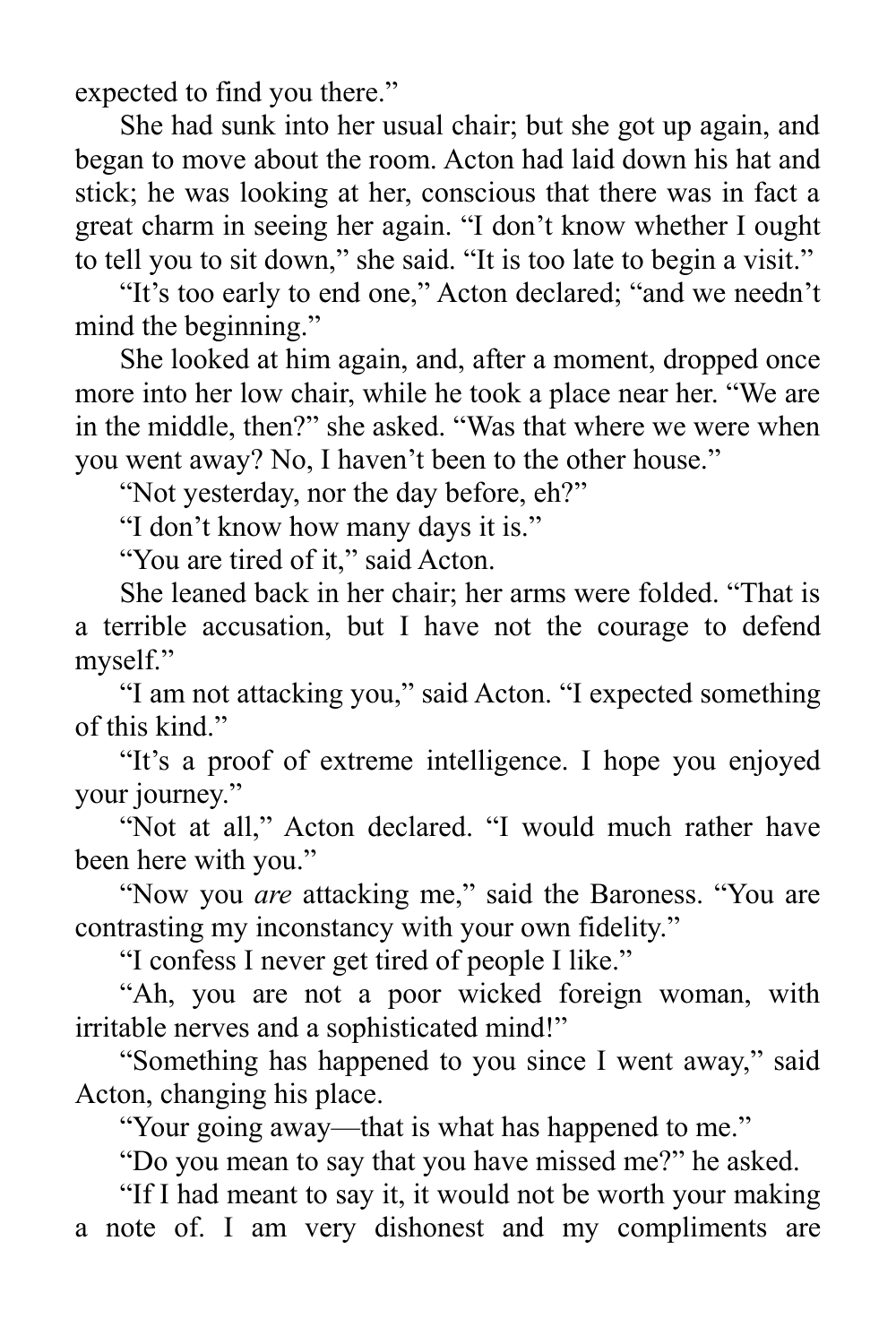worthless."

Acton was silent for some moments. "You have broken down," he said at last.

Madame Münster left her chair, and began to move about.

"Only for a moment. I shall pull myself together again."

"You had better not take it too hard. If you are bored, you needn't be afraid to say so—to me at least."

"You shouldn't say such things as that," the Baroness answered. "You should encourage me."

"I admire your patience; that is encouraging."

"You shouldn't even say that. When you talk of my patience you are disloyal to your own people. Patience implies suffering; and what have I had to suffer?"

"Oh, not hunger, not unkindness, certainly," said Acton, laughing. "Nevertheless, we all admire your patience."

"You all detest me!" cried the Baroness, with a sudden vehemence, turning her back toward him.

"You make it hard," said Acton, getting up, "for a man to say something tender to you." This evening there was something particularly striking and touching about her; an unwonted softness and a look of suppressed emotion. He felt himself suddenly appreciating the fact that she had behaved very well. She had come to this quiet corner of the world under the weight of a cruel indignity, and she had been so gracefully, modestly thankful for the rest she found there. She had joined that simple circle over the way; she had mingled in its plain, provincial talk; she had shared its meagre and savorless pleasures. She had set herself a task, and she had rigidly performed it. She had conformed to the angular conditions of New England life, and she had had the tact and pluck to carry it off as if she liked them. Acton felt a more downright need than he had ever felt before to tell her that he admired her and that she struck him as a very superior woman. All along, hitherto, he had been on his guard with her; he had been cautious, observant, suspicious. But now a certain light tumult in his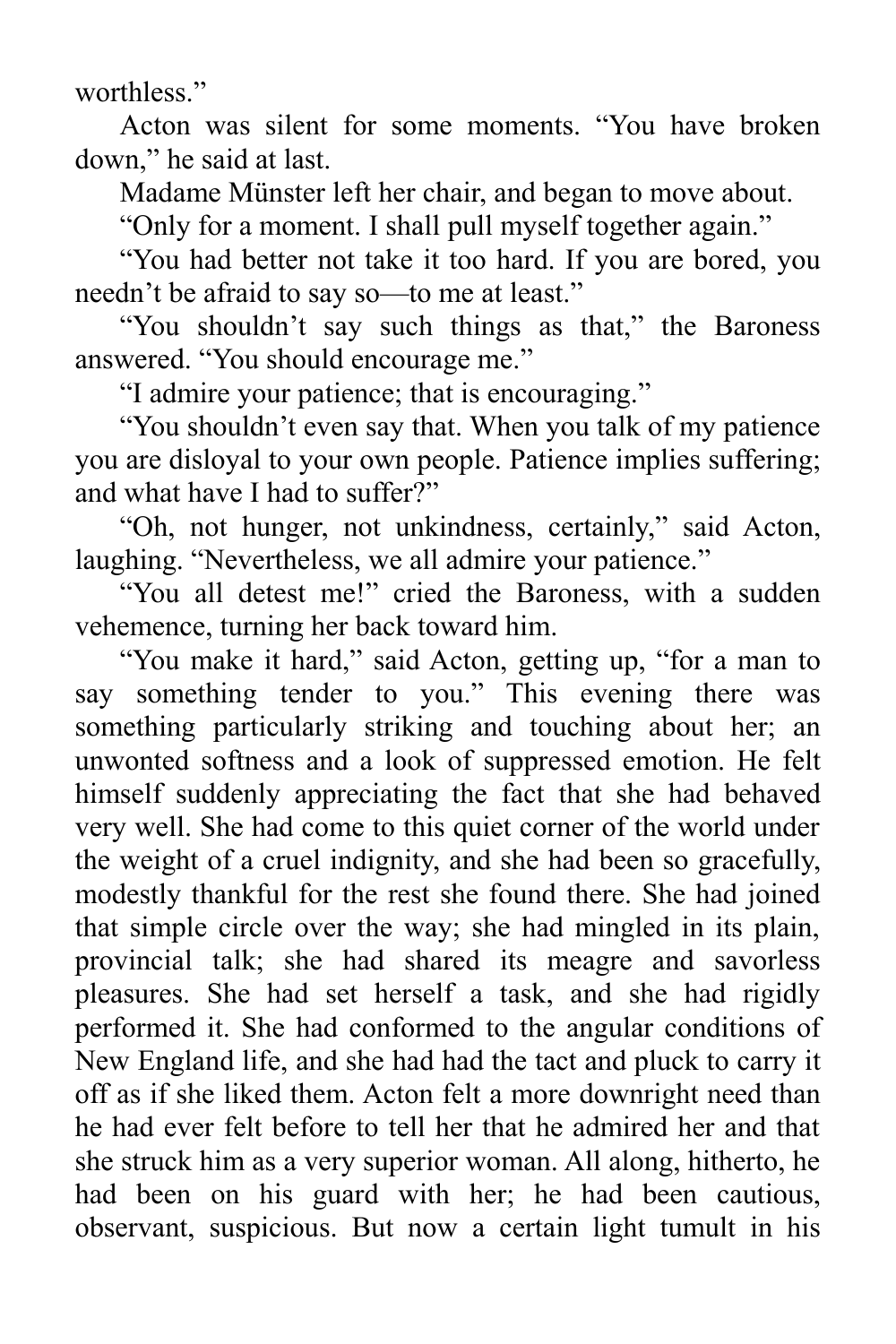blood seemed to tell him that a finer degree of confidence in this charming woman would be its own reward. "We don't detest you," he went on. "I don't know what you mean. At any rate, I speak for myself; I don't know anything about the others. Very likely, you detest them for the dull life they make you lead. Really, it would give me a sort of pleasure to hear you say so."

Eugenia had been looking at the door on the other side of the room; now she slowly turned her eyes toward Robert Acton. "What can be the motive," she asked, "of a man like you—an honest man, a *galant homme*—in saying so base a thing as that?"

"Does it sound very base?" asked Acton, candidly. "I suppose it does, and I thank you for telling me so. Of course, I don't mean it literally."

The Baroness stood looking at him. "How do you mean it?" she asked.

This question was difficult to answer, and Acton, feeling the least bit foolish, walked to the open window and looked out. He stood there, thinking a moment, and then he turned back. "You know that document that you were to send to Germany," he said. "You called it your 'renunciation.' Did you ever send it?"

Madame Münster's eyes expanded; she looked very grave. "What a singular answer to my question!"

"Oh, it isn't an answer," said Acton. "I have wished to ask you, many times. I thought it probable you would tell me yourself. The question, on my part, seems abrupt now; but it would be abrupt at any time."

The Baroness was silent a moment; and then, "I think I have told you too much!" she said.

This declaration appeared to Acton to have a certain force; he had indeed a sense of asking more of her than he offered her. He returned to the window, and watched, for a moment, a little star that twinkled through the lattice of the piazza. There were at any rate offers enough he could make; perhaps he had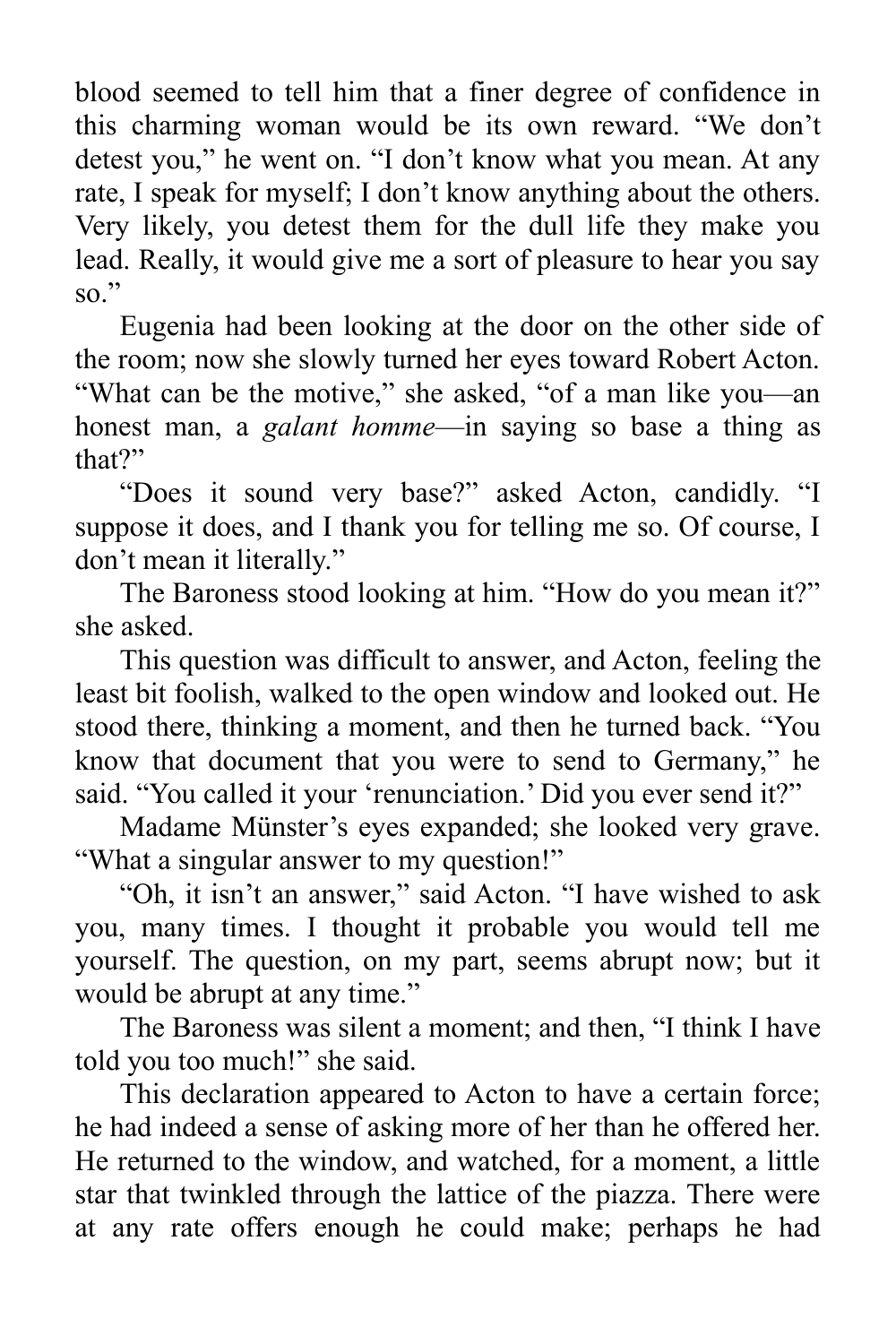hitherto not been sufficiently explicit in doing so. "I wish you would ask something of me," he presently said. "Is there nothing I can do for you? If you can't stand this dull life any more, let me amuse you!"

The Baroness had sunk once more into a chair, and she had taken up a fan which she held, with both hands, to her mouth. Over the top of the fan her eyes were fixed on him. "You are very strange tonight," she said, with a little laugh.

"I will do anything in the world," he rejoined, standing in front of her. "Shouldn't you like to travel about and see something of the country? Won't you go to Niagara? You ought to see Niagara, you know."

"With you, do you mean?"

"I should be delighted to take you."

"You alone?"

Acton looked at her, smiling, and yet with a serious air. "Well, yes; we might go alone," he said.

"If you were not what you are," she answered, "I should feel insulted."

"How do you mean—what I am?"

"If you were one of the gentlemen I have been used to all my life. If you were not a queer Bostonian."

"If the gentlemen you have been used to have taught you to expect insults," said Acton, "I am glad I am what I am. You had much better come to Niagara."

"If you wish to 'amuse' me," the Baroness declared, "you need go to no further expense. You amuse me very effectually."

He sat down opposite to her; she still held her fan up to her face, with her eyes only showing above it. There was a moment's silence, and then he said, returning to his former question, "Have you sent that document to Germany?"

Again there was a moment's silence. The expressive eyes of Madame Münster seemed, however, half to break it.

"I will tell you—at Niagara!" she said.

She had hardly spoken when the door at the further end of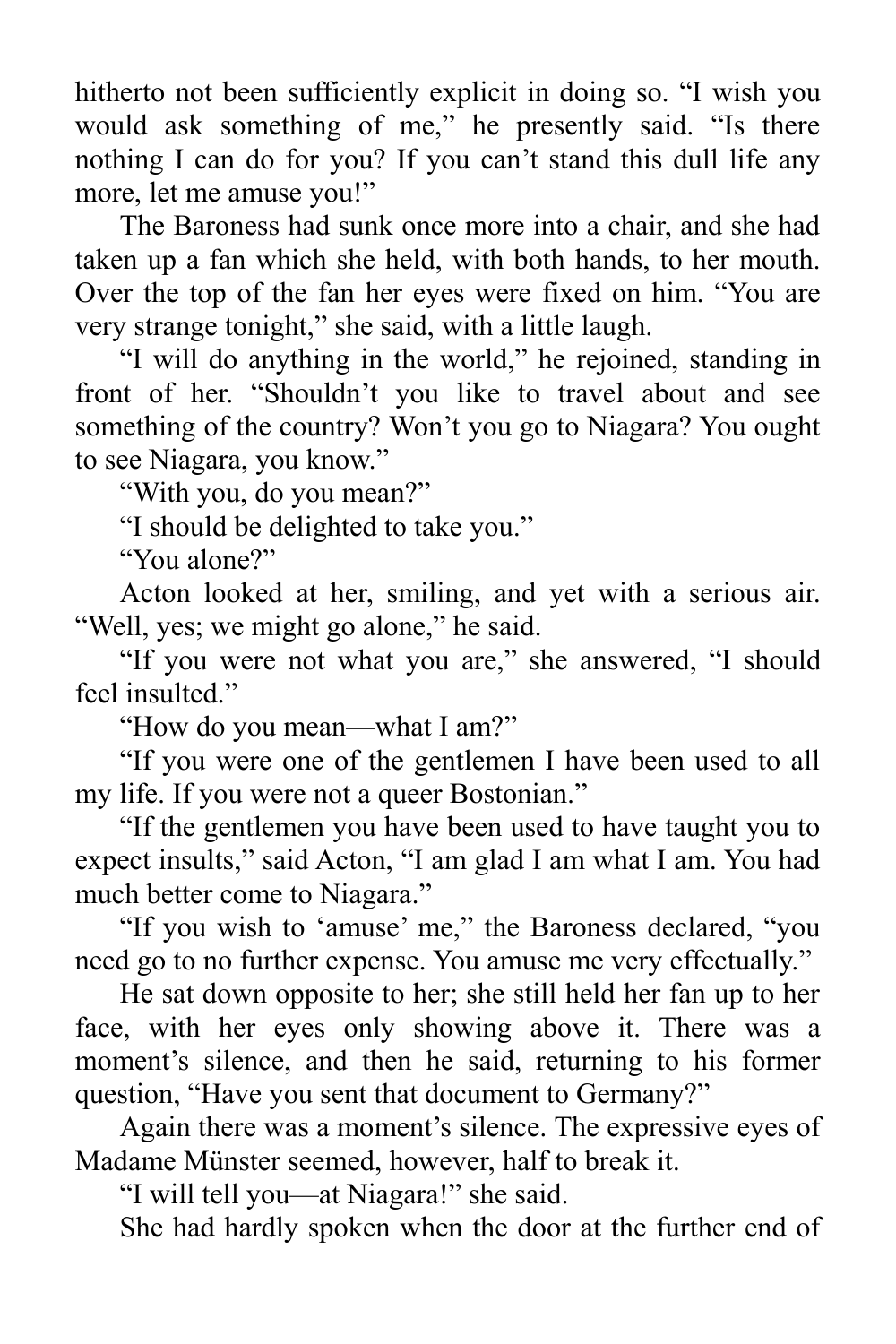the room opened—the door upon which, some minutes previous, Eugenia had fixed her gaze. Clifford Wentworth stood there, blushing and looking rather awkward. The Baroness rose, quickly, and Acton, more slowly, did the same. Clifford gave him no greeting; he was looking at Eugenia.

"Ah, you were here?" exclaimed Acton.

"He was in Felix's studio," said Madame Münster. "He wanted to see his sketches."

Clifford looked at Robert Acton, but said nothing; he only fanned himself with his hat. "You chose a bad moment," said Acton; "you hadn't much light."

"I hadn't any!" said Clifford, laughing.

"Your candle went out?" Eugenia asked. "You should have come back here and lighted it again."

Clifford looked at her a moment. "So I have—come back. But I have left the candle!"

Eugenia turned away. "You are very stupid, my poor boy. You had better go home."

"Well," said Clifford, "good-night!"

"Haven't you a word to throw to a man when he has safely returned from a dangerous journey?" Acton asked.

"How do you do?" said Clifford. "I thought—I thought you were——" and he paused, looking at the Baroness again.

"You thought I was at Newport, eh? So I was—this morning."

"Good-night, clever child!" said Madame Münster, over her shoulder.

Clifford stared at her—not at all like a clever child; and then, with one of his little facetious growls, took his departure.

"What is the matter with him?" asked Acton, when he was gone. "He seemed rather in a muddle."

Eugenia, who was near the window, glanced out, listening a moment. "The matter—the matter"—she answered. "But you don't say such things here."

"If you mean that he had been drinking a little, you can say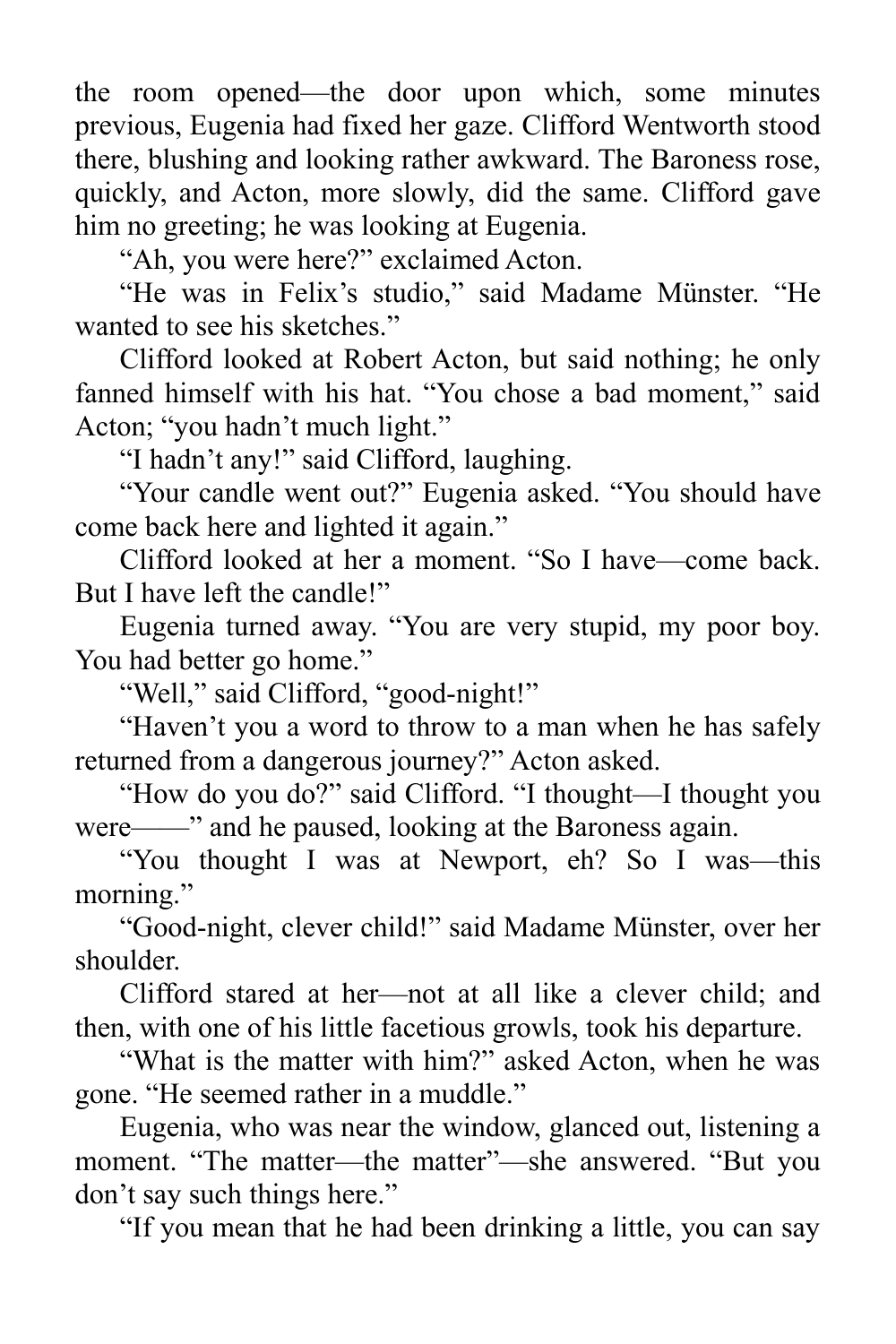that."

"He doesn't drink any more. I have cured him. And in return—he's in love with me."

It was Acton's turn to stare. He instantly thought of his sister; but he said nothing about her. He began to laugh. "I don't wonder at his passion! But I wonder at his forsaking your society for that of your brother's paint-brushes."

Eugenia was silent a little. "He had not been in the studio. I invented that at the moment."

"Invented it? For what purpose?"

"He has an idea of being romantic. He has adopted the habit of coming to see me at midnight—passing only through the orchard and through Felix's painting-room, which has a door opening that way. It seems to amuse him," added Eugenia, with a little laugh.

Acton felt more surprise than he confessed to, for this was a new view of Clifford, whose irregularities had hitherto been quite without the romantic element. He tried to laugh again, but he felt rather too serious, and after a moment's hesitation his seriousness explained itself. "I hope you don't encourage him," he said. "He must not be inconstant to poor Lizzie."

"To your sister?"

"You know they are decidedly intimate," said Acton.

"Ah," cried Eugenia, smiling, "has she—has she——"

"I don't know," Acton interrupted, "what she has. But I always supposed that Clifford had a desire to make himself agreeable to her."

"Ah, *par exemple!*" the Baroness went on. "The little monster! The next time he becomes sentimental I will him tell that he ought to be ashamed of himself."

Acton was silent a moment. "You had better say nothing about it."

"I had told him as much already, on general grounds," said the Baroness. "But in this country, you know, the relations of young people are so extraordinary that one is quite at sea. They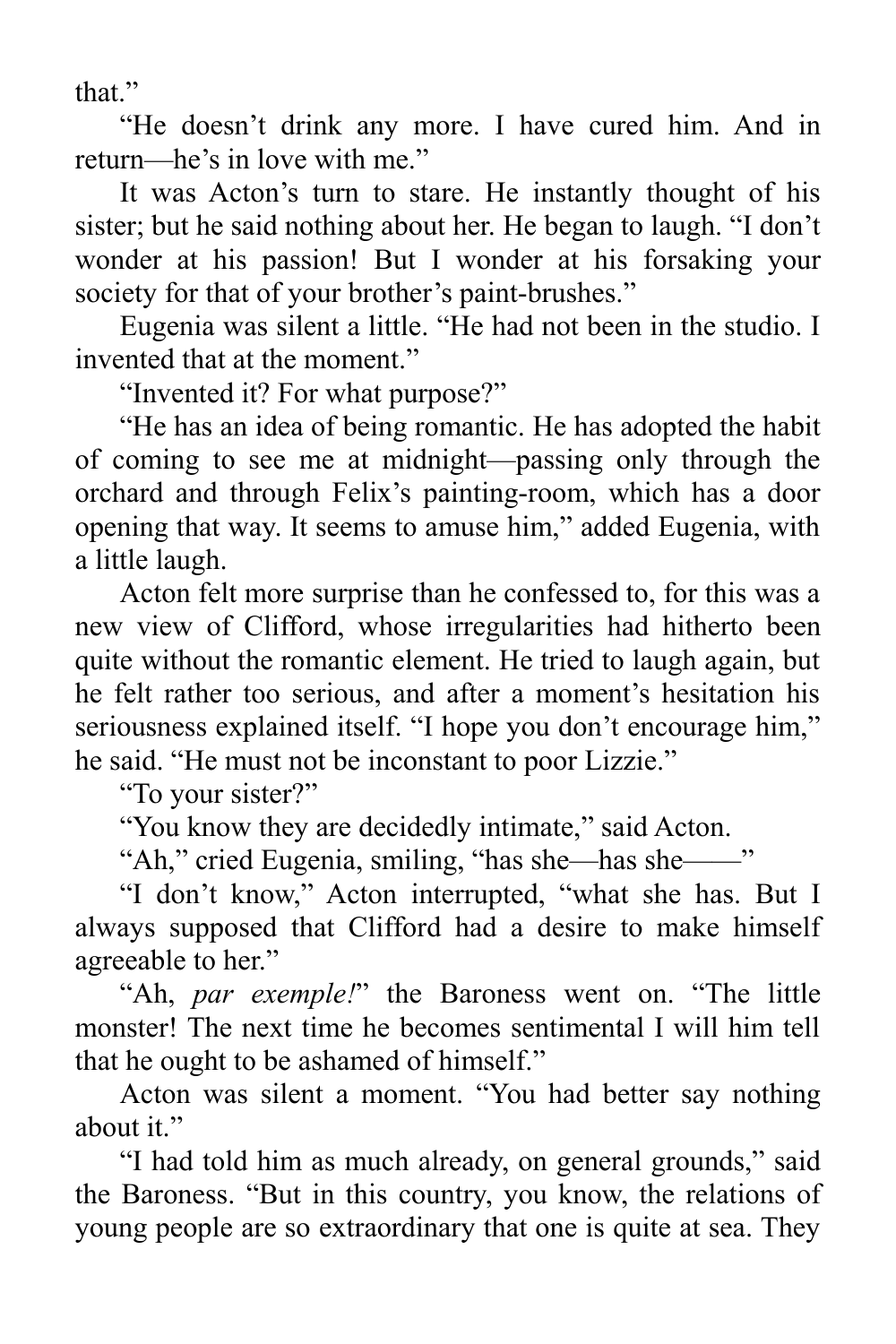are not engaged when you would quite say they ought to be. Take Charlotte Wentworth, for instance, and that young ecclesiastic. If I were her father I should insist upon his marrying her; but it appears to be thought there is no urgency. On the other hand, you suddenly learn that a boy of twenty and a little girl who is still with her governess—your sister has no governess? Well, then, who is never away from her mamma—a young couple, in short, between whom you have noticed nothing beyond an exchange of the childish pleasantries characteristic of their age, are on the point of setting up as man and wife." The Baroness spoke with a certain exaggerated volubility which was in contrast with the languid grace that had characterized her manner before Clifford made his appearance. It seemed to Acton that there was a spark of irritation in her eye —a note of irony (as when she spoke of Lizzie being never away from her mother) in her voice. If Madame Münster was irritated, Robert Acton was vaguely mystified; she began to move about the room again, and he looked at her without saying anything. Presently she took out her watch, and, glancing at it, declared that it was three o'clock in the morning and that he must go.

"I have not been here an hour," he said, "and they are still sitting up at the other house. You can see the lights. Your brother has not come in."

"Oh, at the other house," cried Eugenia, "they are terrible people! I don't know what they may do over there. I am a quiet little humdrum woman; I have rigid rules and I keep them. One of them is not to have visitors in the small hours—especially clever men like you. So good-night!"

Decidedly, the Baroness was incisive; and though Acton bade her good-night and departed, he was still a good deal mystified.

The next day Clifford Wentworth came to see Lizzie, and Acton, who was at home and saw him pass through the garden, took note of the circumstance. He had a natural desire to make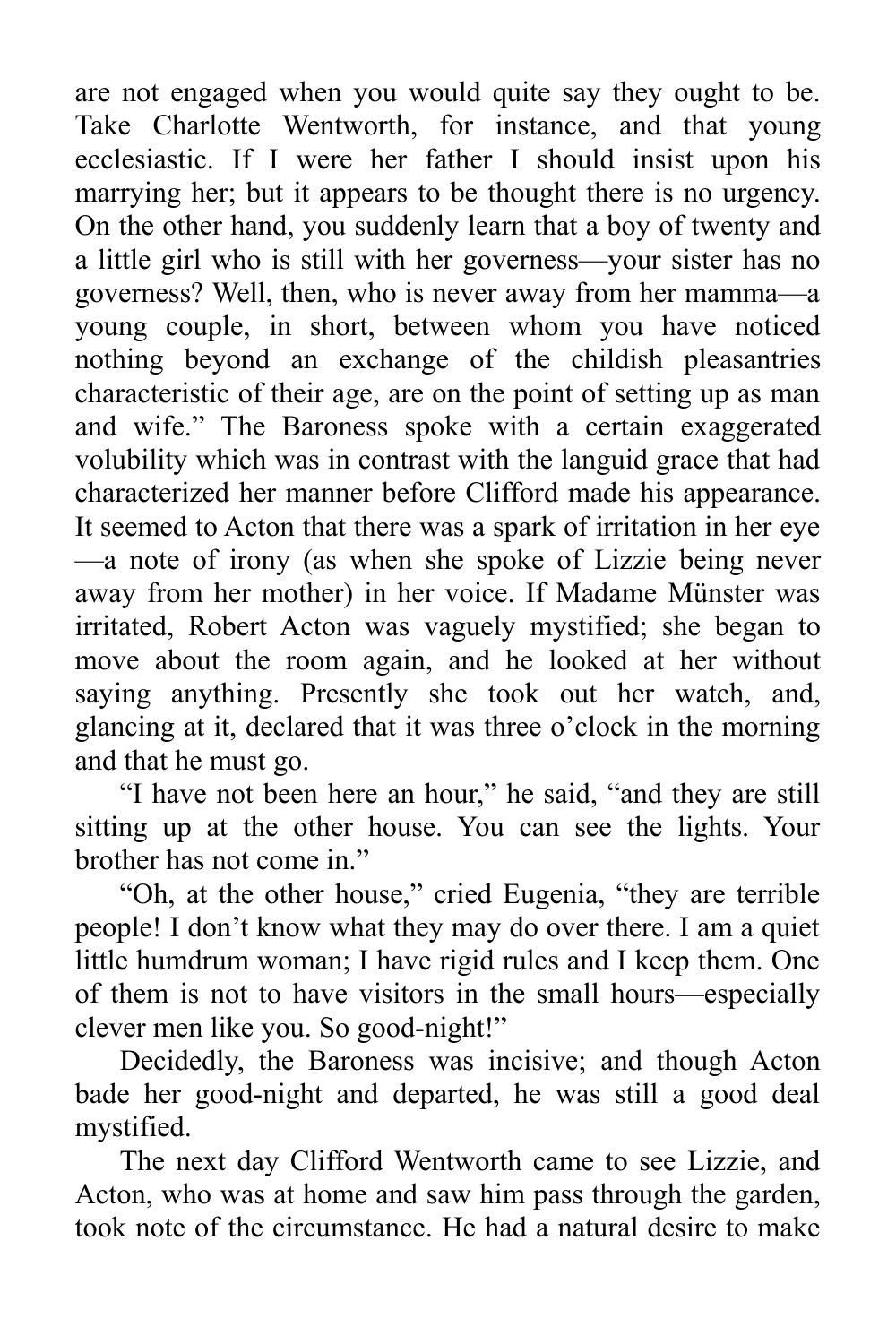it tally with Madame Münster's account of Clifford's disaffection; but his ingenuity, finding itself unequal to the task, resolved at last to ask help of the young man's candor. He waited till he saw him going away, and then he went out and overtook him in the grounds.

"I wish very much you would answer me a question," Acton said. "What were you doing, last night, at Madame Münster's?"

Clifford began to laugh and to blush, by no means like a young man with a romantic secret. "What did she tell you?" he asked.

"That is exactly what I don't want to say."

"Well, I want to tell you the same," said Clifford; "and unless I know it perhaps I can't."

They had stopped in a garden path; Acton looked hard at his rosy young kinsman. "She said she couldn't fancy what had got into you; you appeared to have taken a violent dislike to her."

Clifford stared, looking a little alarmed. "Oh, come," he growled, "you don't mean that!"

"And that when—for common civility's sake—you came occasionally to the house you left her alone and spent your time in Felix's studio, under pretext of looking at his sketches."

"Oh, come!" growled Clifford, again.

"Did you ever know me to tell an untruth?"

"Yes, lots of them!" said Clifford, seeing an opening, out of the discussion, for his sarcastic powers. "Well," he presently added, "I thought you were my father."

"You knew someone was there?"

"We heard you coming in."

Acton meditated. "You had been with the Baroness, then?"

"I was in the parlor. We heard your step outside. I thought it was my father."

"And on that," asked Acton, "you ran away?"

"She told me to go—to go out by the studio."

Acton meditated more intensely; if there had been a chair at hand he would have sat down. "Why should she wish you not to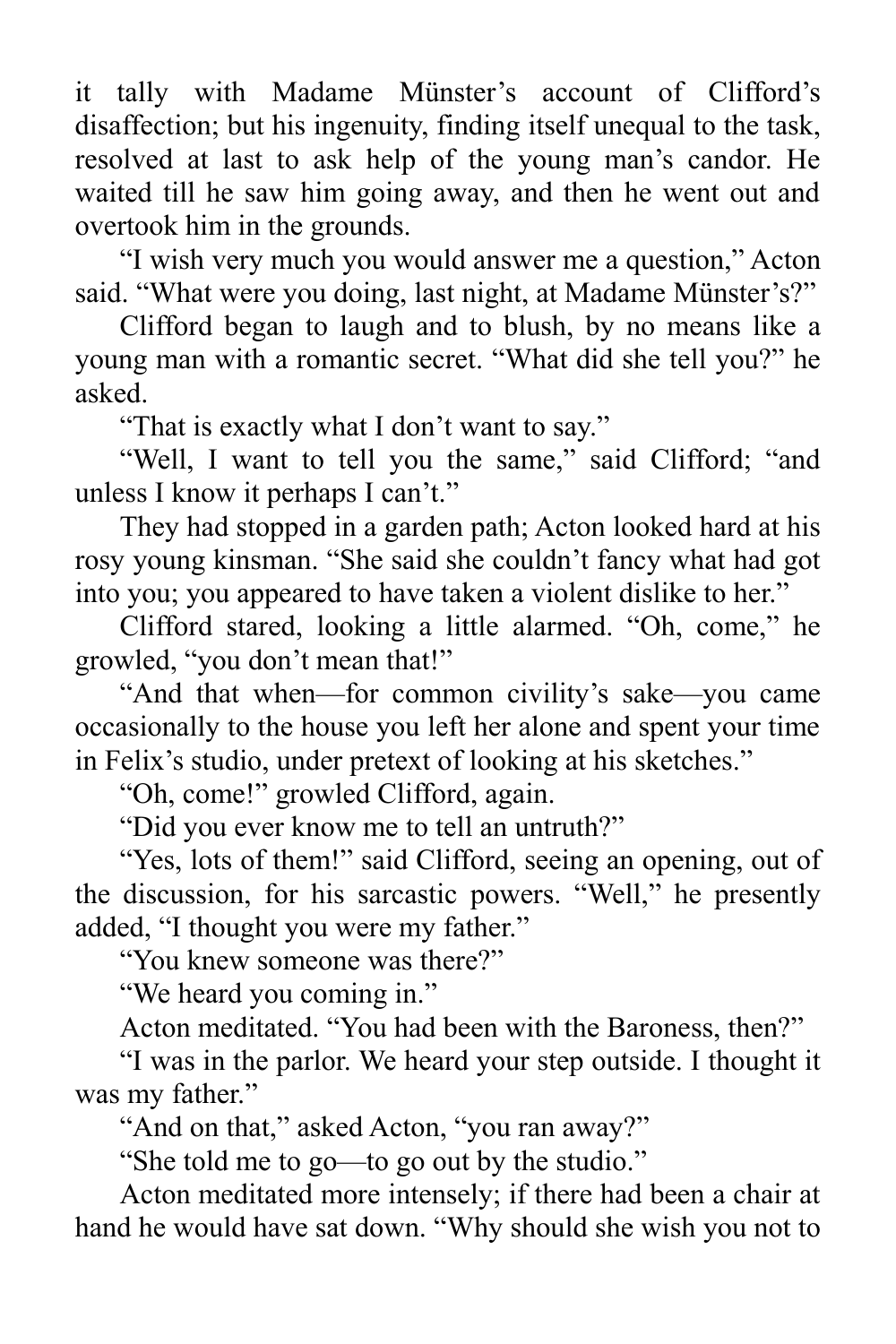meet your father?"

"Well," said Clifford, "father doesn't like to see me there."

Acton looked askance at his companion and forbore to make any comment upon this assertion. "Has he said so," he asked, "to the Baroness?"

"Well, I hope not," said Clifford. "He hasn't said so—in so many words—to me. But I know it worries him; and I want to stop worrying him. The Baroness knows it, and she wants me to stop, too."

"To stop coming to see her?"

"I don't know about that; but to stop worrying father. Eugenia knows everything," Clifford added, with an air of knowingness of his own.

"Ah," said Acton, interrogatively, "Eugenia knows everything?"

"She knew it was not father coming in."

"Then why did you go?"

Clifford blushed and laughed afresh. "Well, I was afraid it was. And besides, she told me to go, at any rate."

"Did she think it was I?" Acton asked.

"She didn't say so."

Again Robert Acton reflected. "But you didn't go," he presently said; "you came back."

"I couldn't get out of the studio," Clifford rejoined. "The door was locked, and Felix has nailed some planks across the lower half of the confounded windows to make the light come in from above. So they were no use. I waited there a good while, and then, suddenly, I felt ashamed. I didn't want to be hiding away from my own father. I couldn't stand it any longer. I bolted out, and when I found it was you I was a little flurried. But Eugenia carried it off, didn't she?" Clifford added, in the tone of a young humorist whose perception had not been permanently clouded by the sense of his own discomfort.

"Beautifully!" said Acton. "Especially," he continued, "when one remembers that you were very imprudent and that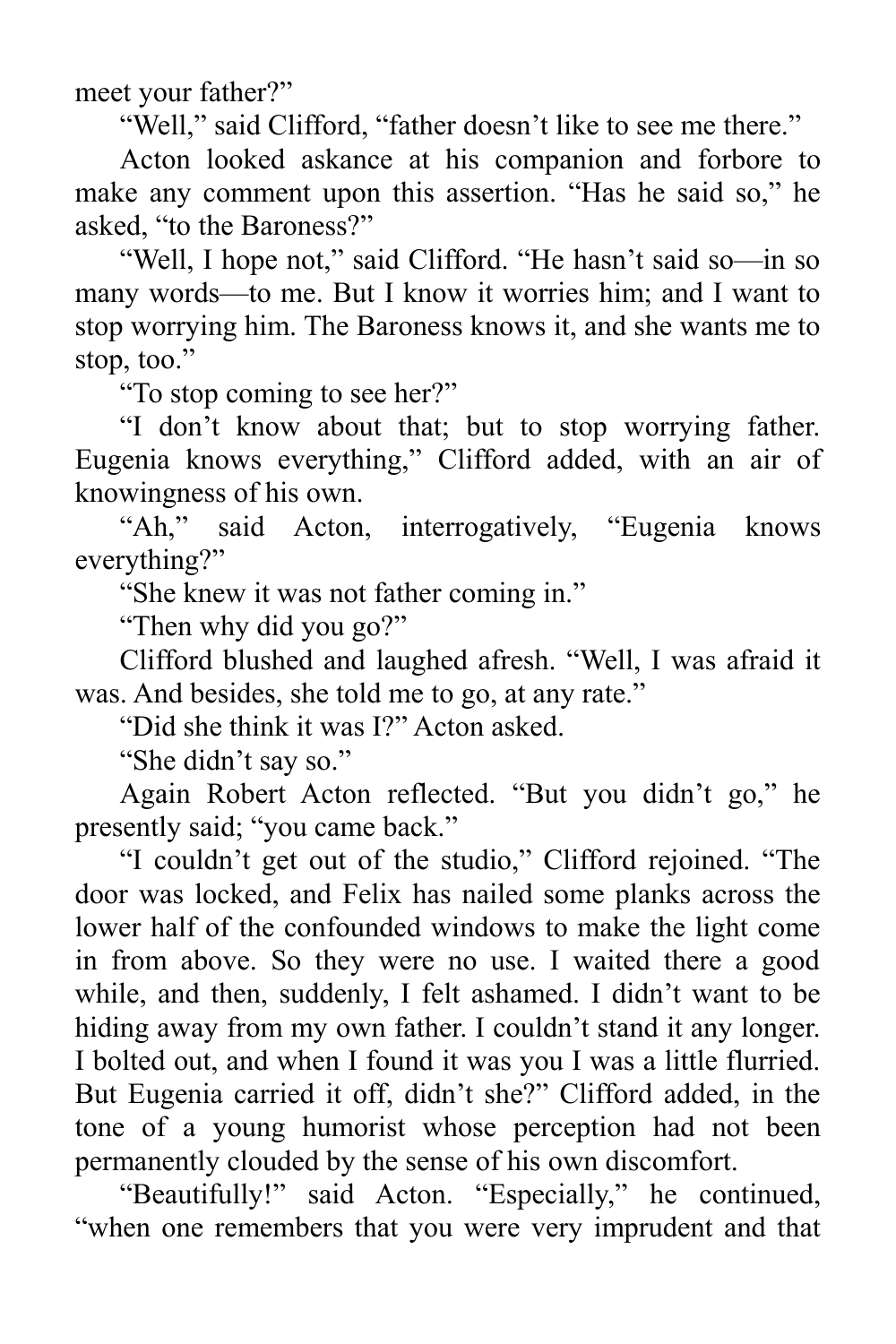she must have been a good deal annoyed."

"Oh," cried Clifford, with the indifference of a young man who feels that however he may have failed of felicity in behavior he is extremely just in his impressions, "Eugenia doesn't care for anything!"

Acton hesitated a moment. "Thank you for telling me this," he said at last. And then, laying his hand on Clifford's shoulder, he added, "Tell me one thing more: are you by chance a little in love with the Baroness?"

"No, sir!" said Clifford, almost shaking off his hand.

## CHAPTER X

The first sunday that followed Robert Acton's return from Newport witnessed a change in the brilliant weather that had long prevailed. The rain began to fall and the day was cold and dreary. Mr. Wentworth and his daughters put on overshoes and went to church, and Felix Young, without overshoes, went also, holding an umbrella over Gertrude. It is to be feared that, in the whole observance, this was the privilege he most highly valued. The Baroness remained at home; she was in neither a cheerful nor a devotional mood. She had, however, never been, during her residence in the United States, what is called a regular attendant at divine service; and on this particular Sunday morning of which I began with speaking she stood at the window of her little drawing-room, watching the long arm of a rose tree that was attached to her piazza, but a portion of which had disengaged itself, sway to and fro, shake and gesticulate, against the dusky drizzle of the sky. Every now and then, in a gust of wind, the rose tree scattered a shower of water-drops against the window-pane; it appeared to have a kind of human movement—a menacing, warning intention. The room was very cold; Madame Münster put on a shawl and walked about. Then she determined to have some fire; and summoning her ancient negress, the contrast of whose polished ebony and whose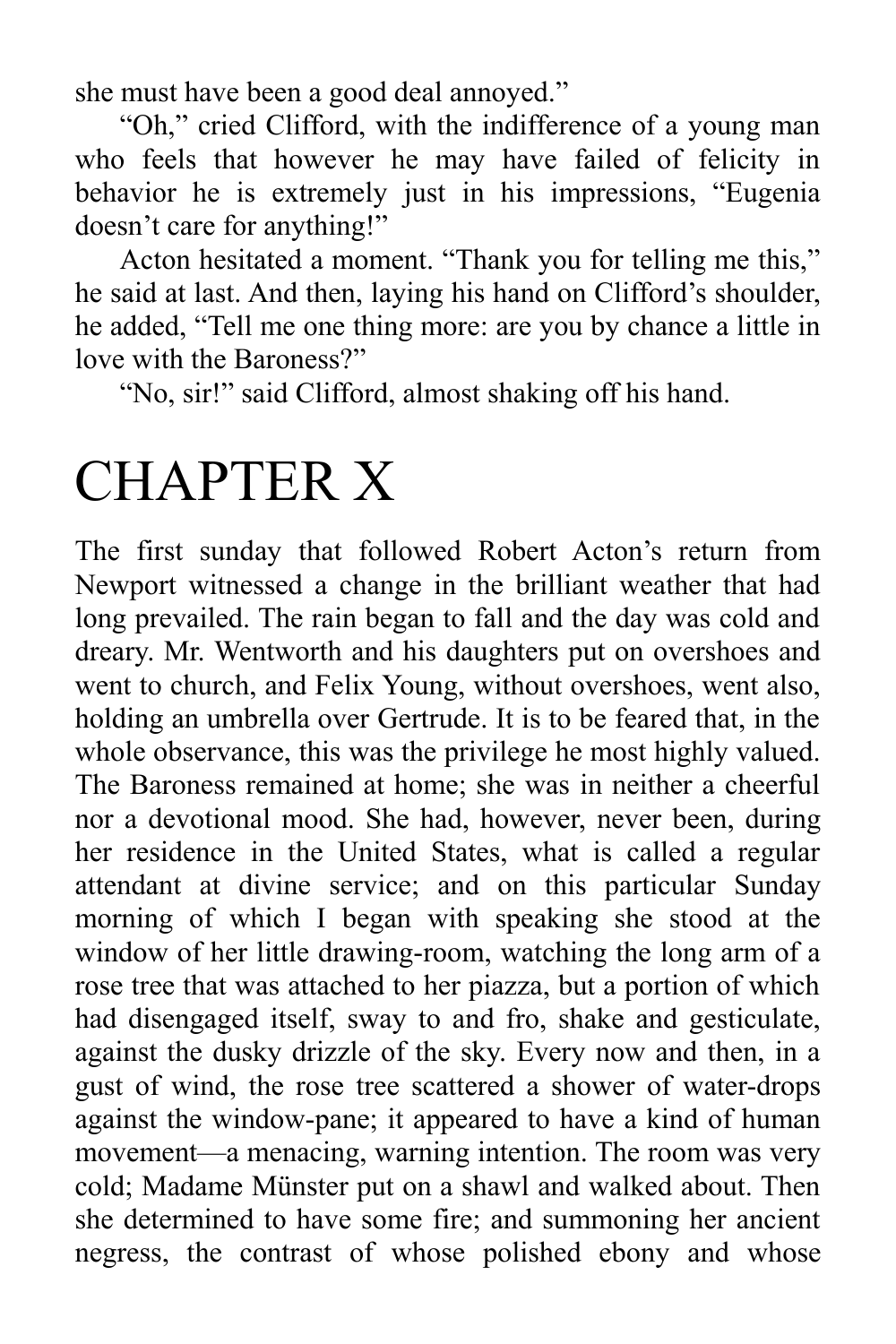crimson turban had been at first a source of satisfaction to her, she made arrangements for the production of a crackling flame. This old woman's name was Azarina. The Baroness had begun by thinking that there would be a savory wildness in her talk, and, for amusement, she had encouraged her to chatter. But Azarina was dry and prim; her conversation was anything but African; she reminded Eugenia of the tiresome old ladies she met in society. She knew, however, how to make a fire; so that after she had laid the logs, Eugenia, who was terribly bored, found a quarter of an hour's entertainment in sitting and watching them blaze and sputter. She had thought it very likely Robert Acton would come and see her; she had not met him since that infelicitous evening. But the morning waned without his coming; several times she thought she heard his step on the piazza; but it was only a window-shutter shaking in a rain-gust. The Baroness, since the beginning of that episode in her career of which a slight sketch has been attempted in these pages, had had many moments of irritation. But today her irritation had a peculiar keenness; it appeared to feed upon itself. It urged her to do something; but it suggested no particularly profitable line of action. If she could have done something at the moment, on the spot, she would have stepped upon a European steamer and turned her back, with a kind of rapture, upon that profoundly mortifying failure, her visit to her American relations. It is not exactly apparent why she should have termed this enterprise a failure, inasmuch as she had been treated with the highest distinction for which allowance had been made in American institutions. Her irritation came, at bottom, from the sense, which, always present, had suddenly grown acute, that the social soil on this big, vague continent was somehow not adapted for growing those plants whose fragrance she especially inclined to inhale and by which she liked to see herself surrounded—a species of vegetation for which she carried a collection of seedlings, as we may say, in her pocket. She found her chief happiness in the sense of exerting a certain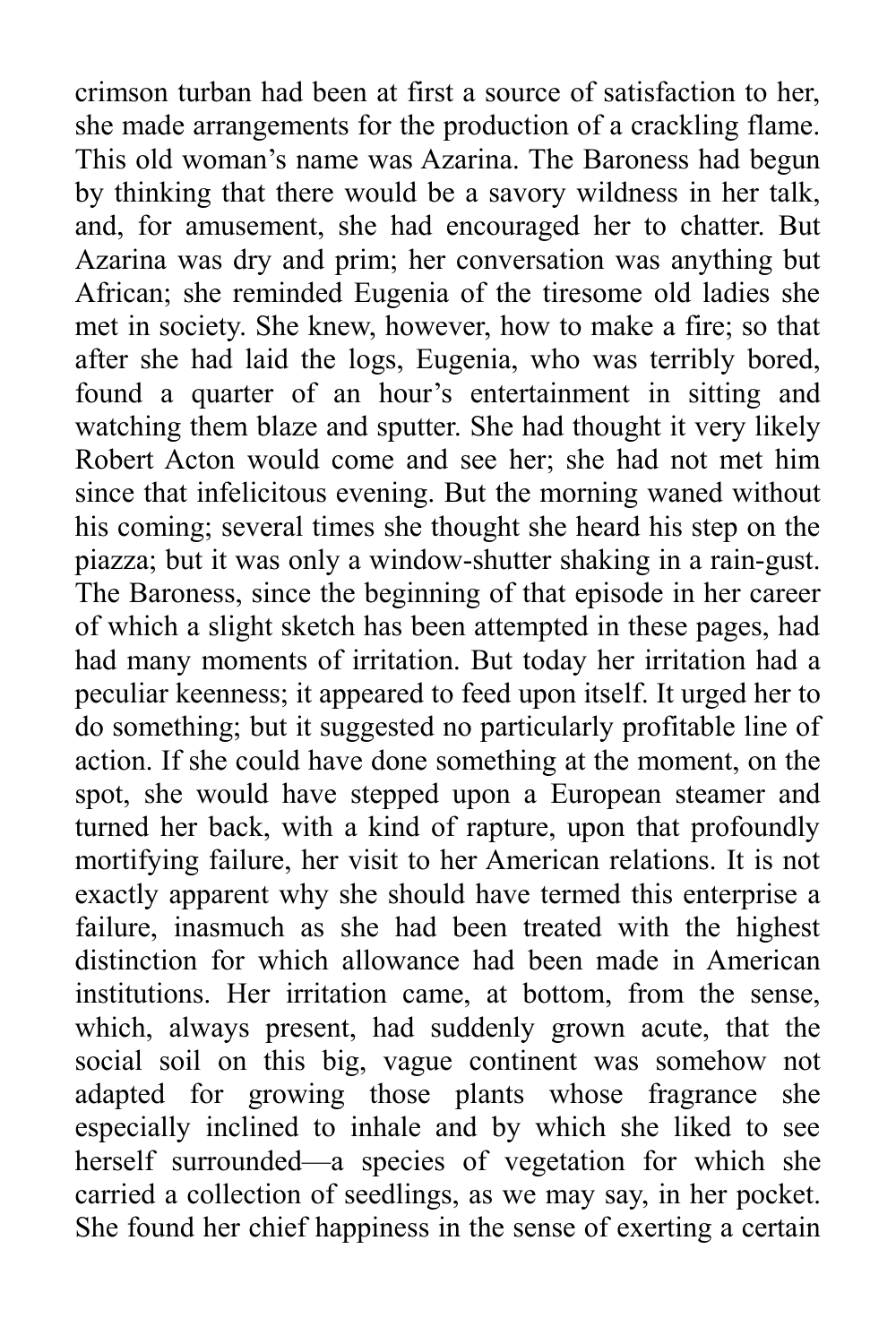power and making a certain impression; and now she felt the annoyance of a rather wearied swimmer who, on nearing shore, to land, finds a smooth straight wall of rock when he had counted upon a clean firm beach. Her power, in the American air, seemed to have lost its prehensile attributes; the smooth wall of rock was insurmountable. *"Surely je n'en suis pas là,"* she said to herself, "that I let it make me uncomfortable that a Mr. Robert Acton shouldn't honor me with a visit!" Yet she was vexed that he had not come; and she was vexed at her vexation.

Her brother, at least, came in, stamping in the hall and shaking the wet from his coat. In a moment he entered the room, with a glow in his cheek and half-a-dozen rain-drops glistening on his moustache. "Ah, you have a fire," he said.

*"Les beaux jours sont passés,"* replied the Baroness.

"Never, never! They have only begun," Felix declared, planting himself before the hearth. He turned his back to the fire, placed his hands behind him, extended his legs and looked away through the window with an expression of face which seemed to denote the perception of rose-color even in the tints of a wet Sunday.

His sister, from her chair, looked up at him, watching him; and what she saw in his face was not grateful to her present mood. She was puzzled by many things, but her brother's disposition was a frequent source of wonder to her. I say frequent and not constant, for there were long periods during which she gave her attention to other problems. Sometimes she had said to herself that his happy temper, his eternal gaiety, was an affectation, a *pose*; but she was vaguely conscious that during the present summer he had been a highly successful comedian. They had never yet had an explanation; she had not known the need of one. Felix was presumably following the bent of his disinterested genius, and she felt that she had no advice to give him that he would understand. With this, there was always a certain element of comfort about Felix—the assurance that he would not interfere. He was very delicate, this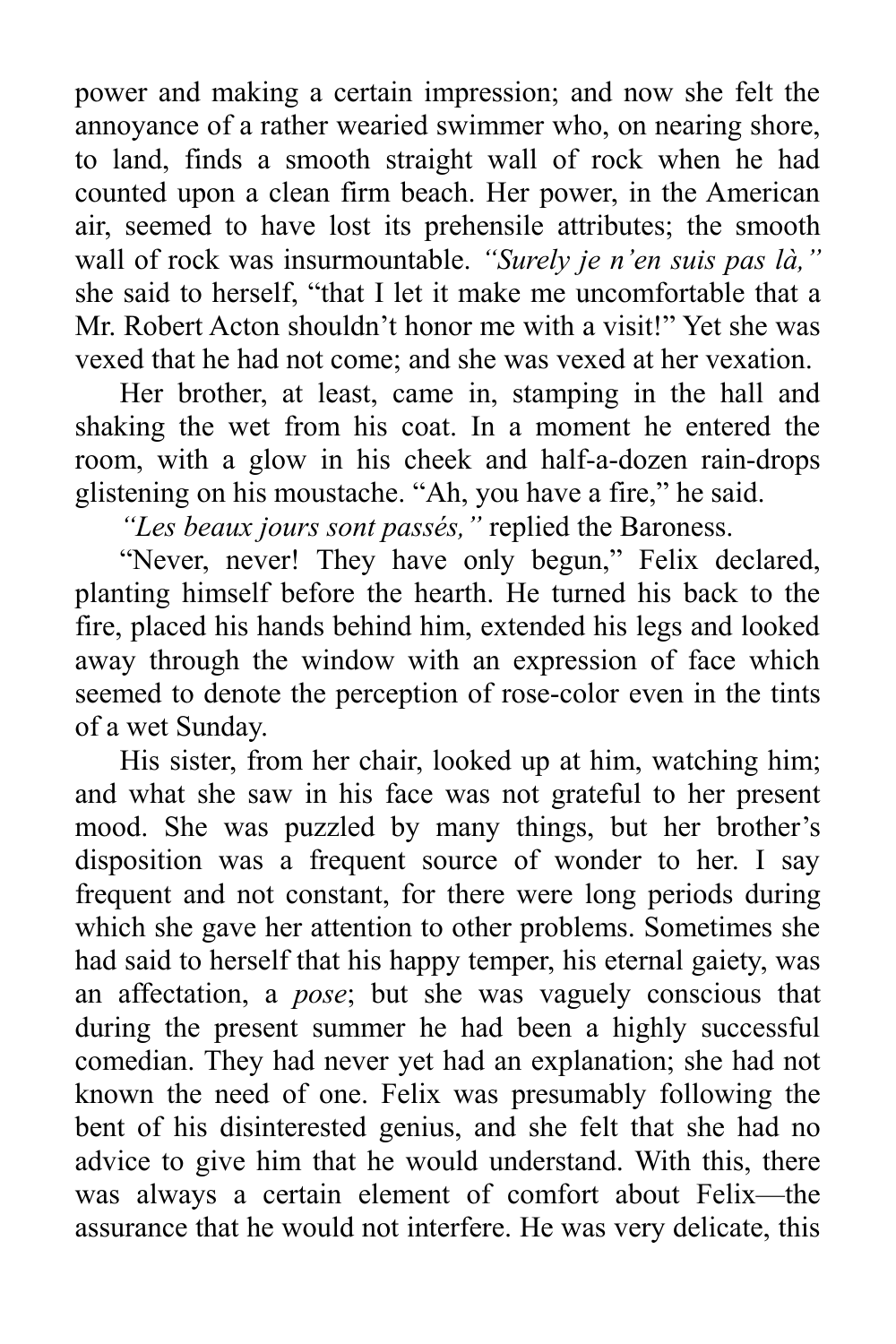pure-minded Felix; in effect, he was her brother, and Madame Münster felt that there was a great propriety, every way, in that. It is true that Felix was delicate; he was not fond of explanations with his sister; this was one of the very few things in the world about which he was uncomfortable. But now he was not thinking of anything uncomfortable.

"Dear brother," said Eugenia at last, "do stop making *les yeux doux* at the rain."

"With pleasure. I will make them at you!" answered Felix.

"How much longer," asked Eugenia, in a moment, "do you propose to remain in this lovely spot?"

Felix stared. "Do you want to go away—already?"

"'Already' is delicious. I am not so happy as you."

Felix dropped into a chair, looking at the fire. "The fact is I *am* happy," he said in his light, clear tone.

"And do you propose to spend your life in making love to Gertrude Wentworth?"

"Yes!" said Felix, smiling sidewise at his sister.

The Baroness returned his glance, much more gravely; and then, "Do you like her?" she asked.

"Don't you?" Felix demanded.

The Baroness was silent a moment. "I will answer you in the words of the gentleman who was asked if he liked music: *'Je ne la crains pas!''*"

"She admires you immensely," said Felix.

"I don't care for that. Other women should not admire one." "They should dislike you?"

Again Madame Münster hesitated. "They should hate me! It's a measure of the time I have been losing here that they don't."

"No time is lost in which one has been happy!" said Felix, with a bright sententiousness which may well have been a little irritating.

"And in which," rejoined his sister, with a harsher laugh, "one has secured the affections of a young lady with a fortune!"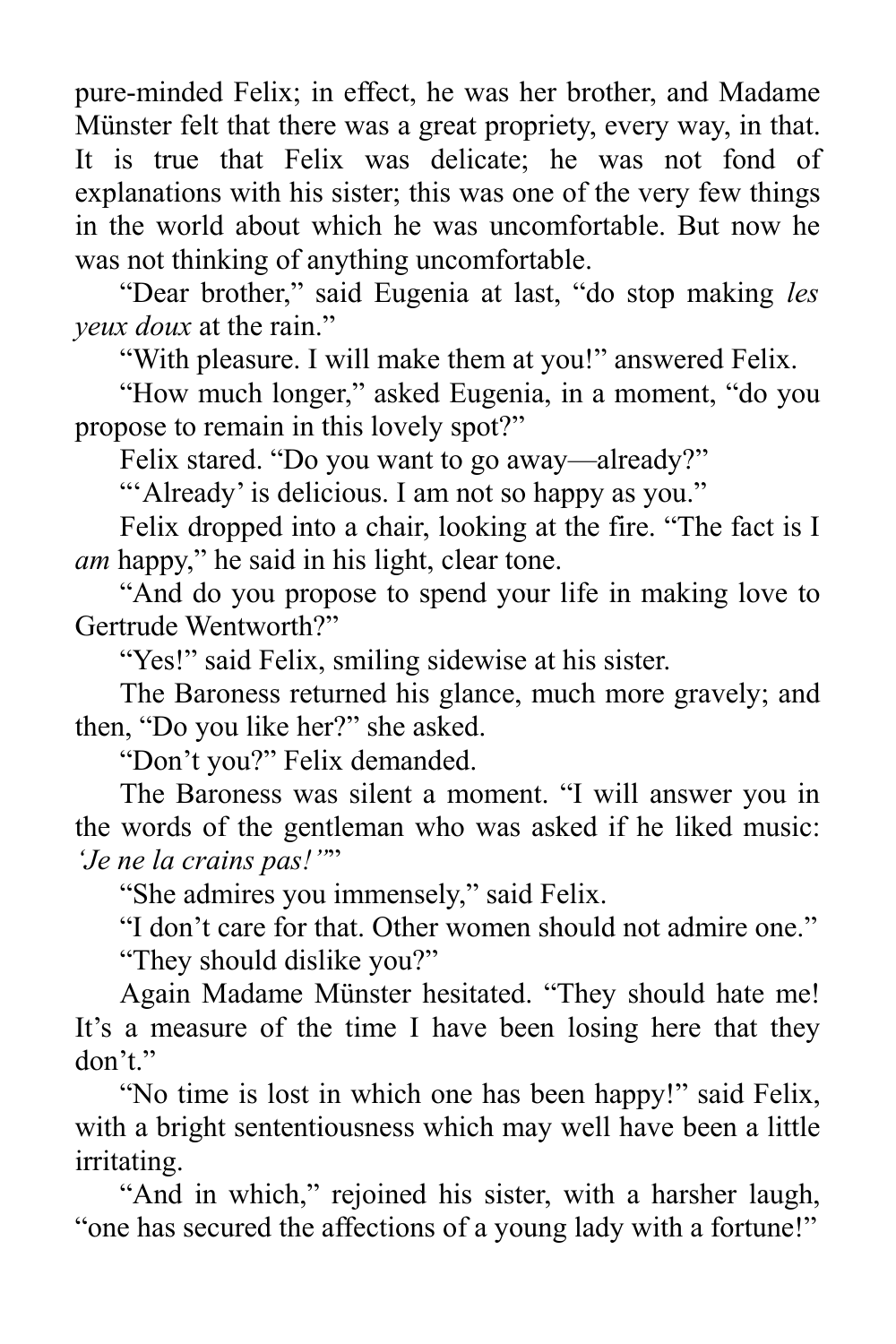Felix explained, very candidly and seriously. "I have secured Gertrude's affection, but I am by no means sure that I have secured her fortune. That may come—or it may not."

"Ah, well, it *may!* That's the great point."

"It depends upon her father. He doesn't smile upon our union. You know he wants her to marry Mr. Brand."

"I know nothing about it!" cried the Baroness. "Please to put on a log." Felix complied with her request and sat watching the quickening of the flame. Presently his sister added, "And you propose to elope with mademoiselle?"

"By no means. I don't wish to do anything that's disagreeable to Mr. Wentworth. He has been far too kind to us."

"But you must choose between pleasing yourself and pleasing him."

"I want to please everyone!" exclaimed Felix, joyously. "I have a good conscience. I made up my mind at the outset that it was not my place to make love to Gertrude."

"So, to simplify matters, she made love to you!"

Felix looked at his sister with sudden gravity. "You say you are not afraid of her," he said. "But perhaps you ought to be—a little. She's a very clever person."

"I begin to see it!" cried the Baroness. Her brother, making no rejoinder, leaned back in his chair, and there was a long silence. At last, with an altered accent, Madame Münster put another question. "You expect, at any rate, to marry?"

"I shall be greatly disappointed if we don't."

"A disappointment or two will do you good!" the Baroness declared. "And, afterwards, do you mean to turn American?"

"It seems to me I am a very good American already. But we shall go to Europe. Gertrude wants extremely to see the world."

"Ah, like me, when I came here!" said the Baroness, with a little laugh.

"No, not like you," Felix rejoined, looking at his sister with a certain gentle seriousness. While he looked at her she rose from her chair, and he also got up. "Gertrude is not at all like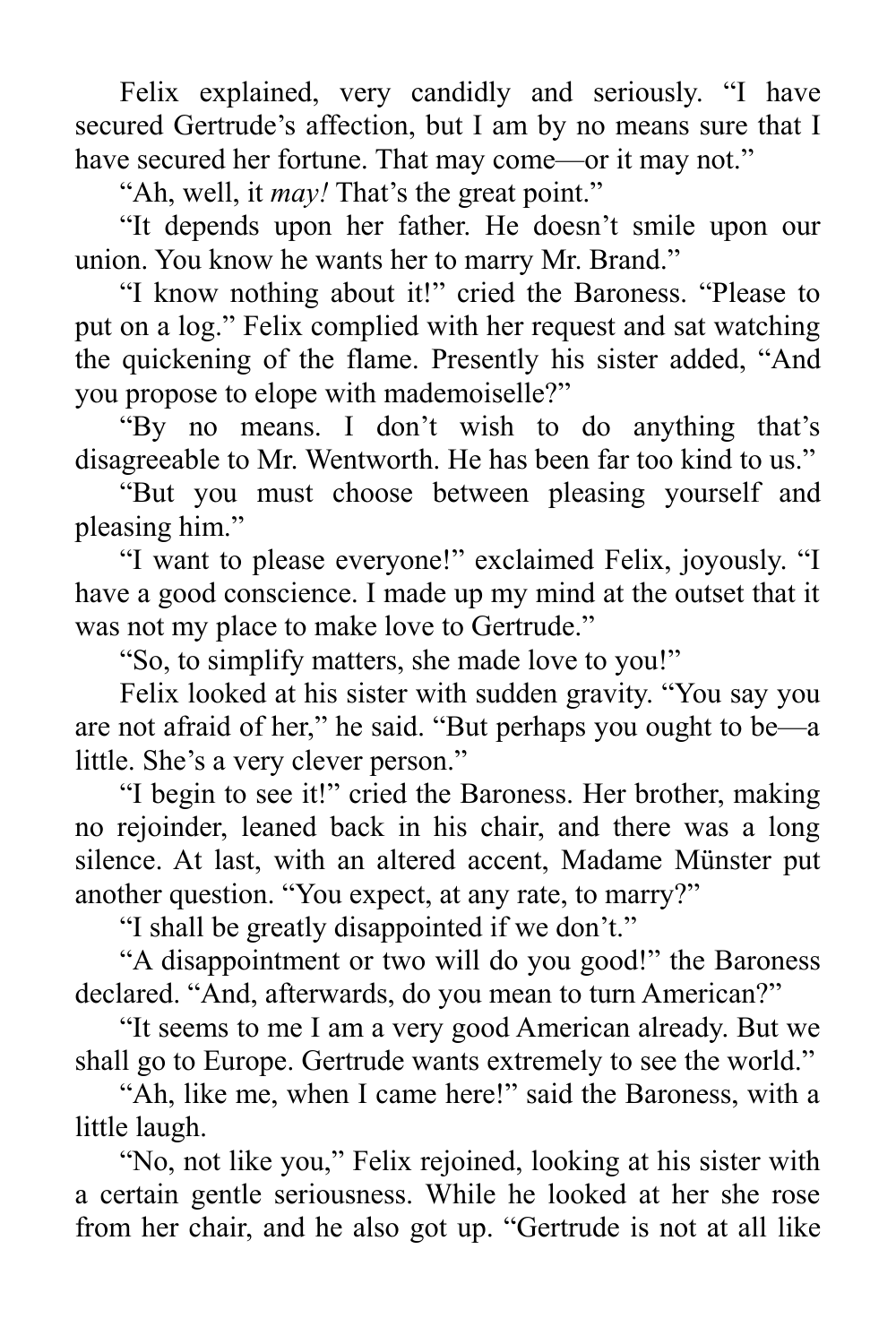you," he went on; "but in her own way she is almost as clever." He paused a moment; his soul was full of an agreeable feeling and of a lively disposition to express it. His sister, to his spiritual vision, was always like the lunar disk when only a part of it is lighted. The shadow on this bright surface seemed to him to expand and to contract; but whatever its proportions, he always appreciated the moonlight. He looked at the Baroness, and then he kissed her. "I am very much in love with Gertrude," he said. Eugenia turned away and walked about the room, and Felix continued. "She is very interesting, and very different from what she seems. She has never had a chance. She is very brilliant. We will go to Europe and amuse ourselves."

The Baroness had gone to the window, where she stood looking out. The day was drearier than ever; the rain was doggedly falling. "Yes, to amuse yourselves," she said at last, "you had decidedly better go to Europe!" Then she turned round, looking at her brother. A chair stood near her; she leaned her hands upon the back of it. "Don't you think it is very good of me," she asked, "to come all this way with you simply to see you properly married—if properly it is?"

"Oh, it will be properly!" cried Felix, with light eagerness.

The Baroness gave a little laugh. "You are thinking only of yourself, and you don't answer my question. While you are amusing yourself—with the brilliant Gertrude—what shall I be doing?"

*"Vous serez de la partie!"* cried Felix.

"Thank you: I should spoil it." The Baroness dropped her eyes for some moments. "Do you propose, however, to leave me here?" she inquired.

Felix smiled at her. "My dearest sister, where you are concerned I never propose. I execute your commands."

"I believe," said Eugenia, slowly, "that you are the most heartless person living. Don't you see that I am in trouble?"

"I saw that you were not cheerful, and I gave you some good news."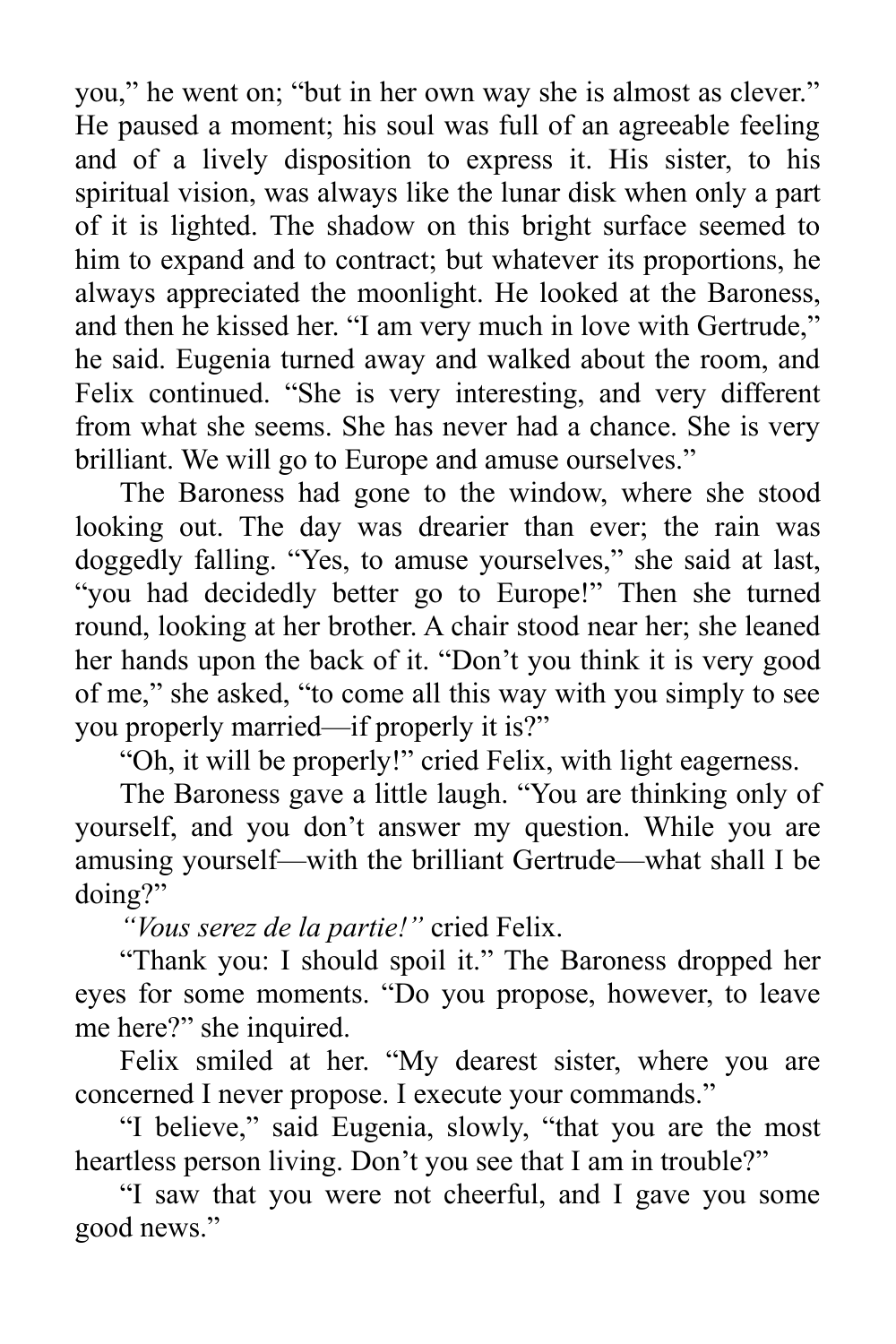"Well, let me give you some news," said the Baroness. "You probably will not have discovered it for yourself. Robert Acton wants to marry me."

"No, I had not discovered that. But I quite understand it. Why does it make you unhappy?"

"Because I can't decide."

"Accept him, accept him!" cried Felix, joyously. "He is the best fellow in the world."

"He is immensely in love with me," said the Baroness.

"And he has a large fortune. Permit me in turn to remind you of that."

"Oh, I am perfectly aware of it," said Eugenia. "That's a great item in his favor. I am terribly candid." And she left her place and came nearer her brother, looking at him hard. He was turning over several things; she was wondering in what manner he really understood her.

There were several ways of understanding her: there was what she said, and there was what she meant, and there was something, between the two, that was neither. It is probable that, in the last analysis, what she meant was that Felix should spare her the necessity of stating the case more exactly and should hold himself commissioned to assist her by all honorable means to marry the best fellow in the world. But in all this it was never discovered what Felix understood.

"Once you have your liberty, what are your objections?" he asked.

"Well, I don't particularly like him."

"Oh, try a little."

"I am trying now," said Eugenia. "I should succeed better if he didn't live here. I could never live here."

"Make him go to Europe," Felix suggested.

"Ah, there you speak of happiness based upon violent effort," the Baroness rejoined. "That is not what I am looking for. He would never live in Europe."

"He would live anywhere, with you!" said Felix, gallantly.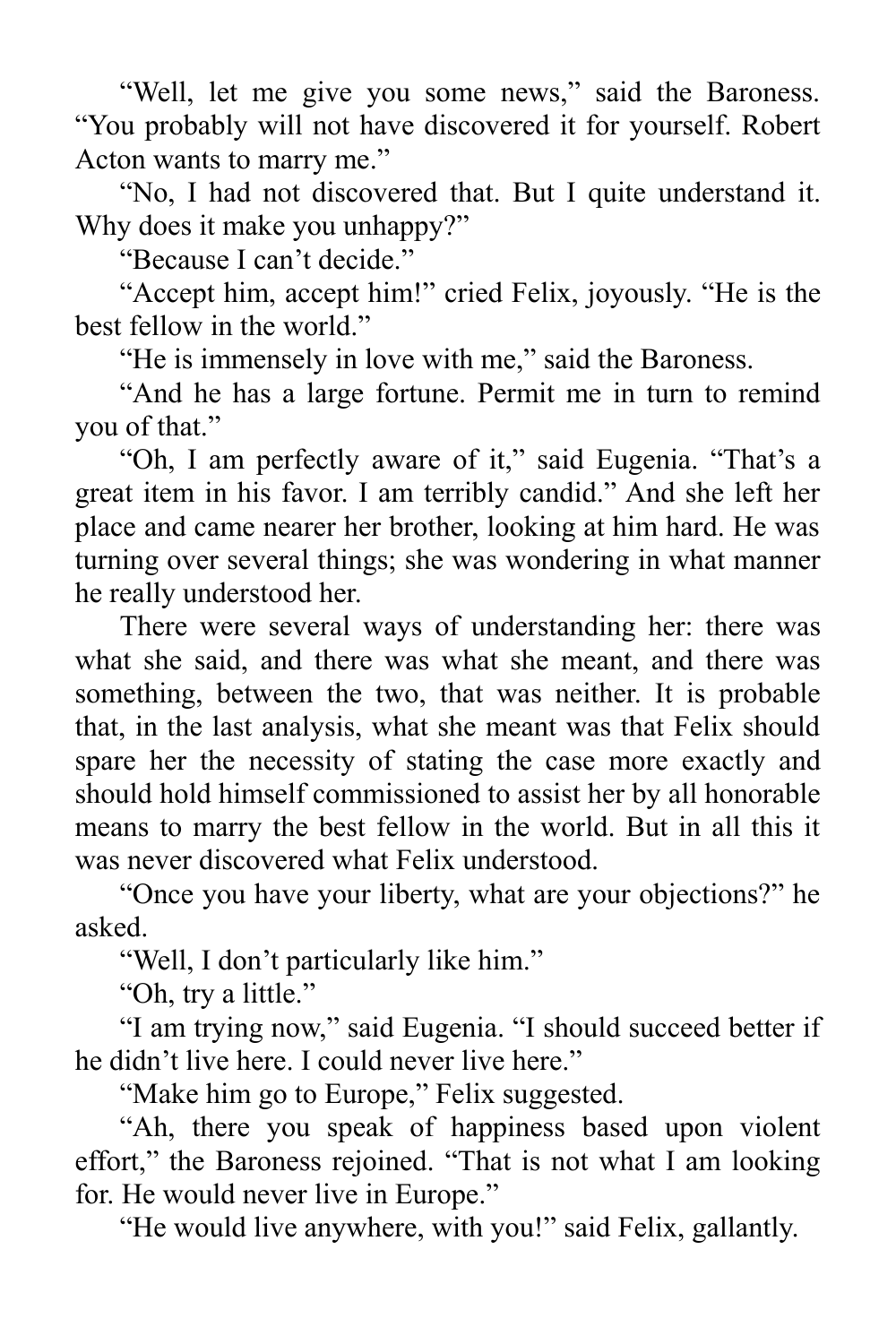His sister looked at him still, with a ray of penetration in her charming eyes; then she turned away again. "You see, at all events," she presently went on, "that if it had been said of me that I had come over here to seek my fortune it would have to be added that I have found it!"

"Don't leave it lying!" urged Felix, with smiling solemnity.

"I am much obliged to you for your interest," his sister declared, after a moment. "But promise me one thing: *pas de zèle!* If Mr. Acton should ask you to plead his cause, excuse yourself."

"I shall certainly have the excuse," said Felix, "that I have a cause of my own to plead."

"If he should talk of me—favorably," Eugenia continued, "warn him against dangerous illusions. I detest importunities; I want to decide at my leisure, with my eyes open."

"I shall be discreet," said Felix, "except to you. To you I will say, Accept him outright."

She had advanced to the open doorway, and she stood looking at him. "I will go and dress and think of it," she said; and he heard her moving slowly to her apartments.

Late in the afternoon the rain stopped, and just afterwards there was a great flaming, flickering, trickling sunset. Felix sat in his painting-room and did some work; but at last, as the light, which had not been brilliant, began to fade, he laid down his brushes and came out to the little piazza of the cottage. Here he walked up and down for some time, looking at the splendid blaze of the western sky and saying, as he had often said before, that this was certainly the country of sunsets. There was something in these glorious deeps of fire that quickened his imagination; he always found images and promises in the western sky. He thought of a good many things—of roaming about the world with Gertrude Wentworth; he seemed to see their possible adventures, in a glowing frieze, between the cloud-bars; then of what Eugenia had just been telling him. He wished very much that Madame Münster would make a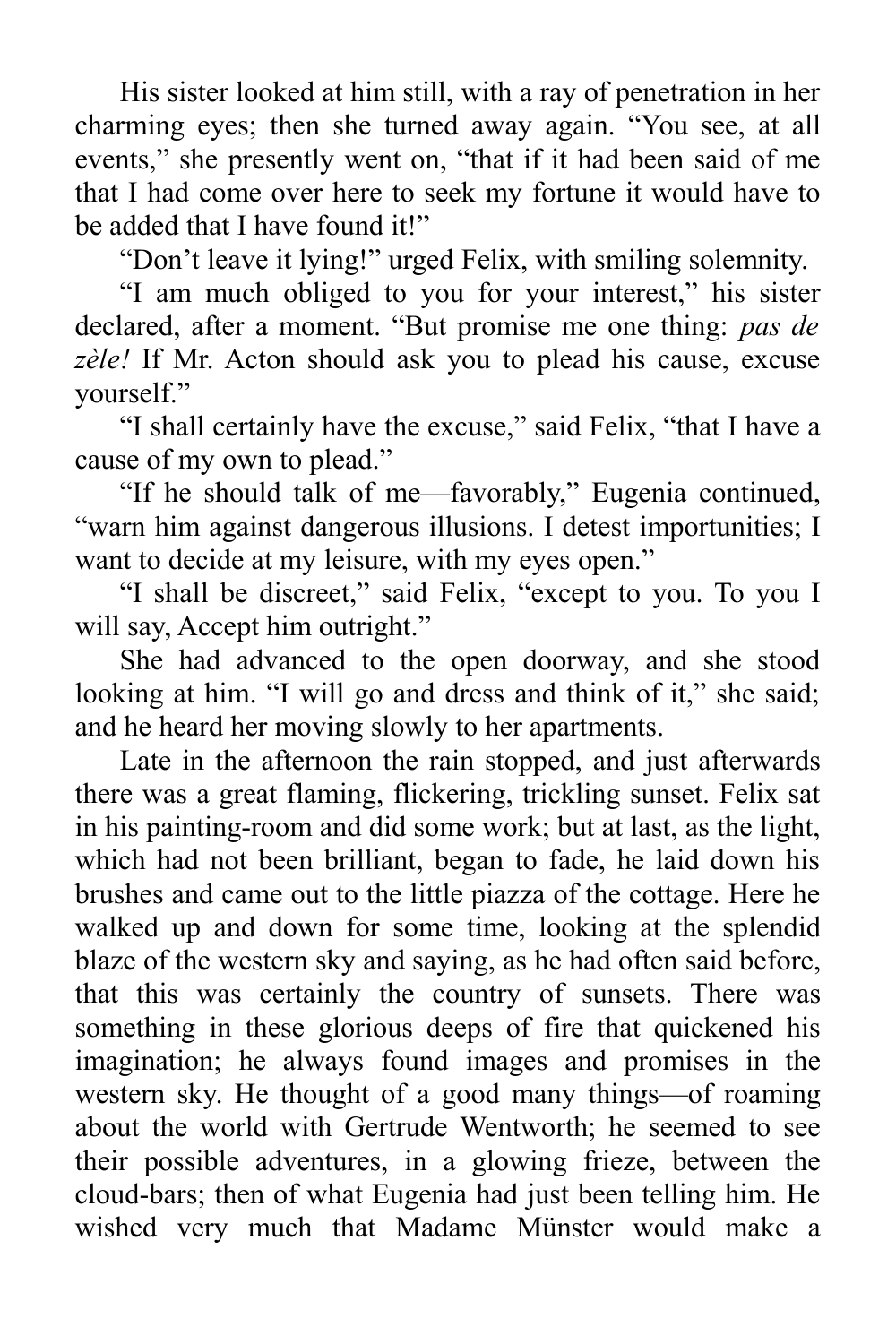comfortable and honorable marriage. Presently, as the sunset expanded and deepened, the fancy took him of making a note of so magnificent a piece of coloring. He returned to his studio and fetched out a small panel, with his palette and brushes, and, placing the panel against a window-sill, he began to daub with great gusto. While he was so occupied he saw Mr. Brand, in the distance, slowly come down from Mr. Wentworth's house, nursing a large folded umbrella. He walked with a joyless, meditative tread, and his eyes were bent upon the ground. Felix poised his brush for a moment, watching him; then, by a sudden impulse, as he drew nearer, advanced to the garden-gate and signaled to him—the palette and bunch of brushes contributing to this effect.

Mr. Brand stopped and started; then he appeared to decide to accept Felix's invitation. He came out of Mr. Wentworth's gate and passed along the road; after which he entered the little garden of the cottage. Felix had gone back to his sunset; but he made his visitor welcome while he rapidly brushed it in.

"I wanted so much to speak to you that I thought I would call you," he said, in the friendliest tone. "All the more that you have been to see me so little. You have come to see my sister; I know that. But you haven't come to see me—the celebrated artist. Artists are very sensitive, you know; they notice those things." And Felix turned round, smiling, with a brush in his mouth.

Mr. Brand stood there with a certain blank, candid majesty, pulling together the large flaps of his umbrella. "Why should I come to see you?" he asked. "I know nothing of Art."

"It would sound very conceited, I suppose," said Felix, "if I were to say that it would be a good little chance for you to learn something. You would ask me why you should learn; and I should have no answer to that. I suppose a minister has no need for Art, eh?"

"He has need for good temper, sir," said Mr. Brand, with decision.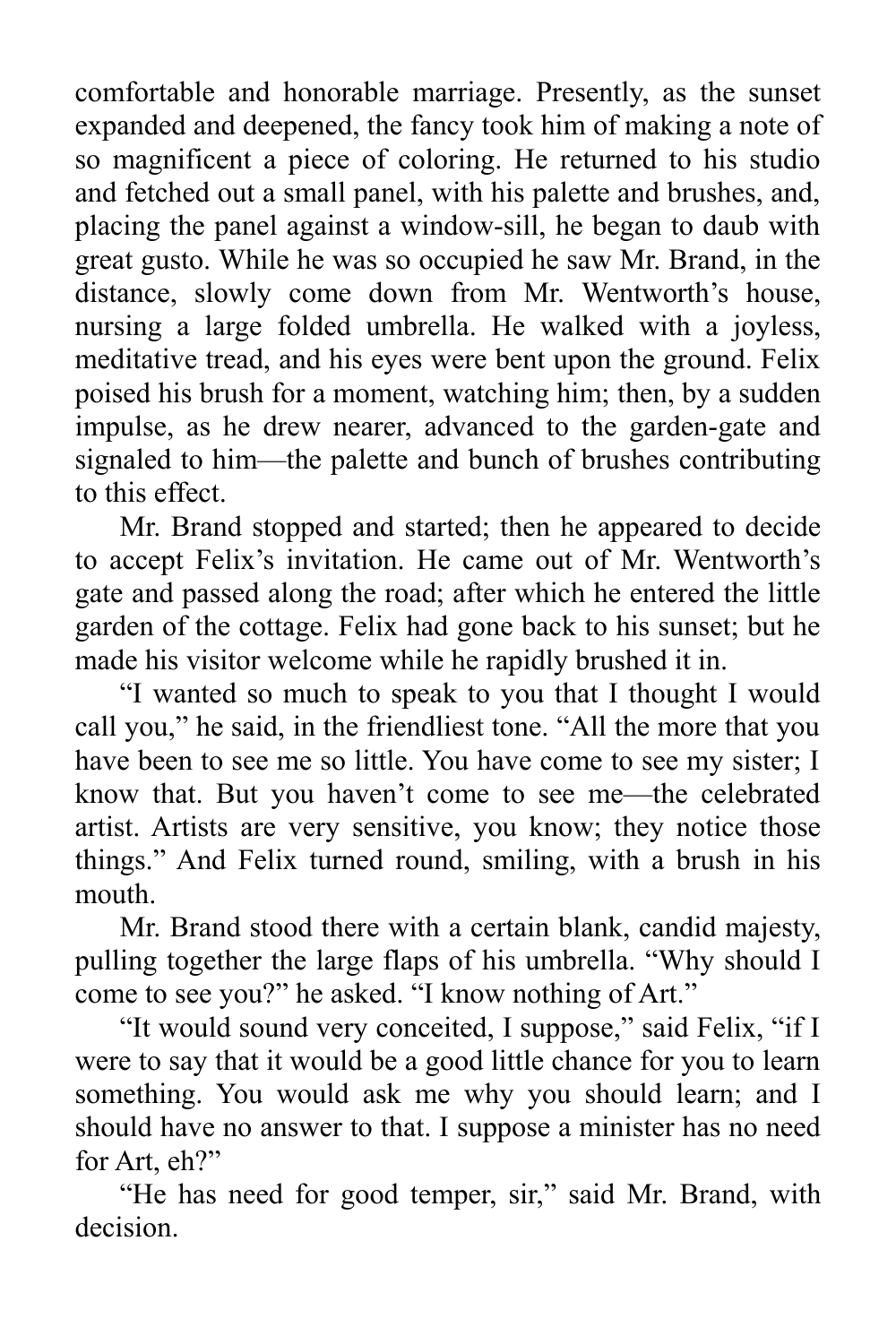Felix jumped up, with his palette on his thumb and a movement of the liveliest deprecation. "That's because I keep you standing there while I splash my red paint! I beg a thousand pardons! You see what bad manners Art gives a man; and how right you are to let it alone. I didn't mean you should stand, either. The piazza, as you see, is ornamented with rustic chairs; though indeed I ought to warn you that they have nails in the wrong places. I was just making a note of that sunset. I never saw such a blaze of different reds. It looks as if the Celestial City were in flames, eh? If that were really the case I suppose it would be the business of you theologians to put out the fire. Fancy me—an ungodly artist—quietly sitting down to paint it!"

Mr. Brand had always credited Felix Young with a certain impudence, but it appeared to him that on this occasion his impudence was so great as to make a special explanation—or even an apology—necessary. And the impression, it must be added, was sufficiently natural. Felix had at all times a brilliant assurance of manner which was simply the vehicle of his good spirits and his good will; but at present he had a special design, and as he would have admitted that the design was audacious, so he was conscious of having summoned all the arts of conversation to his aid. But he was so far from desiring to offend his visitor that he was rapidly asking himself what personal compliment he could pay the young clergyman that would gratify him most. If he could think of it, he was prepared to pay it down. "Have you been preaching one of your beautiful sermons today?" he suddenly asked, laying down his palette. This was not what Felix had been trying to think of, but it was a tolerable stop-gap.

Mr. Brand frowned—as much as a man can frown who has very fair, soft eyebrows, and, beneath them, very gentle, tranquil eyes. "No, I have not preached any sermon today. Did you bring me over here for the purpose of making that inquiry?"

Felix saw that he was irritated, and he regretted it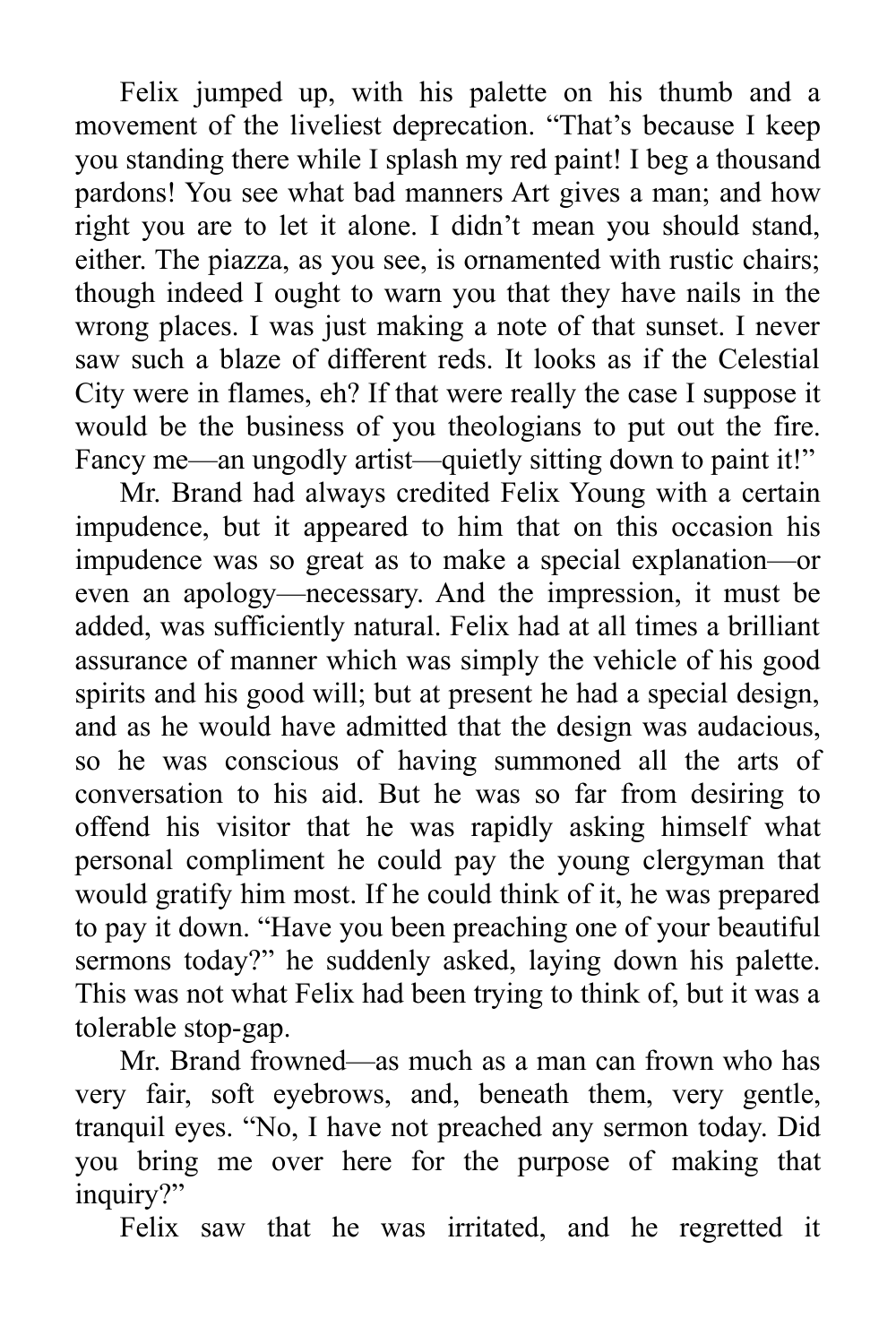immensely; but he had no fear of not being, in the end, agreeable to Mr. Brand. He looked at him, smiling and laying his hand on his arm. "No, no, not for that—not for that. I wanted to ask you something; I wanted to tell you something. I am sure it will interest you very much. Only—as it is something rather private—we had better come into my little studio. I have a western window; we can still see the sunset. *Andiamo!*" And he gave a little pat to his companion's arm.

He led the way in; Mr. Brand stiffly and softly followed. The twilight had thickened in the little studio; but the wall opposite the western window was covered with a deep pink flush. There were a great many sketches and half-finished canvasses suspended in this rosy glow, and the corners of the room were vague and dusky. Felix begged Mr. Brand to sit down; then glancing round him, "By Jove, how pretty it looks!" he cried. But Mr. Brand would not sit down; he went and leaned against the window; he wondered what Felix wanted of him. In the shadow, on the darker parts of the wall, he saw the gleam of three or four pictures that looked fantastic and surprising. They seemed to represent naked figures. Felix stood there, with his head a little bent and his eyes fixed upon his visitor, smiling intensely, pulling his moustache. Mr. Brand felt vaguely uneasy. "It is very delicate—what I want to say," Felix began. "But I have been thinking of it for some time."

"Please to say it as quickly as possible," said Mr. Brand.

"It's because you are a clergyman, you know," Felix went on. "I don't think I should venture to say it to a common man."

Mr. Brand was silent a moment. "If it is a question of yielding to a weakness, of resenting an injury, I am afraid I am a very common man."

"My dearest friend," cried Felix, "this is not an injury; it's a benefit—a great service! You will like it extremely. Only it's so delicate!" And, in the dim light, he continued to smile intensely. "You know I take a great interest in my cousins—in Charlotte and Gertrude Wentworth. That's very evident from my having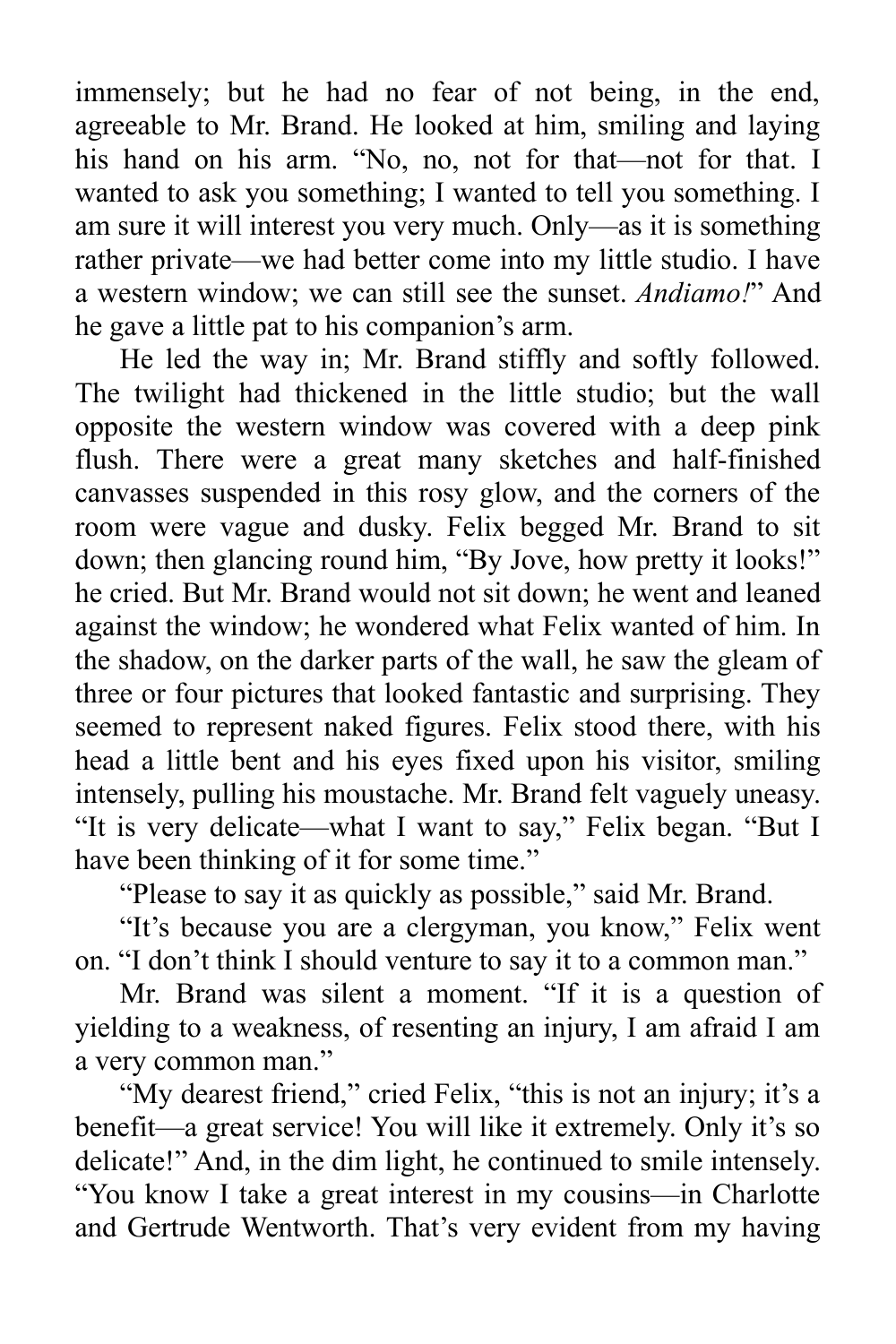traveled some five thousand miles to see them." Mr. Brand said nothing and Felix proceeded. "Coming into their society as a perfect stranger I received of course a great many new impressions, and my impressions had a great freshness, a great keenness. Do you know what I mean?"

"I am not sure that I do; but I should like you to continue."

"I think my impressions have always a good deal of freshness," said Mr. Brand's entertainer; "but on this occasion it was perhaps particularly natural that—coming in, as I say, from outside—I should be struck with things that passed unnoticed among yourselves. And then I had my sister to help me; and she is simply the most observant woman in the world."

"I am not surprised," said Mr. Brand, "that in our little circle two intelligent persons should have found food for observation. I am sure that, of late, I have found it myself!"

"Ah, but I shall surprise you yet!" cried Felix, laughing. "Both my sister and I took a great fancy to my cousin Charlotte."

"Your cousin Charlotte?" repeated Mr. Brand.

"We fell in love with her from the first!"

"You fell in love with Charlotte?" Mr. Brand murmured.

"*Dame!*" exclaimed Felix, "she's a very charming person; and Eugenia was especially smitten." Mr. Brand stood staring, and he pursued, "Affection, you know, opens one's eyes, and we noticed something. Charlotte is not happy! Charlotte is in love." And Felix, drawing nearer, laid his hand again upon his companion's arm.

There was something akin to an acknowledgment of fascination in the way Mr. Brand looked at him; but the young clergyman retained as yet quite enough self-possession to be able to say, with a good deal of solemnity, "She is not in love with you."

Felix gave a light laugh, and rejoined with the alacrity of a maritime adventurer who feels a puff of wind in his sail. "Ah, no; if she were in love with me I should know it! I am not so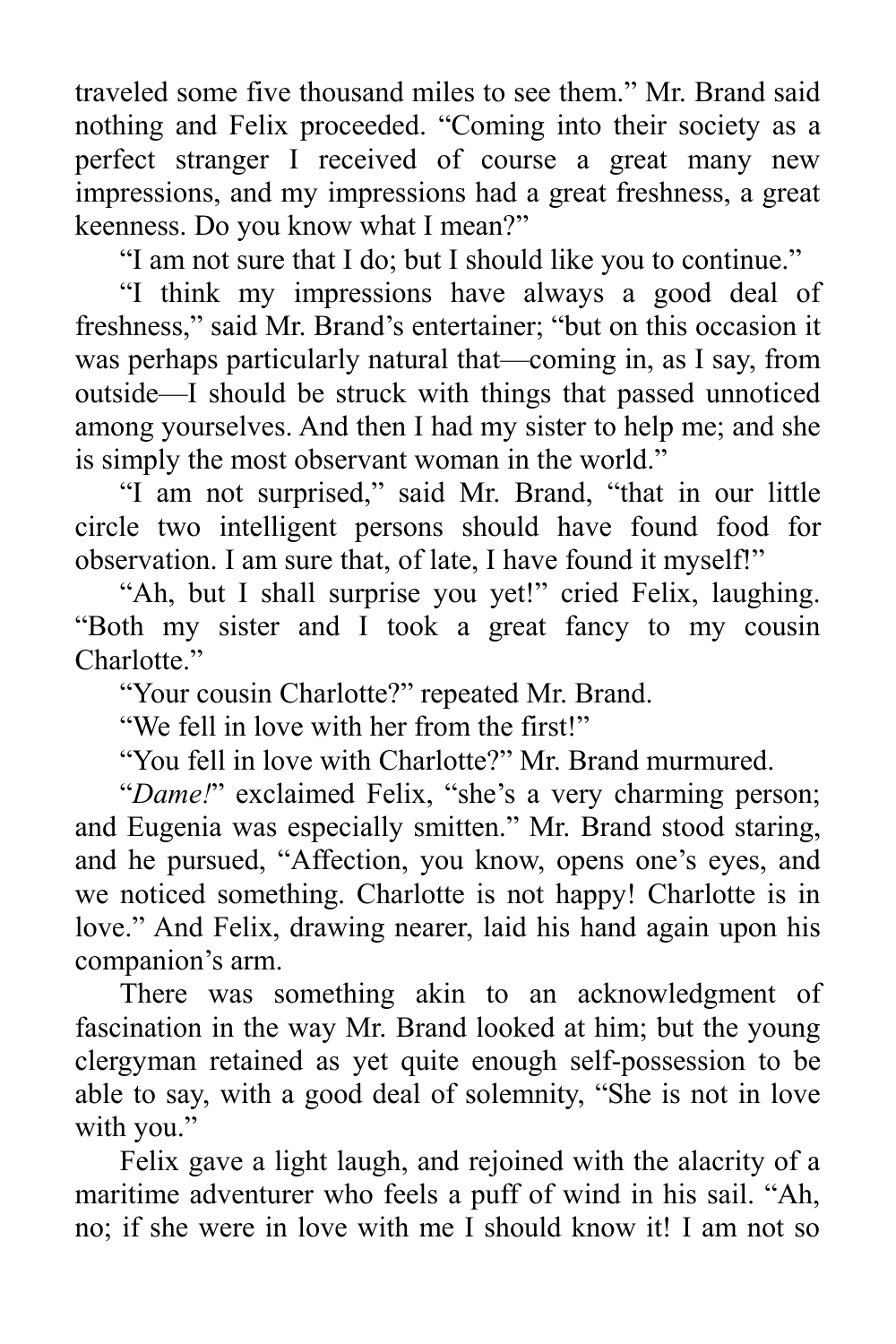blind as you."

" $A_S$  I?"

"My dear sir, you are stone blind. Poor Charlotte is dead in love with *you!*"

Mr. Brand said nothing for a moment; he breathed a little heavily. "Is that what you wanted to say to me?" he asked.

"I have wanted to say it these three weeks. Because of late she has been worse. I told you," added Felix, "it was very delicate."

"Well, sir"—Mr. Brand began; "well, sir——"

"I was sure you didn't know it," Felix continued. "But don't you see—as soon as I mention it—how everything is explained?" Mr. Brand answered nothing; he looked for a chair and softly sat down. Felix could see that he was blushing; he had looked straight at his host hitherto, but now he looked away. The foremost effect of what he had heard had been a sort of irritation of his modesty. "Of course," said Felix, "I suggest nothing; it would be very presumptuous in me to advise you. But I think there is no doubt about the fact."

Mr. Brand looked hard at the floor for some moments; he was oppressed with a mixture of sensations. Felix, standing there, was very sure that one of them was profound surprise. The innocent young man had been completely unsuspicious of poor Charlotte's hidden flame. This gave Felix great hope; he was sure that Mr. Brand would be flattered. Felix thought him very transparent, and indeed he was so; he could neither simulate nor dissimulate. "I scarcely know what to make of this," he said at last, without looking up; and Felix was struck with the fact that he offered no protest or contradiction. Evidently Felix had kindled a train of memories—a retrospective illumination. It was making, to Mr. Brand's astonished eyes, a very pretty blaze; his second emotion had been a gratification of vanity.

"Thank me for telling you," Felix rejoined. "It's a good thing to know."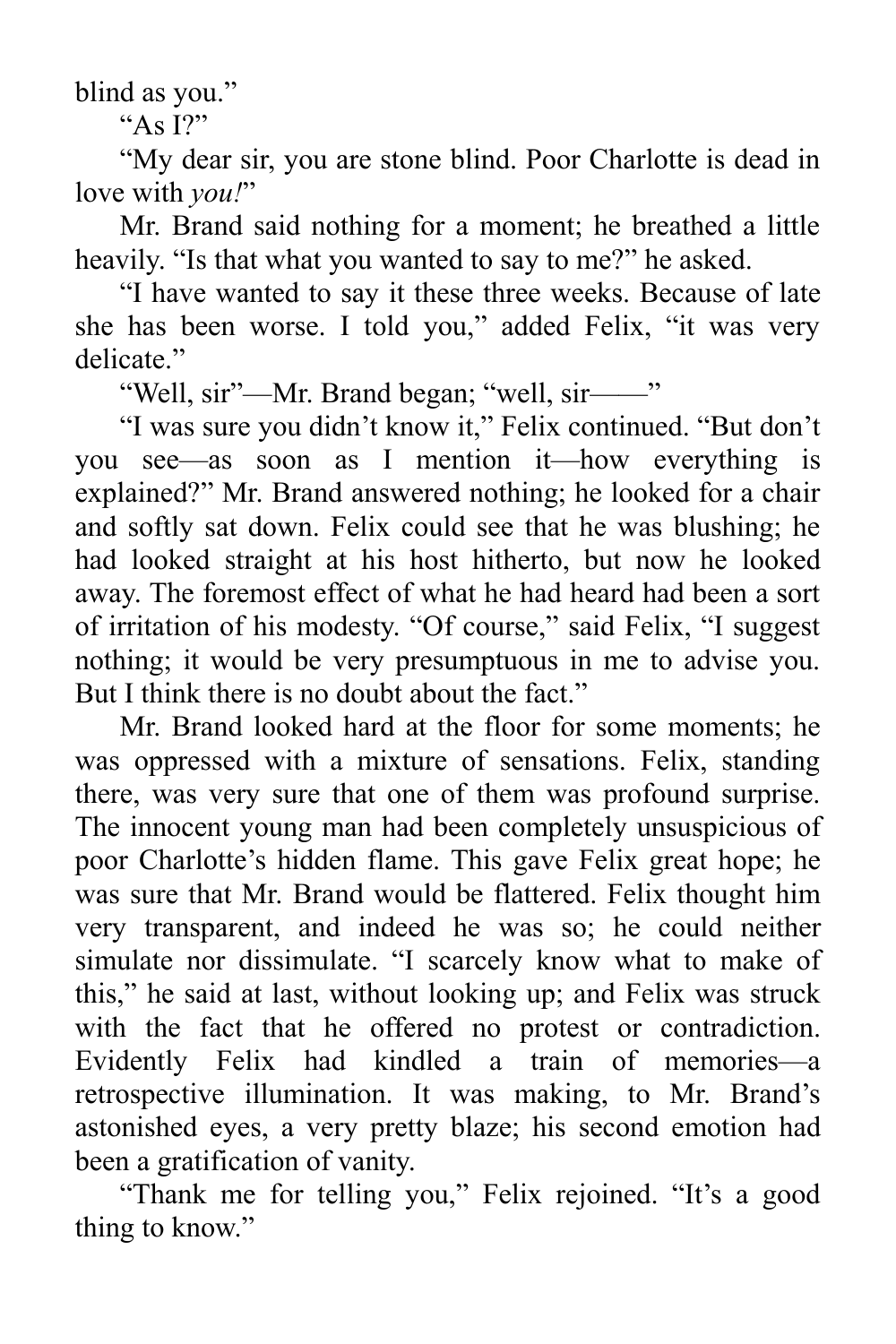"I am not sure of that," said Mr. Brand.

"Ah, don't let her languish!" Felix murmured, lightly and softly.

"You *do* advise me, then?" And Mr. Brand looked up.

"I congratulate you!" said Felix, smiling. He had thought at first his visitor was simply appealing; but he saw he was a little ironical.

"It is in your interest; you have interfered with me," the young clergyman went on.

Felix still stood and smiled. The little room had grown darker, and the crimson glow had faded; but Mr. Brand could see the brilliant expression of his face. "I won't pretend not to know what you mean," said Felix at last. "But I have not really interfered with you. Of what you had to lose—with another person—you have lost nothing. And think what you have gained!"

"It seems to me I am the proper judge, on each side," Mr. Brand declared. He got up, holding the brim of his hat against his mouth and staring at Felix through the dusk.

"You have lost an illusion!" said Felix.

"What do you call an illusion?"

"The belief that you really know—that you have ever really known—Gertrude Wentworth. Depend upon that," pursued Felix. "I don't know her yet; but I have no illusions; I don't pretend to."

Mr. Brand kept gazing, over his hat. "She has always been a lucid, limpid nature," he said, solemnly.

"She has always been a dormant nature. She was waiting for a touchstone. But now she is beginning to awaken."

"Don't praise her to me!" said Mr. Brand, with a little quaver in his voice. "If you have the advantage of me that is not generous."

"My dear sir, I am melting with generosity!" exclaimed Felix. "And I am not praising my cousin. I am simply attempting a scientific definition of her. She doesn't care for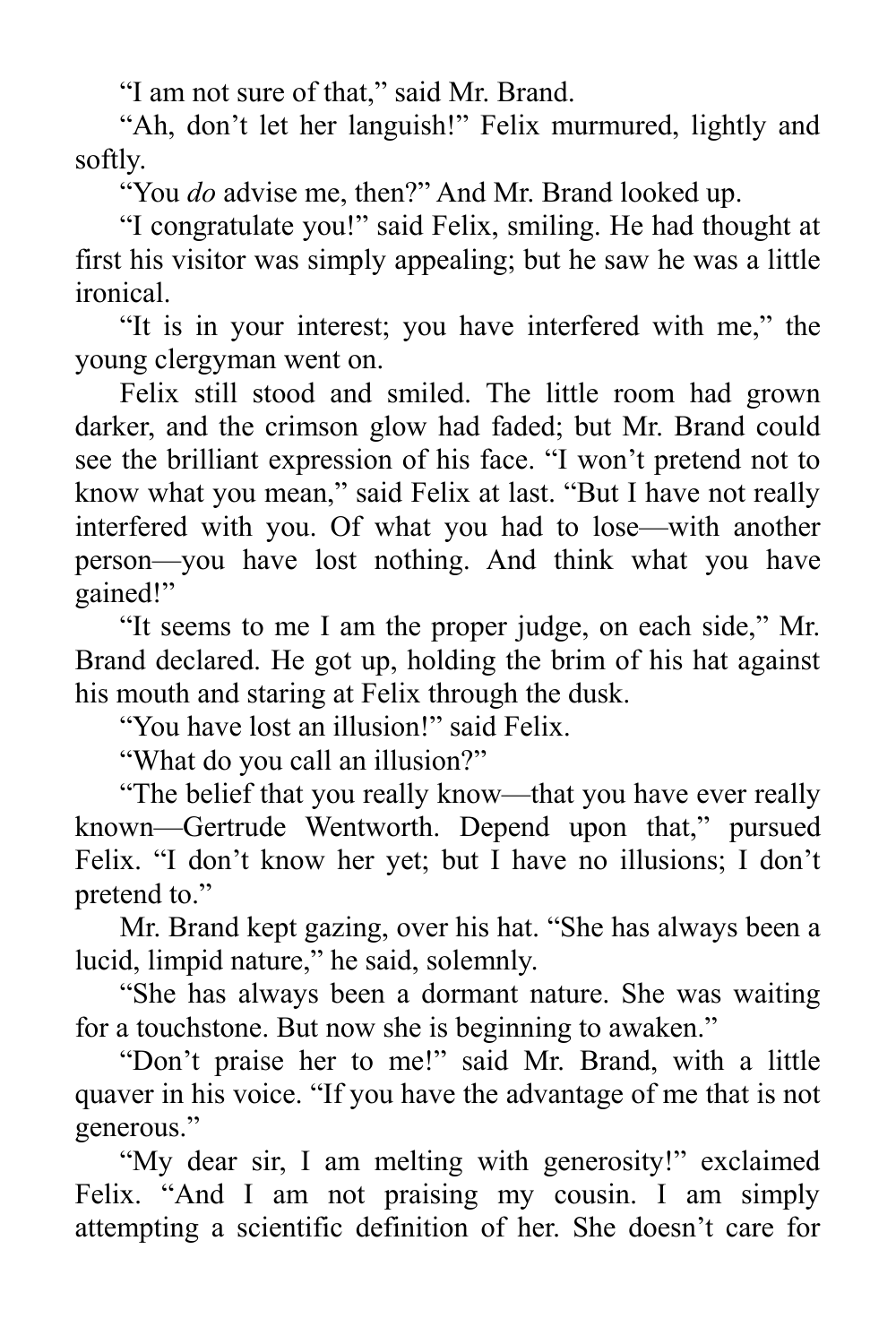abstractions. Now I think the contrary is what you have always fancied—is the basis on which you have been building. She is extremely preoccupied with the concrete. I care for the concrete, too. But Gertrude is stronger than I; she whirls me along!"

Mr. Brand looked for a moment into the crown of his hat. "It's a most interesting nature."

"So it is," said Felix. "But it pulls—it pulls—like a runaway horse. Now I like the feeling of a runaway horse; and if I am thrown out of the vehicle it is no great matter. But if *you* should be thrown, Mr. Brand"—and Felix paused a moment—"another person also would suffer from the accident."

"What other person?"

"Charlotte Wentworth!"

Mr. Brand looked at Felix for a moment sidewise, mistrustfully; then his eyes slowly wandered over the ceiling. Felix was sure he was secretly struck with the romance of the situation. "I think this is none of our business," the young minister murmured.

"None of mine, perhaps; but surely yours!"

Mr. Brand lingered still, looking at the ceiling; there was evidently something he wanted to say. "What do you mean by Miss Gertrude being strong?" he asked abruptly.

"Well," said Felix meditatively, "I mean that she has had a great deal of self-possession. She was waiting—for years; even when she seemed, perhaps, to be living in the present. She knew how to wait; she had a purpose. That's what I mean by her being strong."

"But what do you mean by her purpose?"

"Well—the purpose to see the world!"

Mr. Brand eyed his strange informant askance again; but he said nothing. At last he turned away, as if to take leave. He seemed bewildered, however; for instead of going to the door he moved toward the opposite corner of the room. Felix stood and watched him for a moment—almost groping about in the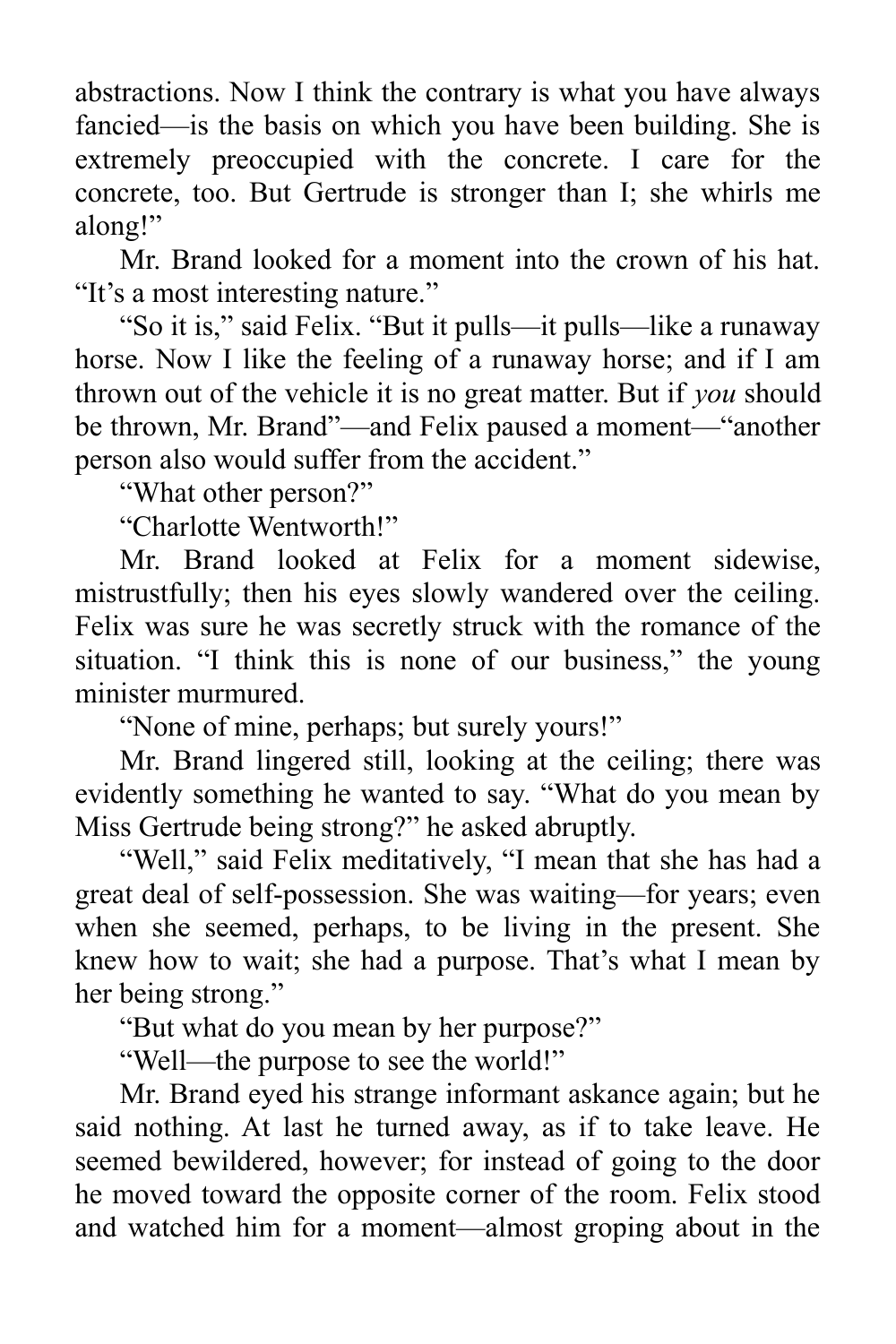dusk; then he led him to the door, with a tender, almost fraternal movement. "Is that all you have to say?" asked Mr. Brand.

"Yes, it's all—but it will bear a good deal of thinking of."

Felix went with him to the garden-gate, and watched him slowly walk away into the thickening twilight with a relaxed rigidity that tried to rectify itself. "He is offended, excited, bewildered, perplexed—and enchanted!" Felix said to himself. "That's a capital mixture."

## CHAPTER XI

Since that visit paid by the Baroness Münster to Mrs. Acton, of which some account was given at an earlier stage of this narrative, the intercourse between these two ladies had been neither frequent nor intimate. It was not that Mrs. Acton had failed to appreciate Madame Münster's charms; on the contrary, her perception of the graces of manner and conversation of her brilliant visitor had been only too acute. Mrs. Acton was, as they said in Boston, very "intense," and her impressions were apt to be too many for her. The state of her health required the restriction of emotion; and this is why, receiving, as she sat in her eternal arm-chair, very few visitors, even of the soberest local type, she had been obliged to limit the number of her interviews with a lady whose costume and manner recalled to her imagination—Mrs. Acton's imagination was a marvel—all that she had ever read of the most stirring historical periods. But she had sent the Baroness a great many quaintly-worded messages and a great many nosegays from her garden and baskets of beautiful fruit. Felix had eaten the fruit, and the Baroness had arranged the flowers and returned the baskets and the messages. On the day that followed that rainy Sunday of which mention has been made, Eugenia determined to go and pay the beneficent invalid a *"visite d'adieux"*; so it was that, to herself, she qualified her enterprise. It may be noted that neither on the Sunday evening nor on the Monday morning had she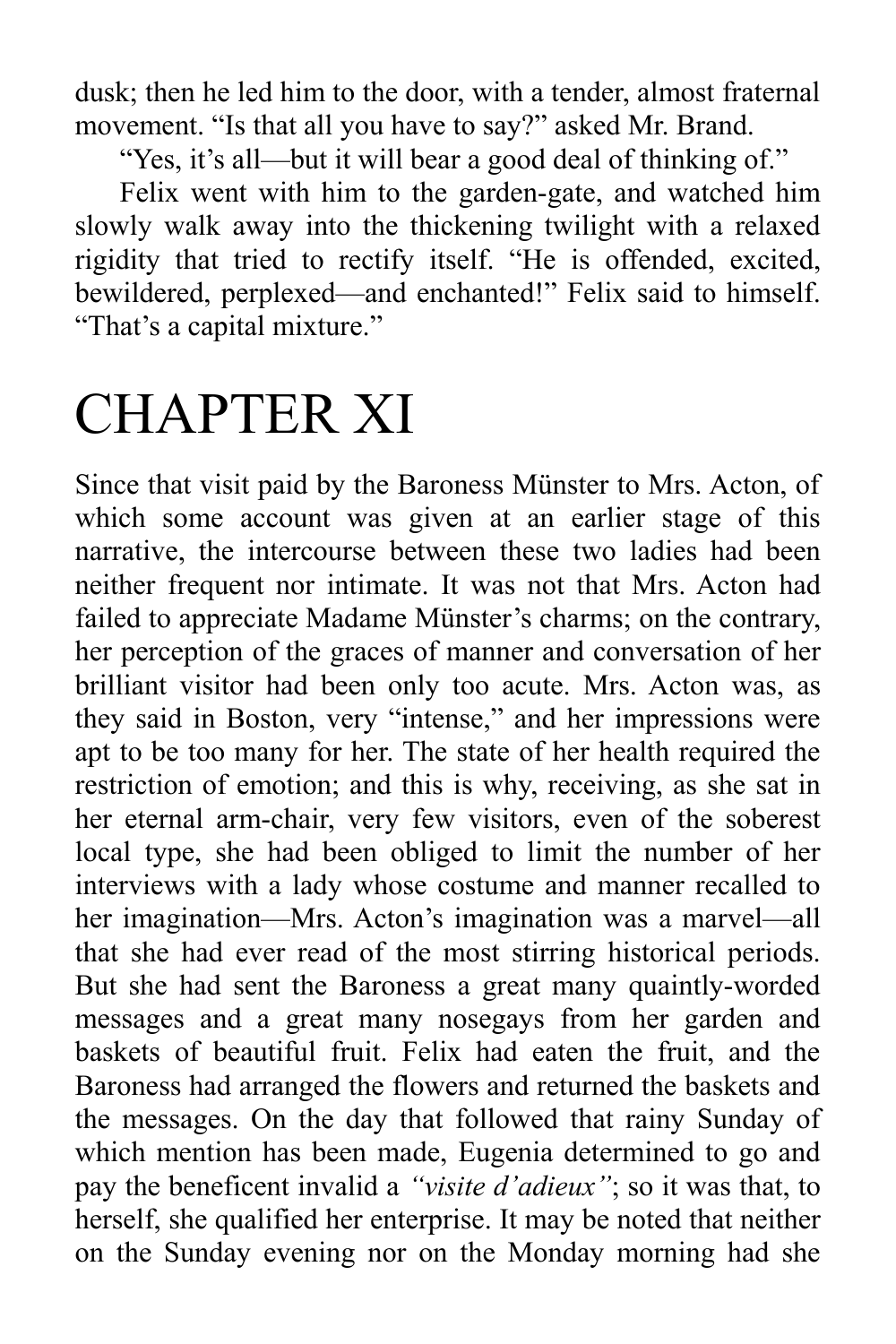received that expected visit from Robert Acton. To his own consciousness, evidently he was "keeping away;" and as the Baroness, on her side, was keeping away from her uncle's, whither, for several days, Felix had been the unembarrassed bearer of apologies and regrets for absence, chance had not taken the cards from the hands of design. Mr. Wentworth and his daughters had respected Eugenia's seclusion; certain intervals of mysterious retirement appeared to them, vaguely, a natural part of the graceful, rhythmic movement of so remarkable a life. Gertrude especially held these periods in honor; she wondered what Madame Münster did at such times, but she would not have permitted herself to inquire too curiously.

The long rain had freshened the air, and twelve hours' brilliant sunshine had dried the roads; so that the Baroness, in the late afternoon, proposing to walk to Mrs. Acton's, exposed herself to no great discomfort. As with her charming undulating step she moved along the clean, grassy margin of the road, beneath the thickly-hanging boughs of the orchards, through the quiet of the hour and place and the rich maturity of the summer, she was even conscious of a sort of luxurious melancholy. The Baroness had the amiable weakness of attaching herself to places—even when she had begun with a little aversion; and now, with the prospect of departure, she felt tenderly toward this well-wooded corner of the Western world, where the sunsets were so beautiful and one's ambitions were so pure. Mrs. Acton was able to receive her; but on entering this lady's large, freshly-scented room the Baroness saw that she was looking very ill. She was wonderfully white and transparent, and, in her flowered arm-chair, she made no attempt to move. But she flushed a little—like a young girl, the Baroness thought —and she rested her clear, smiling eyes upon those of her visitor. Her voice was low and monotonous, like a voice that had never expressed any human passions.

"I have come to bid you good-bye," said Eugenia. "I shall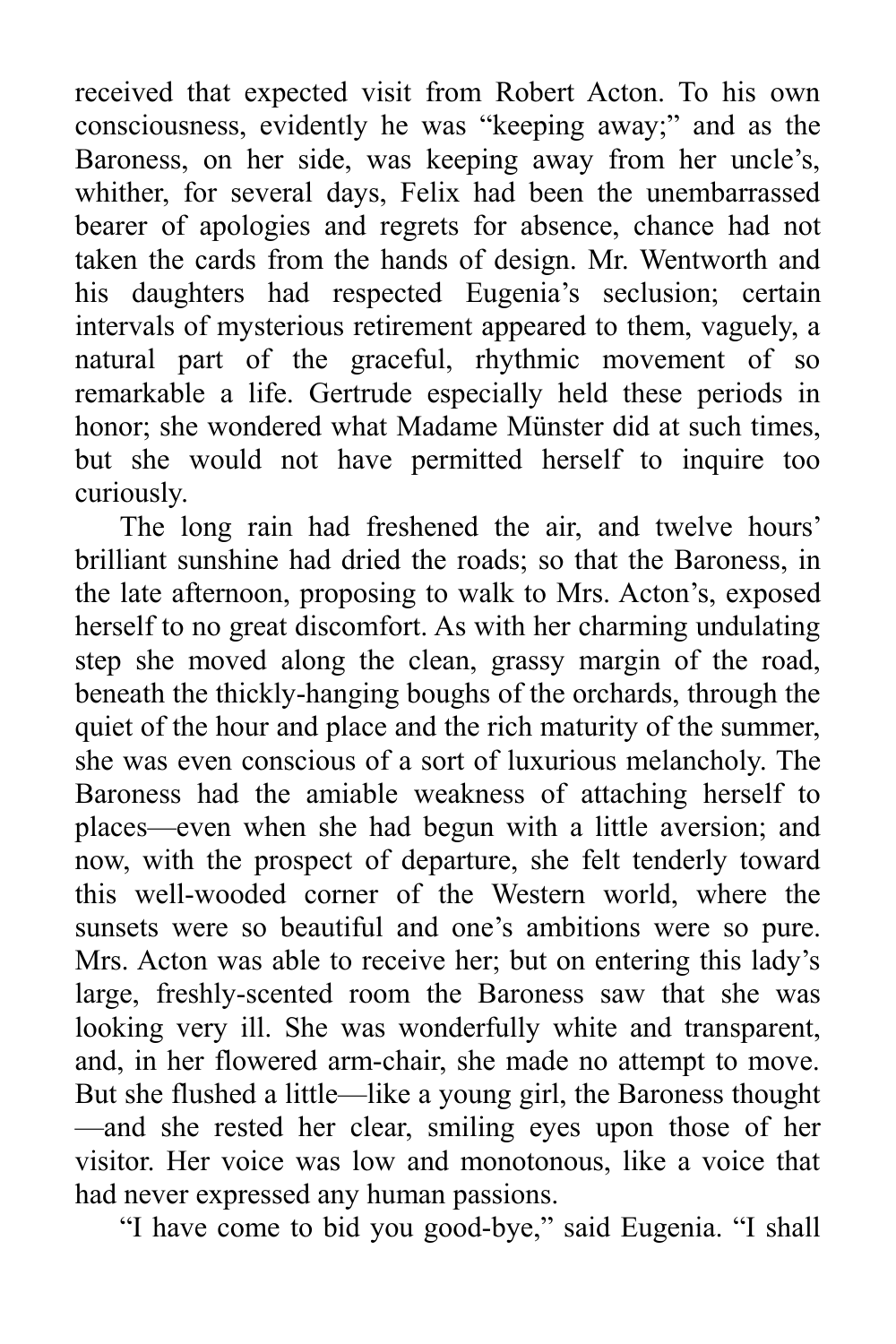soon be going away."

"When are you going away?"

"Very soon—any day."

"I am very sorry," said Mrs. Acton. "I hoped you would stay —always."

"Always?" Eugenia demanded.

"Well, I mean a long time," said Mrs. Acton, in her sweet, feeble tone. "They tell me you are so comfortable—that you have got such a beautiful little house."

Eugenia stared—that is, she smiled; she thought of her poor little chalet and she wondered whether her hostess were jesting. "Yes, my house is exquisite," she said; "though not to be compared to yours."

"And my son is so fond of going to see you," Mrs. Acton added. "I am afraid my son will miss you."

"Ah, dear madam," said Eugenia, with a little laugh, "I can't stay in America for your son!"

"Don't you like America?"

The Baroness looked at the front of her dress. "If I liked it —that would not be staying for your son!"

Mrs. Acton gazed at her with her grave, tender eyes, as if she had not quite understood. The Baroness at last found something irritating in the sweet, soft stare of her hostess; and if one were not bound to be merciful to great invalids she would almost have taken the liberty of pronouncing her, mentally, a fool. "I am afraid, then, I shall never see you again," said Mrs. Acton. "You know I am dying."

"Ah, dear madam," murmured Eugenia.

"I want to leave my children cheerful and happy. My daughter will probably marry her cousin."

"Two such interesting young people," said the Baroness, vaguely. She was not thinking of Clifford Wentworth.

"I feel so tranquil about my end," Mrs. Acton went on. "It is coming so easily, so surely." And she paused, with her mild gaze always on Eugenia's.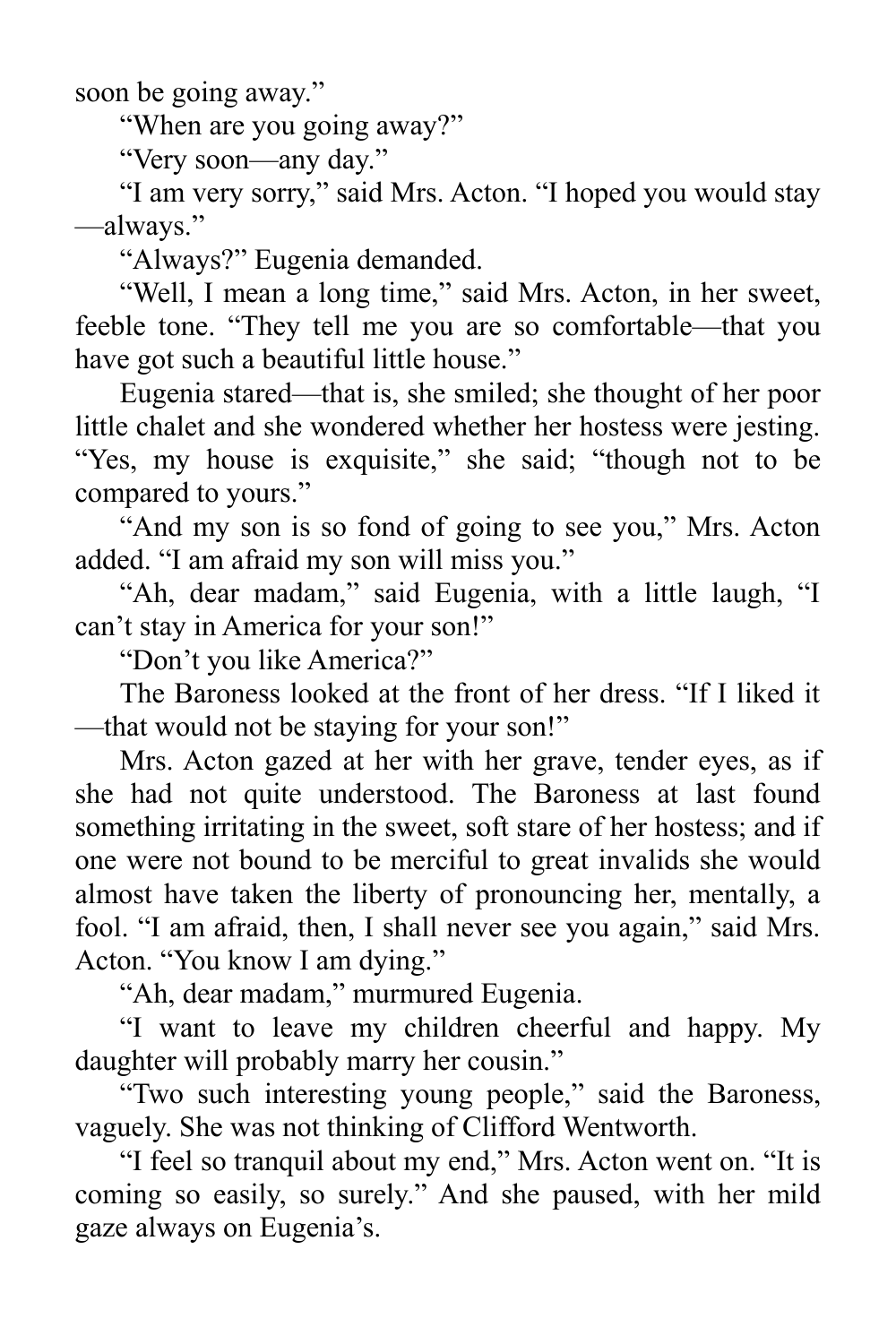The Baroness hated to be reminded of death; but even in its imminence, so far as Mrs. Acton was concerned, she preserved her good manners. "Ah, madam, you are too charming an invalid," she rejoined.

But the delicacy of this rejoinder was apparently lost upon her hostess, who went on in her low, reasonable voice. "I want to leave my children bright and comfortable. You seem to me all so happy here—just as you are. So I wish you could stay. It would be so pleasant for Robert."

Eugenia wondered what she meant by its being pleasant for Robert; but she felt that she would never know what such a woman as that meant. She got up; she was afraid Mrs. Acton would tell her again that she was dying. "Good-bye, dear madam," she said. "I must remember that your strength is precious."

Mrs. Acton took her hand and held it a moment. "Well, you *have* been happy here, haven't you? And you like us all, don't you? I wish you would stay," she added, "in your beautiful little house"

She had told Eugenia that her waiting-woman would be in the hall, to show her downstairs; but the large landing outside her door was empty, and Eugenia stood there looking about. She felt irritated; the dying lady had not *"la main heureuse."* She passed slowly downstairs, still looking about. The broad staircase made a great bend, and in the angle was a high window, looking westward, with a deep bench, covered with a row of flowering plants in curious old pots of blue china-ware. The yellow afternoon light came in through the flowers and flickered a little on the white wainscots. Eugenia paused a moment; the house was perfectly still, save for the ticking, somewhere, of a great clock. The lower hall stretched away at the foot of the stairs, half covered over with a large Oriental rug. Eugenia lingered a little, noticing a great many things. *"Comme c'est bien!"* she said to herself; such a large, solid, irreproachable basis of existence the place seemed to her to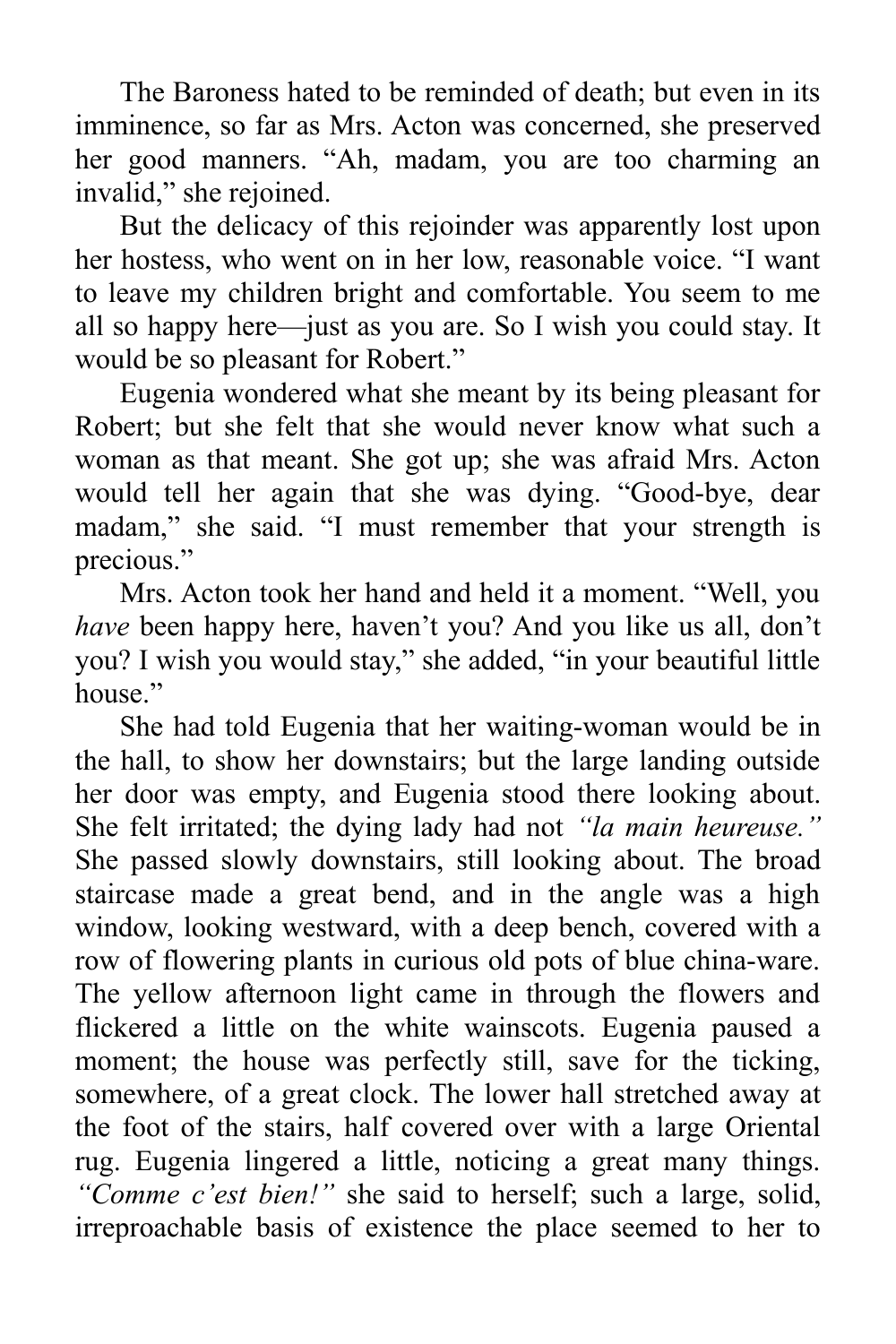indicate. And then she reflected that Mrs. Acton was soon to withdraw from it. The reflection accompanied her the rest of the way downstairs, where she paused again, making more observations. The hall was extremely broad, and on either side of the front door was a wide, deeply-set window, which threw the shadows of everything back into the house. There were high-backed chairs along the wall and big Eastern vases upon tables, and, on either side, a large cabinet with a glass front and little curiosities within, dimly gleaming. The doors were open into the darkened parlor, the library, the dining-room. All these rooms seemed empty. Eugenia passed along, and stopped a moment on the threshold of each. *"Comme c'est bien!"* she murmured again; she had thought of just such a house as this when she decided to come to America. She opened the front door for herself—her light tread had summoned none of the servants—and on the threshold she gave a last look. Outside, she was still in the humor for curious contemplation; so instead of going directly down the little drive, to the gate, she wandered away towards the garden, which lay to the right of the house. She had not gone many yards over the grass before she paused quickly; she perceived a gentleman stretched upon the level verdure, beneath a tree. He had not heard her coming, and he lay motionless, flat on his back, with his hands clasped under his head, staring up at the sky; so that the Baroness was able to reflect, at her leisure, upon the question of his identity. It was that of a person who had lately been much in her thoughts; but her first impulse, nevertheless, was to turn away; the last thing she desired was to have the air of coming in quest of Robert Acton. The gentleman on the grass, however, gave her no time to decide; he could not long remain unconscious of so agreeable a presence. He rolled back his eyes, stared, gave an exclamation, and then jumped up. He stood an instant, looking at her.

"Excuse my ridiculous position," he said.

"I have just now no sense of the ridiculous. But, in case you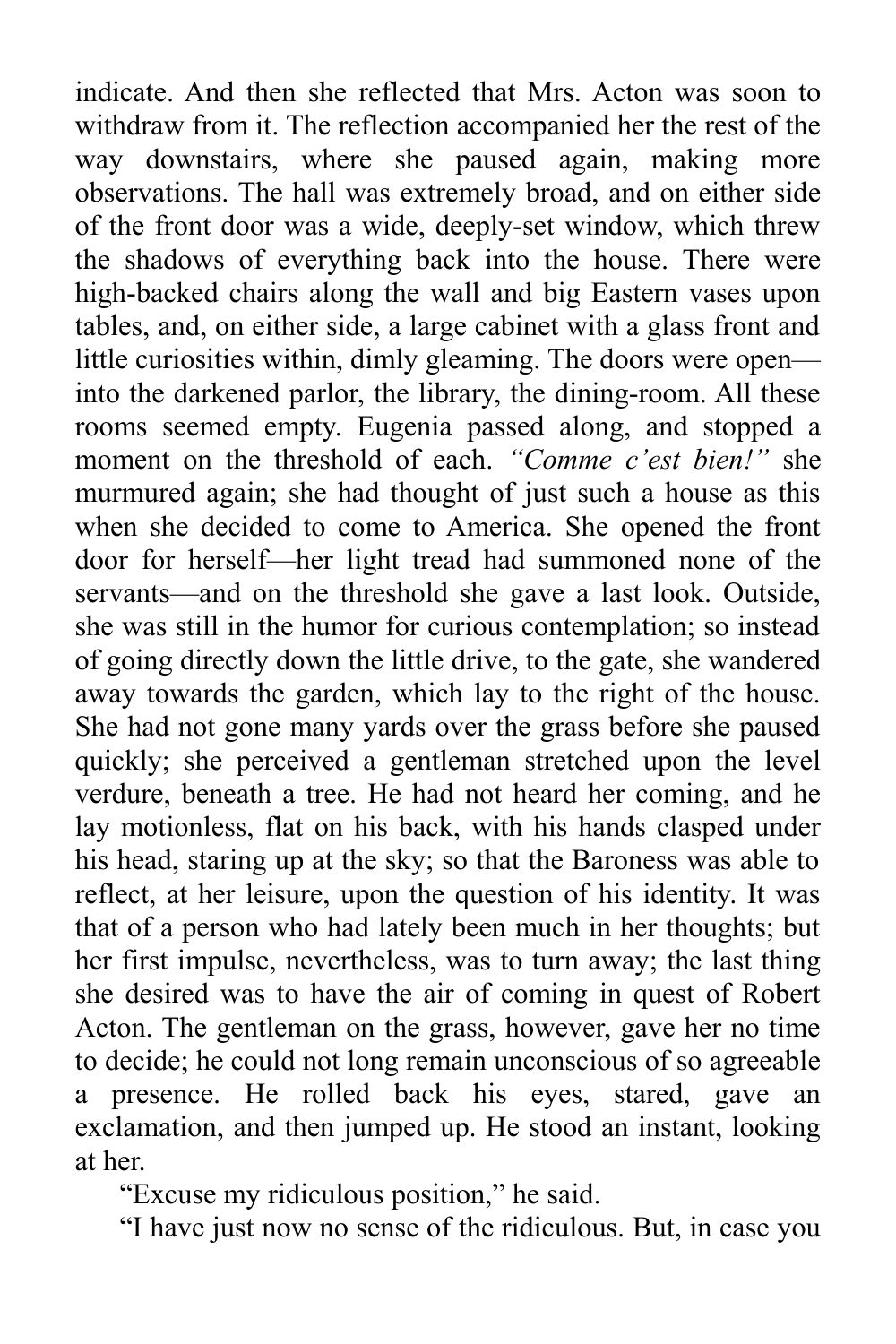have, don't imagine I came to see you."

"Take care," rejoined Acton, "how you put it into my head! I was thinking of you."

"The occupation of extreme leisure!" said the Baroness. "To think of a woman when you are in that position is no compliment."

"I didn't say I was thinking well!" Acton affirmed, smiling.

She looked at him, and then she turned away.

"Though I didn't come to see you," she said, "remember at least that I am within your gates."

"I am delighted—I am honored! Won't you come into the house?"

"I have just come out of it. I have been calling upon your mother. I have been bidding her farewell."

"Farewell?" Acton demanded.

"I am going away," said the Baroness. And she turned away again, as if to illustrate her meaning.

"When are you going?" asked Acton, standing a moment in his place. But the Baroness made no answer, and he followed her.

"I came this way to look at your garden," she said, walking back to the gate, over the grass. "But I must go."

"Let me at least go with you." He went with her, and they said nothing till they reached the gate. It was open, and they looked down the road which was darkened over with long bosky shadows. "Must you go straight home?" Acton asked.

But she made no answer. She said, after a moment, "Why have you not been to see me?" He said nothing, and then she went on, "Why don't you answer me?"

"I am trying to invent an answer," Acton confessed.

"Have you none ready?"

"None that I can tell you," he said. "But let me walk with you now."

"You may do as you like."

She moved slowly along the road, and Acton went with her.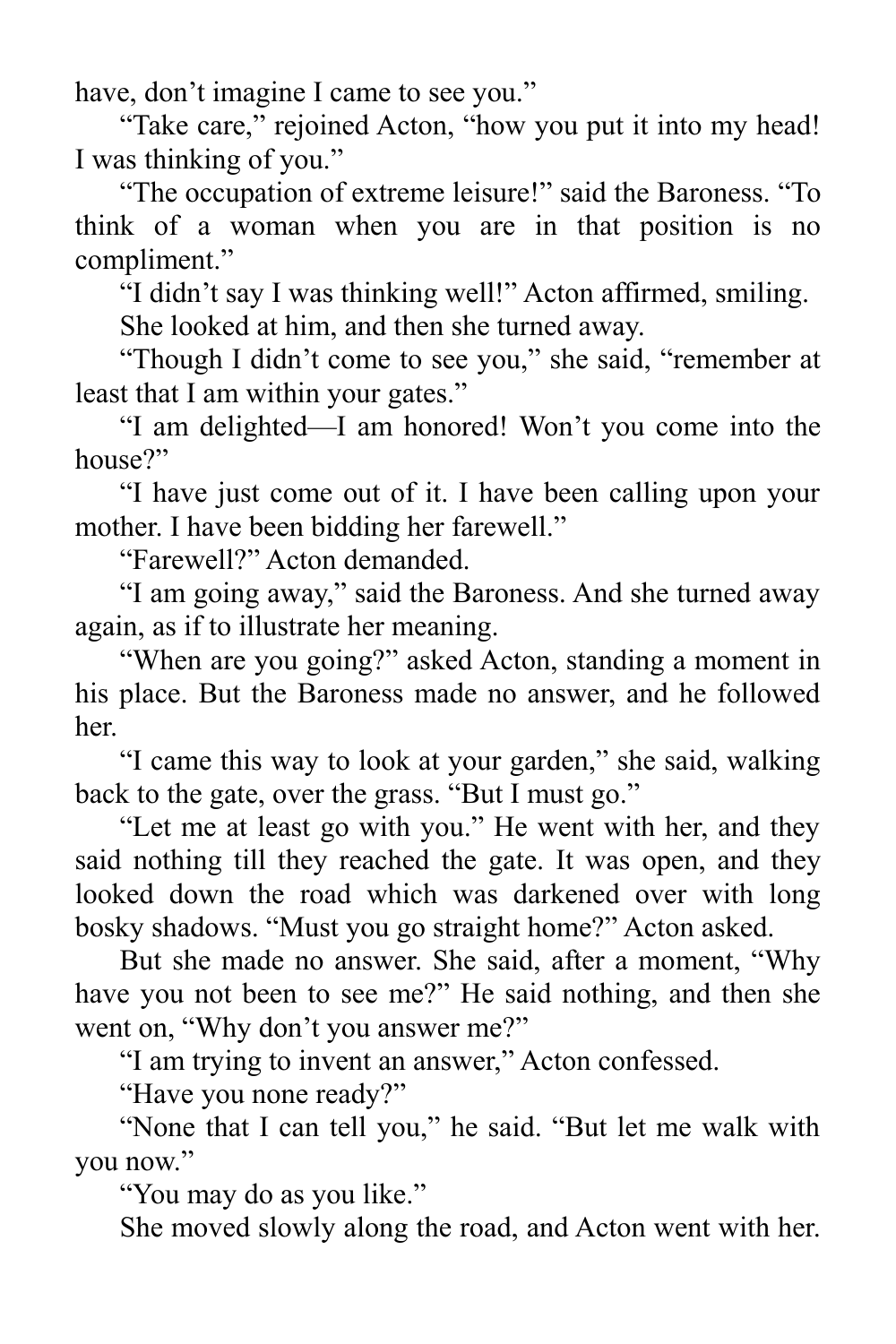Presently he said, "If I had done as I liked I would have come to see you several times."

"Is that invented?" asked Eugenia.

"No, that is natural. I stayed away because——"

"Ah, here comes the reason, then!"

"Because I wanted to think about you."

"Because you wanted to lie down!" said the Baroness. "I have seen you lie down—almost—in my drawing-room."

Acton stopped in the road, with a movement which seemed to beg her to linger a little. She paused, and he looked at her awhile; he thought her very charming. "You are jesting," he said; "but if you are really going away it is very serious."

"If I stay," and she gave a little laugh, "it is more serious still!"

"When shall you go?"

"As soon as possible."

"And why?"

"Why should I stay?"

"Because we all admire you so."

"That is not a reason. I am admired also in Europe." And she began to walk homeward again.

"What could I say to keep you?" asked Acton. He wanted to keep her, and it was a fact that he had been thinking of her for a week. He was in love with her now; he was conscious of that, or he thought he was; and the only question with him was whether he could trust her.

"What you can say to keep me?" she repeated. "As I want very much to go it is not in my interest to tell you. Besides, I can't imagine."

He went on with her in silence; he was much more affected by what she had told him than appeared. Ever since that evening of his return from Newport her image had had a terrible power to trouble him. What Clifford Wentworth had told him that had affected him, too, in an adverse sense; but it had not liberated him from the discomfort of a charm of which his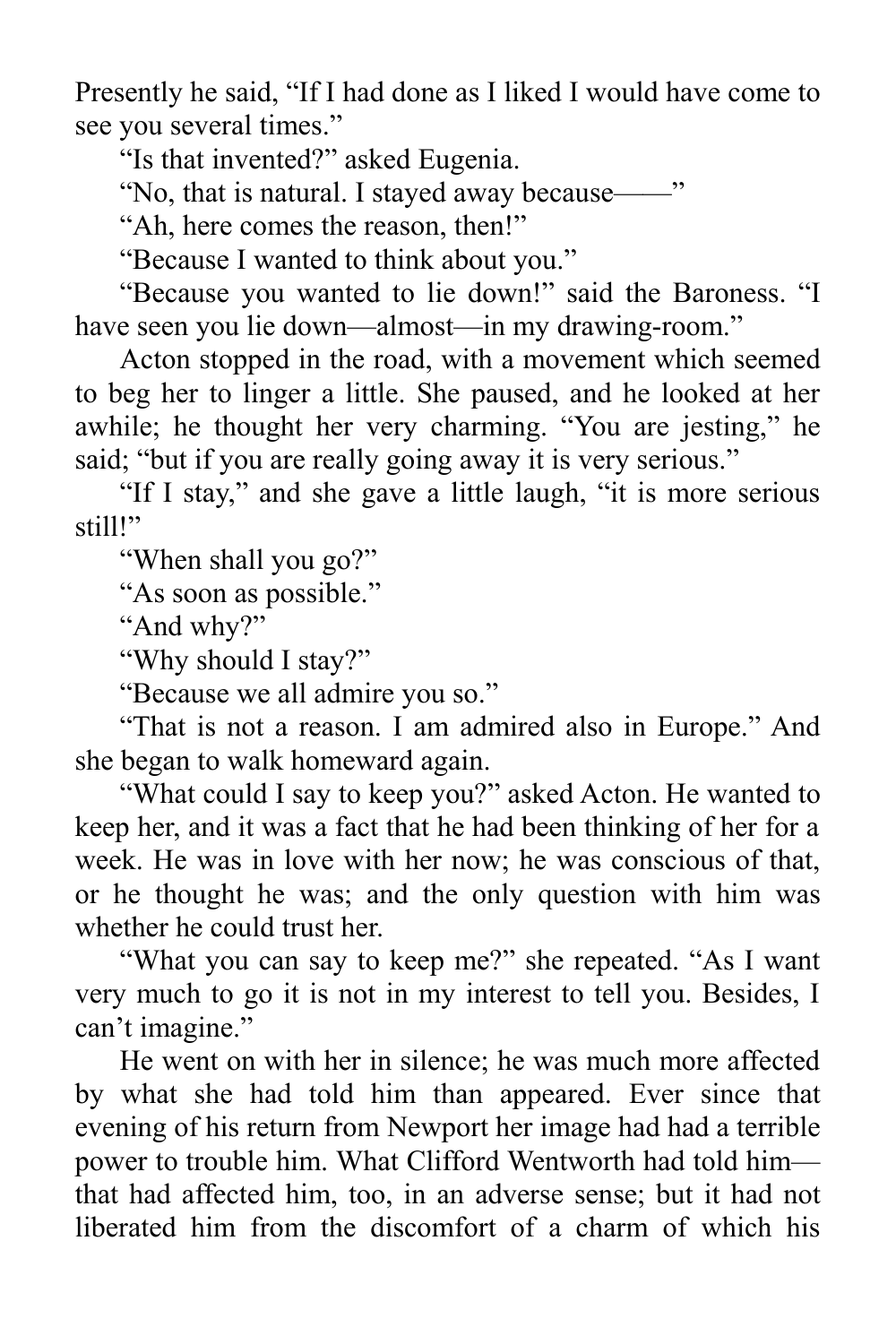intelligence was impatient. "She is not honest, she is not honest," he kept murmuring to himself. That is what he had been saying to the summer sky, ten minutes before. Unfortunately, he was unable to say it finally, definitively; and now that he was near her it seemed to matter wonderfully little. "She is a woman who will lie," he had said to himself. Now, as he went along, he reminded himself of this observation; but it failed to frighten him as it had done before. He almost wished he could make her lie and then convict her of it, so that he might see how he should like that. He kept thinking of this as he walked by her side, while she moved forward with her light, graceful dignity. He had sat with her before; he had driven with her; but he had never walked with her.

"By Jove, how *comme il faut* she is!" he said, as he observed her sidewise. When they reached the cottage in the orchard she passed into the gate without asking him to follow; but she turned round, as he stood there, to bid him good-night.

"I asked you a question the other night which you never answered," he said. "Have you sent off that document liberating yourself?"

She hesitated for a single moment—very naturally. Then, "Yes," she said, simply.

He turned away; he wondered whether that would do for his lie. But he saw her again that evening, for the Baroness reappeared at her uncle's. He had little talk with her, however; two gentlemen had driven out from Boston, in a buggy, to call upon Mr. Wentworth and his daughters, and Madame Münster was an object of absorbing interest to both of the visitors. One of them, indeed, said nothing to her; he only sat and watched with intense gravity, and leaned forward solemnly, presenting his ear (a very large one), as if he were deaf, whenever she dropped an observation. He had evidently been impressed with the idea of her misfortunes and reverses: he never smiled. His companion adopted a lighter, easier style; sat as near as possible to Madame Münster; attempted to draw her out, and proposed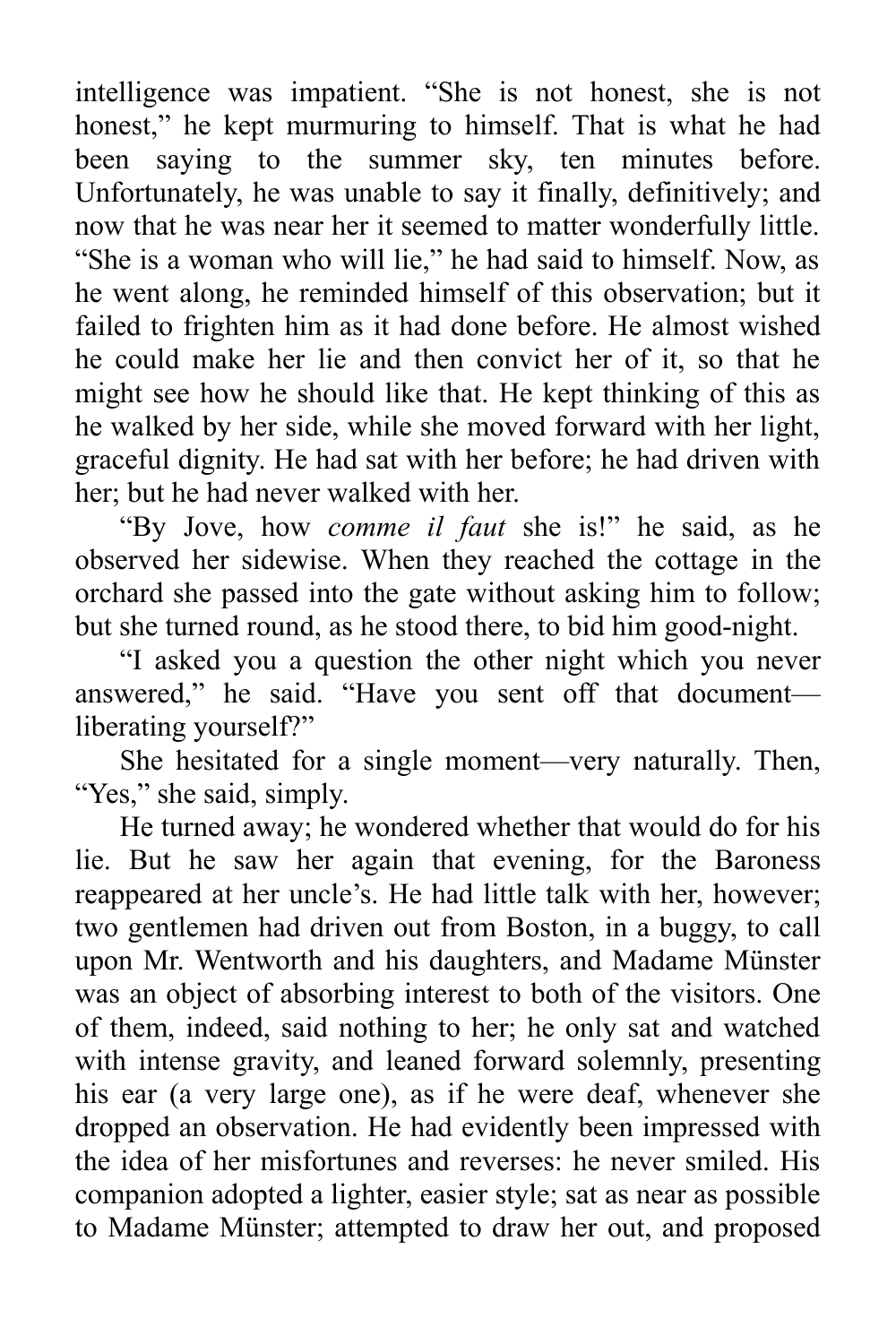every few moments a new topic of conversation. Eugenia was less vividly responsive than usual and had less to say than, from her brilliant reputation, her interlocutor expected, upon the relative merits of European and American institutions; but she was inaccessible to Robert Acton, who roamed about the piazza with his hands in his pockets, listening for the grating sound of the buggy from Boston, as it should be brought round to the side-door. But he listened in vain, and at last he lost patience. His sister came to him and begged him to take her home, and he presently went off with her. Eugenia observed him leaving the house with Lizzie; in her present mood the fact seemed a contribution to her irritated conviction that he had several precious qualities. "Even that *mal-élevée* little girl," she reflected, "makes him do what she wishes."

She had been sitting just within one of the long windows that opened upon the piazza; but very soon after Acton had gone away she got up abruptly, just when the talkative gentleman from Boston was asking her what she thought of the "moral tone" of that city. On the piazza she encountered Clifford Wentworth, coming round from the other side of the house. She stopped him; she told him she wished to speak to him.

"Why didn't you go home with your cousin?" she asked.

Clifford stared. "Why, Robert has taken her," he said.

"Exactly so. But you don't usually leave that to him."

"Oh," said Clifford, "I want to see those fellows start off. They don't know how to drive."

"It is not, then, that you have quarreled with your cousin?"

Clifford reflected a moment, and then with a simplicity which had, for the Baroness, a singularly baffling quality, "Oh, no; we have made up!" he said.

She looked at him for some moments; but Clifford had begun to be afraid of the Baroness's looks, and he endeavored, now, to shift himself out of their range. "Why do you never come to see me any more?" she asked. "Have I displeased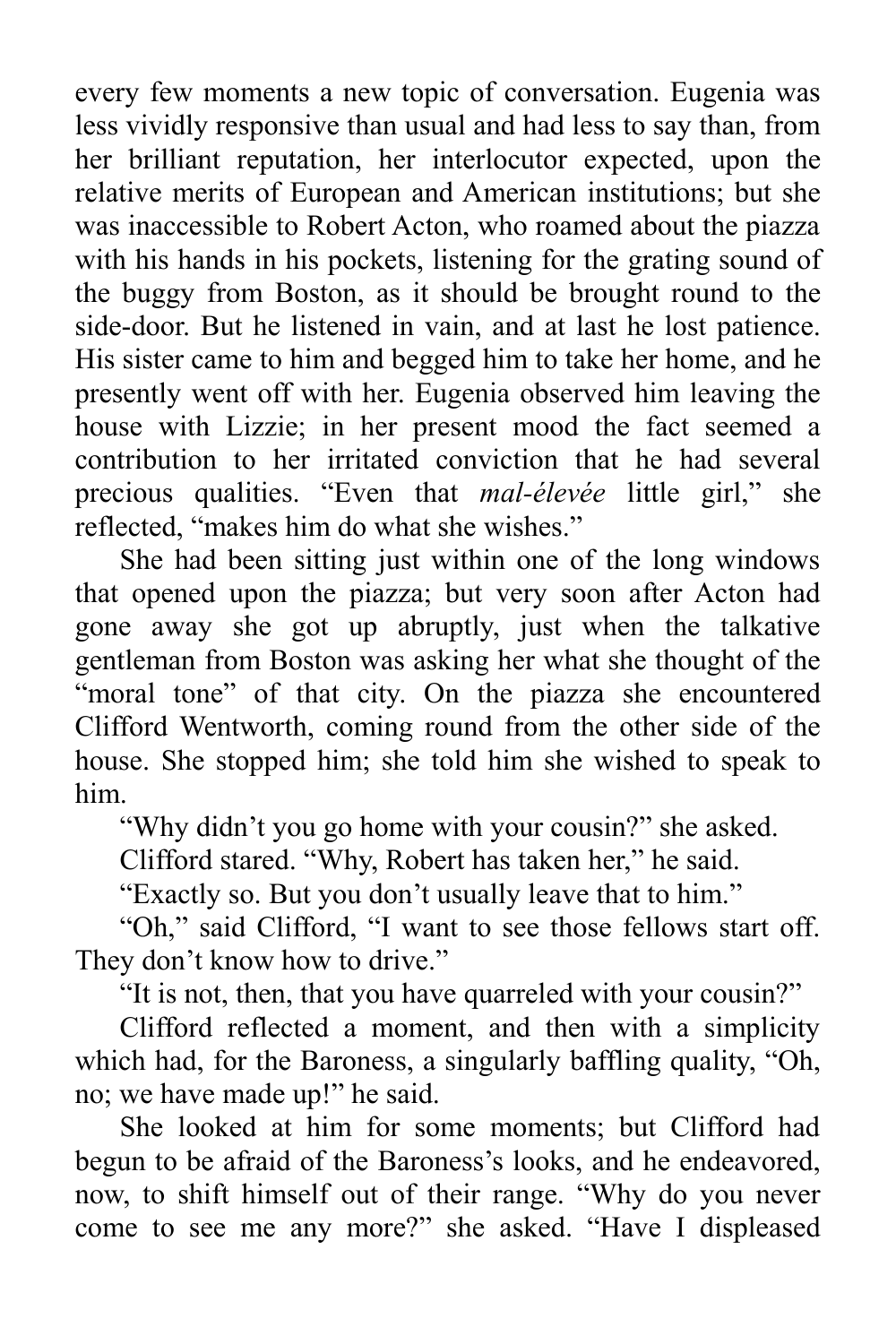you?"

"Displeased me? Well, I guess not!" said Clifford, with a laugh.

"Why haven't you come, then?"

"Well, because I am afraid of getting shut up in that back room."

Eugenia kept looking at him. "I should think you would like that."

"Like it!" cried Clifford.

"I should, if I were a young man calling upon a charming woman."

"A charming woman isn't much use to me when I am shut up in that back room!"

"I am afraid I am not of much use to you anywhere!" said Madame Münster. "And yet you know how I have offered to be."

"Well," observed Clifford, by way of response, "there" comes the buggy."

"Never mind the buggy. Do you know I am going away?"

"Do you mean now?"

"I mean in a few days. I leave this place."

"You are going back to Europe?"

"To Europe, where you are to come and see me."

"Oh, yes, I'll come out there," said Clifford.

"But before that," Eugenia declared, "you must come and see me here."

"Well, I shall keep clear of that back room!" rejoined her simple young kinsman.

The Baroness was silent a moment. "Yes, you must come frankly—boldly. That will be very much better. I see that now."

"I see it!" said Clifford. And then, in an instant, "What's the matter with that buggy?" His practiced ear had apparently detected an unnatural creak in the wheels of the light vehicle which had been brought to the portico, and he hurried away to investigate so grave an anomaly.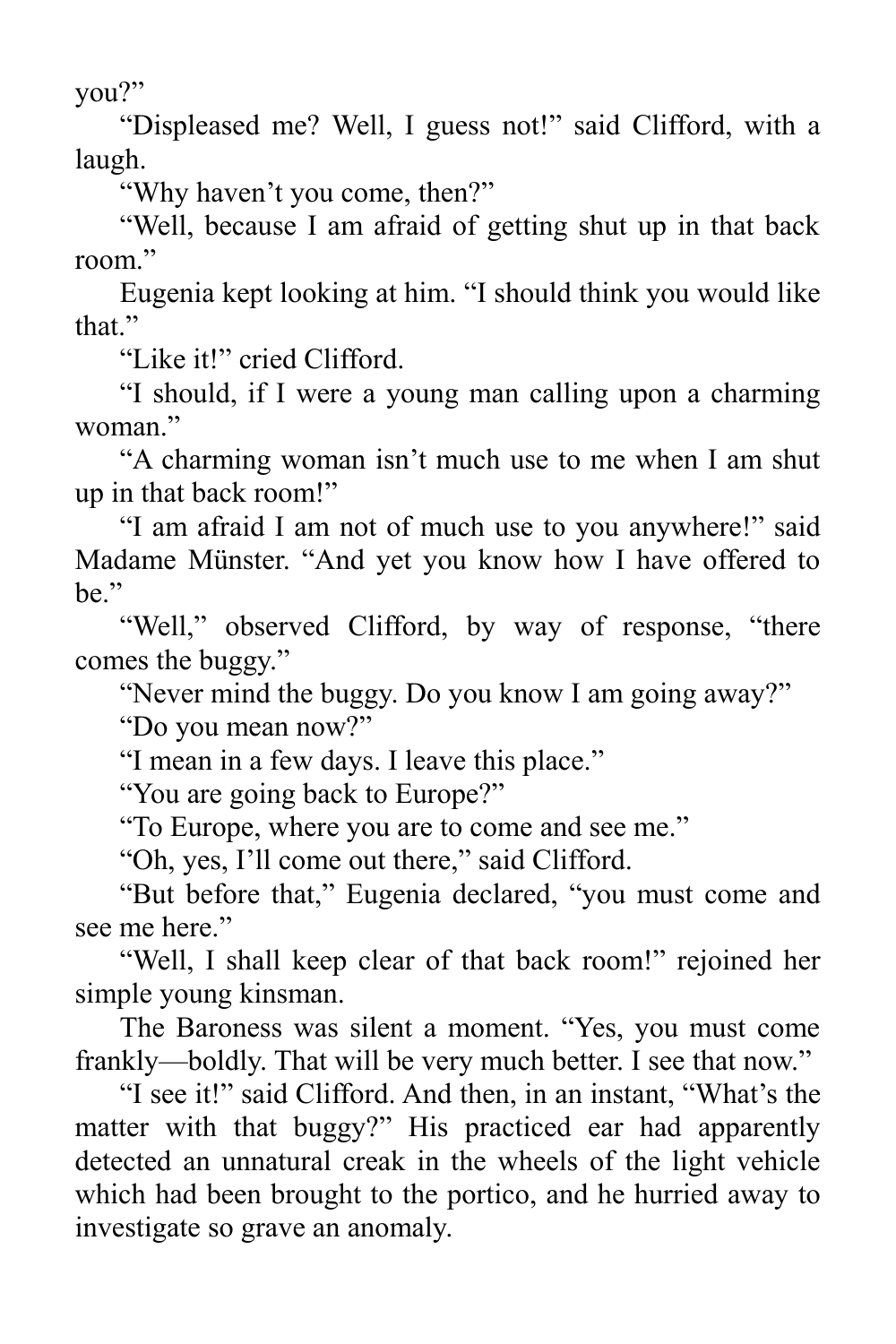The Baroness walked homeward, alone, in the starlight, asking herself a question. Was she to have gained nothing—was she to have gained nothing?

Gertrude Wentworth had held a silent place in the little circle gathered about the two gentlemen from Boston. She was not interested in the visitors; she was watching Madame Münster, as she constantly watched her. She knew that Eugenia also was not interested—that she was bored; and Gertrude was absorbed in study of the problem how, in spite of her indifference and her absent attention, she managed to have such a charming manner. That was the manner Gertrude would have liked to have; she determined to cultivate it, and she wished that —to give her the charm—she might in future very often be bored. While she was engaged in these researches, Felix Young was looking for Charlotte, to whom he had something to say. For some time, now, he had had something to say to Charlotte, and this evening his sense of the propriety of holding some special conversation with her had reached the motive-point resolved itself into acute and delightful desire. He wandered through the empty rooms on the large ground-floor of the house, and found her at last in a small apartment denominated, for reasons not immediately apparent, Mr. Wentworth's "office:" an extremely neat and well-dusted room, with an array of law-books, in time-darkened sheep-skin, on one of the walls; a large map of the United States on the other, flanked on either side by an old steel engraving of one of Raphael's Madonnas; and on the third several glass cases containing specimens of butterflies and beetles. Charlotte was sitting by a lamp, embroidering a slipper. Felix did not ask for whom the slipper was destined; he saw it was very large.

He moved a chair toward her and sat down, smiling as usual, but, at first, not speaking. She watched him, with her needle poised, and with a certain shy, fluttered look which she always wore when he approached her. There was something in Felix's manner that quickened her modesty, her self-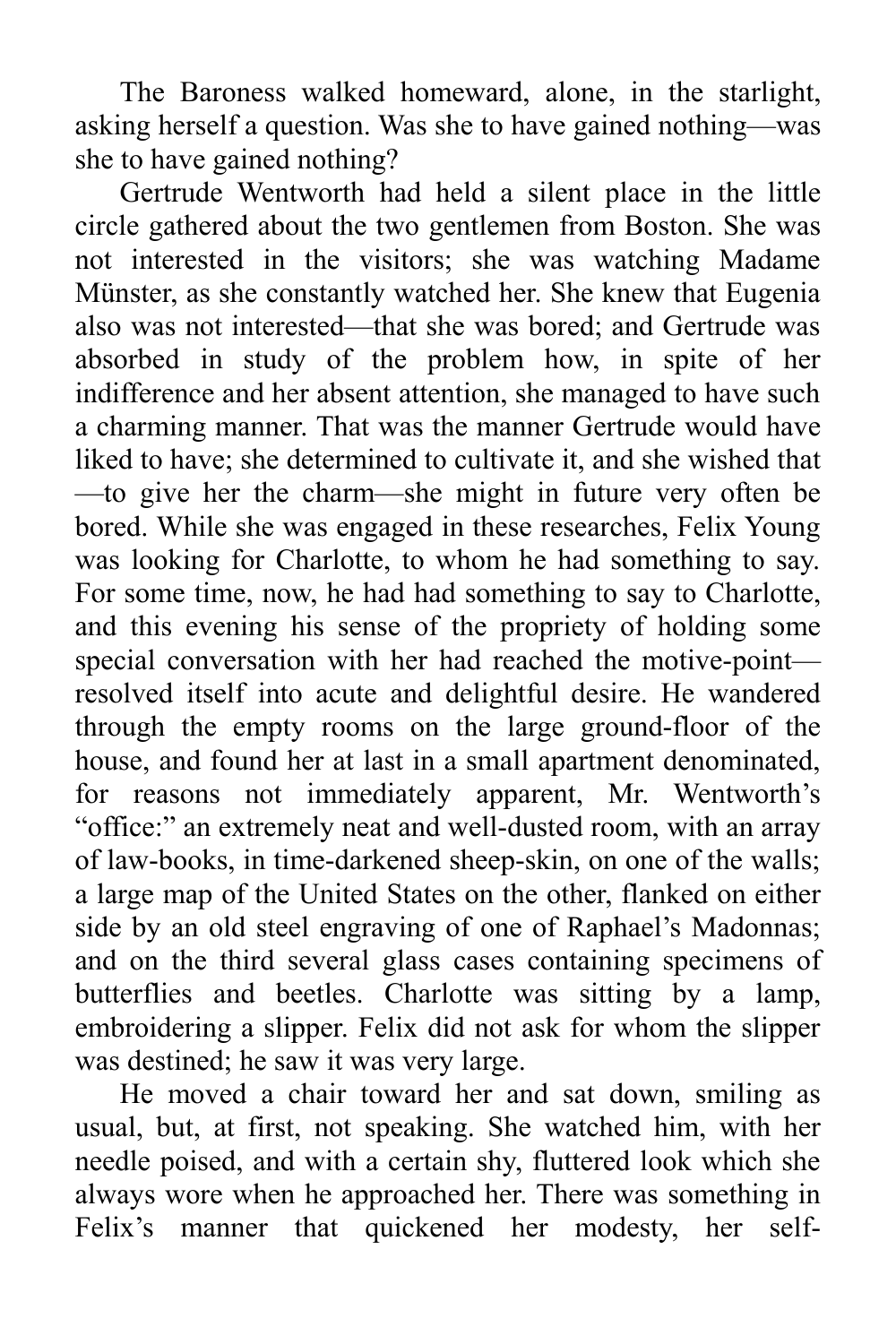consciousness; if absolute choice had been given her she would have preferred never to find herself alone with him; and in fact, though she thought him a most brilliant, distinguished, and well-meaning person, she had exercised a much larger amount of tremulous tact than he had ever suspected, to circumvent the accident of *tête-à-tête*. Poor Charlotte could have given no account of the matter that would not have seemed unjust both to herself and to her foreign kinsman; she could only have said or rather, she would never have said it—that she did not like so much gentleman's society at once. She was not reassured, accordingly, when he began, emphasizing his words with a kind of admiring radiance, "My dear cousin, I am enchanted at finding you alone."

"I am very often alone," Charlotte observed. Then she quickly added, "I don't mean I am lonely!"

"So clever a woman as you is never lonely," said Felix. "You have company in your beautiful work." And he glanced at the big slipper.

"I like to work," declared Charlotte, simply.

"So do I!" said her companion. "And I like to idle too. But it is not to idle that I have come in search of you. I want to tell you something very particular."

"Well," murmured Charlotte; "of course, if you must——"

"My dear cousin," said Felix, "it's nothing that a young lady may not listen to. At least I suppose it isn't. But *voyons*; you shall judge. I am terribly in love."

"Well, Felix," began Miss Wentworth, gravely. But her very gravity appeared to check the development of her phrase.

"I am in love with your sister; but in love, Charlotte—in love!" the young man pursued. Charlotte had laid her work in her lap; her hands were tightly folded on top of it; she was staring at the carpet. "In short, I'm in love, dear lady," said Felix. "Now I want you to help me."

"To help you?" asked Charlotte, with a tremor.

"I don't mean with Gertrude; she and I have a perfect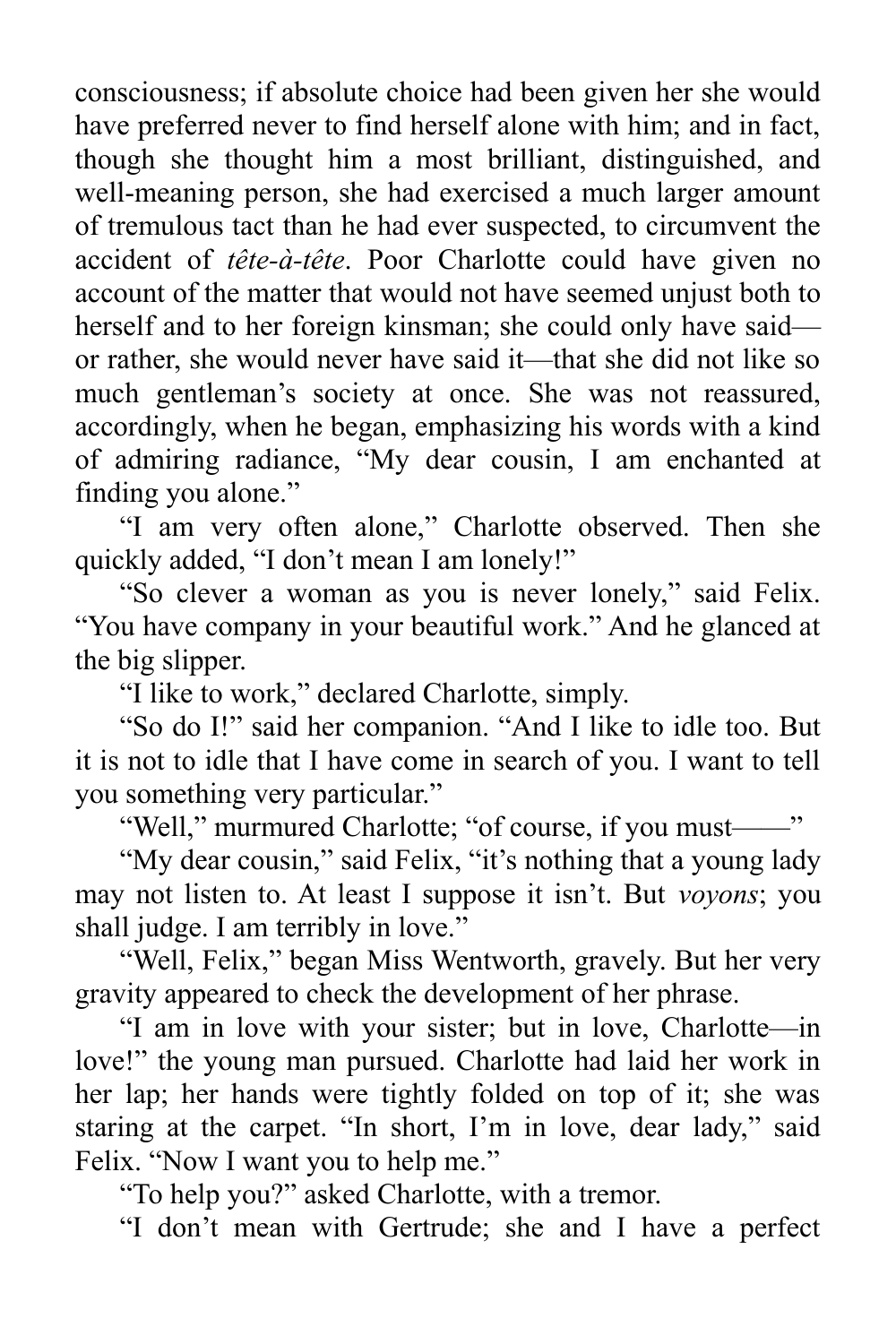understanding; and oh, how well she understands one! I mean with your father and with the world in general, including Mr. Brand."

"Poor Mr. Brand!" said Charlotte, slowly, but with a simplicity which made it evident to Felix that the young minister had not repeated to Miss Wentworth the talk that had lately occurred between them.

"Ah, now, don't say 'poor' Mr. Brand! I don't pity Mr. Brand at all. But I pity your father a little, and I don't want to displease him. Therefore, you see, I want you to plead for me. You don't think me very shabby, eh?"

"Shabby?" exclaimed Charlotte softly, for whom Felix represented the most polished and iridescent qualities of mankind.

"I don't mean in my appearance," rejoined Felix, laughing; for Charlotte was looking at his boots. "I mean in my conduct. You don't think it's an abuse of hospitality?"

"To—to care for Gertrude?" asked Charlotte.

"To have really expressed one's self. Because I *have* expressed myself, Charlotte; I must tell you the whole truth—I have! Of course I want to marry her—and here is the difficulty. I held off as long as I could; but she is such a terribly fascinating person! She's a strange creature, Charlotte; I don't believe you really know her." Charlotte took up her tapestry again, and again she laid it down. "I know your father has had higher views," Felix continued; "and I think you have shared them. You have wanted to marry her to Mr. Brand."

"Oh, no," said Charlotte, very earnestly. "Mr. Brand has always admired her. But we did not want anything of that kind."

Felix stared. "Surely, marriage was what you proposed."

"Yes; but we didn't wish to force her."

"*A la bonne heure!* That's very unsafe you know. With these arranged marriages there is often the deuce to pay."

"Oh, Felix," said Charlotte, "we didn't want to 'arrange.'"

"I am delighted to hear that. Because in such cases—even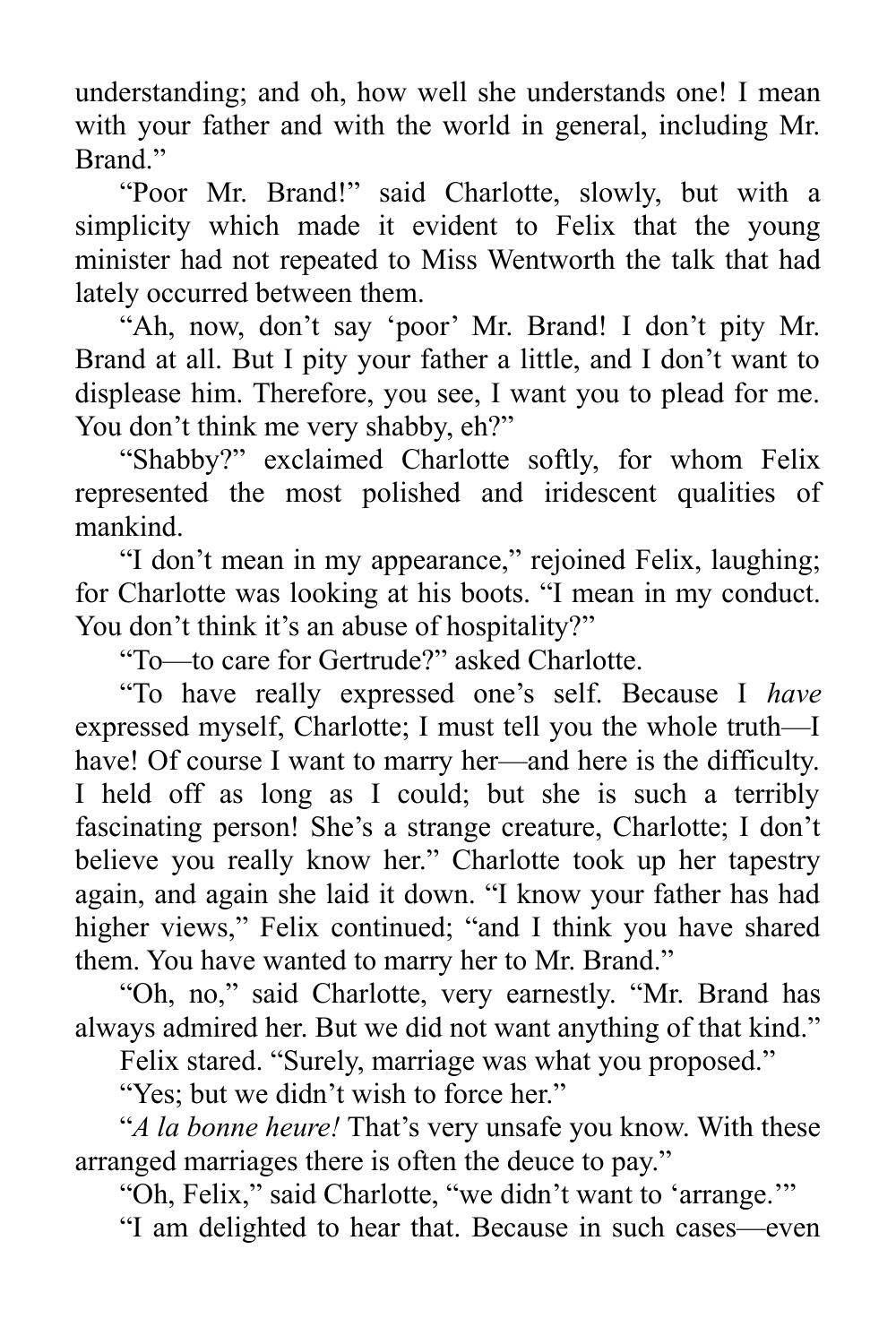when the woman is a thoroughly good creature—she can't help looking for a compensation. A charming fellow comes along and *voilà!*" Charlotte sat mutely staring at the floor, and Felix presently added, "Do go on with your slipper, I like to see you work"

Charlotte took up her variegated canvas, and began to draw vague blue stitches in a big round rose. "If Gertrude is so—so strange," she said, "why do you want to marry her?"

"Ah, that's it, dear Charlotte! I like strange women; I always have liked them. Ask Eugenia! And Gertrude is wonderful; she says the most beautiful things!"

Charlotte looked at him, almost for the first time, as if her meaning required to be severely pointed. "You have a great influence over her."

"Yes—and no!" said Felix. "I had at first, I think; but now it is six of one and half-a-dozen of the other; it is reciprocal. She affects me strongly—for she *is* so strong. I don't believe you know her; it's a beautiful nature."

"Oh, yes, Felix; I have always thought Gertrude's nature beautiful."

"Well, if you think so now," cried the young man, "wait and see! She's a folded flower. Let me pluck her from the parent tree and you will see her expand. I'm sure you will enjoy it."

"I don't understand you," murmured Charlotte. "I *can't*, Felix."

"Well, you can understand this—that I beg you to say a good word for me to your father. He regards me, I naturally believe, as a very light fellow, a Bohemian, an irregular character. Tell him I am not all this; if I ever was, I have forgotten it. I am fond of pleasure—yes; but of innocent pleasure. Pain is all one; but in pleasure, you know, there are tremendous distinctions. Say to him that Gertrude is a folded flower and that I am a serious man!"

Charlotte got up from her chair slowly rolling up her work. "We know you are very kind to everyone, Felix," she said. "But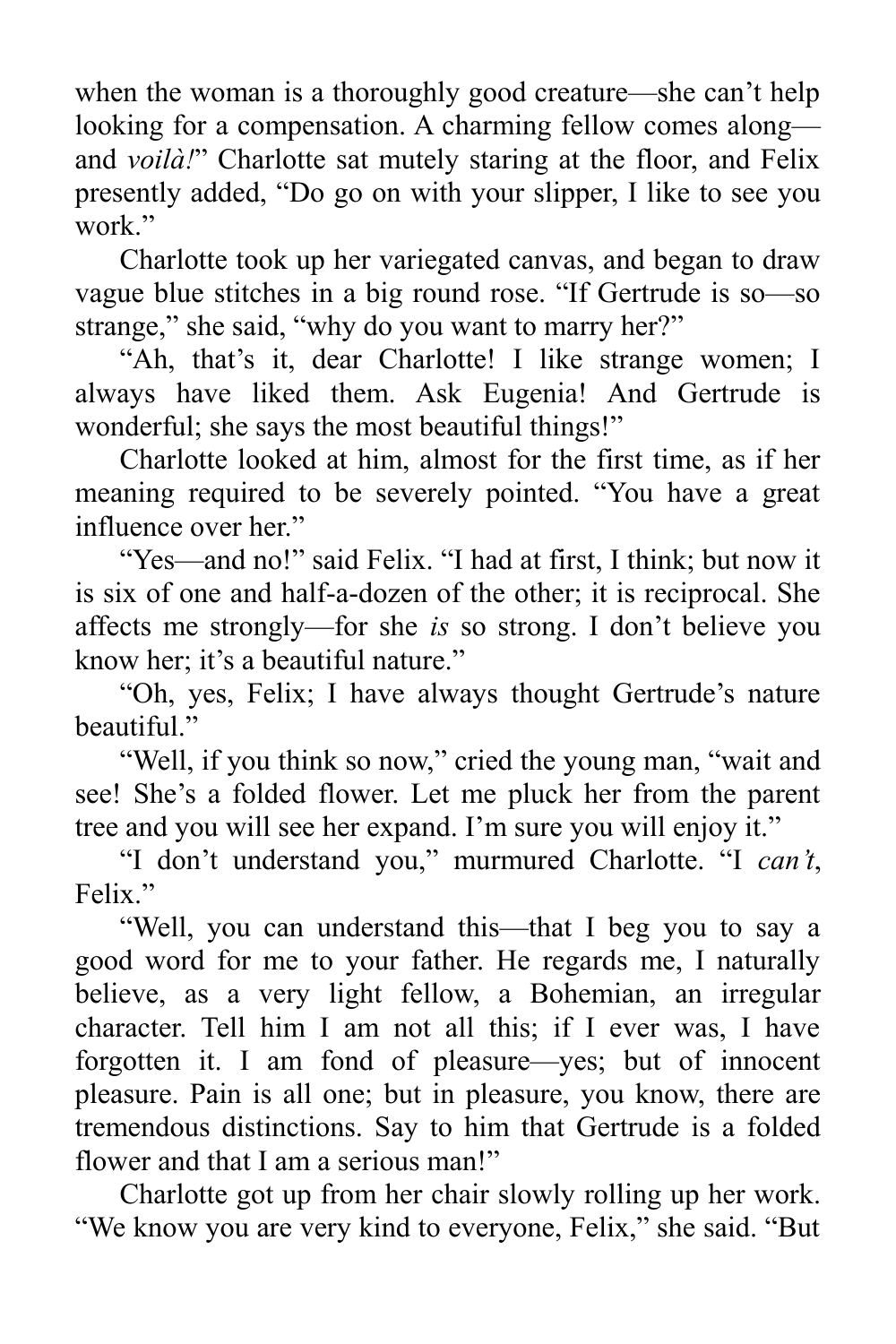we are extremely sorry for Mr. Brand."

"Of course you are—you especially! Because," added Felix hastily, "you are a woman. But I don't pity him. It ought to be enough for any man that you take an interest in him."

"It is not enough for Mr. Brand," said Charlotte, simply. And she stood there a moment, as if waiting conscientiously for anything more that Felix might have to say.

"Mr. Brand is not so keen about his marriage as he was," he presently said. "He is afraid of your sister. He begins to think she is wicked."

Charlotte looked at him now with beautiful, appealing eyes —eyes into which he saw the tears rising. "Oh, Felix, Felix," she cried, "what have you done to her?"

"I think she was asleep; I have waked her up!"

But Charlotte, apparently, was really crying, she walked straight out of the room. And Felix, standing there and meditating, had the apparent brutality to take satisfaction in her tears.

Late that night Gertrude, silent and serious, came to him in the garden; it was a kind of appointment. Gertrude seemed to like appointments. She plucked a handful of heliotrope and stuck it into the front of her dress, but she said nothing. They walked together along one of the paths, and Felix looked at the great, square, hospitable house, massing itself vaguely in the starlight, with all its windows darkened.

"I have a little of a bad conscience," he said. "I oughtn't to meet you this way till I have got your father's consent."

Gertrude looked at him for some time. "I don't understand you."

"You very often say that," he said. "Considering how little we understand each other, it is a wonder how well we get on!"

"We have done nothing but meet since you came here—but meet alone. The first time I ever saw you we were alone," Gertrude went on. "What is the difference now? Is it because it is at night?"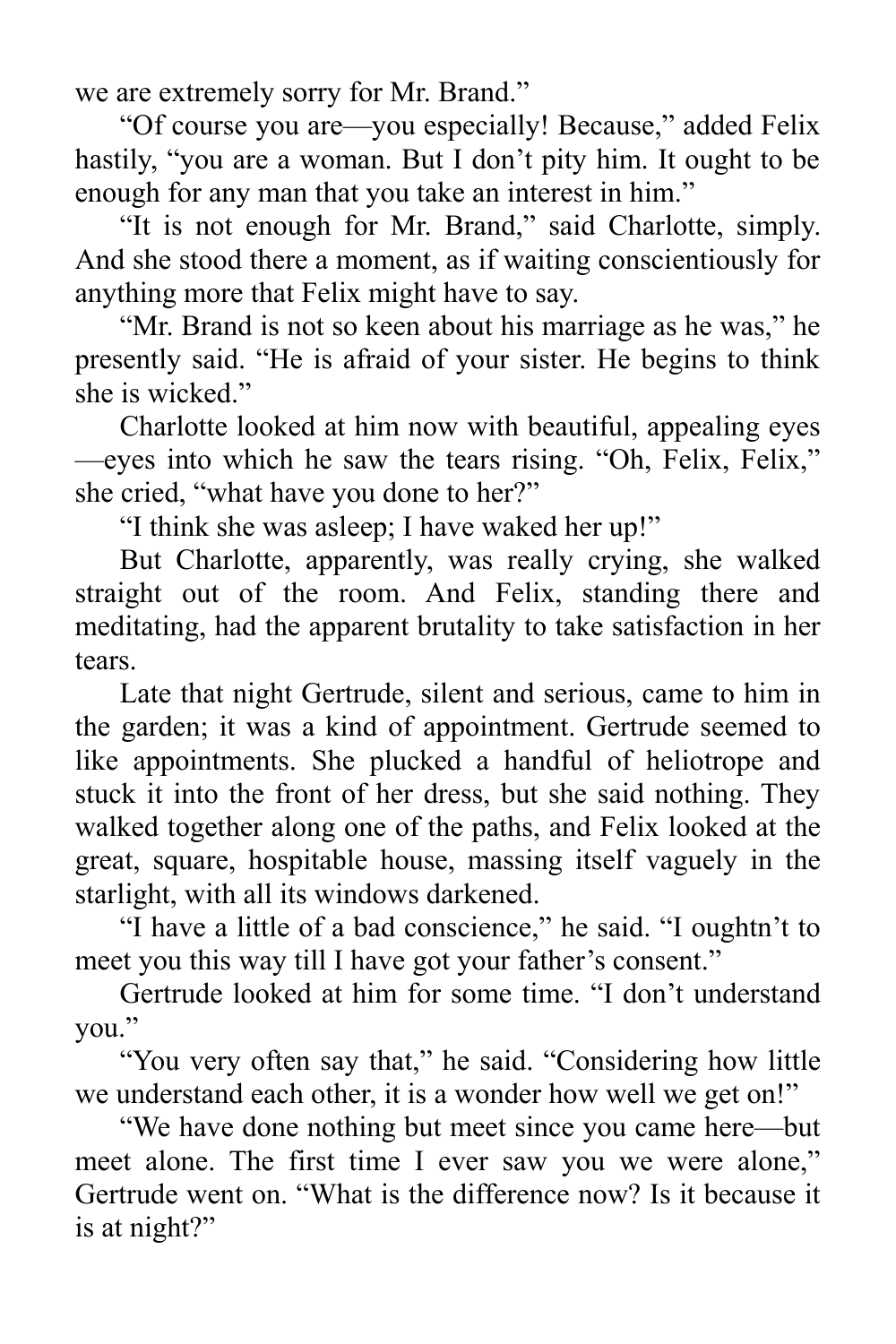"The difference, Gertrude," said Felix, stopping in the path, "the difference is that I love you more—more than before!" And then they stood there, talking, in the warm stillness and in front of the closed dark house. "I have been talking to Charlotte —been trying to bespeak her interest with your father. She has a kind of sublime perversity; was ever a woman so bent upon cutting off her own head?"

"You are too careful," said Gertrude; "you are too diplomatic."

"Well," cried the young man, "I didn't come here to make anyone unhappy!"

Gertrude looked round her awhile in the odorous darkness. "I will do anything you please," she said.

"For instance?" asked Felix, smiling.

"I will go away. I will do anything you please."

Felix looked at her in solemn admiration. "Yes, we will go away," he said. "But we will make peace first."

Gertrude looked about her again, and then she broke out, passionately, "Why do they try to make one feel guilty? Why do they make it so difficult? Why can't they understand?"

"I will make them understand!" said Felix. He drew her hand into his arm, and they wandered about in the garden, talking, for an hour.

## CHAPTER XII

Felix allowed Charlotte time to plead his cause; and then, on the third day, he sought an interview with his uncle. It was in the morning; Mr. Wentworth was in his office; and, on going in, Felix found that Charlotte was at that moment in conference with her father. She had, in fact, been constantly near him since her interview with Felix; she had made up her mind that it was her duty to repeat very literally her cousin's passionate plea. She had accordingly followed Mr. Wentworth about like a shadow, in order to find him at hand when she should have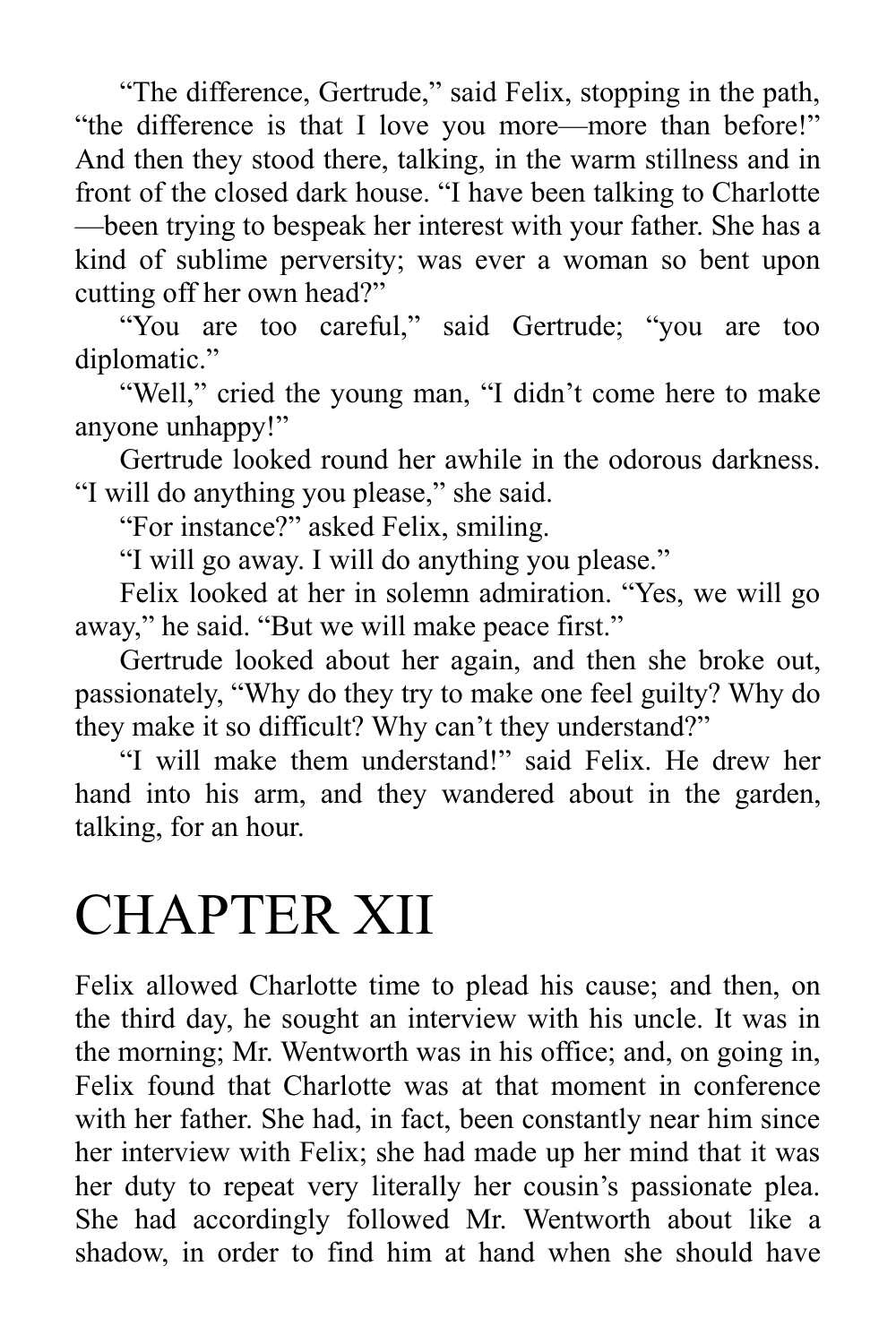mustered sufficient composure to speak. For poor Charlotte, in this matter, naturally lacked composure; especially when she meditated upon some of Felix's intimations. It was not cheerful work, at the best, to keep giving small hammer-taps to the coffin in which one had laid away, for burial, the poor little unacknowledged offspring of one's own misbehaving heart; and the occupation was not rendered more agreeable by the fact that the ghost of one's stifled dream had been summoned from the shades by the strange, bold words of a talkative young foreigner. What had Felix meant by saying that Mr. Brand was not so keen? To herself her sister's justly depressed suitor had shown no sign of faltering. Charlotte trembled all over when she allowed herself to believe for an instant now and then that, privately, Mr. Brand might have faltered; and as it seemed to give more force to Felix's words to repeat them to her father, she was waiting until she should have taught herself to be very calm. But she had now begun to tell Mr. Wentworth that she was extremely anxious. She was proceeding to develop this idea, to enumerate the objects of her anxiety, when Felix came in.

Mr. Wentworth sat there, with his legs crossed, lifting his dry, pure countenance from the Boston *Advertiser*. Felix entered smiling, as if he had something particular to say, and his uncle looked at him as if he both expected and deprecated this event. Felix vividly expressing himself had come to be a formidable figure to his uncle, who had not yet arrived at definite views as to a proper tone. For the first time in his life, as I have said, Mr. Wentworth shirked a responsibility; he earnestly desired that it might not be laid upon him to determine how his nephew's lighter propositions should be treated. He lived under an apprehension that Felix might yet beguile him into assent to doubtful inductions, and his conscience instructed him that the best form of vigilance was the avoidance of discussion. He hoped that the pleasant episode of his nephew's visit would pass away without a further lapse of consistency.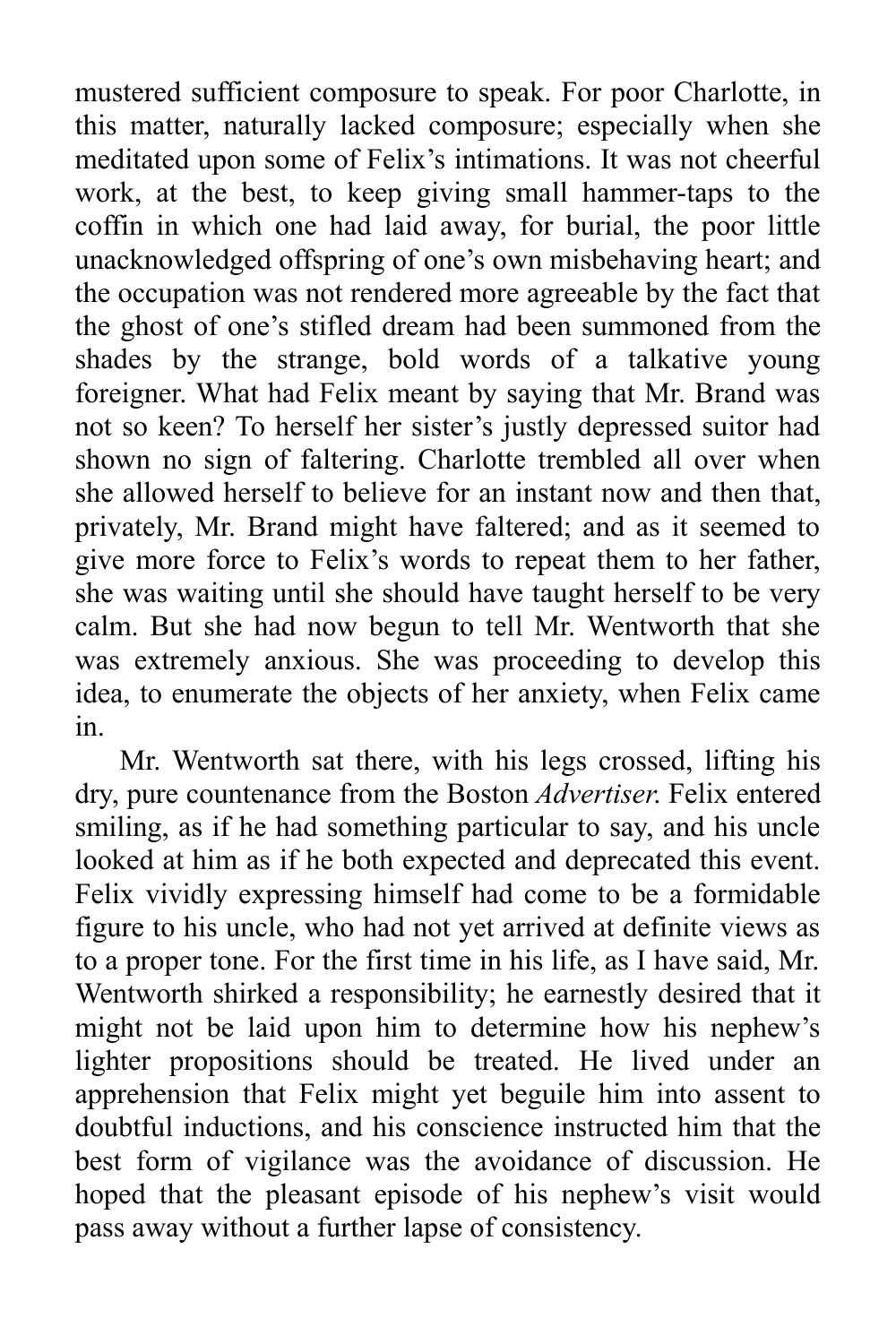Felix looked at Charlotte with an air of understanding, and then at Mr. Wentworth, and then at Charlotte again. Mr. Wentworth bent his refined eyebrows upon his nephew and stroked down the first page of the *Advertiser*. "I ought to have brought a bouquet," said Felix, laughing. "In France they always do."

"We are not in France," observed Mr. Wentworth, gravely, while Charlotte earnestly gazed at him.

"No, luckily, we are not in France, where I am afraid I should have a harder time of it. My dear Charlotte, have you rendered me that delightful service?" And Felix bent toward her as if someone had been presenting him.

Charlotte looked at him with almost frightened eyes; and Mr. Wentworth thought this might be the beginning of a discussion. "What is the bouquet for?" he inquired, by way of turning it off.

Felix gazed at him, smiling. *"Pour la demande!"* And then, drawing up a chair, he seated himself, hat in hand, with a kind of conscious solemnity.

Presently he turned to Charlotte again. "My good Charlotte, my admirable Charlotte," he murmured, "you have not played me false—you have not sided against me?"

Charlotte got up, trembling extremely, though imperceptibly. "You must speak to my father yourself," she said. "I think you are clever enough."

But Felix, rising too, begged her to remain. "I can speak better to an audience!" he declared.

"I hope it is nothing disagreeable," said Mr. Wentworth.

"It's something delightful, for me!" And Felix, laying down his hat, clasped his hands a little between his knees. "My dear uncle," he said, "I desire, very earnestly, to marry your daughter Gertrude." Charlotte sank slowly into her chair again, and Mr. Wentworth sat staring, with a light in his face that might have been flashed back from an iceberg. He stared and stared; he said nothing. Felix fell back, with his hands still clasped. "Ah—you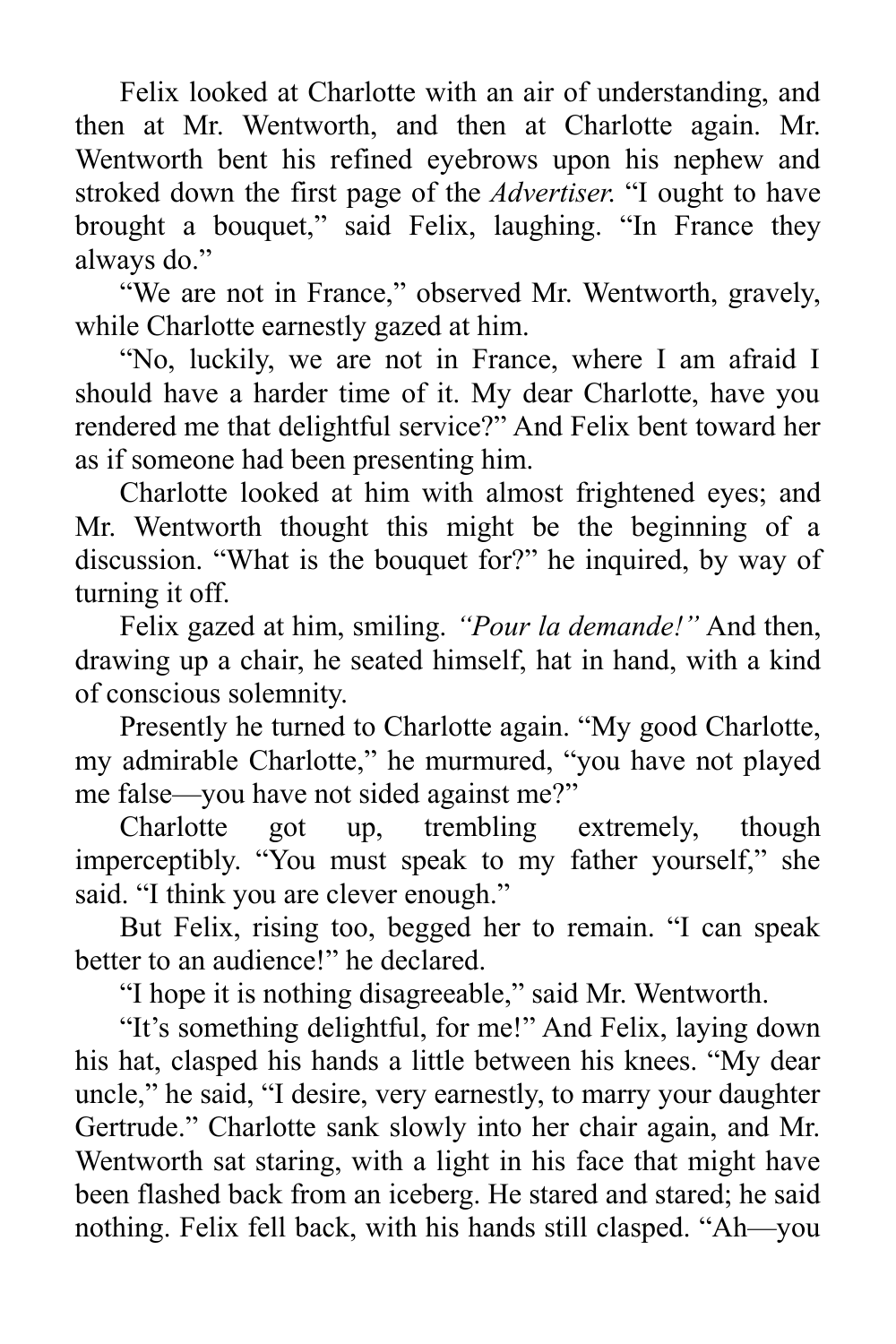don't like it. I was afraid!" He blushed deeply, and Charlotte noticed it—remarking to herself that it was the first time she had ever seen him blush. She began to blush herself and to reflect that he might be much in love.

"This is very abrupt," said Mr. Wentworth, at last.

"Have you never suspected it, dear uncle?" Felix inquired. "Well, that proves how discreet I have been. Yes, I thought you wouldn't like it."

"It is very serious, Felix," said Mr. Wentworth.

"You think it's an abuse of hospitality!" exclaimed Felix, smiling again.

"Of hospitality?—an abuse?" his uncle repeated very slowly.

"That is what Felix said to me," said Charlotte, conscientiously.

"Of course you think so; don't defend yourself!" Felix pursued. "It *is* an abuse, obviously; the most I can claim is that it is perhaps a pardonable one. I simply fell head over heels in love; one can hardly help that. Though you are Gertrude's progenitor I don't believe you know how attractive she is. Dear uncle, she contains the elements of a singularly—I may say a strangely—charming woman!"

"She has always been to me an object of extreme concern," said Mr. Wentworth. "We have always desired her happiness."

"Well, here it is!" Felix declared. "I will make her happy. She believes it, too. Now hadn't you noticed that?"

"I had noticed that she was much changed," Mr. Wentworth declared, in a tone whose unexpressive, unimpassioned quality appeared to Felix to reveal a profundity of opposition. "It may be that she is only becoming what you call a charming woman."

"Gertrude, at heart, is so earnest, so true," said Charlotte, very softly, fastening her eyes upon her father.

"I delight to hear you praise her!" cried Felix.

"She has a very peculiar temperament," said Mr. Wentworth.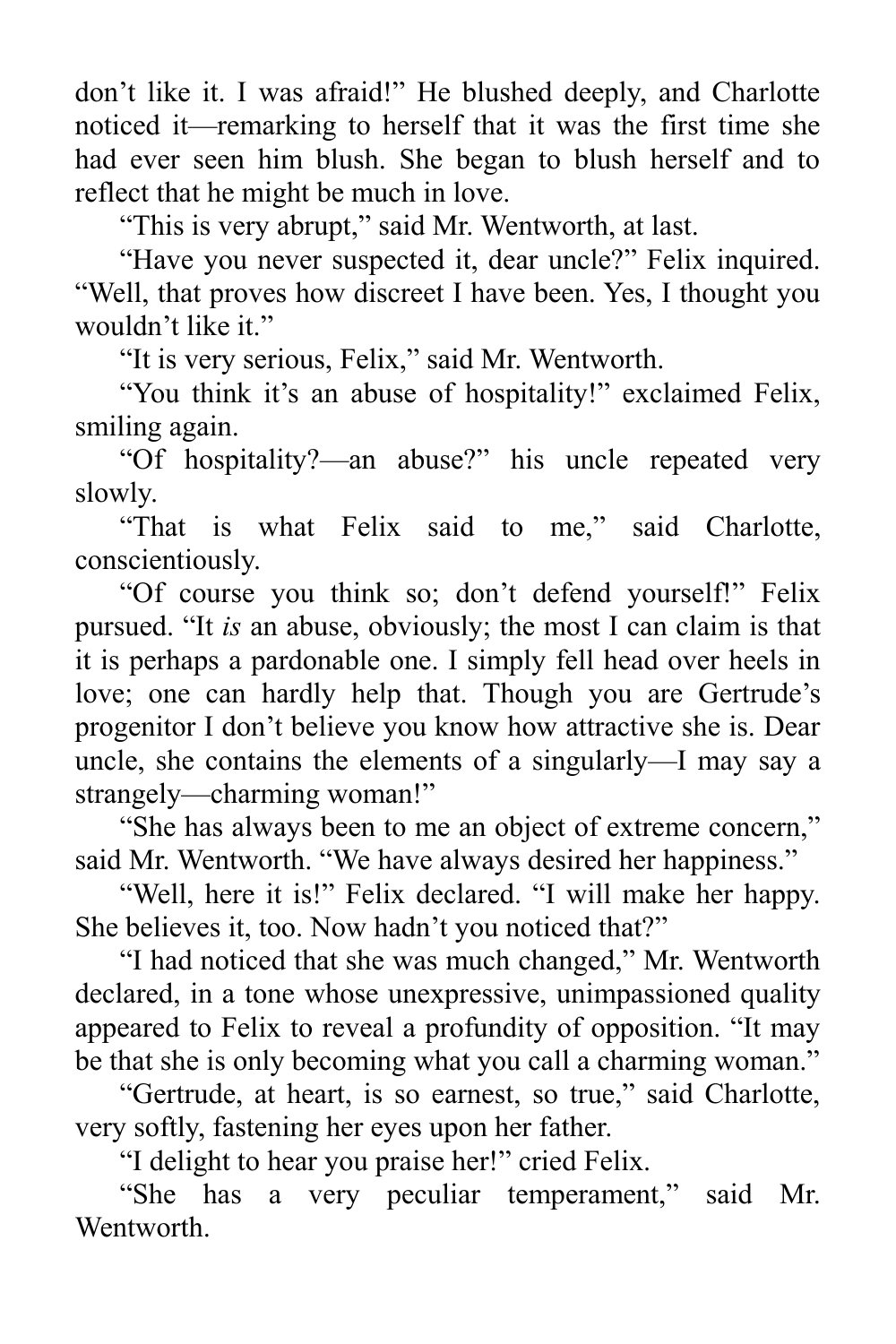"Eh, even that is praise!" Felix rejoined. "I know I am not the man you might have looked for. I have no position and no fortune; I can give Gertrude no place in the world. A place in the world—that's what she ought to have; that would bring her out."

"A place to do her duty!" remarked Mr. Wentworth.

"Ah, how charmingly she does it—her duty!" Felix exclaimed, with a radiant face. "What an exquisite conception she has of it! But she comes honestly by that, dear uncle." Mr. Wentworth and Charlotte both looked at him as if they were watching a greyhound doubling. "Of course with me she will hide her light under a bushel," he continued; "I being the bushel! Now I know you like me—you have certainly proved it. But you think I am frivolous and penniless and shabby! Granted —granted—a thousand times granted. I have been a loose fish —a fiddler, a painter, an actor. But there is this to be said: In the first place, I fancy you exaggerate; you lend me qualities I haven't had. I have been a Bohemian—yes; but in Bohemia I always passed for a gentleman. I wish you could see some of my old *camarades*—they would tell you! It was the liberty I liked, but not the opportunities! My sins were all peccadilloes; I always respected my neighbor's property—my neighbor's wife. Do you see, dear uncle?" Mr. Wentworth ought to have seen; his cold blue eyes were intently fixed. "And then, *c'est fini!* It's all over. *Je me range*. I have settled down to a jog-trot. I find I can earn my living—a very fair one—by going about the world and painting bad portraits. It's not a glorious profession, but it is a perfectly respectable one. You won't deny that, eh? Going about the world, I say? I must not deny that, for that I am afraid I shall always do—in quest of agreeable sitters. When I say agreeable, I mean susceptible of delicate flattery and prompt of payment. Gertrude declares she is willing to share my wanderings and help to pose my models. She even thinks it will be charming; and that brings me to my third point. Gertrude likes me. Encourage her a little and she will tell you so."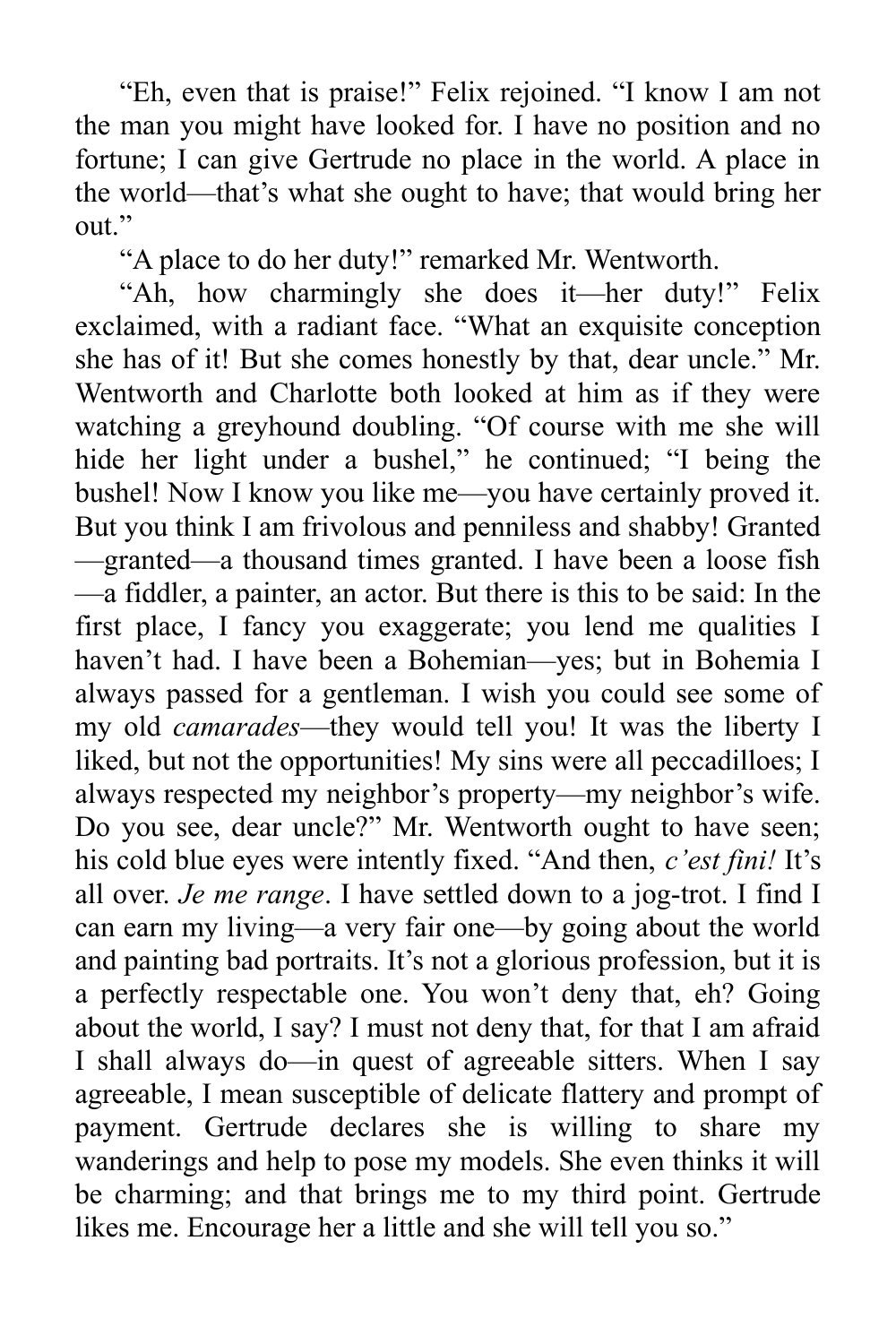Felix's tongue obviously moved much faster than the imagination of his auditors; his eloquence, like the rocking of a boat in a deep, smooth lake, made long eddies of silence. And he seemed to be pleading and chattering still, with his brightly eager smile, his uplifted eyebrows, his expressive mouth, after he had ceased speaking, and while, with his glance quickly turning from the father to the daughter, he sat waiting for the effect of his appeal. "It is not your want of means," said Mr. Wentworth, after a period of severe reticence.

"Now it's delightful of you to say that! Only don't say it's my want of character. Because I have a character—I assure you I have; a small one, a little slip of a thing, but still something tangible."

"Ought you not to tell Felix that it is Mr. Brand, father?" Charlotte asked, with infinite mildness.

"It is not only Mr. Brand," Mr. Wentworth solemnly declared. And he looked at his knee for a long time. "It is difficult to explain," he said. He wished, evidently, to be very just. "It rests on moral grounds, as Mr. Brand says. It is the question whether it is the best thing for Gertrude."

"What is better—what is better, dear uncle?" Felix rejoined urgently, rising in his urgency and standing before Mr. Wentworth. His uncle had been looking at his knee; but when Felix moved he transferred his gaze to the handle of the door which faced him. "It is usually a fairly good thing for a girl to marry the man she loves!" cried Felix.

While he spoke, Mr. Wentworth saw the handle of the door begin to turn; the door opened and remained slightly ajar, until Felix had delivered himself of the cheerful axiom just quoted. Then it opened altogether and Gertrude stood there. She looked excited; there was a spark in her sweet, dull eyes. She came in slowly, but with an air of resolution, and, closing the door softly, looked round at the three persons present. Felix went to her with tender gallantry, holding out his hand, and Charlotte made a place for her on the sofa. But Gertrude put her hands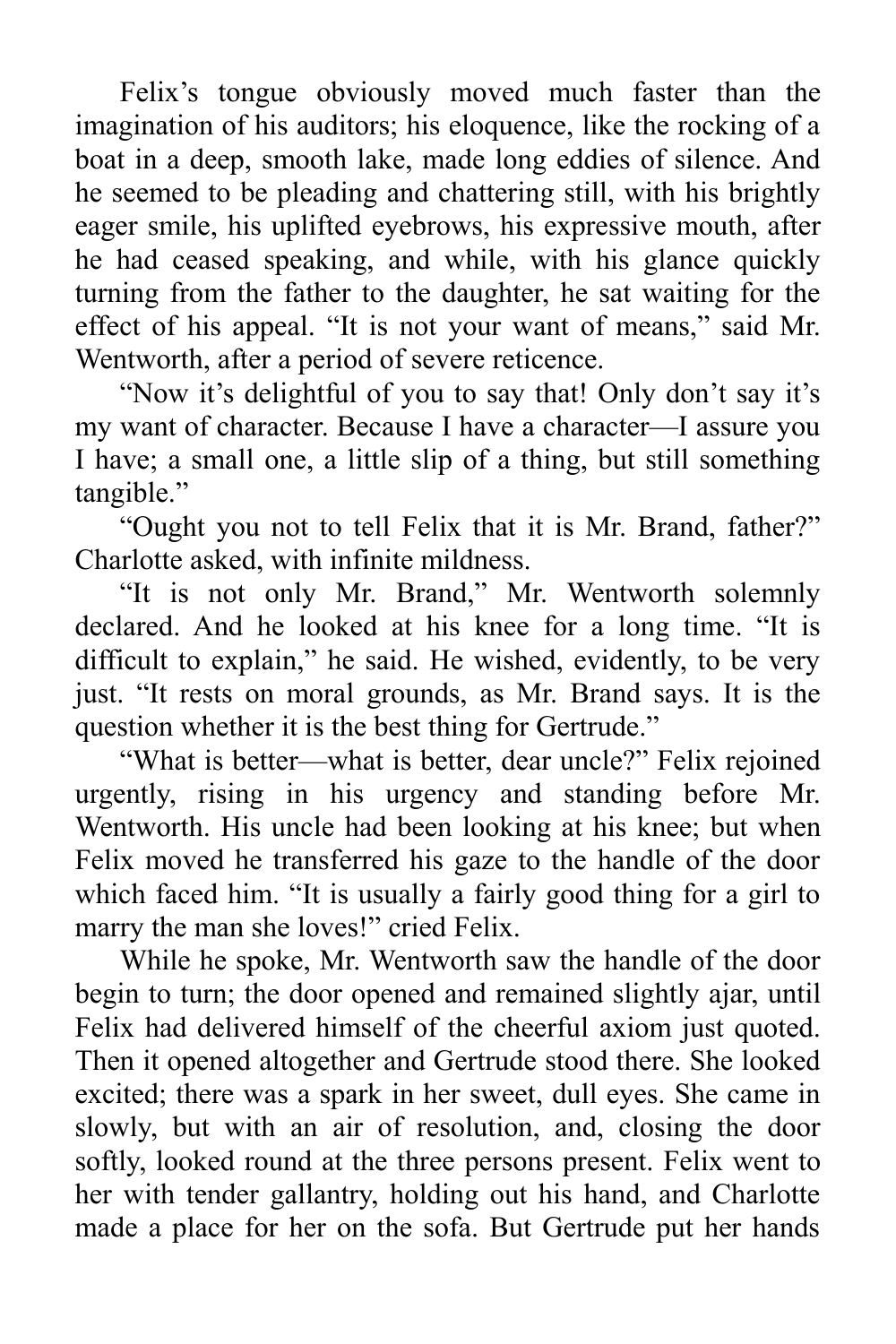behind her and made no motion to sit down.

"We are talking of you!" said Felix.

"I know it," she answered. "That's why I came." And she fastened her eyes on her father, who returned her gaze very fixedly. In his own cold blue eyes there was a kind of pleading, reasoning light.

"It is better you should be present," said Mr. Wentworth. "We are discussing your future."

"Why discuss it?" asked Gertrude. "Leave it to me."

"That is, to me!" cried Felix.

"I leave it, in the last resort, to a greater wisdom than ours," said the old man.

Felix rubbed his forehead gently. "But *en attendant* the last resort, your father lacks confidence," he said to Gertrude.

"Haven't you confidence in Felix?" Gertrude was frowning; there was something about her that her father and Charlotte had never seen. Charlotte got up and came to her, as if to put her arm round her; but suddenly, she seemed afraid to touch her.

Mr. Wentworth, however, was not afraid. "I have had more confidence in Felix than in you," he said.

"Yes, you have never had confidence in me—never, never! I don't know why."

"Oh sister, sister!" murmured Charlotte.

"You have always needed advice," Mr. Wentworth declared. "You have had a difficult temperament."

"Why do you call it difficult? It might have been easy, if you had allowed it. You wouldn't let me be natural. I don't know what you wanted to make of me. Mr. Brand was the worst."

Charlotte at last took hold of her sister. She laid her two hands upon Gertrude's arm. "He cares so much for you," she almost whispered.

Gertrude looked at her intently an instant; then kissed her. "No, he does not," she said.

"I have never seen you so passionate," observed Mr.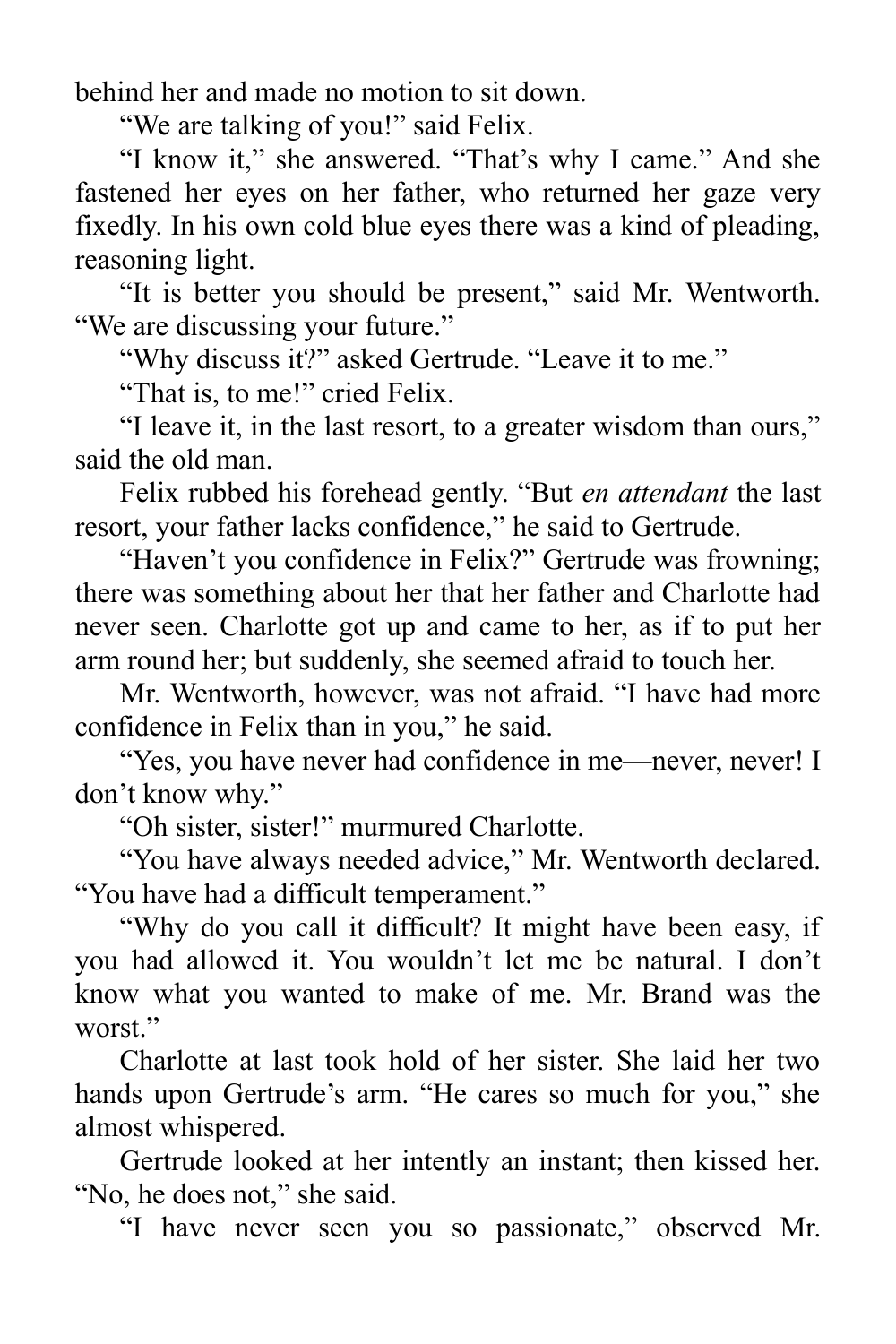Wentworth, with an air of indignation mitigated by high principles.

"I am sorry if I offend you," said Gertrude.

"You offend me, but I don't think you are sorry."

"Yes, father, she is sorry," said Charlotte.

"I would even go further, dear uncle," Felix interposed. "I would question whether she really offends you. How can she offend you?"

To this Mr. Wentworth made no immediate answer. Then, in a moment, "She has not profited as we hoped."

"Profited? *Ah voilà!*" Felix exclaimed.

Gertrude was very pale; she stood looking down. "I have told Felix I would go away with him," she presently said.

"Ah, you have said some admirable things!" cried the young man.

"Go away, sister?" asked Charlotte.

"Away—away; to some strange country."

"That is to frighten you," said Felix, smiling at Charlotte.

"To—what do you call it?" asked Gertrude, turning an instant to Felix. "To Bohemia."

"Do you propose to dispense with preliminaries?" asked Mr. Wentworth, getting up.

"Dear uncle, *vous plaisantez!*" cried Felix. "It seems to me that these are preliminaries."

Gertrude turned to her father. "I *have* profited," she said. "You wanted to form my character. Well, my character is formed—for my age. I know what I want; I have chosen. I am determined to marry this gentleman."

"You had better consent, sir," said Felix very gently.

"Yes, sir, you had better consent," added a very different voice.

Charlotte gave a little jump, and the others turned to the direction from which it had come. It was the voice of Mr. Brand, who had stepped through the long window which stood open to the piazza. He stood patting his forehead with his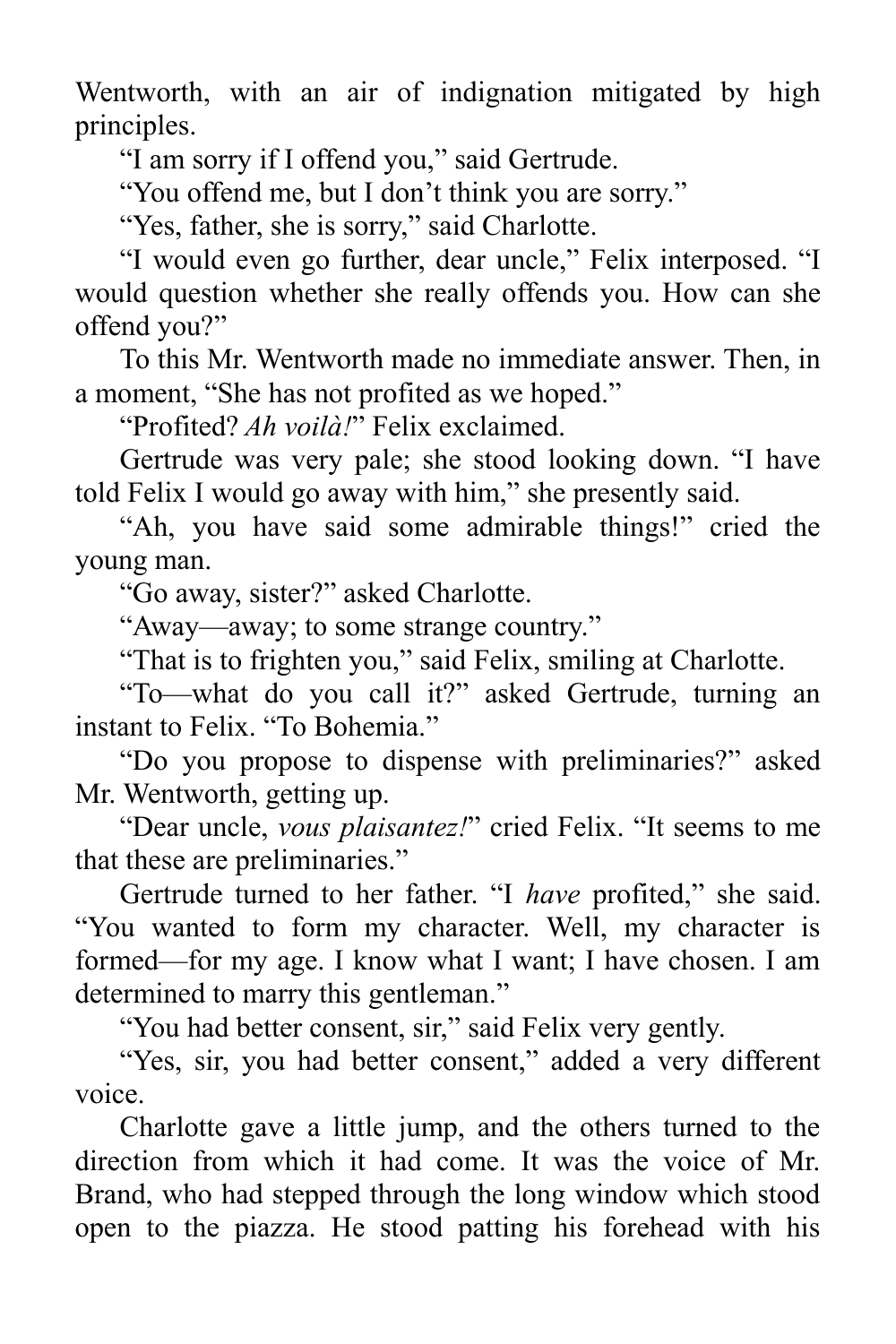pocket-handkerchief; he was very much flushed; his face wore a singular expression.

"Yes, sir, you had better consent," Mr. Brand repeated, coming forward. "I know what Miss Gertrude means."

"My dear friend!" murmured Felix, laying his hand caressingly on the young minister's arm.

Mr. Brand looked at him; then at Mr. Wentworth; lastly at Gertrude. He did not look at Charlotte. But Charlotte's earnest eyes were fastened to his own countenance; they were asking an immense question of it. The answer to this question could not come all at once; but some of the elements of it were there. It was one of the elements of it that Mr. Brand was very red, that he held his head very high, that he had a bright, excited eye and an air of embarrassed boldness—the air of a man who has taken a resolve, in the execution of which he apprehends the failure, not of his moral, but of his personal, resources. Charlotte thought he looked very grand; and it is incontestable that Mr. Brand felt very grand. This, in fact, was the grandest moment of his life; and it was natural that such a moment should contain opportunities of awkwardness for a large, stout, modest young man.

"Come in, sir," said Mr. Wentworth, with an angular wave of his hand. "It is very proper that you should be present."

"I know what you are talking about," Mr. Brand rejoined. "I heard what your nephew said."

"And he heard what you said!" exclaimed Felix, patting him again on the arm.

"I am not sure that I understood," said Mr. Wentworth, who had angularity in his voice as well as in his gestures.

Gertrude had been looking hard at her former suitor. She had been puzzled, like her sister; but her imagination moved more quickly than Charlotte's. "Mr. Brand asked you to let Felix take me away," she said to her father.

The young minister gave her a strange look. "It is not because I don't want to see you any more," he declared, in a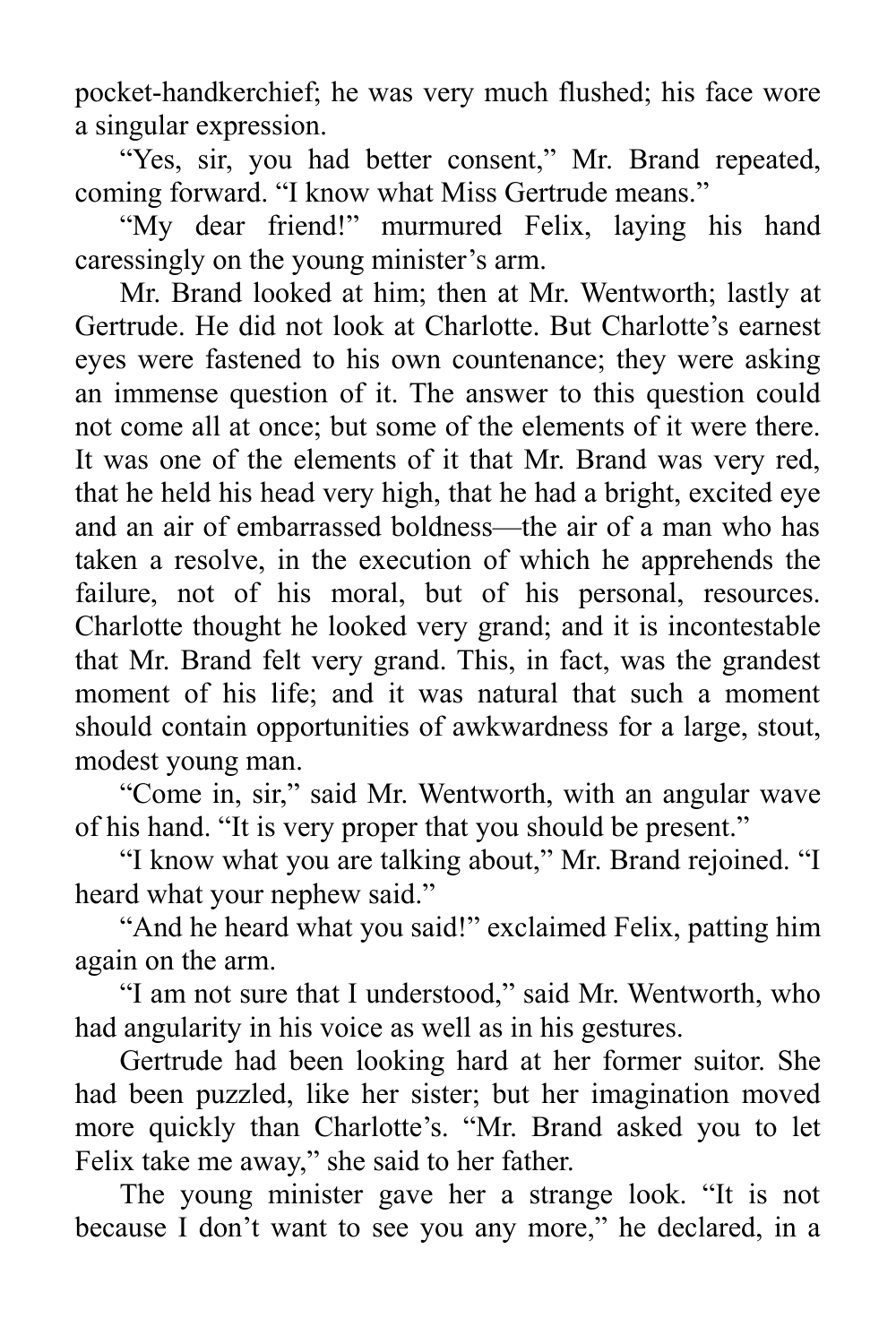tone intended as it were for publicity.

"I shouldn't think you would want to see me any more," Gertrude answered, gently.

Mr. Wentworth stood staring. "Isn't this rather a change, sir?" he inquired.

"Yes, sir." And Mr. Brand looked anywhere; only still not at Charlotte. "Yes, sir," he repeated. And he held his handkerchief a few moments to his lips.

"Where are our moral grounds?" demanded Mr. Wentworth, who had always thought Mr. Brand would be just the thing for a younger daughter with a peculiar temperament.

"It is sometimes very moral to change, you know," suggested Felix.

Charlotte had softly left her sister's side. She had edged gently toward her father, and now her hand found its way into his arm. Mr. Wentworth had folded up the *Advertiser* into a surprisingly small compass, and, holding the roll with one hand, he earnestly clasped it with the other. Mr. Brand was looking at him; and yet, though Charlotte was so near, his eyes failed to meet her own. Gertrude watched her sister.

"It is better not to speak of change," said Mr. Brand. "In one sense there is no change. There was something I desired something I asked of you; I desire something still—I ask it of you." And he paused a moment; Mr. Wentworth looked bewildered. "I should like, in my ministerial capacity, to unite this young couple."

Gertrude, watching her sister, saw Charlotte flushing intensely, and Mr. Wentworth felt her pressing upon his arm. "Heavenly Powers!" murmured Mr. Wentworth. And it was the nearest approach to profanity he had ever made.

"That is very nice; that is very handsome!" Felix exclaimed.

"I don't understand," said Mr. Wentworth; though it was plain that everyone else did.

"That is very beautiful, Mr. Brand," said Gertrude, emulating Felix.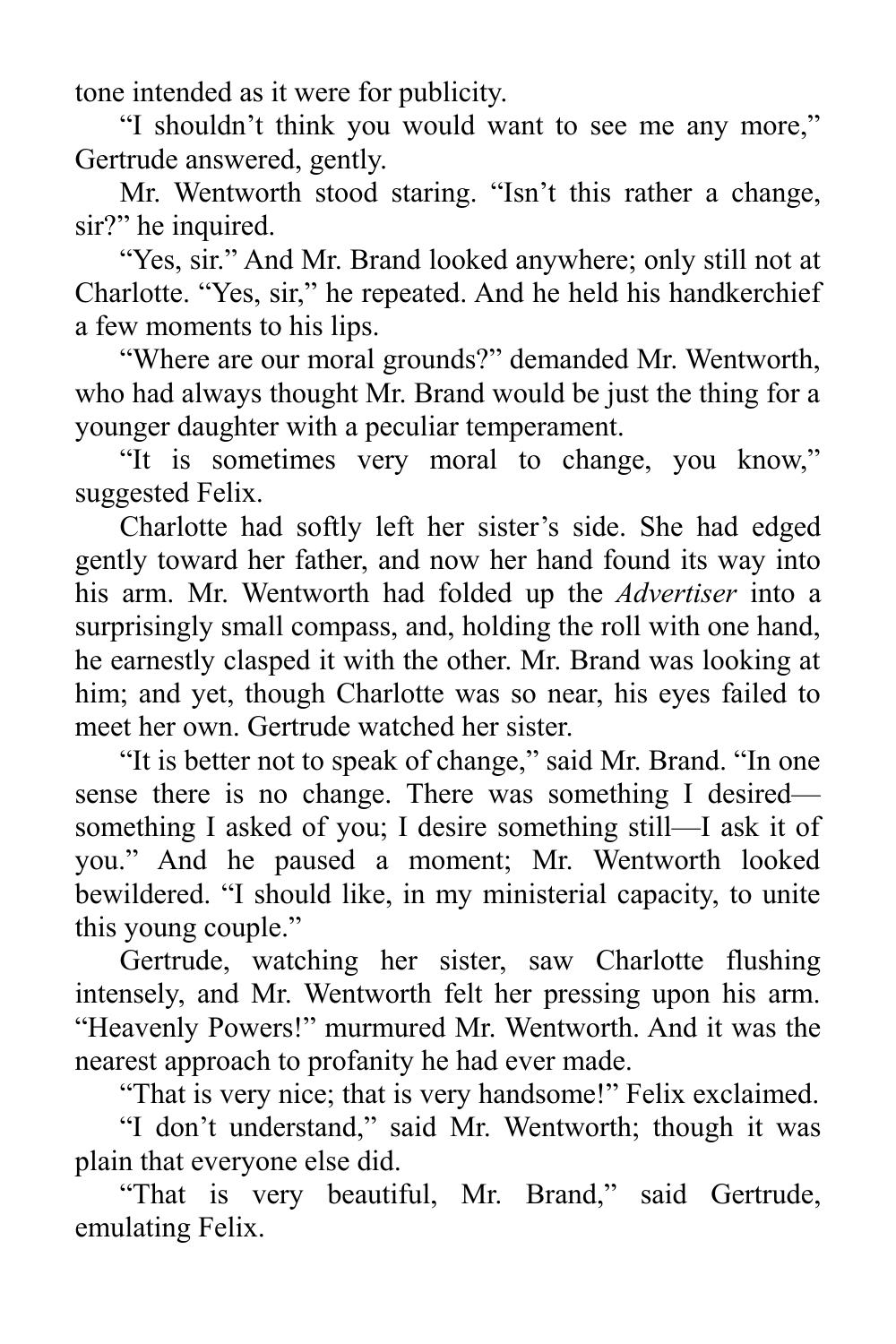"I should like to marry you. It will give me great pleasure."

"As Gertrude says, it's a beautiful idea," said Felix.

Felix was smiling, but Mr. Brand was not even trying to. He himself treated his proposition very seriously. "I have thought of it, and I should like to do it," he affirmed.

Charlotte, meanwhile, was staring with expanded eyes. Her imagination, as I have said, was not so rapid as her sister's, but now it had taken several little jumps. "Father," she murmured, "consent!"

Mr. Brand heard her; he looked away. Mr. Wentworth, evidently, had no imagination at all. "I have always thought," he began, slowly, "that Gertrude's character required a special line of development."

"Father," repeated Charlotte, *"consent."*

Then, at last, Mr. Brand looked at her. Her father felt her leaning more heavily upon his folded arm than she had ever done before; and this, with a certain sweet faintness in her voice, made him wonder what was the matter. He looked down at her and saw the encounter of her gaze with the young theologian's; but even this told him nothing, and he continued to be bewildered. Nevertheless, "I consent," he said at last, "since Mr. Brand recommends it."

"I should like to perform the ceremony very soon," observed Mr. Brand, with a sort of solemn simplicity.

"Come, come, that's charming!" cried Felix, profanely.

Mr. Wentworth sank into his chair. "Doubtless, when you understand it," he said, with a certain judicial asperity.

Gertrude went to her sister and led her away, and Felix having passed his arm into Mr. Brand's and stepped out of the long window with him, the old man was left sitting there in unillumined perplexity.

Felix did no work that day. In the afternoon, with Gertrude, he got into one of the boats and floated about with idly-dipping oars. They talked a good deal of Mr. Brand—though not exclusively.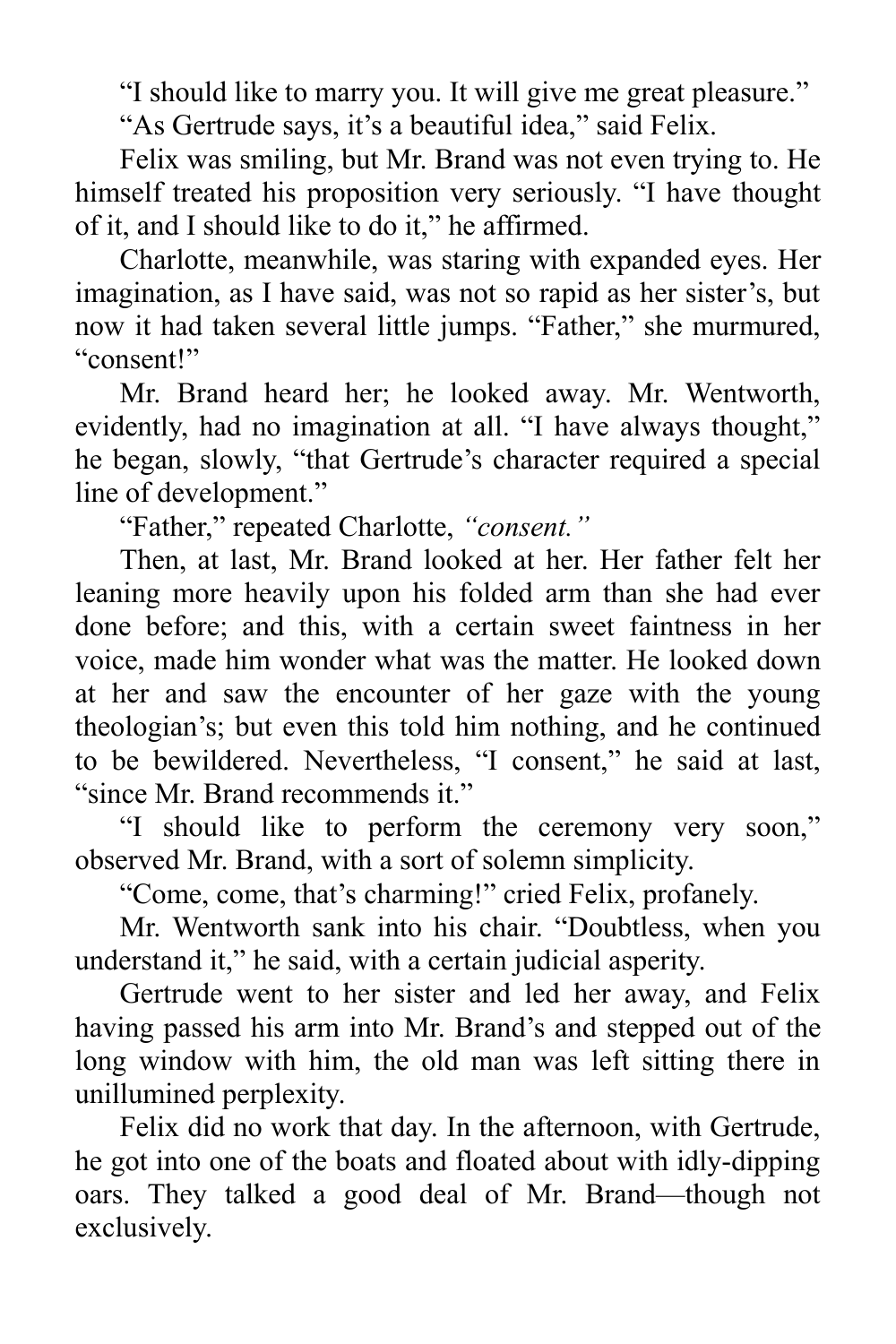"That was a fine stroke," said Felix. "It was really heroic."

Gertrude sat musing, with her eyes upon the ripples. "That was what he wanted to be; he wanted to do something fine."

"He won't be comfortable till he has married us," said Felix. "So much the better."

"He wanted to be magnanimous; he wanted to have a fine moral pleasure. I know him so well," Gertrude went on. Felix looked at her; she spoke slowly, gazing at the clear water. "He thought of it a great deal, night and day. He thought it would be beautiful. At last he made up his mind that it was his duty, his duty to do just that—nothing less than that. He felt exalted; he felt sublime. That's how he likes to feel. It is better for him than if I had listened to him."

"It's better for me," smiled Felix. "But do you know, as regards the sacrifice, that I don't believe he admired you when this decision was taken quite so much as he had done a fortnight before?"

"He never admired me. He admires Charlotte; he pitied me. I know him so well."

"Well, then, he didn't pity you so much."

Gertrude looked at Felix a little, smiling. "You shouldn't permit yourself," she said, "to diminish the splendor of his action. He admires Charlotte," she repeated.

"That's capital!" said Felix laughingly, and dipping his oars. I cannot say exactly to which member of Gertrude's phrase he alluded; but he dipped his oars again, and they kept floating about.

Neither Felix nor his sister, on that day, was present at Mr. Wentworth's at the evening repast. The two occupants of the chalet dined together, and the young man informed his companion that his marriage was now an assured fact. Eugenia congratulated him, and replied that if he were as reasonable a husband as he had been, on the whole, a brother, his wife would have nothing to complain of.

Felix looked at her a moment, smiling. "I hope," he said,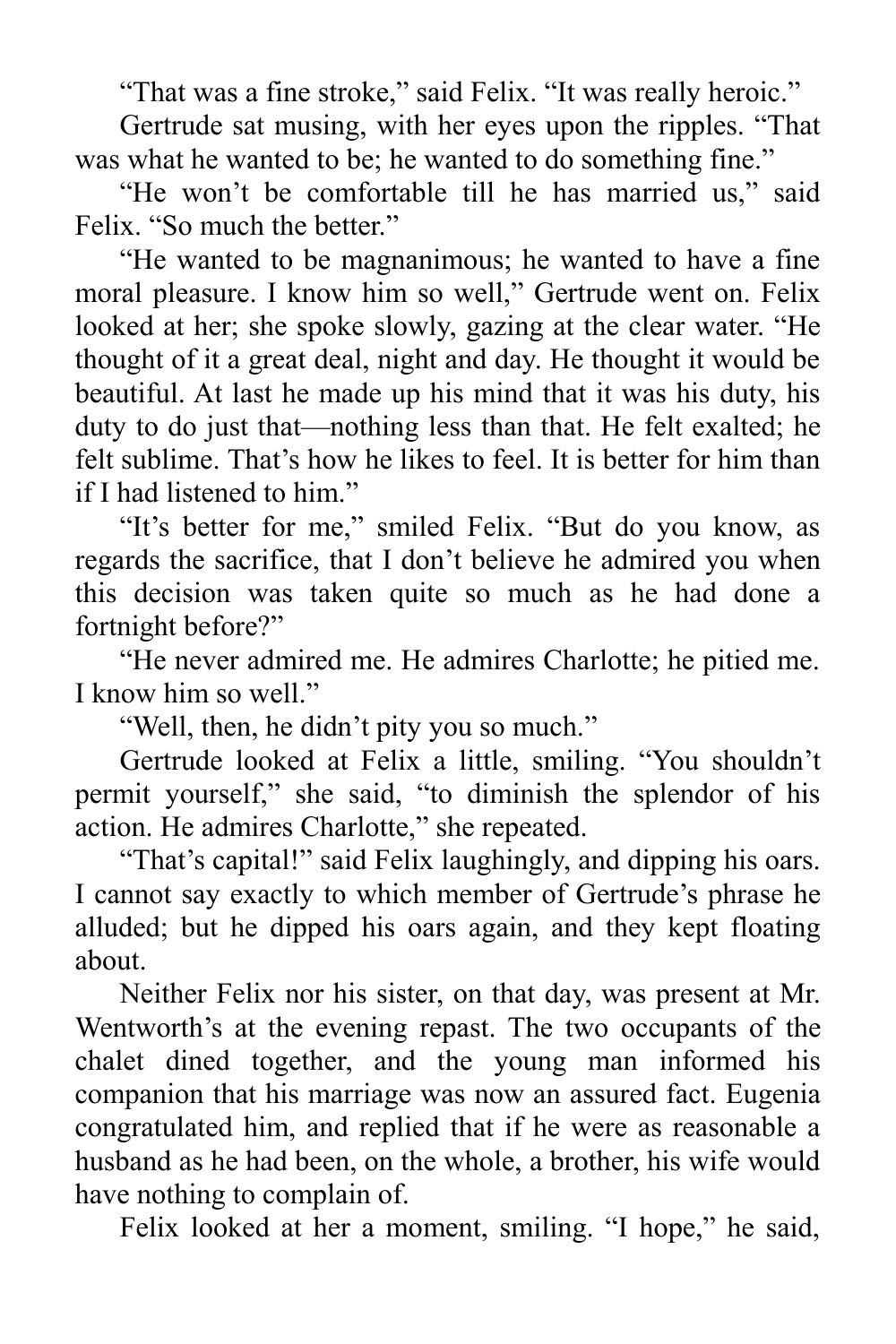"not to be thrown back on my reason."

"It is very true," Eugenia rejoined, "that one's reason is dismally flat. It's a bed with the mattress removed."

But the brother and sister, later in the evening, crossed over to the larger house, the Baroness desiring to compliment her prospective sister-in-law. They found the usual circle upon the piazza, with the exception of Clifford Wentworth and Lizzie Acton; and as everyone stood up as usual to welcome the Baroness, Eugenia had an admiring audience for her compliment to Gertrude.

Robert Acton stood on the edge of the piazza, leaning against one of the white columns, so that he found himself next to Eugenia while she acquitted herself of a neat little discourse of congratulation.

"I shall be so glad to know you better," she said; "I have seen so much less of you than I should have liked. Naturally; now I see the reason why! You will love me a little, won't you? I think I may say I gain on being known." And terminating these observations with the softest cadence of her voice, the Baroness imprinted a sort of grand official kiss upon Gertrude's forehead.

Increased familiarity had not, to Gertrude's imagination, diminished the mysterious impressiveness of Eugenia's personality, and she felt flattered and transported by this little ceremony. Robert Acton also seemed to admire it, as he admired so many of the gracious manifestations of Madame Münster's wit.

They had the privilege of making him restless, and on this occasion he walked away, suddenly, with his hands in his pockets, and then came back and leaned against his column. Eugenia was now complimenting her uncle upon his daughter's engagement, and Mr. Wentworth was listening with his usual plain yet refined politeness. It is to be supposed that by this time his perception of the mutual relations of the young people who surrounded him had become more acute; but he still took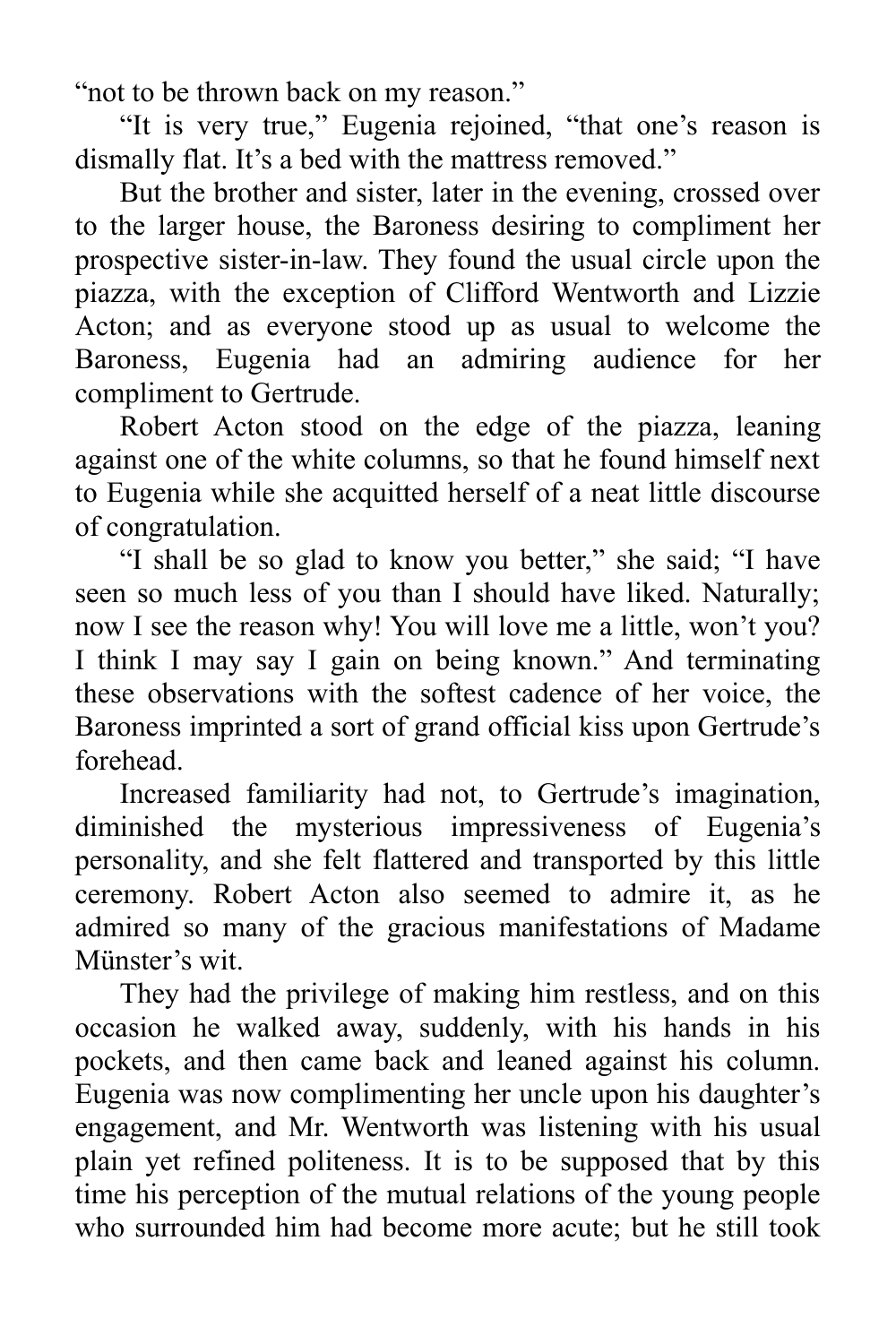the matter very seriously, and he was not at all exhilarated.

"Felix will make her a good husband," said Eugenia. "He will be a charming companion; he has a great quality indestructible gaiety."

"You think that's a great quality?" asked the old man.

Eugenia meditated, with her eyes upon his. "You think one gets tired of it, eh?"

"I don't know that I am prepared to say that," said Mr. Wentworth.

"Well, we will say, then, that it is tiresome for others but delightful for one's self. A woman's husband, you know, is supposed to be her second self; so that, for Felix and Gertrude, gaiety will be a common property."

"Gertrude was always very gay," said Mr. Wentworth. He was trying to follow this argument.

Robert Acton took his hands out of his pockets and came a little nearer to the Baroness. "You say you gain by being known," he said. "One certainly gains by knowing you."

"What have *you* gained?" asked Eugenia.

"An immense amount of wisdom."

"That's a questionable advantage for a man who was already so wise!"

Acton shook his head. "No, I was a great fool before I knew you!"

"And being a fool you made my acquaintance? You are very complimentary."

"Let me keep it up," said Acton, laughing. "I hope, for our pleasure, that your brother's marriage will detain you."

"Why should I stop for my brother's marriage when I would not stop for my own?" asked the Baroness.

"Why shouldn't you stop in either case, now that, as you say, you have dissolved that mechanical tie that bound you to Europe?"

The Baroness looked at him a moment. "As I say? You look as if you doubted it."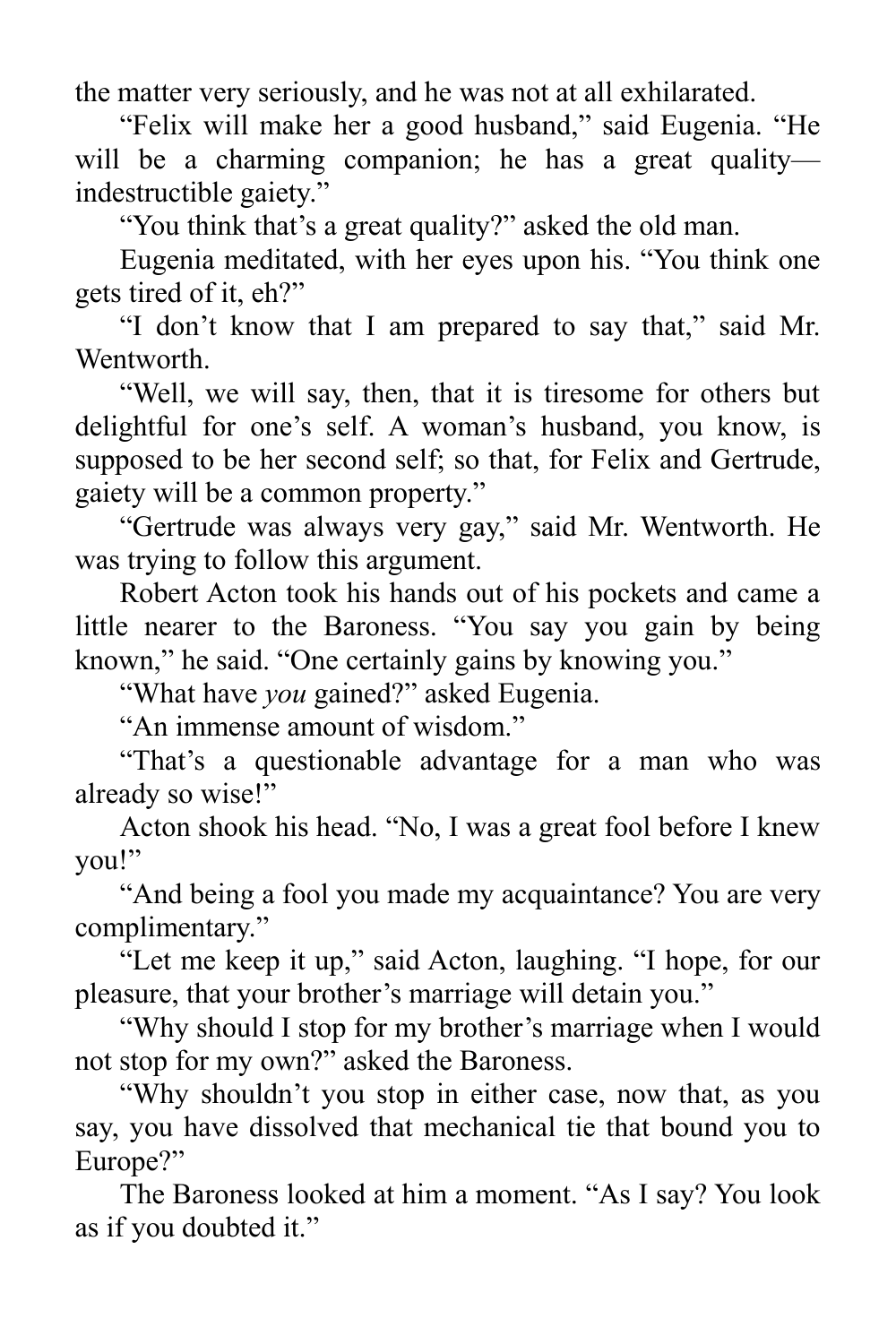"Ah," said Acton, returning her glance, "that is a remnant of my old folly! We have other attractions," he added. "We are to have another marriage."

But she seemed not to hear him; she was looking at him still. "My word was never doubted before," she said.

"We are to have another marriage," Acton repeated, smiling.

Then she appeared to understand. "Another marriage?" And she looked at the others. Felix was chattering to Gertrude; Charlotte, at a distance, was watching them; and Mr. Brand, in quite another quarter, was turning his back to them, and, with his hands under his coat-tails and his large head on one side, was looking at the small, tender crescent of a young moon. "It ought to be Mr. Brand and Charlotte," said Eugenia, "but it doesn't look like it."

"There," Acton answered, "you must judge just now by contraries. There is more than there looks to be. I expect that combination one of these days; but that is not what I meant."

"Well," said the Baroness, "I never guess my own lovers; so I can't guess other people's."

Acton gave a loud laugh, and he was about to add a rejoinder when Mr. Wentworth approached his niece. "You will be interested to hear," the old man said, with a momentary aspiration toward jocosity, "of another matrimonial venture in our little circle."

"I was just telling the Baroness," Acton observed.

"Mr. Acton was apparently about to announce his own engagement," said Eugenia.

Mr. Wentworth's jocosity increased. "It is not exactly that; but it is in the family. Clifford, hearing this morning that Mr. Brand had expressed a desire to tie the nuptial knot for his sister, took it into his head to arrange that, while his hand was in, our good friend should perform a like ceremony for himself and Lizzie Acton<sup>"</sup>

The Baroness threw back her head and smiled at her uncle; then turning, with an intenser radiance, to Robert Acton, "I am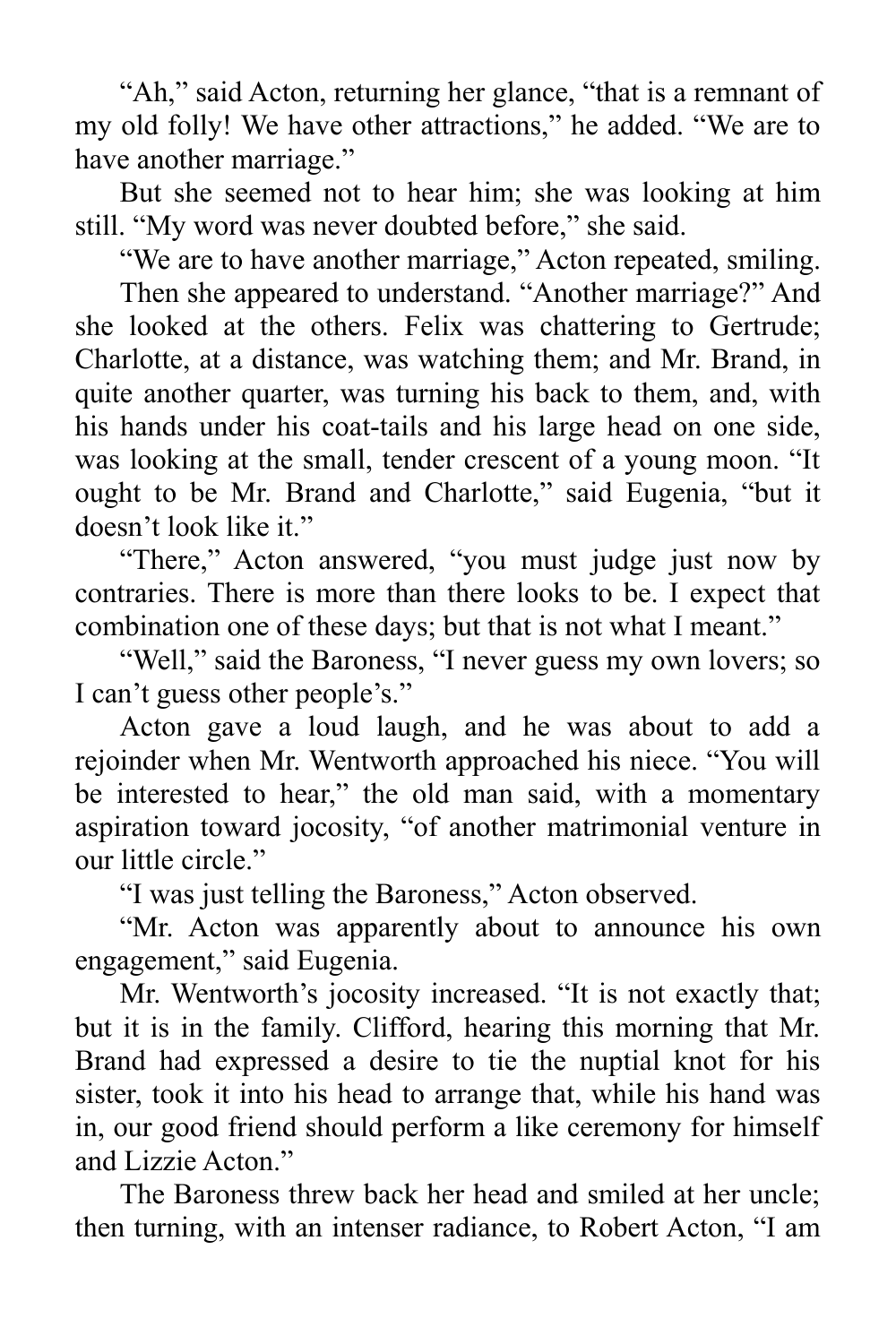certainly very stupid not to have thought of that," she said. Acton looked down at his boots, as if he thought he had perhaps reached the limits of legitimate experimentation, and for a moment Eugenia said nothing more. It had been, in fact, a sharp knock, and she needed to recover herself. This was done, however, promptly enough. "Where are the young people?" she asked.

"They are spending the evening with my mother."

"Is not the thing very sudden?"

Acton looked up. "Extremely sudden. There had been a tacit understanding; but within a day or two Clifford appears to have received some mysterious impulse to precipitate the affair."

"The impulse," said the Baroness, "was the charms of your very pretty sister."

"But my sister's charms were an old story; he had always known her." Acton had begun to experiment again.

Here, however, it was evident the Baroness would not help him. "Ah, one can't say! Clifford is very young; but he is a nice boy."

"He's a likeable sort of boy, and he will be a rich man." This was Acton's last experiment. Madame Münster turned away.

She made but a short visit and Felix took her home. In her little drawing-room she went almost straight to the mirror over the chimney-piece, and, with a candle uplifted, stood looking into it. "I shall not wait for your marriage," she said to her brother. "Tomorrow my maid shall pack up."

"My dear sister," Felix exclaimed, "we are to be married immediately! Mr. Brand is too uncomfortable."

But Eugenia, turning and still holding her candle aloft, only looked about the little sitting-room at her gimcracks and curtains and cushions. "My maid shall pack up," she repeated. "*Bonté divine*, what rubbish! I feel like a strolling actress; these are my 'properties."

"Is the play over, Eugenia?" asked Felix.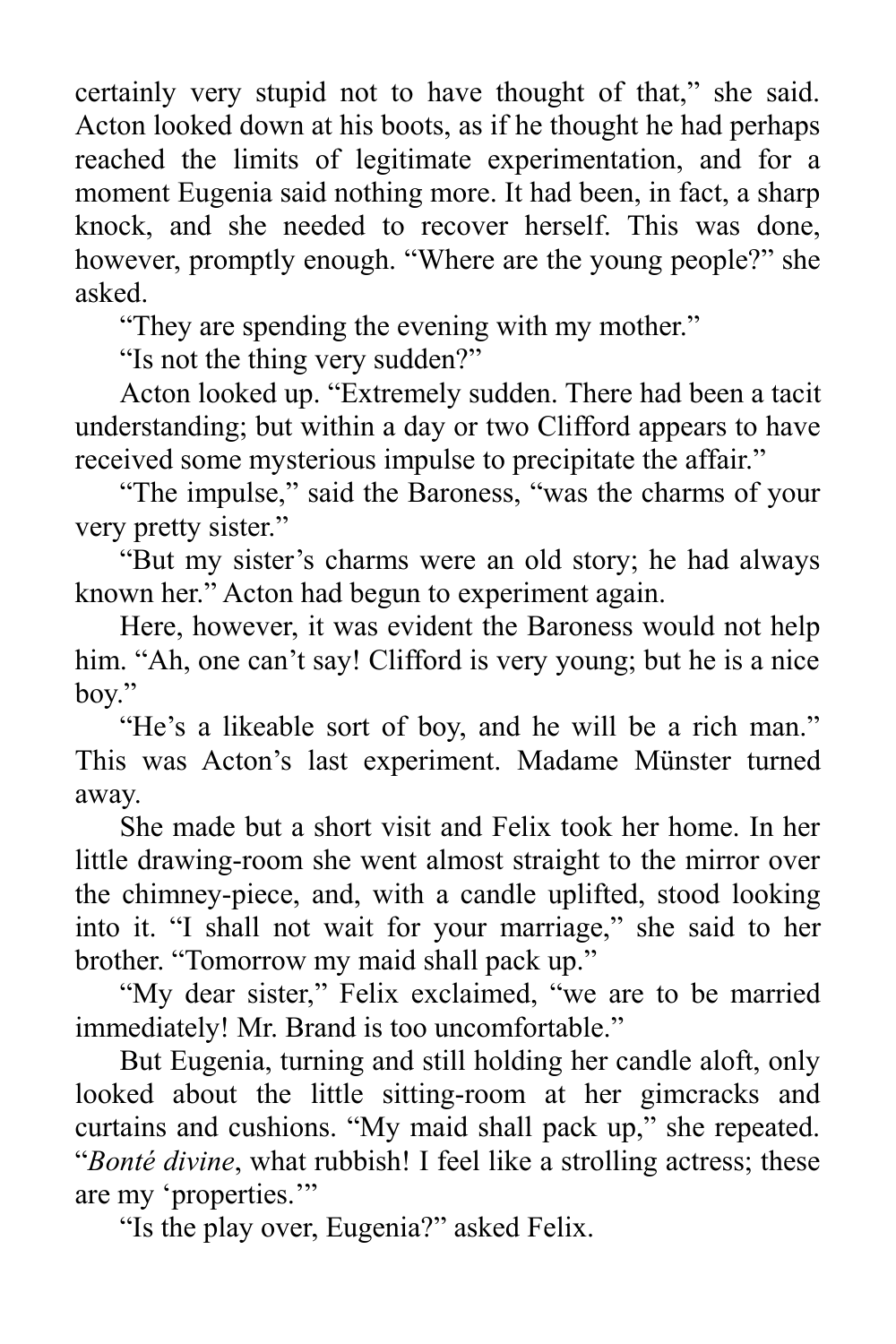She gave him a sharp glance. "I have spoken my part."

"With great applause!" said her brother.

"Oh, applause—applause!" she murmured. And she gathered up two or three of her dispersed draperies. She glanced at the beautiful brocade, and then, "I don't see how I can have endured it!" she said.

"Endure it a little longer. Come to my wedding."

"Thank you; that's your affair. My affairs are elsewhere."

"Where are you going?"

"To Germany—by the first ship."

"You have decided not to marry Mr. Acton?"

"I have refused him," said Eugenia.

Her brother looked at her in silence. "I am sorry," he rejoined at last. "But I was very discreet, as you asked me to be. I said nothing."

"Please continue, then, not to allude to the matter," said Eugenia.

Felix inclined himself gravely. "You shall be obeyed. But your position in Germany?" he pursued.

"Please to make no observations upon it."

"I was only going to say that I supposed it was altered."

"You are mistaken."

"But I thought you had signed——"

"I have not signed!" said the Baroness.

Felix urged her no further, and it was arranged that he should immediately assist her to embark.

Mr. Brand was indeed, it appeared, very impatient to consummate his sacrifice and deliver the nuptial benediction which would set it off so handsomely; but Eugenia's impatience to withdraw from a country in which she had not found the fortune she had come to seek was even less to be mistaken. It is true she had not made any very various exertion; but she appeared to feel justified in generalizing—in deciding that the conditions of action on this provincial continent were not favorable to really superior women. The elder world was, after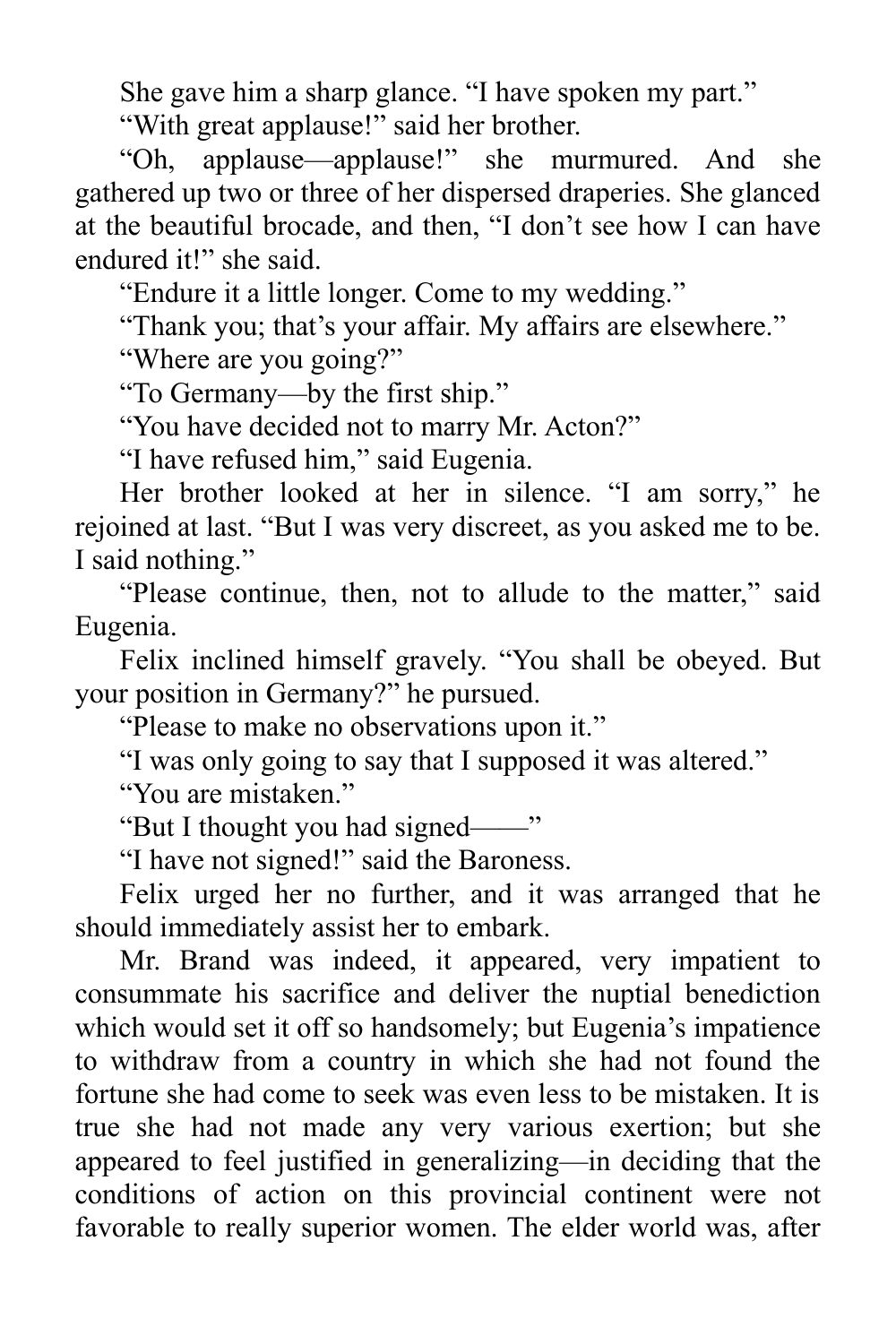all, their natural field. The unembarrassed directness with which she proceeded to apply these intelligent conclusions appeared to the little circle of spectators who have figured in our narrative but the supreme exhibition of a character to which the experience of life had imparted an inimitable pliancy. It had a distinct effect upon Robert Acton, who, for the two days preceding her departure, was a very restless and irritated mortal. She passed her last evening at her uncle's, where she had never been more charming; and in parting with Clifford Wentworth's affianced bride she drew from her own finger a curious old ring and presented it to her with the prettiest speech and kiss. Gertrude, who as an affianced bride was also indebted to her gracious bounty, admired this little incident extremely, and Robert Acton almost wondered whether it did not give him the right, as Lizzie's brother and guardian, to offer in return a handsome present to the Baroness. It would have made him extremely happy to be able to offer a handsome present to the Baroness; but he abstained from this expression of his sentiments, and they were in consequence, at the very last, by so much the less comfortable. It was almost at the very last that he saw her—late the night before she went to Boston to embark.

"For myself, I wish you might have stayed," he said. "But not for your own sake."

"I don't make so many differences," said the Baroness. "I am simply sorry to be going."

"That's a much deeper difference than mine," Acton declared; "for you mean you are simply glad!"

Felix parted with her on the deck of the ship. "We shall often meet over there," he said.

"I don't know," she answered. "Europe seems to me much larger than America."

Mr. Brand, of course, in the days that immediately followed, was not the only impatient spirit; but it may be said that of all the young spirits interested in the event none rose